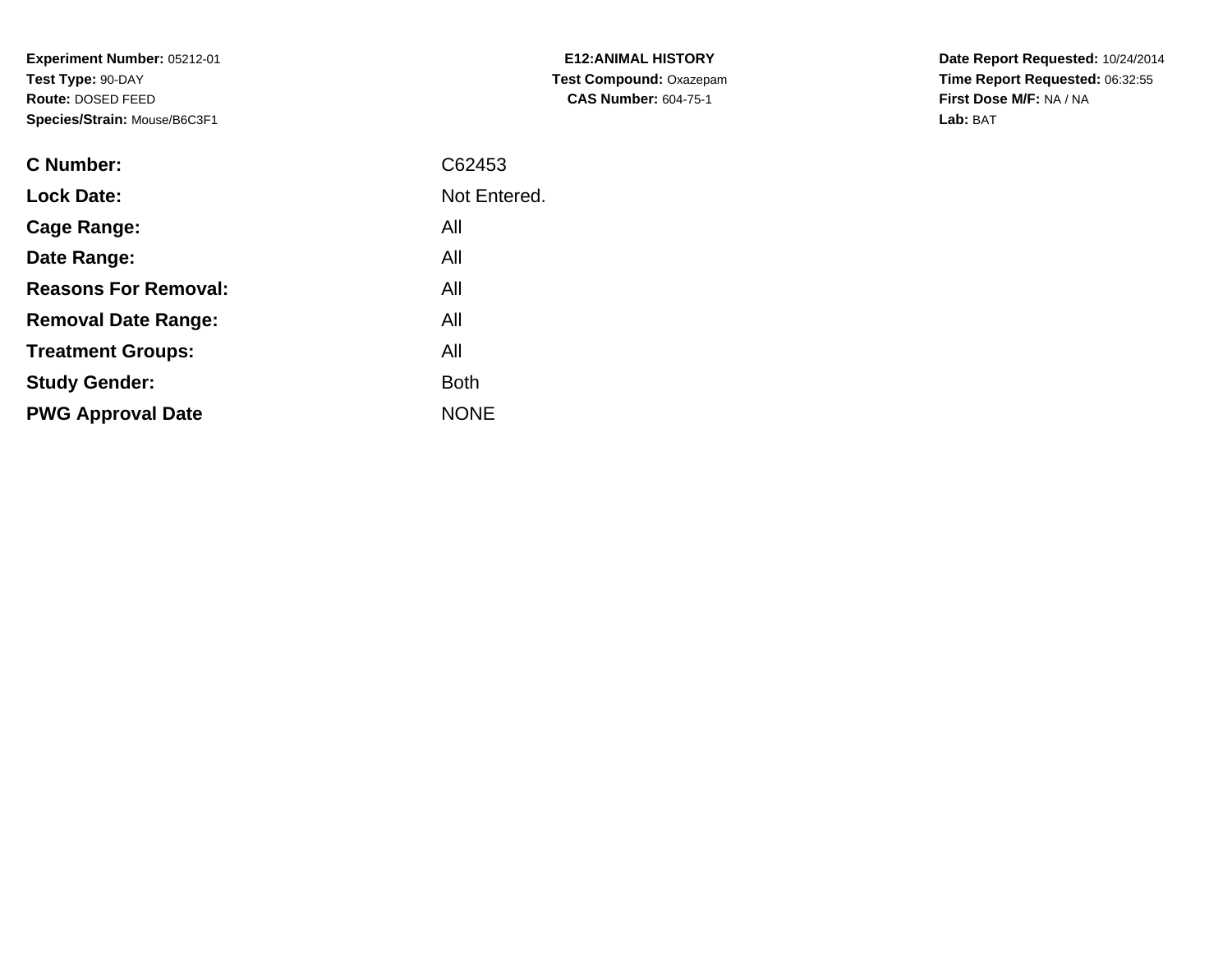**Test Type:** 90-DAY

**Route:** DOSED FEED

**Species/Strain:** Mouse/B6C3F1

# **E12:ANIMAL HISTORY Test Compound:** Oxazepam**CAS Number:** 604-75-1

| <b>CAGE: 1</b><br><b>ANIMAL ID: 1</b> |             |       | <b>SEX: Male</b> |                    |       |                                | <b>TRT#: 1</b>  |                     |  |  |  |
|---------------------------------------|-------------|-------|------------------|--------------------|-------|--------------------------------|-----------------|---------------------|--|--|--|
| <b>DAY</b>                            | <b>DATE</b> | OP ID | <b>DOSE TIME</b> | <b>WEIGHT TIME</b> | WT(g) | <b>WEIGHT</b><br><b>STATUS</b> | <b>OBS TIME</b> | <b>OBSERVATIONS</b> |  |  |  |
|                                       | 05/18/88    | 20    |                  | 09:53:16           | 24.2  |                                | 09:53:16        | Normal              |  |  |  |
| 8                                     | 05/25/88    | 46    |                  | 13:19:58           | 23.8  |                                | 13:19:58        | Normal              |  |  |  |
| 15                                    | 06/01/88    | 45    |                  | 14:04:38           | 25.3  |                                | 14:04:38        | Normal              |  |  |  |
| 22                                    | 06/08/88    | 45    |                  | 11:11:12           | 25.5  |                                | 11:11:12        | Normal              |  |  |  |
|                                       |             |       |                  |                    |       |                                |                 |                     |  |  |  |

| 15 | 06/01/88 | 45                                            | 14:04:38 | 25.3 | 14:04:38 | Normal |
|----|----------|-----------------------------------------------|----------|------|----------|--------|
| 22 | 06/08/88 | 45                                            | 11:11:12 | 25.5 | 11:11:12 | Normal |
| 29 | 06/15/88 | 45                                            | 09:32:30 | 25.4 | 09:32:30 | Normal |
| 36 | 06/22/88 | 45                                            | 10:53:50 | 26.3 | 10:53:50 | Normal |
| 43 | 06/29/88 | 45                                            | 08:49:50 | 27.4 | 08:49:50 | Normal |
| 50 | 07/06/88 | 45                                            | 11:03:22 | 27.9 | 11:03:22 | Normal |
| 57 | 07/13/88 | 45                                            | 09:17:08 | 28.6 | 09:17:08 | Normal |
| 64 | 07/20/88 | 45                                            | 08:34:36 | 28.0 | 08:34:36 | Normal |
| 71 | 07/27/88 | 45                                            | 08:51:20 | 29.7 | 08:51:20 | Normal |
| 78 | 08/03/88 | 45                                            | 13:32:40 | 28.8 | 13:32:40 | Normal |
| 85 | 08/10/88 | 45                                            | 11:08:50 | 30.2 | 11:08:50 | Normal |
| 92 | 08/17/88 | 30                                            | 09:06:00 | 31.4 | 09:06:00 | Normal |
|    |          | <b>REMOVED ** REASON - TERMINAL SACRIFICE</b> |          |      |          |        |
| 93 | 08/18/88 | 45                                            | 07:21:12 | 32.1 | 07:21:12 | Normal |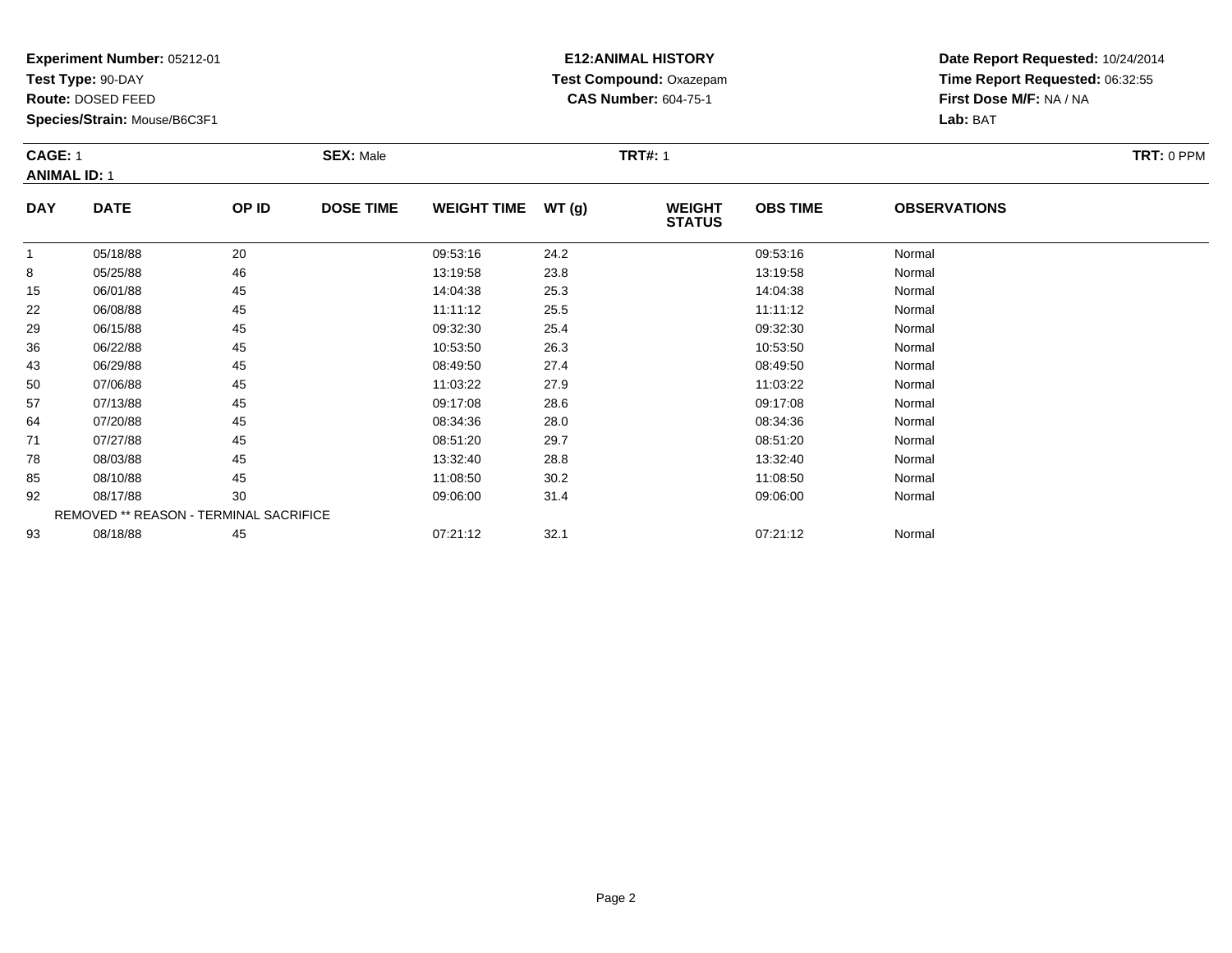**Test Type:** 90-DAY

**Route:** DOSED FEED

**Species/Strain:** Mouse/B6C3F1

# **E12:ANIMAL HISTORY Test Compound:** Oxazepam**CAS Number:** 604-75-1

| CAGE: 2<br><b>ANIMAL ID: 2</b> |             |       | <b>SEX: Male</b> |                     |      | <b>TRT#: 1</b>                 | TRT: 0 PPM      |                     |  |
|--------------------------------|-------------|-------|------------------|---------------------|------|--------------------------------|-----------------|---------------------|--|
| <b>DAY</b>                     | <b>DATE</b> | OP ID | <b>DOSE TIME</b> | WEIGHT TIME $WT(g)$ |      | <b>WEIGHT</b><br><b>STATUS</b> | <b>OBS TIME</b> | <b>OBSERVATIONS</b> |  |
|                                | 05/18/88    | 20    |                  | 09:53:54            | 23.0 |                                | 09:53:54        | Normal              |  |
| 8                              | 05/25/88    | 46    |                  | 13:21:32            | 23.0 |                                | 13:21:32        | Normal              |  |
| 15                             | 06/01/88    | 45    |                  | 14:05:18            | 24.5 |                                | 14:05:18        | Normal              |  |
| 22                             | 06/08/88    | 45    |                  | 11:12:00            | 26.0 |                                | 11:12:00        | Normal              |  |
| 29                             | 06/15/88    | 45    |                  | 09:33:04            | 26.5 |                                | 09:33:04        | Normal              |  |
| 36                             | 06/22/88    | 45    |                  | 10:54:44            | 27.3 |                                | 10:54:44        | Normal              |  |
|                                |             |       |                  |                     |      |                                |                 |                     |  |

| 29 | 06/15/88 | 45                                            | 09:33:04 | 26.5 | 09:33:04 | Normal |  |
|----|----------|-----------------------------------------------|----------|------|----------|--------|--|
| 36 | 06/22/88 | 45                                            | 10:54:44 | 27.3 | 10:54:44 | Normal |  |
| 43 | 06/29/88 | 45                                            | 08:49:08 | 28.6 | 08:49:08 | Normal |  |
| 50 | 07/06/88 | 45                                            | 11:04:12 | 29.4 | 11:04:12 | Normal |  |
| 57 | 07/13/88 | 45                                            | 09:17:42 | 30.1 | 09:17:42 | Normal |  |
| 64 | 07/20/88 | 45                                            | 08:35:20 | 31.7 | 08:35:20 | Normal |  |
| 71 | 07/27/88 | 45                                            | 08:52:14 | 31.4 | 08:52:14 | Normal |  |
| 78 | 08/03/88 | 45                                            | 13:34:50 | 30.9 | 13:34:50 | Normal |  |
| 85 | 08/10/88 | 45                                            | 11:06:34 | 32.8 | 11:06:34 | Normal |  |
| 92 | 08/17/88 | 30                                            | 09:03:00 | 35.2 | 09:03:00 | Normal |  |
|    |          | <b>REMOVED ** REASON - TERMINAL SACRIFICE</b> |          |      |          |        |  |
| 93 | 08/18/88 | 45                                            | 07:22:02 | 36.0 | 07:22:02 | Normal |  |
|    |          |                                               |          |      |          |        |  |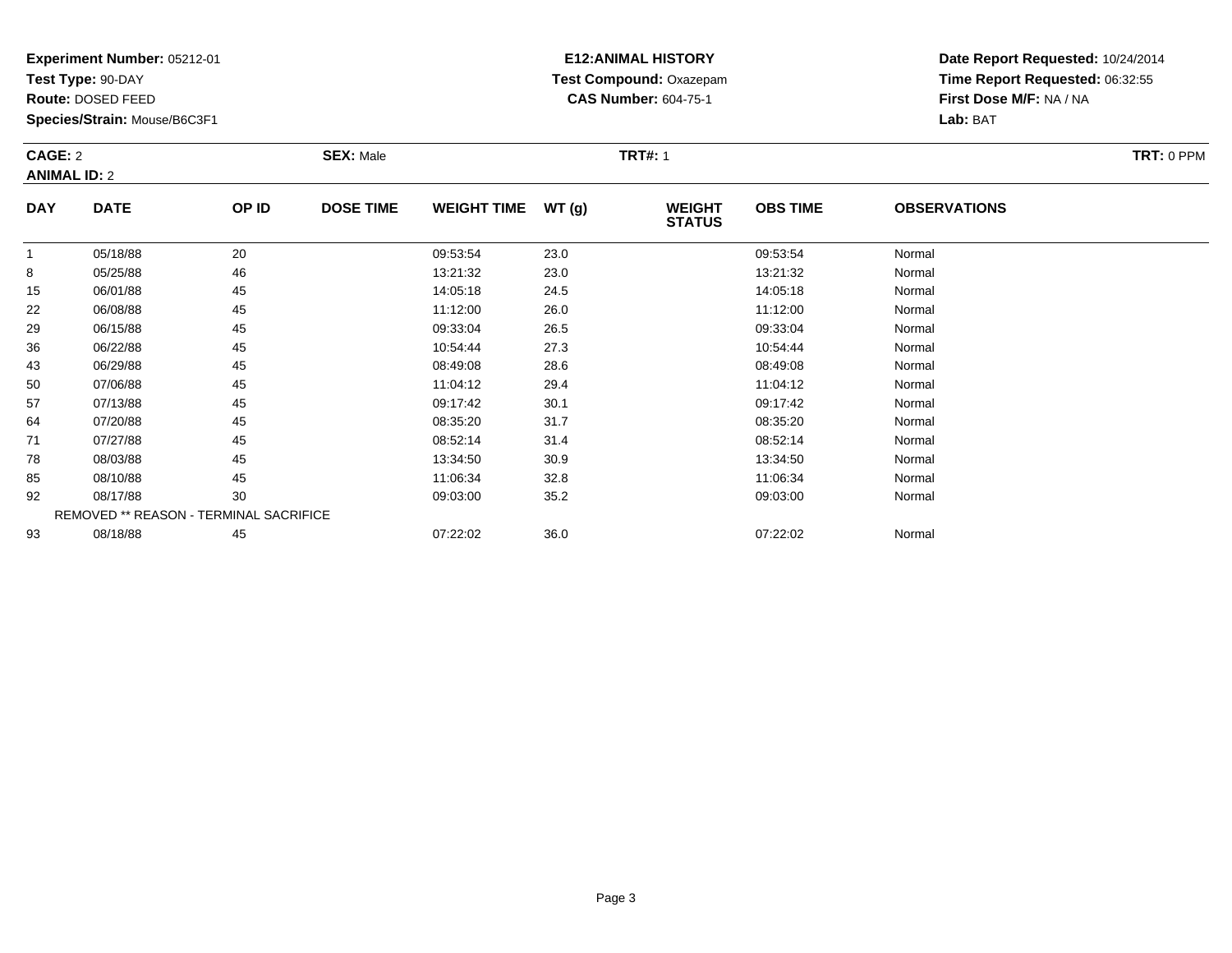**Test Type:** 90-DAY

**Route:** DOSED FEED

57

64

71

78

85

92

93

**Species/Strain:** Mouse/B6C3F1

REMOVED \*\* REASON - TERMINAL SACRIFICE

# **E12:ANIMAL HISTORY Test Compound:** Oxazepam**CAS Number:** 604-75-1

**Date Report Requested:** 10/24/2014**Time Report Requested:** 06:32:55**First Dose M/F:** NA / NA**Lab:** BAT

| CAGE: 3<br><b>ANIMAL ID: 3</b> |             |              | <b>SEX: Male</b> |                    |       | <b>TRT#: 1</b>                 | TRT: 0 PPM      |                     |  |
|--------------------------------|-------------|--------------|------------------|--------------------|-------|--------------------------------|-----------------|---------------------|--|
| <b>DAY</b>                     | <b>DATE</b> | <b>OP ID</b> | <b>DOSE TIME</b> | <b>WEIGHT TIME</b> | WT(g) | <b>WEIGHT</b><br><b>STATUS</b> | <b>OBS TIME</b> | <b>OBSERVATIONS</b> |  |
|                                | 05/18/88    | 20           |                  | 09:54:38           | 24.4  |                                | 09:54:38        | Normal              |  |
| 8                              | 05/25/88    | 46           |                  | 13:22:28           | 23.6  |                                | 13:22:28        | Normal              |  |
| 15                             | 06/01/88    | 45           |                  | 14:05:48           | 25.7  |                                | 14:05:48        | Normal              |  |
| 22                             | 06/08/88    | 45           |                  | 11:07:30           | 26.0  |                                | 11:07:30        | Normal              |  |
| 29                             | 06/15/88    | 45           |                  | 09:31:00           | 26.0  |                                | 09:31:00        | Normal              |  |
| 36                             | 06/22/88    | 45           |                  | 10:55:22           | 27.3  |                                | 10:55:22        | Normal              |  |
| 43                             | 06/29/88    | 45           |                  | 08:47:42           | 28.7  |                                | 08:47:42        | Normal              |  |
| 50                             | 07/06/88    | 45           |                  | 11:04:48           | 28.9  |                                | 11:04:48        | Normal              |  |

07/13/88 <sup>45</sup> 09:18:28 28.9 09:18:28 Normal

4 07/20/88 45 45 08:36:02 29.8 08:36:02 29.8 08:36:02 Normal

1 07/27/88 45 45 08:52:58 31.1 08:52:58 08:52:58 Normal

8 08/03/88 45 45 13:35:30 30.8 13:35:30 13:35:30 Normal

5 08/10/88 45 45 11:07:04 32.3 11:07:04 11:07:04 Normal

2 08/17/88 30 30 09:04:00 32.5 09:04:00 32.5 09:04:00 09:04:00

08/18/88 <sup>45</sup> 07:22:52 34.5 07:22:52 Normal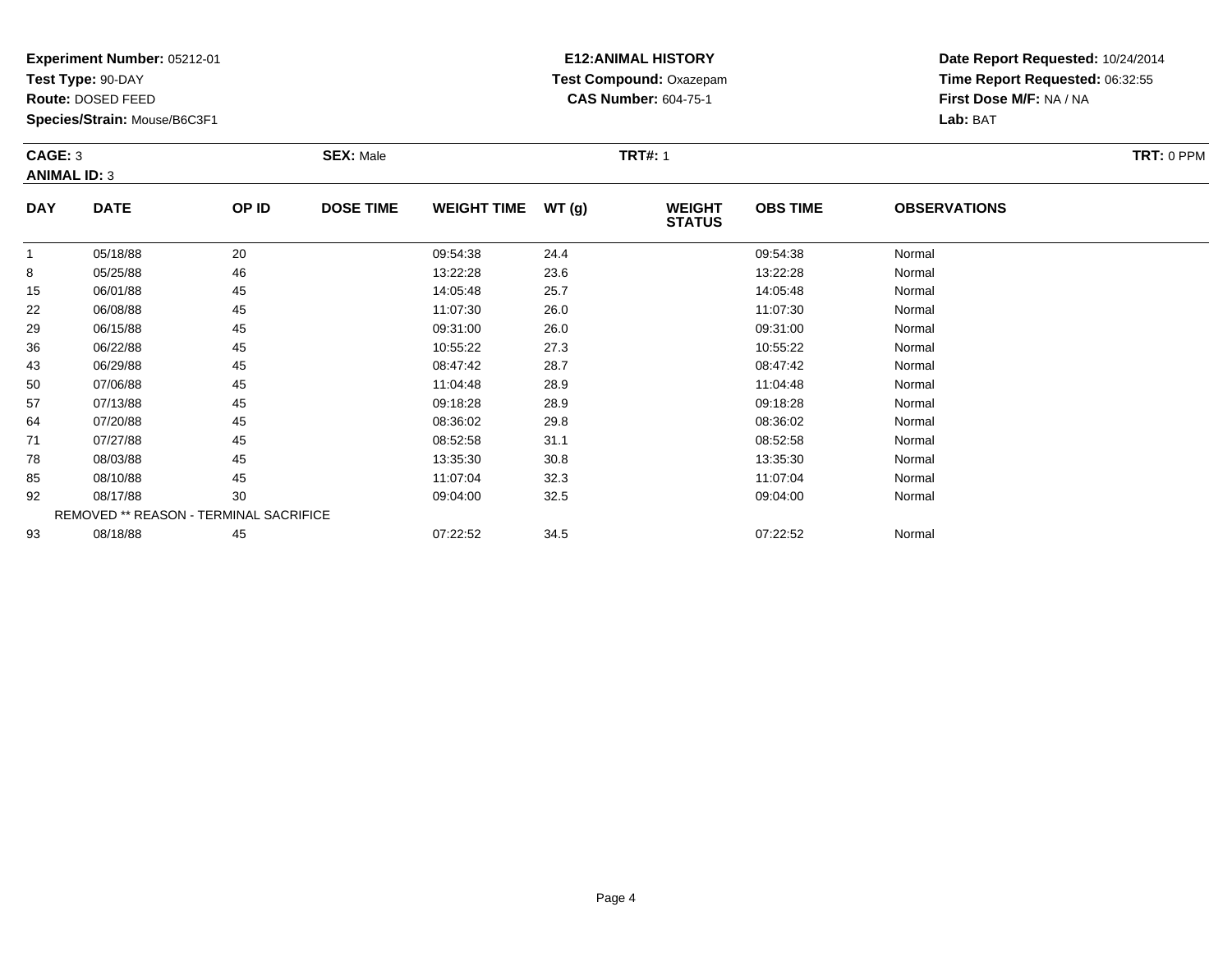**Test Type:** 90-DAY

**Route:** DOSED FEED

**Species/Strain:** Mouse/B6C3F1

# **E12:ANIMAL HISTORY Test Compound:** Oxazepam**CAS Number:** 604-75-1

| CAGE: 4<br><b>ANIMAL ID: 4</b> |             |       | <b>SEX: Male</b> |                    |       | <b>TRT#: 1</b>                 | <b>TRT: 0 PPM</b> |                     |  |
|--------------------------------|-------------|-------|------------------|--------------------|-------|--------------------------------|-------------------|---------------------|--|
| <b>DAY</b>                     | <b>DATE</b> | OP ID | <b>DOSE TIME</b> | <b>WEIGHT TIME</b> | WT(g) | <b>WEIGHT</b><br><b>STATUS</b> | <b>OBS TIME</b>   | <b>OBSERVATIONS</b> |  |
|                                | 05/18/88    | 20    |                  | 09:55:14           | 23.1  |                                | 09:55:14          | Normal              |  |
| 8                              | 05/25/88    | 46    |                  | 13:23:08           | 22.8  |                                | 13:23:08          | Normal              |  |
| 15                             | 06/01/88    | 45    |                  | 14:06:18           | 24.5  |                                | 14:06:18          | Normal              |  |
| 22                             | 06/08/88    | 45    |                  | 11:08:14           | 24.9  |                                | 11:08:14          | Normal              |  |

| ັບ | <b>UJIZJIOO</b> | 4υ                                            | <b>UJ.</b> 43. UO | 22.0 | 10.20.00 | <b>INUTILIAL</b> |
|----|-----------------|-----------------------------------------------|-------------------|------|----------|------------------|
| 15 | 06/01/88        | 45                                            | 14:06:18          | 24.5 | 14:06:18 | Normal           |
| 22 | 06/08/88        | 45                                            | 11:08:14          | 24.9 | 11:08:14 | Normal           |
| 29 | 06/15/88        | 45                                            | 09:31:24          | 25.5 | 09:31:24 | Normal           |
| 36 | 06/22/88        | 45                                            | 10:52:30          | 27.1 | 10:52:30 | Normal           |
| 43 | 06/29/88        | 45                                            | 08:51:06          | 27.7 | 08:51:06 | Normal           |
| 50 | 07/06/88        | 45                                            | 11:05:34          | 28.3 | 11:05:34 | Normal           |
| 57 | 07/13/88        | 45                                            | 09:19:32          | 29.1 | 09:19:32 | Normal           |
| 64 | 07/20/88        | 45                                            | 08:36:46          | 31.0 | 08:36:46 | Normal           |
| 71 | 07/27/88        | 45                                            | 08:53:40          | 31.4 | 08:53:40 | Normal           |
| 78 | 08/03/88        | 45                                            | 13:36:06          | 30.7 | 13:36:06 | Normal           |
| 85 | 08/10/88        | 45                                            | 11:07:42          | 31.6 | 11:07:42 | Normal           |
| 92 | 08/17/88        | 30                                            | 09:05:00          | 32.2 | 09:05:00 | Normal           |
|    |                 | <b>REMOVED ** REASON - TERMINAL SACRIFICE</b> |                   |      |          |                  |
| 93 | 08/18/88        | 45                                            | 07:23:42          | 33.1 | 07:23:42 | Normal           |
|    |                 |                                               |                   |      |          |                  |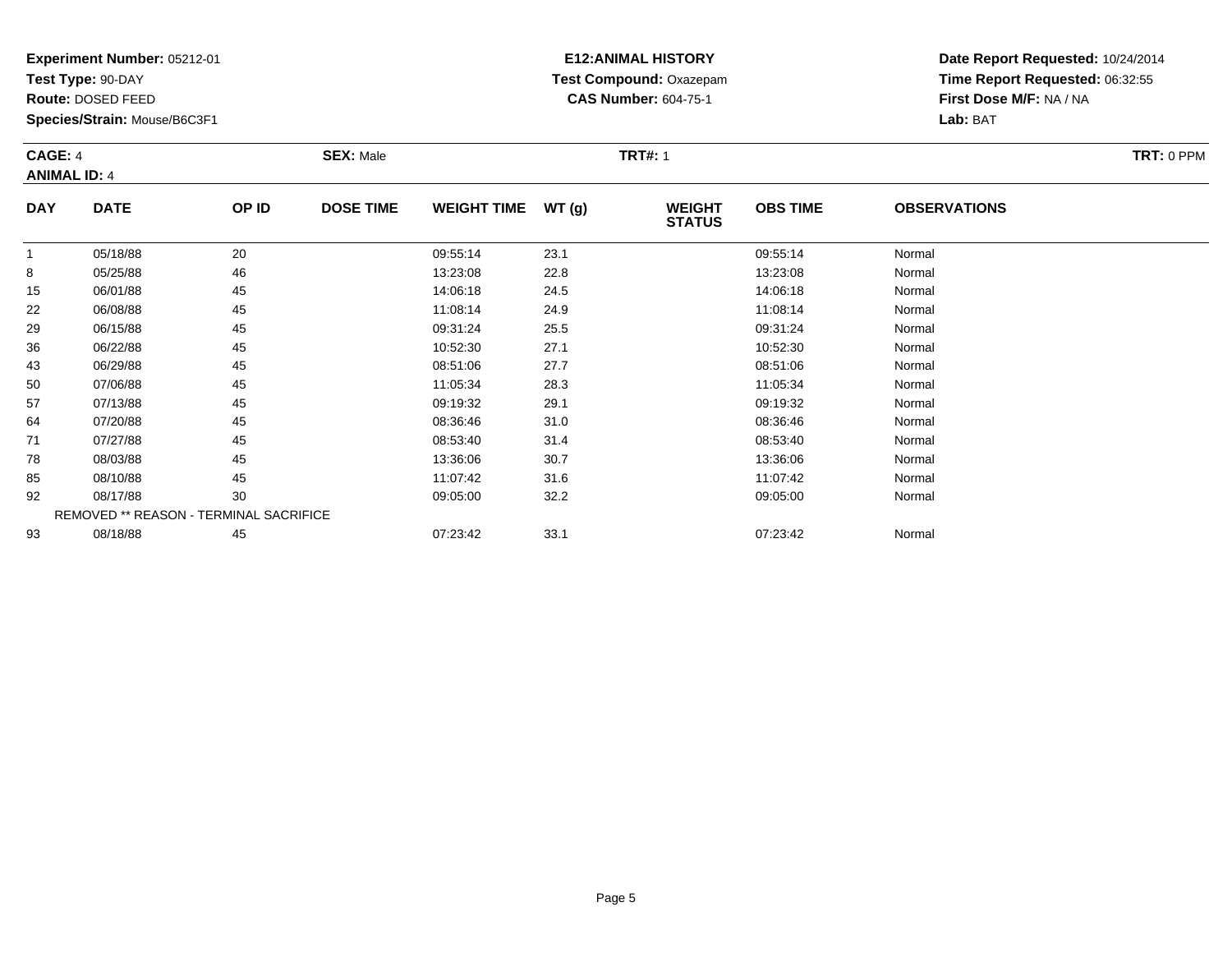**Test Type:** 90-DAY

**Route:** DOSED FEED

**Species/Strain:** Mouse/B6C3F1

# **E12:ANIMAL HISTORY Test Compound:** Oxazepam**CAS Number:** 604-75-1

| <b>CAGE: 5</b><br><b>ANIMAL ID: 5</b> |             |       | <b>SEX: Male</b> |                    |       | <b>TRT#: 1</b>                 | TRT: 0 PPM      |                     |  |
|---------------------------------------|-------------|-------|------------------|--------------------|-------|--------------------------------|-----------------|---------------------|--|
| <b>DAY</b>                            | <b>DATE</b> | OP ID | <b>DOSE TIME</b> | <b>WEIGHT TIME</b> | WT(g) | <b>WEIGHT</b><br><b>STATUS</b> | <b>OBS TIME</b> | <b>OBSERVATIONS</b> |  |
|                                       | 05/18/88    | 20    |                  | 09:55:40           | 24.5  |                                | 09:55:40        | Normal              |  |
| 8                                     | 05/25/88    | 46    |                  | 13:23:52           | 23.5  |                                | 13:23:52        | Normal              |  |
| 15                                    | 06/01/88    | 45    |                  | 14:06:56           | 25.4  |                                | 14:06:56        | Normal              |  |

| 45<br>25.4<br>06/01/88<br>14:06:56<br>14:06:56<br>Normal<br>15<br>45<br>26.7<br>22<br>06/08/88<br>11:10:30<br>11:10:30<br>Normal<br>45<br>29<br>06/15/88<br>09:31:48<br>27.4<br>09:31:48<br>Normal<br>45<br>36<br>27.8<br>06/22/88<br>10:53:10<br>10:53:10<br>Normal |  |
|----------------------------------------------------------------------------------------------------------------------------------------------------------------------------------------------------------------------------------------------------------------------|--|
|                                                                                                                                                                                                                                                                      |  |
|                                                                                                                                                                                                                                                                      |  |
|                                                                                                                                                                                                                                                                      |  |
|                                                                                                                                                                                                                                                                      |  |
| 45<br>28.8<br>43<br>06/29/88<br>08:50:24<br>08:50:24<br>Normal                                                                                                                                                                                                       |  |
| 45<br>28.9<br>50<br>07/06/88<br>11:02:50<br>11:02:50<br>Normal                                                                                                                                                                                                       |  |
| 45<br>29.3<br>57<br>07/13/88<br>09:16:04<br>09:16:04<br>Normal                                                                                                                                                                                                       |  |
| 45<br>29.8<br>64<br>07/20/88<br>08:37:26<br>08:37:26<br>Normal                                                                                                                                                                                                       |  |
| 71<br>45<br>30.3<br>07/27/88<br>08:54:20<br>08:54:20<br>Normal                                                                                                                                                                                                       |  |
| 45<br>29.3<br>78<br>08/03/88<br>13:36:44<br>13:36:44<br>Normal                                                                                                                                                                                                       |  |
| 45<br>85<br>08/10/88<br>31.4<br>11:08:18<br>11:08:18<br>Normal                                                                                                                                                                                                       |  |
| 30<br>32.2<br>92<br>08/17/88<br>09:05:00<br>09:05:00<br>Normal                                                                                                                                                                                                       |  |
| REMOVED ** REASON - TERMINAL SACRIFICE                                                                                                                                                                                                                               |  |
| 32.7<br>93<br>08/18/88<br>07:24:40<br>07:24:40<br>45<br>Normal                                                                                                                                                                                                       |  |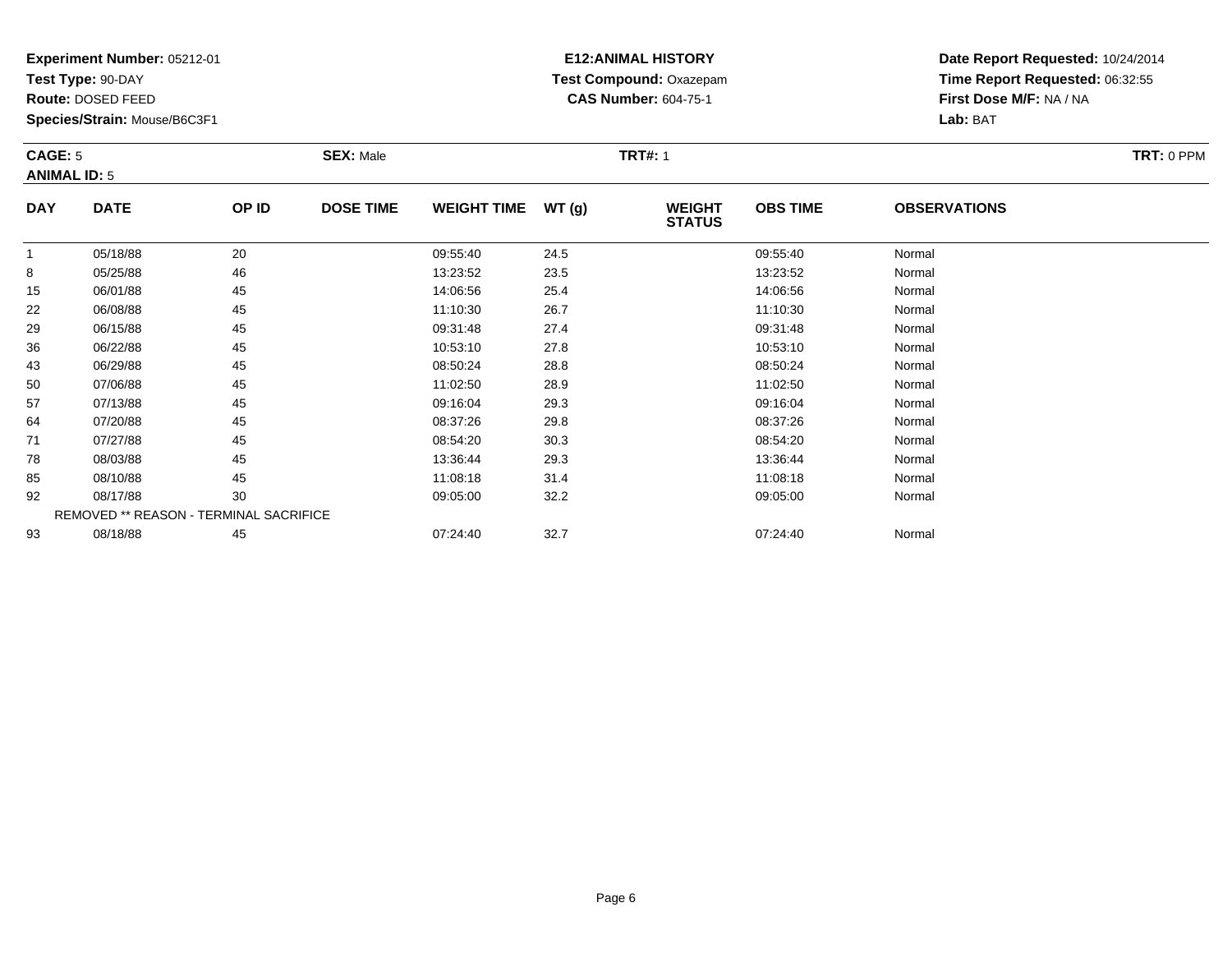**Test Type:** 90-DAY

**Route:** DOSED FEED

71

78

85

92

93

**Species/Strain:** Mouse/B6C3F1

REMOVED \*\* REASON - TERMINAL SACRIFICE

# **E12:ANIMAL HISTORY Test Compound:** Oxazepam**CAS Number:** 604-75-1

**Date Report Requested:** 10/24/2014**Time Report Requested:** 06:32:55**First Dose M/F:** NA / NA**Lab:** BAT

| CAGE: 6<br><b>ANIMAL ID: 6</b> |             |       | <b>SEX: Male</b><br><b>TRT#: 1</b> |                    |       |                                |                 |                     |  |
|--------------------------------|-------------|-------|------------------------------------|--------------------|-------|--------------------------------|-----------------|---------------------|--|
| <b>DAY</b>                     | <b>DATE</b> | OP ID | <b>DOSE TIME</b>                   | <b>WEIGHT TIME</b> | WT(g) | <b>WEIGHT</b><br><b>STATUS</b> | <b>OBS TIME</b> | <b>OBSERVATIONS</b> |  |
|                                | 05/18/88    | 20    |                                    | 09:02:28           | 21.8  |                                | 09:02:28        | Normal              |  |
| 8                              | 05/25/88    | 46    |                                    | 09:42:38           | 22.8  |                                | 09:42:38        | Normal              |  |
| 15                             | 06/01/88    | 45    |                                    | 13:50:32           | 23.0  |                                | 13:50:32        | Normal              |  |
| 22                             | 06/08/88    | 45    |                                    | 09:21:18           | 24.8  |                                | 09:21:18        | Normal              |  |
| 29                             | 06/15/88    | 45    |                                    | 13:27:28           | 25.2  |                                | 13:27:28        | Normal              |  |
| 36                             | 06/22/88    | 45    |                                    | 09:03:52           | 26.3  |                                | 09:03:52        | Normal              |  |
| 43                             | 06/29/88    | 45    |                                    | 11:12:22           | 27.3  |                                | 11:12:22        | Normal              |  |
| 50                             | 07/06/88    | 45    |                                    | 10:58:54           | 27.5  |                                | 10:58:54        | Normal              |  |
| 57                             | 07/13/88    | 45    |                                    | 09:22:02           | 28.0  |                                | 09:22:02        | Normal              |  |
| 64                             | 07/20/88    | 45    |                                    | 09:34:34           | 28.9  |                                | 09:34:34        | Normal              |  |

1 07/27/88 45 45 11:21:02 29.1 11:21:02 11:21:02 11:21:02 Normal

8 08/03/88 45 45 09:49:08 28.4 b 28.4 09:49 09:49:08 3 09:49:08 09:49:08 09:49:08 09:49:08 09:49:08 09:49:08 0

08/10/88 <sup>45</sup> 09:31:00 29.3 09:31:00 Normal

2 08/17/88 30 30 09:32:00 30.4 09:32 00 09:32:00 30.4

08/18/88 <sup>45</sup> 07:20:00 31.5 07:20:00 Normal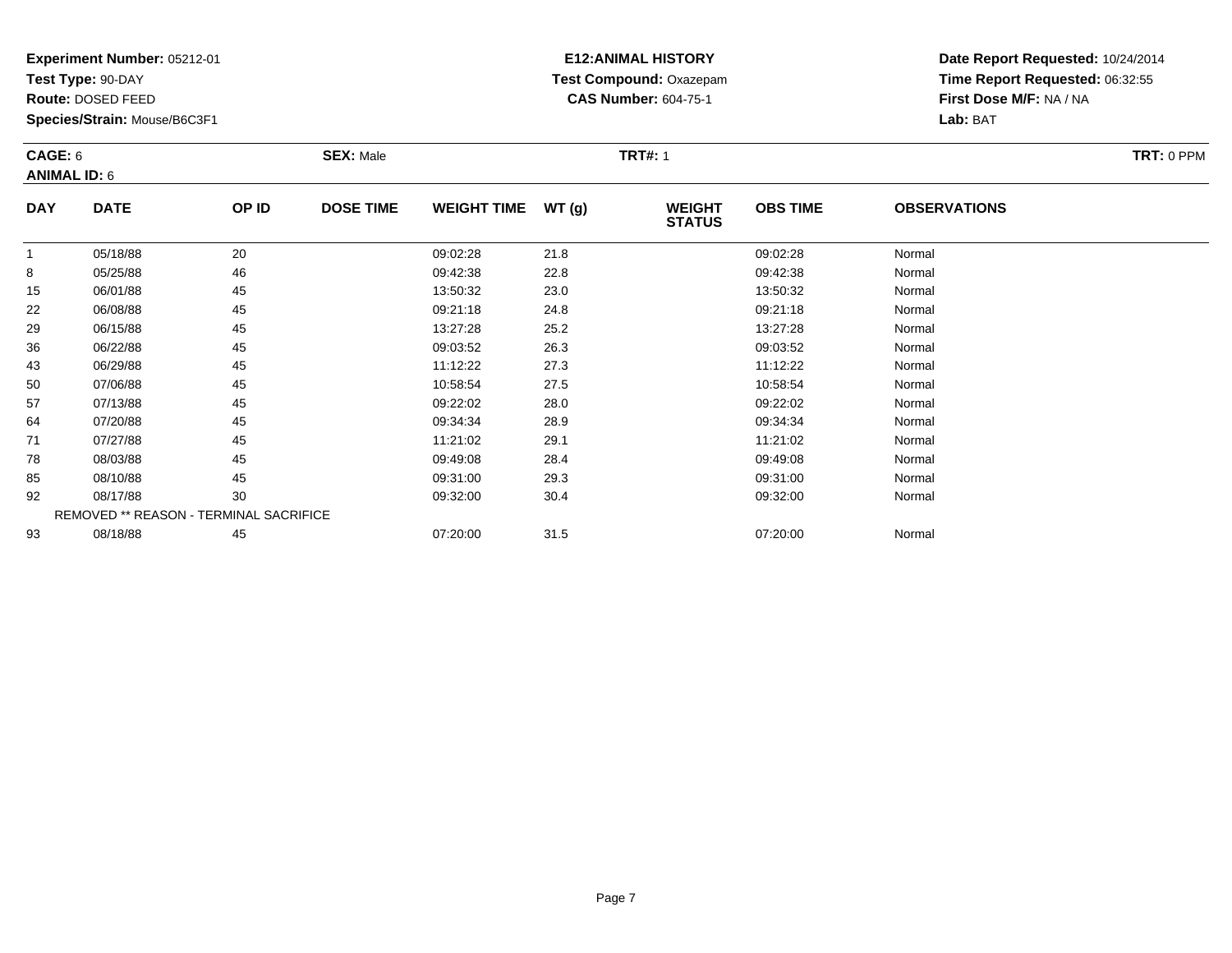**Test Type:** 90-DAY

**Route:** DOSED FEED

**Species/Strain:** Mouse/B6C3F1

# **E12:ANIMAL HISTORY Test Compound:** Oxazepam**CAS Number:** 604-75-1

| <b>CAGE: 7</b><br><b>ANIMAL ID: 7</b> |             |       | <b>SEX: Male</b> |                    |       | <b>TRT#: 1</b>                 | TRT: 0 PPM      |                     |  |
|---------------------------------------|-------------|-------|------------------|--------------------|-------|--------------------------------|-----------------|---------------------|--|
| <b>DAY</b>                            | <b>DATE</b> | OP ID | <b>DOSE TIME</b> | <b>WEIGHT TIME</b> | WT(q) | <b>WEIGHT</b><br><b>STATUS</b> | <b>OBS TIME</b> | <b>OBSERVATIONS</b> |  |
|                                       | 05/18/88    | 20    |                  | 09:03:18           | 23.8  |                                | 09:03:18        | Normal              |  |
| 8                                     | 05/25/88    | 46    |                  | 09:38:26           | 25.0  |                                | 09:38:26        | Normal              |  |
| 15                                    | 06/01/88    | 45    |                  | 13:51:18           | 26.5  |                                | 13:51:18        | Normal              |  |

| ୪  | 05/25/88 | 46                                            | 09.38.26 | 25.0 | 09.38.26 | Normal |
|----|----------|-----------------------------------------------|----------|------|----------|--------|
| 15 | 06/01/88 | 45                                            | 13:51:18 | 26.5 | 13:51:18 | Normal |
| 22 | 06/08/88 | 45                                            | 09:21:58 | 27.7 | 09:21:58 | Normal |
| 29 | 06/15/88 | 45                                            | 13:27:48 | 28.1 | 13:27:48 | Normal |
| 36 | 06/22/88 | 45                                            | 09:04:32 | 29.3 | 09:04:32 | Normal |
| 43 | 06/29/88 | 45                                            | 11:11:46 | 31.0 | 11:11:46 | Normal |
| 50 | 07/06/88 | 45                                            | 11:00:04 | 31.7 | 11:00:04 | Normal |
| 57 | 07/13/88 | 45                                            | 09:22:56 | 32.3 | 09:22:56 | Normal |
| 64 | 07/20/88 | 45                                            | 09:35:24 | 34.0 | 09:35:24 | Normal |
| 71 | 07/27/88 | 45                                            | 11:21:46 | 34.1 | 11:21:46 | Normal |
| 78 | 08/03/88 | 45                                            | 09:45:42 | 34.9 | 09:45:42 | Normal |
| 85 | 08/10/88 | 45                                            | 09:27:08 | 35.2 | 09:27:08 | Normal |
| 92 | 08/17/88 | 30                                            | 09:28:00 | 36.5 | 09:28:00 | Normal |
|    |          | <b>REMOVED ** REASON - TERMINAL SACRIFICE</b> |          |      |          |        |
| 93 | 08/18/88 | 45                                            | 07:25:44 | 37.6 | 07:25:44 | Normal |
|    |          |                                               |          |      |          |        |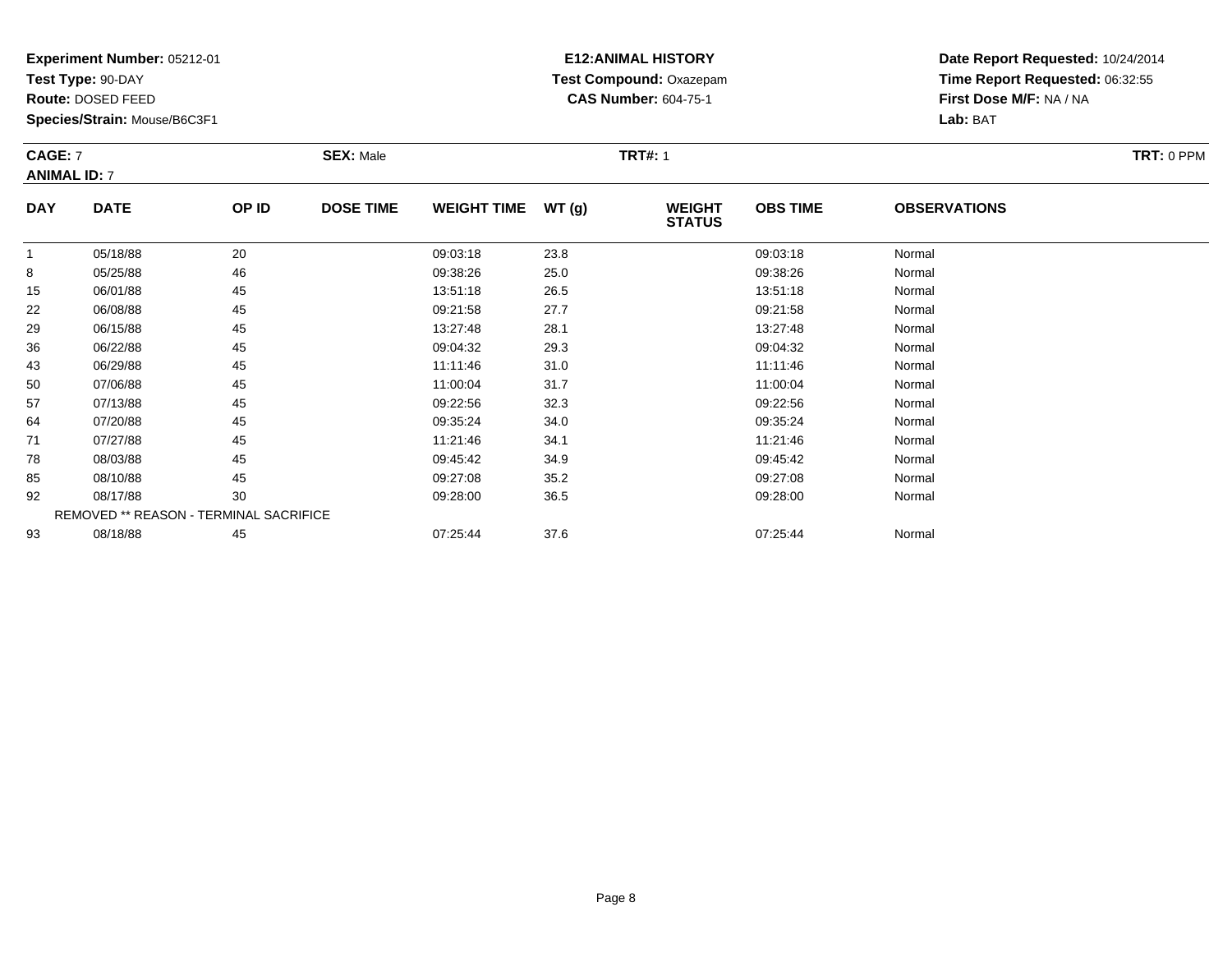**Test Type:** 90-DAY

**Route:** DOSED FEED

64

71

78

85

92

93

**Species/Strain:** Mouse/B6C3F1

REMOVED \*\* REASON - TERMINAL SACRIFICE

# **E12:ANIMAL HISTORY Test Compound:** Oxazepam**CAS Number:** 604-75-1

**Date Report Requested:** 10/24/2014**Time Report Requested:** 06:32:55**First Dose M/F:** NA / NA**Lab:** BAT

| <b>CAGE: 8</b><br><b>ANIMAL ID: 8</b> |             |       | <b>SEX: Male</b> |                    |       | <b>TRT#: 1</b>                 | TRT: 0 PPM      |                     |  |
|---------------------------------------|-------------|-------|------------------|--------------------|-------|--------------------------------|-----------------|---------------------|--|
| <b>DAY</b>                            | <b>DATE</b> | OP ID | <b>DOSE TIME</b> | <b>WEIGHT TIME</b> | WT(g) | <b>WEIGHT</b><br><b>STATUS</b> | <b>OBS TIME</b> | <b>OBSERVATIONS</b> |  |
|                                       | 05/18/88    | 20    |                  | 09:04:12           | 25.6  |                                | 09:04:12        | Normal              |  |
| 8                                     | 05/25/88    | 46    |                  | 09:39:14           | 26.6  |                                | 09:39:14        | Normal              |  |
| 15                                    | 06/01/88    | 45    |                  | 13:51:54           | 25.7  |                                | 13:51:54        | Normal              |  |
| 22                                    | 06/08/88    | 45    |                  | 09:17:34           | 27.6  |                                | 09:17:34        | Normal              |  |
| 29                                    | 06/15/88    | 45    |                  | 13:26:26           | 27.3  |                                | 13:26:26        | Normal              |  |
| 36                                    | 06/22/88    | 45    |                  | 09:05:08           | 27.8  |                                | 09:05:08        | Normal              |  |
| 43                                    | 06/29/88    | 45    |                  | 11:10:48           | 29.6  |                                | 11:10:48        | Normal              |  |
| 50                                    | 07/06/88    | 45    |                  | 11:01:00           | 29.9  |                                | 11:01:00        | Normal              |  |
| 57                                    | 07/13/88    | 45    |                  | 09:23:40           | 28.9  |                                | 09:23:40        | Normal              |  |

4 07/20/88 45 45 09:36:02 29.8 09:36 09:36 09:36 09:36 09:36:02 09:36:02 09:36:02

1 07/27/88 45 45 11:22:20 30.3 11:32 11:22:20 11:22:20 Normal

8 08/03/88 45 45 09:46:28 31.6 09:46:28 09:46:28 09:46:28 09:46:28 09:46:28

08/10/88 <sup>45</sup> 09:27:56 33.4 09:27:56 Normal

2 08/17/88 30 30 13:30:00 34.5 09:29:00 09:29:00 Normal

3 08/18/88 45 45 07:26:30 35.7 35.7 07:26:30 07:26:30 Normal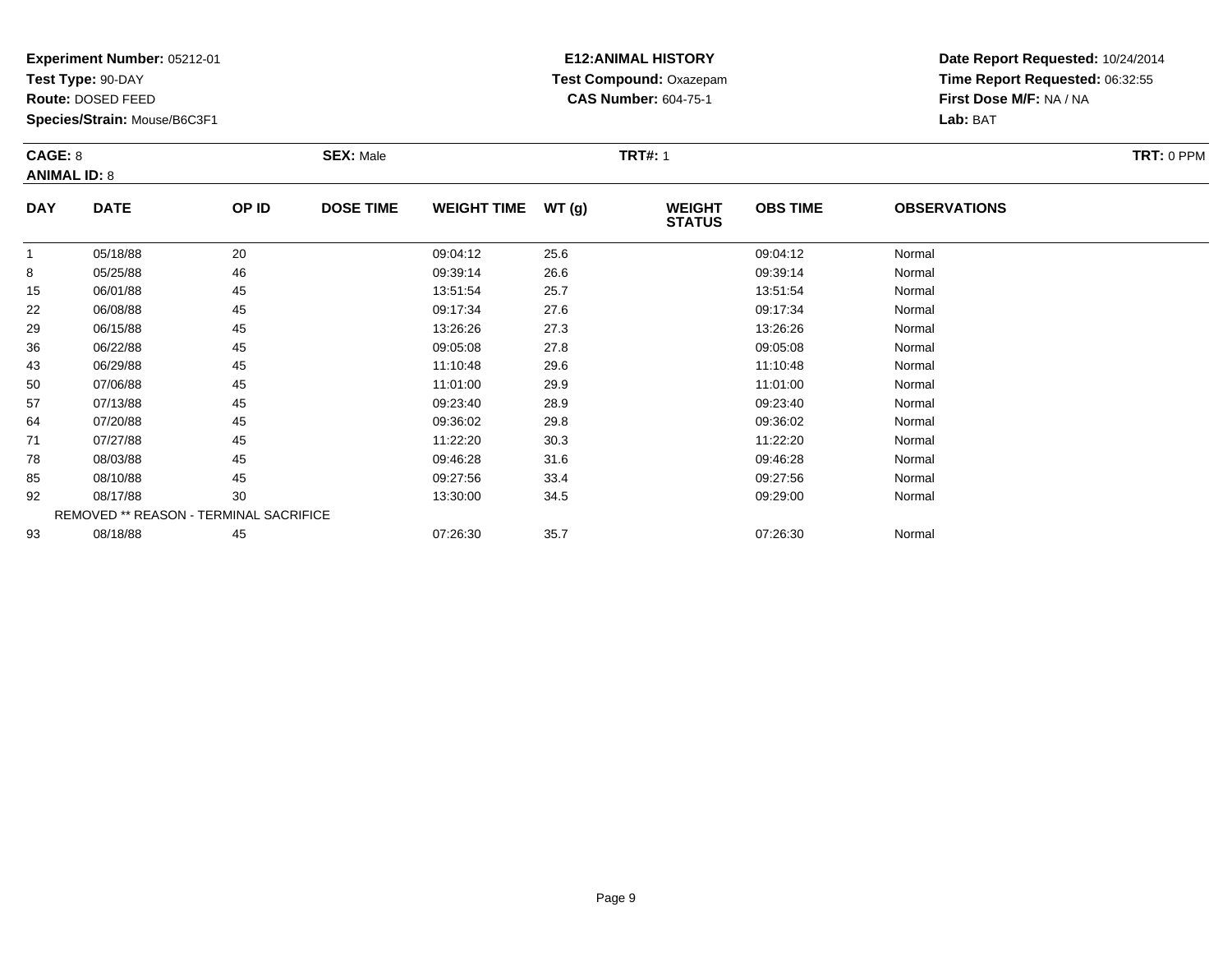**Test Type:** 90-DAY

**Route:** DOSED FEED

93

**Species/Strain:** Mouse/B6C3F1

REMOVED \*\* REASON - TERMINAL SACRIFICE

# **E12:ANIMAL HISTORY Test Compound:** Oxazepam**CAS Number:** 604-75-1

**Date Report Requested:** 10/24/2014**Time Report Requested:** 06:32:55**First Dose M/F:** NA / NA**Lab:** BAT

| CAGE: 9<br><b>ANIMAL ID: 9</b> |             |       | <b>SEX: Male</b> |                    | <b>TRT#: 1</b> |                                |                 |                     |  |  |
|--------------------------------|-------------|-------|------------------|--------------------|----------------|--------------------------------|-----------------|---------------------|--|--|
| <b>DAY</b>                     | <b>DATE</b> | OP ID | <b>DOSE TIME</b> | <b>WEIGHT TIME</b> | WT(g)          | <b>WEIGHT</b><br><b>STATUS</b> | <b>OBS TIME</b> | <b>OBSERVATIONS</b> |  |  |
| $\mathbf{1}$                   | 05/18/88    | 20    |                  | 09:05:10           | 24.2           |                                | 09:05:10        | Normal              |  |  |
| 8                              | 05/25/88    | 46    |                  | 09:40:34           | 26.3           |                                | 09:40:34        | Normal              |  |  |
| 15                             | 06/01/88    | 45    |                  | 13:52:28           | 27.5           |                                | 13:52:28        | Normal              |  |  |
| 22                             | 06/08/88    | 45    |                  | 09:18:20           | 28.3           |                                | 09:18:20        | Normal              |  |  |
| 29                             | 06/15/88    | 45    |                  | 13:26:52           | 28.3           |                                | 13:26:52        | Normal              |  |  |
| 36                             | 06/22/88    | 45    |                  | 09:01:32           | 27.5           |                                | 09:01:32        | Normal              |  |  |
| 43                             | 06/29/88    | 45    |                  | 11:13:42           | 29.3           |                                | 11:13:42        | Normal              |  |  |
| 50                             | 07/06/88    | 45    |                  | 11:01:34           | 29.8           |                                | 11:01:34        | Normal              |  |  |
| 57                             | 07/13/88    | 45    |                  | 09:24:22           | 30.6           |                                | 09:24:22        | Normal              |  |  |
| 64                             | 07/20/88    | 45    |                  | 09:36:46           | 31.1           |                                | 09:36:46        | Normal              |  |  |
| 71                             | 07/27/88    | 45    |                  | 11:22:58           | 31.4           |                                | 11:22:58        | Normal              |  |  |
| 78                             | 08/03/88    | 45    |                  | 09:47:08           | 32.2           |                                | 09:47:08        | Normal              |  |  |
| 85                             | 08/10/88    | 45    |                  | 09:28:44           | 34.1           |                                | 09:28:44        | Normal              |  |  |
| 92                             | 08/17/88    | 30    |                  | 09:30:00           | 35.0           |                                | 09:30:00        | Normal              |  |  |

08/18/88 <sup>45</sup> 07:27:42 36.2 07:27:42 Normal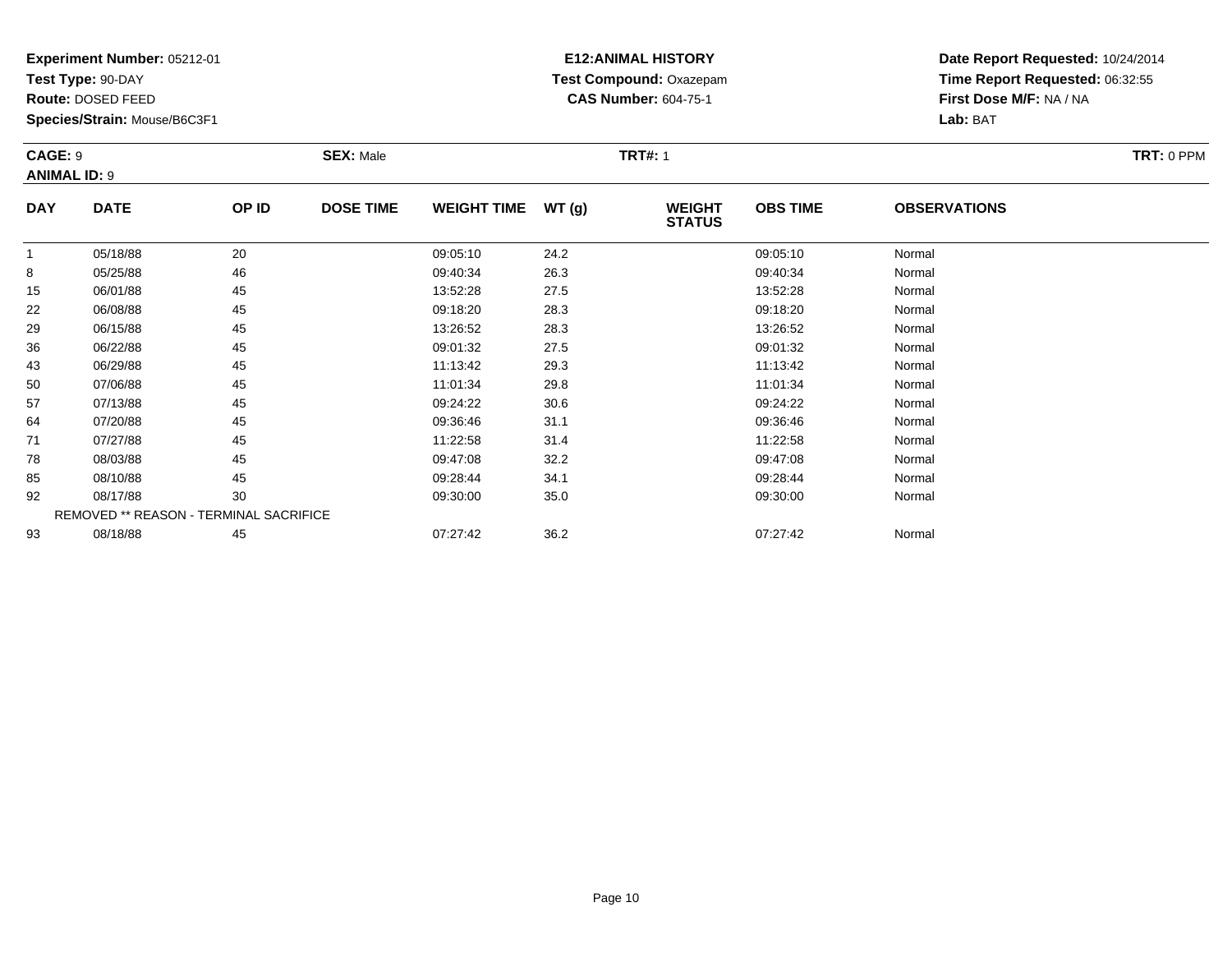**Test Type:** 90-DAY

**Route:** DOSED FEED

92

93

**Species/Strain:** Mouse/B6C3F1

REMOVED \*\* REASON - TERMINAL SACRIFICE

# **E12:ANIMAL HISTORY Test Compound:** Oxazepam**CAS Number:** 604-75-1

**Date Report Requested:** 10/24/2014**Time Report Requested:** 06:32:55**First Dose M/F:** NA / NA**Lab:** BAT

| <b>CAGE: 10</b><br><b>ANIMAL ID: 10</b> |             | <b>SEX: Male</b> |                  |                    | <b>TRT#: 1</b> | TRT: 0 PPM                     |                 |                     |  |
|-----------------------------------------|-------------|------------------|------------------|--------------------|----------------|--------------------------------|-----------------|---------------------|--|
| <b>DAY</b>                              | <b>DATE</b> | OP ID            | <b>DOSE TIME</b> | <b>WEIGHT TIME</b> | WT(g)          | <b>WEIGHT</b><br><b>STATUS</b> | <b>OBS TIME</b> | <b>OBSERVATIONS</b> |  |
|                                         | 05/18/88    | 20               |                  | 09:06:26           | 24.1           |                                | 09:06:26        | Normal              |  |
| 8                                       | 05/25/88    | 46               |                  | 09:41:46           | 25.6           |                                | 09:41:46        | Normal              |  |
| 15                                      | 06/01/88    | 45               |                  | 13:53:00           | 26.1           |                                | 13:53:00        | Normal              |  |
| 22                                      | 06/08/88    | 45               |                  | 09:20:36           | 27.9           |                                | 09:20:36        | Normal              |  |
| 29                                      | 06/15/88    | 45               |                  | 13:27:12           | 28.3           |                                | 13:27:12        | Normal              |  |
| 36                                      | 06/22/88    | 45               |                  | 09:03:00           | 29.4           |                                | 09:03:00        | Normal              |  |
| 43                                      | 06/29/88    | 45               |                  | 11:12:58           | 30.1           |                                | 11:12:58        | Normal              |  |
| 50                                      | 07/06/88    | 45               |                  | 10:57:34           | 31.2           |                                | 10:57:34        | Normal              |  |
| 57                                      | 07/13/88    | 45               |                  | 09:21:04           | 31.8           |                                | 09:21:04        | Normal              |  |
| 64                                      | 07/20/88    | 45               |                  | 09:37:42           | 33.3           |                                | 09:37:42        | Normal              |  |
| 71                                      | 07/27/88    | 45               |                  | 11:23:48           | 33.6           |                                | 11:23:48        | Normal              |  |
| 78                                      | 08/03/88    | 45               |                  | 09:48:30           | 33.3           |                                | 09:48:30        | Normal              |  |
| 85                                      | 08/10/88    | 45               |                  | 09:30:04           | 34.0           |                                | 09:30:04        | Normal              |  |

2 08/17/88 30 30 09:31:00 35.7 35.7 09:31:00 35.7

3 08/18/88 45 45 07:28:26 36.3 07:38 07:28:26 07:28:26 Normal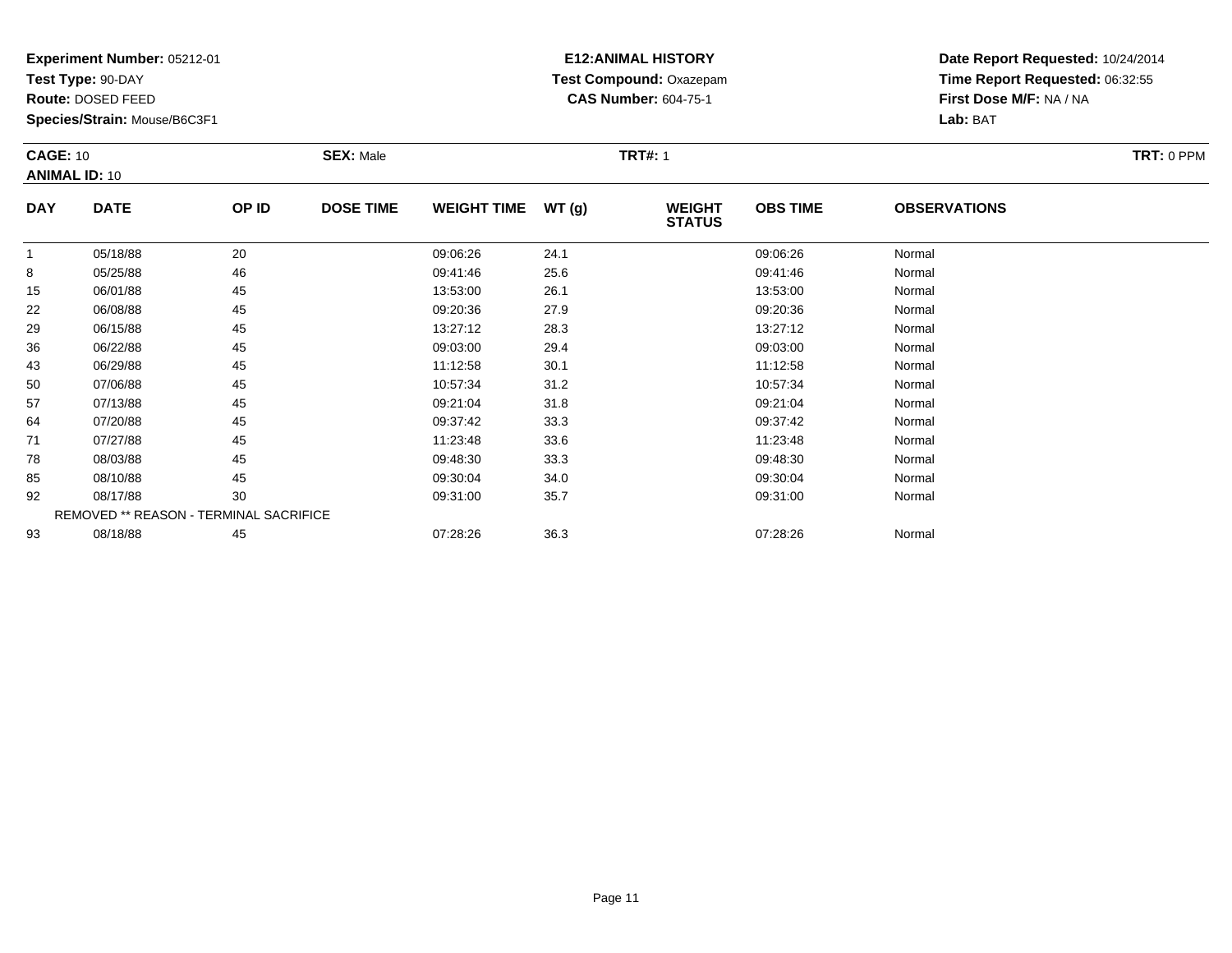|                                         | Experiment Number: 05212-01<br>Test Type: 90-DAY<br>Route: DOSED FEED<br>Species/Strain: Mouse/B6C3F1 |       |                                    | <b>E12: ANIMAL HISTORY</b><br><b>Test Compound: Oxazepam</b><br><b>CAS Number: 604-75-1</b> |       |                                |                   | Date Report Requested: 10/24/2014<br>Time Report Requested: 06:32:55<br>First Dose M/F: NA / NA<br>Lab: BAT |
|-----------------------------------------|-------------------------------------------------------------------------------------------------------|-------|------------------------------------|---------------------------------------------------------------------------------------------|-------|--------------------------------|-------------------|-------------------------------------------------------------------------------------------------------------|
| <b>CAGE: 11</b><br><b>ANIMAL ID: 11</b> |                                                                                                       |       | <b>SEX: Male</b><br><b>TRT#: 1</b> |                                                                                             |       |                                | <b>TRT: 0 PPM</b> |                                                                                                             |
| <b>DAY</b>                              | <b>DATE</b>                                                                                           | OP ID | <b>DOSE TIME</b>                   | <b>WEIGHT TIME</b>                                                                          | WT(q) | <b>WEIGHT</b><br><b>STATUS</b> | <b>OBS TIME</b>   | <b>OBSERVATIONS</b>                                                                                         |
|                                         | 05/18/88<br>REMOVED ** REASON - SCHEDULED SACRIFICE                                                   | 20    |                                    | 09:30:12                                                                                    | 24.7  |                                | 09:30:12          | Normal                                                                                                      |
| 8                                       | 05/25/88                                                                                              | 46    |                                    | 08:14:38                                                                                    | 24.6  |                                | 08:14:38          | Normal                                                                                                      |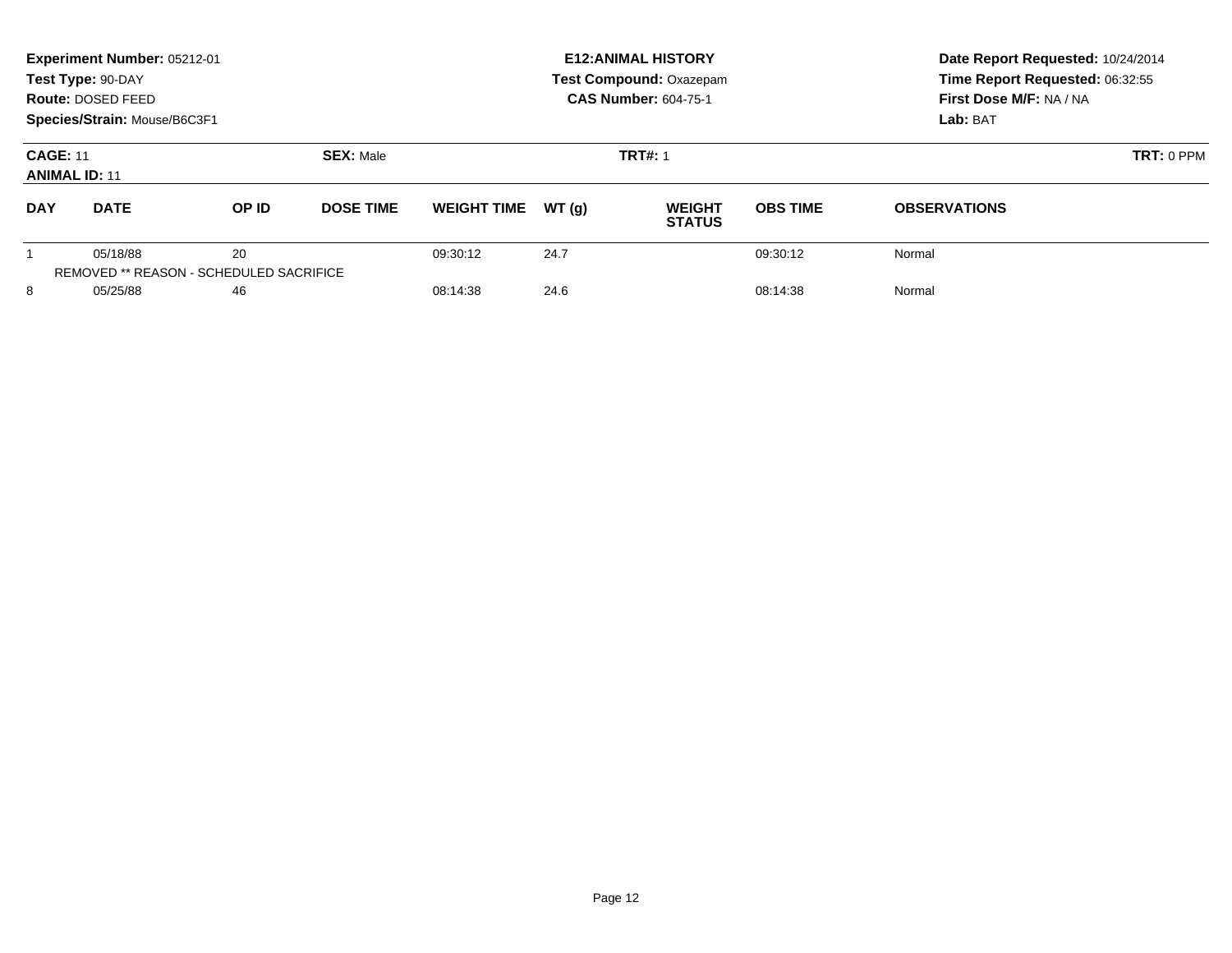|                                         | Experiment Number: 05212-01<br>Test Type: 90-DAY<br>Route: DOSED FEED<br>Species/Strain: Mouse/B6C3F1 |       |                  | <b>E12: ANIMAL HISTORY</b><br><b>Test Compound: Oxazepam</b><br><b>CAS Number: 604-75-1</b> |       |                                |                 | Date Report Requested: 10/24/2014<br>Time Report Requested: 06:32:55<br>First Dose M/F: NA / NA<br>Lab: BAT |
|-----------------------------------------|-------------------------------------------------------------------------------------------------------|-------|------------------|---------------------------------------------------------------------------------------------|-------|--------------------------------|-----------------|-------------------------------------------------------------------------------------------------------------|
| <b>CAGE: 12</b><br><b>ANIMAL ID: 12</b> |                                                                                                       |       | <b>SEX: Male</b> | <b>TRT#: 1</b>                                                                              |       |                                |                 | <b>TRT: 0 PPM</b>                                                                                           |
| <b>DAY</b>                              | <b>DATE</b>                                                                                           | OP ID | <b>DOSE TIME</b> | <b>WEIGHT TIME</b>                                                                          | WT(q) | <b>WEIGHT</b><br><b>STATUS</b> | <b>OBS TIME</b> | <b>OBSERVATIONS</b>                                                                                         |
|                                         | 05/18/88<br>REMOVED ** REASON - SCHEDULED SACRIFICE                                                   | 20    |                  | 09:31:12                                                                                    | 24.8  |                                | 09:31:12        | Normal                                                                                                      |
| 8                                       | 05/25/88                                                                                              | 46    |                  | 08:13:40                                                                                    | 25.6  |                                | 08:13:40        | Normal                                                                                                      |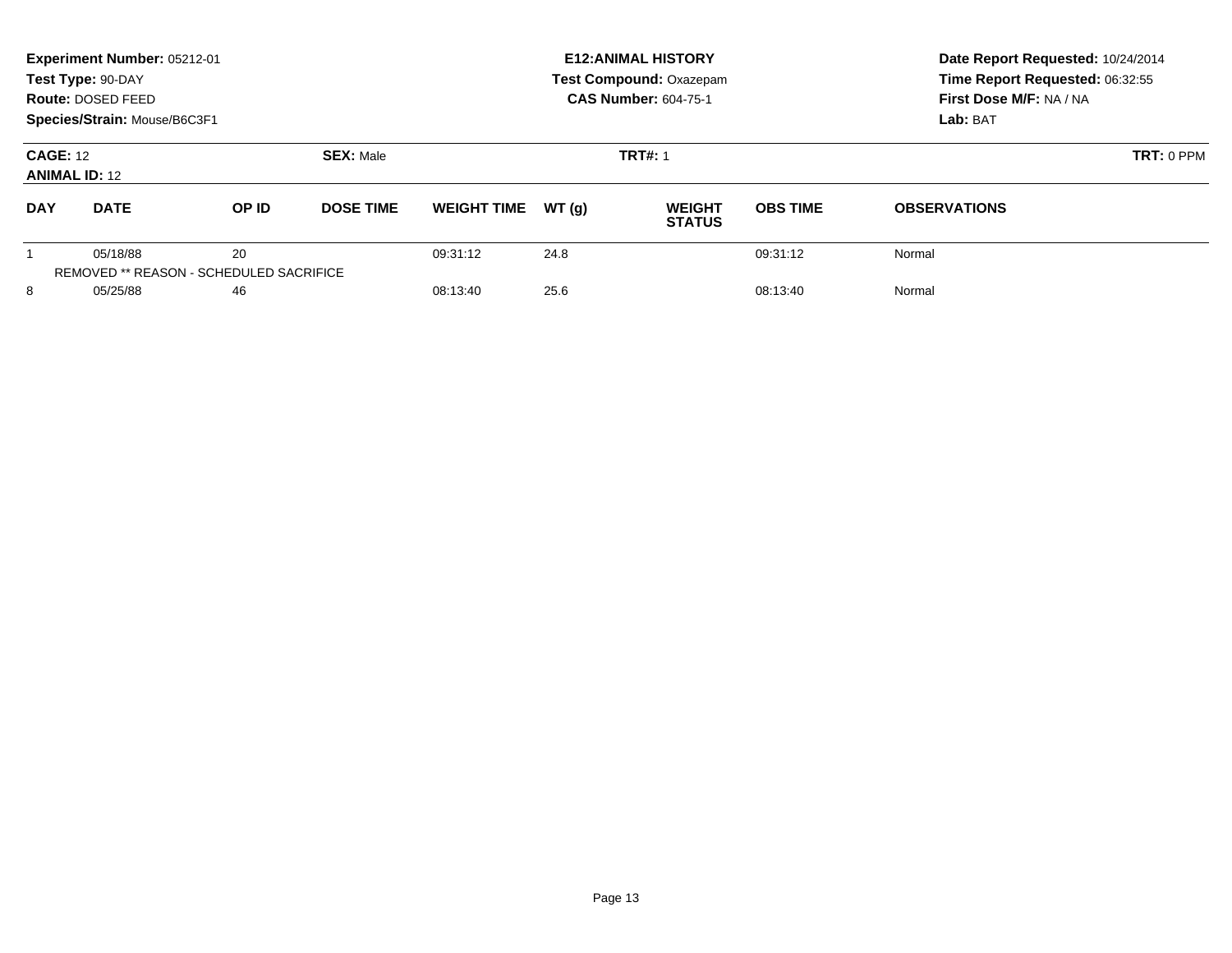|                                         | Experiment Number: 05212-01<br>Test Type: 90-DAY<br>Route: DOSED FEED<br>Species/Strain: Mouse/B6C3F1 |                                               |                  |                    |       | <b>E12: ANIMAL HISTORY</b><br><b>Test Compound: Oxazepam</b><br><b>CAS Number: 604-75-1</b> | Date Report Requested: 10/24/2014<br>Time Report Requested: 06:32:55<br>First Dose M/F: NA / NA<br>Lab: BAT |                     |
|-----------------------------------------|-------------------------------------------------------------------------------------------------------|-----------------------------------------------|------------------|--------------------|-------|---------------------------------------------------------------------------------------------|-------------------------------------------------------------------------------------------------------------|---------------------|
| <b>CAGE: 13</b><br><b>ANIMAL ID: 13</b> |                                                                                                       |                                               | <b>SEX: Male</b> | <b>TRT#: 1</b>     |       |                                                                                             |                                                                                                             | <b>TRT: 0 PPM</b>   |
| <b>DAY</b>                              | <b>DATE</b>                                                                                           | OP ID                                         | <b>DOSE TIME</b> | <b>WEIGHT TIME</b> | WT(q) | <b>WEIGHT</b><br><b>STATUS</b>                                                              | <b>OBS TIME</b>                                                                                             | <b>OBSERVATIONS</b> |
|                                         | 05/18/88                                                                                              | 20<br>REMOVED ** REASON - SCHEDULED SACRIFICE |                  | 09:32:26           | 22.7  |                                                                                             | 09:32:26                                                                                                    | Normal              |
| 8                                       | 05/25/88                                                                                              | 46                                            |                  | 08:17:40           | 24.2  |                                                                                             | 08:17:40                                                                                                    | Normal              |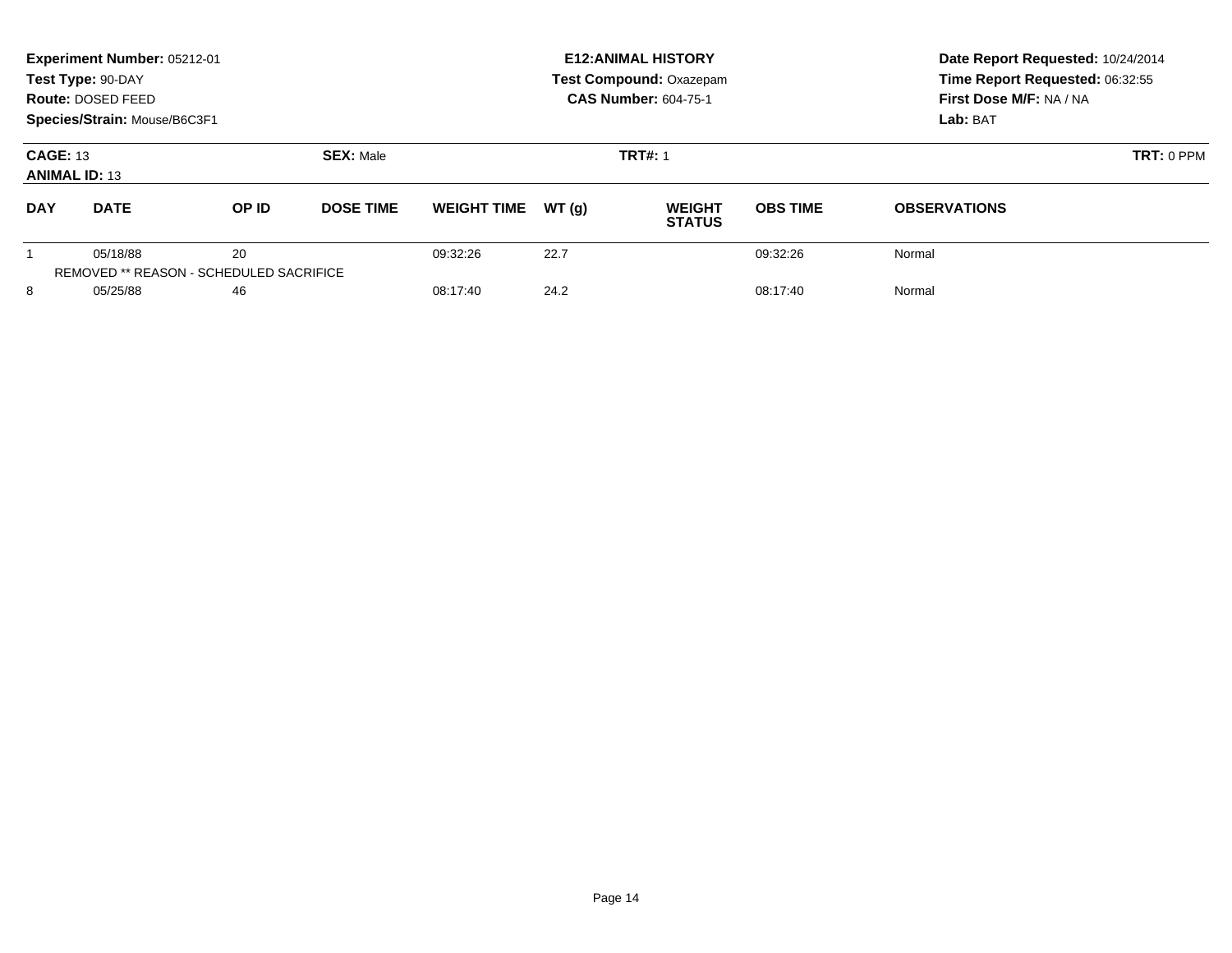|                                         | Experiment Number: 05212-01<br>Test Type: 90-DAY<br>Route: DOSED FEED<br>Species/Strain: Mouse/B6C3F1 |                                               |                  |                    |       | <b>E12: ANIMAL HISTORY</b><br><b>Test Compound: Oxazepam</b><br><b>CAS Number: 604-75-1</b> | Date Report Requested: 10/24/2014<br>Time Report Requested: 06:32:55<br>First Dose M/F: NA / NA<br>Lab: BAT |                     |
|-----------------------------------------|-------------------------------------------------------------------------------------------------------|-----------------------------------------------|------------------|--------------------|-------|---------------------------------------------------------------------------------------------|-------------------------------------------------------------------------------------------------------------|---------------------|
| <b>CAGE: 14</b><br><b>ANIMAL ID: 14</b> |                                                                                                       |                                               | <b>SEX: Male</b> | <b>TRT#: 1</b>     |       |                                                                                             |                                                                                                             | <b>TRT: 0 PPM</b>   |
| <b>DAY</b>                              | <b>DATE</b>                                                                                           | OP ID                                         | <b>DOSE TIME</b> | <b>WEIGHT TIME</b> | WT(q) | <b>WEIGHT</b><br><b>STATUS</b>                                                              | <b>OBS TIME</b>                                                                                             | <b>OBSERVATIONS</b> |
|                                         | 05/18/88                                                                                              | 20<br>REMOVED ** REASON - SCHEDULED SACRIFICE |                  | 09:33:16           | 24.0  |                                                                                             | 09:33:16                                                                                                    | Normal              |
| 8                                       | 05/25/88                                                                                              | 46                                            |                  | 08:24:36           | 24.8  |                                                                                             | 08:24:36                                                                                                    | Normal              |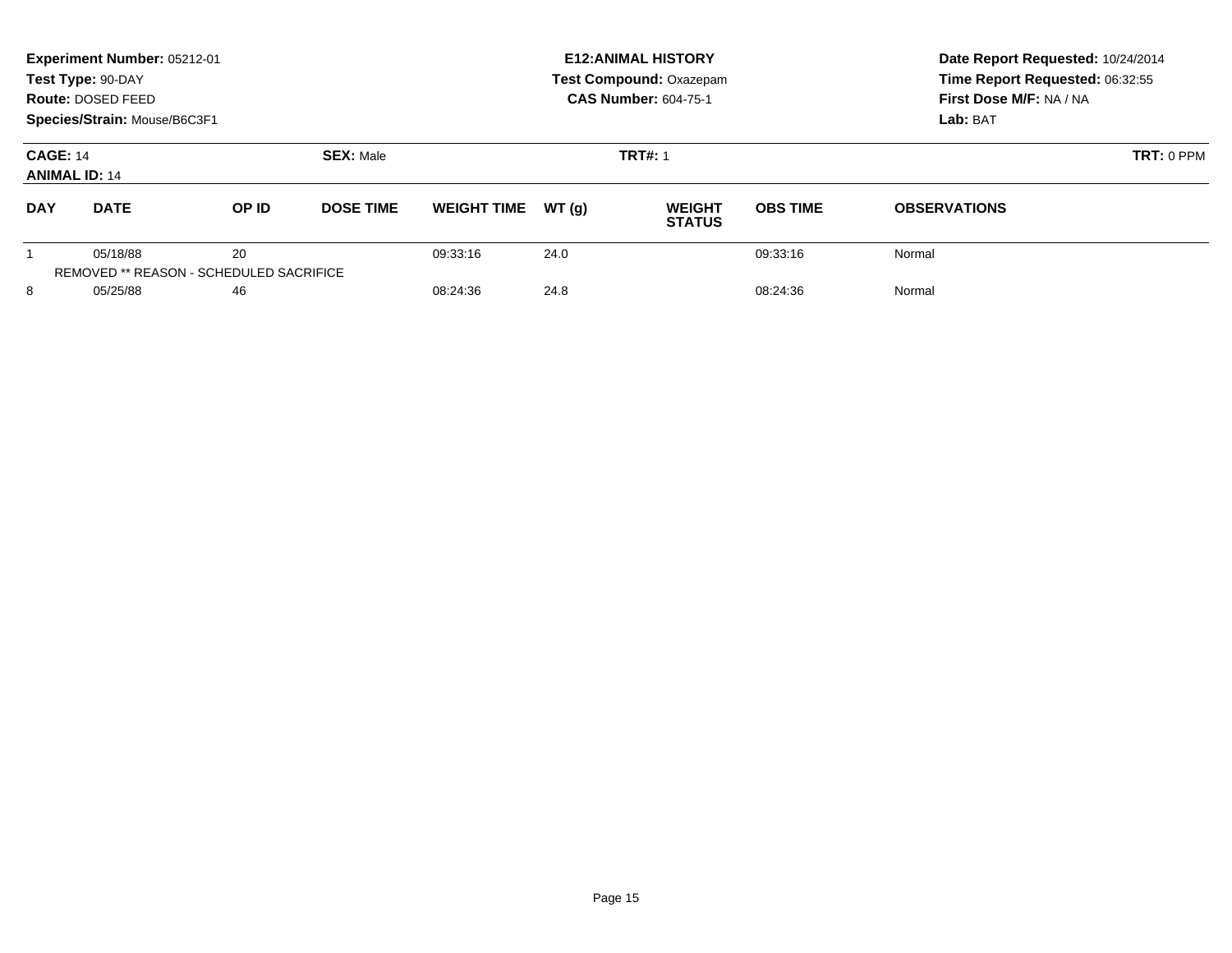|                                         | Experiment Number: 05212-01<br>Test Type: 90-DAY<br>Route: DOSED FEED<br>Species/Strain: Mouse/B6C3F1 |       |                  | <b>E12: ANIMAL HISTORY</b><br><b>Test Compound: Oxazepam</b><br><b>CAS Number: 604-75-1</b> |       |                                |                   | Date Report Requested: 10/24/2014<br>Time Report Requested: 06:32:55<br>First Dose M/F: NA / NA<br>Lab: BAT |
|-----------------------------------------|-------------------------------------------------------------------------------------------------------|-------|------------------|---------------------------------------------------------------------------------------------|-------|--------------------------------|-------------------|-------------------------------------------------------------------------------------------------------------|
| <b>CAGE: 15</b><br><b>ANIMAL ID: 15</b> |                                                                                                       |       | <b>SEX: Male</b> |                                                                                             |       | <b>TRT#: 1</b>                 | <b>TRT: 0 PPM</b> |                                                                                                             |
| <b>DAY</b>                              | <b>DATE</b>                                                                                           | OP ID | <b>DOSE TIME</b> | <b>WEIGHT TIME</b>                                                                          | WT(q) | <b>WEIGHT</b><br><b>STATUS</b> | <b>OBS TIME</b>   | <b>OBSERVATIONS</b>                                                                                         |
|                                         | 05/18/88<br>REMOVED ** REASON - SCHEDULED SACRIFICE                                                   | 20    |                  | 09:33:54                                                                                    | 23.6  |                                | 09:33:54          | Normal                                                                                                      |
| 8                                       | 05/25/88                                                                                              | 46    |                  | 08:32:36                                                                                    | 23.8  |                                | 08:32:36          | Normal                                                                                                      |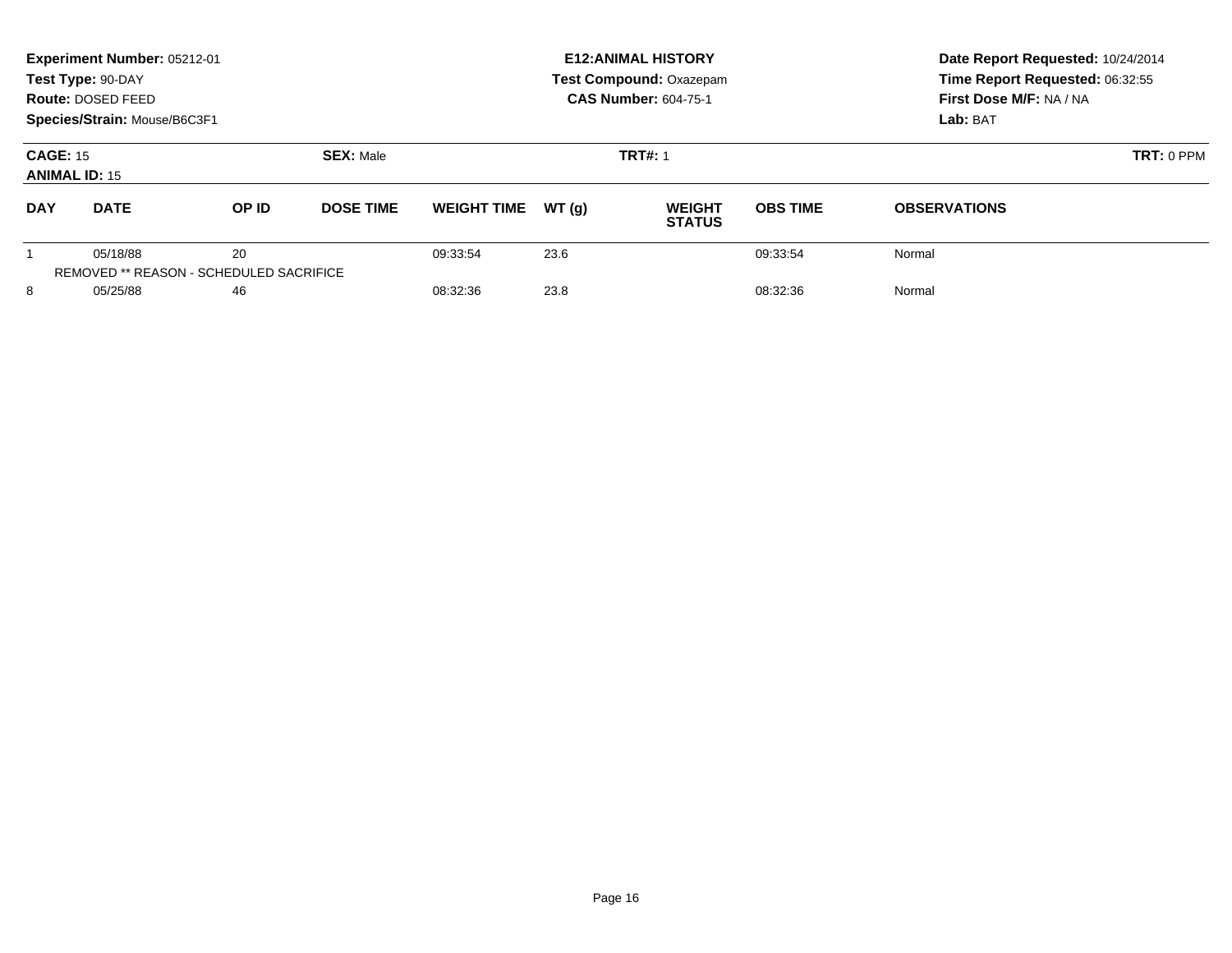**Test Type:** 90-DAY

**Route:** DOSED FEED

**Species/Strain:** Mouse/B6C3F1

# **E12:ANIMAL HISTORY Test Compound:** Oxazepam**CAS Number:** 604-75-1

**Date Report Requested:** 10/24/2014**Time Report Requested:** 06:32:55**First Dose M/F:** NA / NA**Lab:** BAT

|            | <b>CAGE: 16</b><br><b>ANIMAL ID: 16</b> |       | <b>SEX: Male</b> | TRT: 0 PPM         |       |                                |                 |                     |  |
|------------|-----------------------------------------|-------|------------------|--------------------|-------|--------------------------------|-----------------|---------------------|--|
| <b>DAY</b> | <b>DATE</b>                             | OP ID | <b>DOSE TIME</b> | <b>WEIGHT TIME</b> | WT(g) | <b>WEIGHT</b><br><b>STATUS</b> | <b>OBS TIME</b> | <b>OBSERVATIONS</b> |  |
|            | 05/18/88                                | 20    |                  | 08:39:18           | 25.4  |                                | 08:39:18        | Normal              |  |
| 8          | 05/25/88                                | 46    |                  | 09:47:28           | 26.3  |                                | 09:47:28        | Normal              |  |
| 15         | 06/01/88                                | 45    |                  | 13:56:22           | 27.3  |                                | 13:56:22        | Normal              |  |
| 22         | 06/08/88                                | 45    |                  | 09:32:44           | 27.8  |                                | 09:32:44        | Normal              |  |
| 29         | 06/15/88                                | 45    |                  | 13:30:48           | 28.9  |                                | 13:30:48        | Normal              |  |
| 36         | 06/22/88                                | 45    |                  | 08:54:06           | 30.1  |                                | 08:54:06        | Normal              |  |
| 43         | 06/29/88                                | 45    |                  | 11:03:50           | 30.7  |                                | 11:03:50        | Normal              |  |
| 50         | 07/06/88                                | 45    |                  | 10:50:46           | 31.0  |                                | 10:50:46        | Normal              |  |
| 57         | 07/13/88                                | 45    |                  | 09:31:20           | 32.6  |                                | 09:31:20        | Normal              |  |
| 64         | 07/20/88                                | 45    |                  | 09:38:52           | 33.3  |                                | 09:38:52        | Normal              |  |

8 08/03/88 30 30 08:25:00 34.0 34.0 08:25:00 08:25:00 08:25:00

4 07/20/88 45 45 09:38:52 33.3 09:38:52 09:38:52 Normal 711 07/27/88 45 45 13:34:48 34.7 13:34:48 35 13:34:48 Normal REMOVED \*\* REASON - SCHEDULED SACRIFICE78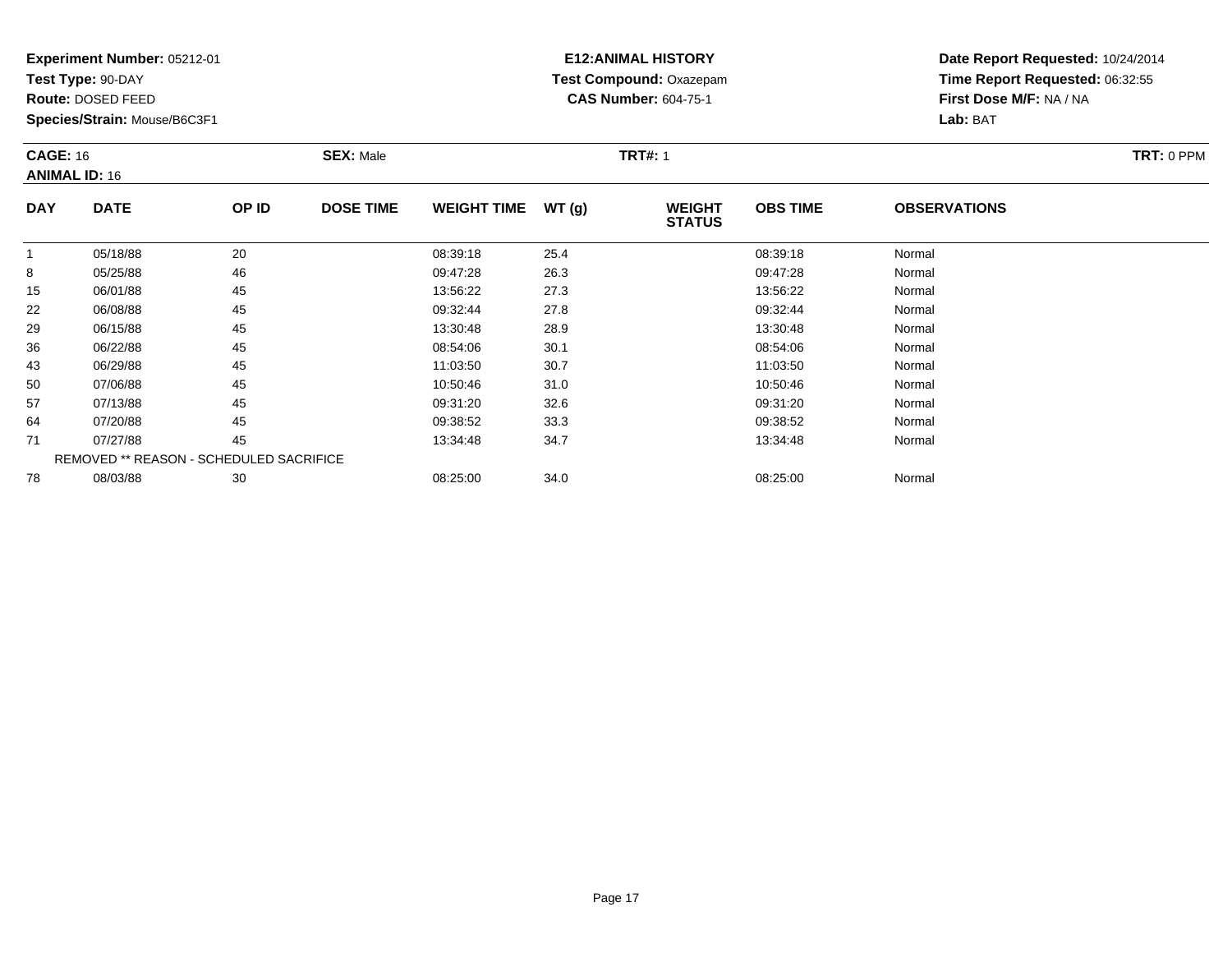**Test Type:** 90-DAY

**Route:** DOSED FEED

57

64

71

78

**Species/Strain:** Mouse/B6C3F1

REMOVED \*\* REASON - SCHEDULED SACRIFICE

# **E12:ANIMAL HISTORY Test Compound:** Oxazepam**CAS Number:** 604-75-1

**Date Report Requested:** 10/24/2014**Time Report Requested:** 06:32:55**First Dose M/F:** NA / NA**Lab:** BAT

| <b>CAGE: 17</b><br><b>ANIMAL ID: 17</b> |             |       | <b>SEX: Male</b> |                    | <b>TRT#: 1</b> |                                | TRT: 0 PPM      |                     |  |
|-----------------------------------------|-------------|-------|------------------|--------------------|----------------|--------------------------------|-----------------|---------------------|--|
| <b>DAY</b>                              | <b>DATE</b> | OP ID | <b>DOSE TIME</b> | <b>WEIGHT TIME</b> | WT(q)          | <b>WEIGHT</b><br><b>STATUS</b> | <b>OBS TIME</b> | <b>OBSERVATIONS</b> |  |
|                                         | 05/18/88    | 20    |                  | 08:53:50           | 24.8           |                                | 08:53:50        | Normal              |  |
| 8                                       | 05/25/88    | 46    |                  | 09:43:48           | 25.4           |                                | 09:43:48        | Normal              |  |
| 15                                      | 06/01/88    | 45    |                  | 13:59:42           | 24.4           |                                | 13:59:42        | Normal              |  |
| 22                                      | 06/08/88    | 45    |                  | 09:34:36           | 27.6           |                                | 09:34:36        | Normal              |  |
| 29                                      | 06/15/88    | 45    |                  | 13:31:38           | 28.8           |                                | 13:31:38        | Normal              |  |
| 36                                      | 06/22/88    | 45    |                  | 08:55:12           | 29.7           |                                | 08:55:12        | Normal              |  |
| 43                                      | 06/29/88    | 45    |                  | 11:03:02           | 30.8           |                                | 11:03:02        | Normal              |  |
| 50                                      | 07/06/88    | 45    |                  | 10:51:20           | 31.9           |                                | 10:51:20        | Normal              |  |

07/13/88 <sup>45</sup> 09:30:44 32.5 09:30:44 Normal

4 07/20/88 45 45 09:39:50 33.5 09:39:50 09:39:50 09:39:50 09:39:50 09:39:50

1 07/27/88 45 45 13:35:18 34.9 34.9 13:35:18 13:35:18 Normal

8 08/03/88 30 30 08:22:00 35.0 35.0 08:22:00 08:22:00 Normal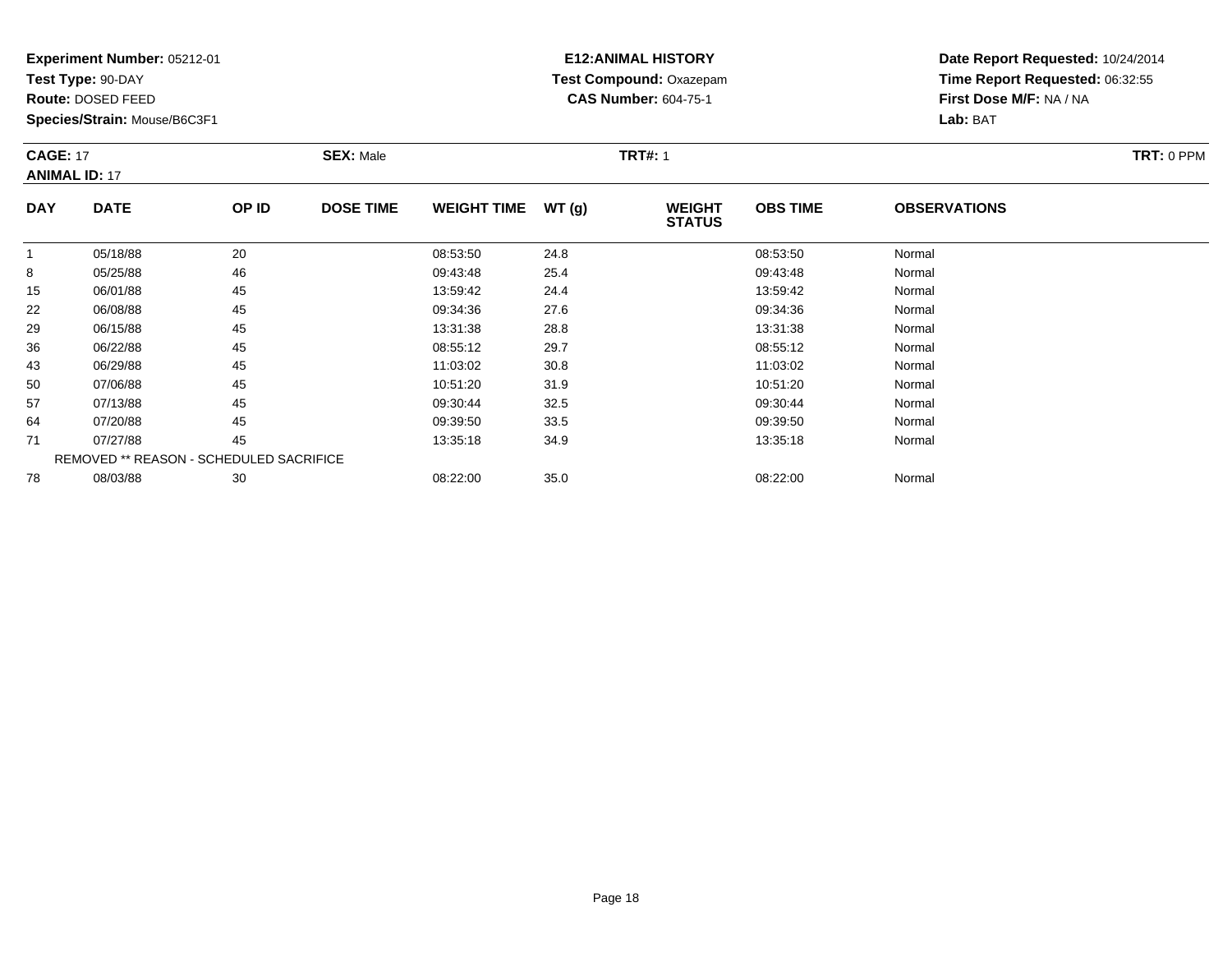**Test Type:** 90-DAY

**Route:** DOSED FEED

43

50

51

57

64

71

78

**Species/Strain:** Mouse/B6C3F1

# **E12:ANIMAL HISTORY Test Compound:** Oxazepam**CAS Number:** 604-75-1

**Date Report Requested:** 10/24/2014**Time Report Requested:** 06:32:55**First Dose M/F:** NA / NA**Lab:** BAT

| <b>CAGE: 18</b><br><b>ANIMAL ID: 18</b> |             | <b>SEX: Male</b> |                  |                    |       | <b>TRT#: 1</b>                 |                 |                     | <b>TRT: 0 PPM</b> |
|-----------------------------------------|-------------|------------------|------------------|--------------------|-------|--------------------------------|-----------------|---------------------|-------------------|
| <b>DAY</b>                              | <b>DATE</b> | OP ID            | <b>DOSE TIME</b> | <b>WEIGHT TIME</b> | WT(g) | <b>WEIGHT</b><br><b>STATUS</b> | <b>OBS TIME</b> | <b>OBSERVATIONS</b> |                   |
|                                         | 05/18/88    | 20               |                  | 08:54:36           | 22.9  |                                | 08:54:36        | Normal              |                   |
| 8                                       | 05/25/88    | 46               |                  | 09:44:42           | 25.2  |                                | 09:44:42        | Normal              |                   |
| 15                                      | 06/01/88    | 45               |                  | 13:59:08           | 26.2  |                                | 13:59:08        | Normal              |                   |
| 22                                      | 06/08/88    | 45               |                  | 09:29:50           | 28.1  |                                | 09:29:50        | Normal              |                   |
| 29                                      | 06/15/88    | 45               |                  | 13:28:32           | 29.4  |                                | 13:28:32        | Normal              |                   |
| 36                                      | 06/22/88    | 45               |                  | 08:56:38           | 29.8  |                                | 08:56:38        | Normal              |                   |

3 06/29/88 45 11:02:18 30.6 10 11:02:18 30.6

07/06/88 <sup>45</sup> 10:51:52 Normal

7 07/13/88 45 45 09:29:48 31.7 31.7 09:29:48 09:29:48 Normal

4 07/20/88 45 45 09:40:26 33.2 09:40:26 09:40:26 09:40:26 09:40:26 09:40:26 09:40:26

1 07/27/88 45 45 13:35:48 34.6 13:49 34.6 13:35:48 Normal

8 08/03/88 30 30 08:23:00 35.8 35.8 08:23:00 08:23:00 Normal

07/07/88 <sup>45</sup> 08:17:56 31.3

REMOVED \*\* REASON - SCHEDULED SACRIFICE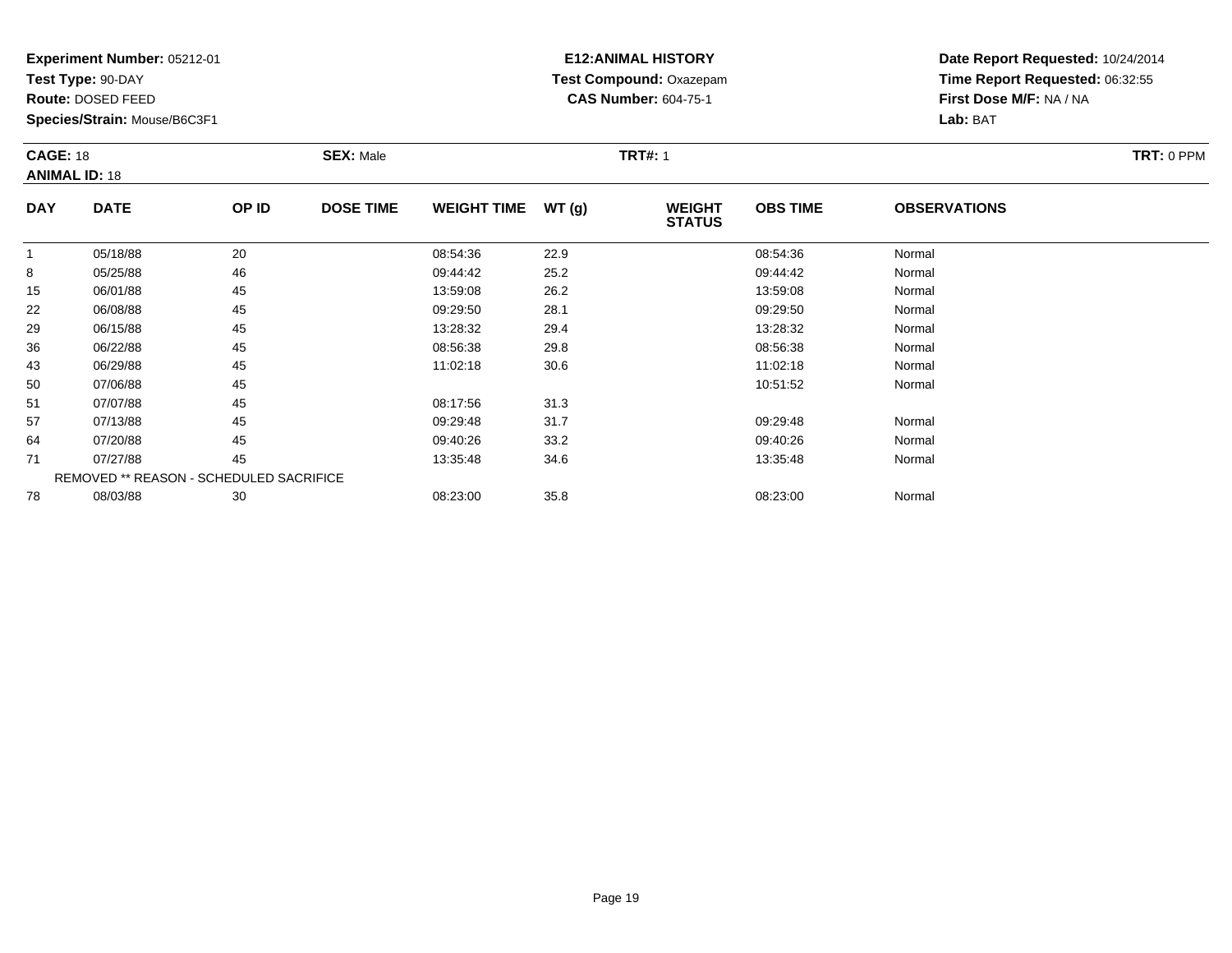**Test Type:** 90-DAY

**Route:** DOSED FEED

**Species/Strain:** Mouse/B6C3F1

# **E12:ANIMAL HISTORY Test Compound:** Oxazepam**CAS Number:** 604-75-1

**Date Report Requested:** 10/24/2014**Time Report Requested:** 06:32:55**First Dose M/F:** NA / NA**Lab:** BAT

|            | <b>CAGE: 19</b><br><b>ANIMAL ID: 19</b> |       | <b>SEX: Male</b> |                    |       | <b>TRT#: 1</b>                 | TRT: 0 PPM      |                     |  |
|------------|-----------------------------------------|-------|------------------|--------------------|-------|--------------------------------|-----------------|---------------------|--|
| <b>DAY</b> | <b>DATE</b>                             | OP ID | <b>DOSE TIME</b> | <b>WEIGHT TIME</b> | WT(g) | <b>WEIGHT</b><br><b>STATUS</b> | <b>OBS TIME</b> | <b>OBSERVATIONS</b> |  |
|            | 05/18/88                                | 20    |                  | 08:55:04           | 26.1  |                                | 08:55:04        | Normal              |  |
| 8          | 05/25/88                                | 46    |                  | 09:45:38           | 27.3  |                                | 09:45:38        | Normal              |  |
| 15         | 06/01/88                                | 45    |                  | 13:58:32           | 28.7  |                                | 13:58:32        | Normal              |  |
| 22         | 06/08/88                                | 45    |                  | 09:31:04           | 29.2  |                                | 09:31:04        | Normal              |  |
| 29         | 06/15/88                                | 45    |                  | 13:29:22           | 30.2  |                                | 13:29:22        | Normal              |  |
| 36         | 06/22/88                                | 45    |                  | 08:46:42           | 31.5  |                                | 08:46:42        | Normal              |  |
| 43         | 06/29/88                                | 45    |                  | 11:05:42           | 33.0  |                                | 11:05:42        | Normal              |  |
| 50         | 07/06/88                                | 45    |                  | 10:53:12           | 33.0  |                                | 10:53:12        | Normal              |  |
| 57         | 07/13/88                                | 45    |                  | 09:29:06           | 33.4  |                                | 09:29:06        | Normal              |  |

8 08/03/88 30 30 08:23:00 37.5 37.5 08:23:00 08:23:00 Normal

644 07/20/88 45 45 09:41:02 35.0 09:41:02 09:41:02 05:41:02 09:41:02 711 07/27/88 45 45 13:36:20 36.6 13:36 13:36:20 13:36:20 Normal REMOVED \*\* REASON - SCHEDULED SACRIFICE78

Page 20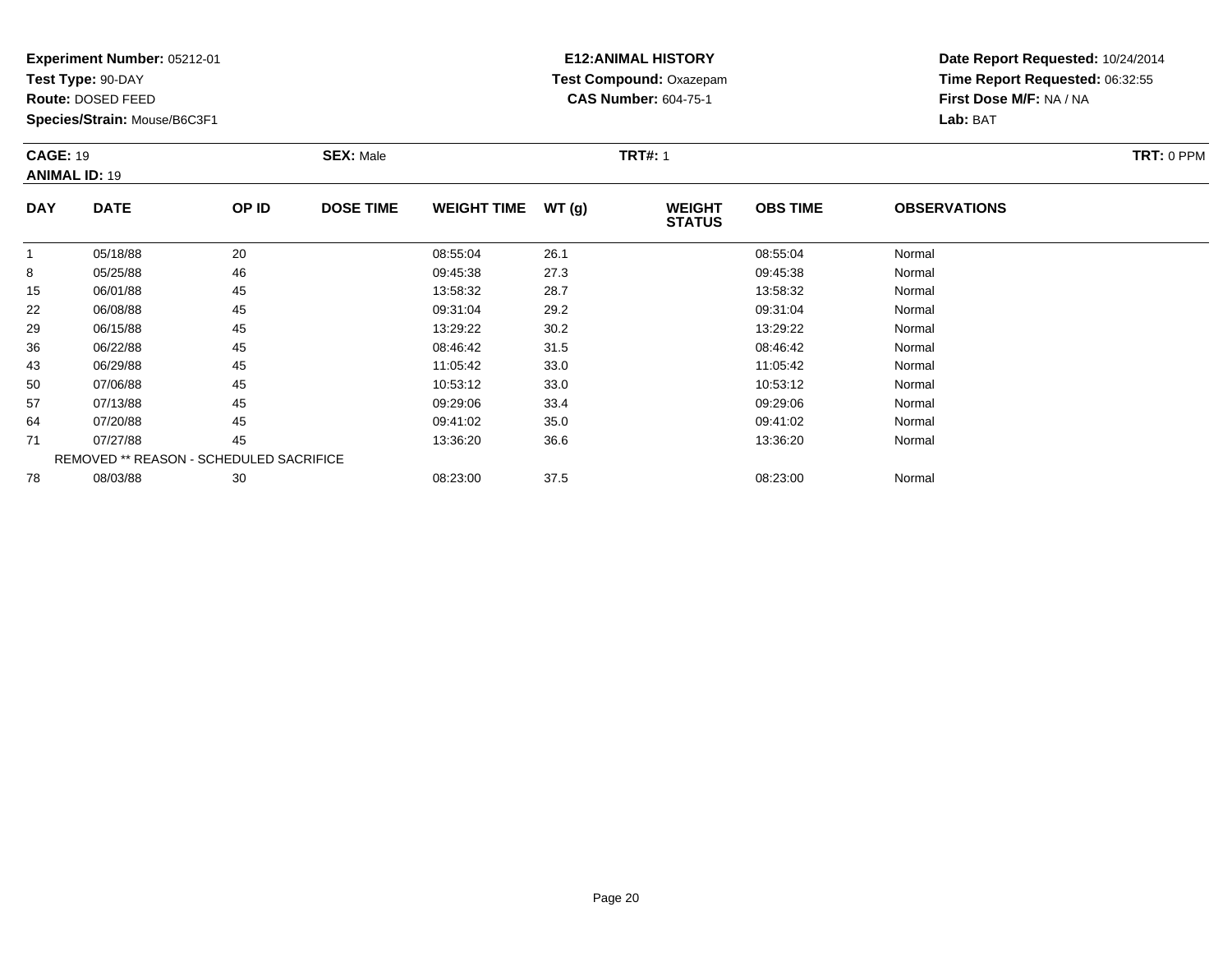**Test Type:** 90-DAY

**Route:** DOSED FEED

64

71

78

**Species/Strain:** Mouse/B6C3F1

REMOVED \*\* REASON - SCHEDULED SACRIFICE

# **E12:ANIMAL HISTORY Test Compound:** Oxazepam**CAS Number:** 604-75-1

**Date Report Requested:** 10/24/2014**Time Report Requested:** 06:32:55**First Dose M/F:** NA / NA**Lab:** BAT

|            | <b>CAGE: 20</b><br><b>ANIMAL ID: 20</b> |       | <b>SEX: Male</b> |                    |       | <b>TRT#: 1</b>                 |                 | <b>TRT: 0 PPM</b>   |  |
|------------|-----------------------------------------|-------|------------------|--------------------|-------|--------------------------------|-----------------|---------------------|--|
| <b>DAY</b> | <b>DATE</b>                             | OP ID | <b>DOSE TIME</b> | <b>WEIGHT TIME</b> | WT(g) | <b>WEIGHT</b><br><b>STATUS</b> | <b>OBS TIME</b> | <b>OBSERVATIONS</b> |  |
|            | 05/18/88                                | 20    |                  | 08:55:32           | 22.1  |                                | 08:55:32        | Normal              |  |
| 8          | 05/25/88                                | 46    |                  | 09:46:32           | 23.3  |                                | 09:46:32        | Normal              |  |
| 15         | 06/01/88                                | 45    |                  | 13:57:30           | 24.8  |                                | 13:57:30        | Normal              |  |
| 22         | 06/08/88                                | 45    |                  | 09:31:54           | 25.7  |                                | 09:31:54        | Normal              |  |
| 29         | 06/15/88                                | 45    |                  | 13:30:02           | 25.8  |                                | 13:30:02        | Normal              |  |
| 36         | 06/22/88                                | 45    |                  | 08:53:16           | 27.5  |                                | 08:53:16        | Normal              |  |
| 43         | 06/29/88                                | 45    |                  | 11:05:00           | 28.1  |                                | 11:05:00        | Normal              |  |
| 50         | 07/06/88                                | 45    |                  | 10:49:12           | 29.0  |                                | 10:49:12        | Normal              |  |
| 57         | 07/13/88                                | 45    |                  | 09:32:44           | 28.9  |                                | 09:32:44        | Normal              |  |

07/13/88 <sup>45</sup> 09:32:44 28.9 09:32:44 Normal

4 07/20/88 45 45 09:41:40 29.2 69:41:40 09:41:40 09:41:40 07/20/88 Normal

1 07/27/88 45 45 13:37:54 30.8 13:37:54 13:37:54 Normal

8 08/03/88 30 30 08:24:00 31.5 31.5 08:24:00 331.5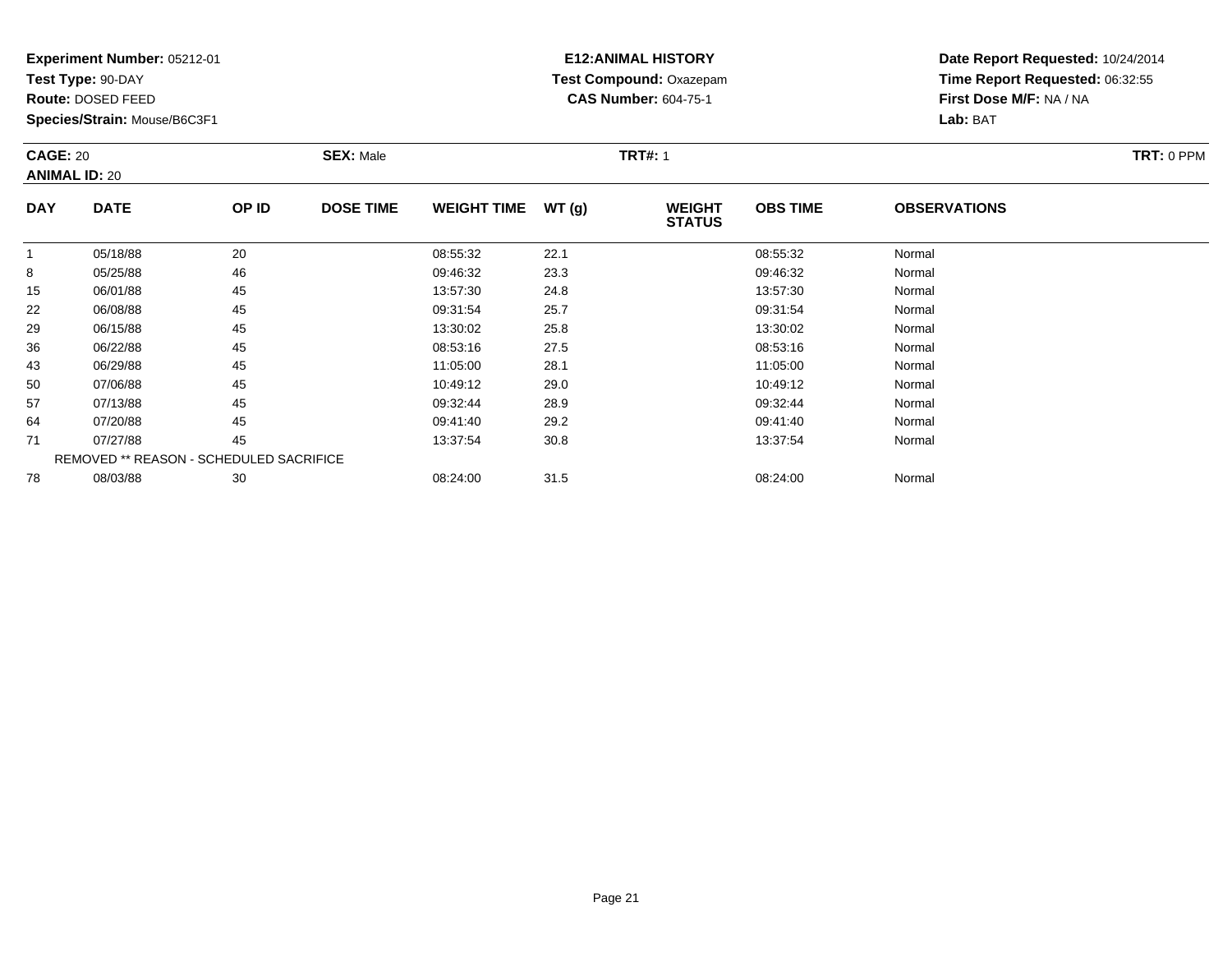**Test Type:** 90-DAY

**Route:** DOSED FEED

64

71

78

85

92

93

**Species/Strain:** Mouse/B6C3F1

REMOVED \*\* REASON - TERMINAL SACRIFICE

# **E12:ANIMAL HISTORY Test Compound:** Oxazepam**CAS Number:** 604-75-1

**Date Report Requested:** 10/24/2014**Time Report Requested:** 06:32:55**First Dose M/F:** NA / NA**Lab:** BAT

| <b>CAGE: 21</b><br><b>ANIMAL ID: 21</b> |             | <b>SEX: Male</b> |                  |                    | <b>TRT#: 3</b> |                                |                 |                     |  |  |
|-----------------------------------------|-------------|------------------|------------------|--------------------|----------------|--------------------------------|-----------------|---------------------|--|--|
| <b>DAY</b>                              | <b>DATE</b> | OP ID            | <b>DOSE TIME</b> | <b>WEIGHT TIME</b> | WT(g)          | <b>WEIGHT</b><br><b>STATUS</b> | <b>OBS TIME</b> | <b>OBSERVATIONS</b> |  |  |
|                                         | 05/18/88    | 20               |                  | 09:10:54           | 25.2           |                                | 09:10:54        | Normal              |  |  |
| 8                                       | 05/25/88    | 46               |                  | 13:24:34           | 26.4           |                                | 13:24:34        | Normal              |  |  |
| 15                                      | 06/01/88    | 45               |                  | 13:28:30           | 28.8           |                                | 13:28:30        | Normal              |  |  |
| 22                                      | 06/08/88    | 45               |                  | 10:55:12           | 29.4           |                                | 10:55:12        | Normal              |  |  |
| 29                                      | 06/15/88    | 45               |                  | 09:38:30           | 29.2           |                                | 09:38:30        | Normal              |  |  |
| 36                                      | 06/22/88    | 45               |                  | 09:30:14           | 30.4           |                                | 09:30:14        | Normal              |  |  |
| 43                                      | 06/29/88    | 45               |                  | 09:09:20           | 31.8           |                                | 09:09:20        | Normal              |  |  |
| 50                                      | 07/06/88    | 45               |                  | 09:26:28           | 31.8           |                                | 09:26:28        | Normal              |  |  |
| 57                                      | 07/13/88    | 45               |                  | 11:00:34           | 33.0           |                                | 11:00:34        | Normal              |  |  |

4 07/20/88 45 45 09:21:32 34.3 09:21:32 09:21:32 09:21:32 Normal

1 07/27/88 45 45 11:14:50 34.1 11:14:50 11:14:50 Normal

8 08/03/88 45 45 13:37:34 34.0 13:07:34 13:37:34 Normal

08/10/88 <sup>45</sup> 11:14:40 34.6 11:14:40 Normal

2 08/17/88 30 30 09:25:00 35.4 09:25:00 09:25:00 09:25:00 09:25:00 09:25:00

3 08/18/88 45 45 07:11:36 36.3 36.3 07:11:36 07:11:36 Normal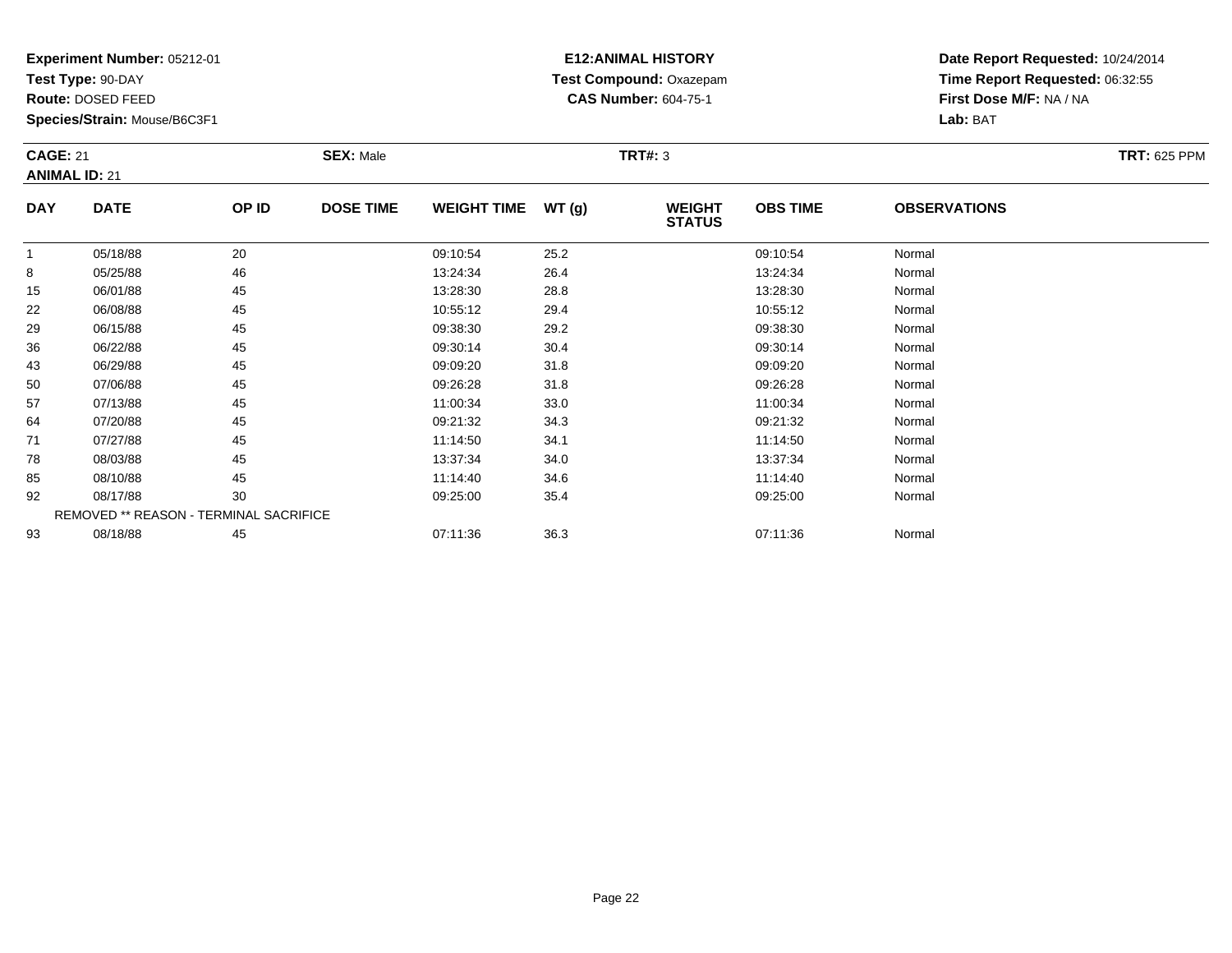**Test Type:** 90-DAY

**Route:** DOSED FEED

71

78

85

92

93

**Species/Strain:** Mouse/B6C3F1

REMOVED \*\* REASON - TERMINAL SACRIFICE

# **E12:ANIMAL HISTORY Test Compound:** Oxazepam**CAS Number:** 604-75-1

**Date Report Requested:** 10/24/2014**Time Report Requested:** 06:32:55**First Dose M/F:** NA / NA**Lab:** BAT

| <b>CAGE: 22</b><br><b>ANIMAL ID: 22</b> |             | <b>SEX: Male</b> |                  |                    | TRT#: 3 |                                | <b>TRT: 625 PPM</b> |                     |  |
|-----------------------------------------|-------------|------------------|------------------|--------------------|---------|--------------------------------|---------------------|---------------------|--|
| <b>DAY</b>                              | <b>DATE</b> | OP ID            | <b>DOSE TIME</b> | <b>WEIGHT TIME</b> | WT(g)   | <b>WEIGHT</b><br><b>STATUS</b> | <b>OBS TIME</b>     | <b>OBSERVATIONS</b> |  |
|                                         | 05/18/88    | 20               |                  | 09:11:22           | 21.7    |                                | 09:11:22            | Normal              |  |
| 8                                       | 05/25/88    | 46               |                  | 13:25:14           | 23.5    |                                | 13:25:14            | Normal              |  |
| 15                                      | 06/01/88    | 45               |                  | 13:30:22           | 25.4    |                                | 13:30:22            | Normal              |  |
| 22                                      | 06/08/88    | 45               |                  | 10:56:10           | 25.6    |                                | 10:56:10            | Normal              |  |
| 29                                      | 06/15/88    | 45               |                  | 09:38:02           | 26.8    |                                | 09:38:02            | Normal              |  |
| 36                                      | 06/22/88    | 45               |                  | 09:30:48           | 26.9    |                                | 09:30:48            | Normal              |  |
| 43                                      | 06/29/88    | 45               |                  | 09:10:02           | 27.4    |                                | 09:10:02            | Normal              |  |
| 50                                      | 07/06/88    | 45               |                  | 09:27:28           | 27.9    |                                | 09:27:28            | Normal              |  |
| 57                                      | 07/13/88    | 45               |                  | 11:01:08           | 28.7    |                                | 11:01:08            | Normal              |  |
| 64                                      | 07/20/88    | 45               |                  | 09:22:14           | 29.4    |                                | 09:22:14            | Normal              |  |

1 07/27/88 45 45 11:15:30 30.1 11:15:30 11:15:30 Normal

8 08/03/88 45 45 13:38:44 30.1 13:38:44 30.1

08/10/88 <sup>45</sup> 11:10:42 31.5 11:10:42 Normal

2 08/17/88 30 30 09:23:00 31.2 31.2 09:23:00 09:23:00 Normal

08/18/88 <sup>45</sup> 07:12:44 32.5 07:12:44 Normal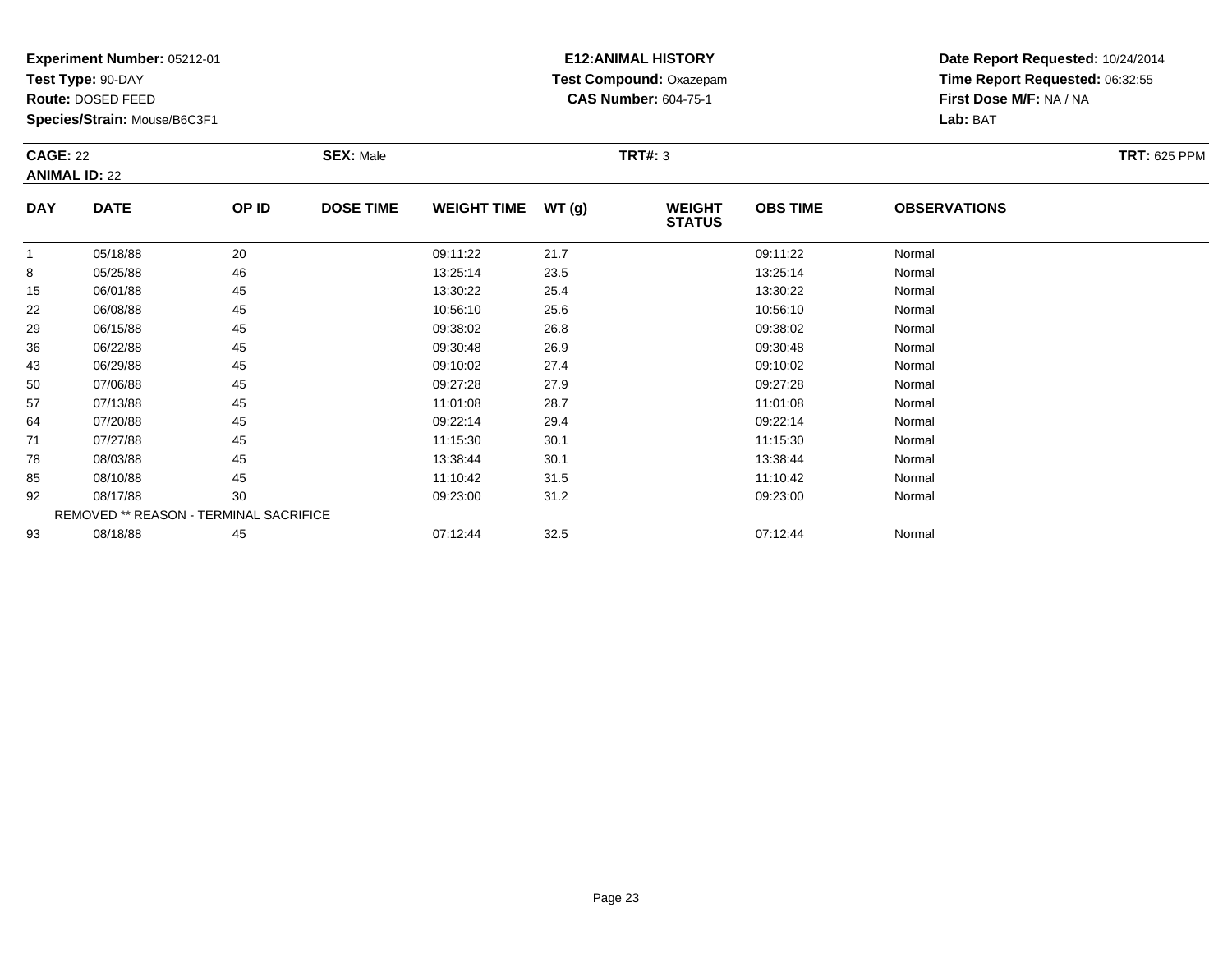**Test Type:** 90-DAY

**Route:** DOSED FEED

85

92

93

**Species/Strain:** Mouse/B6C3F1

REMOVED \*\* REASON - TERMINAL SACRIFICE

# **E12:ANIMAL HISTORY Test Compound:** Oxazepam**CAS Number:** 604-75-1

**Date Report Requested:** 10/24/2014**Time Report Requested:** 06:32:55**First Dose M/F:** NA / NA**Lab:** BAT

| <b>CAGE: 23</b><br><b>ANIMAL ID: 23</b> |             |       | <b>SEX: Male</b> |                    |       | <b>TRT#: 3</b>                 |                 |                     | <b>TRT: 625 PPM</b> |
|-----------------------------------------|-------------|-------|------------------|--------------------|-------|--------------------------------|-----------------|---------------------|---------------------|
| <b>DAY</b>                              | <b>DATE</b> | OP ID | <b>DOSE TIME</b> | <b>WEIGHT TIME</b> | WT(g) | <b>WEIGHT</b><br><b>STATUS</b> | <b>OBS TIME</b> | <b>OBSERVATIONS</b> |                     |
| 1                                       | 05/18/88    | 20    |                  | 09:12:56           | 22.7  |                                | 09:12:56        | Normal              |                     |
| 8                                       | 05/25/88    | 46    |                  | 13:25:54           | 24.6  |                                | 13:25:54        | Normal              |                     |
| 15                                      | 06/01/88    | 45    |                  | 13:30:50           | 26.1  |                                | 13:30:50        | Normal              |                     |
| 22                                      | 06/08/88    | 45    |                  | 10:53:04           | 27.0  |                                | 10:53:04        | Normal              |                     |
| 29                                      | 06/15/88    | 45    |                  | 09:40:10           | 28.2  |                                | 09:40:10        | Normal              |                     |
| 36                                      | 06/22/88    | 45    |                  | 09:31:32           | 28.2  |                                | 09:31:32        | Normal              |                     |
| 43                                      | 06/29/88    | 45    |                  | 09:10:40           | 30.1  |                                | 09:10:40        | Normal              |                     |
| 50                                      | 07/06/88    | 45    |                  | 09:28:38           | 29.5  |                                | 09:28:38        | Normal              |                     |
| 57                                      | 07/13/88    | 45    |                  | 11:01:34           | 30.2  |                                | 11:01:34        | Normal              |                     |
| 64                                      | 07/20/88    | 45    |                  | 09:22:52           | 31.4  |                                | 09:22:52        | Normal              |                     |
| 71                                      | 07/27/88    | 45    |                  | 11:16:14           | 32.7  |                                | 11:16:14        | Normal              |                     |
| 78                                      | 08/03/88    | 45    |                  | 13:39:16           | 31.6  |                                | 13:39:16        | Normal              |                     |

08/10/88 <sup>45</sup> 11:11:16 33.5 11:11:16 Normal

2 08/17/88 30 30 09:23:00 34.4 09:23:00 09:23:00 09:23:00 09:23:00 09:23:00

3 08/18/88 45 45 07:13:38 35.6 17:13:38 07:13:38 Normal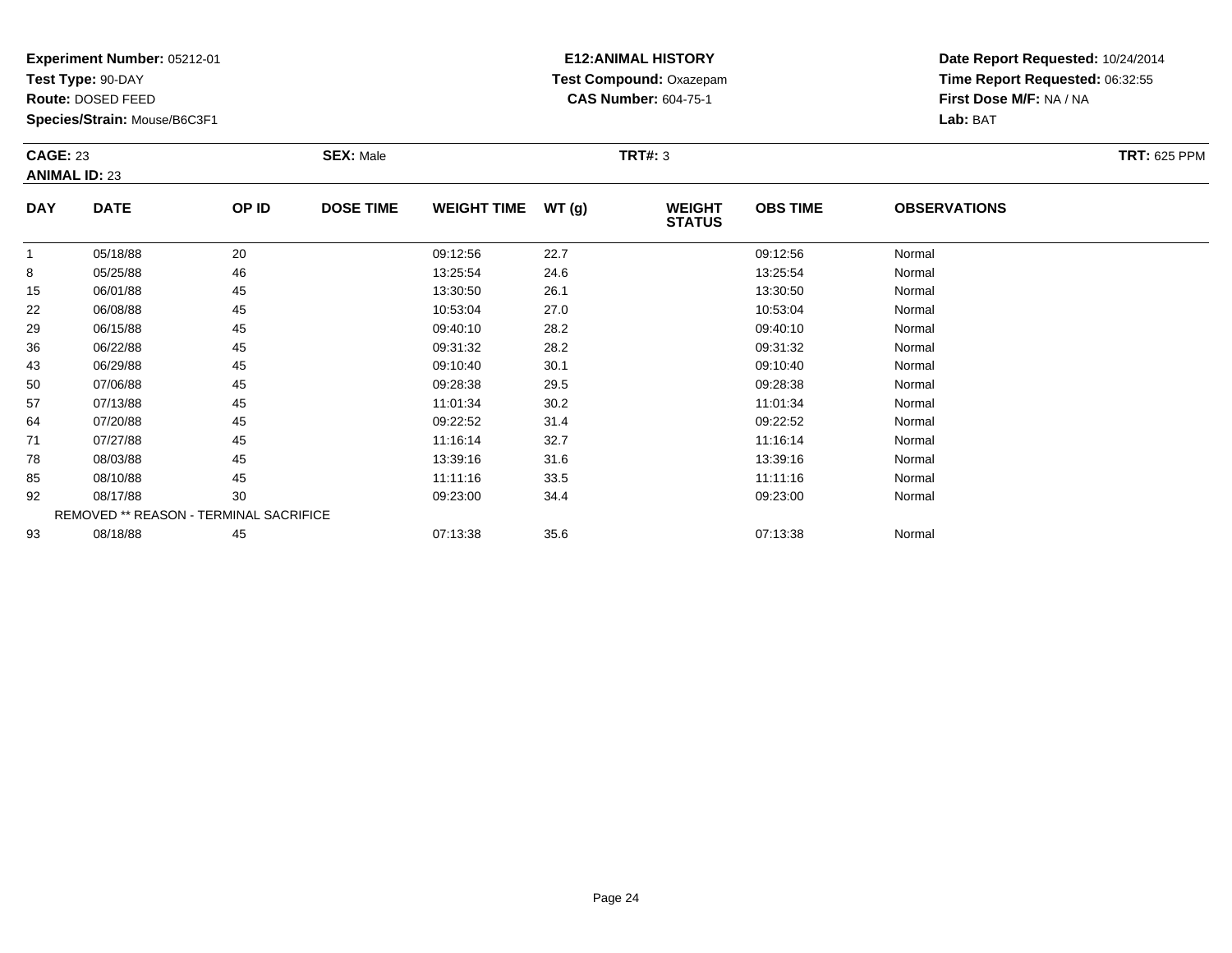**Test Type:** 90-DAY

**Route:** DOSED FEED

**Species/Strain:** Mouse/B6C3F1

# **E12:ANIMAL HISTORY Test Compound:** Oxazepam**CAS Number:** 604-75-1

| <b>CAGE: 24</b><br><b>ANIMAL ID: 24</b> |             |       | <b>SEX: Male</b> |                     |      | TRT#: 3                        |                 |                     | <b>TRT: 625 PPM</b> |
|-----------------------------------------|-------------|-------|------------------|---------------------|------|--------------------------------|-----------------|---------------------|---------------------|
| <b>DAY</b>                              | <b>DATE</b> | OP ID | <b>DOSE TIME</b> | WEIGHT TIME $WT(g)$ |      | <b>WEIGHT</b><br><b>STATUS</b> | <b>OBS TIME</b> | <b>OBSERVATIONS</b> |                     |
| $-30$                                   | 04/18/88    | 20    |                  |                     |      |                                | 09:13:34        | Normal              |                     |
|                                         | 05/18/88    | 20    |                  | 09:13:34            | 26.1 |                                | 09:13:34        | Normal              |                     |
| $\circ$                                 | 0E/2E/00    | AC    |                  | 12.26.20            | 20A  |                                | 12.28.29        | <b>Normal</b>       |                     |

|    | 05/18/88                                      | 20 | 09:13:34 | 26.1 | 09:13:34 | Normal |  |
|----|-----------------------------------------------|----|----------|------|----------|--------|--|
| 8  | 05/25/88                                      | 46 | 13:26:38 | 28.4 | 13:26:38 | Normal |  |
| 15 | 06/01/88                                      | 45 | 13:31:44 | 29.8 | 13:31:44 | Normal |  |
| 22 | 06/08/88                                      | 45 | 10:53:46 | 30.8 | 10:53:46 | Normal |  |
| 29 | 06/15/88                                      | 45 | 09:39:46 | 31.7 | 09:39:46 | Normal |  |
| 36 | 06/22/88                                      | 45 | 09:28:58 | 32.3 | 09:28:58 | Normal |  |
| 43 | 06/29/88                                      | 45 | 09:07:34 | 34.0 | 09:07:34 | Normal |  |
| 50 | 07/06/88                                      | 45 | 09:29:20 | 35.2 | 09:29:20 | Normal |  |
| 57 | 07/13/88                                      | 45 |          |      | 11:02:16 | Normal |  |
| 58 | 07/14/88                                      | 45 | 14:07:04 | 32.7 |          |        |  |
| 64 | 07/20/88                                      | 45 | 09:23:32 | 34.7 | 09:23:32 | Normal |  |
| 71 | 07/27/88                                      | 45 | 11:16:56 | 35.6 | 11:16:56 | Normal |  |
| 78 | 08/03/88                                      | 45 | 13:39:50 | 36.0 | 13:39:50 | Normal |  |
| 85 | 08/10/88                                      | 45 | 11:12:54 | 37.7 | 11:12:54 | Normal |  |
| 92 | 08/17/88                                      | 30 | 09:24:00 | 38.8 | 09:24:00 | Normal |  |
|    | <b>REMOVED ** REASON - TERMINAL SACRIFICE</b> |    |          |      |          |        |  |
| 93 | 08/18/88                                      | 45 | 07:14:26 | 38.8 | 07:14:26 | Normal |  |
|    |                                               |    |          |      |          |        |  |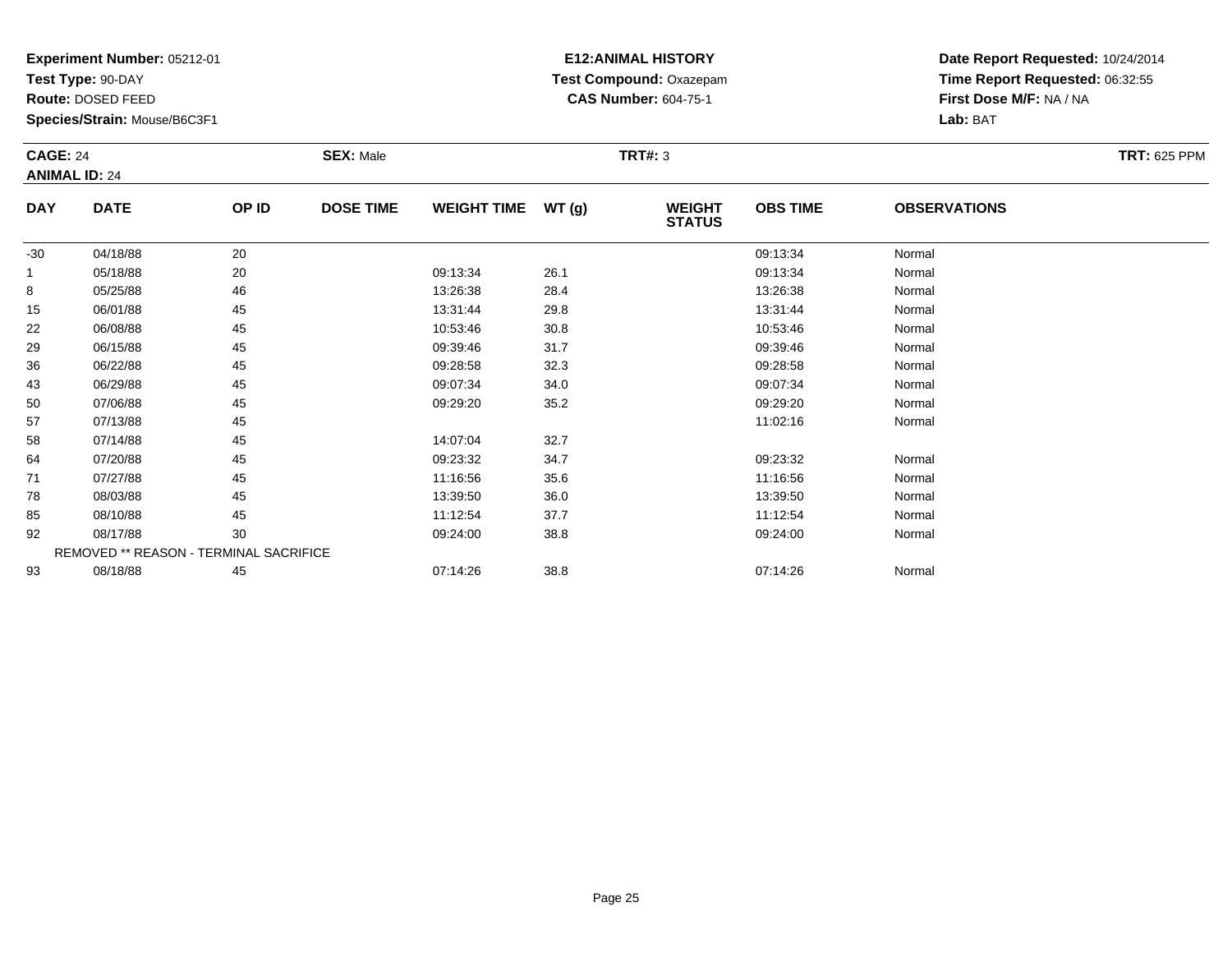**Test Type:** 90-DAY

**Route:** DOSED FEED

92

93

**Species/Strain:** Mouse/B6C3F1

REMOVED \*\* REASON - TERMINAL SACRIFICE

# **E12:ANIMAL HISTORY Test Compound:** Oxazepam**CAS Number:** 604-75-1

**Date Report Requested:** 10/24/2014**Time Report Requested:** 06:32:55**First Dose M/F:** NA / NA**Lab:** BAT

| <b>CAGE: 25</b><br><b>ANIMAL ID: 25</b> |             | <b>SEX: Male</b> |                  |                    | <b>TRT#: 3</b> | <b>TRT: 625 PPM</b>            |                 |                     |  |
|-----------------------------------------|-------------|------------------|------------------|--------------------|----------------|--------------------------------|-----------------|---------------------|--|
| <b>DAY</b>                              | <b>DATE</b> | OP ID            | <b>DOSE TIME</b> | <b>WEIGHT TIME</b> | WT(g)          | <b>WEIGHT</b><br><b>STATUS</b> | <b>OBS TIME</b> | <b>OBSERVATIONS</b> |  |
|                                         | 05/18/88    | 20               |                  | 09:14:06           | 24.0           |                                | 09:14:06        | Normal              |  |
| 8                                       | 05/25/88    | 46               |                  | 13:27:20           | 25.7           |                                | 13:27:20        | Normal              |  |
| 15                                      | 06/01/88    | 45               |                  | 13:32:36           | 27.7           |                                | 13:32:36        | Normal              |  |
| 22                                      | 06/08/88    | 45               |                  | 10:54:36           | 28.3           |                                | 10:54:36        | Normal              |  |
| 29                                      | 06/15/88    | 45               |                  | 09:39:00           | 29.0           |                                | 09:39:00        | Normal              |  |
| 36                                      | 06/22/88    | 45               |                  | 09:29:34           | 30.1           |                                | 09:29:34        | Normal              |  |
| 43                                      | 06/29/88    | 45               |                  | 09:08:44           | 30.8           |                                | 09:08:44        | Normal              |  |
| 50                                      | 07/06/88    | 45               |                  | 09:25:30           | 31.0           |                                | 09:25:30        | Normal              |  |
| 57                                      | 07/13/88    | 45               |                  | 10:59:52           | 31.8           |                                | 10:59:52        | Normal              |  |
| 64                                      | 07/20/88    | 45               |                  | 09:24:22           | 33.5           |                                | 09:24:22        | Normal              |  |
| 71                                      | 07/27/88    | 45               |                  | 11:18:04           | 33.7           |                                | 11:18:04        | Normal              |  |
| 78                                      | 08/03/88    | 45               |                  | 13:40:42           | 33.1           |                                | 13:40:42        | Normal              |  |
| 85                                      | 08/10/88    | 45               |                  | 11:14:10           | 35.0           |                                | 11:14:10        | Normal              |  |

08/10/88 <sup>45</sup> 11:14:10 35.0 11:14:10 Normal

2 08/17/88 30 30 09:24:00 35.8 09:24:00 35.8

08/18/88 <sup>45</sup> 07:15:12 36.8 07:15:12 Normal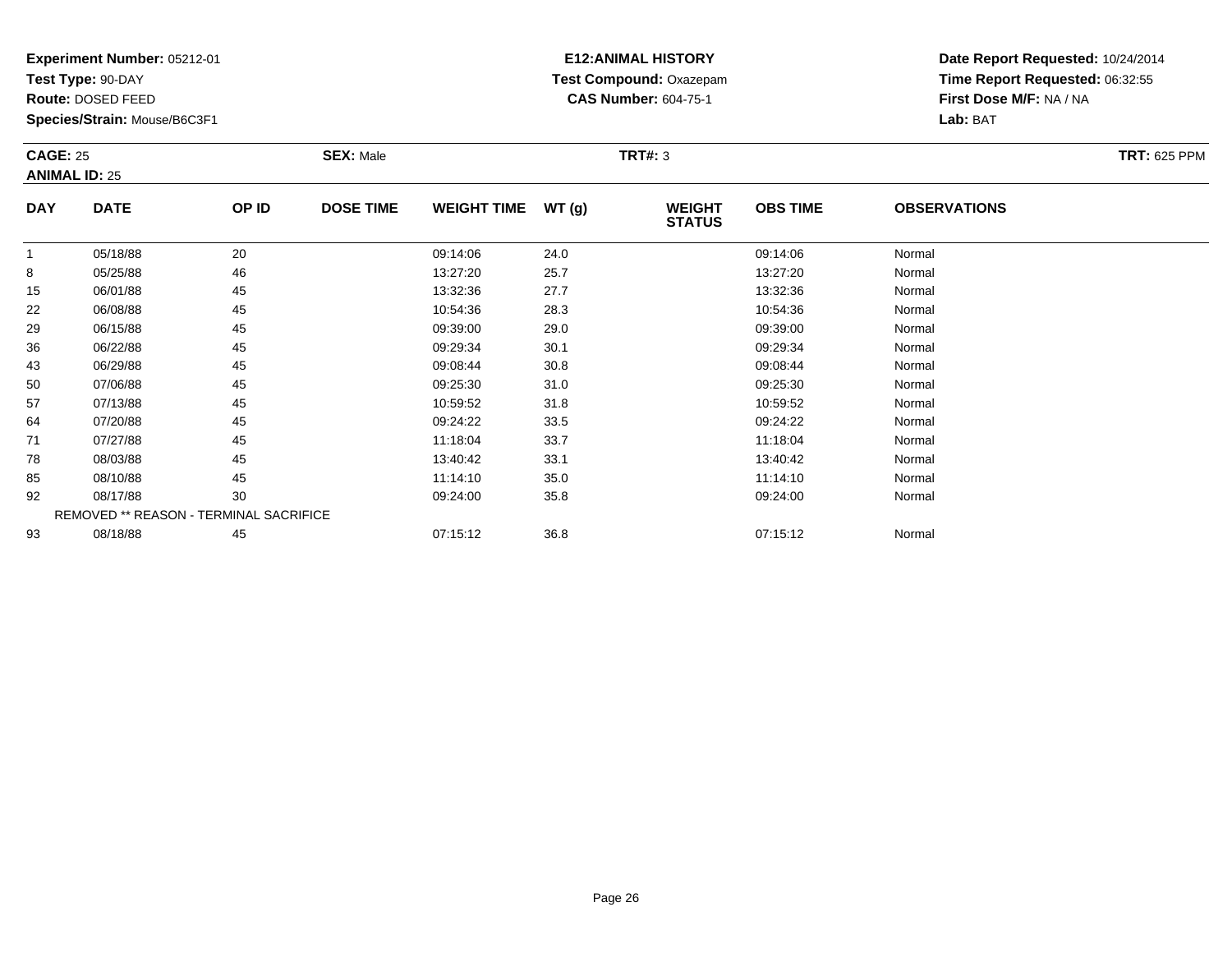**Test Type:** 90-DAY

**Route:** DOSED FEED

93

**Species/Strain:** Mouse/B6C3F1

REMOVED \*\* REASON - TERMINAL SACRIFICE

# **E12:ANIMAL HISTORY Test Compound:** Oxazepam**CAS Number:** 604-75-1

**Date Report Requested:** 10/24/2014**Time Report Requested:** 06:32:55**First Dose M/F:** NA / NA**Lab:** BAT

|            | <b>CAGE: 26</b><br><b>ANIMAL ID: 26</b> |              | <b>SEX: Male</b> |                    |       | <b>TRT#: 3</b>                 |                 | <b>TRT: 625 PPM</b> |  |
|------------|-----------------------------------------|--------------|------------------|--------------------|-------|--------------------------------|-----------------|---------------------|--|
| <b>DAY</b> | <b>DATE</b>                             | <b>OP ID</b> | <b>DOSE TIME</b> | <b>WEIGHT TIME</b> | WT(g) | <b>WEIGHT</b><br><b>STATUS</b> | <b>OBS TIME</b> | <b>OBSERVATIONS</b> |  |
| 1          | 05/18/88                                | 20           |                  | 09:15:28           | 24.7  |                                | 09:15:28        | Normal              |  |
| 8          | 05/25/88                                | 46           |                  | 09:32:02           | 26.8  |                                | 09:32:02        | Normal              |  |
| 15         | 06/01/88                                | 45           |                  | 13:33:28           | 27.6  |                                | 13:33:28        | Normal              |  |
| 22         | 06/08/88                                | 45           |                  | 10:58:58           | 29.0  |                                | 10:58:58        | Normal              |  |
| 29         | 06/15/88                                | 45           |                  | 09:37:00           | 31.2  |                                | 09:37:00        | Normal              |  |
| 36         | 06/22/88                                | 45           |                  | 09:14:02           | 31.1  |                                | 09:14:02        | Normal              |  |
| 43         | 06/29/88                                | 45           |                  | 09:13:00           | 31.8  |                                | 09:13:00        | Normal              |  |
| 50         | 07/06/88                                | 45           |                  | 09:35:10           | 31.9  |                                | 09:35:10        | Normal              |  |
| 57         | 07/13/88                                | 45           |                  | 10:57:46           | 32.6  |                                | 10:57:46        | Normal              |  |
| 64         | 07/20/88                                | 45           |                  | 09:28:22           | 34.2  |                                | 09:28:22        | Normal              |  |
| 71         | 07/27/88                                | 45           |                  | 11:09:20           | 35.4  |                                | 11:09:20        | Normal              |  |
| 78         | 08/03/88                                | 45           |                  | 09:42:46           | 35.5  |                                | 09:42:46        | Normal              |  |
| 85         | 08/10/88                                | 45           |                  | 11:15:18           | 35.6  |                                | 11:15:18        | Normal              |  |
| 92         | 08/17/88                                | 30           |                  | 09:22:00           | 35.9  |                                | 09:22:00        | Normal              |  |

08/18/88 <sup>45</sup> 07:15:56 36.8 07:15:56 Normal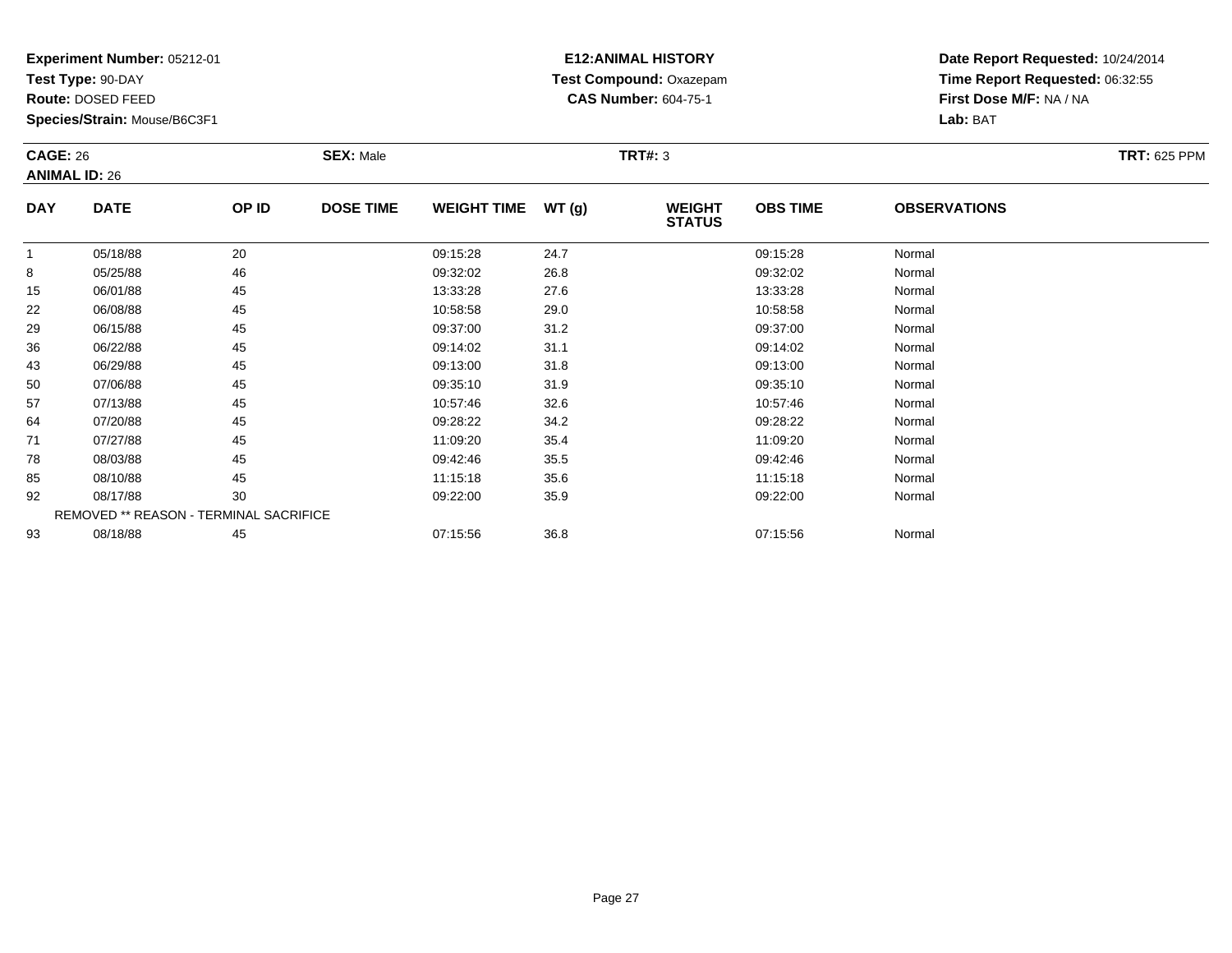**Test Type:** 90-DAY

**Route:** DOSED FEED

**Species/Strain:** Mouse/B6C3F1

# **E12:ANIMAL HISTORY Test Compound:** Oxazepam**CAS Number:** 604-75-1

| <b>CAGE: 27</b><br><b>ANIMAL ID: 27</b> |             |       | <b>SEX: Male</b> |                    |       | <b>TRT#: 3</b>                 |                 |                     | <b>TRT: 625 PPM</b> |
|-----------------------------------------|-------------|-------|------------------|--------------------|-------|--------------------------------|-----------------|---------------------|---------------------|
| <b>DAY</b>                              | <b>DATE</b> | OP ID | <b>DOSE TIME</b> | <b>WEIGHT TIME</b> | WT(q) | <b>WEIGHT</b><br><b>STATUS</b> | <b>OBS TIME</b> | <b>OBSERVATIONS</b> |                     |
|                                         | 05/18/88    | 20    |                  | 09:16:32           | 24.3  |                                | 09:16:32        | Normal              |                     |
| 8                                       | 05/25/88    | 46    |                  | 08:36:02           | 28.6  |                                | 08:36:02        | Normal              |                     |
| 15                                      | 06/01/88    | 45    |                  | 13:34:04           | 29.1  |                                | 13:34:04        | Normal              |                     |
| 22                                      | 06/08/88    | 45    |                  | 10:59:30           | 29.5  |                                | 10:59:30        | Normal              |                     |

| 15 | 06/01/88 | 45                                            | 13:34:04 | 29.1 | 13:34:04 | Normal |  |
|----|----------|-----------------------------------------------|----------|------|----------|--------|--|
| 22 | 06/08/88 | 45                                            | 10:59:30 | 29.5 | 10:59:30 | Normal |  |
| 29 | 06/15/88 | 45                                            | 09:37:34 | 30.2 | 09:37:34 | Normal |  |
| 36 | 06/22/88 | 45                                            | 09:14:38 | 27.9 | 09:14:38 | Normal |  |
| 43 | 06/29/88 | 45                                            | 09:12:22 | 31.1 | 09:12:22 | Normal |  |
| 50 | 07/06/88 | 45                                            | 09:36:10 | 30.5 | 09:36:10 | Normal |  |
| 57 | 07/13/88 | 45                                            | 10:58:18 | 31.4 | 10:58:18 | Normal |  |
| 64 | 07/20/88 | 45                                            | 09:27:20 | 33.8 | 09:27:20 | Normal |  |
| 71 | 07/27/88 | 45                                            | 11:10:04 | 34.5 | 11:10:04 | Normal |  |
| 78 | 08/03/88 | 45                                            | 09:39:04 | 35.5 | 09:39:04 | Normal |  |
| 85 | 08/10/88 | 45                                            | 11:10:00 | 36.3 | 11:10:00 | Normal |  |
| 92 | 08/17/88 | 30                                            | 09:20:00 | 36.9 | 09:20:00 | Normal |  |
|    |          | <b>REMOVED ** REASON - TERMINAL SACRIFICE</b> |          |      |          |        |  |
| 93 | 08/18/88 | 45                                            | 07:16:44 | 37.5 | 07:16:44 | Normal |  |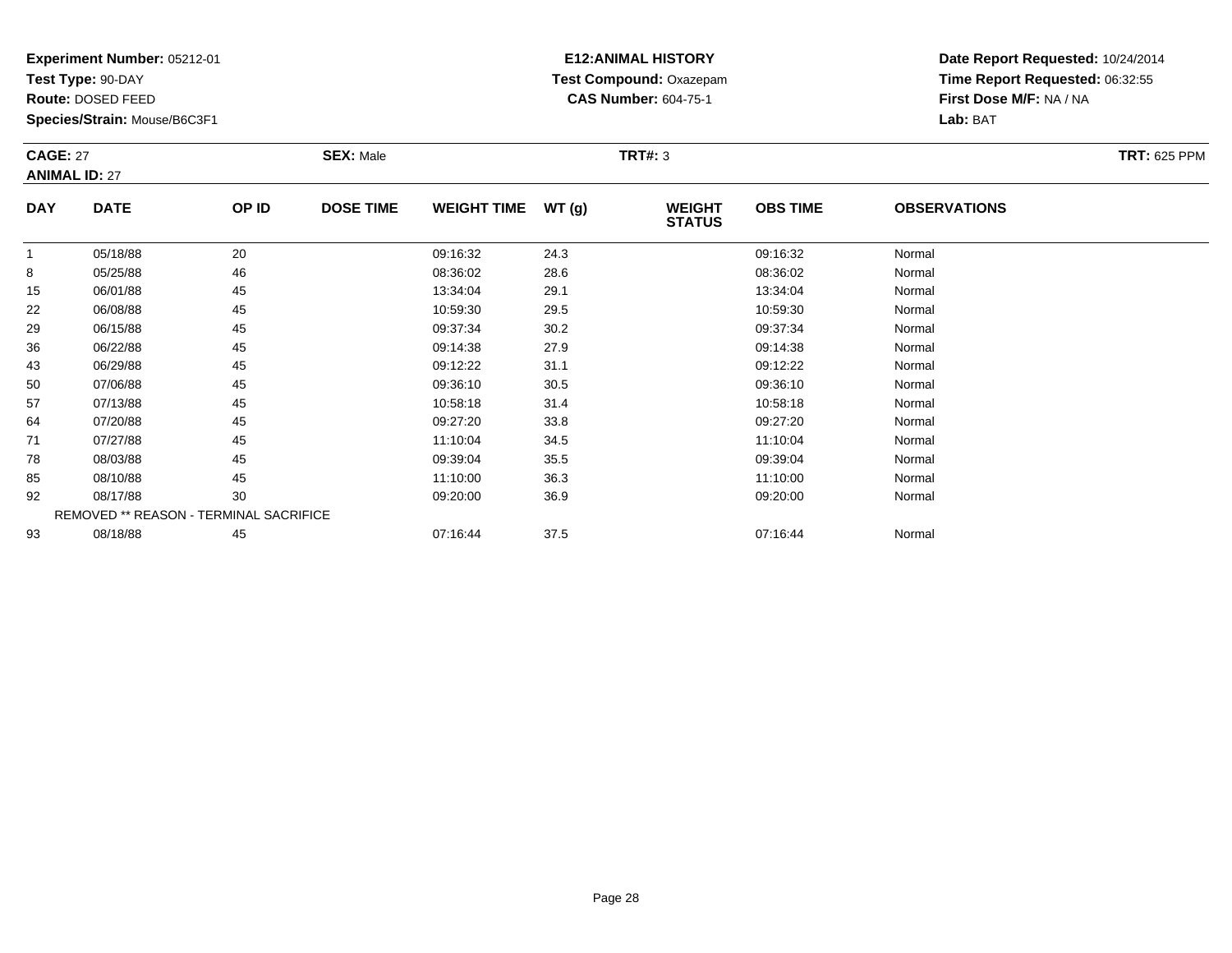**Test Type:** 90-DAY

**Route:** DOSED FEED

78

85

92

93

**Species/Strain:** Mouse/B6C3F1

REMOVED \*\* REASON - TERMINAL SACRIFICE

# **E12:ANIMAL HISTORY Test Compound:** Oxazepam**CAS Number:** 604-75-1

**Date Report Requested:** 10/24/2014**Time Report Requested:** 06:32:55**First Dose M/F:** NA / NA**Lab:** BAT

| <b>CAGE: 28</b><br><b>ANIMAL ID: 28</b> |             | <b>SEX: Male</b> | <b>TRT: 625 PPM</b> |                    |       |                                |                 |                     |  |
|-----------------------------------------|-------------|------------------|---------------------|--------------------|-------|--------------------------------|-----------------|---------------------|--|
| <b>DAY</b>                              | <b>DATE</b> | OP ID            | <b>DOSE TIME</b>    | <b>WEIGHT TIME</b> | WT(g) | <b>WEIGHT</b><br><b>STATUS</b> | <b>OBS TIME</b> | <b>OBSERVATIONS</b> |  |
|                                         | 05/18/88    | 20               |                     | 09:17:26           | 25.3  |                                | 09:17:26        | Normal              |  |
| 8                                       | 05/25/88    | 46               |                     | 09:29:22           | 27.7  |                                | 09:29:22        | Normal              |  |
| 15                                      | 06/01/88    | 45               |                     | 13:34:36           | 28.1  |                                | 13:34:36        | Normal              |  |
| 22                                      | 06/08/88    | 45               |                     | 10:56:50           | 28.8  |                                | 10:56:50        | Normal              |  |
| 29                                      | 06/15/88    | 45               |                     | 09:35:52           | 30.3  |                                | 09:35:52        | Normal              |  |
| 36                                      | 06/22/88    | 45               |                     | 09:15:30           | 29.9  |                                | 09:15:30        | Normal              |  |
| 43                                      | 06/29/88    | 45               |                     | 09:11:44           | 31.3  |                                | 09:11:44        | Normal              |  |
| 50                                      | 07/06/88    | 45               |                     | 09:37:12           | 31.1  |                                | 09:37:12        | Normal              |  |
| 57                                      | 07/13/88    | 45               |                     | 10:58:44           | 32.6  |                                | 10:58:44        | Normal              |  |
| 64                                      | 07/20/88    | 45               |                     | 09:26:36           | 33.8  |                                | 09:26:36        | Normal              |  |
| 71                                      | 07/27/88    | 45               |                     | 11:10:48           | 34.4  |                                | 11:10:48        | Normal              |  |

1 07/27/88 45 45 11:10:48 34.4 1 11:10:48 11:10:48 Normal

8 08/03/88 45 45 09:40:00 34.9 09:40 34.9 09:40 09:40 100 09:40:00 09:40:00 09:40:00

08/10/88 <sup>45</sup> 11:11:48 36.0 11:11:48 Normal

2 08/17/88 30 30 09:20:00 36.9 36.9 09:20:00 36.9 09:20:00 Normal

3 08/18/88 45 45 07:17:30 38.2 5 07:17:30 07:17:30 08/18/88 Normal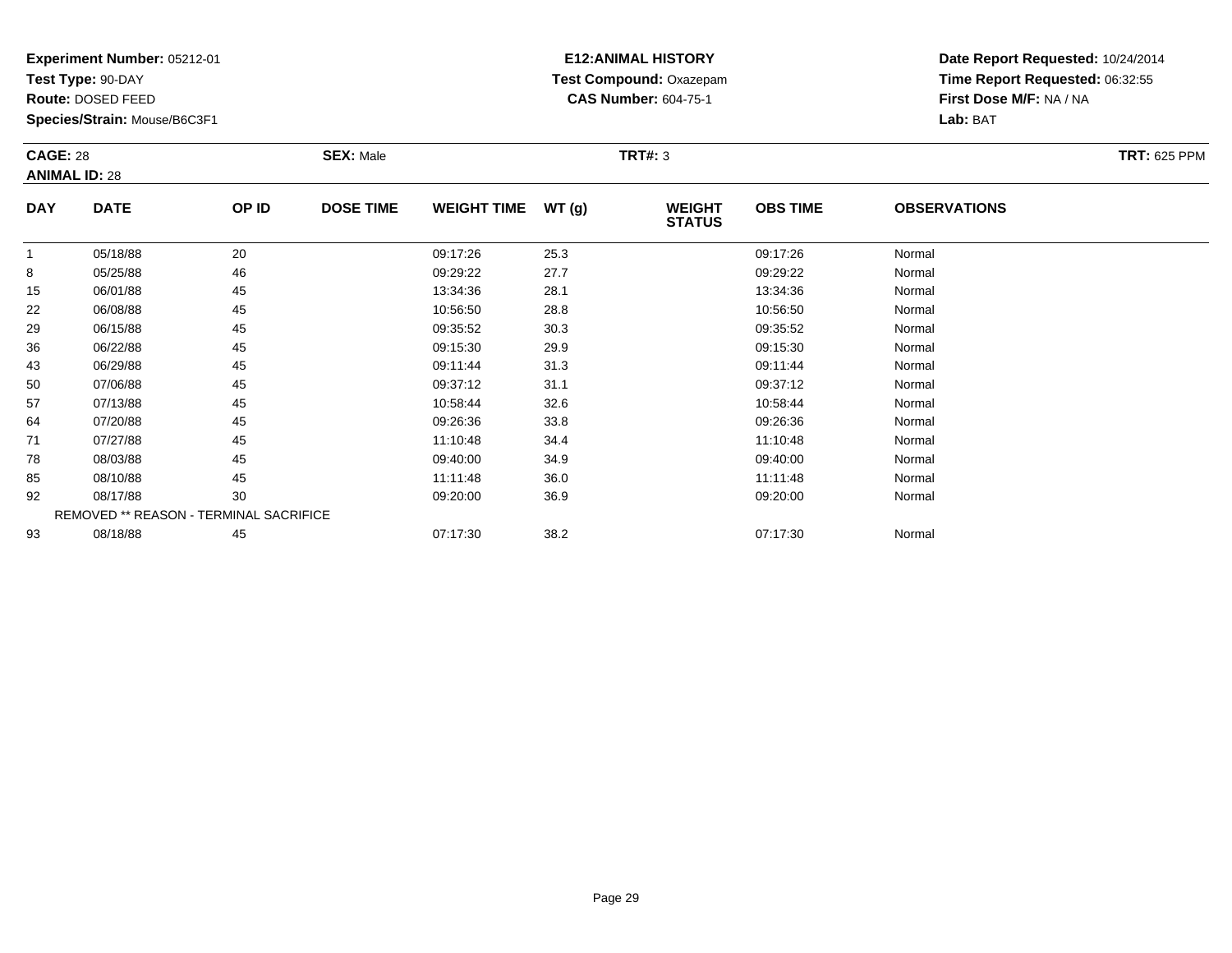**Test Type:** 90-DAY

**Route:** DOSED FEED

71

78

85

92

93

**Species/Strain:** Mouse/B6C3F1

REMOVED \*\* REASON - TERMINAL SACRIFICE

# **E12:ANIMAL HISTORY Test Compound:** Oxazepam**CAS Number:** 604-75-1

**Date Report Requested:** 10/24/2014**Time Report Requested:** 06:32:55**First Dose M/F:** NA / NA**Lab:** BAT

| <b>CAGE: 29</b><br><b>ANIMAL ID: 29</b> |             | <b>SEX: Male</b> | <b>TRT: 625 PPM</b> |                    |       |                                |                 |                     |  |
|-----------------------------------------|-------------|------------------|---------------------|--------------------|-------|--------------------------------|-----------------|---------------------|--|
| <b>DAY</b>                              | <b>DATE</b> | OP ID            | <b>DOSE TIME</b>    | <b>WEIGHT TIME</b> | WT(g) | <b>WEIGHT</b><br><b>STATUS</b> | <b>OBS TIME</b> | <b>OBSERVATIONS</b> |  |
|                                         | 05/18/88    | 20               |                     | 09:18:18           | 22.4  |                                | 09:18:18        | Normal              |  |
| 8                                       | 05/25/88    | 46               |                     | 09:30:20           | 25.2  |                                | 09:30:20        | Normal              |  |
| 15                                      | 06/01/88    | 45               |                     | 13:35:08           | 25.4  |                                | 13:35:08        | Normal              |  |
| 22                                      | 06/08/88    | 45               |                     | 10:57:40           | 26.4  |                                | 10:57:40        | Normal              |  |
| 29                                      | 06/15/88    | 45               |                     | 09:36:16           | 27.4  |                                | 09:36:16        | Normal              |  |
| 36                                      | 06/22/88    | 45               |                     | 09:12:36           | 27.8  |                                | 09:12:36        | Normal              |  |
| 43                                      | 06/29/88    | 45               |                     | 09:14:16           | 28.9  |                                | 09:14:16        | Normal              |  |
| 50                                      | 07/06/88    | 45               |                     | 09:37:56           | 28.1  |                                | 09:37:56        | Normal              |  |
| 57                                      | 07/13/88    | 45               |                     | 10:59:16           | 29.3  |                                | 10:59:16        | Normal              |  |
| 64                                      | 07/20/88    | 45               |                     | 09:25:54           | 30.2  |                                | 09:25:54        | Normal              |  |

4 07/20/88 45 45 09:25:54 30.2 30.2 30.2 09:25:54 Normal

1 07/27/88 45 45 11:11:38 30.8 11:11:38 11:11:38 Normal

08/03/88 <sup>45</sup> 09:41:12 31.3 09:41:12 Normal

08/10/88 <sup>45</sup> 11:12:22 31.6 11:12:22 Normal

2 08/17/88 30 30 09:21:00 31.8 31.8 09:21:00 09:21:00 331.8

08/18/88 <sup>45</sup> 07:18:06 32.6 07:18:06 Normal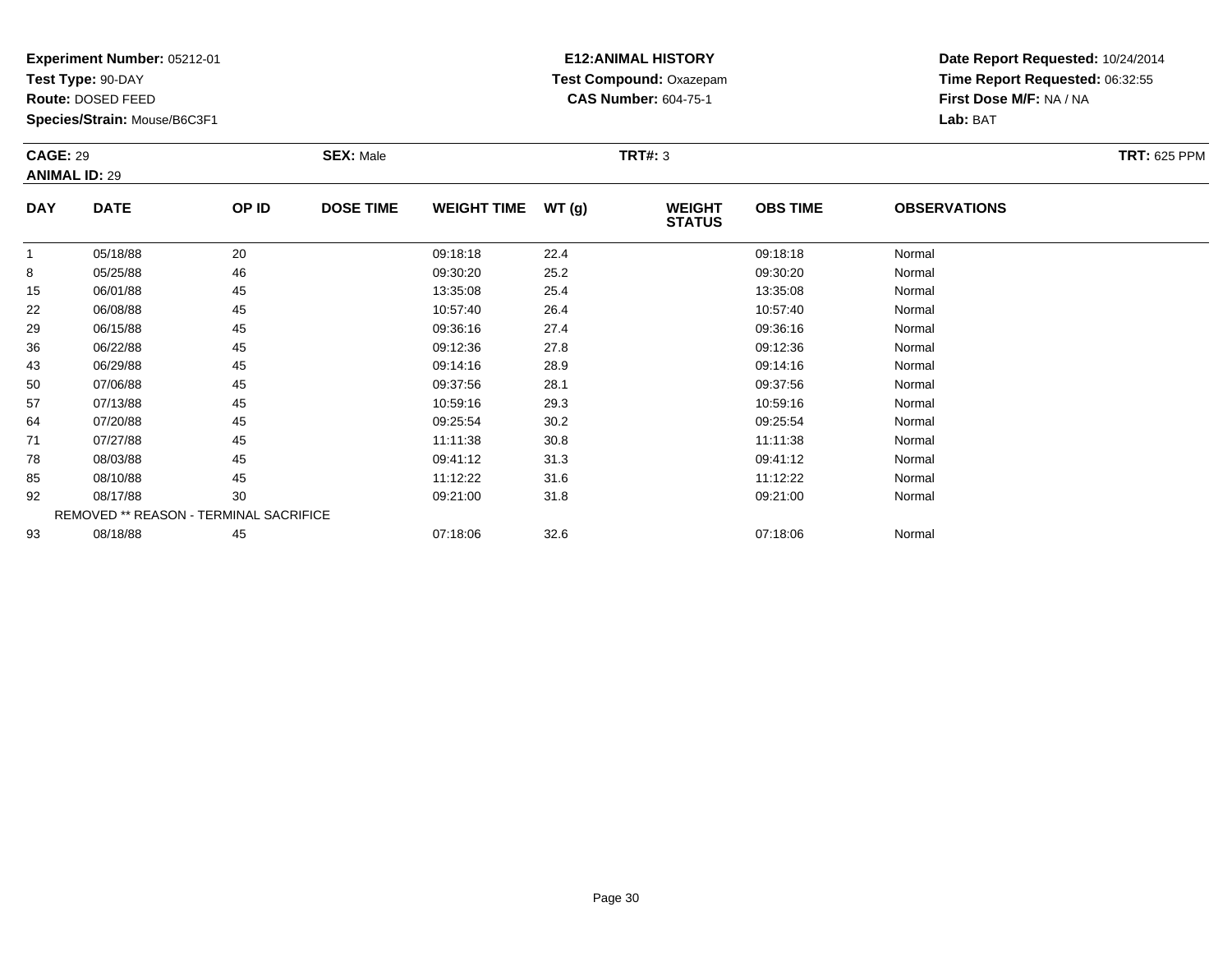**Test Type:** 90-DAY

**Route:** DOSED FEED

93

**Species/Strain:** Mouse/B6C3F1

# **E12:ANIMAL HISTORY Test Compound:** Oxazepam**CAS Number:** 604-75-1

**Date Report Requested:** 10/24/2014**Time Report Requested:** 06:32:55**First Dose M/F:** NA / NA**Lab:** BAT

| <b>CAGE: 30</b><br><b>ANIMAL ID: 30</b> |                                               | <b>SEX: Male</b><br><b>TRT#: 3</b> |                  |                    |       |                                |                 | <b>TRT: 625 PPM</b> |  |
|-----------------------------------------|-----------------------------------------------|------------------------------------|------------------|--------------------|-------|--------------------------------|-----------------|---------------------|--|
| <b>DAY</b>                              | <b>DATE</b>                                   | OP ID                              | <b>DOSE TIME</b> | <b>WEIGHT TIME</b> | WT(g) | <b>WEIGHT</b><br><b>STATUS</b> | <b>OBS TIME</b> | <b>OBSERVATIONS</b> |  |
| 1                                       | 05/18/88                                      | 20                                 |                  | 09:19:14           | 25.9  |                                | 09:19:14        | Normal              |  |
| 8                                       | 05/25/88                                      | 46                                 |                  | 09:31:06           | 27.8  |                                | 09:31:06        | Normal              |  |
| 15                                      | 06/01/88                                      | 45                                 |                  | 13:35:40           | 28.9  |                                | 13:35:40        | Normal              |  |
| 22                                      | 06/08/88                                      | 45                                 |                  | 10:58:18           | 29.6  |                                | 10:58:18        | Normal              |  |
| 29                                      | 06/15/88                                      | 45                                 |                  | 09:36:36           | 30.9  |                                | 09:36:36        | Normal              |  |
| 36                                      | 06/22/88                                      | 45                                 |                  | 09:13:20           | 31.8  |                                | 09:13:20        | Normal              |  |
| 43                                      | 06/29/88                                      | 45                                 |                  | 09:13:32           | 32.6  |                                | 09:13:32        | Normal              |  |
| 50                                      | 07/06/88                                      | 45                                 |                  | 09:31:40           | 31.8  |                                | 09:31:40        | Normal              |  |
| 57                                      | 07/13/88                                      | 45                                 |                  | 10:57:14           | 33.1  |                                | 10:57:14        | Normal              |  |
| 64                                      | 07/20/88                                      | 45                                 |                  | 09:25:06           | 35.0  |                                | 09:25:06        | Normal              |  |
| 71                                      | 07/27/88                                      | 45                                 |                  | 11:12:34           | 35.1  |                                | 11:12:34        | Normal              |  |
| 78                                      | 08/03/88                                      | 45                                 |                  | 09:41:58           | 35.2  |                                | 09:41:58        | Normal              |  |
| 85                                      | 08/10/88                                      | 45                                 |                  | 11:13:36           | 36.3  |                                | 11:13:36        | Normal              |  |
| 92                                      | 08/17/88                                      | 30                                 |                  | 09:22:00           | 36.1  |                                | 09:22:00        | Normal              |  |
|                                         | <b>REMOVED ** REASON - TERMINAL SACRIFICE</b> |                                    |                  |                    |       |                                |                 |                     |  |

08/18/88 <sup>45</sup> 07:18:54 37.6 07:18:54 Normal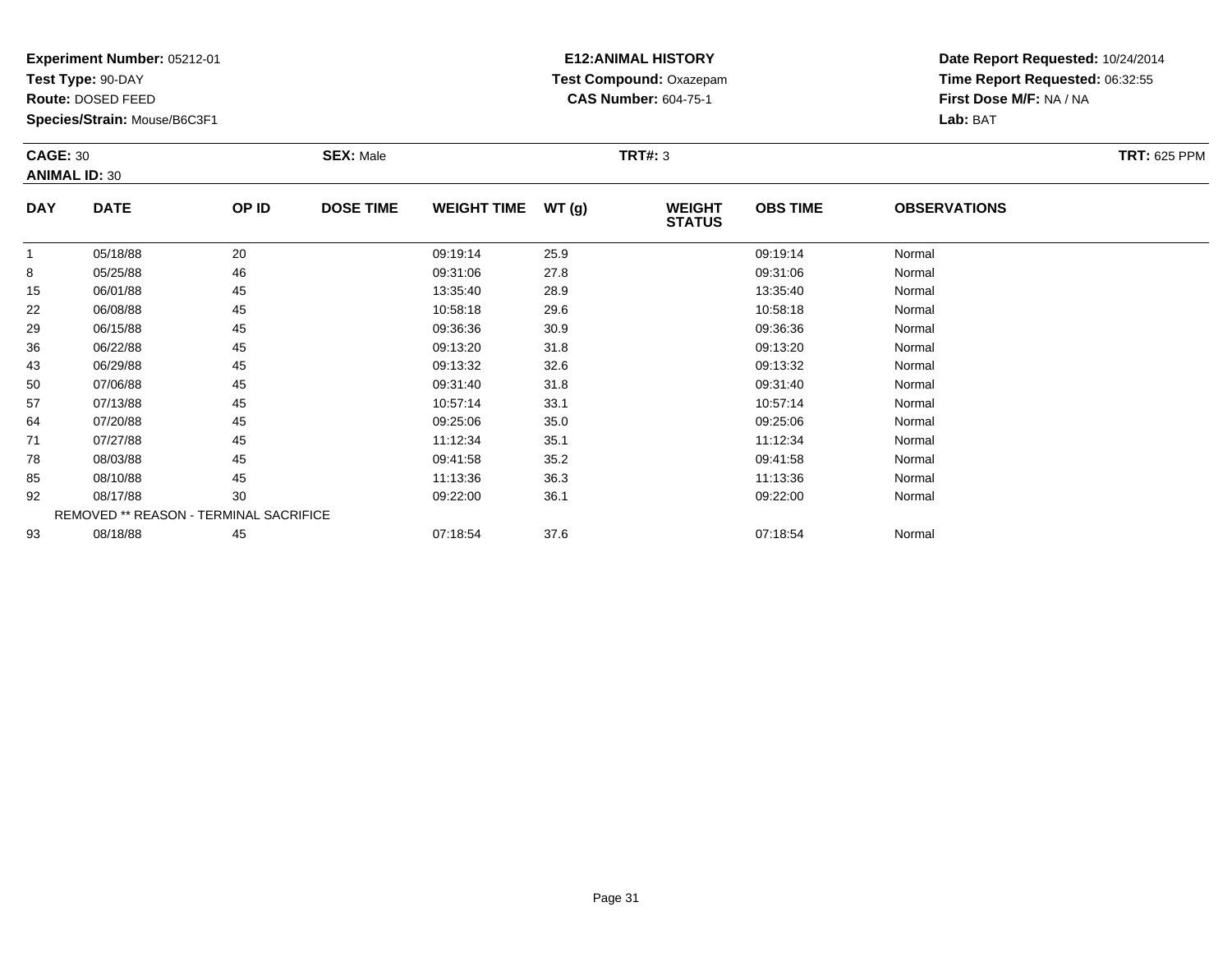| Experiment Number: 05212-01<br>Test Type: 90-DAY<br>Route: DOSED FEED<br>Species/Strain: Mouse/B6C3F1 |                                                     |       |                  |                    |       | <b>E12: ANIMAL HISTORY</b><br><b>Test Compound: Oxazepam</b><br><b>CAS Number: 604-75-1</b> |                     | Date Report Requested: 10/24/2014<br>Time Report Requested: 06:32:55<br>First Dose M/F: NA / NA<br>Lab: BAT |  |
|-------------------------------------------------------------------------------------------------------|-----------------------------------------------------|-------|------------------|--------------------|-------|---------------------------------------------------------------------------------------------|---------------------|-------------------------------------------------------------------------------------------------------------|--|
| <b>CAGE: 31</b><br><b>ANIMAL ID: 31</b>                                                               |                                                     |       | <b>SEX: Male</b> |                    |       | TRT#: 3                                                                                     | <b>TRT: 625 PPM</b> |                                                                                                             |  |
| <b>DAY</b>                                                                                            | <b>DATE</b>                                         | OP ID | <b>DOSE TIME</b> | <b>WEIGHT TIME</b> | WT(q) | <b>WEIGHT</b><br><b>STATUS</b>                                                              | <b>OBS TIME</b>     | <b>OBSERVATIONS</b>                                                                                         |  |
|                                                                                                       | 05/18/88<br>REMOVED ** REASON - SCHEDULED SACRIFICE | 20    |                  | 09:01:58           | 23.2  |                                                                                             | 09:01:58            | Normal                                                                                                      |  |
| 8                                                                                                     | 05/25/88                                            | 46    |                  | 08:33:50           | 25.7  |                                                                                             | 08:33:50            | Normal                                                                                                      |  |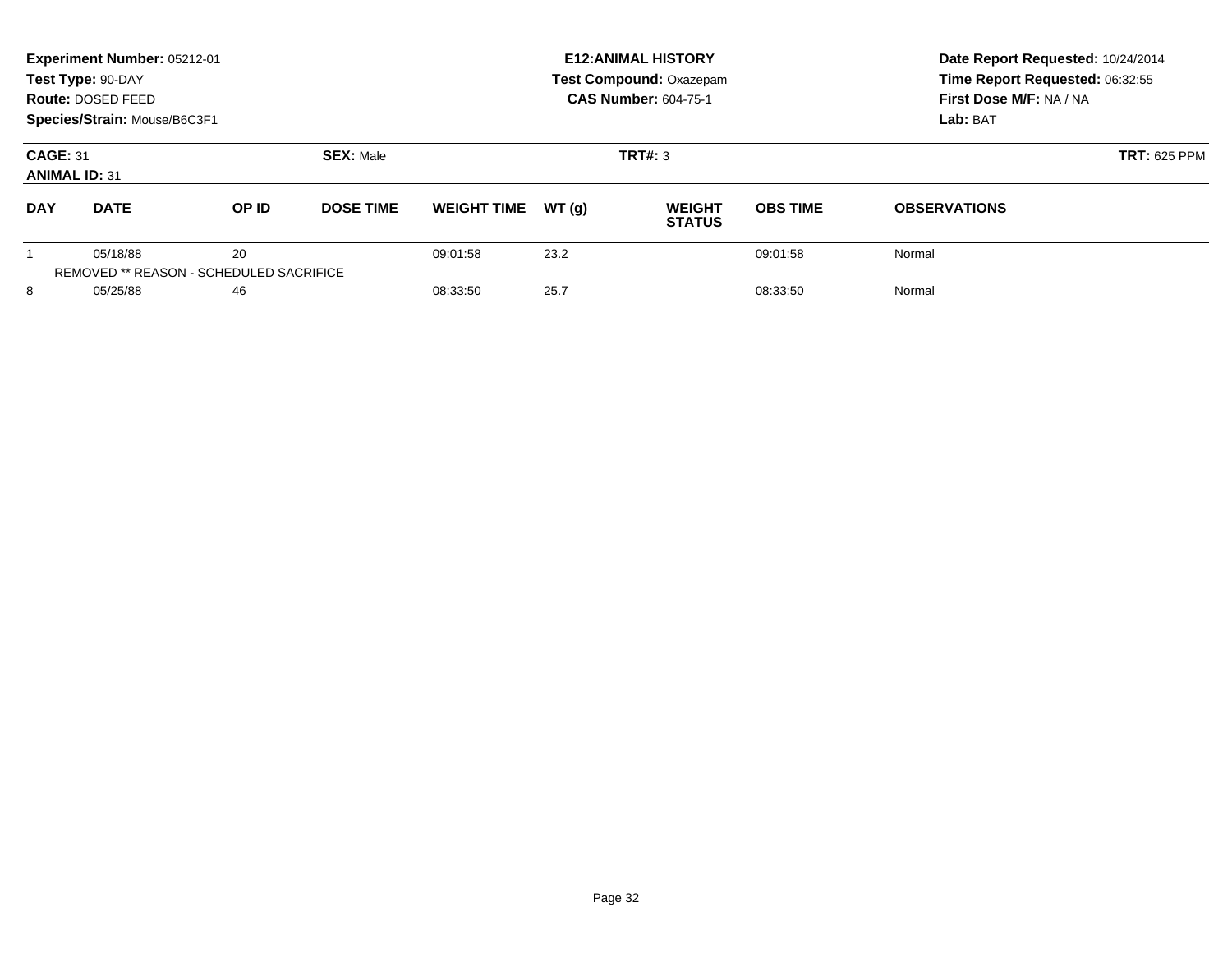|                                         | Experiment Number: 05212-01<br>Test Type: 90-DAY<br>Route: DOSED FEED<br>Species/Strain: Mouse/B6C3F1 |       |                  |                    |       | <b>E12: ANIMAL HISTORY</b><br><b>Test Compound: Oxazepam</b><br><b>CAS Number: 604-75-1</b> |                 | Date Report Requested: 10/24/2014<br>Time Report Requested: 06:32:55<br>First Dose M/F: NA / NA<br>Lab: BAT |  |
|-----------------------------------------|-------------------------------------------------------------------------------------------------------|-------|------------------|--------------------|-------|---------------------------------------------------------------------------------------------|-----------------|-------------------------------------------------------------------------------------------------------------|--|
| <b>CAGE: 32</b><br><b>ANIMAL ID: 32</b> |                                                                                                       |       | <b>SEX: Male</b> |                    |       | TRT#: 3                                                                                     |                 | <b>TRT: 625 PPM</b>                                                                                         |  |
| <b>DAY</b>                              | <b>DATE</b>                                                                                           | OP ID | <b>DOSE TIME</b> | <b>WEIGHT TIME</b> | WT(q) | <b>WEIGHT</b><br><b>STATUS</b>                                                              | <b>OBS TIME</b> | <b>OBSERVATIONS</b>                                                                                         |  |
|                                         | 05/18/88<br>REMOVED ** REASON - SCHEDULED SACRIFICE                                                   | 20    |                  | 09:02:50           | 24.7  |                                                                                             | 09:02:50        | Normal                                                                                                      |  |
| 8                                       | 05/25/88                                                                                              | 46    |                  | 08:31:54           | 26.8  |                                                                                             | 08:31:54        | Normal                                                                                                      |  |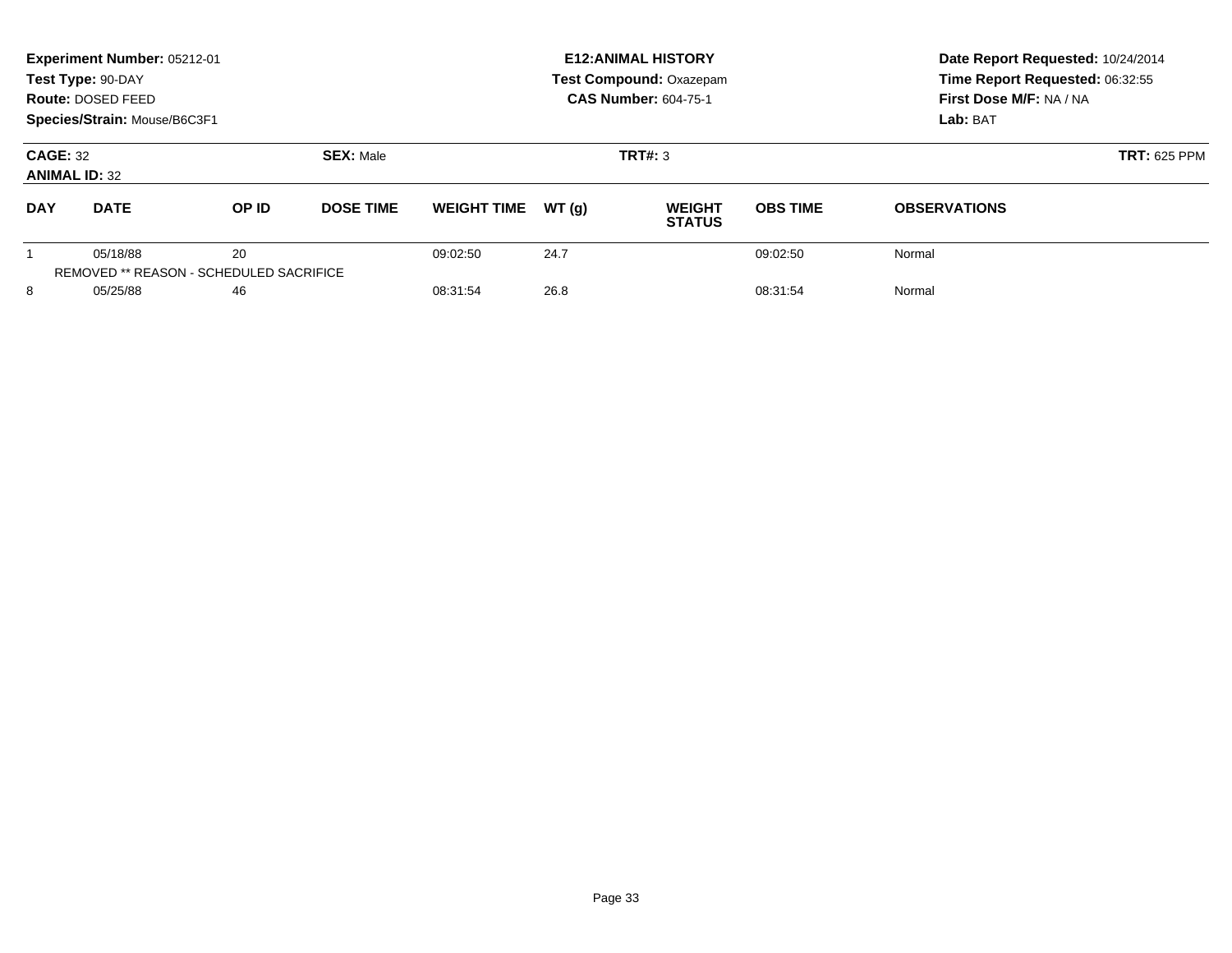| Experiment Number: 05212-01<br>Test Type: 90-DAY<br>Route: DOSED FEED<br>Species/Strain: Mouse/B6C3F1 |                                                     |       |                  |                    |       | <b>E12: ANIMAL HISTORY</b><br><b>Test Compound: Oxazepam</b><br><b>CAS Number: 604-75-1</b> |                 | Date Report Requested: 10/24/2014<br>Time Report Requested: 06:32:55<br>First Dose M/F: NA / NA<br>Lab: BAT |  |
|-------------------------------------------------------------------------------------------------------|-----------------------------------------------------|-------|------------------|--------------------|-------|---------------------------------------------------------------------------------------------|-----------------|-------------------------------------------------------------------------------------------------------------|--|
| <b>CAGE: 33</b><br><b>ANIMAL ID: 33</b>                                                               |                                                     |       | <b>SEX: Male</b> |                    |       | TRT#: 3                                                                                     |                 | <b>TRT: 625 PPM</b>                                                                                         |  |
| <b>DAY</b>                                                                                            | <b>DATE</b>                                         | OP ID | <b>DOSE TIME</b> | <b>WEIGHT TIME</b> | WT(q) | <b>WEIGHT</b><br><b>STATUS</b>                                                              | <b>OBS TIME</b> | <b>OBSERVATIONS</b>                                                                                         |  |
|                                                                                                       | 05/18/88<br>REMOVED ** REASON - SCHEDULED SACRIFICE | 20    |                  | 09:03:44           | 23.4  |                                                                                             | 09:03:44        | Normal                                                                                                      |  |
| 8                                                                                                     | 05/25/88                                            | 46    |                  | 08:31:14           | 27.8  |                                                                                             | 08:31:14        | Normal                                                                                                      |  |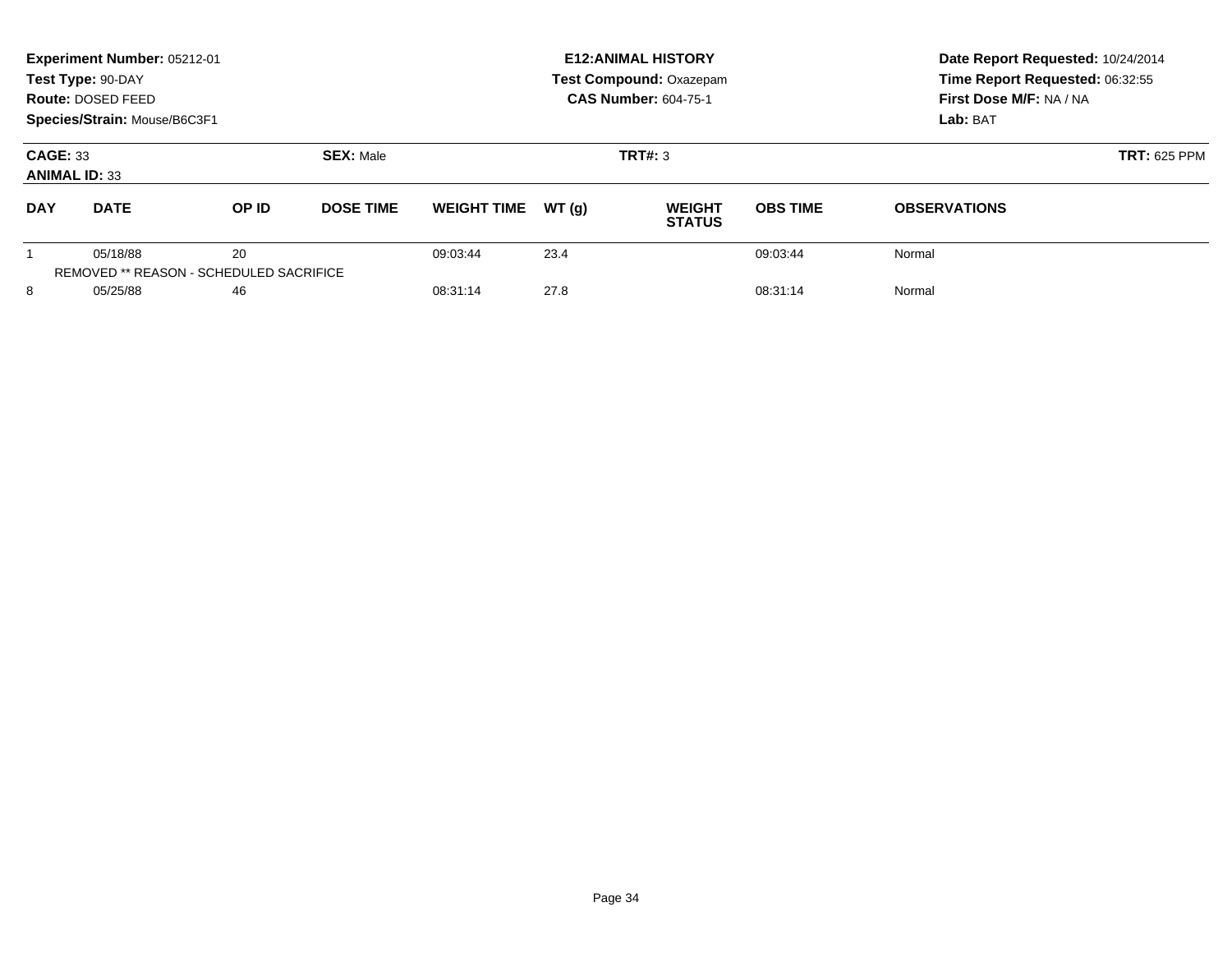|                                                             | Experiment Number: 05212-01<br>Test Type: 90-DAY<br>Route: DOSED FEED<br>Species/Strain: Mouse/B6C3F1 |                                         |                  |                    |         | <b>E12: ANIMAL HISTORY</b><br>Test Compound: Oxazepam<br><b>CAS Number: 604-75-1</b> | Date Report Requested: 10/24/2014<br>Time Report Requested: 06:32:55<br>First Dose M/F: NA / NA<br>Lab: BAT |                     |
|-------------------------------------------------------------|-------------------------------------------------------------------------------------------------------|-----------------------------------------|------------------|--------------------|---------|--------------------------------------------------------------------------------------|-------------------------------------------------------------------------------------------------------------|---------------------|
| <b>SEX: Male</b><br><b>CAGE: 34</b><br><b>ANIMAL ID: 34</b> |                                                                                                       |                                         |                  |                    | TRT#: 3 | <b>TRT: 625 PPM</b>                                                                  |                                                                                                             |                     |
| <b>DAY</b>                                                  | <b>DATE</b>                                                                                           | OP ID                                   | <b>DOSE TIME</b> | <b>WEIGHT TIME</b> | WT(q)   | <b>WEIGHT</b><br><b>STATUS</b>                                                       | <b>OBS TIME</b>                                                                                             | <b>OBSERVATIONS</b> |
|                                                             | 05/18/88                                                                                              | 20                                      |                  |                    |         |                                                                                      | 09:05:44                                                                                                    | Normal              |
| 2                                                           | 05/19/88                                                                                              | 45                                      |                  | 08:09:16           | 24.6    |                                                                                      |                                                                                                             |                     |
|                                                             |                                                                                                       | REMOVED ** REASON - SCHEDULED SACRIFICE |                  |                    |         |                                                                                      |                                                                                                             |                     |
| 8                                                           | 05/25/88                                                                                              | 46                                      |                  | 08:08:34           | 26.1    |                                                                                      | 08:08:34                                                                                                    | Normal              |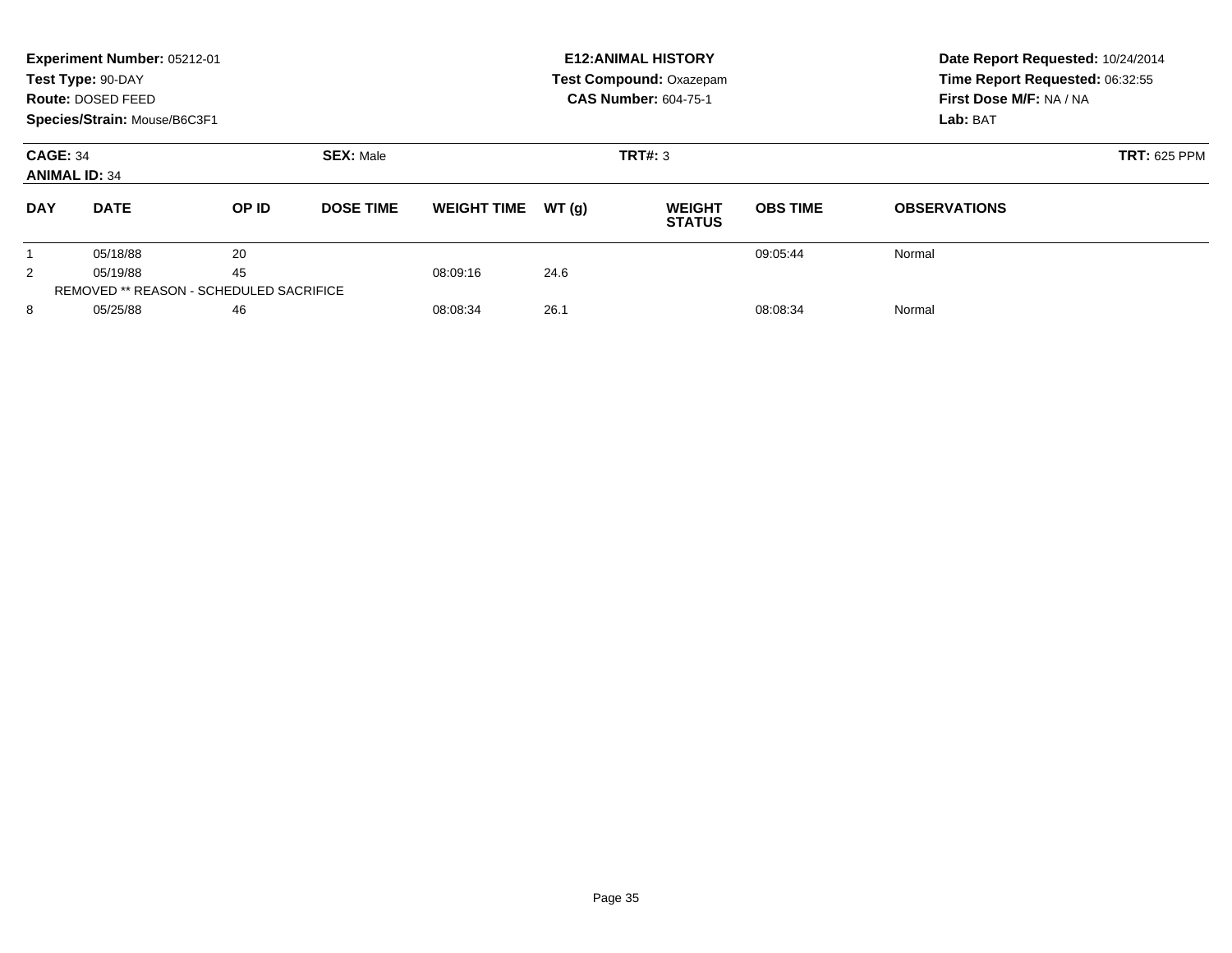| Experiment Number: 05212-01<br>Test Type: 90-DAY<br>Route: DOSED FEED<br>Species/Strain: Mouse/B6C3F1 |                                                     |       |                  |                    |       | <b>E12: ANIMAL HISTORY</b><br><b>Test Compound: Oxazepam</b><br><b>CAS Number: 604-75-1</b> |                 | Date Report Requested: 10/24/2014<br>Time Report Requested: 06:32:55<br>First Dose M/F: NA / NA<br>Lab: BAT |
|-------------------------------------------------------------------------------------------------------|-----------------------------------------------------|-------|------------------|--------------------|-------|---------------------------------------------------------------------------------------------|-----------------|-------------------------------------------------------------------------------------------------------------|
| <b>CAGE: 35</b><br><b>ANIMAL ID: 35</b>                                                               |                                                     |       | <b>SEX: Male</b> |                    |       | TRT#: 3                                                                                     |                 | <b>TRT: 625 PPM</b>                                                                                         |
| <b>DAY</b>                                                                                            | <b>DATE</b>                                         | OP ID | <b>DOSE TIME</b> | <b>WEIGHT TIME</b> | WT(q) | <b>WEIGHT</b><br><b>STATUS</b>                                                              | <b>OBS TIME</b> | <b>OBSERVATIONS</b>                                                                                         |
|                                                                                                       | 05/18/88<br>REMOVED ** REASON - SCHEDULED SACRIFICE | 20    |                  | 09:06:02           | 23.7  |                                                                                             | 09:06:02        | Normal                                                                                                      |
| 8                                                                                                     | 05/25/88                                            | 46    |                  | 08:33:10           | 26.8  |                                                                                             | 08:33:10        | Normal                                                                                                      |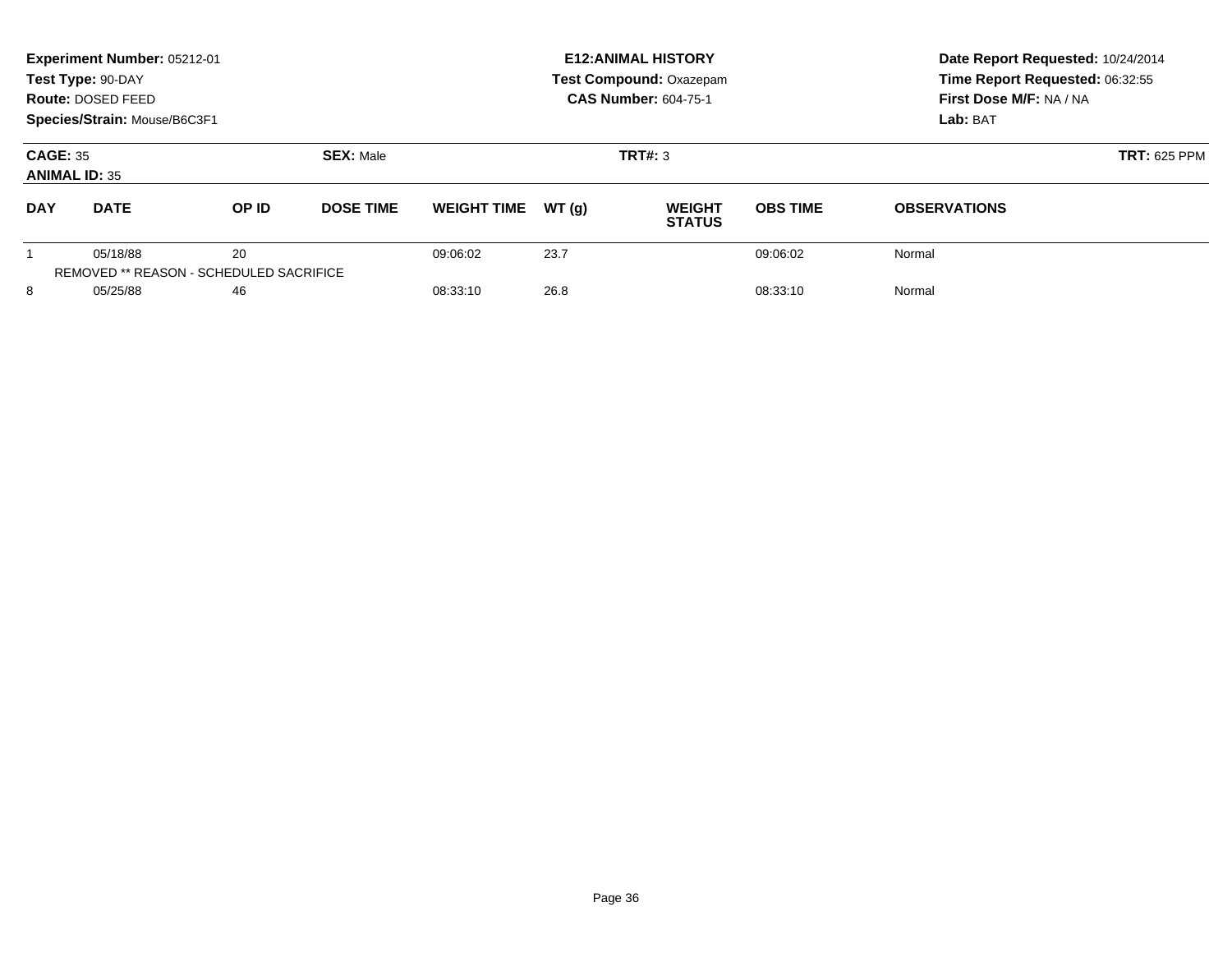**Test Type:** 90-DAY

**Route:** DOSED FEED

**Species/Strain:** Mouse/B6C3F1

## **E12:ANIMAL HISTORY Test Compound:** Oxazepam**CAS Number:** 604-75-1

| <b>CAGE: 36</b><br><b>ANIMAL ID: 36</b> |                      |          | <b>SEX: Male</b> |                    |       | TRT#: 3                        |                 |                     | <b>TRT: 625 PPM</b> |
|-----------------------------------------|----------------------|----------|------------------|--------------------|-------|--------------------------------|-----------------|---------------------|---------------------|
| <b>DAY</b>                              | <b>DATE</b>          | OP ID    | <b>DOSE TIME</b> | <b>WEIGHT TIME</b> | WT(g) | <b>WEIGHT</b><br><b>STATUS</b> | <b>OBS TIME</b> | <b>OBSERVATIONS</b> |                     |
| 2                                       | 05/18/88<br>05/19/88 | 20<br>45 |                  | 08:03:18           | 23.2  |                                | 10:38:08        | Normal              |                     |

|    | 05/19/88 | 45                                             | 08:03:18 | 23.2 |          |        |
|----|----------|------------------------------------------------|----------|------|----------|--------|
| 8  | 05/25/88 | 46                                             | 10:48:00 | 25.6 | 10:48:00 | Normal |
| 15 | 06/01/88 | 45                                             | 14:29:08 | 24.1 | 14:29:08 | Normal |
| 22 | 06/08/88 | 45                                             | 09:47:14 | 27.6 | 09:47:14 | Normal |
| 29 | 06/15/88 | 45                                             | 13:37:00 | 27.9 | 13:37:00 | Normal |
| 36 | 06/22/88 | 45                                             | 09:40:56 | 29.5 | 09:40:56 | Normal |
| 43 | 06/29/88 | 45                                             | 10:51:44 | 30.1 | 10:51:44 | Normal |
| 50 | 07/06/88 | 45                                             | 09:06:48 | 30.7 | 09:06:48 | Normal |
| 57 | 07/13/88 | 45                                             | 13:37:04 | 31.1 | 13:37:04 | Normal |
| 64 | 07/20/88 | 45                                             | 09:09:50 | 31.9 | 09:09:50 | Normal |
| 71 | 07/27/88 | 45                                             | 10:59:46 | 33.3 | 10:59:46 | Normal |
|    |          | <b>REMOVED ** REASON - SCHEDULED SACRIFICE</b> |          |      |          |        |
| 78 | 08/03/88 | 30                                             | 08:31:00 | 34.0 | 08:31:00 | Normal |
|    |          |                                                |          |      |          |        |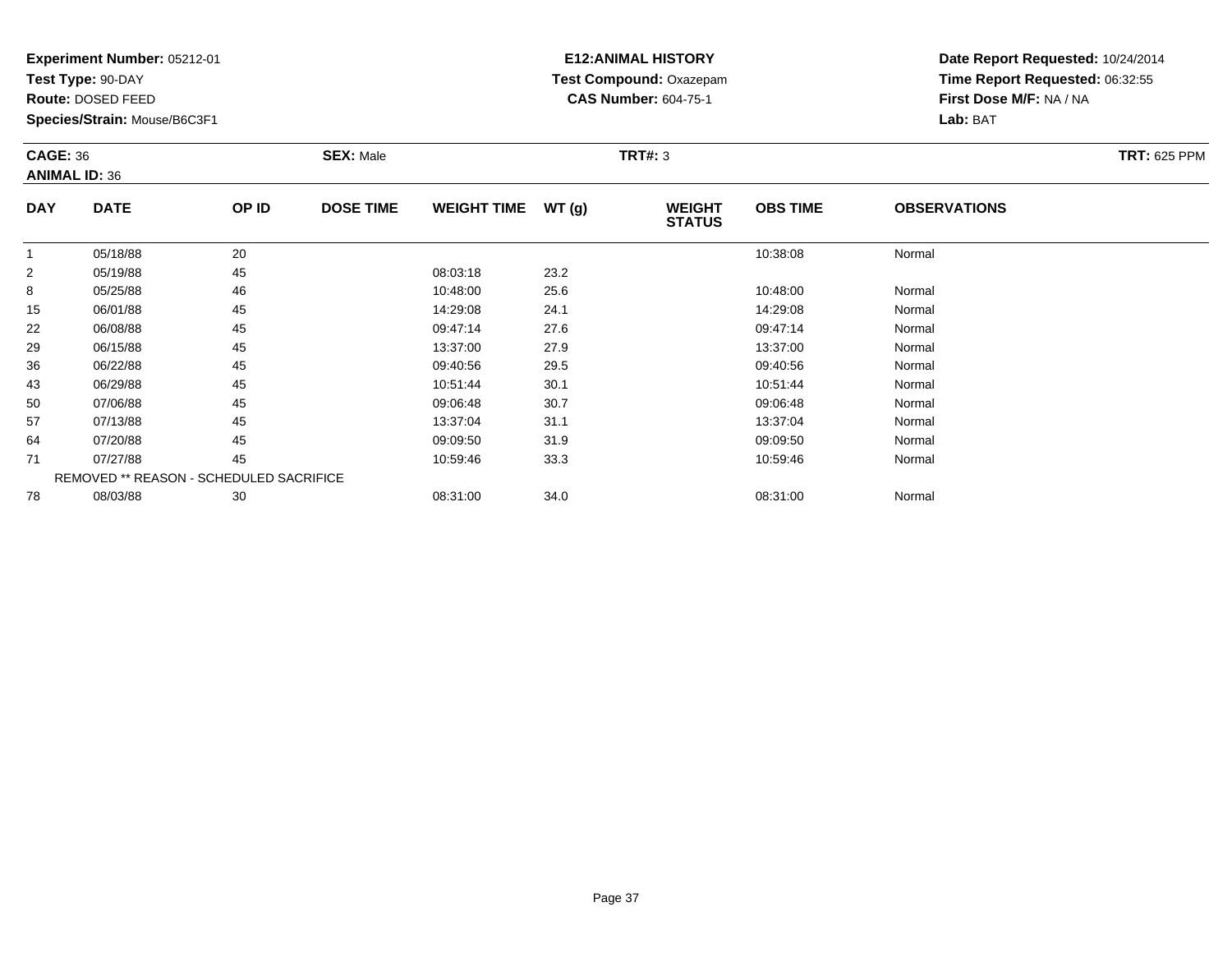**Test Type:** 90-DAY

**Route:** DOSED FEED

**Species/Strain:** Mouse/B6C3F1

#### **E12:ANIMAL HISTORY Test Compound:** Oxazepam**CAS Number:** 604-75-1

| <b>CAGE: 37</b> | <b>ANIMAL ID: 37</b> |       | <b>SEX: Male</b> |                    |        | TRT#: 3                        |                 |                     | <b>TRT: 625 PPM</b> |
|-----------------|----------------------|-------|------------------|--------------------|--------|--------------------------------|-----------------|---------------------|---------------------|
| <b>DAY</b>      | <b>DATE</b>          | OP ID | <b>DOSE TIME</b> | <b>WEIGHT TIME</b> | WT (q) | <b>WEIGHT</b><br><b>STATUS</b> | <b>OBS TIME</b> | <b>OBSERVATIONS</b> |                     |
|                 | 05/18/88             | 20    |                  | 10:38:42           | 22.6   |                                | 10:38:42        | Normal              |                     |
| 8               | 05/25/88             | 46    |                  | 10:44:56           | 25.8   |                                | 10:44:56        | Normal              |                     |
| 15              | 06/01/88             | 45    |                  | 14:27:06           | 26.6   |                                | 14:27:06        | Normal              |                     |
| 22              | 06/08/88             | 45    |                  | 09:48:36           | 27.9   |                                | 09:48:36        | Normal              |                     |
| 29              | 06/15/88             | 45    |                  | 13:39:20           | 27.7   |                                | 13:39:20        | Normal              |                     |

| 22 | 06/08/88 | 45                                      | 09:48:36 | 27.9 | 09:48:36 | Normal |  |
|----|----------|-----------------------------------------|----------|------|----------|--------|--|
| 29 | 06/15/88 | 45                                      | 13:39:20 | 27.7 | 13:39:20 | Normal |  |
| 36 | 06/22/88 | 45                                      | 09:41:46 | 29.2 | 09:41:46 | Normal |  |
| 43 | 06/29/88 | 45                                      | 10:52:22 | 29.4 | 10:52:22 | Normal |  |
| 50 | 07/06/88 | 45                                      | 09:07:32 | 31.5 | 09:07:32 | Normal |  |
| 57 | 07/13/88 | 45                                      | 13:37:44 | 31.5 | 13:37:44 | Normal |  |
| 64 | 07/20/88 | 45                                      | 09:10:36 | 32.8 | 09:10:36 | Normal |  |
| 71 | 07/27/88 | 45                                      | 11:00:34 | 33.4 | 11:00:34 | Normal |  |
|    |          | REMOVED ** REASON - SCHEDULED SACRIFICE |          |      |          |        |  |
| 78 | 08/03/88 | 30                                      | 08:17:00 | 33.5 | 08:17:00 | Normal |  |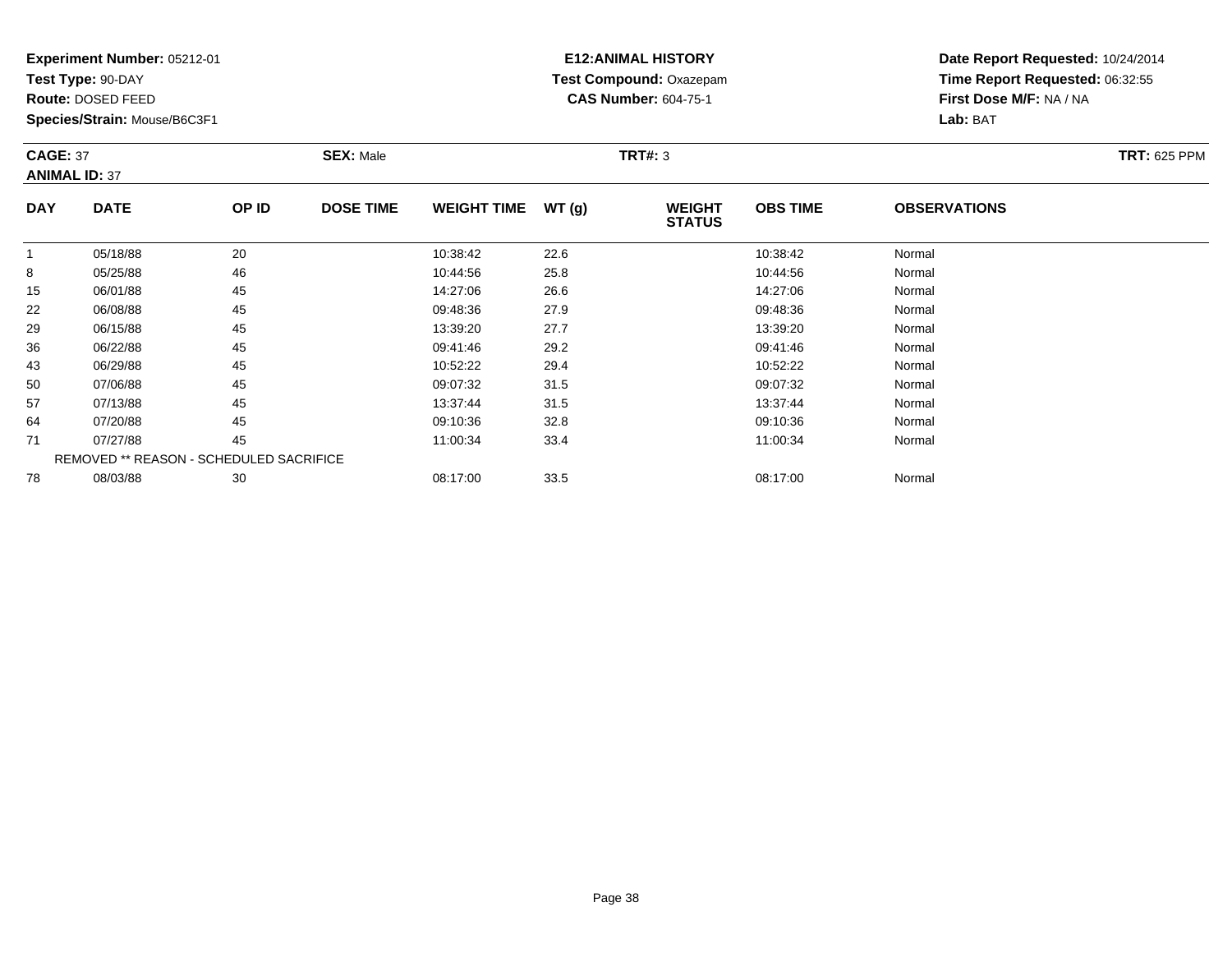**Test Type:** 90-DAY

**Route:** DOSED FEED

64

**Species/Strain:** Mouse/B6C3F1

#### **E12:ANIMAL HISTORY Test Compound:** Oxazepam**CAS Number:** 604-75-1

**Date Report Requested:** 10/24/2014**Time Report Requested:** 06:32:55**First Dose M/F:** NA / NA**Lab:** BAT

| <b>CAGE: 38</b><br><b>ANIMAL ID: 38</b> |             |       | <b>SEX: Male</b> |                    |       | <b>TRT#: 3</b>                 |                 | <b>TRT: 625 PPM</b> |  |
|-----------------------------------------|-------------|-------|------------------|--------------------|-------|--------------------------------|-----------------|---------------------|--|
| <b>DAY</b>                              | <b>DATE</b> | OP ID | <b>DOSE TIME</b> | <b>WEIGHT TIME</b> | WT(g) | <b>WEIGHT</b><br><b>STATUS</b> | <b>OBS TIME</b> | <b>OBSERVATIONS</b> |  |
|                                         | 05/18/88    | 20    |                  | 10:39:28           | 22.4  |                                | 10:39:28        | Normal              |  |
| 8                                       | 05/25/88    | 46    |                  | 10:45:38           | 25.3  |                                | 10:45:38        | Normal              |  |
| 15                                      | 06/01/88    | 45    |                  | 14:27:46           | 25.4  |                                | 14:27:46        | Normal              |  |
| 22                                      | 06/08/88    | 45    |                  | 09:45:08           | 26.7  |                                | 09:45:08        | Normal              |  |
| 29                                      | 06/15/88    | 45    |                  | 13:34:48           | 27.3  |                                | 13:34:48        | Normal              |  |
| 36                                      | 06/22/88    | 45    |                  | 09:43:08           | 27.9  |                                | 09:43:08        | Normal              |  |
| 43                                      | 06/29/88    | 45    |                  | 10:52:54           | 28.6  |                                | 10:52:54        | Normal              |  |
| 50                                      | 07/06/88    | 45    |                  | 09:08:14           | 29.7  |                                | 09:08:14        | Normal              |  |
| 57                                      | 07/13/88    | 45    |                  | 13:38:28           | 29.5  |                                | 13:38:28        | Normal              |  |

8 08/03/88 30 30 08:29:00 32.1 30 08:29:00 33.1

 07/20/88 <sup>45</sup> 09:11:18 30.8 09:11:18 Normal 711 07/27/88 45 45 11:01:18 31.9 11:01 19 11:01:18 31.9 REMOVED \*\* REASON - SCHEDULED SACRIFICE78

Page 39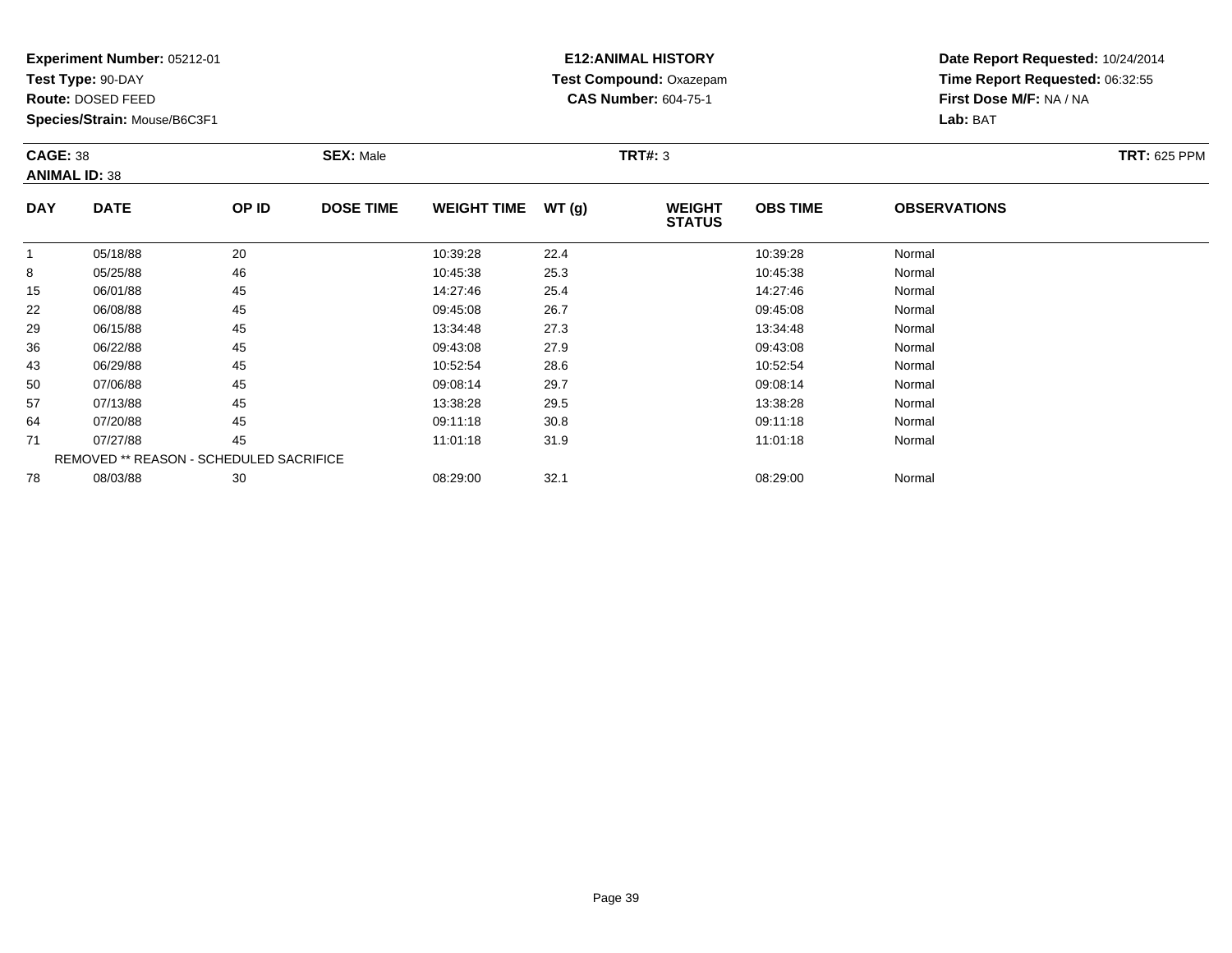**Test Type:** 90-DAY

**Route:** DOSED FEED

**Species/Strain:** Mouse/B6C3F1

## **E12:ANIMAL HISTORY Test Compound:** Oxazepam**CAS Number:** 604-75-1

| <b>CAGE: 39</b><br><b>ANIMAL ID: 39</b> |             |       | <b>SEX: Male</b> |                    |        | <b>TRT#: 3</b>                 |                 |                     | <b>TRT: 625 PPM</b> |
|-----------------------------------------|-------------|-------|------------------|--------------------|--------|--------------------------------|-----------------|---------------------|---------------------|
| <b>DAY</b>                              | <b>DATE</b> | OP ID | <b>DOSE TIME</b> | <b>WEIGHT TIME</b> | WT (g) | <b>WEIGHT</b><br><b>STATUS</b> | <b>OBS TIME</b> | <b>OBSERVATIONS</b> |                     |
|                                         | 05/18/88    | 20    |                  |                    |        |                                | 10:40:00        | Normal              |                     |
| 2                                       | 05/19/88    | 45    |                  | 08:05:52           | 18.4   |                                |                 |                     |                     |
| 8                                       | 05/25/88    | 46    |                  | 10:46:18           | 24.1   |                                | 10:46:18        | Normal              |                     |
| 15                                      | 06/01/88    | 45    |                  | 14:28:18           | 24.0   |                                | 14:28:18        | Normal              |                     |

| ŏ  | <b>U5/25/68</b> | 40                                      | 10.40.18 | Z4. I | 10.40.18 | inormal |  |
|----|-----------------|-----------------------------------------|----------|-------|----------|---------|--|
| 15 | 06/01/88        | 45                                      | 14:28:18 | 24.0  | 14:28:18 | Normal  |  |
| 22 | 06/08/88        | 45                                      | 09:45:50 | 21.7  | 09:45:50 | Normal  |  |
| 29 | 06/15/88        | 45                                      | 13:35:28 | 23.9  | 13:35:28 | Normal  |  |
| 36 | 06/22/88        | 45                                      | 09:39:32 | 26.1  | 09:39:32 | Normal  |  |
| 43 | 06/29/88        | 45                                      | 10:50:44 | 27.2  | 10:50:44 | Normal  |  |
| 50 | 07/06/88        | 45                                      | 09:09:00 | 27.8  | 09:09:00 | Normal  |  |
| 57 | 07/13/88        | 45                                      | 13:39:04 | 28.7  | 13:39:04 | Normal  |  |
| 64 | 07/20/88        | 45                                      | 09:12:04 | 29.4  | 09:12:04 | Normal  |  |
| 71 | 07/27/88        | 45                                      | 11:02:26 | 29.7  | 11:02:26 | Normal  |  |
|    |                 | REMOVED ** REASON - SCHEDULED SACRIFICE |          |       |          |         |  |
| 78 | 08/03/88        | 30                                      | 08:30:00 | 30.9  | 08:30:00 | Normal  |  |
|    |                 |                                         |          |       |          |         |  |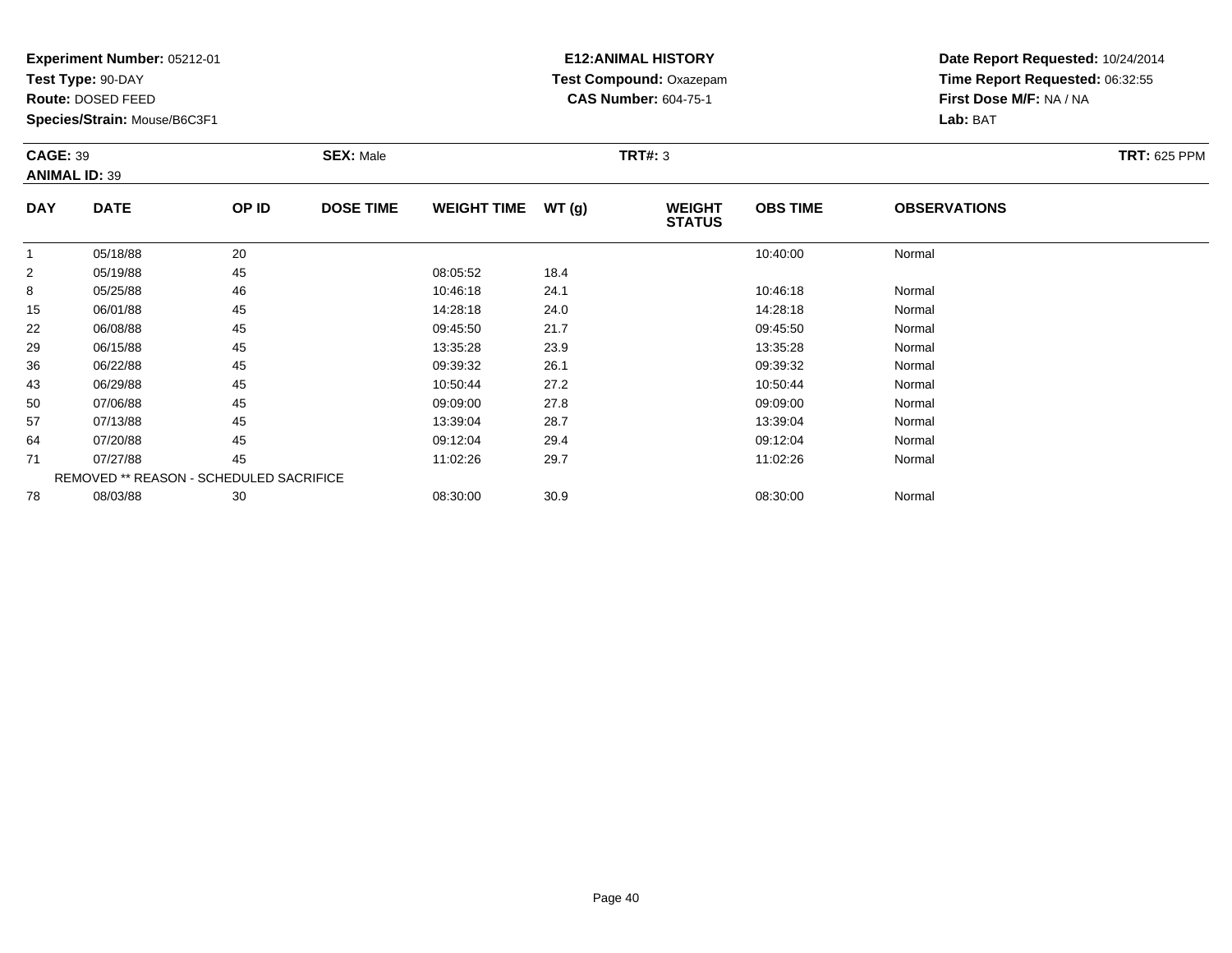**Test Type:** 90-DAY

**Route:** DOSED FEED

**Species/Strain:** Mouse/B6C3F1

## **E12:ANIMAL HISTORY Test Compound:** Oxazepam**CAS Number:** 604-75-1

| <b>CAGE: 40</b><br><b>ANIMAL ID: 40</b> |             |       | <b>SEX: Male</b> |                    |       | <b>TRT#: 3</b>                 |                 |                     | <b>TRT: 625 PPM</b> |
|-----------------------------------------|-------------|-------|------------------|--------------------|-------|--------------------------------|-----------------|---------------------|---------------------|
| <b>DAY</b>                              | <b>DATE</b> | OP ID | <b>DOSE TIME</b> | <b>WEIGHT TIME</b> | WT(g) | <b>WEIGHT</b><br><b>STATUS</b> | <b>OBS TIME</b> | <b>OBSERVATIONS</b> |                     |
|                                         | 05/18/88    | 20    |                  | 10:40:34           | 20.6  |                                | 10:40:34        | Normal              |                     |
| 8                                       | 05/25/88    | 46    |                  | 10:47:08           | 25.9  |                                | 10:47:08        | Normal              |                     |
| 15                                      | 06/01/88    | 45    |                  | 14:28:42           | 27.7  |                                | 14:28:42        | Normal              |                     |
| 22                                      | 06/08/88    | 45    |                  | 09:46:36           | 28.3  |                                | 09:46:36        | Normal              |                     |
| 29                                      | 06/15/88    | 45    |                  | 13:36:18           | 26.6  |                                | 13:36:18        | Normal              |                     |

| 10. | <b>UD/UT/00</b> | 45                                      | 14.ZO.4Z | 21.1 | 14.ZO.4Z | inomal |  |
|-----|-----------------|-----------------------------------------|----------|------|----------|--------|--|
| 22  | 06/08/88        | 45                                      | 09:46:36 | 28.3 | 09:46:36 | Normal |  |
| 29  | 06/15/88        | 45                                      | 13:36:18 | 26.6 | 13:36:18 | Normal |  |
| 36  | 06/22/88        | 45                                      | 09:40:20 | 31.0 | 09:40:20 | Normal |  |
| 43  | 06/29/88        | 45                                      | 10:51:14 | 31.7 | 10:51:14 | Normal |  |
| 50  | 07/06/88        | 45                                      | 09:05:50 | 32.6 | 09:05:50 | Normal |  |
| 57  | 07/13/88        | 45                                      | 13:36:06 | 32.4 | 13:36:06 | Normal |  |
| 64  | 07/20/88        | 45                                      | 09:12:54 | 34.2 | 09:12:54 | Normal |  |
| 71  | 07/27/88        | 45                                      | 11:03:12 | 34.7 | 11:03:12 | Normal |  |
|     |                 | REMOVED ** REASON - SCHEDULED SACRIFICE |          |      |          |        |  |
| 78  | 08/03/88        | 30                                      | 08:30:00 | 34.7 | 08:30:00 | Normal |  |
|     |                 |                                         |          |      |          |        |  |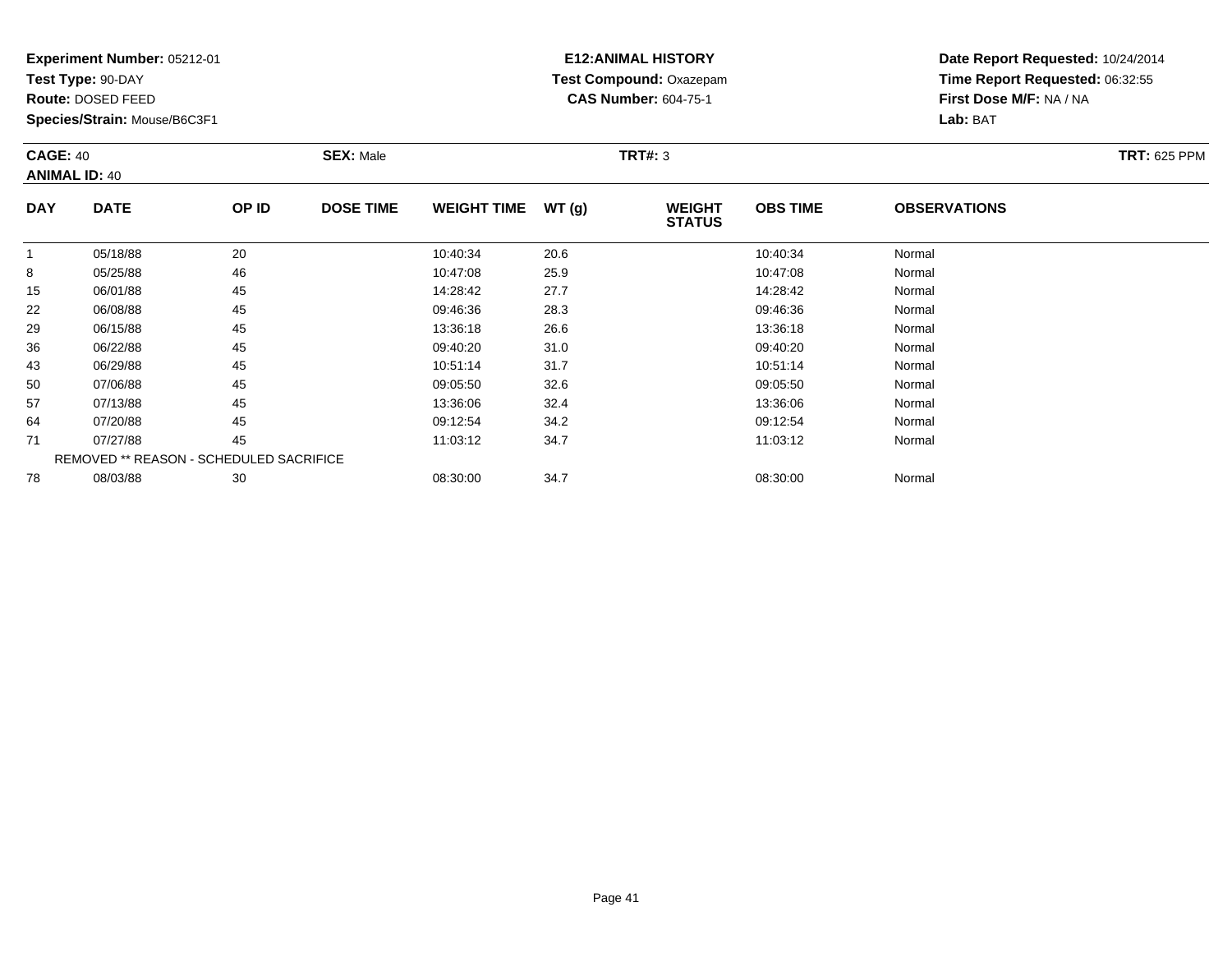**Test Type:** 90-DAY

**Route:** DOSED FEED

92

93

**Species/Strain:** Mouse/B6C3F1

REMOVED \*\* REASON - TERMINAL SACRIFICE

#### **E12:ANIMAL HISTORY Test Compound:** Oxazepam**CAS Number:** 604-75-1

**Date Report Requested:** 10/24/2014**Time Report Requested:** 06:32:55**First Dose M/F:** NA / NA**Lab:** BAT

| <b>CAGE: 41</b> | <b>ANIMAL ID: 41</b> |       | <b>SEX: Male</b> | <b>TRT#: 5</b><br><b>WEIGHT TIME</b><br>WT(g)<br><b>WEIGHT</b><br><b>OBS TIME</b><br><b>OBSERVATIONS</b> | <b>TRT: 1250 PPM</b> |               |          |        |  |
|-----------------|----------------------|-------|------------------|----------------------------------------------------------------------------------------------------------|----------------------|---------------|----------|--------|--|
| <b>DAY</b>      | <b>DATE</b>          | OP ID | <b>DOSE TIME</b> |                                                                                                          |                      | <b>STATUS</b> |          |        |  |
|                 | 05/18/88             | 20    |                  | 10:41:38                                                                                                 | 23.7                 |               | 10:41:38 | Normal |  |
| 8               | 05/25/88             | 46    |                  | 13:28:02                                                                                                 | 26.3                 |               | 13:28:02 | Normal |  |
| 15              | 06/01/88             | 45    |                  | 13:46:52                                                                                                 | 28.3                 |               | 13:46:52 | Normal |  |
| 22              | 06/08/88             | 45    |                  | 10:44:08                                                                                                 | 29.6                 |               | 10:44:08 | Normal |  |
| 29              | 06/15/88             | 45    |                  | 10:03:10                                                                                                 | 30.3                 |               | 10:03:10 | Normal |  |
| 36              | 06/22/88             | 45    |                  | 09:48:06                                                                                                 | 31.8                 |               | 09:48:06 | Normal |  |
| 43              | 06/29/88             | 45    |                  | 08:57:48                                                                                                 | 33.4                 |               | 08:57:48 | Normal |  |
| 50              | 07/06/88             | 45    |                  | 09:12:46                                                                                                 | 34.4                 |               | 09:12:46 | Normal |  |
| 57              | 07/13/88             | 45    |                  | 11:11:18                                                                                                 | 34.9                 |               | 11:11:18 | Normal |  |
| 64              | 07/20/88             | 45    |                  | 08:38:36                                                                                                 | 36.7                 |               | 08:38:36 | Normal |  |
| 71              | 07/27/88             | 45    |                  | 09:19:34                                                                                                 | 36.7                 |               | 09:19:34 | Normal |  |
| 78              | 08/03/88             | 45    |                  | 13:42:36                                                                                                 | 35.4                 |               | 13:42:36 | Normal |  |
| 85              | 08/10/88             | 45    |                  | 10:50:58                                                                                                 | 35.9                 |               | 10:50:58 | Normal |  |

08/10/88 <sup>45</sup> 10:50:58 35.9 10:50:58 Normal

2 08/17/88 30 30 08:51:00 37.5 37.5 08:51:00 37.5

3 08/18/88 45 45 07:02:30 38.6 07:02 07:02:30 08/18/88 Normal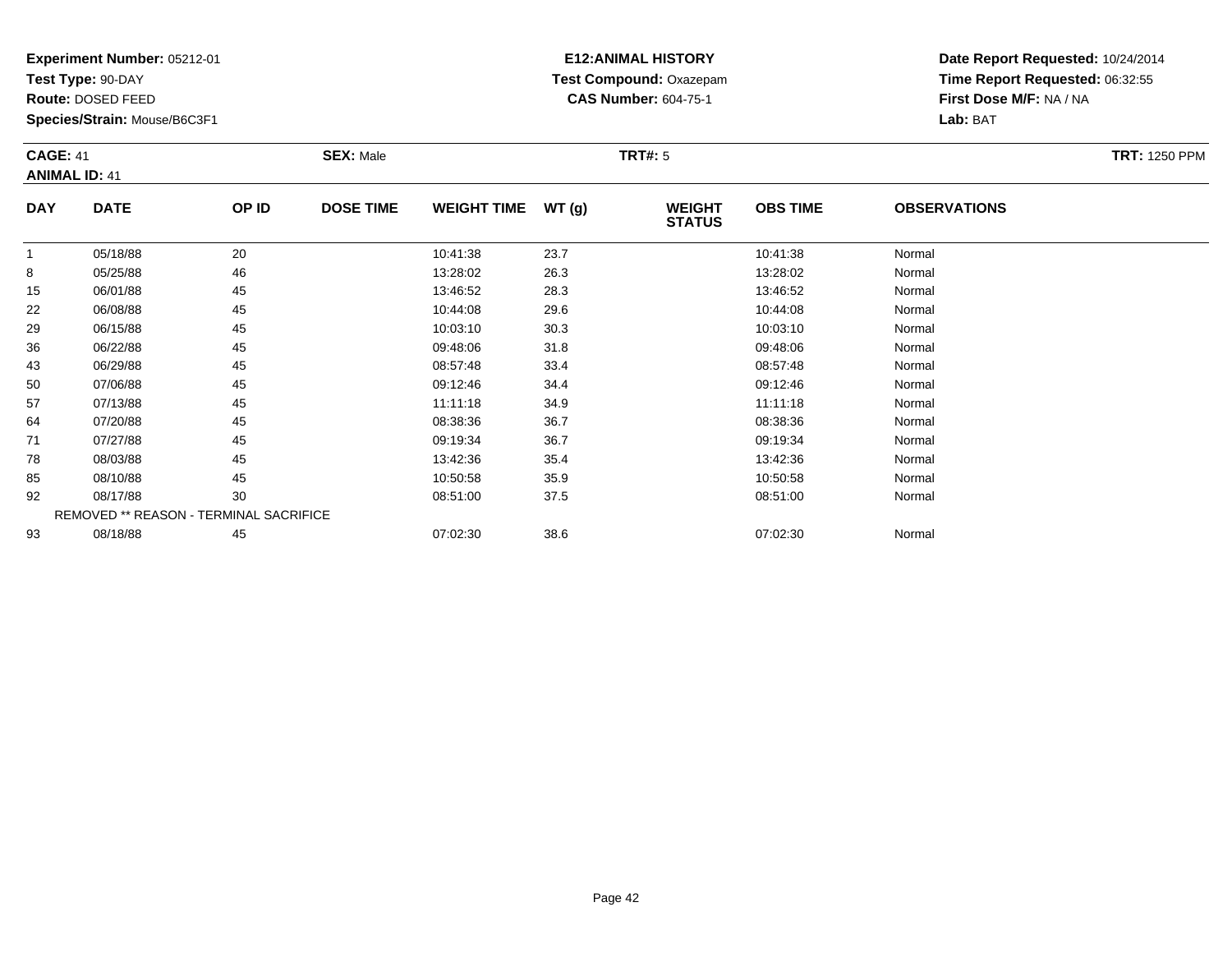**Test Type:** 90-DAY

**Route:** DOSED FEED

**Species/Strain:** Mouse/B6C3F1

## **E12:ANIMAL HISTORY Test Compound:** Oxazepam**CAS Number:** 604-75-1

| <b>CAGE: 42</b> | <b>ANIMAL ID: 42</b> |       | <b>SEX: Male</b> |                    |        | TRT#: 5                        |                 |                     | <b>TRT: 1250 PPM</b> |
|-----------------|----------------------|-------|------------------|--------------------|--------|--------------------------------|-----------------|---------------------|----------------------|
| <b>DAY</b>      | <b>DATE</b>          | OP ID | <b>DOSE TIME</b> | <b>WEIGHT TIME</b> | WT (q) | <b>WEIGHT</b><br><b>STATUS</b> | <b>OBS TIME</b> | <b>OBSERVATIONS</b> |                      |
|                 | 05/18/88             | 20    |                  | 10:42:12           | 24.2   |                                | 10:42:12        | Normal              |                      |
| 8               | 05/25/88             | 46    |                  | 13:28:40           | 25.4   |                                | 13:28:40        | Normal              |                      |
| 15              | 06/01/88             | 45    |                  | 13:47:26           | 25.9   |                                | 13:47:26        | Normal              |                      |
|                 |                      |       |                  |                    |        |                                |                 |                     |                      |

| $\circ$ | <b>UU/ZU/00</b> | 40                                            | <b>13.20.40</b> | ZJ.4 | 13.20. <del>4</del> 0 | <b>INUITII</b> dI |
|---------|-----------------|-----------------------------------------------|-----------------|------|-----------------------|-------------------|
| 15      | 06/01/88        | 45                                            | 13:47:26        | 25.9 | 13:47:26              | Normal            |
| 22      | 06/08/88        | 45                                            | 10:44:48        | 26.5 | 10:44:48              | Normal            |
| 29      | 06/15/88        | 45                                            | 10:03:36        | 28.0 | 10:03:36              | Normal            |
| 36      | 06/22/88        | 45                                            | 09:48:38        | 28.6 | 09:48:38              | Normal            |
| 43      | 06/29/88        | 45                                            | 08:58:28        | 29.0 | 08:58:28              | Normal            |
| 50      | 07/06/88        | 45                                            | 09:13:24        | 28.7 | 09:13:24              | Normal            |
| 57      | 07/13/88        | 45                                            | 11:11:56        | 29.9 | 11:11:56              | Normal            |
| 64      | 07/20/88        | 45                                            | 08:39:24        | 30.5 | 08:39:24              | Normal            |
| 71      | 07/27/88        | 45                                            | 09:20:30        | 31.5 | 09:20:30              | Normal            |
| 78      | 08/03/88        | 45                                            | 13:43:24        | 31.2 | 13:43:24              | Normal            |
| 85      | 08/10/88        | 45                                            | 10:47:10        | 31.6 | 10:47:10              | Normal            |
| 92      | 08/17/88        | 30                                            | 08:35:00        | 32.1 | 08:35:00              | Normal            |
|         |                 | <b>REMOVED ** REASON - TERMINAL SACRIFICE</b> |                 |      |                       |                   |
| 93      | 08/18/88        | 45                                            | 07:03:20        | 32.3 | 07:03:20              | Normal            |
|         |                 |                                               |                 |      |                       |                   |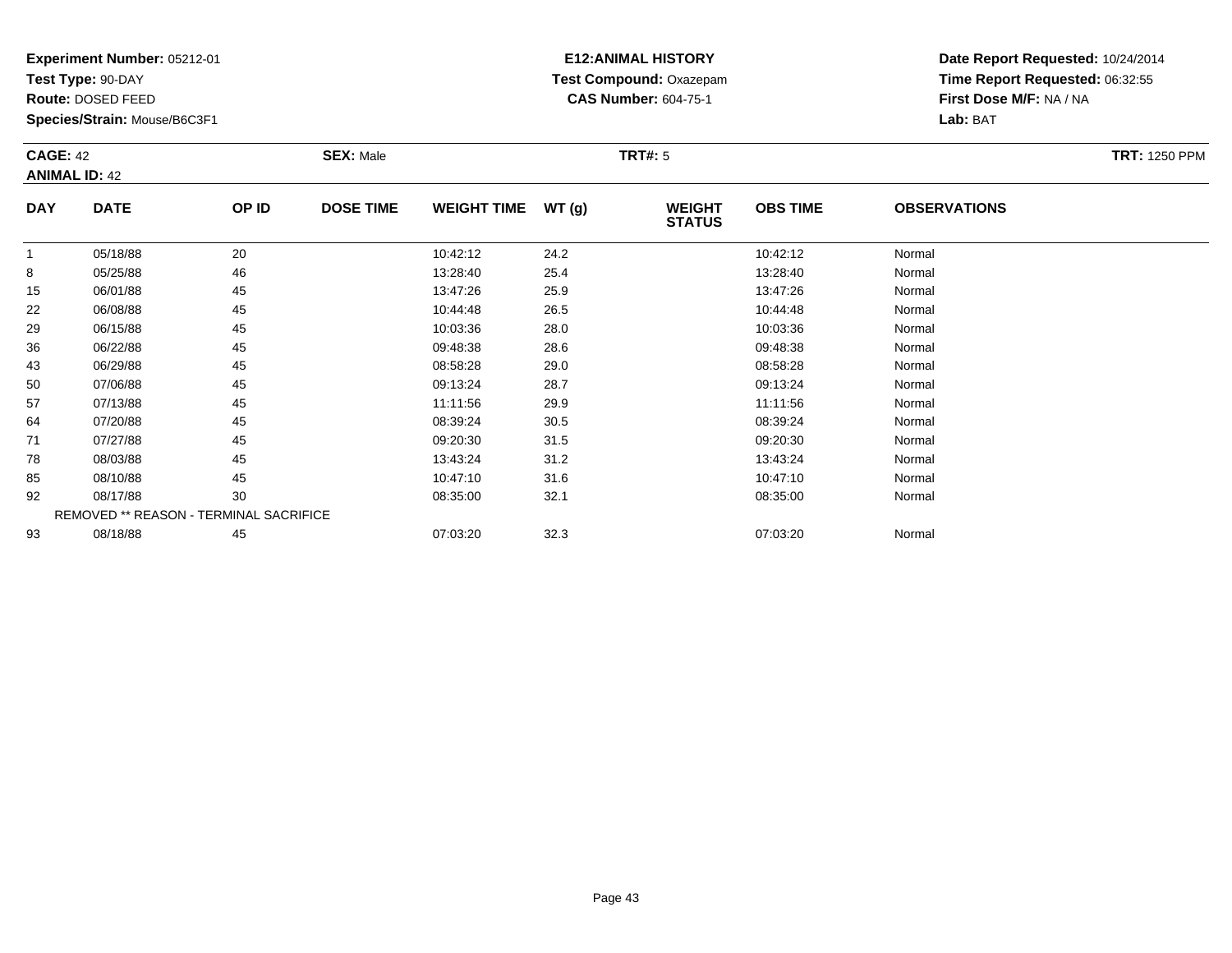**Test Type:** 90-DAY

**Route:** DOSED FEED

92

93

**Species/Strain:** Mouse/B6C3F1

REMOVED \*\* REASON - TERMINAL SACRIFICE

#### **E12:ANIMAL HISTORY Test Compound:** Oxazepam**CAS Number:** 604-75-1

**Date Report Requested:** 10/24/2014**Time Report Requested:** 06:32:55**First Dose M/F:** NA / NA**Lab:** BAT

| <b>CAGE: 43</b><br><b>ANIMAL ID: 43</b> |             | <b>SEX: Male</b> |                  |                    | <b>TRT#: 5</b> | <b>TRT: 1250 PPM</b>           |                 |                     |  |
|-----------------------------------------|-------------|------------------|------------------|--------------------|----------------|--------------------------------|-----------------|---------------------|--|
| <b>DAY</b>                              | <b>DATE</b> | OP ID            | <b>DOSE TIME</b> | <b>WEIGHT TIME</b> | WT(g)          | <b>WEIGHT</b><br><b>STATUS</b> | <b>OBS TIME</b> | <b>OBSERVATIONS</b> |  |
|                                         | 05/18/88    | 20               |                  | 10:42:36           | 21.0           |                                | 10:42:36        | Normal              |  |
| 8                                       | 05/25/88    | 46               |                  | 13:29:16           | 26.8           |                                | 13:29:16        | Normal              |  |
| 15                                      | 06/01/88    | 45               |                  | 13:47:58           | 28.9           |                                | 13:47:58        | Normal              |  |
| 22                                      | 06/08/88    | 45               |                  | 10:41:38           | 30.1           |                                | 10:41:38        | Normal              |  |
| 29                                      | 06/15/88    | 45               |                  | 10:01:40           | 30.5           |                                | 10:01:40        | Normal              |  |
| 36                                      | 06/22/88    | 45               |                  | 09:49:08           | 31.5           |                                | 09:49:08        | Normal              |  |
| 43                                      | 06/29/88    | 45               |                  | 08:59:10           | 32.5           |                                | 08:59:10        | Normal              |  |
| 50                                      | 07/06/88    | 45               |                  | 09:14:46           | 33.0           |                                | 09:14:46        | Normal              |  |
| 57                                      | 07/13/88    | 45               |                  | 11:12:32           | 33.4           |                                | 11:12:32        | Normal              |  |
| 64                                      | 07/20/88    | 45               |                  | 08:40:10           | 34.4           |                                | 08:40:10        | Normal              |  |
| 71                                      | 07/27/88    | 45               |                  | 09:21:20           | 34.8           |                                | 09:21:20        | Normal              |  |
| 78                                      | 08/03/88    | 45               |                  | 13:44:06           | 33.5           |                                | 13:44:06        | Normal              |  |
| 85                                      | 08/10/88    | 45               |                  | 10:48:22           | 35.5           |                                | 10:48:22        | Normal              |  |

2 08/17/88 30 30 08:48:00 36.2 36.2 38.2 08:48:00 36.2 36.2

08/18/88 <sup>45</sup> 07:04:12 35.4 07:04:12 Normal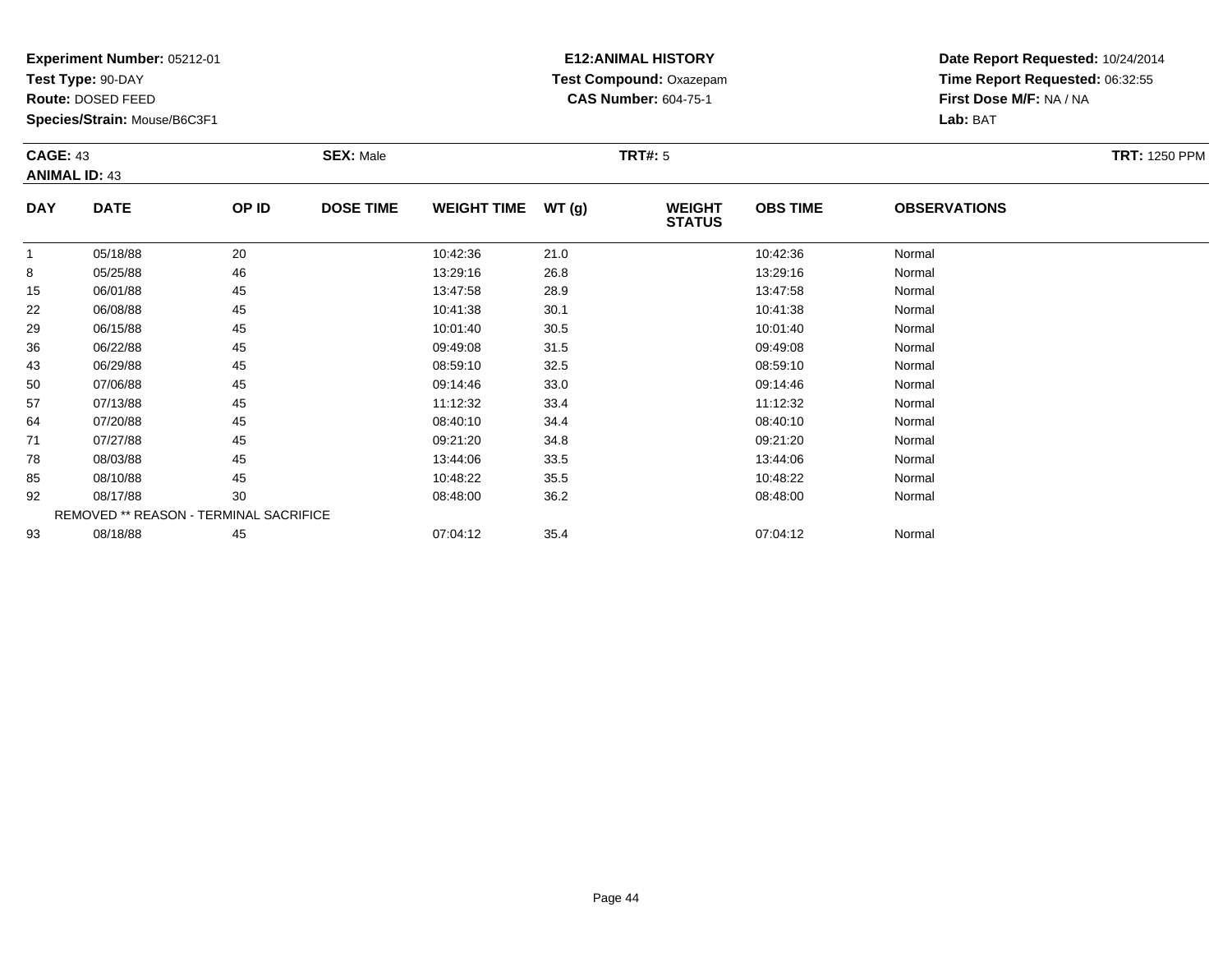**Test Type:** 90-DAY

**Route:** DOSED FEED

78

85

92

93

**Species/Strain:** Mouse/B6C3F1

REMOVED \*\* REASON - TERMINAL SACRIFICE

#### **E12:ANIMAL HISTORY Test Compound:** Oxazepam**CAS Number:** 604-75-1

**Date Report Requested:** 10/24/2014**Time Report Requested:** 06:32:55**First Dose M/F:** NA / NA**Lab:** BAT

Fractured Appendage Tail

| <b>CAGE: 44</b><br><b>ANIMAL ID: 44</b> |             | <b>SEX: Male</b> | <b>TRT: 1250 PPM</b> |                    |       |                                |                 |                     |  |
|-----------------------------------------|-------------|------------------|----------------------|--------------------|-------|--------------------------------|-----------------|---------------------|--|
| <b>DAY</b>                              | <b>DATE</b> | OP ID            | <b>DOSE TIME</b>     | <b>WEIGHT TIME</b> | WT(g) | <b>WEIGHT</b><br><b>STATUS</b> | <b>OBS TIME</b> | <b>OBSERVATIONS</b> |  |
|                                         | 05/18/88    | 20               |                      | 10:42:58           | 24.8  |                                | 10:42:58        | Normal              |  |
| 8                                       | 05/25/88    | 46               |                      | 13:29:58           | 25.6  |                                | 13:29:58        | Normal              |  |
| 15                                      | 06/01/88    | 45               |                      | 13:48:34           | 26.7  |                                | 13:48:34        | Normal              |  |
| 22                                      | 06/08/88    | 45               |                      | 10:42:30           | 27.7  |                                | 10:42:30        | Normal              |  |
| 29                                      | 06/15/88    | 45               |                      | 10:02:10           | 27.6  |                                | 10:02:10        | Normal              |  |
| 36                                      | 06/22/88    | 45               |                      | 09:46:48           | 28.9  |                                | 09:46:48        | Normal              |  |
| 43                                      | 06/29/88    | 45               |                      | 08:55:34           | 29.8  |                                | 08:55:34        | Normal              |  |
| 50                                      | 07/06/88    | 45               |                      | 09:15:24           | 29.4  |                                | 09:15:24        | Normal              |  |
| 57                                      | 07/13/88    | 45               |                      | 11:13:02           | 29.9  |                                | 11:13:02        | Normal              |  |
| 64                                      | 07/20/88    | 45               |                      | 08:40:48           | 31.3  |                                | 08:40:48        | Normal              |  |
| 71                                      | 07/27/88    | 45               |                      | 09:22:20           | 31.6  |                                | 09:22:20        | Normal              |  |

8 08/03/88 45 45 13:44:58 31.4 13:44:58 31.4 31.4 31.4 38 31.4 38 31.4 13:44:58 31.4 31.4 13:44:58 31.4 31.4 13:44:58

08/10/88 <sup>45</sup> 10:49:02 32.7 10:49:02 Fractured Appendage Tail

08/18/88 <sup>45</sup> 07:05:02 34.5 07:05:02 Fractured Appendage Tail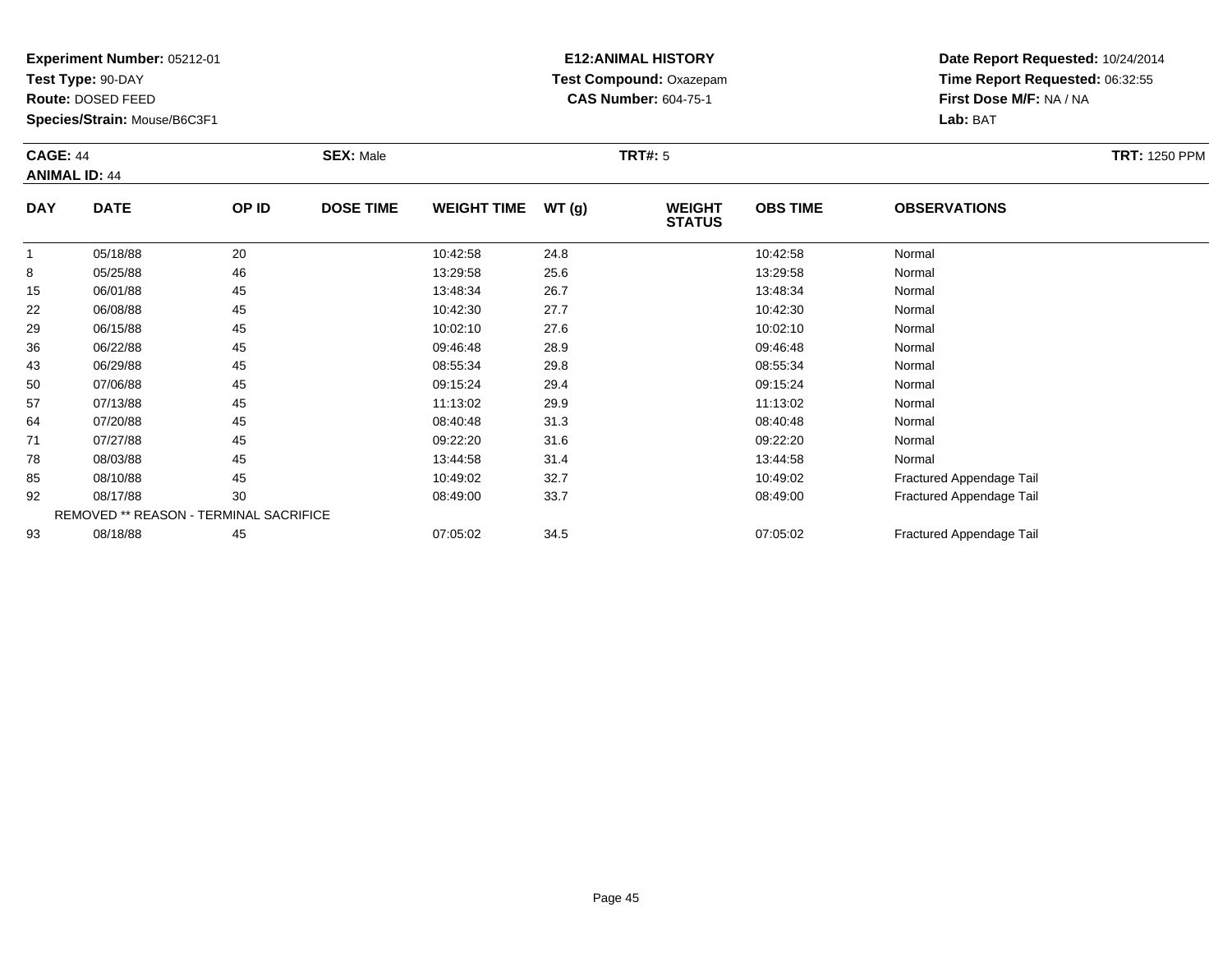**Test Type:** 90-DAY

**Route:** DOSED FEED

**Species/Strain:** Mouse/B6C3F1

## **E12:ANIMAL HISTORY Test Compound:** Oxazepam**CAS Number:** 604-75-1

| <b>CAGE: 45</b> | <b>ANIMAL ID: 45</b> |       | <b>SEX: Male</b> |                    |       | <b>TRT#: 5</b>                 | <b>TRT: 1250 PPM</b> |                     |  |
|-----------------|----------------------|-------|------------------|--------------------|-------|--------------------------------|----------------------|---------------------|--|
| <b>DAY</b>      | <b>DATE</b>          | OP ID | <b>DOSE TIME</b> | <b>WEIGHT TIME</b> | WT(g) | <b>WEIGHT</b><br><b>STATUS</b> | <b>OBS TIME</b>      | <b>OBSERVATIONS</b> |  |
|                 | 05/18/88             | 20    |                  | 10:43:20           | 22.2  |                                | 10:43:20             | Normal              |  |
| 8               | 05/25/88             | 46    |                  | 13:30:40           | 24.4  |                                | 13:30:40             | Normal              |  |
| 15              | 06/01/88             | 45    |                  | 13:49:06           | 24.7  |                                | 13:49:06             | Normal              |  |
| 22              | 06/08/88             | 45    |                  | 10:43:34           | 25.4  |                                | 10:43:34             | Normal              |  |
| 29              | 06/15/88             | 45    |                  | 10:02:40           | 26.8  |                                | 10:02:40             | Normal              |  |
| 36              | 06/22/88             | 45    |                  | 09:47:34           | 27.5  |                                | 09:47:34             | Normal              |  |

| 22 | 06/08/88 | 45                                     | 10:43:34 | 25.4 | 10:43:34 | Normal                |  |
|----|----------|----------------------------------------|----------|------|----------|-----------------------|--|
| 29 | 06/15/88 | 45                                     | 10:02:40 | 26.8 | 10:02:40 | Normal                |  |
| 36 | 06/22/88 | 45                                     | 09:47:34 | 27.5 | 09:47:34 | Normal                |  |
| 43 | 06/29/88 | 45                                     | 08:57:08 | 27.6 | 08:57:08 | Normal                |  |
| 50 | 07/06/88 | 45                                     | 09:12:00 | 28.4 | 09:12:00 | Normal                |  |
| 57 | 07/13/88 | 45                                     | 11:10:38 | 28.7 | 11:10:38 | Normal                |  |
| 64 | 07/20/88 | 45                                     | 08:41:28 | 29.6 | 08:41:28 | Normal                |  |
| 71 | 07/27/88 | 45                                     | 09:23:14 | 30.0 | 09:23:14 | Normal                |  |
| 78 | 08/03/88 | 45                                     | 13:45:30 | 29.4 | 13:45:30 | Normal                |  |
| 85 | 08/10/88 | 45                                     | 10:49:46 | 31.5 | 10:49:46 | Alopecia Body Ventral |  |
| 92 | 08/17/88 | 30                                     | 08:50:00 | 31.9 | 08:50:00 | Alopecia Body Ventral |  |
|    |          | REMOVED ** REASON - TERMINAL SACRIFICE |          |      |          |                       |  |
| 93 | 08/18/88 | 45                                     | 07:06:12 | 32.4 | 07:06:12 | Alopecia Body Ventral |  |
|    |          |                                        |          |      |          |                       |  |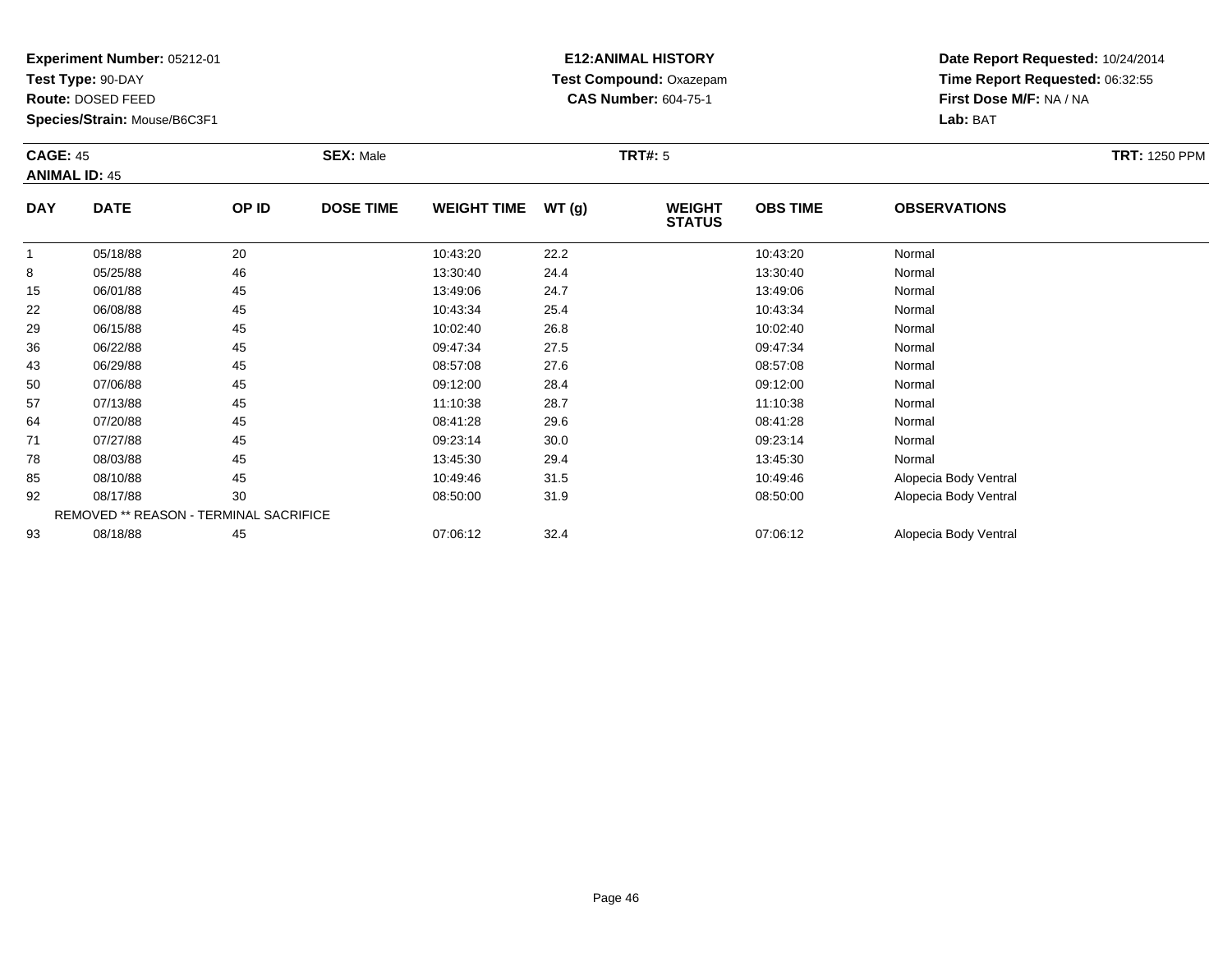**Test Type:** 90-DAY

**Route:** DOSED FEED

92

93

**Species/Strain:** Mouse/B6C3F1

REMOVED \*\* REASON - TERMINAL SACRIFICE

#### **E12:ANIMAL HISTORY Test Compound:** Oxazepam**CAS Number:** 604-75-1

**Date Report Requested:** 10/24/2014**Time Report Requested:** 06:32:55**First Dose M/F:** NA / NA**Lab:** BAT

| <b>CAGE: 46</b><br><b>ANIMAL ID: 46</b> |             | <b>SEX: Male</b> |                  |                    | <b>TRT#: 5</b> | <b>TRT: 1250 PPM</b>           |                 |                     |  |
|-----------------------------------------|-------------|------------------|------------------|--------------------|----------------|--------------------------------|-----------------|---------------------|--|
| <b>DAY</b>                              | <b>DATE</b> | OP ID            | <b>DOSE TIME</b> | <b>WEIGHT TIME</b> | WT(g)          | <b>WEIGHT</b><br><b>STATUS</b> | <b>OBS TIME</b> | <b>OBSERVATIONS</b> |  |
|                                         | 05/18/88    | 20               |                  | 09:34:34           | 24.9           |                                | 09:34:34        | Normal              |  |
| 8                                       | 05/25/88    | 46               |                  | 11:05:06           | 26.4           |                                | 11:05:06        | Normal              |  |
| 15                                      | 06/01/88    | 45               |                  | 14:08:06           | 26.8           |                                | 14:08:06        | Normal              |  |
| 22                                      | 06/08/88    | 45               |                  | 09:15:16           | 27.7           |                                | 09:15:16        | Normal              |  |
| 29                                      | 06/15/88    | 45               |                  | 13:25:20           | 27.9           |                                | 13:25:20        | Normal              |  |
| 36                                      | 06/22/88    | 45               |                  | 10:48:52           | 29.0           |                                | 10:48:52        | Normal              |  |
| 43                                      | 06/29/88    | 45               |                  | 09:37:08           | 29.7           |                                | 09:37:08        | Normal              |  |
| 50                                      | 07/06/88    | 45               |                  | 11:12:08           | 29.1           |                                | 11:12:08        | Normal              |  |
| 57                                      | 07/13/88    | 45               |                  | 08:55:26           | 30.2           |                                | 08:55:26        | Normal              |  |
| 64                                      | 07/20/88    | 45               |                  | 08:52:24           | 31.4           |                                | 08:52:24        | Normal              |  |
| 71                                      | 07/27/88    | 45               |                  | 09:00:12           | 31.9           |                                | 09:00:12        | Normal              |  |
| 78                                      | 08/03/88    | 45               |                  | 09:37:30           | 32.3           |                                | 09:37:30        | Normal              |  |
| 85                                      | 08/10/88    | 45               |                  | 11:02:24           | 33.2           |                                | 11:02:24        | Normal              |  |

2 08/17/88 30 30 09:19:00 32.9 32.9 09:19:00 32.9 08/17/88 Normal

08/18/88 <sup>45</sup> 07:07:16 33.7 07:07:16 Normal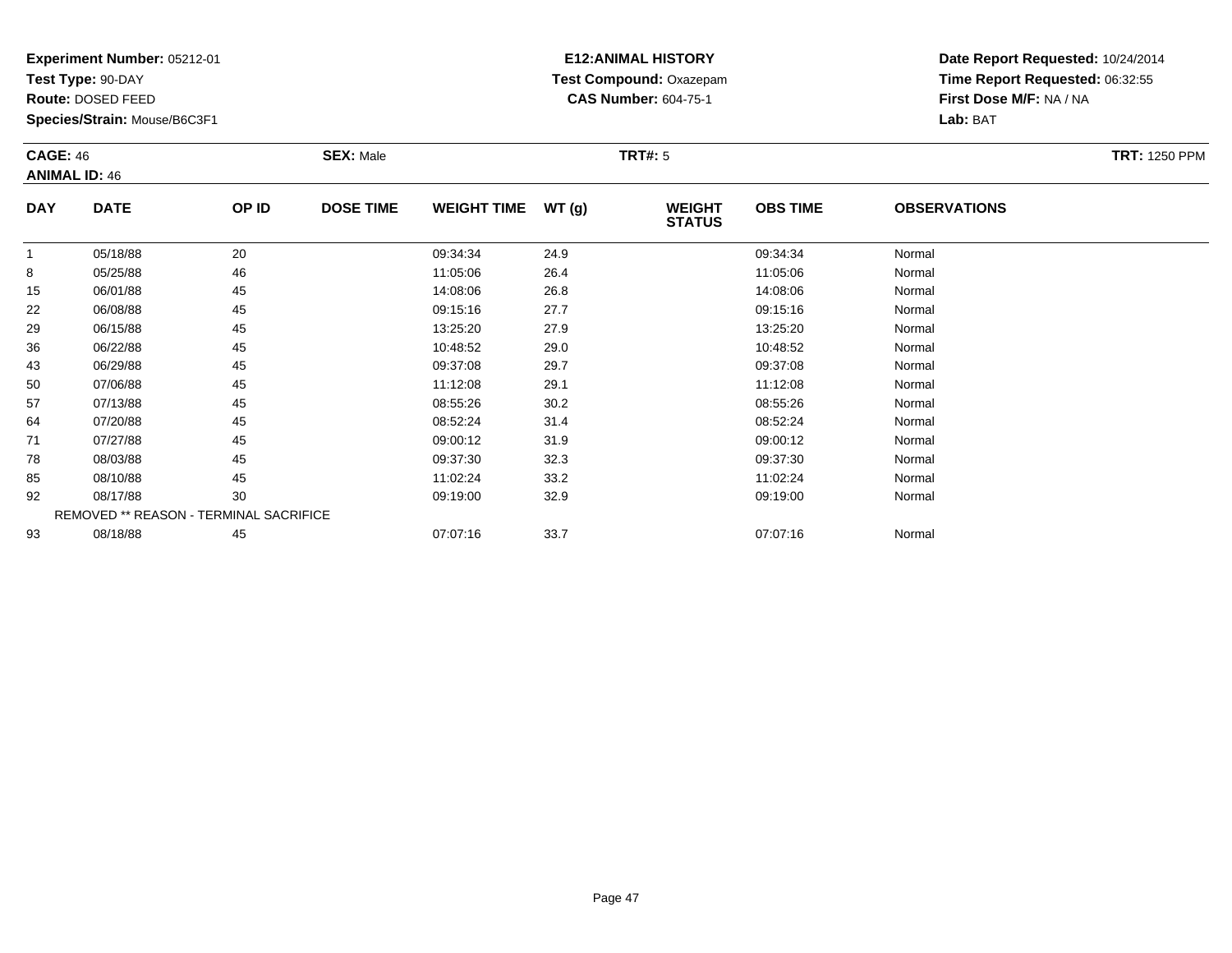**Test Type:** 90-DAY

**Route:** DOSED FEED

85

92

93

**Species/Strain:** Mouse/B6C3F1

REMOVED \*\* REASON - TERMINAL SACRIFICE

#### **E12:ANIMAL HISTORY Test Compound:** Oxazepam**CAS Number:** 604-75-1

**Date Report Requested:** 10/24/2014**Time Report Requested:** 06:32:55**First Dose M/F:** NA / NA**Lab:** BAT

| <b>CAGE: 47</b><br><b>ANIMAL ID: 47</b> |             | <b>SEX: Male</b> | <b>TRT: 1250 PPM</b> |                    |       |                                |                 |                     |  |
|-----------------------------------------|-------------|------------------|----------------------|--------------------|-------|--------------------------------|-----------------|---------------------|--|
| <b>DAY</b>                              | <b>DATE</b> | OP ID            | <b>DOSE TIME</b>     | <b>WEIGHT TIME</b> | WT(g) | <b>WEIGHT</b><br><b>STATUS</b> | <b>OBS TIME</b> | <b>OBSERVATIONS</b> |  |
| 1                                       | 05/18/88    | 20               |                      | 09:35:30           | 25.5  |                                | 09:35:30        | Normal              |  |
| 8                                       | 05/25/88    | 46               |                      | 11:01:52           | 27.1  |                                | 11:01:52        | Normal              |  |
| 15                                      | 06/01/88    | 45               |                      | 14:10:22           | 28.0  |                                | 14:10:22        | Normal              |  |
| 22                                      | 06/08/88    | 45               |                      | 09:16:00           | 29.5  |                                | 09:16:00        | Normal              |  |
| 29                                      | 06/15/88    | 45               |                      | 13:26:04           | 29.1  |                                | 13:26:04        | Normal              |  |
| 36                                      | 06/22/88    | 45               |                      | 10:49:48           | 30.7  |                                | 10:49:48        | Normal              |  |
| 43                                      | 06/29/88    | 45               |                      | 09:39:02           | 31.4  |                                | 09:39:02        | Normal              |  |
| 50                                      | 07/06/88    | 45               |                      | 11:12:42           | 31.6  |                                | 11:12:42        | Normal              |  |
| 57                                      | 07/13/88    | 45               |                      | 08:56:10           | 32.7  |                                | 08:56:10        | Normal              |  |
| 64                                      | 07/20/88    | 45               |                      | 08:53:04           | 33.3  |                                | 08:53:04        | Normal              |  |
| 71                                      | 07/27/88    | 45               |                      | 09:02:18           | 34.6  |                                | 09:02:18        | Normal              |  |
| 78                                      | 08/03/88    | 45               |                      | 09:34:32           | 34.9  |                                | 09:34:32        | Normal              |  |

8 08/03/88 45 45 09:34:32 34.9 34.9 09:34:32 08/03/88 Normal

08/10/88 <sup>45</sup> 10:59:38 36.2 10:59:38 Normal

2 08/17/88 30 30 09:16:00 35.5 09:16:00 35.5 09:16:00 09:16:00

3 08/18/88 45 45 07:07:58 37.6 37.6 07:07:58 07:07:58 Normal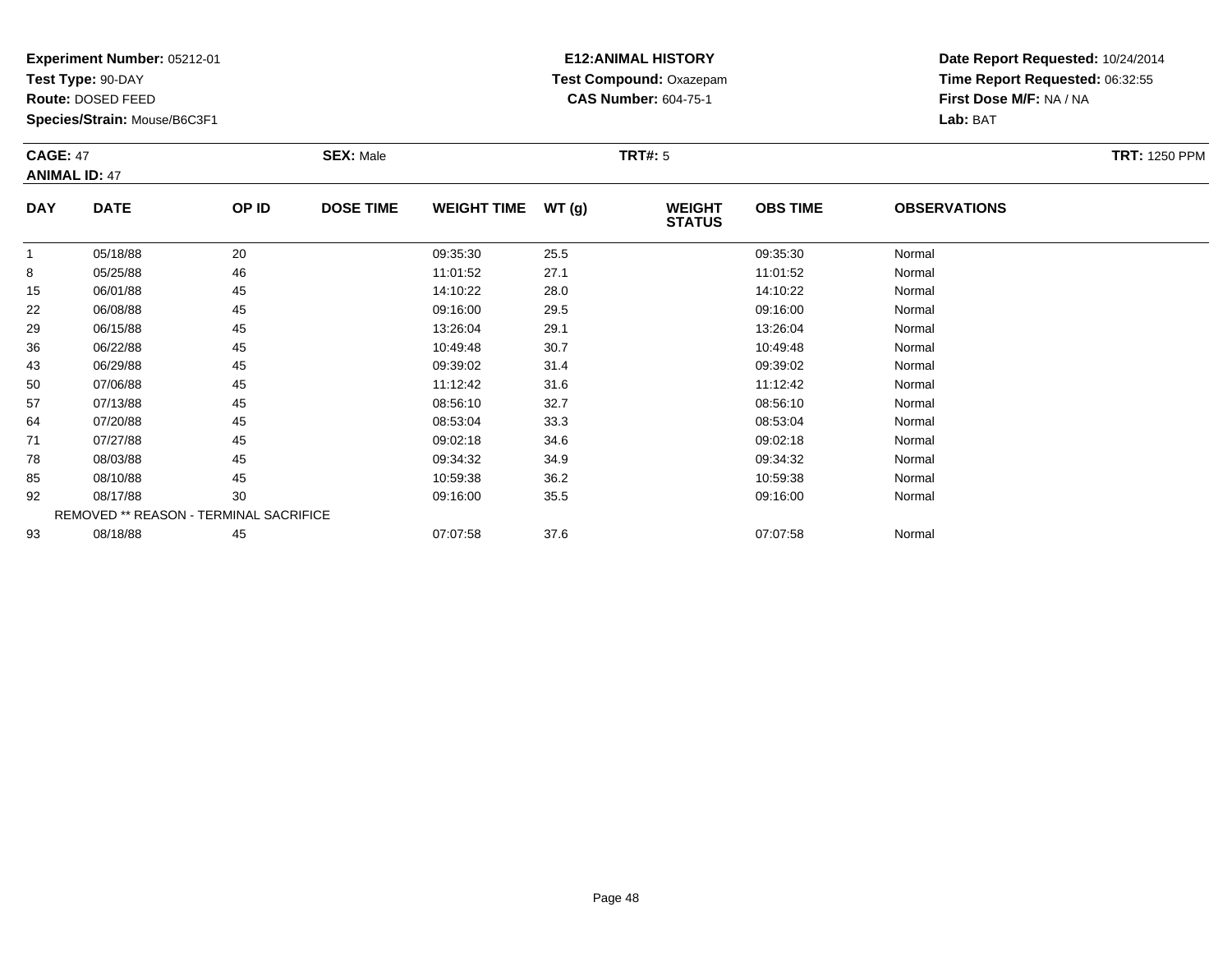**Test Type:** 90-DAY

**Route:** DOSED FEED

78

85

92

93

**Species/Strain:** Mouse/B6C3F1

REMOVED \*\* REASON - TERMINAL SACRIFICE

#### **E12:ANIMAL HISTORY Test Compound:** Oxazepam**CAS Number:** 604-75-1

**Date Report Requested:** 10/24/2014**Time Report Requested:** 06:32:55**First Dose M/F:** NA / NA**Lab:** BAT

| <b>CAGE: 48</b><br><b>ANIMAL ID: 48</b> |             | <b>SEX: Male</b> | <b>TRT: 1250 PPM</b> |                    |       |                                |                 |                     |  |
|-----------------------------------------|-------------|------------------|----------------------|--------------------|-------|--------------------------------|-----------------|---------------------|--|
| <b>DAY</b>                              | <b>DATE</b> | OP ID            | <b>DOSE TIME</b>     | <b>WEIGHT TIME</b> | WT(g) | <b>WEIGHT</b><br><b>STATUS</b> | <b>OBS TIME</b> | <b>OBSERVATIONS</b> |  |
|                                         | 05/18/88    | 20               |                      | 09:35:58           | 23.9  |                                | 09:35:58        | Normal              |  |
| 8                                       | 05/25/88    | 46               |                      | 11:02:48           | 26.1  |                                | 11:02:48        | Normal              |  |
| 15                                      | 06/01/88    | 45               |                      | 14:10:50           | 27.6  |                                | 14:10:50        | Normal              |  |
| 22                                      | 06/08/88    | 45               |                      | 09:13:06           | 28.7  |                                | 09:13:06        | Normal              |  |
| 29                                      | 06/15/88    | 45               |                      | 13:23:10           | 28.9  |                                | 13:23:10        | Normal              |  |
| 36                                      | 06/22/88    | 45               |                      | 10:50:52           | 29.6  |                                | 10:50:52        | Normal              |  |
| 43                                      | 06/29/88    | 45               |                      | 09:40:00           | 30.6  |                                | 09:40:00        | Normal              |  |
| 50                                      | 07/06/88    | 45               |                      | 11:13:14           | 31.1  |                                | 11:13:14        | Normal              |  |
| 57                                      | 07/13/88    | 45               |                      | 08:56:44           | 31.8  |                                | 08:56:44        | Normal              |  |
| 64                                      | 07/20/88    | 45               |                      | 08:53:46           | 33.1  |                                | 08:53:46        | Normal              |  |
| 71                                      | 07/27/88    | 45               |                      | 09:03:34           | 32.1  |                                | 09:03:34        | Normal              |  |

1 07/27/88 45 45 09:03:34 32.1 32.1 09:03:34 09:03:34 Normal

08/03/88 <sup>45</sup> 09:35:12 32.1 09:35:12 Normal

08/10/88 <sup>45</sup> 11:00:22 33.0 11:00:22 Normal

2 08/17/88 30 30 09:17:00 33.4 09:17:00 09:17:00 09:17:00 09:17:00 09:17:00

08/18/88 <sup>45</sup> 07:09:00 34.6 07:09:00 Normal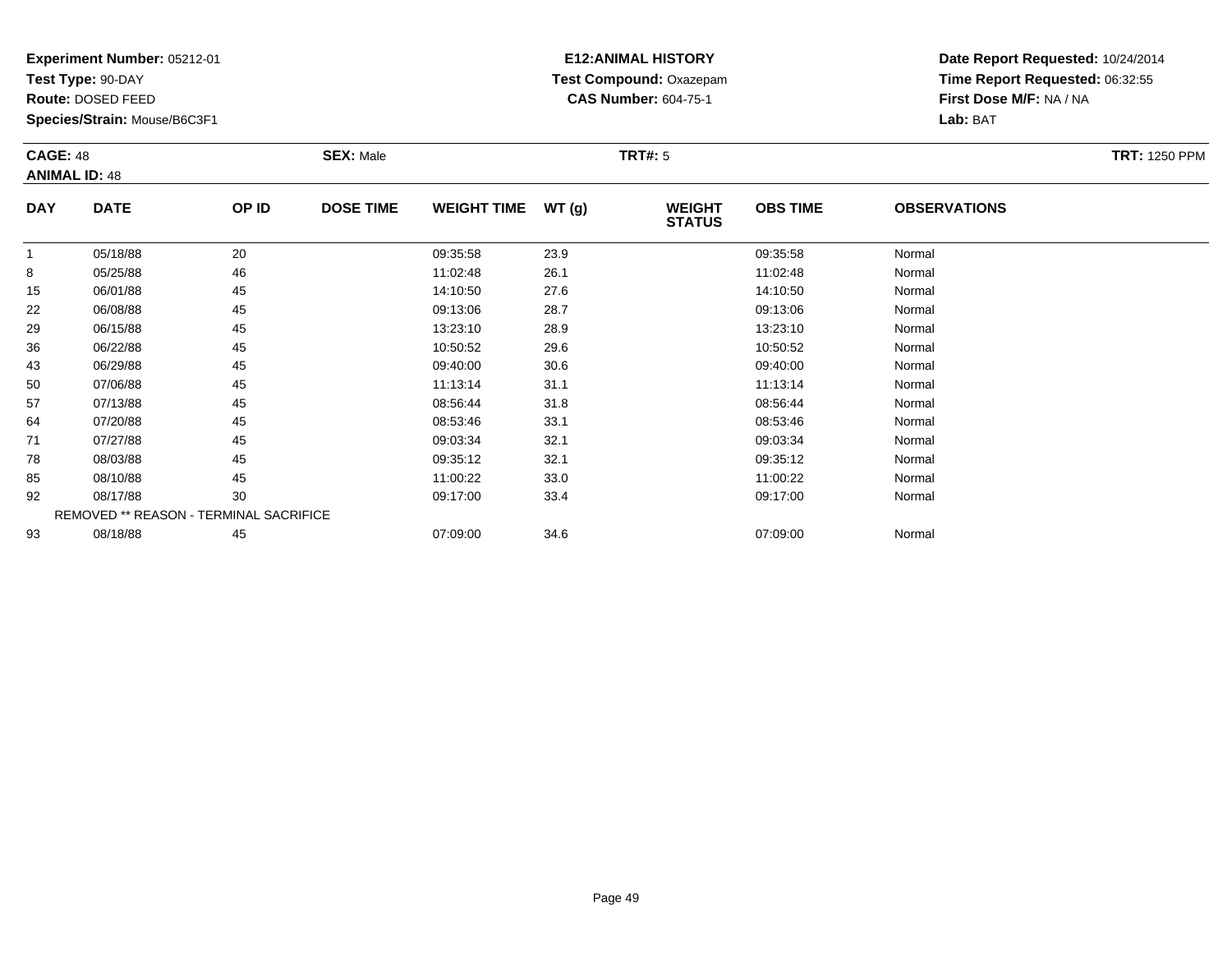**Test Type:** 90-DAY

**Route:** DOSED FEED

93

**Species/Strain:** Mouse/B6C3F1

REMOVED \*\* REASON - TERMINAL SACRIFICE

#### **E12:ANIMAL HISTORY Test Compound:** Oxazepam**CAS Number:** 604-75-1

**Date Report Requested:** 10/24/2014**Time Report Requested:** 06:32:55**First Dose M/F:** NA / NA**Lab:** BAT

| <b>CAGE: 49</b><br><b>ANIMAL ID: 49</b> |             |       | <b>SEX: Male</b> |                    |       | <b>TRT#: 5</b>                 |                 |                     | <b>TRT: 1250 PPM</b> |
|-----------------------------------------|-------------|-------|------------------|--------------------|-------|--------------------------------|-----------------|---------------------|----------------------|
| <b>DAY</b>                              | <b>DATE</b> | OP ID | <b>DOSE TIME</b> | <b>WEIGHT TIME</b> | WT(g) | <b>WEIGHT</b><br><b>STATUS</b> | <b>OBS TIME</b> | <b>OBSERVATIONS</b> |                      |
|                                         | 05/18/88    | 20    |                  | 09:36:44           | 22.9  |                                | 09:36:44        | Normal              |                      |
| 8                                       | 05/25/88    | 46    |                  | 11:03:32           | 26.1  |                                | 11:03:32        | Normal              |                      |
| 15                                      | 06/01/88    | 45    |                  | 14:12:30           | 26.9  |                                | 14:12:30        | Normal              |                      |
| 22                                      | 06/08/88    | 45    |                  | 09:13:52           | 28.7  |                                | 09:13:52        | Normal              |                      |
| 29                                      | 06/15/88    | 45    |                  | 13:23:48           | 29.0  |                                | 13:23:48        | Normal              |                      |
| 36                                      | 06/22/88    | 45    |                  | 10:46:36           | 30.1  |                                | 10:46:36        | Normal              |                      |
| 43                                      | 06/29/88    | 45    |                  | 09:33:10           | 30.7  |                                | 09:33:10        | Normal              |                      |
| 50                                      | 07/06/88    | 45    |                  | 11:13:52           | 31.1  |                                | 11:13:52        | Normal              |                      |
| 57                                      | 07/13/88    | 45    |                  | 08:57:22           | 32.6  |                                | 08:57:22        | Normal              |                      |
| 64                                      | 07/20/88    | 45    |                  | 08:54:34           | 33.3  |                                | 08:54:34        | Normal              |                      |
| 71                                      | 07/27/88    | 45    |                  | 09:07:06           | 33.9  |                                | 09:04:12        | Normal              |                      |
| 78                                      | 08/03/88    | 45    |                  | 09:35:56           | 34.3  |                                | 09:35:56        | Normal              |                      |
| 85                                      | 08/10/88    | 45    |                  | 11:01:00           | 34.2  |                                | 11:01:00        | Normal              |                      |
| 92                                      | 08/17/88    | 30    |                  | 09:18:00           | 35.0  |                                | 09:18:00        | Normal              |                      |

3 08/18/88 45 45 07:09:48 36.0 36.0 07:09:48 07:09:48 Normal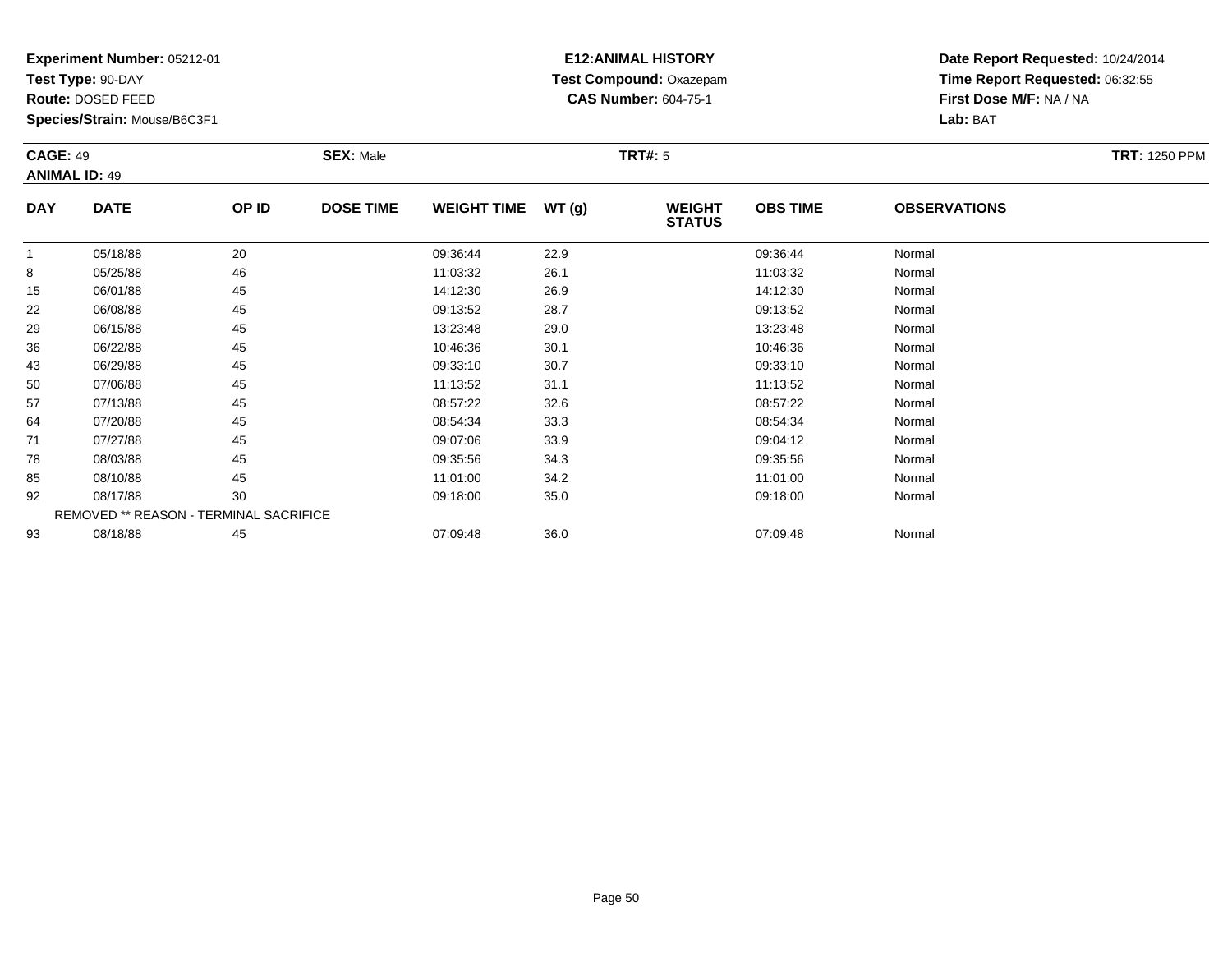**Test Type:** 90-DAY

**Route:** DOSED FEED

93

**Species/Strain:** Mouse/B6C3F1

## **E12:ANIMAL HISTORY Test Compound:** Oxazepam**CAS Number:** 604-75-1

**Date Report Requested:** 10/24/2014**Time Report Requested:** 06:32:55**First Dose M/F:** NA / NA**Lab:** BAT

| <b>CAGE: 50</b> |                                               |       | <b>SEX: Male</b> | <b>TRT#: 5</b>     |       |                                |                 |                     |  |  |  |
|-----------------|-----------------------------------------------|-------|------------------|--------------------|-------|--------------------------------|-----------------|---------------------|--|--|--|
|                 | <b>ANIMAL ID: 50</b>                          |       |                  |                    |       |                                |                 |                     |  |  |  |
| <b>DAY</b>      | <b>DATE</b>                                   | OP ID | <b>DOSE TIME</b> | <b>WEIGHT TIME</b> | WT(g) | <b>WEIGHT</b><br><b>STATUS</b> | <b>OBS TIME</b> | <b>OBSERVATIONS</b> |  |  |  |
| 1               | 05/18/88                                      | 20    |                  | 09:37:32           | 26.7  |                                | 09:37:32        | Normal              |  |  |  |
| 8               | 05/25/88                                      | 46    |                  | 11:04:18           | 28.4  |                                | 11:04:18        | Normal              |  |  |  |
| 15              | 06/01/88                                      | 45    |                  | 14:13:00           | 28.1  |                                | 14:13:00        | Normal              |  |  |  |
| 22              | 06/08/88                                      | 45    |                  | 09:14:30           | 29.1  |                                | 09:14:30        | Normal              |  |  |  |
| 29              | 06/15/88                                      | 45    |                  | 13:24:42           | 28.7  |                                | 13:24:42        | Normal              |  |  |  |
| 36              | 06/22/88                                      | 45    |                  | 10:47:46           | 28.8  |                                | 10:47:46        | Normal              |  |  |  |
| 43              | 06/29/88                                      | 45    |                  | 09:36:30           | 30.3  |                                | 09:36:30        | Normal              |  |  |  |
| 50              | 07/06/88                                      | 45    |                  | 11:11:24           | 30.5  |                                | 11:11:24        | Normal              |  |  |  |
| 57              | 07/13/88                                      | 45    |                  | 08:52:52           | 31.4  |                                | 08:52:52        | Normal              |  |  |  |
| 64              | 07/20/88                                      | 45    |                  | 08:55:24           | 32.2  |                                | 08:55:24        | Normal              |  |  |  |
| 71              | 07/27/88                                      | 45    |                  | 09:09:12           | 33.6  |                                | 09:09:12        | Normal              |  |  |  |
| 78              | 08/03/88                                      | 45    |                  | 09:36:40           | 34.2  |                                | 09:36:40        | Normal              |  |  |  |
| 85              | 08/10/88                                      | 45    |                  | 11:01:40           | 34.6  |                                | 11:01:40        | Normal              |  |  |  |
| 92              | 08/17/88                                      | 30    |                  | 09:18:00           | 35.0  |                                | 09:18:00        | Normal              |  |  |  |
|                 | <b>REMOVED ** REASON - TERMINAL SACRIFICE</b> |       |                  |                    |       |                                |                 |                     |  |  |  |

08/18/88 <sup>45</sup> 07:10:42 35.1 07:10:42 Normal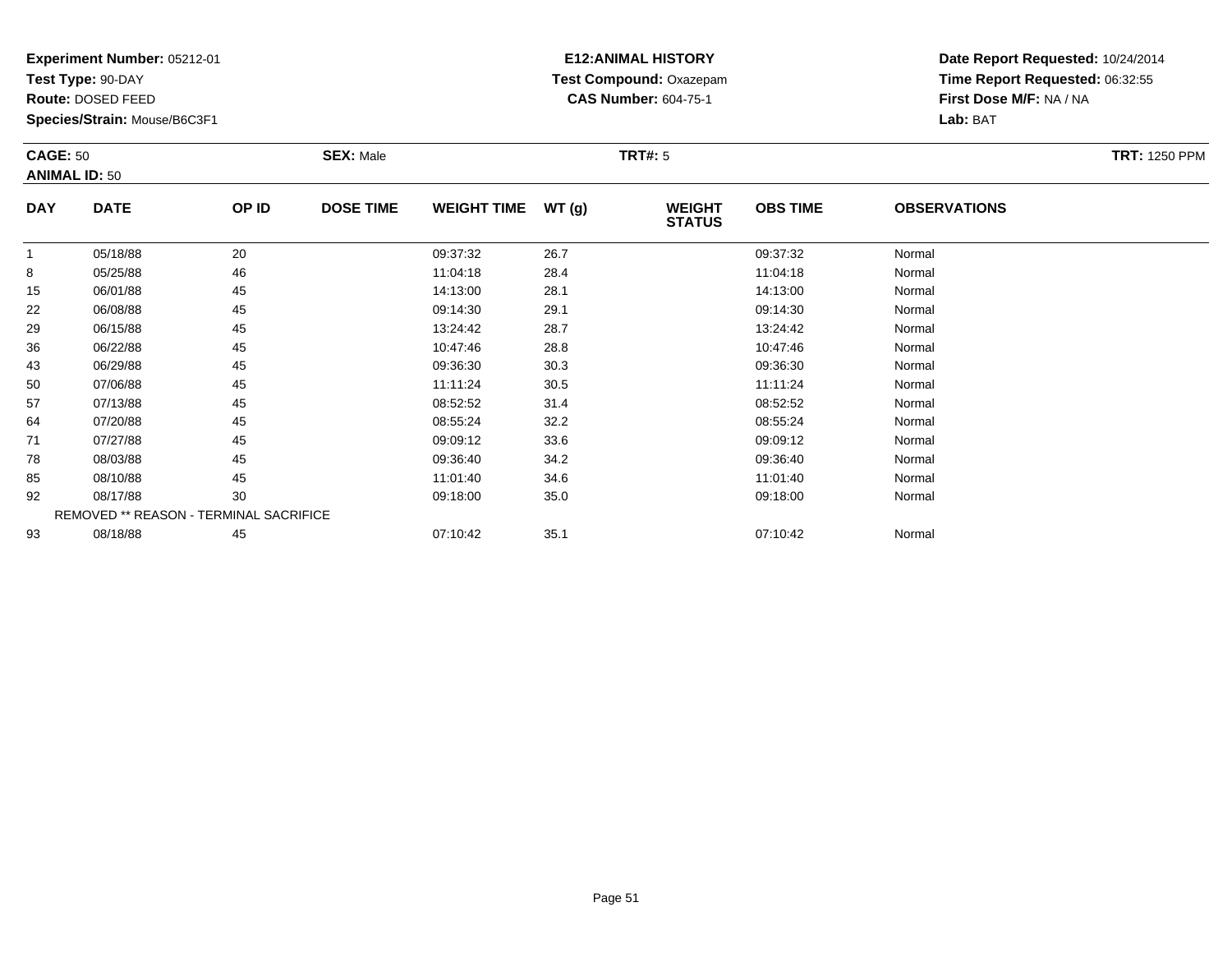| Experiment Number: 05212-01<br>Test Type: 90-DAY<br>Route: DOSED FEED<br>Species/Strain: Mouse/B6C3F1 |                |                                               |                  | <b>E12: ANIMAL HISTORY</b><br><b>Test Compound: Oxazepam</b><br><b>CAS Number: 604-75-1</b> |                |                                |                 | Date Report Requested: 10/24/2014<br>Time Report Requested: 06:32:55<br>First Dose M/F: NA / NA<br>Lab: BAT |  |
|-------------------------------------------------------------------------------------------------------|----------------|-----------------------------------------------|------------------|---------------------------------------------------------------------------------------------|----------------|--------------------------------|-----------------|-------------------------------------------------------------------------------------------------------------|--|
| <b>SEX: Male</b><br><b>CAGE: 51</b><br><b>ANIMAL ID: 51</b>                                           |                |                                               |                  |                                                                                             | <b>TRT#: 5</b> | <b>TRT: 1250 PPM</b>           |                 |                                                                                                             |  |
| <b>DAY</b>                                                                                            | <b>DATE</b>    | OP ID                                         | <b>DOSE TIME</b> | <b>WEIGHT TIME</b>                                                                          | WT(q)          | <b>WEIGHT</b><br><b>STATUS</b> | <b>OBS TIME</b> | <b>OBSERVATIONS</b>                                                                                         |  |
|                                                                                                       | 05/18/88       | 20<br>REMOVED ** REASON - SCHEDULED SACRIFICE |                  | 10:25:44                                                                                    | 23.5           |                                | 10:25:44        | Normal                                                                                                      |  |
| 8                                                                                                     | 05/25/88<br>46 |                                               |                  | 23.3<br>08:28:30<br>08:28:30                                                                |                |                                |                 | Normal                                                                                                      |  |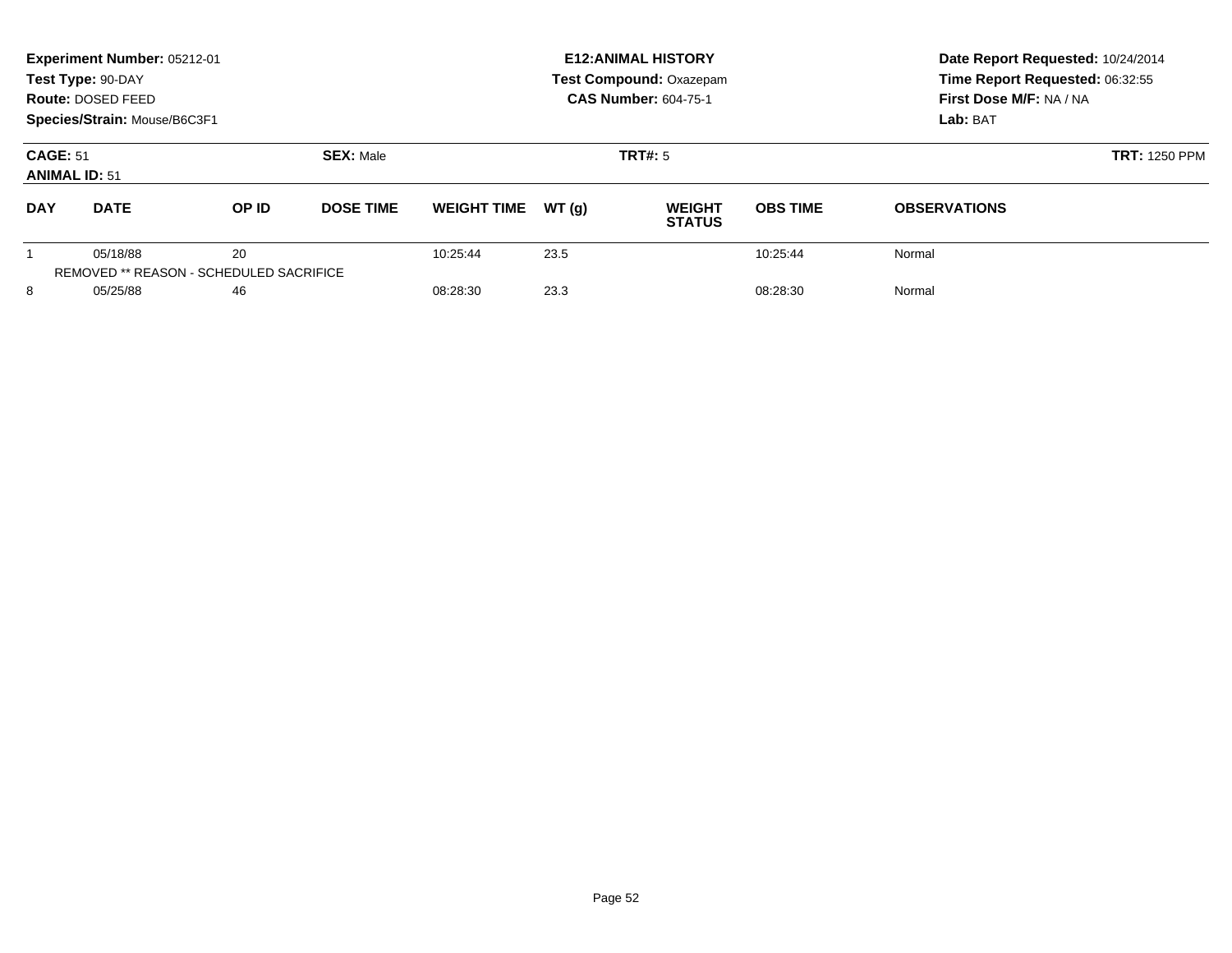| Experiment Number: 05212-01<br>Test Type: 90-DAY<br>Route: DOSED FEED<br>Species/Strain: Mouse/B6C3F1 |                                                     |       |                  | <b>E12: ANIMAL HISTORY</b><br><b>Test Compound: Oxazepam</b><br><b>CAS Number: 604-75-1</b> |                |                                |                 | Date Report Requested: 10/24/2014<br>Time Report Requested: 06:32:55<br>First Dose M/F: NA / NA<br>Lab: BAT |
|-------------------------------------------------------------------------------------------------------|-----------------------------------------------------|-------|------------------|---------------------------------------------------------------------------------------------|----------------|--------------------------------|-----------------|-------------------------------------------------------------------------------------------------------------|
| <b>SEX: Male</b><br><b>CAGE: 52</b><br><b>ANIMAL ID: 52</b>                                           |                                                     |       |                  |                                                                                             | <b>TRT#: 5</b> | <b>TRT: 1250 PPM</b>           |                 |                                                                                                             |
| <b>DAY</b>                                                                                            | <b>DATE</b>                                         | OP ID | <b>DOSE TIME</b> | <b>WEIGHT TIME</b>                                                                          | WT(q)          | <b>WEIGHT</b><br><b>STATUS</b> | <b>OBS TIME</b> | <b>OBSERVATIONS</b>                                                                                         |
|                                                                                                       | 05/18/88<br>REMOVED ** REASON - SCHEDULED SACRIFICE | 20    |                  | 10:27:02                                                                                    | 25.4           |                                | 10:27:02        | Normal                                                                                                      |
| 8                                                                                                     | 05/25/88<br>46                                      |       |                  | 27.7<br>08:10:36<br>08:10:36                                                                |                |                                | Normal          |                                                                                                             |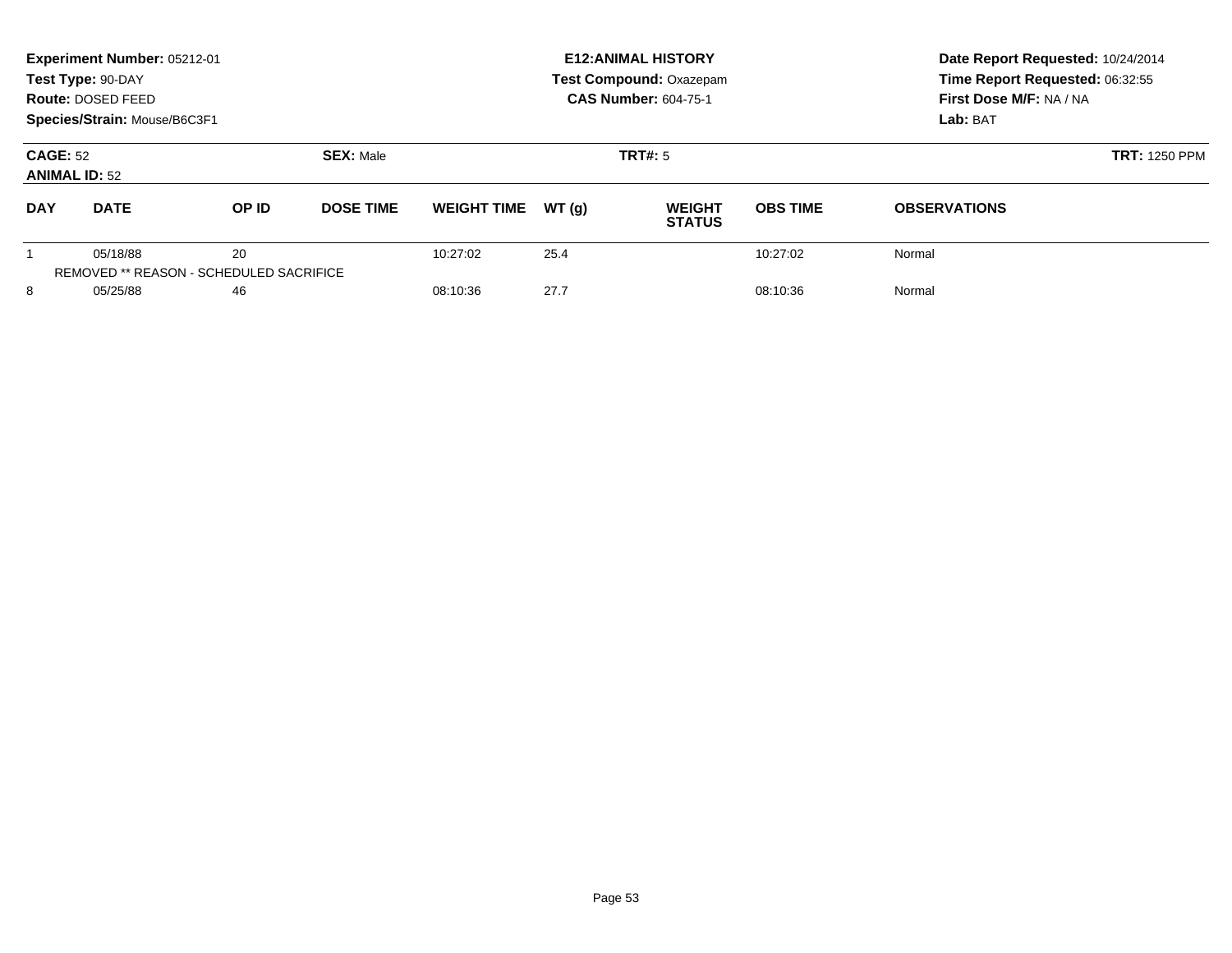|                                                             | Experiment Number: 05212-01<br>Test Type: 90-DAY<br>Route: DOSED FEED<br>Species/Strain: Mouse/B6C3F1 |       |                  | <b>E12: ANIMAL HISTORY</b><br><b>Test Compound: Oxazepam</b><br><b>CAS Number: 604-75-1</b> |                |                                |                    | Date Report Requested: 10/24/2014<br>Time Report Requested: 06:32:55<br>First Dose M/F: NA / NA<br>Lab: BAT |
|-------------------------------------------------------------|-------------------------------------------------------------------------------------------------------|-------|------------------|---------------------------------------------------------------------------------------------|----------------|--------------------------------|--------------------|-------------------------------------------------------------------------------------------------------------|
| <b>SEX: Male</b><br><b>CAGE: 53</b><br><b>ANIMAL ID: 53</b> |                                                                                                       |       |                  |                                                                                             | <b>TRT#: 5</b> | <b>TRT: 1250 PPM</b>           |                    |                                                                                                             |
| <b>DAY</b>                                                  | <b>DATE</b>                                                                                           | OP ID | <b>DOSE TIME</b> | <b>WEIGHT TIME</b>                                                                          | WT(q)          | <b>WEIGHT</b><br><b>STATUS</b> | <b>OBS TIME</b>    | <b>OBSERVATIONS</b>                                                                                         |
|                                                             | 05/18/88<br><b>REMOVED ** REASON - SCHEDULED SACRIFICE</b>                                            | 20    |                  | 10:27:54                                                                                    | 23.2           |                                | 10:27:54           | Normal                                                                                                      |
| 8                                                           | 05/25/88<br>46                                                                                        |       |                  | 19.2<br>08:20:58<br>08:20:58                                                                |                |                                | <b>Ruffled Fur</b> |                                                                                                             |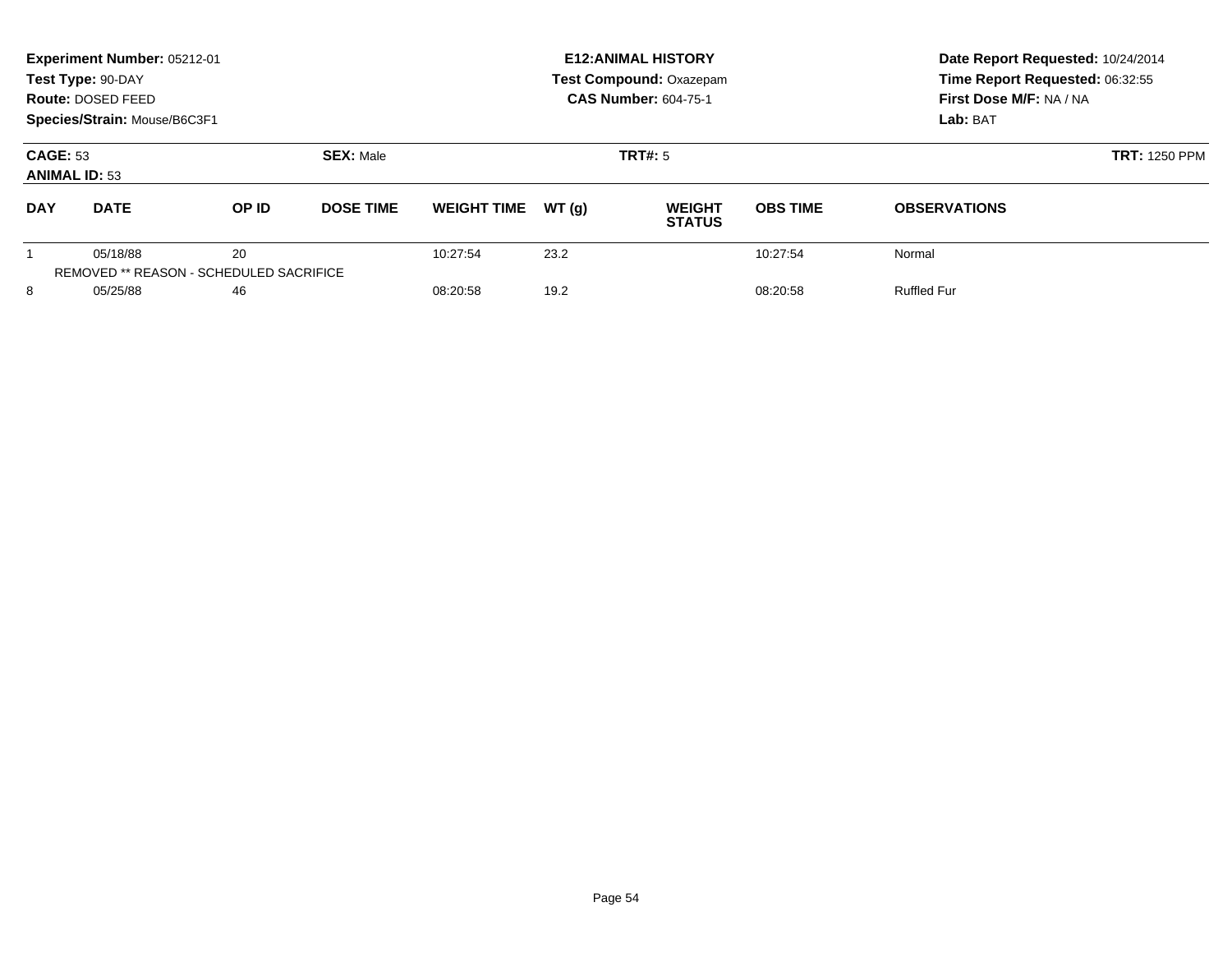| Experiment Number: 05212-01<br>Test Type: 90-DAY<br>Route: DOSED FEED<br>Species/Strain: Mouse/B6C3F1 |             |                                               |                  |                    |                | <b>E12: ANIMAL HISTORY</b><br><b>Test Compound: Oxazepam</b><br><b>CAS Number: 604-75-1</b> | Date Report Requested: 10/24/2014<br>Time Report Requested: 06:32:55<br>First Dose M/F: NA / NA<br>Lab: BAT |                     |
|-------------------------------------------------------------------------------------------------------|-------------|-----------------------------------------------|------------------|--------------------|----------------|---------------------------------------------------------------------------------------------|-------------------------------------------------------------------------------------------------------------|---------------------|
| <b>CAGE: 54</b><br><b>ANIMAL ID: 54</b>                                                               |             | <b>SEX: Male</b>                              |                  |                    | <b>TRT#: 5</b> |                                                                                             | <b>TRT: 1250 PPM</b>                                                                                        |                     |
| <b>DAY</b>                                                                                            | <b>DATE</b> | OP ID                                         | <b>DOSE TIME</b> | <b>WEIGHT TIME</b> | WT(q)          | <b>WEIGHT</b><br><b>STATUS</b>                                                              | <b>OBS TIME</b>                                                                                             | <b>OBSERVATIONS</b> |
|                                                                                                       | 05/18/88    | 20<br>REMOVED ** REASON - SCHEDULED SACRIFICE |                  | 10:28:42           | 25.1           |                                                                                             | 10:28:42                                                                                                    | Normal              |
| 8<br>05/25/88                                                                                         |             | 46                                            |                  | 08:17:04           | 26.9           |                                                                                             | 08:17:04                                                                                                    | Normal              |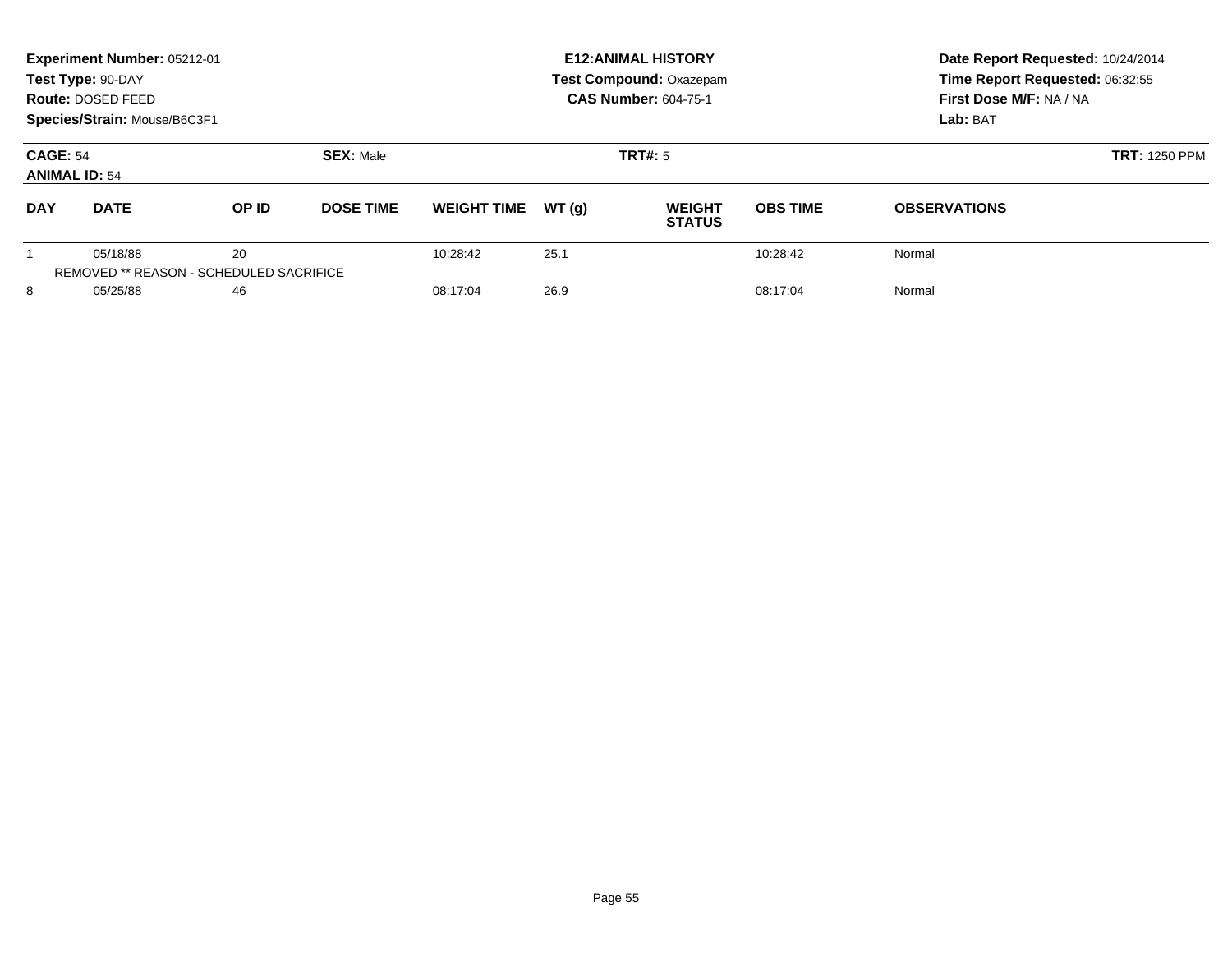| Experiment Number: 05212-01<br>Test Type: 90-DAY<br>Route: DOSED FEED<br>Species/Strain: Mouse/B6C3F1 |                                                     |                  |                  |                    |                | <b>E12: ANIMAL HISTORY</b><br><b>Test Compound: Oxazepam</b><br><b>CAS Number: 604-75-1</b> | Date Report Requested: 10/24/2014<br>Time Report Requested: 06:32:55<br>First Dose M/F: NA / NA<br>Lab: BAT |                     |
|-------------------------------------------------------------------------------------------------------|-----------------------------------------------------|------------------|------------------|--------------------|----------------|---------------------------------------------------------------------------------------------|-------------------------------------------------------------------------------------------------------------|---------------------|
| <b>CAGE: 55</b><br><b>ANIMAL ID: 55</b>                                                               |                                                     | <b>SEX: Male</b> |                  |                    | <b>TRT#: 5</b> |                                                                                             | <b>TRT: 1250 PPM</b>                                                                                        |                     |
| <b>DAY</b>                                                                                            | <b>DATE</b>                                         | OP ID            | <b>DOSE TIME</b> | <b>WEIGHT TIME</b> | WT(q)          | <b>WEIGHT</b><br><b>STATUS</b>                                                              | <b>OBS TIME</b>                                                                                             | <b>OBSERVATIONS</b> |
|                                                                                                       | 05/18/88<br>REMOVED ** REASON - SCHEDULED SACRIFICE | 20               |                  | 10:29:32           | 22.7           |                                                                                             | 10:29:32                                                                                                    | Normal              |
| 8<br>05/25/88                                                                                         |                                                     | 46               |                  | 08:11:18           | 26.5           |                                                                                             | 08:11:18                                                                                                    | Normal              |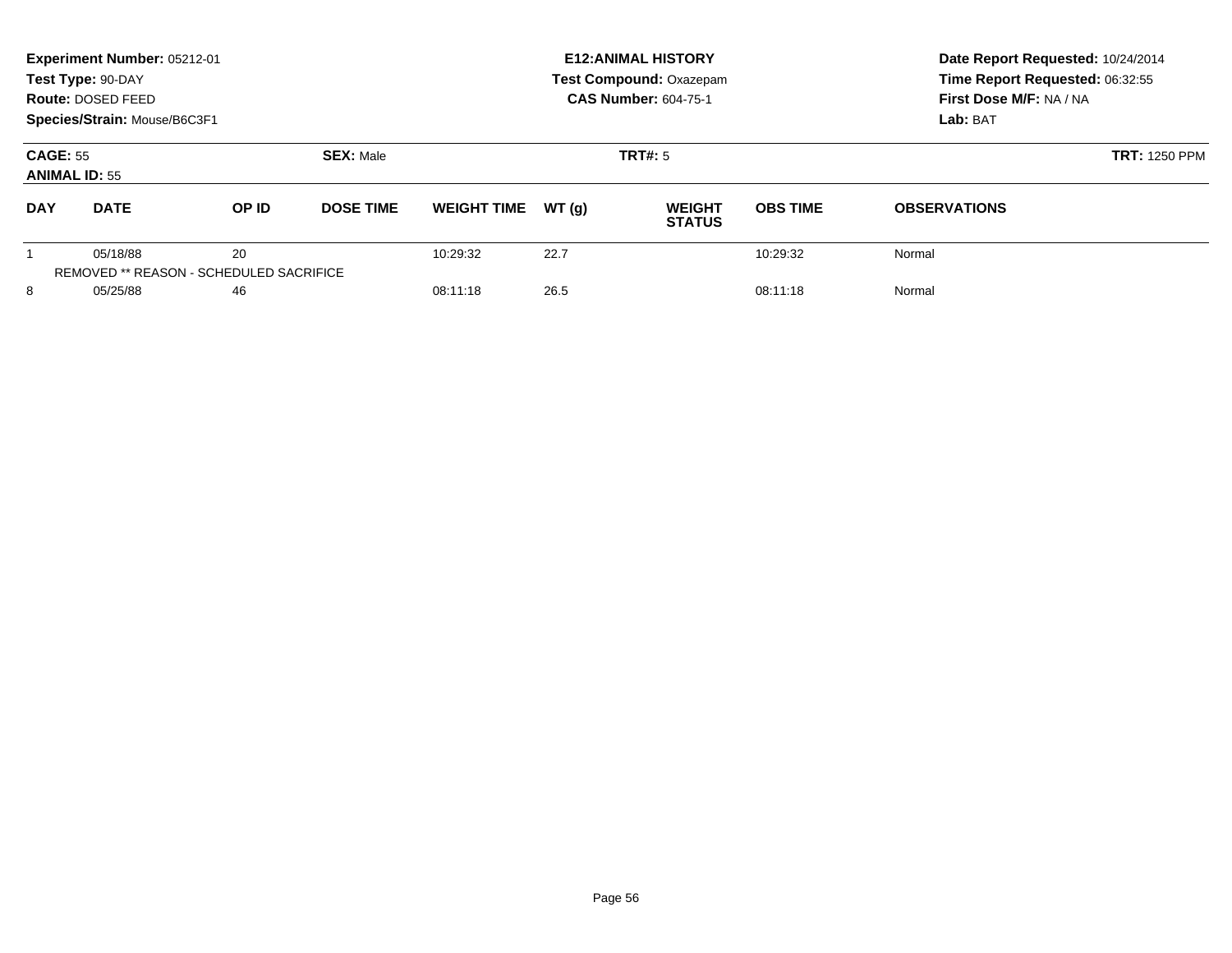**Test Type:** 90-DAY

**Route:** DOSED FEED

50

57

64

71

78

**Species/Strain:** Mouse/B6C3F1

REMOVED \*\* REASON - SCHEDULED SACRIFICE

#### **E12:ANIMAL HISTORY Test Compound:** Oxazepam**CAS Number:** 604-75-1

**Date Report Requested:** 10/24/2014**Time Report Requested:** 06:32:55**First Dose M/F:** NA / NA**Lab:** BAT

| <b>CAGE: 56</b><br><b>ANIMAL ID: 56</b> |             |       | <b>SEX: Male</b> |                    |       | TRT#: 5                        |                 |                     |  |  |  |
|-----------------------------------------|-------------|-------|------------------|--------------------|-------|--------------------------------|-----------------|---------------------|--|--|--|
| <b>DAY</b>                              | <b>DATE</b> | OP ID | <b>DOSE TIME</b> | <b>WEIGHT TIME</b> | WT(q) | <b>WEIGHT</b><br><b>STATUS</b> | <b>OBS TIME</b> | <b>OBSERVATIONS</b> |  |  |  |
|                                         | 05/18/88    | 20    |                  | 09:24:48           | 21.4  |                                | 09:24:48        | Normal              |  |  |  |
| 8                                       | 05/25/88    | 46    |                  | 09:32:58           | 24.2  |                                | 09:32:58        | Normal              |  |  |  |
| 15                                      | 06/01/88    | 45    |                  | 13:36:34           | 25.4  |                                | 13:36:34        | Normal              |  |  |  |
| 22                                      | 06/08/88    | 45    |                  | 11:05:30           | 26.8  |                                | 11:05:30        | Normal              |  |  |  |
| 29                                      | 06/15/88    | 45    |                  | 09:34:58           | 28.1  |                                | 09:34:58        | Normal              |  |  |  |
| 36                                      | 06/22/88    | 45    |                  | 09:08:22           | 28.7  |                                | 09:08:22        | Normal              |  |  |  |
| 43                                      | 06/29/88    | 45    |                  | 09:17:16           | 29.8  |                                | 09:17:16        | Normal              |  |  |  |

07/06/88 <sup>45</sup> 09:42:26 30.1 09:42:26 Normal

7 07/13/88 45 45 10:54:14 30.3 10.54:14 10:54:14 10:54:14 10:54:14

4 07/20/88 45 45 09:29:32 31.6 09:29:32 09:29:32 09:29:32 09:29:32 09:29:32

1 07/27/88 45 45 11:04:38 31.5 11:04:38 11:04 1 11:04:38 Normal

8 08/03/88 30 30 08:20:00 31.9 31.9 38:20:00 331.9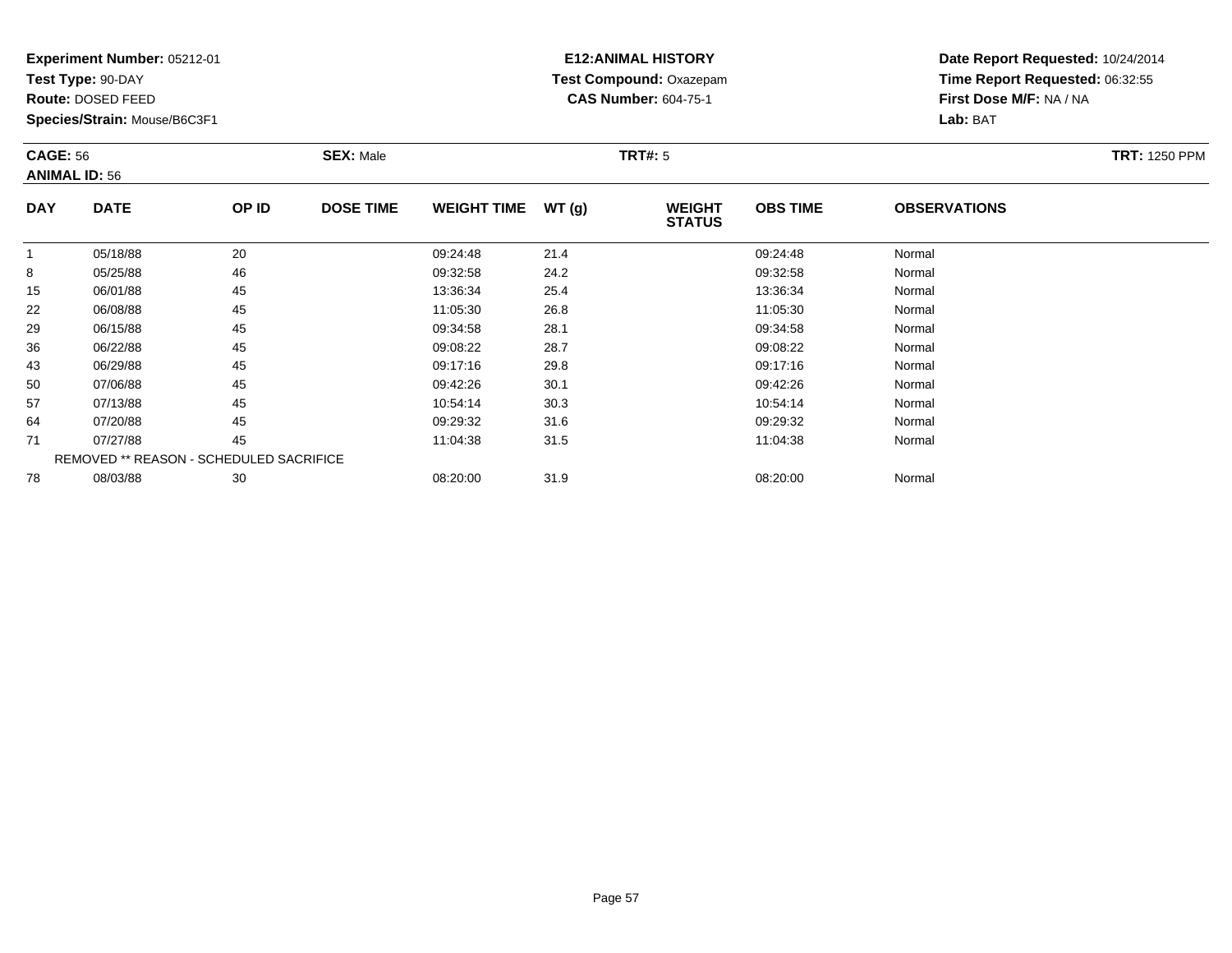**Test Type:** 90-DAY

**Route:** DOSED FEED

**Species/Strain:** Mouse/B6C3F1

#### **E12:ANIMAL HISTORY Test Compound:** Oxazepam**CAS Number:** 604-75-1

**Date Report Requested:** 10/24/2014**Time Report Requested:** 06:32:55**First Dose M/F:** NA / NA**Lab:** BAT

#### **CAGE:** 57 **SEX:** Male **TRT#:** <sup>5</sup> **TRT:** 1250 PPM**ANIMAL ID:** 57**DAY DATE OP IDDOSE TIME WEIGHT TIME WT** (g) **STATUSOBS TIME OBSERVATIONS** 11 05/18/88 20 09:25:28 22.7 09:25:28 Normal 88 05/25/88 46 09:34:20 25.3 09:34:20 Normal 155 06/01/88 45 45 13:37:10 25.6 13:07 13:37:10 13:37:10 13:37:10

| $\sim$ | 0000100  | ᠇◡                                             | .        | LV.V | .        | 110111101 |
|--------|----------|------------------------------------------------|----------|------|----------|-----------|
| 22     | 06/08/88 | 45                                             | 11:06:16 | 26.0 | 11:06:16 | Normal    |
| 29     | 06/15/88 | 45                                             | 09:35:18 | 26.8 | 09:35:18 | Normal    |
| 36     | 06/22/88 | 45                                             | 09:09:12 | 26.5 | 09:09:12 | Normal    |
| 43     | 06/29/88 | 45                                             | 09:18:02 | 27.8 | 09:18:02 | Normal    |
| 50     | 07/06/88 | 45                                             | 09:43:22 | 27.7 | 09:43:22 | Normal    |
| 57     | 07/13/88 | 45                                             | 10:55:18 | 28.5 | 10:55:18 | Normal    |
| 64     | 07/20/88 | 45                                             | 09:30:38 | 29.5 | 09:30:38 | Normal    |
| 71     | 07/27/88 | 45                                             | 11:05:40 | 30.3 | 11:05:40 | Normal    |
|        |          | <b>REMOVED ** REASON - SCHEDULED SACRIFICE</b> |          |      |          |           |
| 78     | 08/03/88 | 30                                             | 08:19:00 | 31.5 | 08:19:00 | Normal    |
|        |          |                                                |          |      |          |           |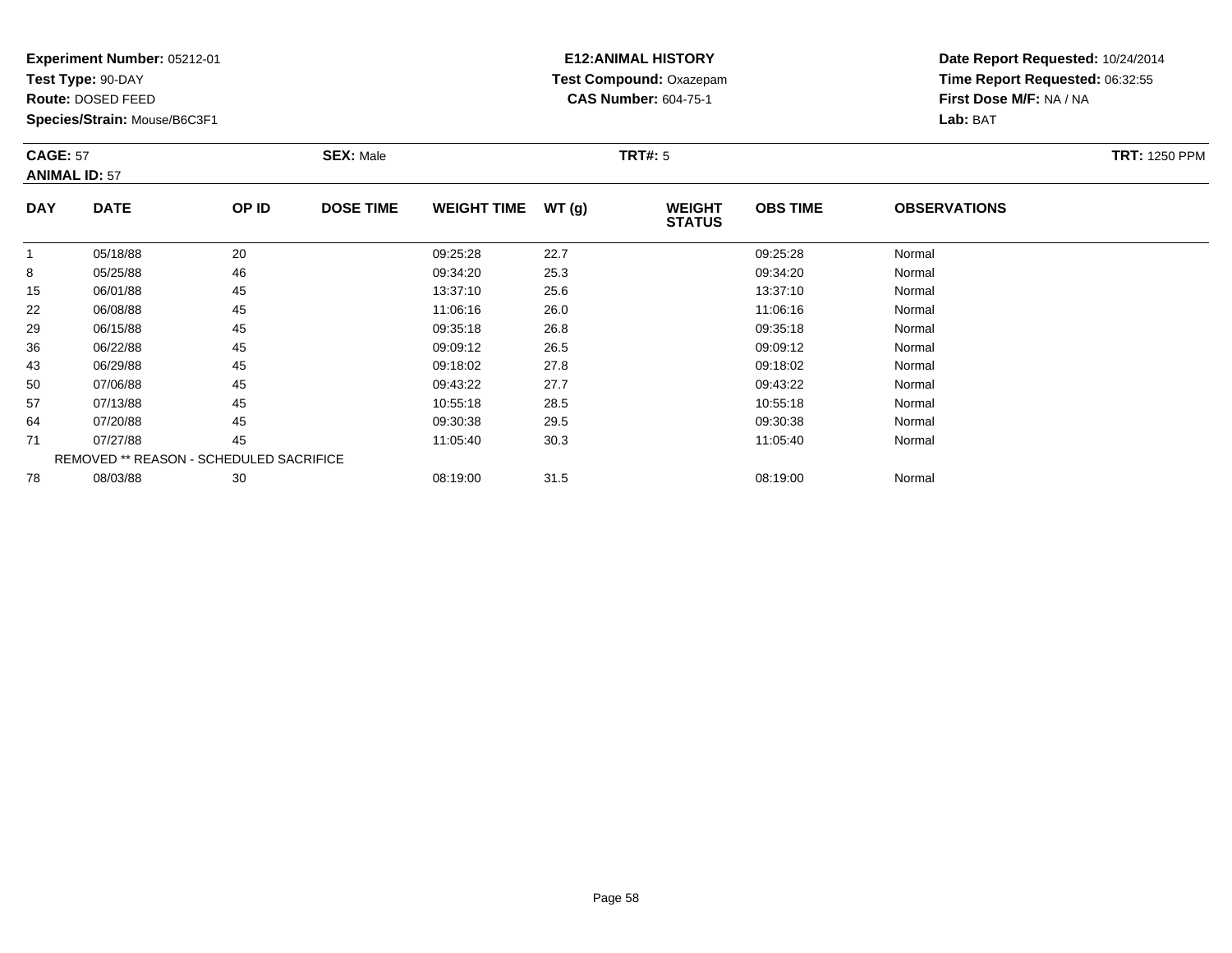**Test Type:** 90-DAY

**Route:** DOSED FEED

57

64

71

78

**Species/Strain:** Mouse/B6C3F1

REMOVED \*\* REASON - SCHEDULED SACRIFICE

#### **E12:ANIMAL HISTORY Test Compound:** Oxazepam**CAS Number:** 604-75-1

**Date Report Requested:** 10/24/2014**Time Report Requested:** 06:32:55**First Dose M/F:** NA / NA**Lab:** BAT

| <b>CAGE: 58</b><br><b>ANIMAL ID: 58</b> |             | <b>SEX: Male</b> | <b>TRT: 1250 PPM</b> |                    |       |                                |                 |                     |  |
|-----------------------------------------|-------------|------------------|----------------------|--------------------|-------|--------------------------------|-----------------|---------------------|--|
| <b>DAY</b>                              | <b>DATE</b> | OP ID            | <b>DOSE TIME</b>     | <b>WEIGHT TIME</b> | WT(g) | <b>WEIGHT</b><br><b>STATUS</b> | <b>OBS TIME</b> | <b>OBSERVATIONS</b> |  |
|                                         | 05/18/88    | 20               |                      | 09:26:56           | 24.6  |                                | 09:26:56        | Normal              |  |
| 8                                       | 05/25/88    | 46               |                      | 09:35:14           | 26.8  |                                | 09:35:14        | Normal              |  |
| 15                                      | 06/01/88    | 45               |                      | 13:37:44           | 26.9  |                                | 13:37:44        | Normal              |  |
| 22                                      | 06/08/88    | 45               |                      | 11:03:12           | 27.7  |                                | 11:03:12        | Normal              |  |
| 29                                      | 06/15/88    | 45               |                      | 09:33:32           | 28.8  |                                | 09:33:32        | Normal              |  |
| 36                                      | 06/22/88    | 45               |                      | 09:09:48           | 28.3  |                                | 09:09:48        | Normal              |  |
| 43                                      | 06/29/88    | 45               |                      | 09:18:38           | 29.4  |                                | 09:18:38        | Normal              |  |
| 50                                      | 07/06/88    | 45               |                      | 09:43:54           | 29.4  |                                | 09:43:54        | Normal              |  |

7 07/13/88 45 45 10:55:56 29.7 20.7 10:55:56 10:55:56 Normal

4 07/20/88 45 45 09:31:22 31.1 09:31:22 09:31:22 Normal

1 07/27/88 45 45 11:06:20 31.7 11:06:20 31.7 11:06:20 Normal

8 08/03/88 30 30 08:20:00 32.0 32.0 32.0 08:20:00 08:20:00 Normal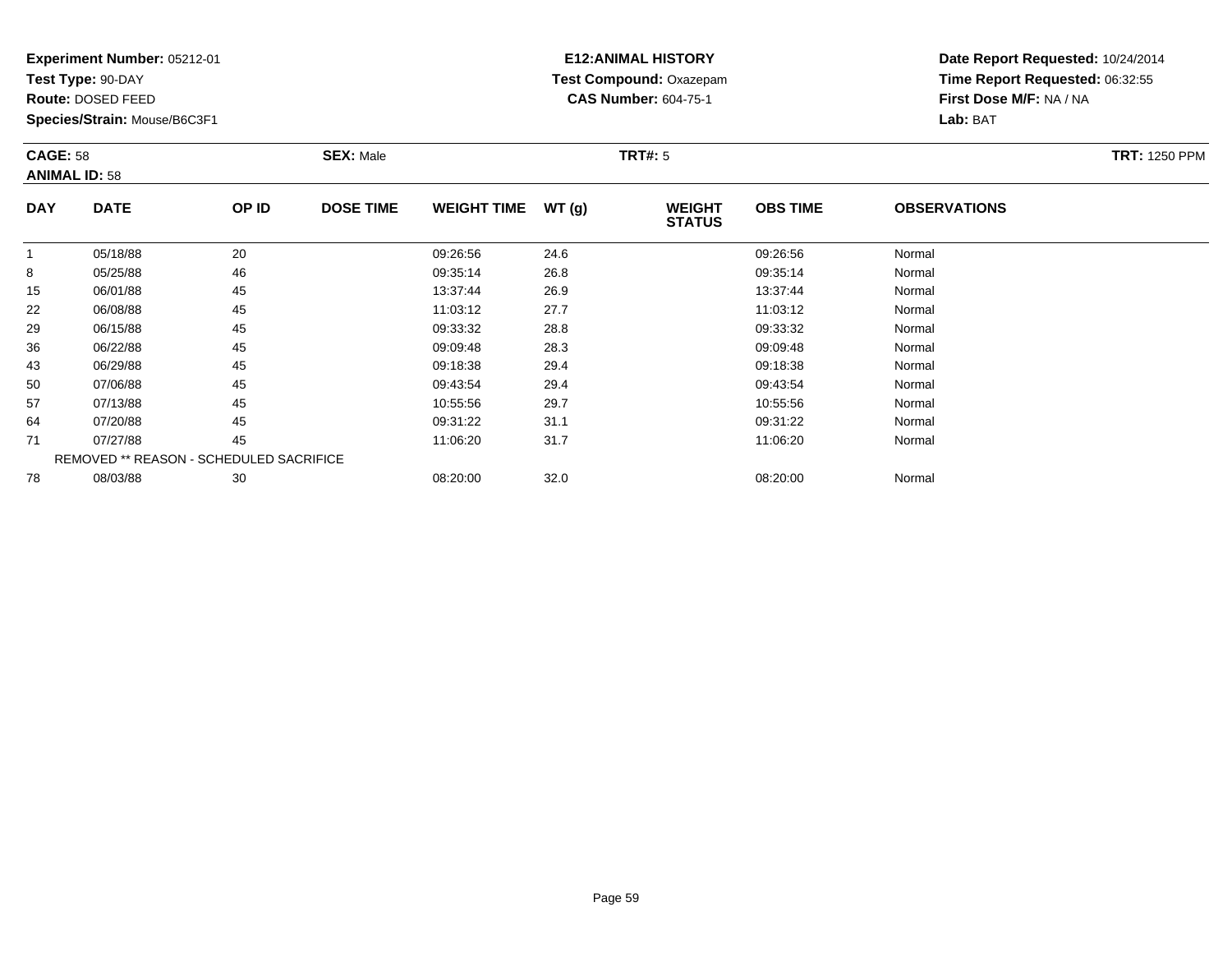**Test Type:** 90-DAY

**Route:** DOSED FEED

50

57

64

71

78

**Species/Strain:** Mouse/B6C3F1

REMOVED \*\* REASON - SCHEDULED SACRIFICE

#### **E12:ANIMAL HISTORY Test Compound:** Oxazepam**CAS Number:** 604-75-1

**Date Report Requested:** 10/24/2014**Time Report Requested:** 06:32:55**First Dose M/F:** NA / NA**Lab:** BAT

| <b>CAGE: 59</b><br><b>ANIMAL ID: 59</b> |             |       | <b>SEX: Male</b> |                    |       | <b>TRT#: 5</b>                 | <b>TRT: 1250 PPM</b> |                     |  |
|-----------------------------------------|-------------|-------|------------------|--------------------|-------|--------------------------------|----------------------|---------------------|--|
| <b>DAY</b>                              | <b>DATE</b> | OP ID | <b>DOSE TIME</b> | <b>WEIGHT TIME</b> | WT(g) | <b>WEIGHT</b><br><b>STATUS</b> | <b>OBS TIME</b>      | <b>OBSERVATIONS</b> |  |
|                                         | 05/18/88    | 20    |                  | 09:27:56           | 24.0  |                                | 09:27:56             | Normal              |  |
| 8                                       | 05/25/88    | 46    |                  | 09:36:02           | 27.3  |                                | 09:36:02             | Normal              |  |
| 15                                      | 06/01/88    | 45    |                  | 13:38:20           | 27.5  |                                | 13:38:20             | Normal              |  |
| 22                                      | 06/08/88    | 45    |                  | 11:03:48           | 28.0  |                                | 11:03:48             | Normal              |  |
| 29                                      | 06/15/88    | 45    |                  | 09:34:00           | 29.3  |                                | 09:34:00             | Normal              |  |
| 36                                      | 06/22/88    | 45    |                  | 09:06:44           | 28.8  |                                | 09:06:44             | Normal              |  |
| 43                                      | 06/29/88    | 45    |                  | 09:15:06           | 30.0  |                                | 09:15:06             | Normal              |  |

07/06/88 <sup>45</sup> 09:44:48 29.6 09:44:48 Normal

7 07/13/88 45 45 10:56:40 30.3 10:56:40 30.3 10:56:40 Normal

4 07/20/88 45 45 09:32:14 33.1 09:32 09:32 09:32 14 07/20/88

1 07/27/88 45 45 11:07:36 33.6 11:07:36 11:07:36 Normal

8 08/03/88 30 30 08:21:00 34.5 34.5 08:21:00 334.5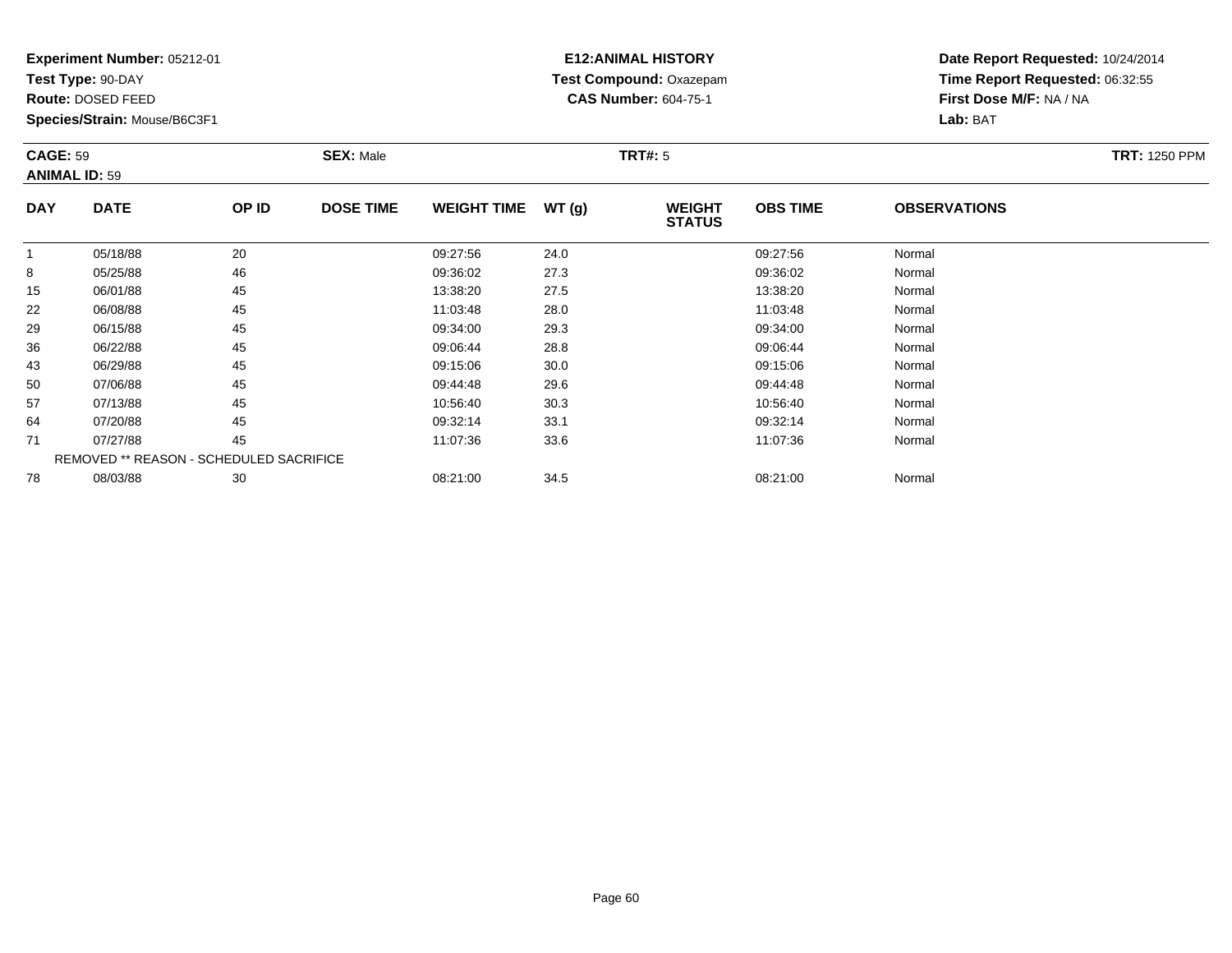**Test Type:** 90-DAY

**Route:** DOSED FEED

**Species/Strain:** Mouse/B6C3F1

## **E12:ANIMAL HISTORY Test Compound:** Oxazepam**CAS Number:** 604-75-1

**Date Report Requested:** 10/24/2014 **Time Report Requested:** 06:32:55**First Dose M/F:** NA / NA**Lab:** BAT

#### **CAGE:** 60**SEX:** Male **SEX:** Male **TRT#:** 5 **TRT#:** 5 **TRT TRT**: 1250 PPM **ANIMAL ID:** 60**DAY DATE OP IDDOSE TIME WEIGHT TIME WT** (g) **STATUSOBS TIMEOBSERVATIONS**

|    | 05/18/88 | 20                                      | 09:28:48 | 22.7 | 09:28:48 | Normal |  |
|----|----------|-----------------------------------------|----------|------|----------|--------|--|
| 8  | 05/25/88 | 46                                      | 09:36:58 | 25.5 | 09:36:58 | Normal |  |
| 15 | 06/01/88 | 45                                      | 13:38:58 | 26.7 | 13:38:58 | Normal |  |
| 22 | 06/08/88 | 45                                      | 11:04:24 | 27.4 | 11:04:24 | Normal |  |
| 29 | 06/15/88 | 45                                      | 09:34:34 | 27.8 | 09:34:34 | Normal |  |
| 36 | 06/22/88 | 45                                      | 09:07:30 | 27.8 | 09:07:30 | Normal |  |
| 43 | 06/29/88 | 45                                      | 09:16:44 | 30.1 | 09:16:44 | Normal |  |
| 50 | 07/06/88 | 45                                      |          |      | 09:39:42 | Normal |  |
| 51 | 07/07/88 | 45                                      | 08:19:38 | 29.2 |          |        |  |
| 57 | 07/13/88 | 45                                      | 10:53:06 | 29.6 | 10:53:06 | Normal |  |
| 64 | 07/20/88 | 45                                      | 09:32:58 | 30.8 | 09:32:58 | Normal |  |
| 71 | 07/27/88 | 45                                      | 11:08:20 | 32.0 | 11:08:20 | Normal |  |
|    |          | REMOVED ** REASON - SCHEDULED SACRIFICE |          |      |          |        |  |
| 78 | 08/03/88 | 30                                      | 08:21:00 | 31.8 | 08:21:00 | Normal |  |
|    |          |                                         |          |      |          |        |  |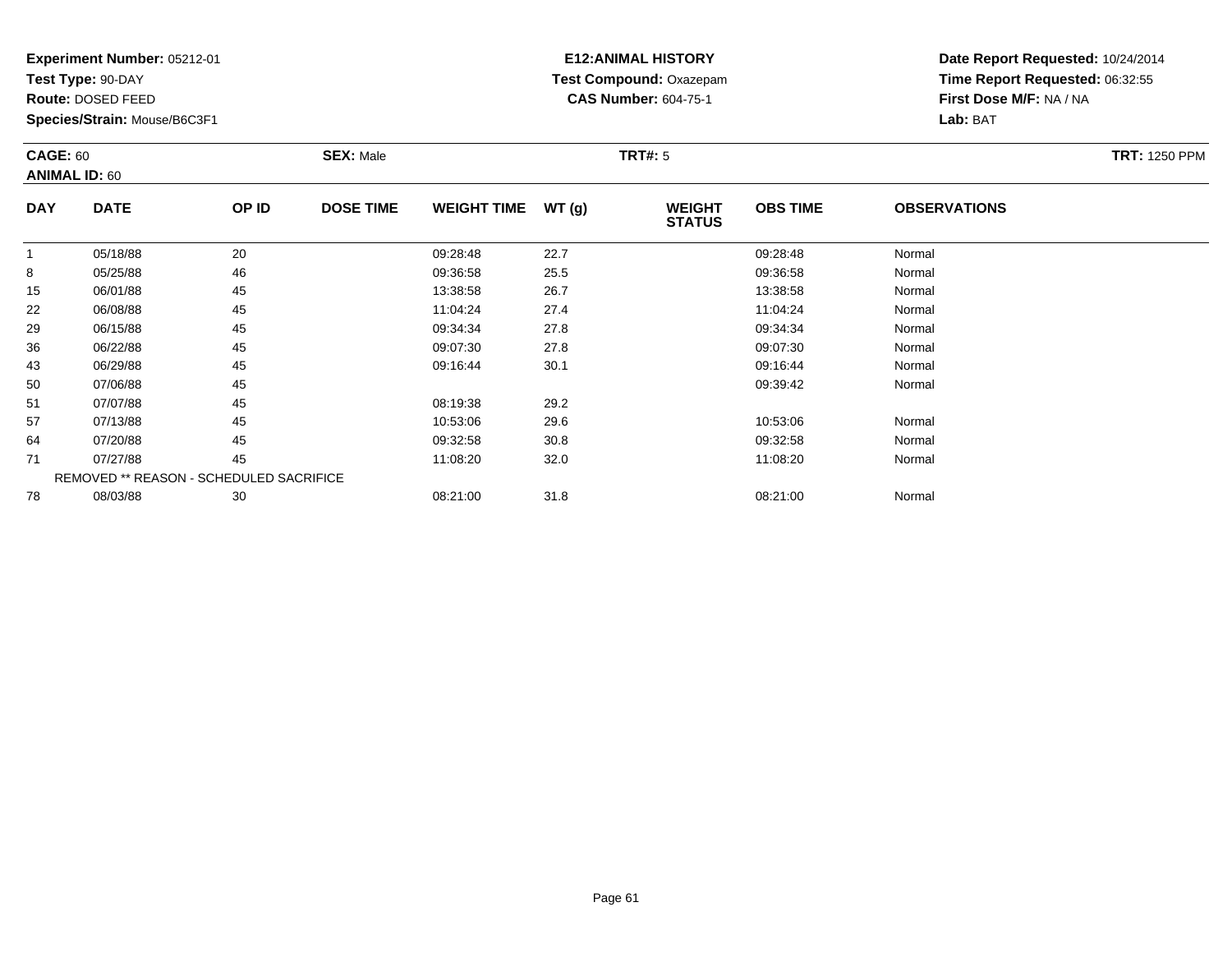**Test Type:** 90-DAY

**Route:** DOSED FEED

85

92

93

**Species/Strain:** Mouse/B6C3F1

REMOVED \*\* REASON - TERMINAL SACRIFICE

#### **E12:ANIMAL HISTORY Test Compound:** Oxazepam**CAS Number:** 604-75-1

**Date Report Requested:** 10/24/2014**Time Report Requested:** 06:32:55**First Dose M/F:** NA / NA**Lab:** BAT

|            | <b>CAGE: 61</b><br><b>ANIMAL ID: 61</b> |       | <b>SEX: Male</b> | <b>TRT: 2500 PPM</b> |       |                                |                 |                     |  |
|------------|-----------------------------------------|-------|------------------|----------------------|-------|--------------------------------|-----------------|---------------------|--|
| <b>DAY</b> | <b>DATE</b>                             | OP ID | <b>DOSE TIME</b> | <b>WEIGHT TIME</b>   | WT(g) | <b>WEIGHT</b><br><b>STATUS</b> | <b>OBS TIME</b> | <b>OBSERVATIONS</b> |  |
|            | 05/18/88                                | 20    |                  | 09:46:00             | 24.6  |                                | 09:46:00        | Normal              |  |
| 8          | 05/25/88                                | 46    |                  | 13:31:22             | 26.0  |                                | 13:31:22        | Normal              |  |
| 15         | 06/01/88                                | 45    |                  | 14:14:28             | 27.4  |                                | 14:14:28        | Normal              |  |
| 22         | 06/08/88                                | 45    |                  | 08:58:30             | 28.7  |                                | 08:58:30        | Normal              |  |
| 29         | 06/15/88                                | 45    |                  | 13:22:18             | 28.6  |                                | 13:22:18        | Normal              |  |
| 36         | 06/22/88                                | 45    |                  | 10:42:34             | 30.1  |                                | 10:42:34        | Normal              |  |
| 43         | 06/29/88                                | 45    |                  | 10:47:30             | 30.7  |                                | 10:47:30        | Normal              |  |
| 50         | 07/06/88                                | 45    |                  | 13:34:42             | 31.1  |                                | 13:34:42        | Normal              |  |
| 57         | 07/13/88                                | 45    |                  | 09:02:44             | 31.8  |                                | 09:02:44        | Normal              |  |
| 64         | 07/20/88                                | 45    |                  | 09:00:38             | 32.6  |                                | 09:00:38        | Normal              |  |
| 71         | 07/27/88                                | 45    |                  | 09:10:18             | 33.0  |                                | 09:10:18        | Normal              |  |
| 78         | 08/03/88                                | 45    |                  | 13:46:44             | 32.8  |                                | 13:46:44        | Normal              |  |

08/10/88 <sup>45</sup> 10:58:58 34.1 10:58:58 Normal

2 08/17/88 30 30 09:15:00 34.4 09:15:00 09:15:00 09:15:00 09:15:00 Normal

08/18/88 <sup>45</sup> 06:54:48 35.8 06:54:48 Normal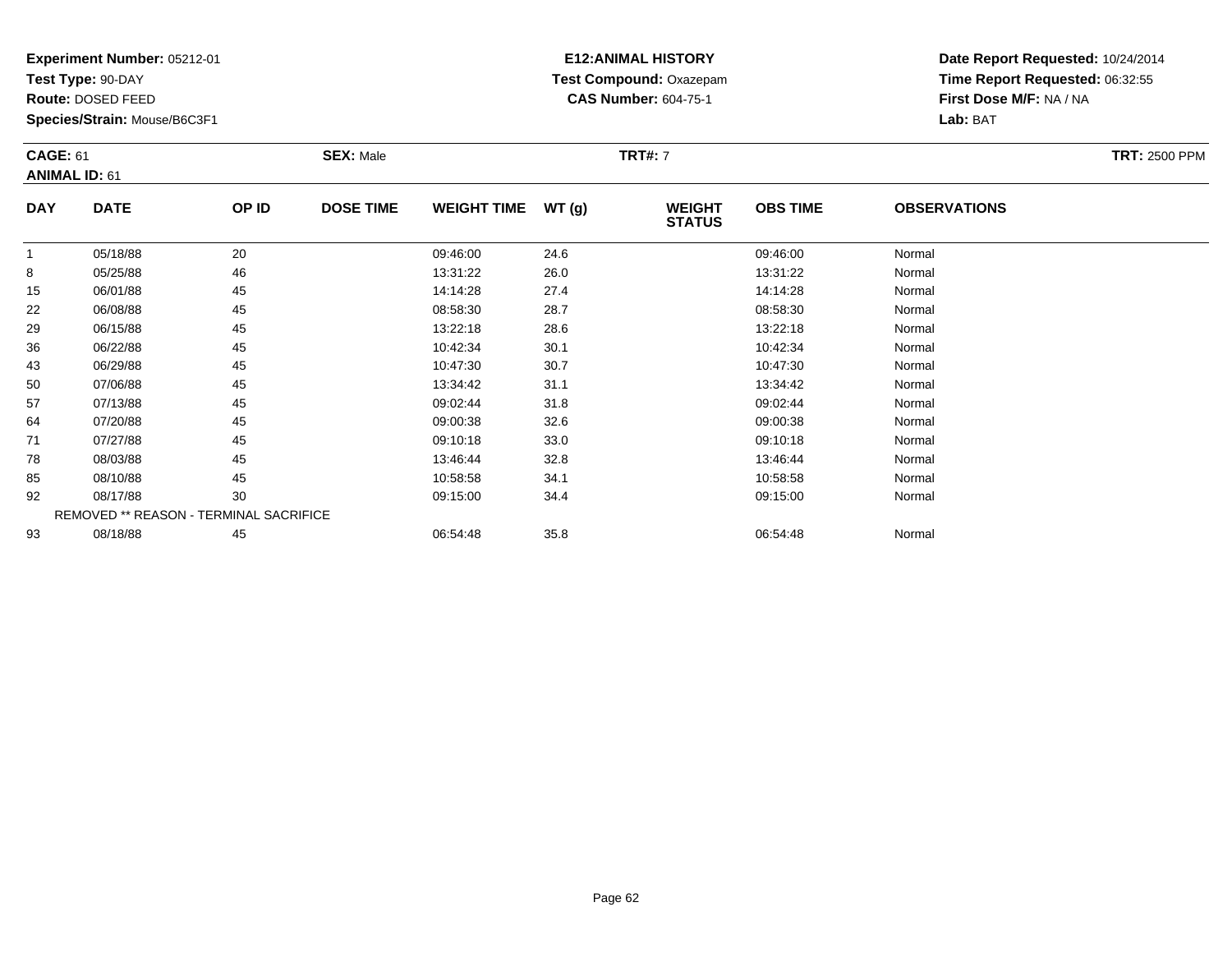**Test Type:** 90-DAY

**Route:** DOSED FEED

93

**Species/Strain:** Mouse/B6C3F1

REMOVED \*\* REASON - TERMINAL SACRIFICE

#### **E12:ANIMAL HISTORY Test Compound:** Oxazepam**CAS Number:** 604-75-1

**Date Report Requested:** 10/24/2014**Time Report Requested:** 06:32:55**First Dose M/F:** NA / NA**Lab:** BAT

|            | <b>CAGE: 62</b><br><b>ANIMAL ID: 62</b> |       | <b>SEX: Male</b> |                    |       | <b>TRT#: 7</b>                 | <b>TRT: 2500 PPM</b> |                     |  |
|------------|-----------------------------------------|-------|------------------|--------------------|-------|--------------------------------|----------------------|---------------------|--|
| <b>DAY</b> | <b>DATE</b>                             | OP ID | <b>DOSE TIME</b> | <b>WEIGHT TIME</b> | WT(g) | <b>WEIGHT</b><br><b>STATUS</b> | <b>OBS TIME</b>      | <b>OBSERVATIONS</b> |  |
|            | 05/18/88                                | 20    |                  | 09:47:36           | 26.8  |                                | 09:47:36             | Normal              |  |
| 8          | 05/25/88                                | 46    |                  | 13:32:14           | 27.7  |                                | 13:32:14             | Normal              |  |
| 15         | 06/01/88                                | 45    |                  | 14:16:16           | 29.0  |                                | 14:16:16             | Normal              |  |
| 22         | 06/08/88                                | 45    |                  | 08:59:06           | 30.0  |                                | 08:59:06             | Normal              |  |
| 29         | 06/15/88                                | 45    |                  | 13:22:34           | 29.3  |                                | 13:22:34             | Normal              |  |
| 36         | 06/22/88                                | 45    |                  | 10:44:02           | 30.6  |                                | 10:44:02             | Normal              |  |
| 43         | 06/29/88                                | 45    |                  | 10:48:12           | 31.1  |                                | 10:48:12             | Normal              |  |
| 50         | 07/06/88                                | 45    |                  | 13:33:56           | 31.8  |                                | 13:33:56             | Normal              |  |
| 57         | 07/13/88                                | 45    |                  | 09:04:50           | 32.1  |                                | 09:04:50             | Normal              |  |
| 64         | 07/20/88                                | 45    |                  | 09:01:44           | 33.3  |                                | 09:01:44             | Normal              |  |
| 71         | 07/27/88                                | 45    |                  | 09:10:56           | 33.7  |                                | 09:10:56             | Normal              |  |
| 78         | 08/03/88                                | 45    |                  | 13:47:30           | 33.5  |                                | 13:47:30             | Normal              |  |
| 85         | 08/10/88                                | 45    |                  | 10:55:18           | 35.8  |                                | 10:55:18             | Normal              |  |
| 92         | 08/17/88                                | 30    |                  | 09:13:00           | 35.9  |                                | 09:13:00             | Normal              |  |

08/18/88 <sup>45</sup> 06:55:32 37.6 06:55:32 Normal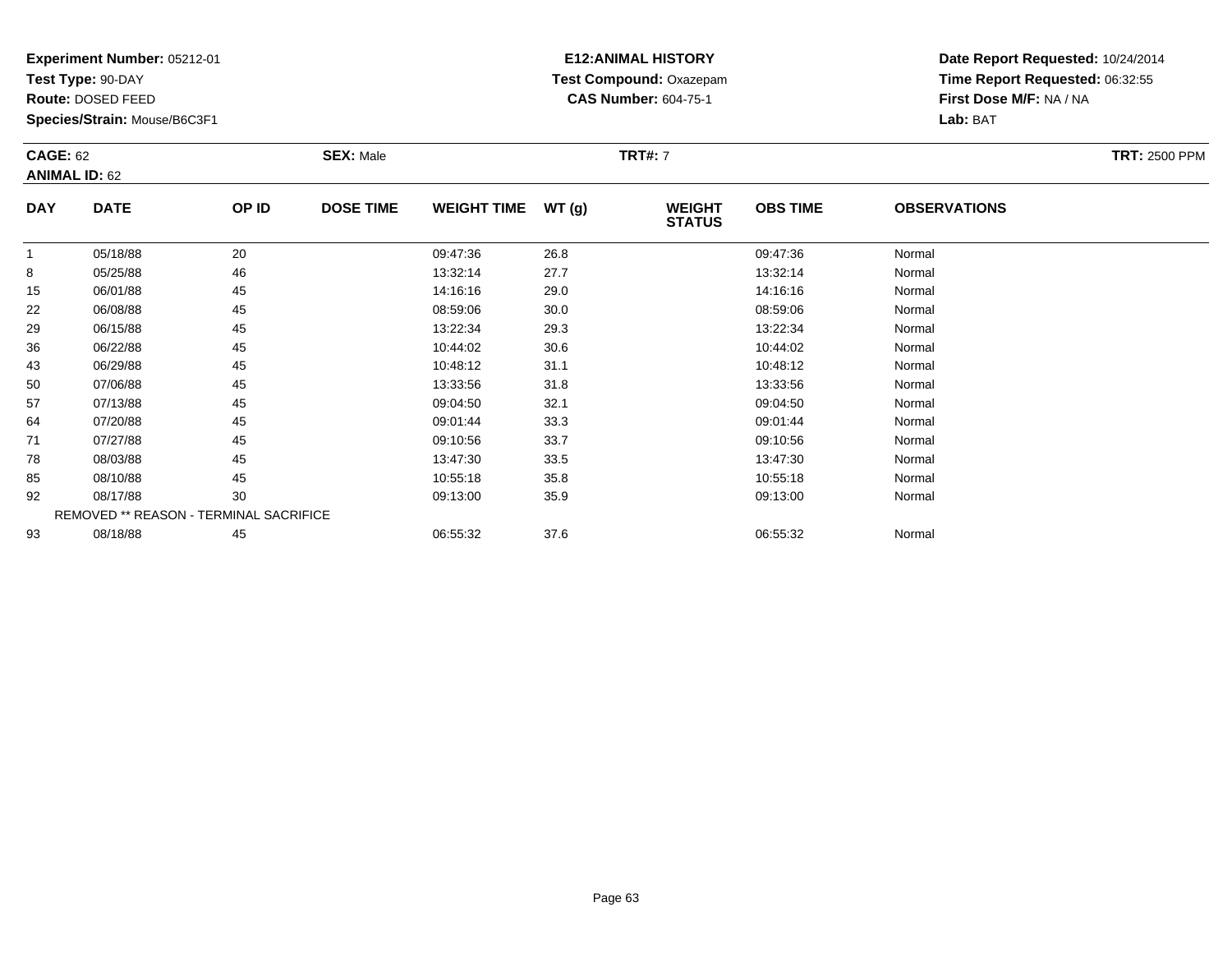**Test Type:** 90-DAY

**Route:** DOSED FEED

78

85

92

93

**Species/Strain:** Mouse/B6C3F1

REMOVED \*\* REASON - TERMINAL SACRIFICE

#### **E12:ANIMAL HISTORY Test Compound:** Oxazepam**CAS Number:** 604-75-1

**Date Report Requested:** 10/24/2014**Time Report Requested:** 06:32:55**First Dose M/F:** NA / NA**Lab:** BAT

| <b>CAGE: 63</b><br><b>ANIMAL ID: 63</b> |             | <b>SEX: Male</b><br><b>TRT#: 7</b> |                  |                    |       |                                |                 | <b>TRT: 2500 PPM</b> |  |
|-----------------------------------------|-------------|------------------------------------|------------------|--------------------|-------|--------------------------------|-----------------|----------------------|--|
| <b>DAY</b>                              | <b>DATE</b> | OP ID                              | <b>DOSE TIME</b> | <b>WEIGHT TIME</b> | WT(g) | <b>WEIGHT</b><br><b>STATUS</b> | <b>OBS TIME</b> | <b>OBSERVATIONS</b>  |  |
|                                         | 05/18/88    | 20                                 |                  | 09:48:28           | 24.9  |                                | 09:48:28        | Normal               |  |
| 8                                       | 05/25/88    | 46                                 |                  | 13:32:56           | 26.2  |                                | 13:32:56        | Normal               |  |
| 15                                      | 06/01/88    | 45                                 |                  | 14:16:48           | 27.2  |                                | 14:16:48        | Normal               |  |
| 22                                      | 06/08/88    | 45                                 |                  | 08:55:50           | 28.4  |                                | 08:55:50        | Normal               |  |
| 29                                      | 06/15/88    | 45                                 |                  | 13:21:24           | 27.2  |                                | 13:21:24        | Normal               |  |
| 36                                      | 06/22/88    | 45                                 |                  | 10:45:08           | 28.5  |                                | 10:45:08        | Normal               |  |
| 43                                      | 06/29/88    | 45                                 |                  | 10:49:48           | 29.2  |                                | 10:49:48        | Normal               |  |
| 50                                      | 07/06/88    | 45                                 |                  | 13:33:18           | 29.2  |                                | 13:33:18        | Normal               |  |
| 57                                      | 07/13/88    | 45                                 |                  | 09:07:30           | 30.2  |                                | 09:07:30        | Normal               |  |
| 64                                      | 07/20/88    | 45                                 |                  | 09:02:50           | 31.2  |                                | 09:02:50        | Normal               |  |
| 71                                      | 07/27/88    | 45                                 |                  | 09:11:38           | 31.0  |                                | 09:11:38        | Normal               |  |

8 08/03/88 45 13:48:16 31.2 13:48:16 Normal

5 08/10/88 45 45 10:56:36 32.8 32.8 10:56:36 10:56:36 Normal

2 08/17/88 30 30 09:13:00 32.4 09:13:00 09:13:00 32.4

08/18/88 <sup>45</sup> 06:56:16 34.2 06:56:16 Normal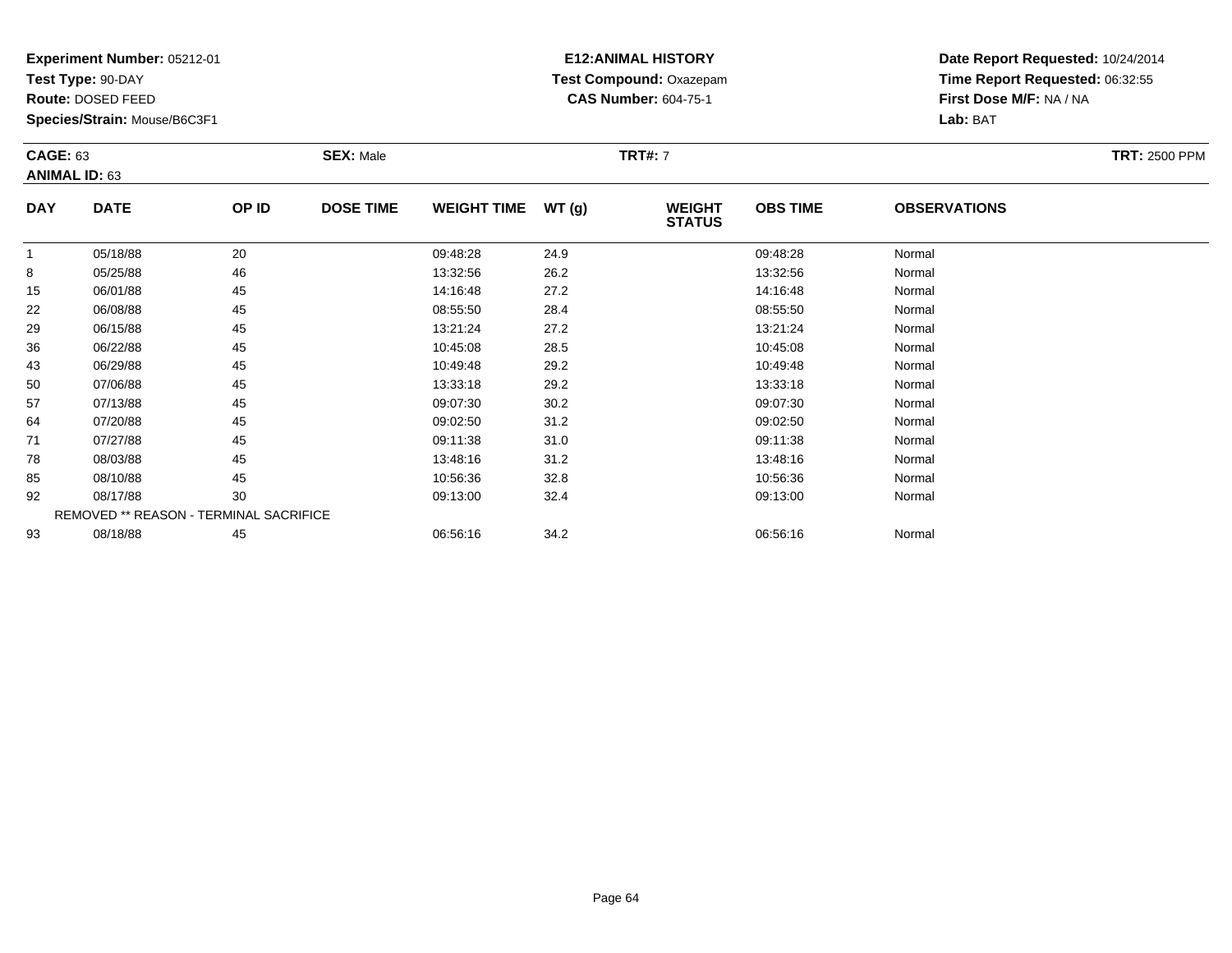**Test Type:** 90-DAY

**Route:** DOSED FEED

92

93

**Species/Strain:** Mouse/B6C3F1

REMOVED \*\* REASON - TERMINAL SACRIFICE

#### **E12:ANIMAL HISTORY Test Compound:** Oxazepam**CAS Number:** 604-75-1

**Date Report Requested:** 10/24/2014**Time Report Requested:** 06:32:55**First Dose M/F:** NA / NA**Lab:** BAT

|            | <b>CAGE: 64</b><br><b>ANIMAL ID: 64</b> |       | <b>SEX: Male</b> | <b>TRT#: 7</b>     |       |                                |                 |                     |  |  |
|------------|-----------------------------------------|-------|------------------|--------------------|-------|--------------------------------|-----------------|---------------------|--|--|
| <b>DAY</b> | <b>DATE</b>                             | OP ID | <b>DOSE TIME</b> | <b>WEIGHT TIME</b> | WT(g) | <b>WEIGHT</b><br><b>STATUS</b> | <b>OBS TIME</b> | <b>OBSERVATIONS</b> |  |  |
|            | 05/18/88                                | 20    |                  | 09:49:08           | 24.4  |                                | 09:49:08        | Normal              |  |  |
| 8          | 05/25/88                                | 46    |                  | 13:33:36           | 25.8  |                                | 13:33:36        | Normal              |  |  |
| 15         | 06/01/88                                | 45    |                  | 14:18:20           | 26.9  |                                | 14:18:20        | Normal              |  |  |
| 22         | 06/08/88                                | 45    |                  | 08:57:06           | 28.1  |                                | 08:57:06        | Normal              |  |  |
| 29         | 06/15/88                                | 45    |                  | 13:21:44           | 28.3  |                                | 13:21:44        | Normal              |  |  |
| 36         | 06/22/88                                | 45    |                  | 10:39:36           | 28.3  |                                | 10:39:36        | Normal              |  |  |
| 43         | 06/29/88                                | 45    |                  | 09:41:30           | 30.2  |                                | 09:41:30        | Normal              |  |  |
| 50         | 07/06/88                                | 45    |                  | 13:32:50           | 30.4  |                                | 13:32:50        | Normal              |  |  |
| 57         | 07/13/88                                | 45    |                  | 09:09:20           | 31.3  |                                | 09:09:20        | Normal              |  |  |
| 64         | 07/20/88                                | 45    |                  | 09:03:32           | 32.5  |                                | 09:03:32        | Normal              |  |  |
| 71         | 07/27/88                                | 45    |                  | 09:12:34           | 33.0  |                                | 09:12:34        | Normal              |  |  |
| 78         | 08/03/88                                | 45    |                  | 13:48:52           | 32.4  |                                | 13:48:52        | Normal              |  |  |
| 85         | 08/10/88                                | 45    |                  | 10:57:12           | 34.0  |                                | 10:57:12        | Normal              |  |  |

2 08/17/88 30 30 09:14:00 34.7 34.7 09:14:00 09:14:00 Normal

08/18/88 <sup>45</sup> 06:57:00 35.4 06:57:00 Normal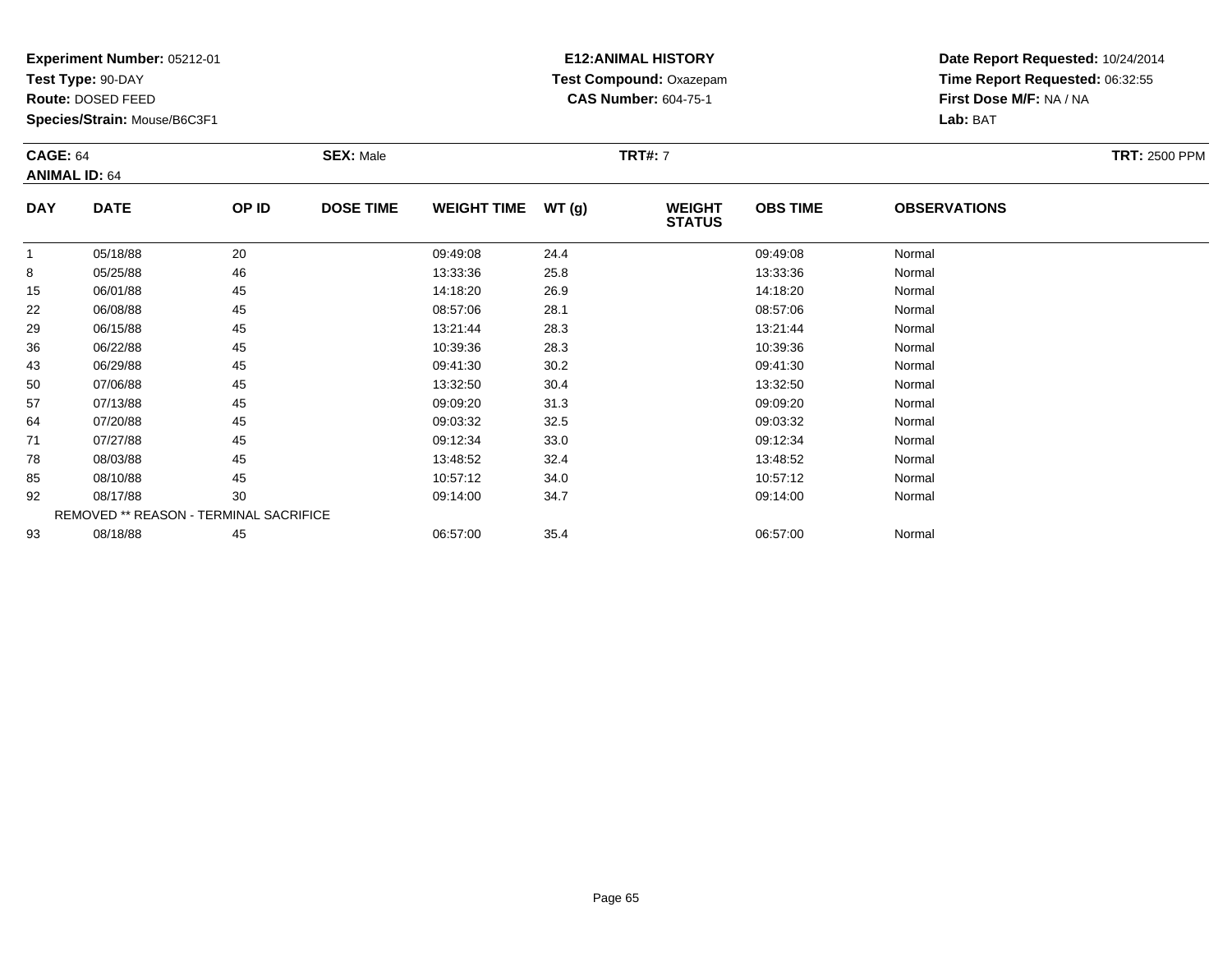**Test Type:** 90-DAY

**Route:** DOSED FEED

93

**Species/Strain:** Mouse/B6C3F1

#### **E12:ANIMAL HISTORY Test Compound:** Oxazepam**CAS Number:** 604-75-1

**Date Report Requested:** 10/24/2014**Time Report Requested:** 06:32:55**First Dose M/F:** NA / NA**Lab:** BAT

|            | <b>CAGE: 65</b><br><b>ANIMAL ID: 65</b>       |       | <b>SEX: Male</b> | <b>TRT#: 7</b>     |       |                                |                 |                     |  |  |
|------------|-----------------------------------------------|-------|------------------|--------------------|-------|--------------------------------|-----------------|---------------------|--|--|
| <b>DAY</b> | <b>DATE</b>                                   | OP ID | <b>DOSE TIME</b> | <b>WEIGHT TIME</b> | WT(g) | <b>WEIGHT</b><br><b>STATUS</b> | <b>OBS TIME</b> | <b>OBSERVATIONS</b> |  |  |
|            | 05/18/88                                      | 20    |                  | 09:50:12           | 25.3  |                                | 09:50:12        | Normal              |  |  |
| 8          | 05/25/88                                      | 46    |                  | 13:34:14           | 25.5  |                                | 13:34:14        | Normal              |  |  |
| 15         | 06/01/88                                      | 45    |                  | 14:18:44           | 27.4  |                                | 14:18:44        | Normal              |  |  |
| 22         | 06/08/88                                      | 45    |                  | 08:57:48           | 29.1  |                                | 08:57:48        | Normal              |  |  |
| 29         | 06/15/88                                      | 45    |                  | 13:22:02           | 29.0  |                                | 13:22:02        | Normal              |  |  |
| 36         | 06/22/88                                      | 45    |                  | 10:41:16           | 29.9  |                                | 10:41:16        | Normal              |  |  |
| 43         | 06/29/88                                      | 45    |                  | 09:43:32           | 30.9  |                                | 09:43:32        | Normal              |  |  |
| 50         | 07/06/88                                      | 45    |                  | 13:35:22           | 29.4  |                                | 13:35:22        | Normal              |  |  |
| 57         | 07/13/88                                      | 45    |                  | 09:01:26           | 30.7  |                                | 09:01:26        | Normal              |  |  |
| 64         | 07/20/88                                      | 45    |                  | 09:04:18           | 31.7  |                                | 09:04:18        | Normal              |  |  |
| 71         | 07/27/88                                      | 45    |                  | 09:13:20           | 32.7  |                                | 09:13:20        | Normal              |  |  |
| 78         | 08/03/88                                      | 45    |                  | 13:49:28           | 31.8  |                                | 13:49:28        | Normal              |  |  |
| 85         | 08/10/88                                      | 45    |                  | 10:58:06           | 33.7  |                                | 10:58:06        | Normal              |  |  |
| 92         | 08/17/88                                      | 30    |                  | 09:15:00           | 33.8  |                                | 09:15:00        | Normal              |  |  |
|            | <b>REMOVED ** REASON - TERMINAL SACRIFICE</b> |       |                  |                    |       |                                |                 |                     |  |  |

08/18/88 <sup>45</sup> 06:57:44 35.0 06:57:44 Normal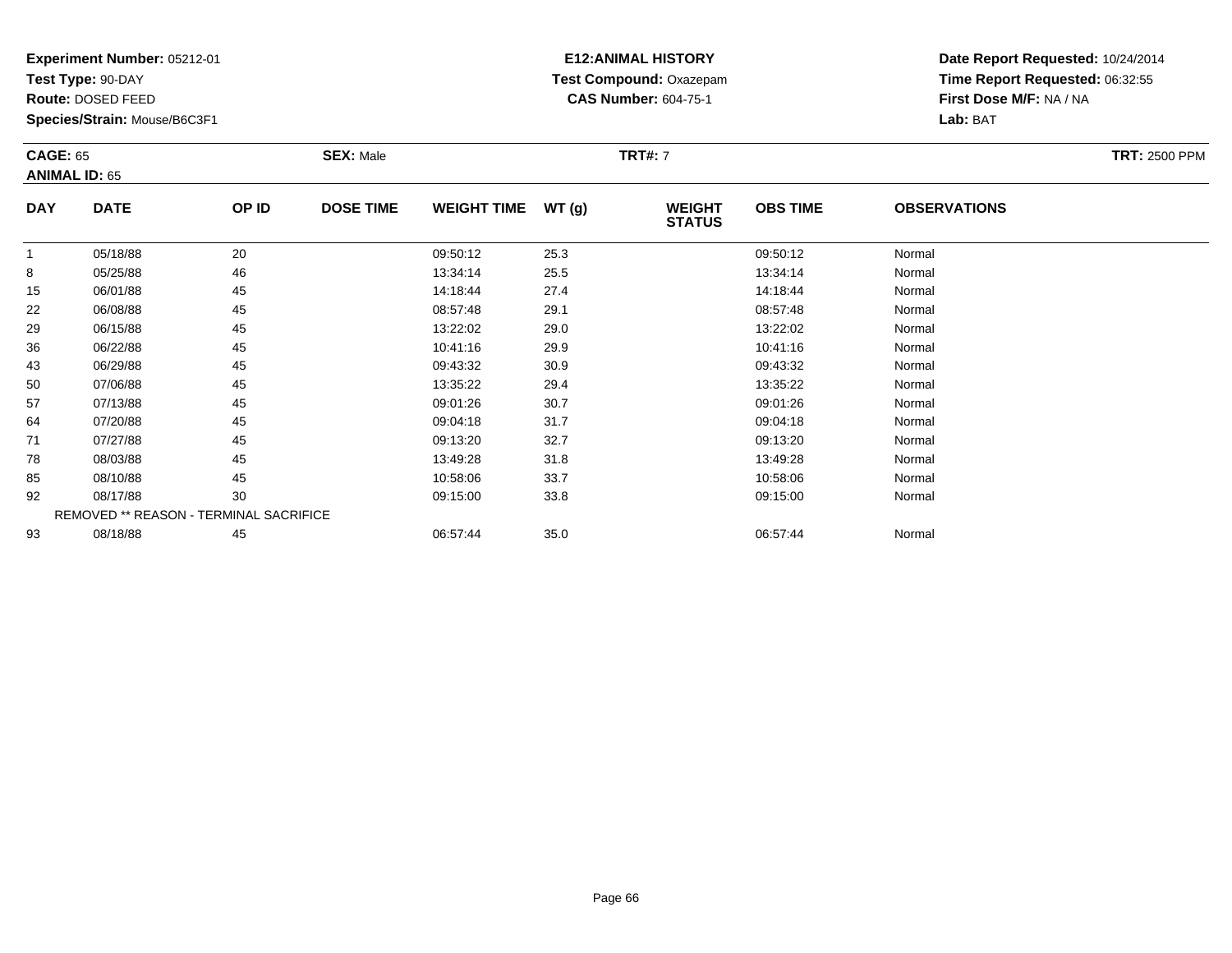**Test Type:** 90-DAY

**Route:** DOSED FEED

93

**Species/Strain:** Mouse/B6C3F1

#### **E12:ANIMAL HISTORY Test Compound:** Oxazepam**CAS Number:** 604-75-1

**Date Report Requested:** 10/24/2014**Time Report Requested:** 06:32:55**First Dose M/F:** NA / NA**Lab:** BAT

| <b>CAGE: 66</b><br><b>ANIMAL ID: 66</b> |             |                                               | <b>SEX: Male</b> |                    |       | <b>TRT#: 7</b>                 | <b>TRT: 2500 PPM</b> |                     |  |
|-----------------------------------------|-------------|-----------------------------------------------|------------------|--------------------|-------|--------------------------------|----------------------|---------------------|--|
| <b>DAY</b>                              | <b>DATE</b> | OP ID                                         | <b>DOSE TIME</b> | <b>WEIGHT TIME</b> | WT(g) | <b>WEIGHT</b><br><b>STATUS</b> | <b>OBS TIME</b>      | <b>OBSERVATIONS</b> |  |
| 1                                       | 05/18/88    | 20                                            |                  | 09:51:26           | 24.6  |                                | 09:51:26             | Normal              |  |
| 8                                       | 05/25/88    | 46                                            |                  | 11:00:52           | 26.8  |                                | 11:00:52             | Normal              |  |
| 15                                      | 06/01/88    | 45                                            |                  | 14:01:16           | 27.9  |                                | 14:01:16             | Normal              |  |
| 22                                      | 06/08/88    | 45                                            |                  | 11:15:08           | 28.7  |                                | 11:15:08             | Normal              |  |
| 29                                      | 06/15/88    | 45                                            |                  | 09:29:46           | 30.1  |                                | 09:29:46             | Normal              |  |
| 36                                      | 06/22/88    | 45                                            |                  | 10:57:46           | 30.5  |                                | 10:57:46             | Normal              |  |
| 43                                      | 06/29/88    | 45                                            |                  | 08:53:12           | 31.0  |                                | 08:53:12             | Normal              |  |
| 50                                      | 07/06/88    | 45                                            |                  | 11:07:06           | 30.8  |                                | 11:07:06             | Normal              |  |
| 57                                      | 07/13/88    | 45                                            |                  | 09:12:42           | 31.7  |                                | 09:12:42             | Normal              |  |
| 64                                      | 07/20/88    | 45                                            |                  | 08:30:48           | 32.4  |                                | 08:30:48             | Normal              |  |
| 71                                      | 07/27/88    | 45                                            |                  | 08:55:34           | 33.0  |                                | 08:55:34             | Normal              |  |
| 78                                      | 08/03/88    | 45                                            |                  | 09:32:56           | 34.1  |                                | 09:32:56             | Normal              |  |
| 85                                      | 08/10/88    | 45                                            |                  | 11:05:40           | 34.0  |                                | 11:05:40             | Normal              |  |
| 92                                      | 08/17/88    | 30                                            |                  | 09:11:00           | 34.9  |                                | 09:11:00             | Normal              |  |
|                                         |             | <b>REMOVED ** REASON - TERMINAL SACRIFICE</b> |                  |                    |       |                                |                      |                     |  |

3 08/18/88 45 45 06:58:30 34.6 34.6 06:58:30 08/18/88 Normal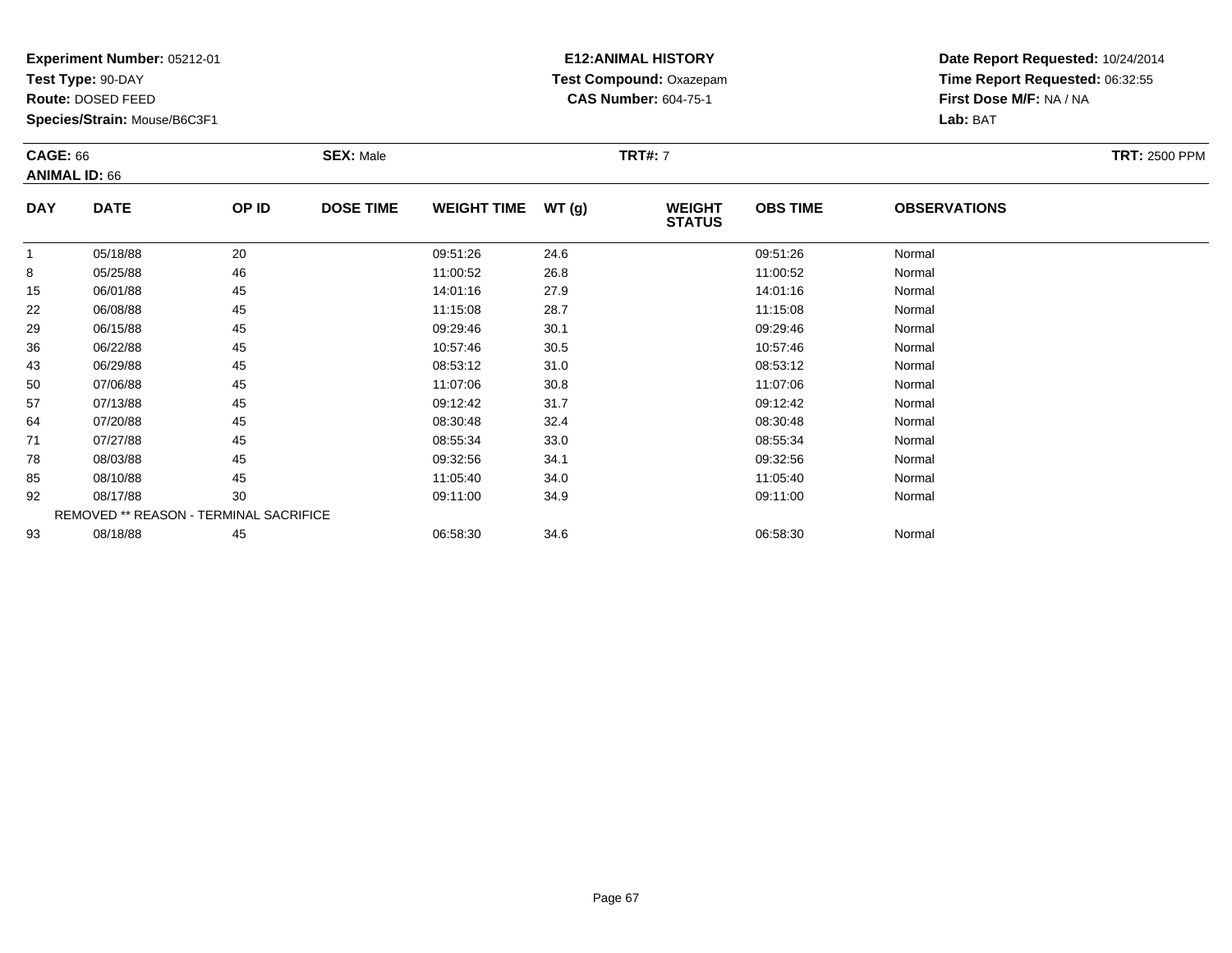**Test Type:** 90-DAY

**Route:** DOSED FEED

71

78

85

92

93

**Species/Strain:** Mouse/B6C3F1

REMOVED \*\* REASON - TERMINAL SACRIFICE

#### **E12:ANIMAL HISTORY Test Compound:** Oxazepam**CAS Number:** 604-75-1

**Date Report Requested:** 10/24/2014**Time Report Requested:** 06:32:55**First Dose M/F:** NA / NA**Lab:** BAT

| <b>CAGE: 67</b><br><b>ANIMAL ID: 67</b> |             | <b>SEX: Male</b> |                  |                    | <b>TRT#: 7</b> | <b>TRT: 2500 PPM</b>           |                 |                     |  |
|-----------------------------------------|-------------|------------------|------------------|--------------------|----------------|--------------------------------|-----------------|---------------------|--|
| <b>DAY</b>                              | <b>DATE</b> | OP ID            | <b>DOSE TIME</b> | <b>WEIGHT TIME</b> | WT(g)          | <b>WEIGHT</b><br><b>STATUS</b> | <b>OBS TIME</b> | <b>OBSERVATIONS</b> |  |
|                                         | 05/18/88    | 20               |                  | 09:51:44           | 24.3           |                                | 09:51:44        | Normal              |  |
| 8                                       | 05/25/88    | 46               |                  | 10:57:30           | 25.9           |                                | 10:57:30        | Normal              |  |
| 15                                      | 06/01/88    | 45               |                  | 14:02:16           | 27.5           |                                | 14:02:16        | Normal              |  |
| 22                                      | 06/08/88    | 45               |                  | 11:15:48           | 28.3           |                                | 11:15:48        | Normal              |  |
| 29                                      | 06/15/88    | 45               |                  | 09:30:18           | 29.7           |                                | 09:30:18        | Normal              |  |
| 36                                      | 06/22/88    | 45               |                  | 10:58:20           | 29.9           |                                | 10:58:20        | Normal              |  |
| 43                                      | 06/29/88    | 45               |                  | 08:53:48           | 30.7           |                                | 08:53:48        | Normal              |  |
| 50                                      | 07/06/88    | 45               |                  | 11:07:42           | 29.8           |                                | 11:07:42        | Normal              |  |
| 57                                      | 07/13/88    | 45               |                  | 09:13:26           | 31.5           |                                | 09:13:26        | Normal              |  |
| 64                                      | 07/20/88    | 45               |                  | 08:31:50           | 32.5           |                                | 08:31:50        | Normal              |  |

4 07/20/88 45 45 08:31:50 32.5 32.5 08:31:50 08:31:50 Normal

1 07/27/88 45 45 08:56:20 31.7 31.7 08:56:20 08:56:20 Normal

8 08/03/88 45 45 09:29:36 32.5 36 09:29:36 09:29:36 09:29:36 09:29:36 09:29:36 09:29:36

08/10/88 <sup>45</sup> 11:03:18 33.1 11:03:18 Normal

2 08/17/88 30 30 09:09:00 35.5 09:09 09:09 30 09:00 35.5

3 08/18/88 45 45 06:59:18 36.1 36.1 06:59:18 36.1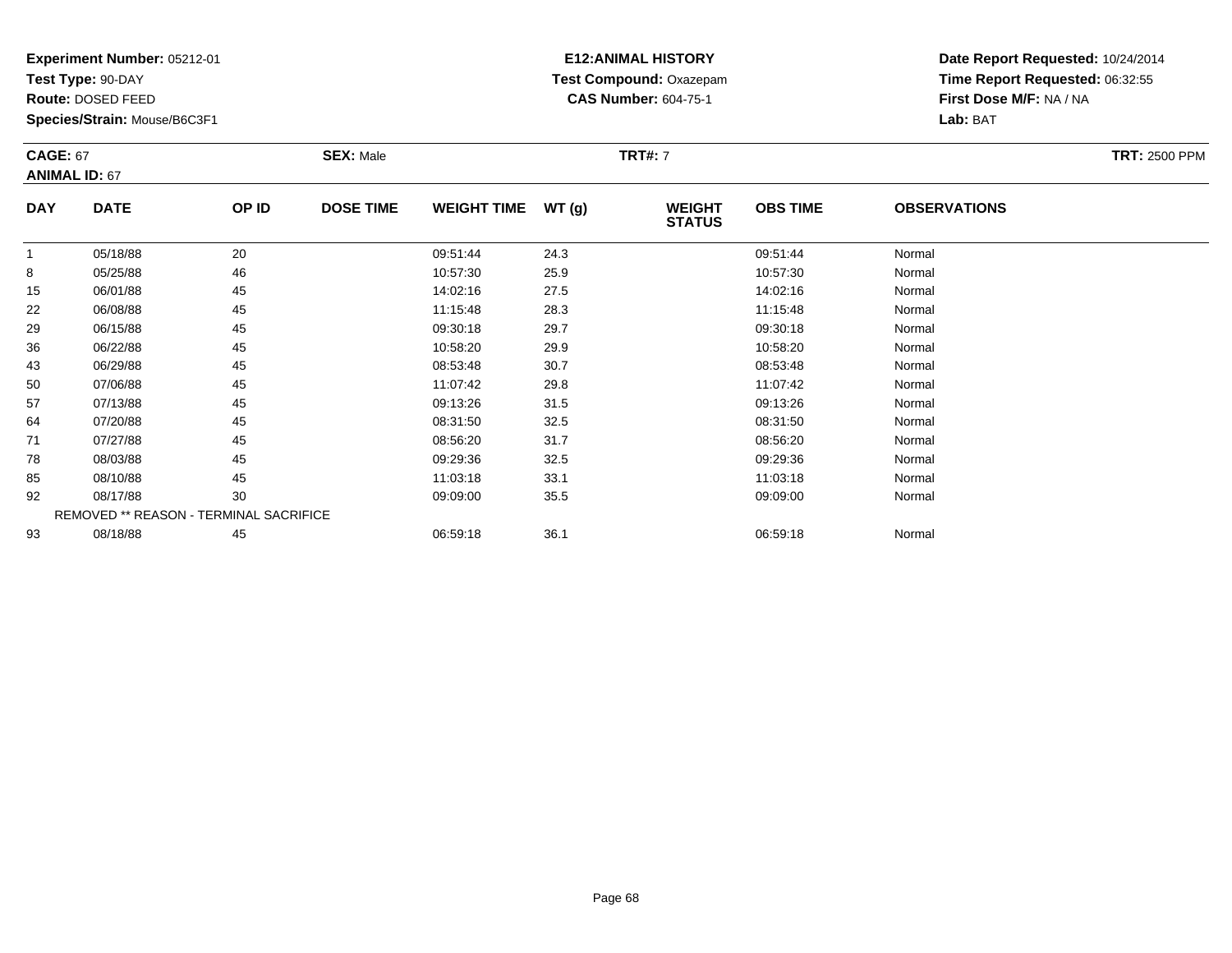**Test Type:** 90-DAY

**Route:** DOSED FEED

93

**Species/Strain:** Mouse/B6C3F1

## **E12:ANIMAL HISTORY Test Compound:** Oxazepam**CAS Number:** 604-75-1

**Date Report Requested:** 10/24/2014**Time Report Requested:** 06:32:55**First Dose M/F:** NA / NA**Lab:** BAT

| <b>CAGE: 68</b><br><b>ANIMAL ID: 68</b> |                                        | <b>SEX: Male</b> |                  | <b>TRT#: 7</b>     |       |                                |                 | <b>TRT: 2500 PPM</b> |  |
|-----------------------------------------|----------------------------------------|------------------|------------------|--------------------|-------|--------------------------------|-----------------|----------------------|--|
| <b>DAY</b>                              | <b>DATE</b>                            | OP ID            | <b>DOSE TIME</b> | <b>WEIGHT TIME</b> | WT(g) | <b>WEIGHT</b><br><b>STATUS</b> | <b>OBS TIME</b> | <b>OBSERVATIONS</b>  |  |
|                                         | 05/18/88                               | 20               |                  | 09:52:10           | 24.5  |                                | 09:52:10        | Normal               |  |
| 8                                       | 05/25/88                               | 46               |                  | 10:58:20           | 27.4  |                                | 10:58:20        | Normal               |  |
| 15                                      | 06/01/88                               | 45               |                  | 14:02:50           | 29.1  |                                | 14:02:50        | Normal               |  |
| 22                                      | 06/08/88                               | 45               |                  | 11:12:54           | 29.5  |                                | 11:12:54        | Normal               |  |
| 29                                      | 06/15/88                               | 45               |                  | 09:28:46           | 30.3  |                                | 09:28:46        | Normal               |  |
| 36                                      | 06/22/88                               | 45               |                  | 10:58:54           | 30.7  |                                | 10:58:54        | Normal               |  |
| 43                                      | 06/29/88                               | 45               |                  | 08:54:22           | 31.2  |                                | 08:54:22        | Normal               |  |
| 50                                      | 07/06/88                               | 45               |                  | 11:08:24           | 30.4  |                                | 11:08:24        | Normal               |  |
| 57                                      | 07/13/88                               | 45               |                  | 09:14:02           | 32.2  |                                | 09:14:02        | Normal               |  |
| 64                                      | 07/20/88                               | 45               |                  | 08:32:40           | 32.6  |                                | 08:32:40        | Normal               |  |
| 71                                      | 07/27/88                               | 45               |                  | 08:57:04           | 32.7  |                                | 08:57:04        | Normal               |  |
| 78                                      | 08/03/88                               | 45               |                  | 09:31:06           | 33.6  |                                | 09:31:06        | Normal               |  |
| 85                                      | 08/10/88                               | 45               |                  | 11:03:50           | 34.0  |                                | 11:03:50        | Normal               |  |
| 92                                      | 08/17/88                               | 30               |                  | 09:09:00           | 34.7  |                                | 09:09:00        | Normal               |  |
|                                         | REMOVED ** REASON - TERMINAL SACRIFICE |                  |                  |                    |       |                                |                 |                      |  |

08/18/88 <sup>45</sup> 07:00:02 35.3 07:00:02 Normal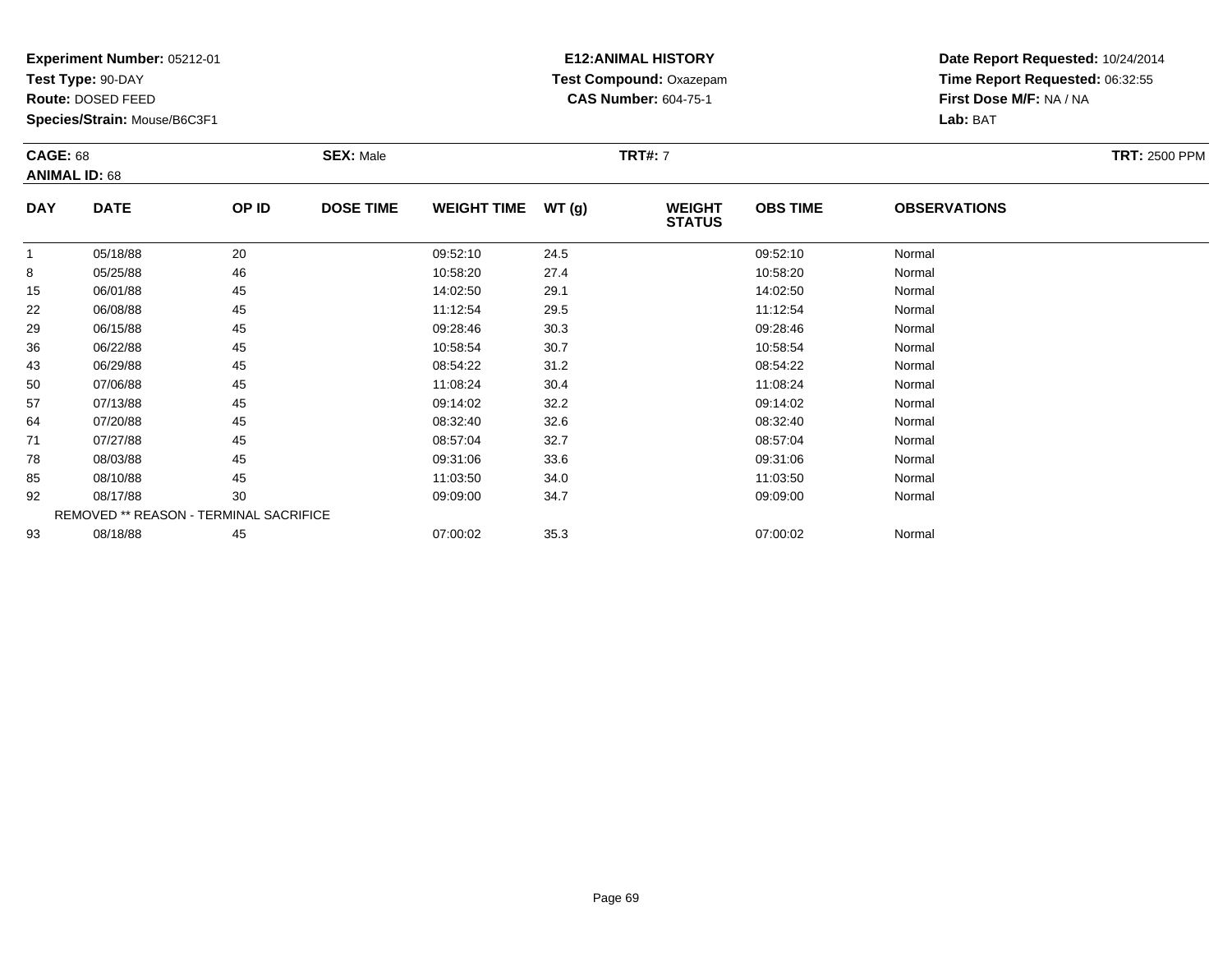**Test Type:** 90-DAY

**Route:** DOSED FEED

93

**Species/Strain:** Mouse/B6C3F1

#### **E12:ANIMAL HISTORY Test Compound:** Oxazepam**CAS Number:** 604-75-1

**Date Report Requested:** 10/24/2014**Time Report Requested:** 06:32:55**First Dose M/F:** NA / NA**Lab:** BAT

| <b>CAGE: 69</b><br><b>ANIMAL ID: 69</b> |             |                                        | <b>SEX: Male</b> |                    |       | <b>TRT#: 7</b>                 |                 |                     | <b>TRT: 2500 PPM</b> |
|-----------------------------------------|-------------|----------------------------------------|------------------|--------------------|-------|--------------------------------|-----------------|---------------------|----------------------|
| <b>DAY</b>                              | <b>DATE</b> | OP ID                                  | <b>DOSE TIME</b> | <b>WEIGHT TIME</b> | WT(g) | <b>WEIGHT</b><br><b>STATUS</b> | <b>OBS TIME</b> | <b>OBSERVATIONS</b> |                      |
| 1                                       | 05/18/88    | 20                                     |                  | 09:52:28           | 23.3  |                                | 09:52:28        | Normal              |                      |
| 8                                       | 05/25/88    | 46                                     |                  | 10:59:18           | 24.0  |                                | 10:59:18        | Normal              |                      |
| 15                                      | 06/01/88    | 45                                     |                  | 14:03:22           | 25.5  |                                | 14:03:22        | Normal              |                      |
| 22                                      | 06/08/88    | 45                                     |                  | 11:13:44           | 26.5  |                                | 11:13:44        | Normal              |                      |
| 29                                      | 06/15/88    | 45                                     |                  | 09:27:42           | 27.7  |                                | 09:27:42        | Normal              |                      |
| 36                                      | 06/22/88    | 45                                     |                  | 10:56:28           | 28.0  |                                | 10:56:28        | Normal              |                      |
| 43                                      | 06/29/88    | 45                                     |                  | 08:51:54           | 28.1  |                                | 08:51:54        | Normal              |                      |
| 50                                      | 07/06/88    | 45                                     |                  | 11:09:16           | 28.7  |                                | 11:09:16        | Normal              |                      |
| 57                                      | 07/13/88    | 45                                     |                  | 09:14:46           | 29.7  |                                | 09:14:46        | Normal              |                      |
| 64                                      | 07/20/88    | 45                                     |                  | 08:33:18           | 31.1  |                                | 08:33:18        | Normal              |                      |
| 71                                      | 07/27/88    | 45                                     |                  | 08:57:46           | 30.9  |                                | 08:57:46        | Normal              |                      |
| 78                                      | 08/03/88    | 45                                     |                  | 09:31:48           | 31.2  |                                | 09:31:48        | Normal              |                      |
| 85                                      | 08/10/88    | 45                                     |                  | 11:04:28           | 31.6  |                                | 11:04:28        | Normal              |                      |
| 92                                      | 08/17/88    | 30                                     |                  | 09:10:00           | 32.4  |                                | 09:10:00        | Normal              |                      |
|                                         |             | REMOVED ** REASON - TERMINAL SACRIFICE |                  |                    |       |                                |                 |                     |                      |

08/18/88 <sup>45</sup> 07:00:44 32.8 07:00:44 Normal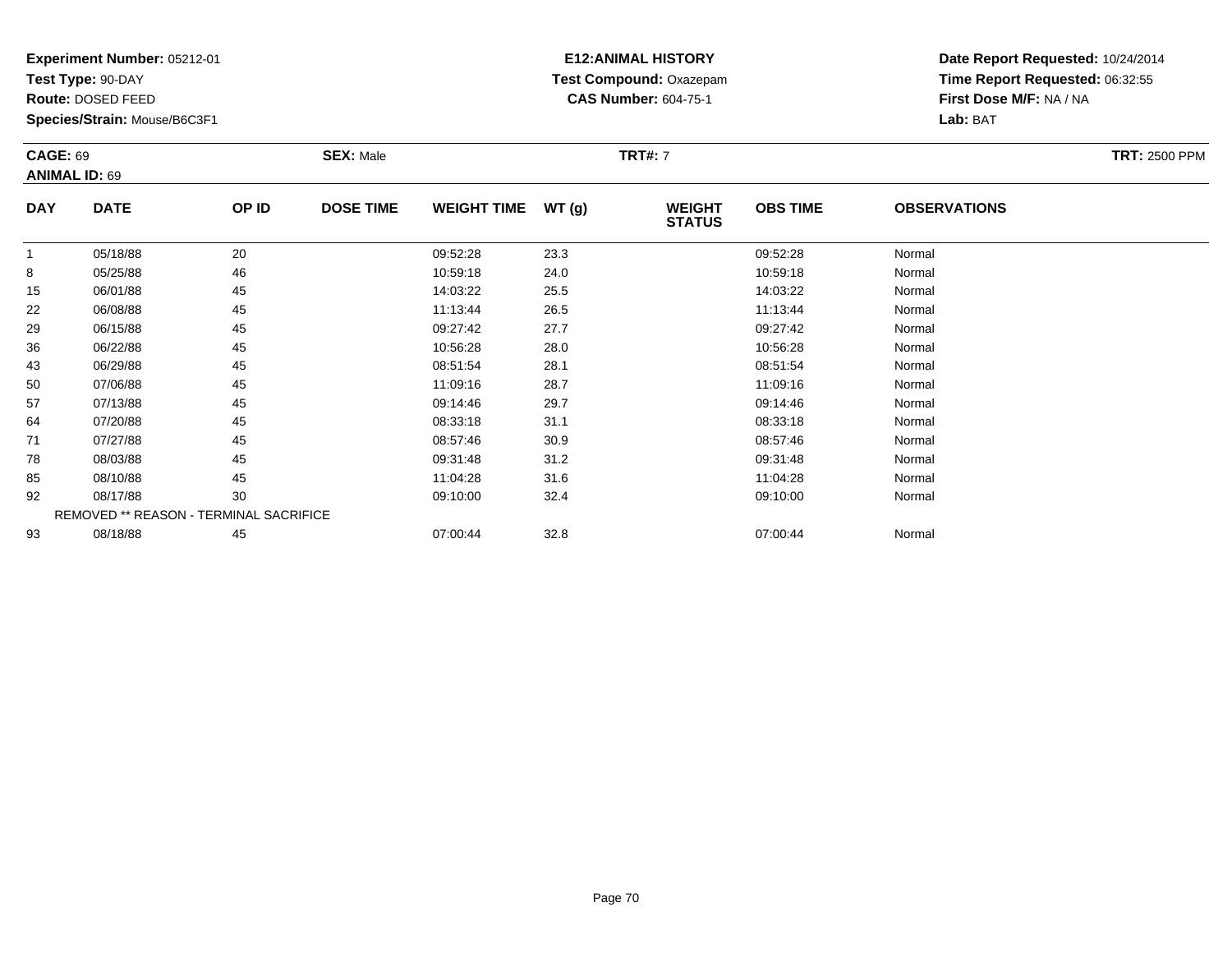**Test Type:** 90-DAY

**Route:** DOSED FEED

93

**Species/Strain:** Mouse/B6C3F1

REMOVED \*\* REASON - TERMINAL SACRIFICE

#### **E12:ANIMAL HISTORY Test Compound:** Oxazepam**CAS Number:** 604-75-1

**Date Report Requested:** 10/24/2014**Time Report Requested:** 06:32:55**First Dose M/F:** NA / NA**Lab:** BAT

| <b>CAGE: 70</b><br><b>ANIMAL ID: 70</b> |             | <b>SEX: Male</b> |                  | <b>TRT#: 7</b>     |       |                                |                 | <b>TRT: 2500 PPM</b> |  |
|-----------------------------------------|-------------|------------------|------------------|--------------------|-------|--------------------------------|-----------------|----------------------|--|
| <b>DAY</b>                              | <b>DATE</b> | OP ID            | <b>DOSE TIME</b> | <b>WEIGHT TIME</b> | WT(g) | <b>WEIGHT</b><br><b>STATUS</b> | <b>OBS TIME</b> | <b>OBSERVATIONS</b>  |  |
| 1                                       | 05/18/88    | 20               |                  | 09:52:54           | 23.1  |                                | 09:52:54        | Normal               |  |
| 8                                       | 05/25/88    | 46               |                  | 11:00:08           | 25.1  |                                | 11:00:08        | Normal               |  |
| 15                                      | 06/01/88    | 45               |                  | 14:03:50           | 26.1  |                                | 14:03:50        | Normal               |  |
| 22                                      | 06/08/88    | 45               |                  | 11:14:32           | 26.6  |                                | 11:14:32        | Normal               |  |
| 29                                      | 06/15/88    | 45               |                  | 09:29:18           | 28.1  |                                | 09:29:18        | Normal               |  |
| 36                                      | 06/22/88    | 45               |                  | 10:57:18           | 28.1  |                                | 10:57:18        | Normal               |  |
| 43                                      | 06/29/88    | 45               |                  | 08:52:30           | 28.6  |                                | 08:52:30        | Normal               |  |
| 50                                      | 07/06/88    | 45               |                  | 11:06:16           | 28.4  |                                | 11:06:16        | Normal               |  |
| 57                                      | 07/13/88    | 45               |                  | 09:12:08           | 29.4  |                                | 09:12:08        | Normal               |  |
| 64                                      | 07/20/88    | 45               |                  | 08:33:56           | 30.2  |                                | 08:33:56        | Normal               |  |
| 71                                      | 07/27/88    | 45               |                  | 08:58:22           | 30.5  |                                | 08:58:22        | Normal               |  |
| 78                                      | 08/03/88    | 45               |                  | 09:32:18           | 31.9  |                                | 09:32:18        | Normal               |  |
| 85                                      | 08/10/88    | 45               |                  | 11:05:04           | 31.5  |                                | 11:05:04        | Normal               |  |
| 92                                      | 08/17/88    | 30               |                  | 09:10:00           | 32.0  |                                | 09:10:00        | Normal               |  |

08/18/88 <sup>45</sup> 07:01:32 33.1 07:01:32 Normal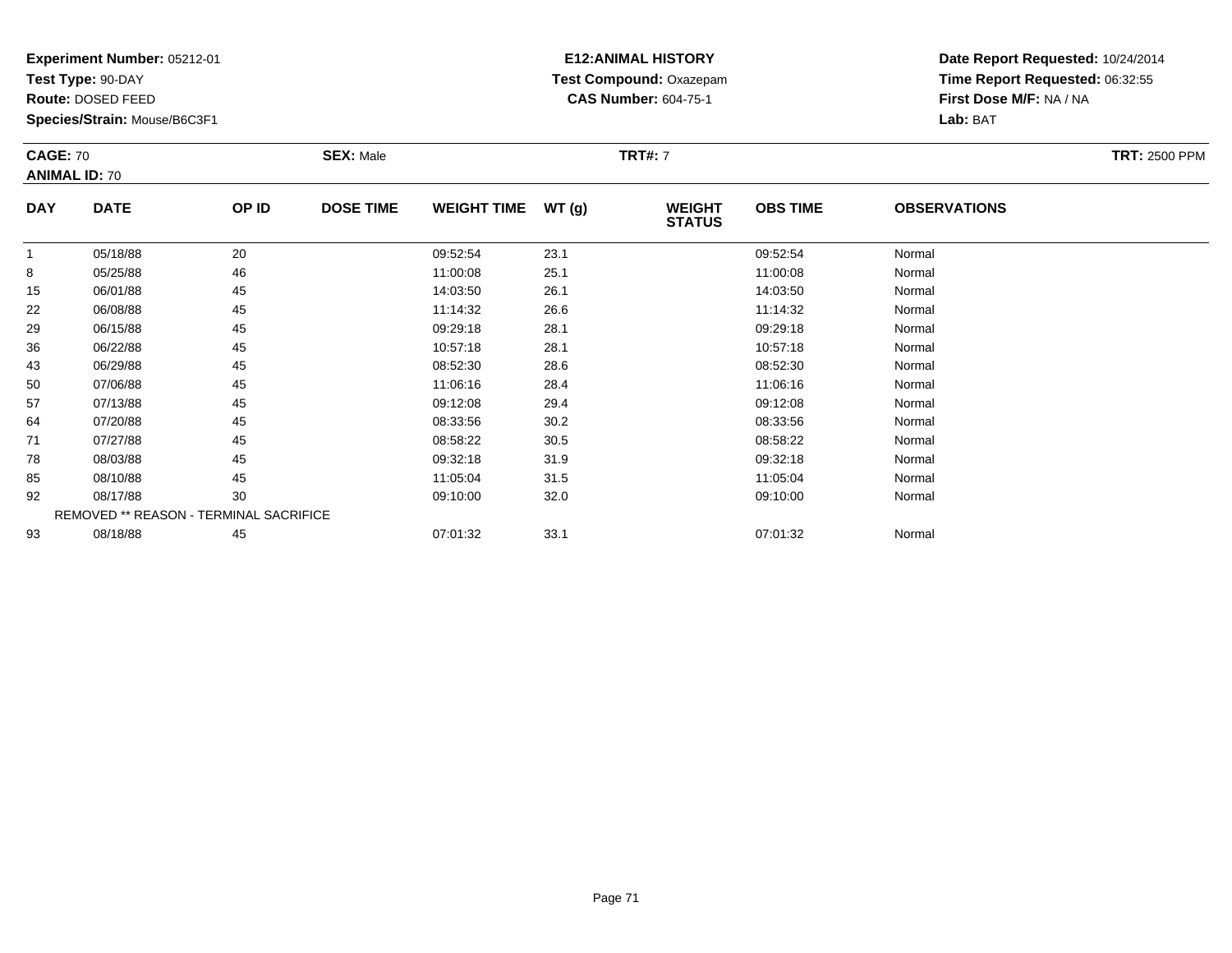| Experiment Number: 05212-01<br>Test Type: 90-DAY<br>Route: DOSED FEED<br>Species/Strain: Mouse/B6C3F1 |                                                     |       |                  |                    |       | <b>E12: ANIMAL HISTORY</b><br><b>Test Compound: Oxazepam</b><br><b>CAS Number: 604-75-1</b> | Date Report Requested: 10/24/2014<br>Time Report Requested: 06:32:55<br>First Dose M/F: NA / NA<br>Lab: BAT |                      |  |
|-------------------------------------------------------------------------------------------------------|-----------------------------------------------------|-------|------------------|--------------------|-------|---------------------------------------------------------------------------------------------|-------------------------------------------------------------------------------------------------------------|----------------------|--|
| <b>CAGE: 71</b><br><b>ANIMAL ID: 71</b>                                                               |                                                     |       | <b>SEX: Male</b> |                    |       | <b>TRT#: 7</b>                                                                              |                                                                                                             | <b>TRT: 2500 PPM</b> |  |
| <b>DAY</b>                                                                                            | <b>DATE</b>                                         | OP ID | <b>DOSE TIME</b> | <b>WEIGHT TIME</b> | WT(q) | <b>WEIGHT</b><br><b>STATUS</b>                                                              | <b>OBS TIME</b>                                                                                             | <b>OBSERVATIONS</b>  |  |
|                                                                                                       | 05/18/88<br>REMOVED ** REASON - SCHEDULED SACRIFICE | 20    |                  | 10:51:20           | 22.4  |                                                                                             | 10:51:20                                                                                                    | Normal               |  |
| 8                                                                                                     | 05/25/88                                            | 46    |                  | 07:50:12           | 25.2  |                                                                                             | 07:50:12                                                                                                    | Normal               |  |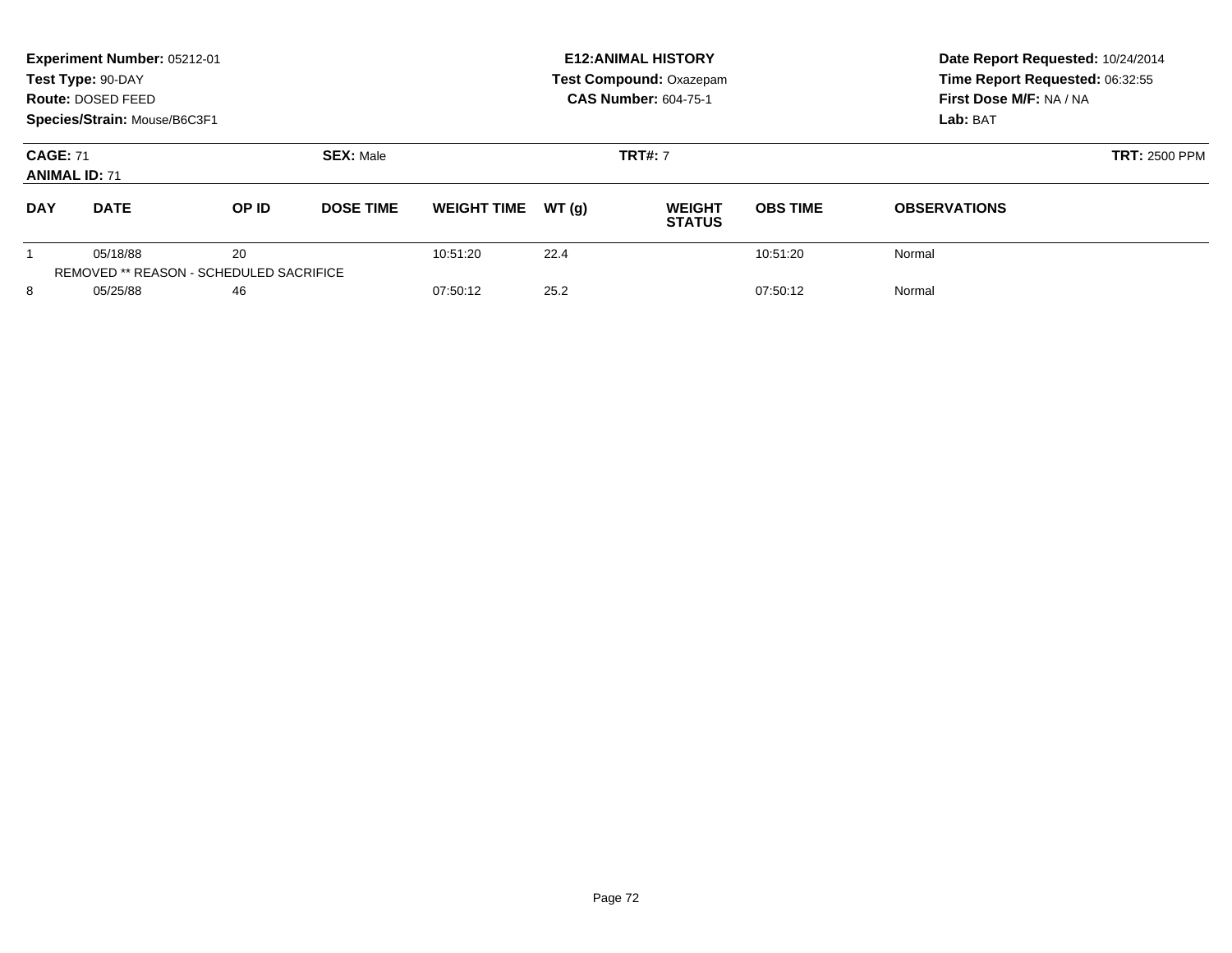| Experiment Number: 05212-01<br>Test Type: 90-DAY<br>Route: DOSED FEED<br>Species/Strain: Mouse/B6C3F1 |                                                     |       |                  | <b>E12: ANIMAL HISTORY</b><br><b>Test Compound: Oxazepam</b><br><b>CAS Number: 604-75-1</b> |       |                                |                 | Date Report Requested: 10/24/2014<br>Time Report Requested: 06:32:55<br>First Dose M/F: NA / NA<br>Lab: BAT |
|-------------------------------------------------------------------------------------------------------|-----------------------------------------------------|-------|------------------|---------------------------------------------------------------------------------------------|-------|--------------------------------|-----------------|-------------------------------------------------------------------------------------------------------------|
| <b>CAGE: 72</b><br><b>ANIMAL ID: 72</b>                                                               |                                                     |       | <b>SEX: Male</b> | <b>TRT#: 7</b>                                                                              |       |                                |                 | <b>TRT: 2500 PPM</b>                                                                                        |
| <b>DAY</b>                                                                                            | <b>DATE</b>                                         | OP ID | <b>DOSE TIME</b> | <b>WEIGHT TIME</b>                                                                          | WT(q) | <b>WEIGHT</b><br><b>STATUS</b> | <b>OBS TIME</b> | <b>OBSERVATIONS</b>                                                                                         |
|                                                                                                       | 05/18/88<br>REMOVED ** REASON - SCHEDULED SACRIFICE | 20    |                  | 10:52:10                                                                                    | 22.4  |                                | 10:52:10        | Normal                                                                                                      |
| 8                                                                                                     | 05/25/88                                            | 46    |                  | 08:25:14                                                                                    | 24.8  |                                | 08:25:14        | Normal                                                                                                      |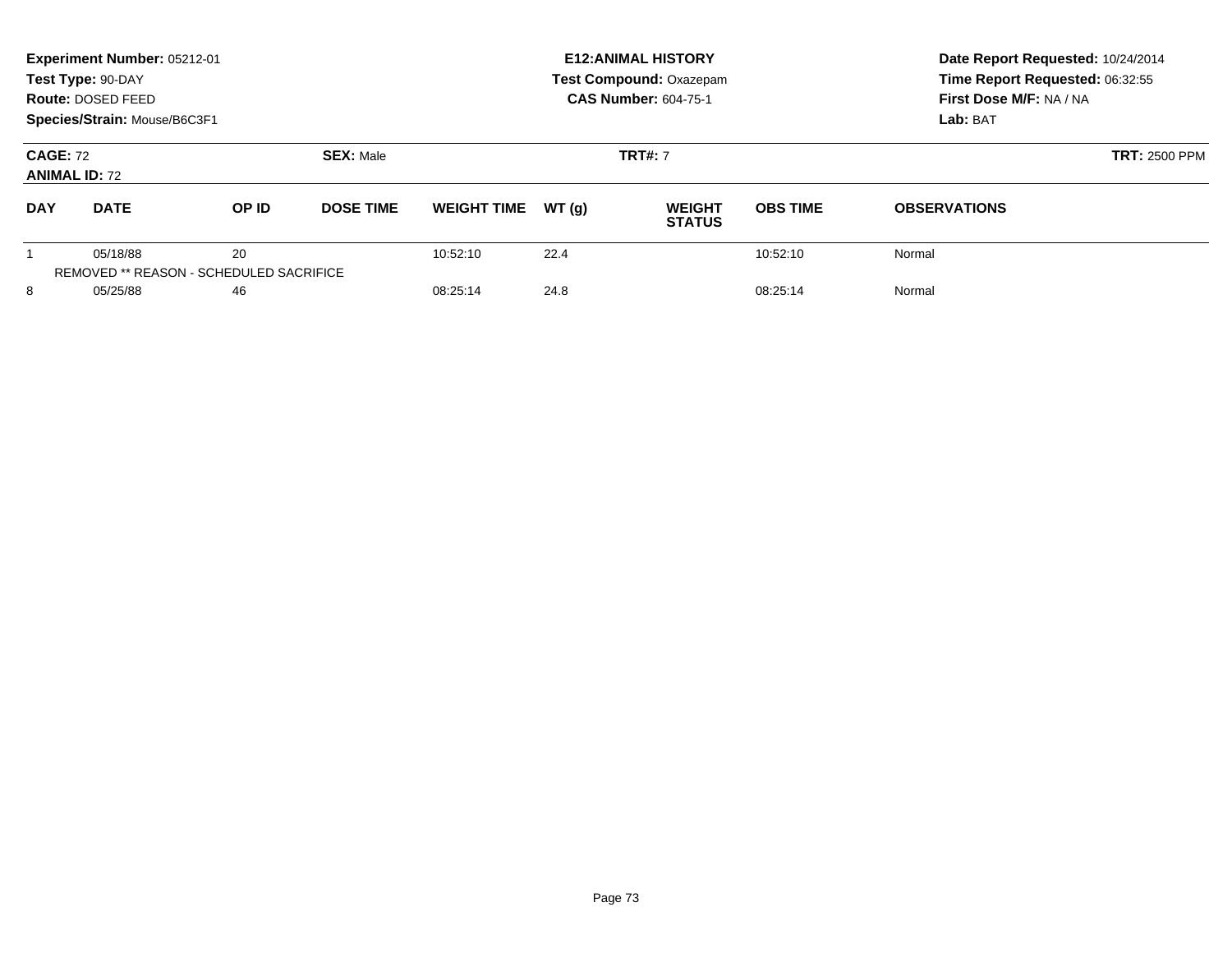| Experiment Number: 05212-01<br>Test Type: 90-DAY<br>Route: DOSED FEED<br>Species/Strain: Mouse/B6C3F1 |                                                     |       |                                    | <b>E12: ANIMAL HISTORY</b><br><b>Test Compound: Oxazepam</b><br><b>CAS Number: 604-75-1</b> |       |                                |                      | Date Report Requested: 10/24/2014<br>Time Report Requested: 06:32:55<br>First Dose M/F: NA / NA<br>Lab: BAT |
|-------------------------------------------------------------------------------------------------------|-----------------------------------------------------|-------|------------------------------------|---------------------------------------------------------------------------------------------|-------|--------------------------------|----------------------|-------------------------------------------------------------------------------------------------------------|
| <b>CAGE: 73</b><br><b>ANIMAL ID: 73</b>                                                               |                                                     |       | <b>SEX: Male</b><br><b>TRT#: 7</b> |                                                                                             |       |                                | <b>TRT: 2500 PPM</b> |                                                                                                             |
| <b>DAY</b>                                                                                            | <b>DATE</b>                                         | OP ID | <b>DOSE TIME</b>                   | <b>WEIGHT TIME</b>                                                                          | WT(q) | <b>WEIGHT</b><br><b>STATUS</b> | <b>OBS TIME</b>      | <b>OBSERVATIONS</b>                                                                                         |
|                                                                                                       | 05/18/88<br>REMOVED ** REASON - SCHEDULED SACRIFICE | 20    |                                    | 10:52:52                                                                                    | 23.6  |                                | 10:52:52             | Normal                                                                                                      |
| 8                                                                                                     | 05/25/88                                            | 46    |                                    | 08:29:14                                                                                    | 26.4  |                                | 08:29:14             | Normal                                                                                                      |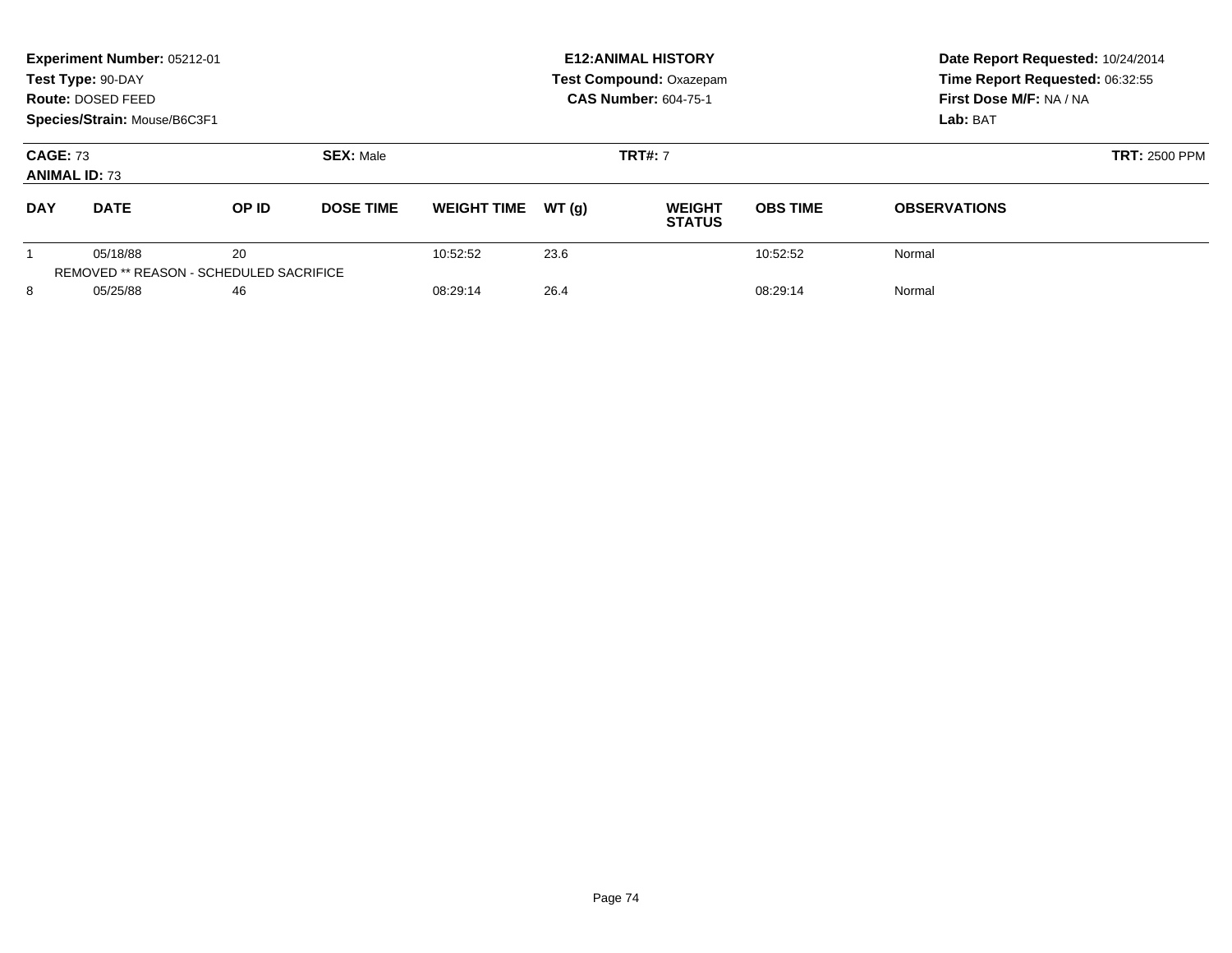| Experiment Number: 05212-01<br>Test Type: 90-DAY<br>Route: DOSED FEED<br>Species/Strain: Mouse/B6C3F1 |                                                     |       |                                    | <b>E12: ANIMAL HISTORY</b><br><b>Test Compound: Oxazepam</b><br><b>CAS Number: 604-75-1</b> |       |                                |                 | Date Report Requested: 10/24/2014<br>Time Report Requested: 06:32:55<br>First Dose M/F: NA / NA<br>Lab: BAT |  |  |
|-------------------------------------------------------------------------------------------------------|-----------------------------------------------------|-------|------------------------------------|---------------------------------------------------------------------------------------------|-------|--------------------------------|-----------------|-------------------------------------------------------------------------------------------------------------|--|--|
| <b>CAGE: 74</b><br><b>ANIMAL ID: 74</b>                                                               |                                                     |       | <b>SEX: Male</b><br><b>TRT#: 7</b> |                                                                                             |       |                                |                 | <b>TRT: 2500 PPM</b>                                                                                        |  |  |
| <b>DAY</b>                                                                                            | <b>DATE</b>                                         | OP ID | <b>DOSE TIME</b>                   | <b>WEIGHT TIME</b>                                                                          | WT(q) | <b>WEIGHT</b><br><b>STATUS</b> | <b>OBS TIME</b> | <b>OBSERVATIONS</b>                                                                                         |  |  |
|                                                                                                       | 05/18/88<br>REMOVED ** REASON - SCHEDULED SACRIFICE | 20    |                                    | 10:53:20                                                                                    | 23.0  |                                | 10:53:20        | Normal                                                                                                      |  |  |
| 8                                                                                                     | 05/25/88                                            | 46    |                                    | 08:29:56                                                                                    | 25.3  |                                | 08:29:56        | Normal                                                                                                      |  |  |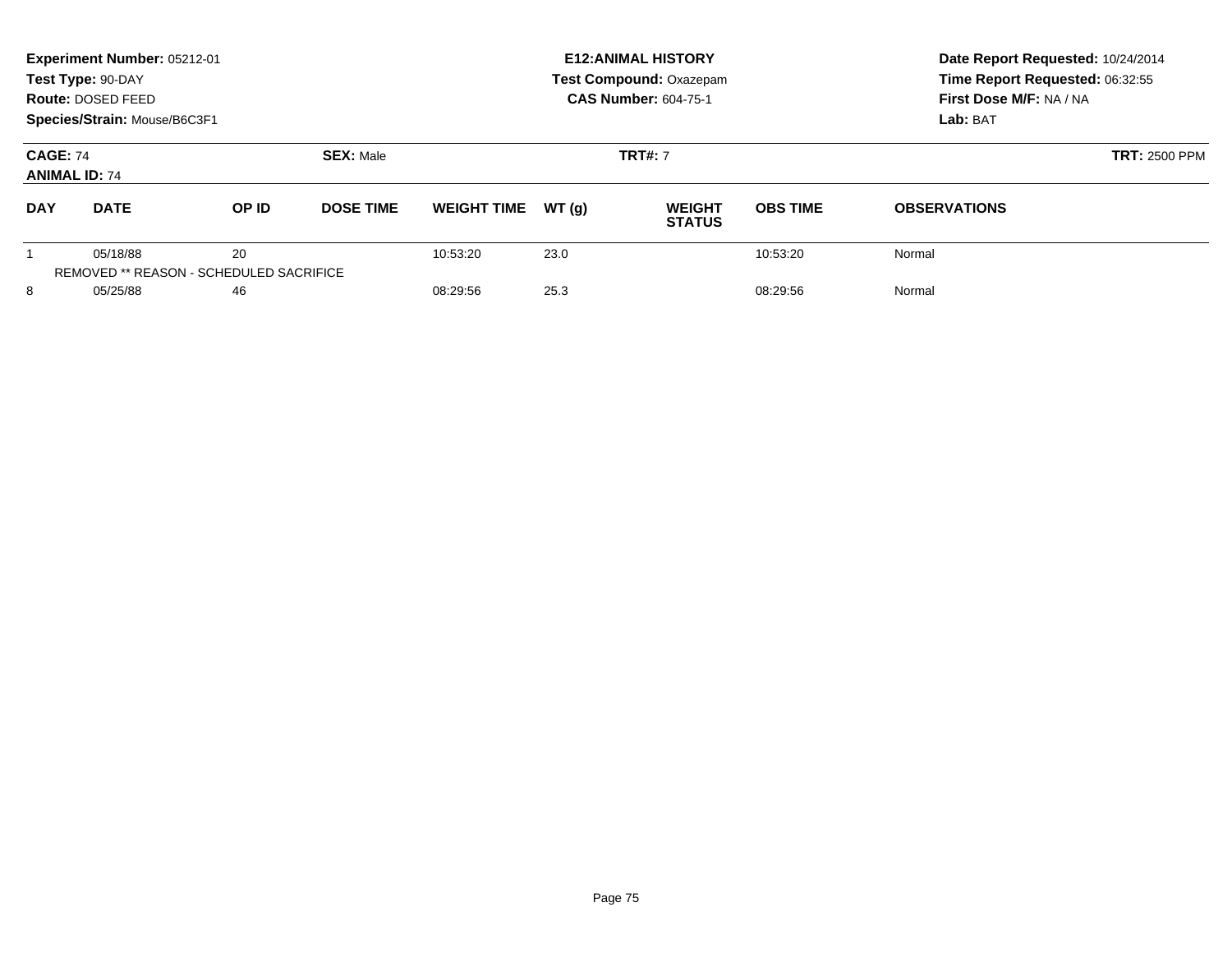| Experiment Number: 05212-01<br>Test Type: 90-DAY<br>Route: DOSED FEED<br>Species/Strain: Mouse/B6C3F1 |             |                                               |                  | <b>E12: ANIMAL HISTORY</b><br><b>Test Compound: Oxazepam</b><br><b>CAS Number: 604-75-1</b> |       |                                |                      | Date Report Requested: 10/24/2014<br>Time Report Requested: 06:32:55<br>First Dose M/F: NA / NA<br>Lab: BAT |
|-------------------------------------------------------------------------------------------------------|-------------|-----------------------------------------------|------------------|---------------------------------------------------------------------------------------------|-------|--------------------------------|----------------------|-------------------------------------------------------------------------------------------------------------|
| <b>CAGE: 75</b><br><b>ANIMAL ID: 75</b>                                                               |             | <b>SEX: Male</b>                              | <b>TRT#: 7</b>   |                                                                                             |       |                                | <b>TRT: 2500 PPM</b> |                                                                                                             |
| <b>DAY</b>                                                                                            | <b>DATE</b> | OP ID                                         | <b>DOSE TIME</b> | <b>WEIGHT TIME</b>                                                                          | WT(q) | <b>WEIGHT</b><br><b>STATUS</b> | <b>OBS TIME</b>      | <b>OBSERVATIONS</b>                                                                                         |
|                                                                                                       | 05/18/88    | 20<br>REMOVED ** REASON - SCHEDULED SACRIFICE |                  | 10:53:50                                                                                    | 22.2  |                                | 10:53:50             | Normal                                                                                                      |
| 8                                                                                                     | 05/25/88    | 46                                            |                  | 08:23:04                                                                                    | 24.9  |                                | 08:23:04             | Normal                                                                                                      |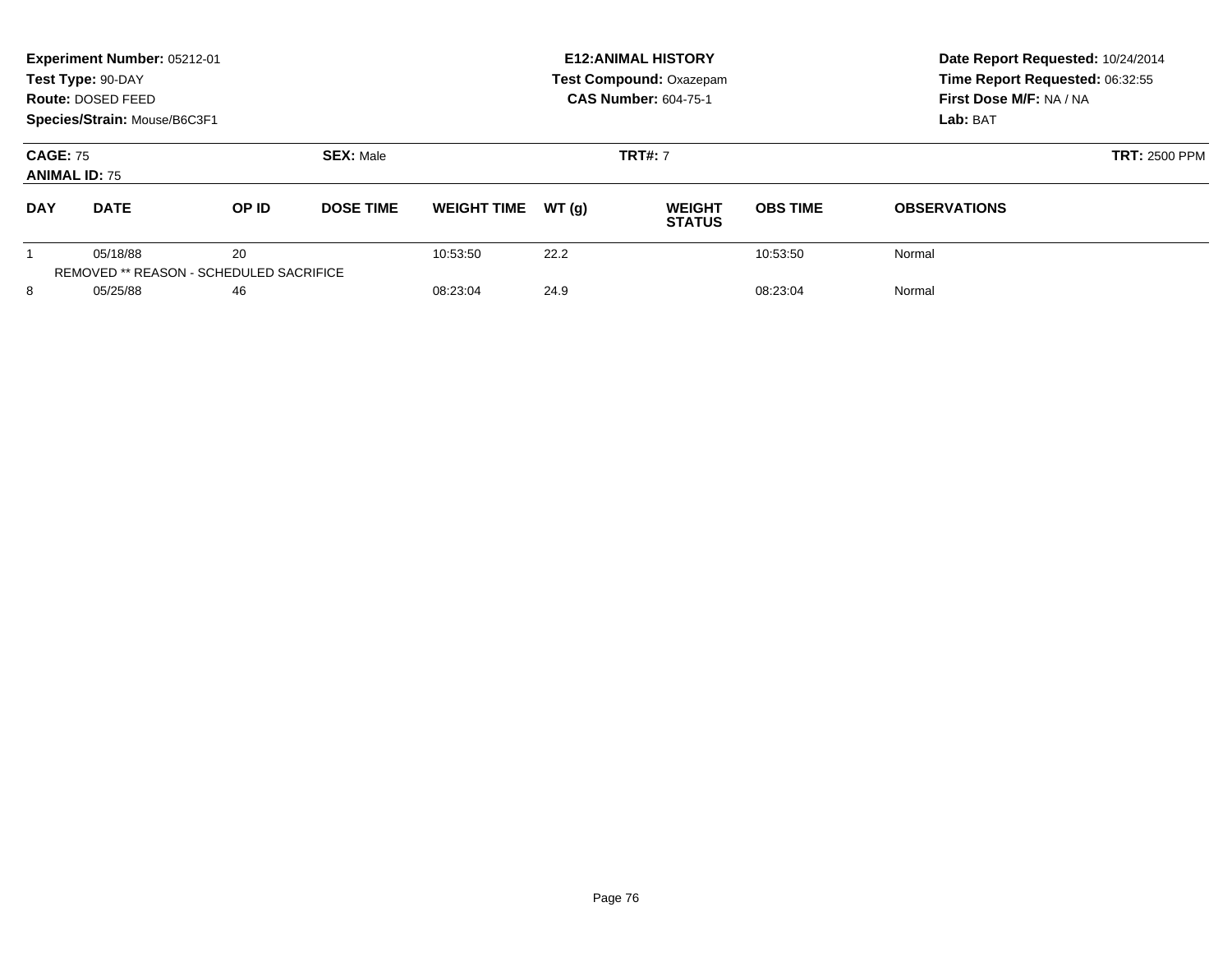**Test Type:** 90-DAY

**Route:** DOSED FEED

**Species/Strain:** Mouse/B6C3F1

# **E12:ANIMAL HISTORY Test Compound:** Oxazepam**CAS Number:** 604-75-1

**Date Report Requested:** 10/24/2014**Time Report Requested:** 06:32:55**First Dose M/F:** NA / NA**Lab:** BAT

| <b>CAGE: 76</b><br><b>ANIMAL ID: 76</b> |             | <b>SEX: Male</b> |                  |                    | <b>TRT#: 7</b> |                                |                 |                     |  |  |
|-----------------------------------------|-------------|------------------|------------------|--------------------|----------------|--------------------------------|-----------------|---------------------|--|--|
| <b>DAY</b>                              | <b>DATE</b> | OP ID            | <b>DOSE TIME</b> | <b>WEIGHT TIME</b> | WT(g)          | <b>WEIGHT</b><br><b>STATUS</b> | <b>OBS TIME</b> | <b>OBSERVATIONS</b> |  |  |
|                                         | 05/18/88    | 20               |                  | 10:48:24           | 24.7           |                                | 10:48:24        | Normal              |  |  |
| 8                                       | 05/25/88    | 46               |                  | 10:43:26           | 25.5           |                                | 10:43:26        | Normal              |  |  |
| 15                                      | 06/01/88    | 45               |                  | 13:42:30           | 27.0           |                                | 13:42:30        | Normal              |  |  |
| 22                                      | 06/08/88    | 45               |                  | 10:49:34           | 27.2           |                                | 10:49:34        | Normal              |  |  |
| 29                                      | 06/15/88    | 45               |                  | 09:43:56           | 27.4           |                                | 09:43:56        | Normal              |  |  |
| 36                                      | 06/22/88    | 45               |                  | 10:36:46           | 27.8           |                                | 10:36:46        | Normal              |  |  |
| 43                                      | 06/29/88    | 45               |                  | 09:04:30           | 28.3           |                                | 09:04:30        | Normal              |  |  |
| 50                                      | 07/06/88    | 45               |                  | 09:21:08           | 29.1           |                                | 09:21:08        | Normal              |  |  |
| 57                                      | 07/13/88    | 45               |                  | 11:05:04           | 30.1           |                                | 11:05:04        | Normal              |  |  |

8 08/03/88 30 30 08:26:00 33.0 33.0 08:26:00 33.0

644 07/20/88 45 45 08:45:56 31.8 08:45:56 08:45:56 08:45:56 08:45:56 08:45:56 08:45:56 711 07/27/88 45 45 09:29:32 32.1 09:29:32 09:29:32 09:29:32 09:29:32 09:29:32 REMOVED \*\* REASON - SCHEDULED SACRIFICE78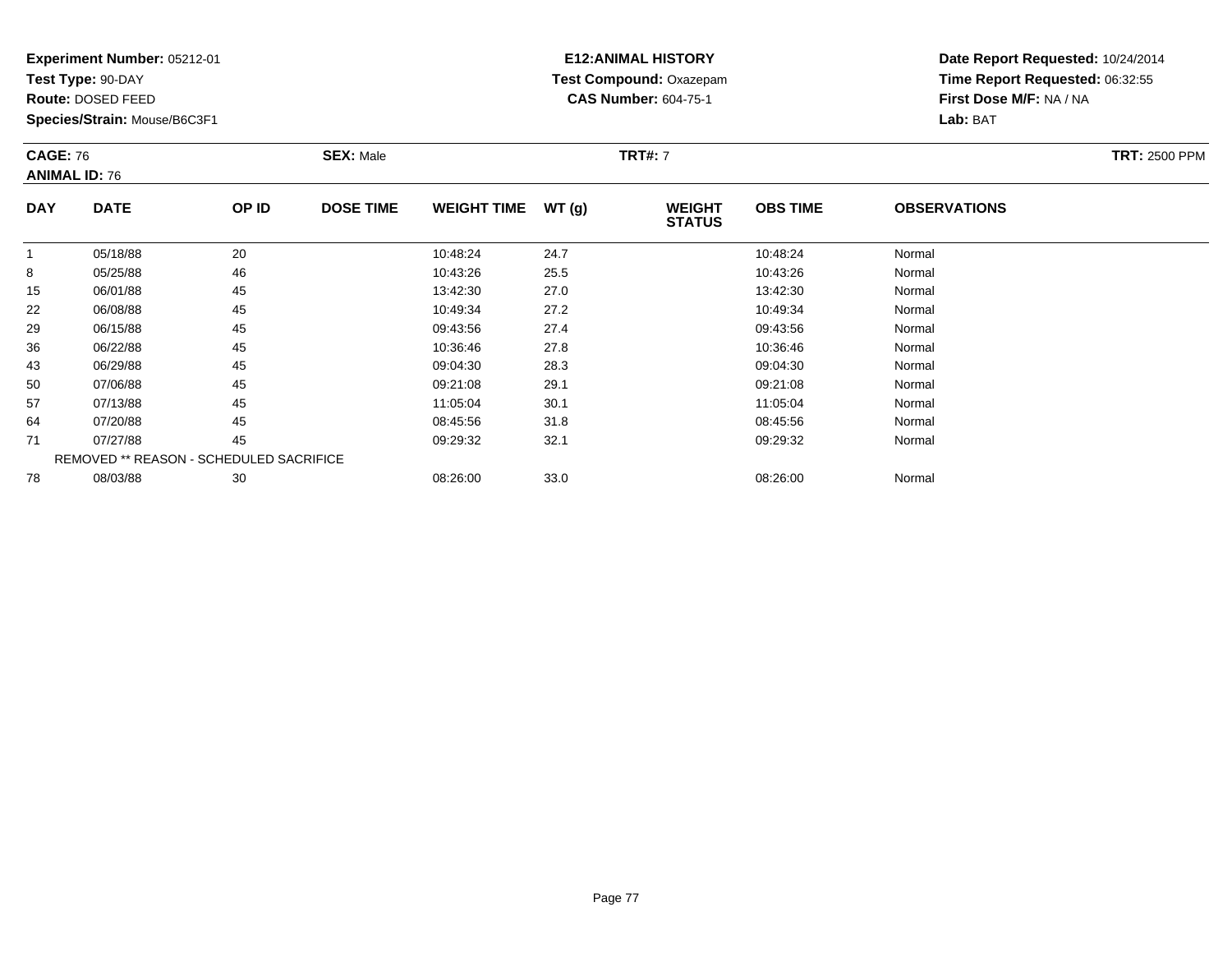**Test Type:** 90-DAY

**Route:** DOSED FEED

**Species/Strain:** Mouse/B6C3F1

# **E12:ANIMAL HISTORY Test Compound:** Oxazepam**CAS Number:** 604-75-1

**Date Report Requested:** 10/24/2014 **Time Report Requested:** 06:32:55**First Dose M/F:** NA / NA**Lab:** BAT

#### **CAGE:** 77 **SEX:** Male **TRT#:** <sup>7</sup> **TRT:** 2500 PPM**ANIMAL ID:** 77**DAY DATE OP IDDOSE TIME WEIGHT TIME WT** (g) **STATUSOBS TIME OBSERVATIONS** 11 05/18/88 20 10:48:56 23.8 10:48:56 Normal

|    | 05/18/88 | 20                                      | 10:48:56 | 23.8 | 10:48:56 | Normal |  |
|----|----------|-----------------------------------------|----------|------|----------|--------|--|
| 8  | 05/25/88 | 46                                      | 10:40:34 | 25.7 | 10:40:34 | Normal |  |
| 15 | 06/01/88 | 45                                      | 13:39:38 | 26.6 | 13:39:38 | Normal |  |
| 22 | 06/08/88 | 45                                      | 10:48:56 | 27.4 | 10:48:56 | Normal |  |
| 29 | 06/15/88 | 45                                      | 09:44:18 | 28.2 | 09:44:18 | Normal |  |
| 36 | 06/22/88 | 45                                      | 10:37:16 | 28.5 | 10:37:16 | Normal |  |
| 43 | 06/29/88 | 45                                      | 09:05:02 | 29.3 | 09:05:02 | Normal |  |
| 50 | 07/06/88 | 45                                      | 09:21:46 | 30.5 | 09:21:46 | Normal |  |
| 57 | 07/13/88 | 45                                      | 11:05:32 | 31.3 | 11:05:32 | Normal |  |
| 64 | 07/20/88 | 45                                      | 08:46:44 | 32.4 | 08:46:44 | Normal |  |
| 71 | 07/27/88 | 45                                      | 09:30:22 | 32.7 | 09:30:22 | Normal |  |
|    |          | REMOVED ** REASON - SCHEDULED SACRIFICE |          |      |          |        |  |
| 78 | 08/03/88 | 30                                      | 08:27:00 | 32.5 | 08:27:00 | Normal |  |
|    |          |                                         |          |      |          |        |  |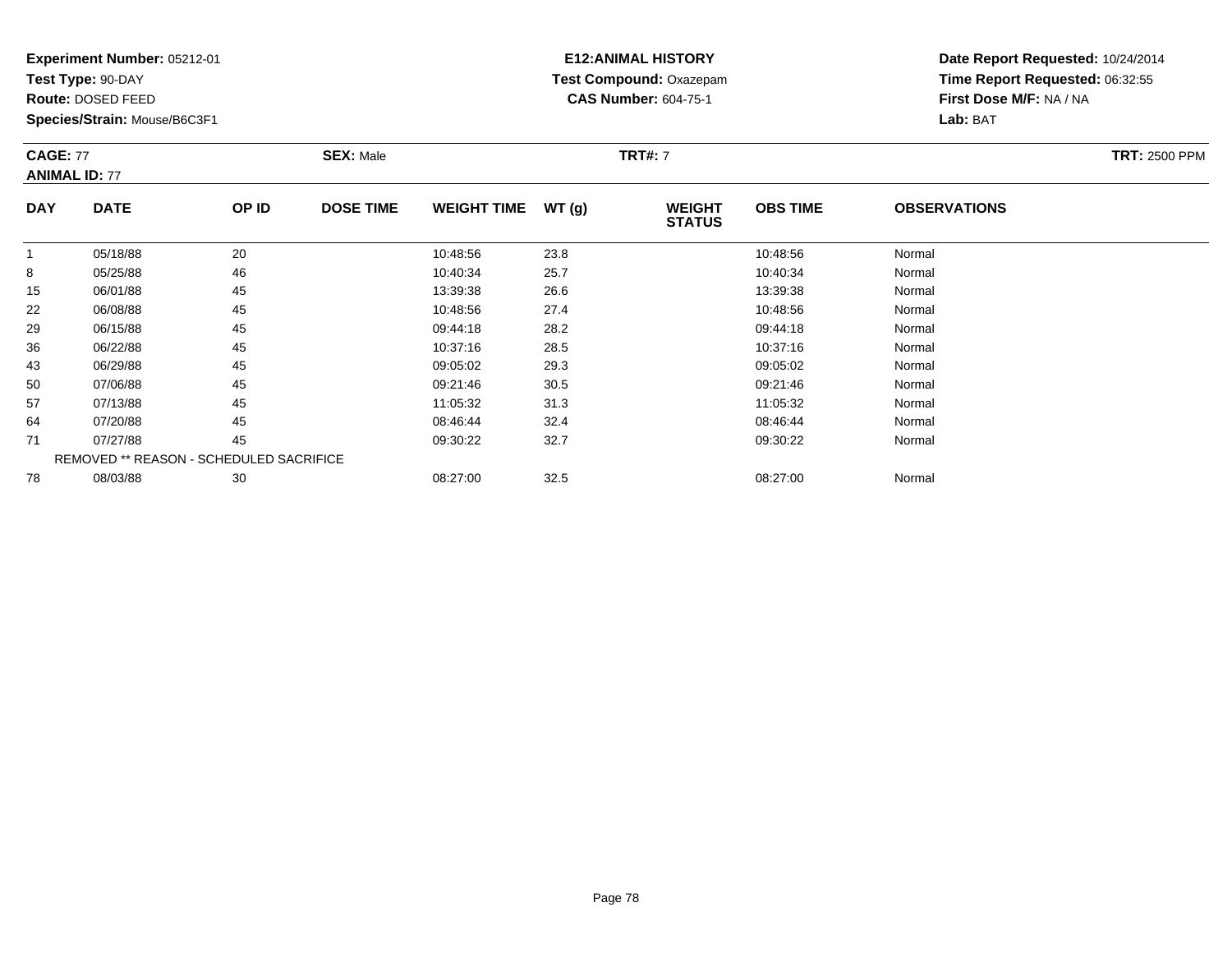**Test Type:** 90-DAY

**Route:** DOSED FEED

**Species/Strain:** Mouse/B6C3F1

# **E12:ANIMAL HISTORY Test Compound:** Oxazepam**CAS Number:** 604-75-1

**Date Report Requested:** 10/24/2014 **Time Report Requested:** 06:32:56**First Dose M/F:** NA / NA**Lab:** BAT

| <b>CAGE: 78</b><br><b>SEX: Male</b><br><b>ANIMAL ID: 78</b> |          |                           |  |          | <b>TRT#: 7</b>                                                 |  |          |                     | <b>TRT: 2500 PPM</b> |
|-------------------------------------------------------------|----------|---------------------------|--|----------|----------------------------------------------------------------|--|----------|---------------------|----------------------|
| <b>DAY</b><br><b>DATE</b>                                   |          | OP ID<br><b>DOSE TIME</b> |  |          | WT (q)<br><b>WEIGHT TIME</b><br><b>WEIGHT</b><br><b>STATUS</b> |  |          | <b>OBSERVATIONS</b> |                      |
|                                                             | 05/18/88 | 20                        |  | 10:49:24 | 21.2                                                           |  | 10:49:24 | Normal              |                      |
| R                                                           | 05/25/88 | 46.                       |  | 10.41.16 | 246                                                            |  | 10.41.16 | <b>Normal</b>       |                      |

|    | 05/18/88 | 20                                      | 10:49:24 | 21.2 | 10:49:24 | Normal |  |
|----|----------|-----------------------------------------|----------|------|----------|--------|--|
| 8  | 05/25/88 | 46                                      | 10:41:16 | 24.6 | 10:41:16 | Normal |  |
| 15 | 06/01/88 | 45                                      |          |      | 13:40:26 | Normal |  |
| 16 | 06/02/88 | 45                                      | 14:08:24 | 22.5 |          |        |  |
| 22 | 06/08/88 | 45                                      | 10:51:40 | 24.8 | 10:51:40 | Normal |  |
| 29 | 06/15/88 | 45                                      | 09:42:20 | 26.0 | 09:42:20 | Normal |  |
| 36 | 06/22/88 | 45                                      | 10:37:50 | 26.1 | 10:37:50 | Normal |  |
| 43 | 06/29/88 | 45                                      | 09:05:50 | 27.1 | 09:05:50 | Normal |  |
| 50 | 07/06/88 | 45                                      | 09:22:24 | 27.8 | 09:22:24 | Normal |  |
| 57 | 07/13/88 | 45                                      | 11:06:04 | 28.1 | 11:06:04 | Normal |  |
| 64 | 07/20/88 | 45                                      | 08:47:22 | 29.3 | 08:47:22 | Normal |  |
| 71 | 07/27/88 | 45                                      | 09:31:14 | 29.4 | 09:31:14 | Normal |  |
|    |          | REMOVED ** REASON - SCHEDULED SACRIFICE |          |      |          |        |  |
| 78 | 08/03/88 | 30                                      | 08:26:00 | 30.1 | 08:26:00 | Normal |  |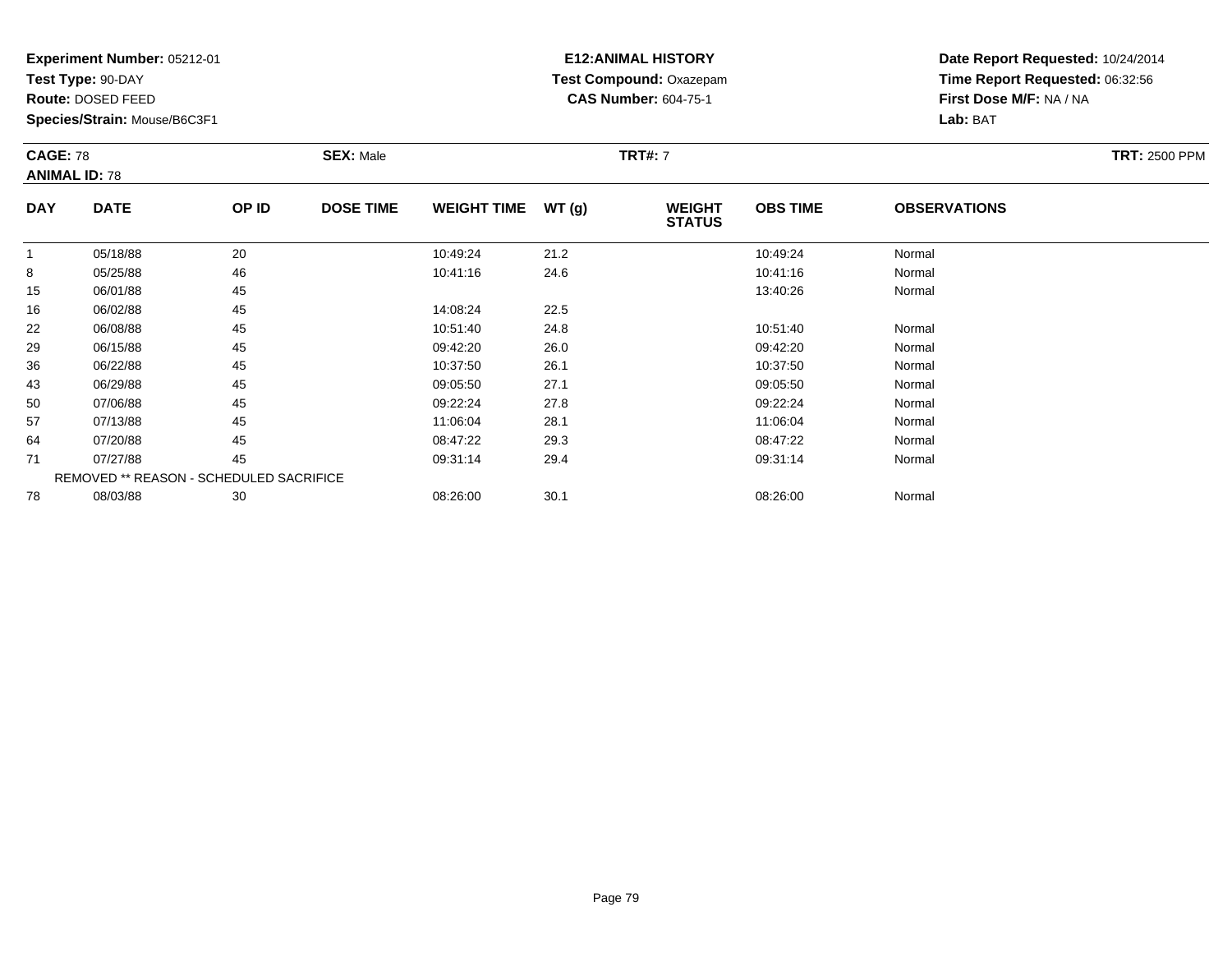**Test Type:** 90-DAY

**Route:** DOSED FEED

**Species/Strain:** Mouse/B6C3F1

# **E12:ANIMAL HISTORY Test Compound:** Oxazepam**CAS Number:** 604-75-1

**Date Report Requested:** 10/24/2014 **Time Report Requested:** 06:32:56**First Dose M/F:** NA / NA**Lab:** BAT

| <b>CAGE: 79</b><br><b>SEX: Male</b><br><b>ANIMAL ID: 79</b> |             |       |                  |                    | <b>TRT#: 7</b> |                                |                 | <b>TRT: 2500 PPM</b> |  |
|-------------------------------------------------------------|-------------|-------|------------------|--------------------|----------------|--------------------------------|-----------------|----------------------|--|
| <b>DAY</b>                                                  | <b>DATE</b> | OP ID | <b>DOSE TIME</b> | <b>WEIGHT TIME</b> | WT(q)          | <b>WEIGHT</b><br><b>STATUS</b> | <b>OBS TIME</b> | <b>OBSERVATIONS</b>  |  |
|                                                             | 05/18/88    | 20    |                  |                    |                |                                | 10:50:24        | Normal               |  |
| 2                                                           | 05/19/88    | 45    |                  | 08:11:08           | 22.6           |                                |                 |                      |  |

|                | 05/18/88 | 20                                      |          |      | 10:50:24 | Normal |  |
|----------------|----------|-----------------------------------------|----------|------|----------|--------|--|
| $\overline{2}$ | 05/19/88 | 45                                      | 08:11:08 | 22.6 |          |        |  |
| 8              | 05/25/88 | 46                                      | 10:42:00 | 26.2 | 10:42:00 | Normal |  |
| 15             | 06/01/88 | 45                                      | 13:41:26 | 27.1 | 13:41:26 | Normal |  |
| 22             | 06/08/88 | 45                                      | 10:51:02 | 27.1 | 10:51:02 | Normal |  |
| 29             | 06/15/88 | 45                                      | 09:43:16 | 27.9 | 09:43:16 | Normal |  |
| 36             | 06/22/88 | 45                                      | 10:34:52 | 28.0 | 10:34:52 | Normal |  |
| 43             | 06/29/88 | 45                                      | 09:03:18 | 29.0 | 09:03:18 | Normal |  |
| 50             | 07/06/88 | 45                                      |          |      | 09:23:18 | Normal |  |
| 51             | 07/07/88 | 45                                      | 08:20:34 | 29.8 |          |        |  |
| 57             | 07/13/88 | 45                                      | 11:06:36 | 30.9 | 11:06:36 | Normal |  |
| 64             | 07/20/88 | 45                                      | 08:48:04 | 31.3 | 08:48:04 | Normal |  |
| 71             | 07/27/88 | 45                                      | 09:32:04 | 31.6 | 09:32:04 | Normal |  |
|                |          | REMOVED ** REASON - SCHEDULED SACRIFICE |          |      |          |        |  |
| 78             | 08/03/88 | 30                                      | 08:27:00 | 32.0 | 08:27:00 | Normal |  |
|                |          |                                         |          |      |          |        |  |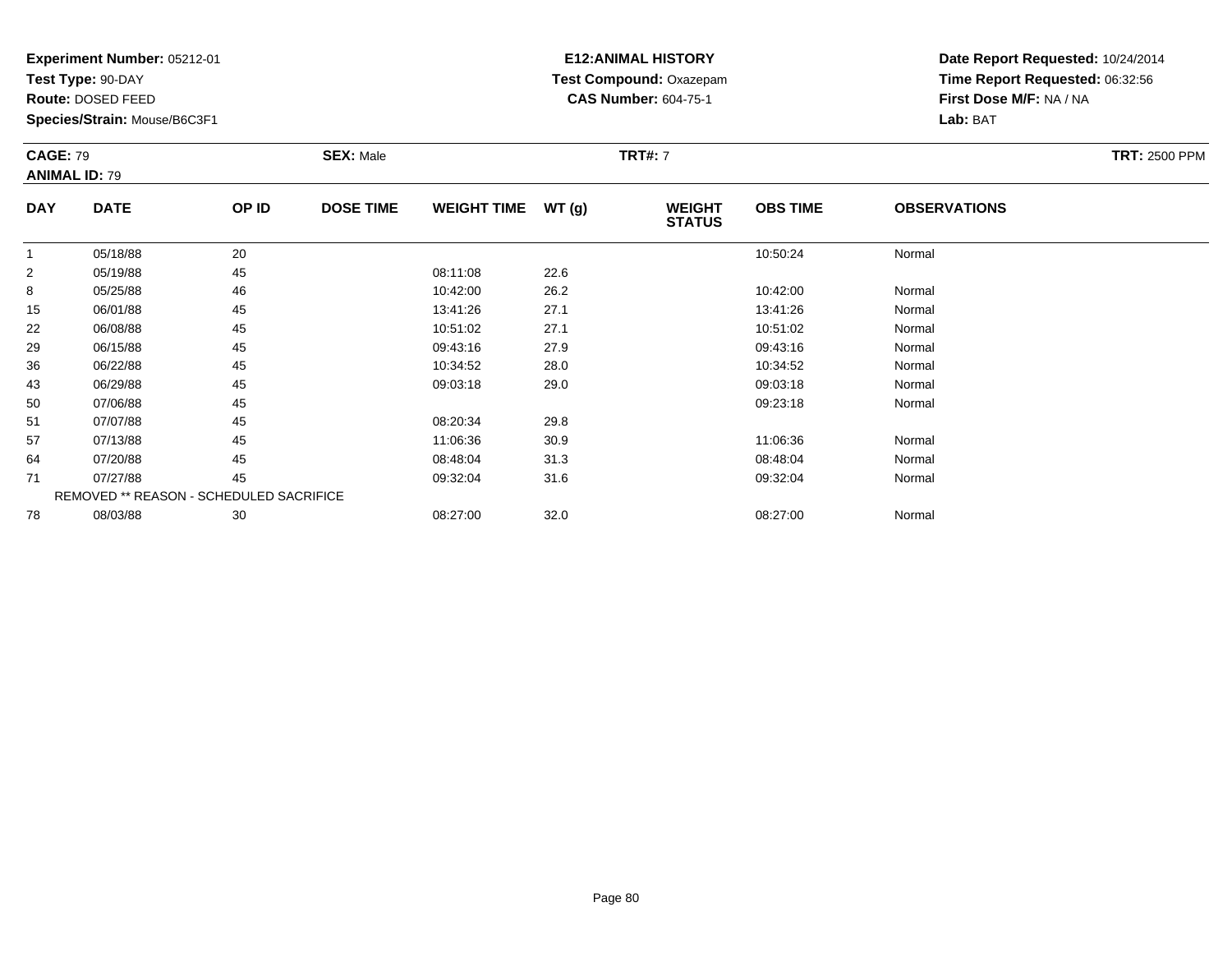**Test Type:** 90-DAY

**Route:** DOSED FEED

57

64

71

78

**Species/Strain:** Mouse/B6C3F1

REMOVED \*\* REASON - SCHEDULED SACRIFICE

# **E12:ANIMAL HISTORY Test Compound:** Oxazepam**CAS Number:** 604-75-1

**Date Report Requested:** 10/24/2014**Time Report Requested:** 06:32:56**First Dose M/F:** NA / NA**Lab:** BAT

| <b>CAGE: 80</b><br><b>ANIMAL ID: 80</b> |             |       | <b>SEX: Male</b> | <b>TRT: 2500 PPM</b> |       |                                |                 |                     |  |
|-----------------------------------------|-------------|-------|------------------|----------------------|-------|--------------------------------|-----------------|---------------------|--|
| <b>DAY</b>                              | <b>DATE</b> | OP ID | <b>DOSE TIME</b> | <b>WEIGHT TIME</b>   | WT(g) | <b>WEIGHT</b><br><b>STATUS</b> | <b>OBS TIME</b> | <b>OBSERVATIONS</b> |  |
|                                         | 05/18/88    | 20    |                  | 10:50:52             | 22.4  |                                | 10:50:52        | Normal              |  |
| 8                                       | 05/25/88    | 46    |                  | 10:42:40             | 25.8  |                                | 10:42:40        | Normal              |  |
| 15                                      | 06/01/88    | 45    |                  | 13:41:58             | 27.1  |                                | 13:41:58        | Normal              |  |
| 22                                      | 06/08/88    | 45    |                  | 10:50:24             | 28.0  |                                | 10:50:24        | Normal              |  |
| 29                                      | 06/15/88    | 45    |                  | 09:43:36             | 28.8  |                                | 09:43:36        | Normal              |  |
| 36                                      | 06/22/88    | 45    |                  | 10:35:58             | 28.6  |                                | 10:35:58        | Normal              |  |
| 43                                      | 06/29/88    | 45    |                  | 09:03:52             | 29.9  |                                | 09:03:52        | Normal              |  |
| 50                                      | 07/06/88    | 45    |                  | 09:20:20             | 30.6  |                                | 09:20:20        | Normal              |  |

7 07/13/88 45 45 11:04:14 32.0 11:04:14 11:04:14 11:04:14 11:04:14 11:04:14

4 07/20/88 45 45 08:49:44 32.4 32.4 08:49:44 07/20/88 Normal

1 07/27/88 45 45 09:32:54 33.6 09:32:54 09:32:54 Normal

8 08/03/88 30 30 08:28:00 33.7 33.7 08:28:00 33.7 08:28:00 33.7 3 08:28:00 33.7 3 08:28:00 38:28:00 38:28:00 0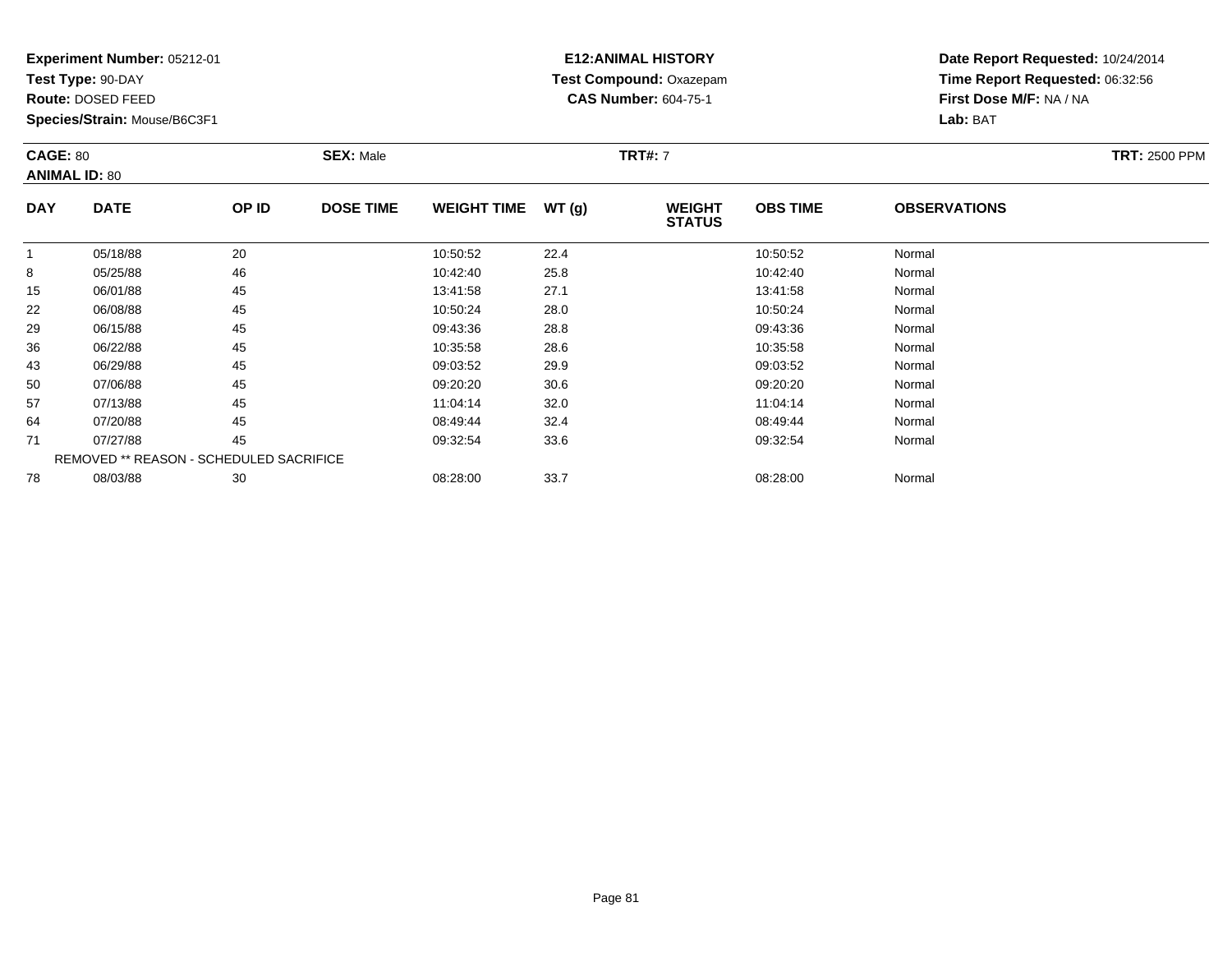**Test Type:** 90-DAY

**Route:** DOSED FEED

93

**Species/Strain:** Mouse/B6C3F1

REMOVED \*\* REASON - TERMINAL SACRIFICE

# **E12:ANIMAL HISTORY Test Compound:** Oxazepam**CAS Number:** 604-75-1

**Date Report Requested:** 10/24/2014**Time Report Requested:** 06:32:56**First Dose M/F:** NA / NA**Lab:** BAT

| <b>CAGE: 81</b><br><b>ANIMAL ID: 81</b> |             | <b>SEX: Male</b> |                  |                    | <b>TRT#: 9</b> |                                |                 | <b>TRT: 5000 PPM</b> |  |
|-----------------------------------------|-------------|------------------|------------------|--------------------|----------------|--------------------------------|-----------------|----------------------|--|
| <b>DAY</b>                              | <b>DATE</b> | OP ID            | <b>DOSE TIME</b> | <b>WEIGHT TIME</b> | WT (g)         | <b>WEIGHT</b><br><b>STATUS</b> | <b>OBS TIME</b> | <b>OBSERVATIONS</b>  |  |
| 1                                       | 05/18/88    | 20               |                  | 10:44:04           | 24.1           |                                | 10:44:04        | Normal               |  |
| 8                                       | 05/25/88    | 46               |                  | 13:34:54           | 24.3           |                                | 13:34:54        | Normal               |  |
| 15                                      | 06/01/88    | 45               |                  | 13:43:12           | 26.2           |                                | 13:43:12        | Normal               |  |
| 22                                      | 06/08/88    | 45               |                  | 10:46:08           | 27.7           |                                | 10:46:08        | Normal               |  |
| 29                                      | 06/15/88    | 45               |                  | 10:00:50           | 28.3           |                                | 10:00:50        | Normal               |  |
| 36                                      | 06/22/88    | 45               |                  | 09:51:04           | 28.6           |                                | 09:51:04        | Normal               |  |
| 43                                      | 06/29/88    | 45               |                  | 09:01:18           | 29.5           |                                | 09:01:18        | Normal               |  |
| 50                                      | 07/06/88    | 45               |                  | 09:16:56           | 29.5           |                                | 09:16:56        | Normal               |  |
| 57                                      | 07/13/88    | 45               |                  | 11:07:58           | 29.9           |                                | 11:07:58        | Normal               |  |
| 64                                      | 07/20/88    | 45               |                  | 08:42:16           | 31.5           |                                | 08:42:16        | Normal               |  |
| 71                                      | 07/27/88    | 45               |                  | 09:27:58           | 32.0           |                                | 09:27:58        | Normal               |  |
| 78                                      | 08/03/88    | 45               |                  | 13:50:20           | 31.4           |                                | 13:50:20        | Normal               |  |
| 85                                      | 08/10/88    | 45               |                  | 09:43:38           | 32.6           |                                | 09:43:38        | Normal               |  |
| 92                                      | 08/17/88    | 30               |                  | 08:55:00           | 32.0           |                                | 08:55:00        | Normal               |  |

2 08/17/88 30 30 08:55:00 32.0 32.0 08:55:00 08:55:00 Normal

08/18/88 <sup>45</sup> 06:47:06 33.3 06:47:06 Normal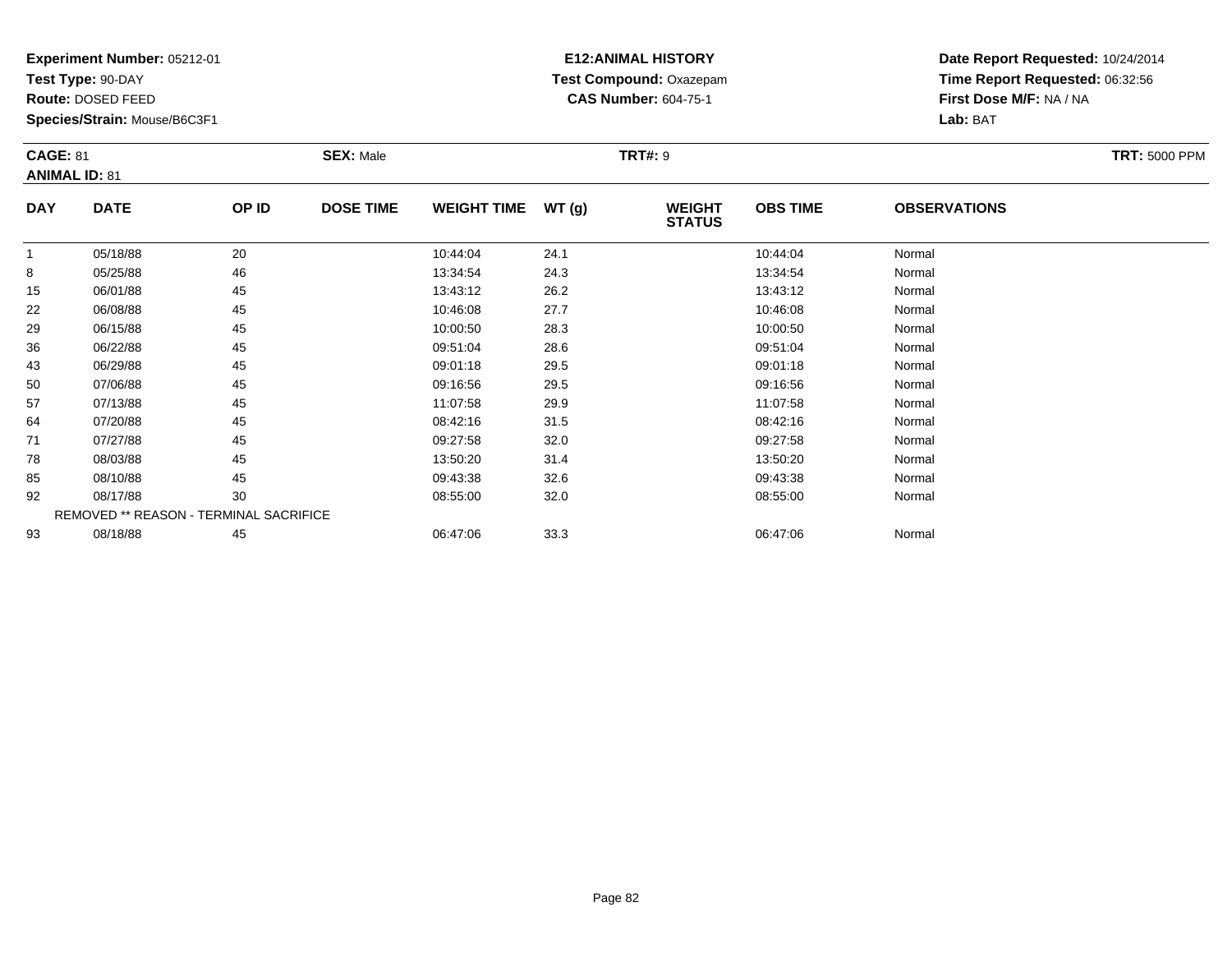**Test Type:** 90-DAY

**Route:** DOSED FEED

78

85

92

93

**Species/Strain:** Mouse/B6C3F1

REMOVED \*\* REASON - TERMINAL SACRIFICE

# **E12:ANIMAL HISTORY Test Compound:** Oxazepam**CAS Number:** 604-75-1

**Date Report Requested:** 10/24/2014**Time Report Requested:** 06:32:56**First Dose M/F:** NA / NA**Lab:** BAT

| <b>CAGE: 82</b><br><b>ANIMAL ID: 82</b> |             | <b>SEX: Male</b> |                  |                    | <b>TRT#: 9</b> | <b>TRT: 5000 PPM</b>           |                 |                     |  |
|-----------------------------------------|-------------|------------------|------------------|--------------------|----------------|--------------------------------|-----------------|---------------------|--|
| <b>DAY</b>                              | <b>DATE</b> | OP ID            | <b>DOSE TIME</b> | <b>WEIGHT TIME</b> | WT(g)          | <b>WEIGHT</b><br><b>STATUS</b> | <b>OBS TIME</b> | <b>OBSERVATIONS</b> |  |
|                                         | 05/18/88    | 20               |                  | 10:45:06           | 26.0           |                                | 10:45:06        | Normal              |  |
| 8                                       | 05/25/88    | 46               |                  | 13:35:34           | 27.0           |                                | 13:35:34        | Normal              |  |
| 15                                      | 06/01/88    | 45               |                  | 13:44:18           | 28.1           |                                | 13:44:18        | Normal              |  |
| 22                                      | 06/08/88    | 45               |                  |                    |                |                                | 10:45:26        | Normal              |  |
| 23                                      | 06/09/88    | 45               |                  | 08:33:22           | 29.2           |                                |                 |                     |  |
| 29                                      | 06/15/88    | 45               |                  | 10:01:12           | 26.3           |                                | 10:01:12        | Normal              |  |
| 36                                      | 06/22/88    | 45               |                  | 09:51:44           | 29.3           |                                | 09:51:44        | Normal              |  |
| 43                                      | 06/29/88    | 45               |                  | 09:01:54           | 29.3           |                                | 09:01:54        | Normal              |  |
| 50                                      | 07/06/88    | 45               |                  | 09:17:40           | 29.9           |                                | 09:17:40        | Normal              |  |
| 57                                      | 07/13/88    | 45               |                  | 11:08:26           | 30.5           |                                | 11:08:26        | Normal              |  |
| 64                                      | 07/20/88    | 45               |                  | 08:43:12           | 31.4           |                                | 08:43:12        | Normal              |  |
| 71                                      | 07/27/88    | 45               |                  | 09:27:08           | 31.7           |                                | 09:27:08        | Normal              |  |

8 08/03/88 45 45 13:51:00 31.7 3.1.7 13:51:00 3 31.7 3.51:00 Normal

08/10/88 <sup>45</sup> 09:40:18 33.8 09:40:18 Normal

2 08/17/88 30 30 08:52:00 34.7 34.7 08:52:00 08:52:00 Normal

3 08/18/88 45 45 06:47:50 34.7 34.7 06:47:50 06:47:50 Normal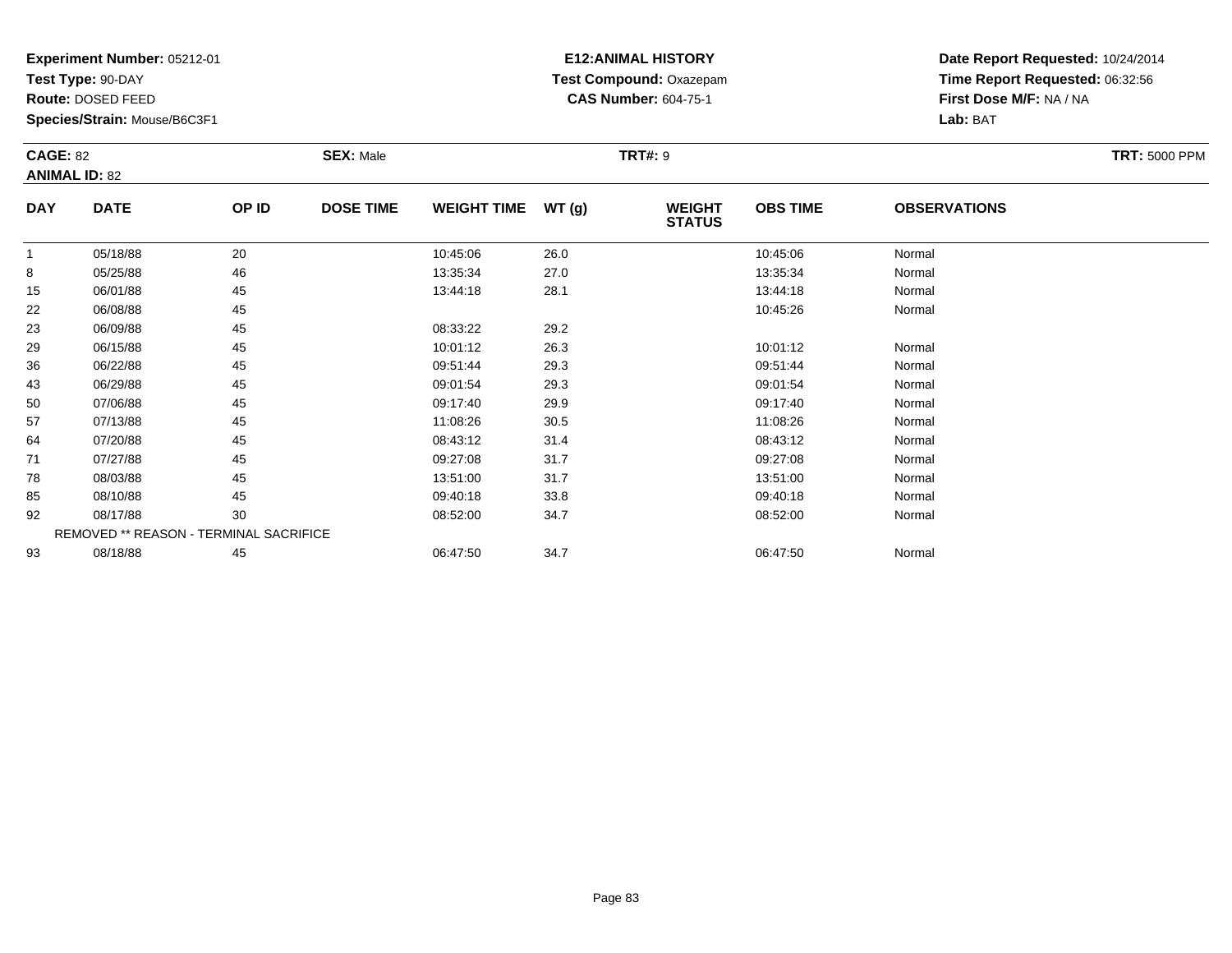**Test Type:** 90-DAY

**Route:** DOSED FEED

93

**Species/Strain:** Mouse/B6C3F1

# **E12:ANIMAL HISTORY Test Compound:** Oxazepam**CAS Number:** 604-75-1

**Date Report Requested:** 10/24/2014**Time Report Requested:** 06:32:56**First Dose M/F:** NA / NA**Lab:** BAT

| <b>CAGE: 83</b><br><b>ANIMAL ID: 83</b> |                                               | <b>SEX: Male</b>          | <b>TRT: 5000 PPM</b> |                    |       |                                |                 |                     |  |
|-----------------------------------------|-----------------------------------------------|---------------------------|----------------------|--------------------|-------|--------------------------------|-----------------|---------------------|--|
| <b>DAY</b>                              | <b>DATE</b>                                   | OP ID<br><b>DOSE TIME</b> |                      | <b>WEIGHT TIME</b> | WT(g) | <b>WEIGHT</b><br><b>STATUS</b> | <b>OBS TIME</b> | <b>OBSERVATIONS</b> |  |
| 1                                       | 05/18/88                                      | 20                        |                      | 10:45:34           | 24.7  |                                | 10:45:34        | Normal              |  |
| 8                                       | 05/25/88                                      | 46                        |                      | 13:36:12           | 25.6  |                                | 13:36:12        | Normal              |  |
| 15                                      | 06/01/88                                      | 45                        |                      | 13:44:56           | 27.9  |                                | 13:44:56        | Normal              |  |
| 22                                      | 06/08/88                                      | 45                        |                      | 10:48:12           | 28.7  |                                | 10:48:12        | Normal              |  |
| 29                                      | 06/15/88                                      | 45                        |                      | 09:59:10           | 30.0  |                                | 09:59:10        | Normal              |  |
| 36                                      | 06/22/88                                      | 45                        |                      | 09:52:34           | 28.0  |                                | 09:52:34        | Normal              |  |
| 43                                      | 06/29/88                                      | 45                        |                      | 09:02:30           | 31.1  |                                | 09:02:30        | Normal              |  |
| 50                                      | 07/06/88                                      | 45                        |                      | 09:18:16           | 29.9  |                                | 09:18:16        | Normal              |  |
| 57                                      | 07/13/88                                      | 45                        |                      | 11:09:00           | 31.6  |                                | 11:09:00        | Normal              |  |
| 64                                      | 07/20/88                                      | 45                        |                      | 08:43:54           | 31.9  |                                | 08:43:54        | Normal              |  |
| 71                                      | 07/27/88                                      | 45                        |                      | 09:26:16           | 32.4  |                                | 09:26:16        | Normal              |  |
| 78                                      | 08/03/88                                      | 45                        |                      | 13:57:58           | 32.2  |                                | 13:57:58        | Normal              |  |
| 85                                      | 08/10/88                                      | 45                        |                      | 09:41:26           | 33.4  |                                | 09:41:26        | Normal              |  |
| 92                                      | 08/17/88                                      | 30                        |                      | 08:53:00           | 33.0  |                                | 08:53:00        | Normal              |  |
|                                         | <b>REMOVED ** REASON - TERMINAL SACRIFICE</b> |                           |                      |                    |       |                                |                 |                     |  |

08/18/88 <sup>45</sup> 06:48:44 35.3 06:48:44 Normal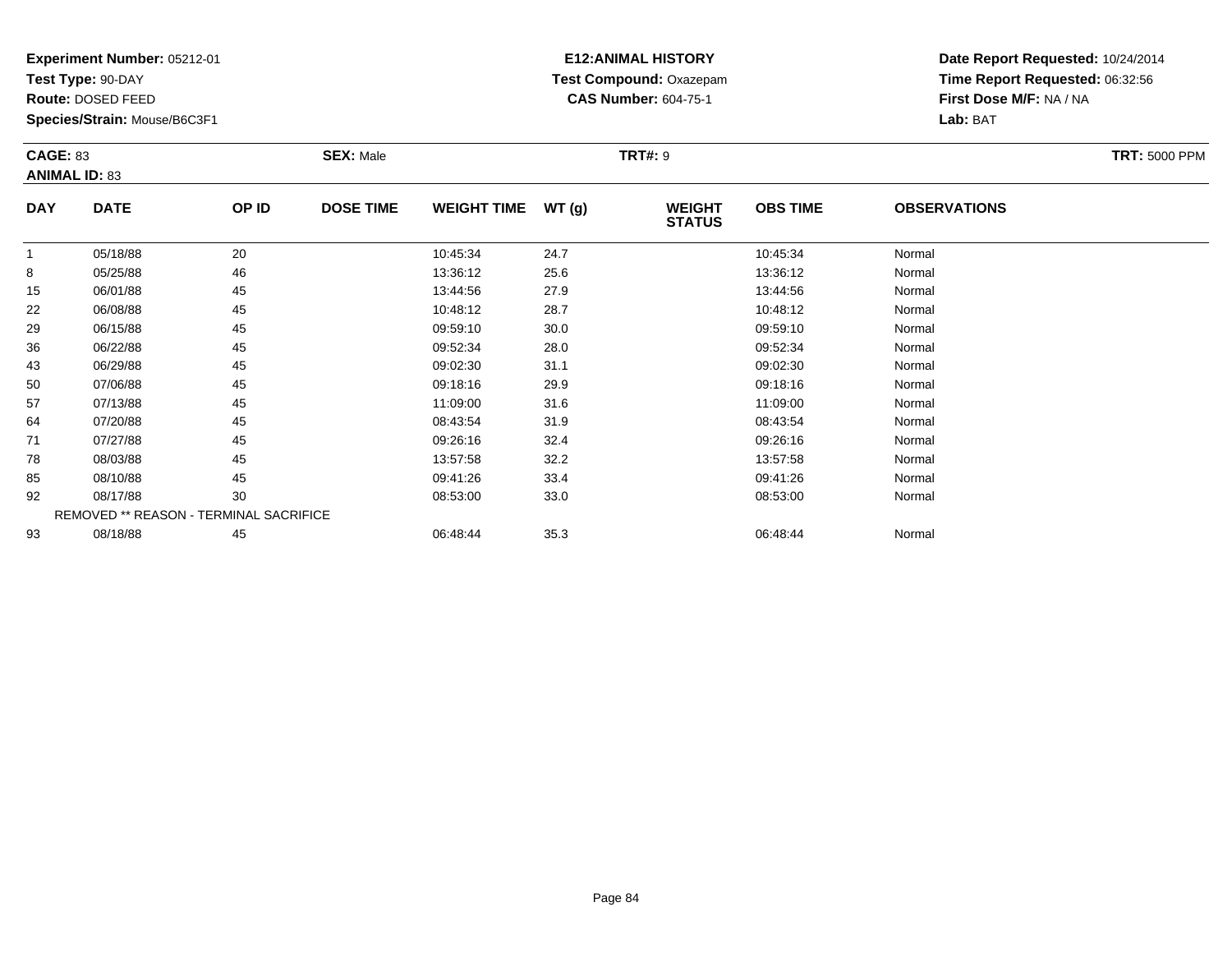**Test Type:** 90-DAY

**Route:** DOSED FEED

85

92

93

**Species/Strain:** Mouse/B6C3F1

REMOVED \*\* REASON - TERMINAL SACRIFICE

# **E12:ANIMAL HISTORY Test Compound:** Oxazepam**CAS Number:** 604-75-1

**Date Report Requested:** 10/24/2014**Time Report Requested:** 06:32:56**First Dose M/F:** NA / NA**Lab:** BAT

| <b>CAGE: 84</b><br><b>ANIMAL ID: 84</b> |             | <b>SEX: Male</b> | <b>TRT: 5000 PPM</b> |                    |       |                                |                 |                     |  |
|-----------------------------------------|-------------|------------------|----------------------|--------------------|-------|--------------------------------|-----------------|---------------------|--|
| <b>DAY</b>                              | <b>DATE</b> | OP ID            | <b>DOSE TIME</b>     | <b>WEIGHT TIME</b> | WT(g) | <b>WEIGHT</b><br><b>STATUS</b> | <b>OBS TIME</b> | <b>OBSERVATIONS</b> |  |
|                                         | 05/18/88    | 20               |                      | 10:46:30           | 22.4  |                                | 10:46:30        | Normal              |  |
| 8                                       | 05/25/88    | 46               |                      | 13:36:54           | 24.4  |                                | 13:36:54        | Normal              |  |
| 15                                      | 06/01/88    | 45               |                      | 13:45:32           | 25.7  |                                | 13:45:32        | Normal              |  |
| 22                                      | 06/08/88    | 45               |                      | 10:47:30           | 25.9  |                                | 10:47:30        | Normal              |  |
| 29                                      | 06/15/88    | 45               |                      | 09:59:44           | 26.3  |                                | 09:59:44        | Normal              |  |
| 36                                      | 06/22/88    | 45               |                      | 09:50:02           | 27.2  |                                | 09:50:02        | Normal              |  |
| 43                                      | 06/29/88    | 45               |                      | 08:59:54           | 28.9  |                                | 08:59:54        | Normal              |  |
| 50                                      | 07/06/88    | 45               |                      | 09:18:56           | 29.1  |                                | 09:18:56        | Normal              |  |
| 57                                      | 07/13/88    | 45               |                      | 11:09:38           | 28.8  |                                | 11:09:38        | Normal              |  |
| 64                                      | 07/20/88    | 45               |                      | 08:44:36           | 29.6  |                                | 08:44:36        | Normal              |  |
| 71                                      | 07/27/88    | 45               |                      | 09:25:18           | 29.6  |                                | 09:25:18        | Normal              |  |
| 78                                      | 08/03/88    | 45               |                      | 13:58:50           | 29.3  |                                | 13:58:50        | Normal              |  |

08/10/88 <sup>45</sup> 09:42:12 31.4 09:42:12 Normal

2 08/17/88 30 30 08:53:00 32.1 30 08:53:00 332.1 08:53:00 08:53:00 Normal

3 08/18/88 45 45 06:49:30 32.2 68/18/89 06:49:30 300 300 06:49:30 06:49:30 06:49:30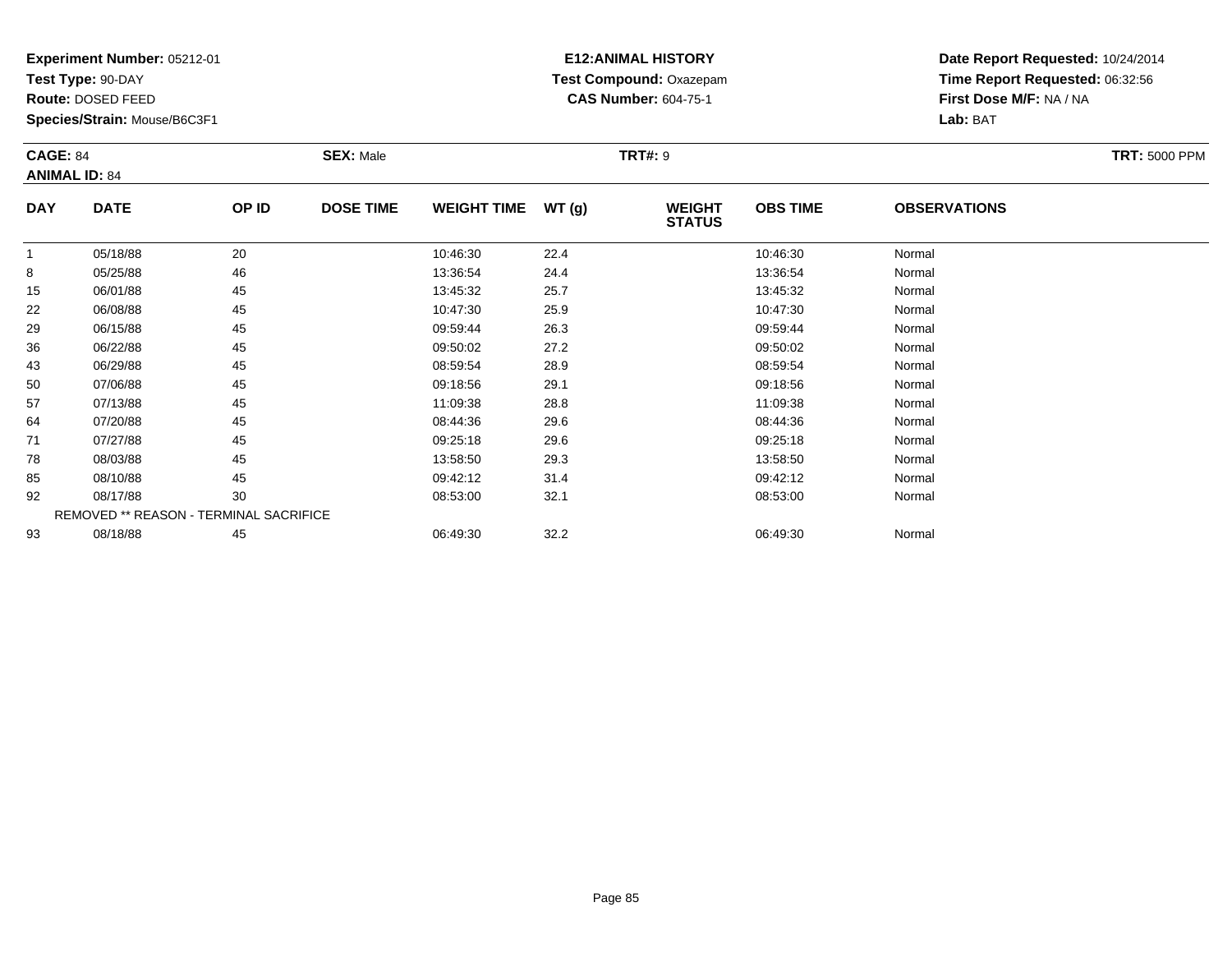**Test Type:** 90-DAY

**Route:** DOSED FEED

78

85

92

93

**Species/Strain:** Mouse/B6C3F1

REMOVED \*\* REASON - TERMINAL SACRIFICE

# **E12:ANIMAL HISTORY Test Compound:** Oxazepam**CAS Number:** 604-75-1

**Date Report Requested:** 10/24/2014**Time Report Requested:** 06:32:56**First Dose M/F:** NA / NA**Lab:** BAT

| <b>CAGE: 85</b><br><b>ANIMAL ID: 85</b> |             |       | <b>SEX: Male</b> |                    |       | <b>TRT#: 9</b>                 |                 | <b>TRT: 5000 PPM</b> |  |
|-----------------------------------------|-------------|-------|------------------|--------------------|-------|--------------------------------|-----------------|----------------------|--|
| <b>DAY</b>                              | <b>DATE</b> | OP ID | <b>DOSE TIME</b> | <b>WEIGHT TIME</b> | WT(g) | <b>WEIGHT</b><br><b>STATUS</b> | <b>OBS TIME</b> | <b>OBSERVATIONS</b>  |  |
|                                         | 05/18/88    | 20    |                  | 10:47:12           | 24.1  |                                | 10:47:12        | Normal               |  |
| 8                                       | 05/25/88    | 46    |                  | 13:37:34           | 26.2  |                                | 13:37:34        | Normal               |  |
| 15                                      | 06/01/88    | 45    |                  |                    |       |                                | 13:46:08        | Normal               |  |
| 16                                      | 06/02/88    | 45    |                  | 08:46:44           | 28.0  |                                |                 |                      |  |
| 22                                      | 06/08/88    | 45    |                  | 10:46:48           | 28.4  |                                | 10:46:48        | Normal               |  |
| 29                                      | 06/15/88    | 45    |                  | 10:00:24           | 29.7  |                                | 10:00:24        | Normal               |  |
| 36                                      | 06/22/88    | 45    |                  | 09:50:36           | 30.4  |                                | 09:50:36        | Normal               |  |
| 43                                      | 06/29/88    | 45    |                  | 09:00:38           | 30.5  |                                | 09:00:38        | Normal               |  |
| 50                                      | 07/06/88    | 45    |                  | 09:16:04           | 31.4  |                                | 09:16:04        | Normal               |  |
| 57                                      | 07/13/88    | 45    |                  |                    |       |                                | 11:07:14        | Normal               |  |
| 58                                      | 07/14/88    | 45    |                  | 14:05:48           | 31.4  |                                |                 |                      |  |
| 64                                      | 07/20/88    | 45    |                  | 08:45:14           | 30.9  |                                | 08:45:14        | Normal               |  |
| 71                                      | 07/27/88    | 45    |                  |                    |       |                                | 09:24:28        | Normal               |  |
| 72                                      | 07/28/88    | 45    |                  | 08:49:14           | 29.7  |                                |                 |                      |  |

8 08/03/88 45 45 13:59:34 30.4 2014 13:59 13:59:34 Normal

08/10/88 <sup>45</sup> 09:42:58 32.6 09:42:58 Normal

2 08/17/88 30 30 08:54:00 34.1 34.1 08:54:00 354:00 08:54:00 08:54:00 08:54:00

08/18/88 <sup>45</sup> 06:50:10 34.9 06:50:10 Normal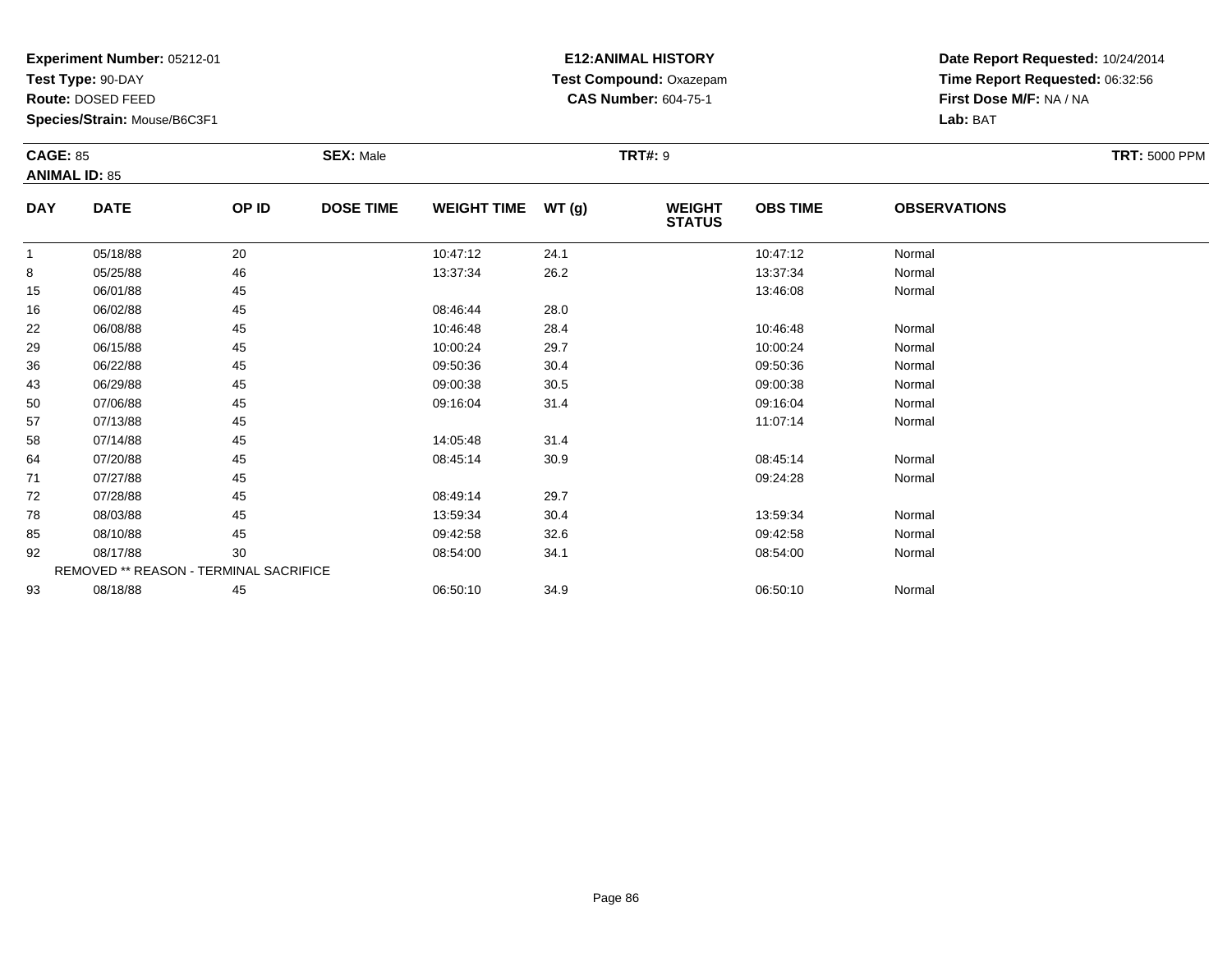**Test Type:** 90-DAY

**Route:** DOSED FEED

93

**Species/Strain:** Mouse/B6C3F1

# **E12:ANIMAL HISTORY Test Compound:** Oxazepam**CAS Number:** 604-75-1

**Date Report Requested:** 10/24/2014**Time Report Requested:** 06:32:56**First Dose M/F:** NA / NA**Lab:** BAT

| <b>CAGE: 86</b><br><b>ANIMAL ID: 86</b> |                                        | <b>SEX: Male</b> | <b>TRT#: 9</b>   |                    |       |                                |                 |                     |  |
|-----------------------------------------|----------------------------------------|------------------|------------------|--------------------|-------|--------------------------------|-----------------|---------------------|--|
| <b>DAY</b>                              | <b>DATE</b>                            | OP ID            | <b>DOSE TIME</b> | <b>WEIGHT TIME</b> | WT(g) | <b>WEIGHT</b><br><b>STATUS</b> | <b>OBS TIME</b> | <b>OBSERVATIONS</b> |  |
| 1                                       | 05/18/88                               | 20               |                  | 10:33:34           | 23.8  |                                | 10:33:34        | Normal              |  |
| 8                                       | 05/25/88                               | 46               |                  | 10:52:22           | 26.4  |                                | 10:52:22        | Normal              |  |
| 15                                      | 06/01/88                               | 45               |                  | 14:24:24           | 28.7  |                                | 14:24:24        | Normal              |  |
| 22                                      | 06/08/88                               | 45               |                  | 09:43:34           | 29.5  |                                | 09:43:34        | Normal              |  |
| 29                                      | 06/15/88                               | 45               |                  | 13:36:36           | 29.2  |                                | 13:36:36        | Normal              |  |
| 36                                      | 06/22/88                               | 45               |                  | 09:37:26           | 30.6  |                                | 09:37:26        | Normal              |  |
| 43                                      | 06/29/88                               | 45               |                  | 10:54:34           | 31.0  |                                | 10:54:34        | Normal              |  |
| 50                                      | 07/06/88                               | 45               |                  | 09:04:24           | 31.8  |                                | 09:04:24        | Normal              |  |
| 57                                      | 07/13/88                               | 45               |                  | 13:34:36           | 32.7  |                                | 13:34:36        | Normal              |  |
| 64                                      | 07/20/88                               | 45               |                  | 09:15:44           | 34.3  |                                | 09:15:44        | Normal              |  |
| 71                                      | 07/27/88                               | 45               |                  | 10:55:48           | 34.1  |                                | 10:55:48        | Normal              |  |
| 78                                      | 08/03/88                               | 45               |                  | 10:46:32           | 34.3  |                                | 10:46:32        | Normal              |  |
| 85                                      | 08/10/88                               | 45               |                  | 09:20:12           | 34.2  |                                | 09:20:12        | Normal              |  |
| 92                                      | 08/17/88                               | 30               |                  | 09:02:00           | 34.6  |                                | 09:02:00        | Normal              |  |
|                                         | REMOVED ** REASON - TERMINAL SACRIFICE |                  |                  |                    |       |                                |                 |                     |  |

08/18/88 <sup>45</sup> 06:51:02 36.3 06:51:02 Normal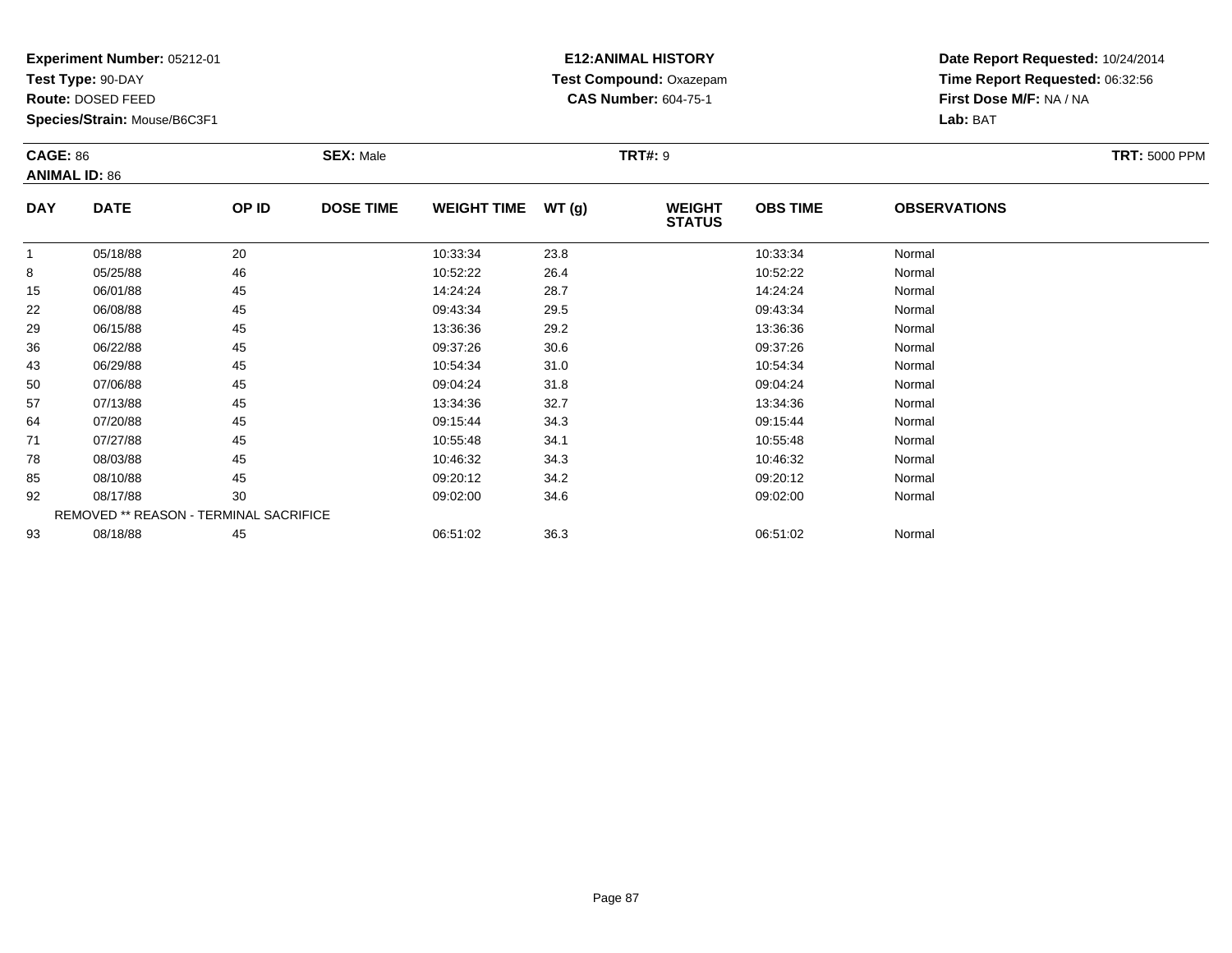**Test Type:** 90-DAY

**Route:** DOSED FEED

93

**Species/Strain:** Mouse/B6C3F1

# **E12:ANIMAL HISTORY Test Compound:** Oxazepam**CAS Number:** 604-75-1

**Date Report Requested:** 10/24/2014**Time Report Requested:** 06:32:56**First Dose M/F:** NA / NA**Lab:** BAT

| <b>CAGE: 87</b><br><b>ANIMAL ID: 87</b> |                                               | <b>SEX: Male</b>          | <b>TRT: 5000 PPM</b> |                    |                                         |  |                 |                     |  |
|-----------------------------------------|-----------------------------------------------|---------------------------|----------------------|--------------------|-----------------------------------------|--|-----------------|---------------------|--|
| <b>DAY</b>                              | <b>DATE</b>                                   | OP ID<br><b>DOSE TIME</b> |                      | <b>WEIGHT TIME</b> | WT(g)<br><b>WEIGHT</b><br><b>STATUS</b> |  | <b>OBS TIME</b> | <b>OBSERVATIONS</b> |  |
| 1                                       | 05/18/88                                      | 20                        |                      | 10:34:54           | 23.2                                    |  | 10:34:54        | Normal              |  |
| 8                                       | 05/25/88                                      | 46                        |                      | 10:48:56           | 25.4                                    |  | 10:48:56        | Normal              |  |
| 15                                      | 06/01/88                                      | 45                        |                      | 14:25:02           | 25.6                                    |  | 14:25:02        | Normal              |  |
| 22                                      | 06/08/88                                      | 45                        |                      | 09:44:16           | 27.0                                    |  | 09:44:16        | Normal              |  |
| 29                                      | 06/15/88                                      | 45                        |                      | 13:37:18           | 27.5                                    |  | 13:37:18        | Normal              |  |
| 36                                      | 06/22/88                                      | 45                        |                      | 09:38:04           | 27.9                                    |  | 09:38:04        | Normal              |  |
| 43                                      | 06/29/88                                      | 45                        |                      | 10:54:00           | 28.1                                    |  | 10:54:00        | Normal              |  |
| 50                                      | 07/06/88                                      | 45                        |                      | 09:03:34           | 28.8                                    |  | 09:03:34        | Normal              |  |
| 57                                      | 07/13/88                                      | 45                        |                      | 13:33:58           | 28.5                                    |  | 13:33:58        | Normal              |  |
| 64                                      | 07/20/88                                      | 45                        |                      | 09:15:00           | 29.4                                    |  | 09:15:00        | Normal              |  |
| 71                                      | 07/27/88                                      | 45                        |                      | 10:56:28           | 28.8                                    |  | 10:56:28        | Normal              |  |
| 78                                      | 08/03/88                                      | 45                        |                      | 10:44:34           | 30.0                                    |  | 10:44:34        | Normal              |  |
| 85                                      | 08/10/88                                      | 45                        |                      | 09:21:06           | 30.3                                    |  | 09:21:06        | Normal              |  |
| 92                                      | 08/17/88                                      | 30                        |                      | 09:00:00           | 30.6                                    |  | 09:00:00        | Normal              |  |
|                                         | <b>REMOVED ** REASON - TERMINAL SACRIFICE</b> |                           |                      |                    |                                         |  |                 |                     |  |

08/18/88 <sup>45</sup> 06:51:52 31.7 06:51:52 Normal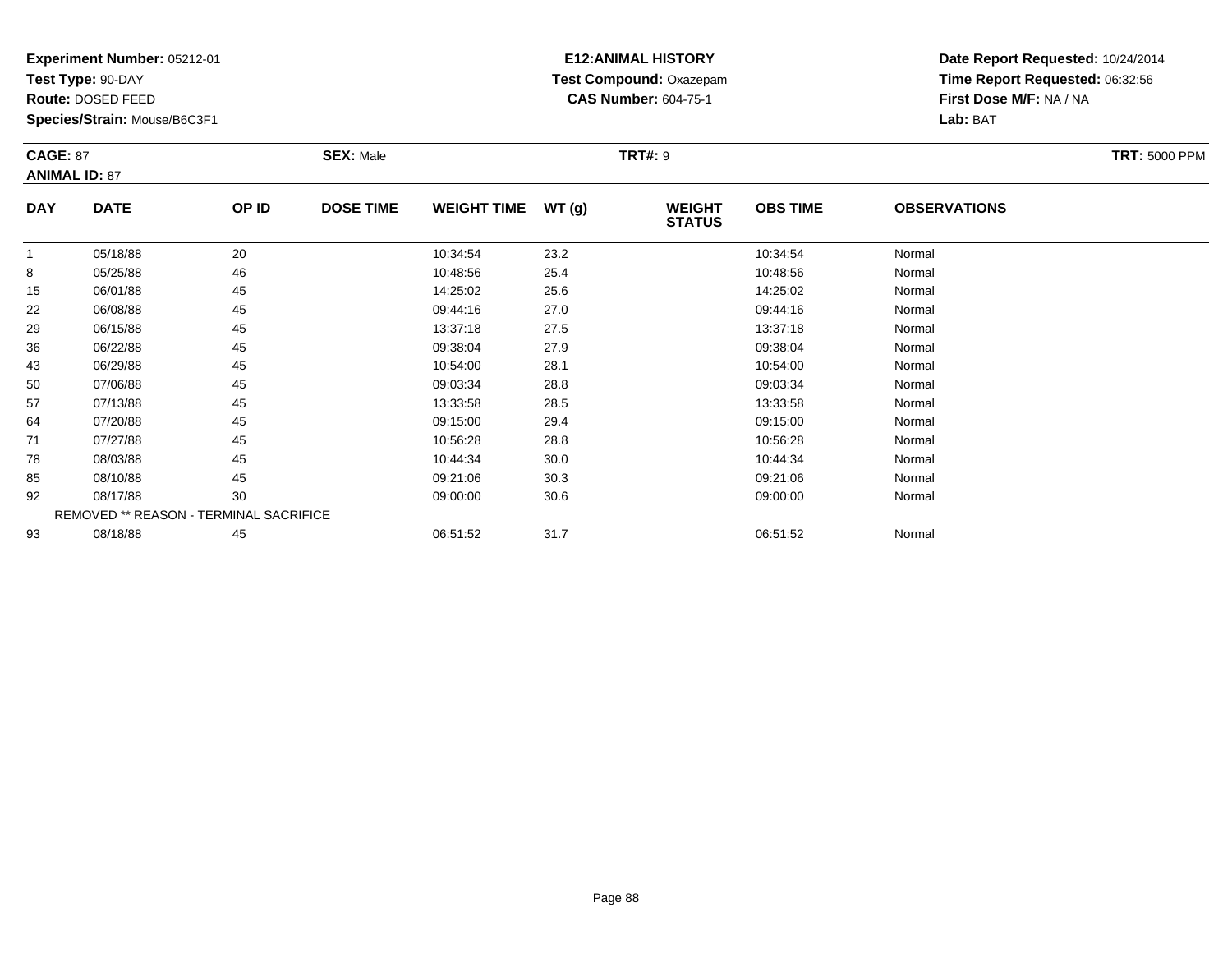**Test Type:** 90-DAY

**Route:** DOSED FEED

**Species/Strain:** Mouse/B6C3F1

# **E12:ANIMAL HISTORY Test Compound:** Oxazepam**CAS Number:** 604-75-1

**Date Report Requested:** 10/24/2014**Time Report Requested:** 06:32:56**First Dose M/F:** NA / NA**Lab:** BAT

| <b>CAGE: 88</b><br><b>ANIMAL ID: 88</b> |                                               |       | <b>SEX: Male</b><br><b>TRT#: 9</b> |                    |       |                                |                 |                     | <b>TRT: 5000 PPM</b> |
|-----------------------------------------|-----------------------------------------------|-------|------------------------------------|--------------------|-------|--------------------------------|-----------------|---------------------|----------------------|
| <b>DAY</b>                              | <b>DATE</b>                                   | OP ID | <b>DOSE TIME</b>                   | <b>WEIGHT TIME</b> | WT(g) | <b>WEIGHT</b><br><b>STATUS</b> | <b>OBS TIME</b> | <b>OBSERVATIONS</b> |                      |
|                                         | 05/18/88                                      | 20    |                                    | 10:35:58           | 21.9  |                                | 10:35:58        | Normal              |                      |
| 8                                       | 05/25/88                                      | 46    |                                    | 10:49:36           | 24.1  |                                | 10:49:36        | Normal              |                      |
| 15                                      | 06/01/88                                      | 45    |                                    | 14:25:36           | 25.0  |                                | 14:25:36        | Normal              |                      |
| 22                                      | 06/08/88                                      | 45    |                                    | 09:41:28           | 26.6  |                                | 09:41:28        | Normal              |                      |
| 29                                      | 06/15/88                                      | 45    |                                    | 13:34:24           | 27.3  |                                | 13:34:24        | Normal              |                      |
| 36                                      | 06/22/88                                      | 45    |                                    | 09:38:40           | 27.8  |                                | 09:38:40        | Normal              |                      |
| 43                                      | 06/29/88                                      | 45    |                                    | 10:53:26           | 28.5  |                                | 10:53:26        | Normal              |                      |
| 50                                      | 07/06/88                                      | 45    |                                    | 09:02:56           | 29.3  |                                | 09:02:56        | Normal              |                      |
| 57                                      | 07/13/88                                      | 45    |                                    | 13:33:28           | 29.0  |                                | 13:33:28        | Normal              |                      |
| 64                                      | 07/20/88                                      | 45    |                                    | 09:14:20           | 29.9  |                                | 09:14:20        | Normal              |                      |
| 71                                      | 07/27/88                                      | 45    |                                    | 10:57:06           | 29.7  |                                | 10:57:06        | Normal              |                      |
| 78                                      | 08/03/88                                      | 45    |                                    | 10:45:00           | 30.8  |                                | 10:45:00        | Normal              |                      |
| 85                                      | 08/10/88                                      | 45    |                                    | 09:21:52           | 32.4  |                                | 09:21:52        | Normal              |                      |
| 92                                      | 08/17/88                                      | 30    |                                    | 09:00:00           | 32.7  |                                | 09:00:00        | Normal              |                      |
|                                         | <b>REMOVED ** REASON - TERMINAL SACRIFICE</b> |       |                                    |                    |       |                                |                 |                     |                      |
| 93                                      | 08/18/88                                      | 45    |                                    | 06:52:36           | 32.9  |                                | 06:52:36        | Normal              |                      |

3 08/18/88 45 45 06:52:36 32.9 32.9 06:52:36 08/52:36 Normal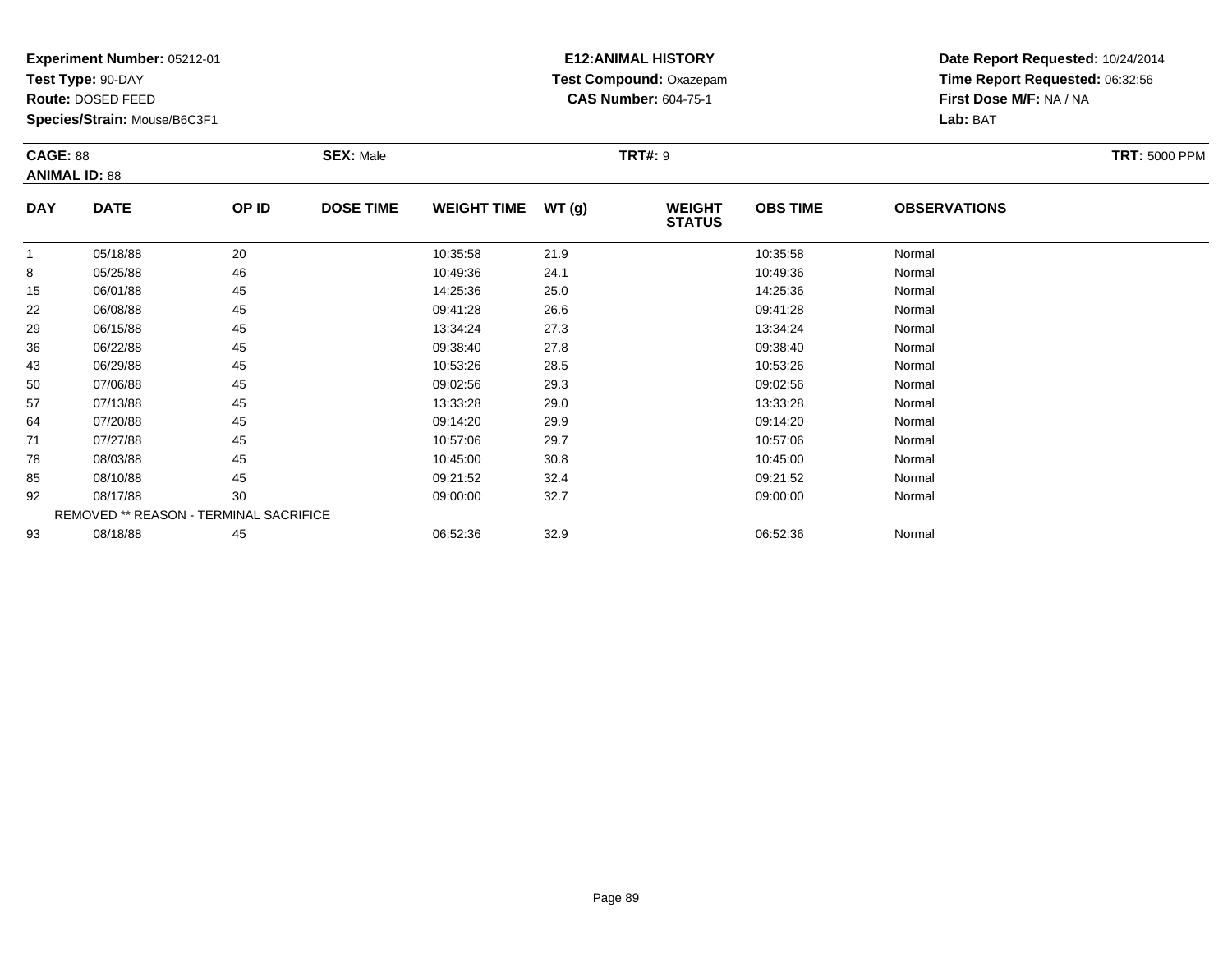**Test Type:** 90-DAY

**Route:** DOSED FEED

92

93

**Species/Strain:** Mouse/B6C3F1

# **E12:ANIMAL HISTORY Test Compound:** Oxazepam**CAS Number:** 604-75-1

**Date Report Requested:** 10/24/2014**Time Report Requested:** 06:32:56**First Dose M/F:** NA / NA**Lab:** BAT

| <b>CAGE: 89</b><br><b>ANIMAL ID: 89</b> |             |       | <b>SEX: Male</b> |                    |       | <b>TRT#: 9</b>                 | <b>TRT: 5000 PPM</b> |                     |  |
|-----------------------------------------|-------------|-------|------------------|--------------------|-------|--------------------------------|----------------------|---------------------|--|
| <b>DAY</b>                              | <b>DATE</b> | OP ID | <b>DOSE TIME</b> | <b>WEIGHT TIME</b> | WT(g) | <b>WEIGHT</b><br><b>STATUS</b> | <b>OBS TIME</b>      | <b>OBSERVATIONS</b> |  |
|                                         | 05/18/88    | 20    |                  | 10:36:46           | 20.9  |                                | 10:36:46             | Normal              |  |
| 8                                       | 05/25/88    | 46    |                  | 10:50:38           | 24.9  |                                | 10:50:38             | Normal              |  |
| 15                                      | 06/01/88    | 45    |                  | 14:26:06           | 25.6  |                                | 14:26:06             | Normal              |  |
| 22                                      | 06/08/88    | 45    |                  |                    |       |                                | 09:42:10             | Normal              |  |
| 23                                      | 06/09/88    | 45    |                  | 08:35:06           | 26.3  |                                |                      |                     |  |
| 29                                      | 06/15/88    | 45    |                  | 13:39:46           | 26.4  |                                | 13:39:46             | Normal              |  |
| 36                                      | 06/22/88    | 45    |                  | 09:35:54           | 27.3  |                                | 09:35:54             | Normal              |  |
| 43                                      | 06/29/88    | 45    |                  | 10:56:00           | 28.3  |                                | 10:56:00             | Normal              |  |
| 50                                      | 07/06/88    | 45    |                  | 08:59:38           | 28.9  |                                | 08:59:38             | Normal              |  |
| 57                                      | 07/13/88    | 45    |                  | 13:32:56           | 28.9  |                                | 13:32:56             | Normal              |  |
| 64                                      | 07/20/88    | 45    |                  | 09:13:42           | 30.0  |                                | 09:13:42             | Normal              |  |
| 71                                      | 07/27/88    | 45    |                  | 10:57:46           | 30.9  |                                | 10:57:46             | Normal              |  |
| 78                                      | 08/03/88    | 45    |                  | 10:45:32           | 31.0  |                                | 10:45:32             | Normal              |  |
| 85                                      | 08/10/88    | 45    |                  | 09:22:42           | 31.7  |                                | 09:22:42             | Normal              |  |

| 08/17/88 | 30                                     | 09:01:00 | 24<br>ບ ⊢.ບ | 09:01:00 | Normal |
|----------|----------------------------------------|----------|-------------|----------|--------|
|          | REMOVED ** REASON - TERMINAL SACRIFICE |          |             |          |        |
| 08/18/88 | 45                                     | 06:53:14 | 32.2        | 06.53.14 | Normal |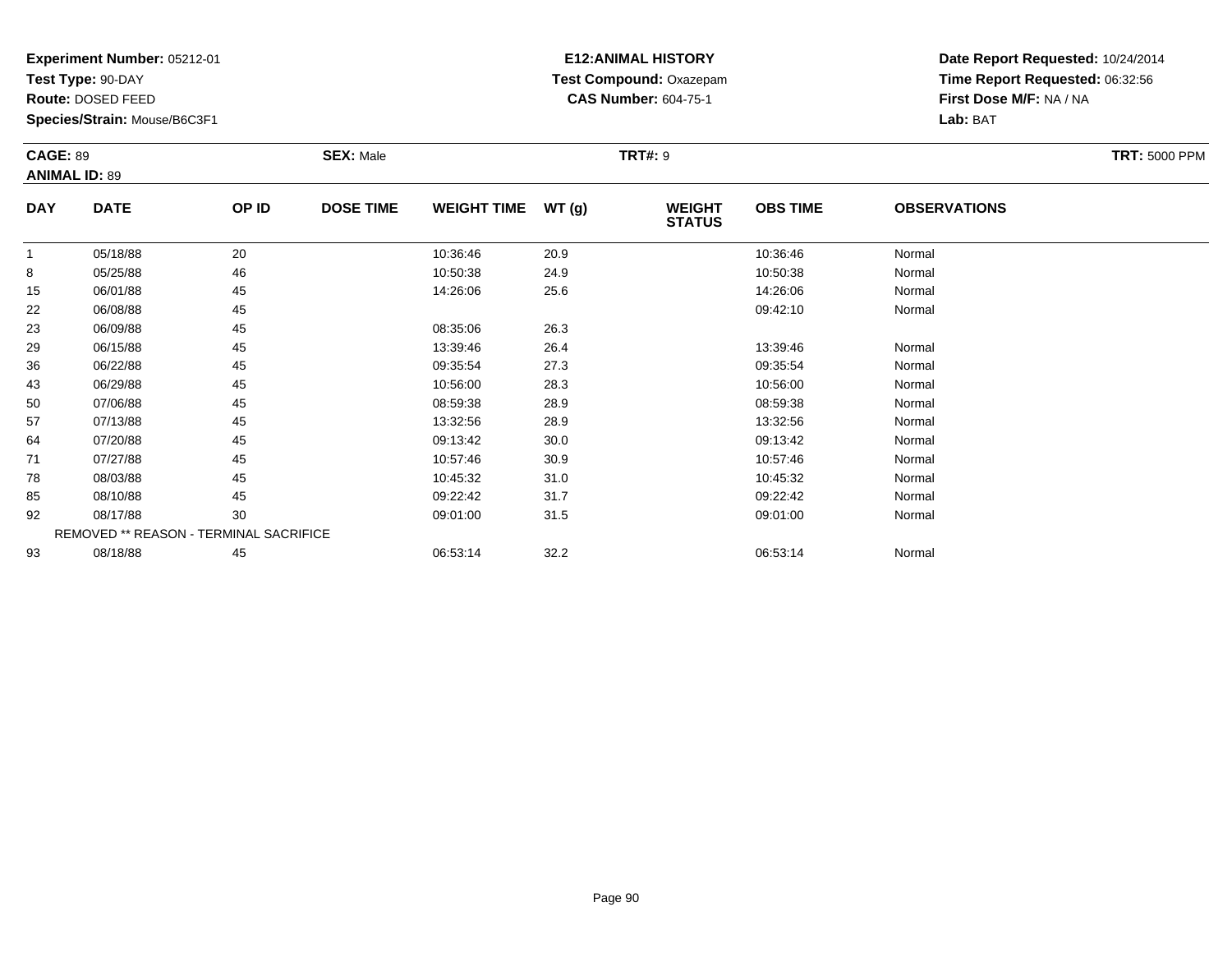**Test Type:** 90-DAY

**Route:** DOSED FEED

93

**Species/Strain:** Mouse/B6C3F1

# **E12:ANIMAL HISTORY Test Compound:** Oxazepam**CAS Number:** 604-75-1

**Date Report Requested:** 10/24/2014**Time Report Requested:** 06:32:56**First Dose M/F:** NA / NA**Lab:** BAT

| <b>CAGE: 90</b><br><b>ANIMAL ID: 90</b> |                                               | <b>SEX: Male</b>          | <b>TRT: 5000 PPM</b> |                    |       |                                |                 |                     |  |
|-----------------------------------------|-----------------------------------------------|---------------------------|----------------------|--------------------|-------|--------------------------------|-----------------|---------------------|--|
| <b>DAY</b>                              | <b>DATE</b>                                   | OP ID<br><b>DOSE TIME</b> |                      | <b>WEIGHT TIME</b> | WT(g) | <b>WEIGHT</b><br><b>STATUS</b> | <b>OBS TIME</b> | <b>OBSERVATIONS</b> |  |
| 1                                       | 05/18/88                                      | 20                        |                      | 10:37:26           | 24.3  |                                | 10:37:26        | Normal              |  |
| 8                                       | 05/25/88                                      | 46                        |                      | 10:51:42           | 26.9  |                                | 10:51:42        | Normal              |  |
| 15                                      | 06/01/88                                      | 45                        |                      | 14:26:36           | 27.4  |                                | 14:26:36        | Normal              |  |
| 22                                      | 06/08/88                                      | 45                        |                      | 09:42:52           | 29.2  |                                | 09:42:52        | Normal              |  |
| 29                                      | 06/15/88                                      | 45                        |                      | 13:36:00           | 29.7  |                                | 13:36:00        | Normal              |  |
| 36                                      | 06/22/88                                      | 45                        |                      | 09:36:28           | 29.9  |                                | 09:36:28        | Normal              |  |
| 43                                      | 06/29/88                                      | 45                        |                      | 10:55:08           | 30.7  |                                | 10:55:08        | Normal              |  |
| 50                                      | 07/06/88                                      | 45                        |                      | 09:05:06           | 31.2  |                                | 09:05:06        | Normal              |  |
| 57                                      | 07/13/88                                      | 45                        |                      | 13:35:16           | 31.6  |                                | 13:35:16        | Normal              |  |
| 64                                      | 07/20/88                                      | 45                        |                      | 09:16:36           | 32.4  |                                | 09:16:36        | Normal              |  |
| 71                                      | 07/27/88                                      | 45                        |                      | 10:58:36           | 33.0  |                                | 10:58:36        | Normal              |  |
| 78                                      | 08/03/88                                      | 45                        |                      | 10:46:06           | 34.2  |                                | 10:46:06        | Normal              |  |
| 85                                      | 08/10/88                                      | 45                        |                      | 09:23:32           | 35.0  |                                | 09:23:32        | Normal              |  |
| 92                                      | 08/17/88                                      | 30                        |                      | 09:02:00           | 35.2  |                                | 09:02:00        | Normal              |  |
|                                         | <b>REMOVED ** REASON - TERMINAL SACRIFICE</b> |                           |                      |                    |       |                                |                 |                     |  |

08/18/88 <sup>45</sup> 06:53:54 36.3 06:53:54 Normal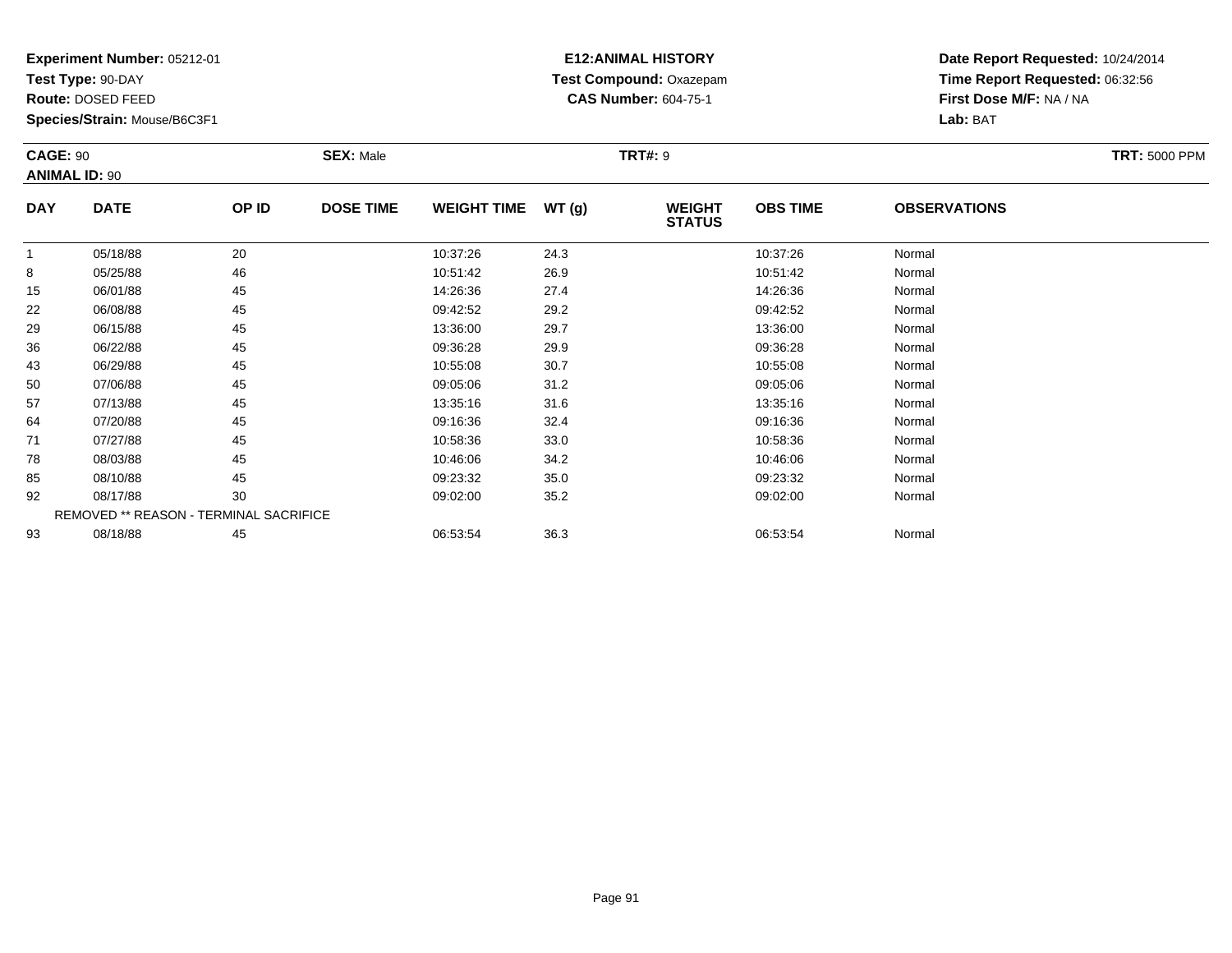| Experiment Number: 05212-01<br>Test Type: 90-DAY<br>Route: DOSED FEED<br>Species/Strain: Mouse/B6C3F1 |                                                     |       |                  | <b>E12: ANIMAL HISTORY</b><br><b>Test Compound: Oxazepam</b><br><b>CAS Number: 604-75-1</b> |       |                                |                      | Date Report Requested: 10/24/2014<br>Time Report Requested: 06:32:56<br>First Dose M/F: NA / NA<br>Lab: BAT |
|-------------------------------------------------------------------------------------------------------|-----------------------------------------------------|-------|------------------|---------------------------------------------------------------------------------------------|-------|--------------------------------|----------------------|-------------------------------------------------------------------------------------------------------------|
| <b>CAGE: 91</b><br><b>ANIMAL ID: 91</b>                                                               |                                                     |       | <b>SEX: Male</b> |                                                                                             |       | <b>TRT#: 9</b>                 | <b>TRT: 5000 PPM</b> |                                                                                                             |
| <b>DAY</b>                                                                                            | <b>DATE</b>                                         | OP ID | <b>DOSE TIME</b> | <b>WEIGHT TIME</b>                                                                          | WT(q) | <b>WEIGHT</b><br><b>STATUS</b> | <b>OBS TIME</b>      | <b>OBSERVATIONS</b>                                                                                         |
|                                                                                                       | 05/18/88<br>REMOVED ** REASON - SCHEDULED SACRIFICE | 20    |                  | 09:19:56                                                                                    | 20.8  |                                | 09:19:56             | Normal                                                                                                      |
| 8<br>05/25/88                                                                                         |                                                     | 46    |                  | 08:25:54                                                                                    | 26.9  |                                | 08:25:54             | Normal                                                                                                      |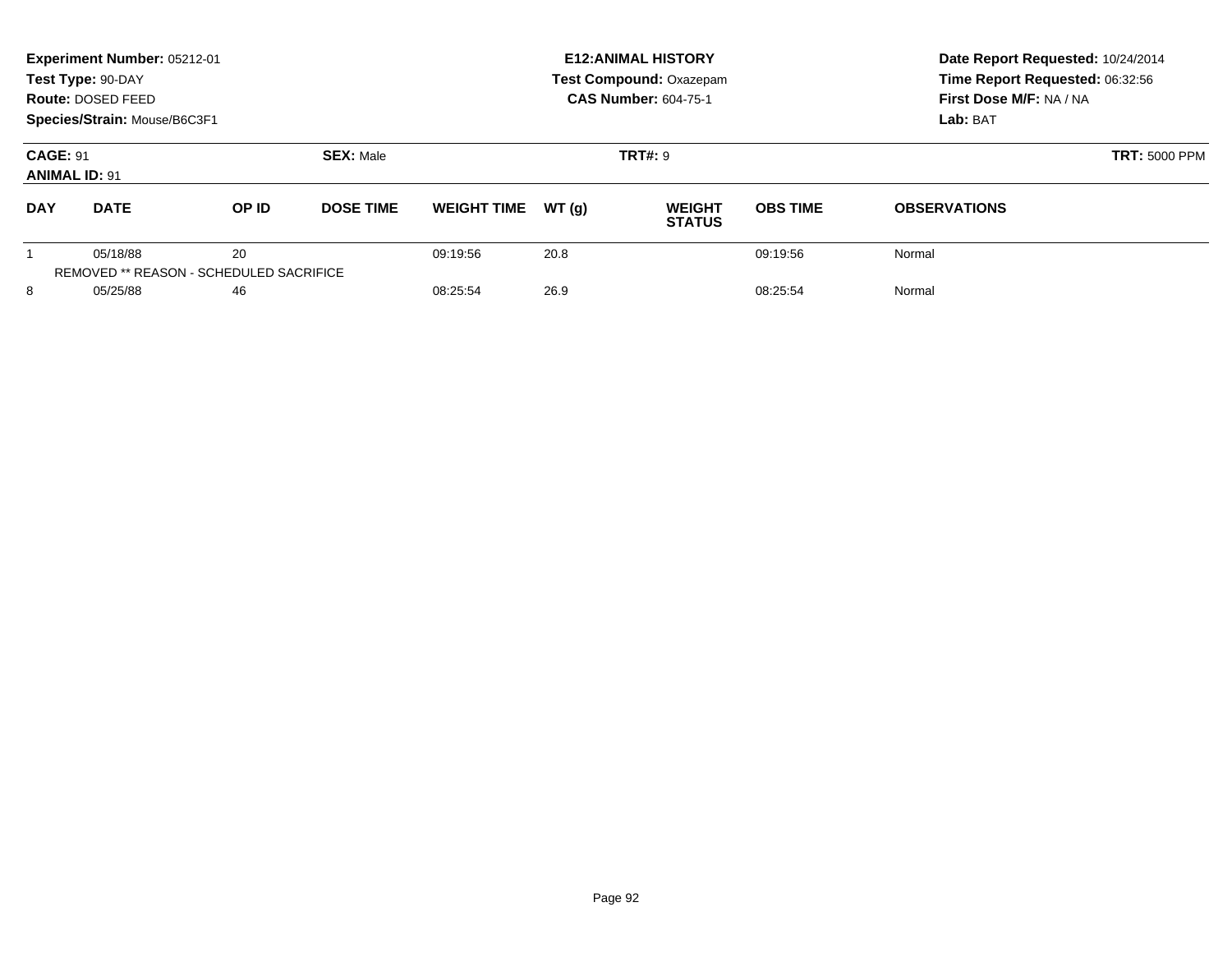| Experiment Number: 05212-01<br>Test Type: 90-DAY<br><b>Route: DOSED FEED</b><br>Species/Strain: Mouse/B6C3F1 |             |                                               |                  | <b>E12: ANIMAL HISTORY</b><br><b>Test Compound: Oxazepam</b><br><b>CAS Number: 604-75-1</b> |                |                                |                 | Date Report Requested: 10/24/2014<br>Time Report Requested: 06:32:56<br>First Dose M/F: NA / NA<br>Lab: BAT |
|--------------------------------------------------------------------------------------------------------------|-------------|-----------------------------------------------|------------------|---------------------------------------------------------------------------------------------|----------------|--------------------------------|-----------------|-------------------------------------------------------------------------------------------------------------|
| <b>SEX: Male</b><br><b>CAGE: 92</b><br><b>ANIMAL ID: 92</b>                                                  |             |                                               |                  |                                                                                             | <b>TRT#: 9</b> | <b>TRT: 5000 PPM</b>           |                 |                                                                                                             |
| <b>DAY</b>                                                                                                   | <b>DATE</b> | OP ID                                         | <b>DOSE TIME</b> | <b>WEIGHT TIME</b>                                                                          | WT(q)          | <b>WEIGHT</b><br><b>STATUS</b> | <b>OBS TIME</b> | <b>OBSERVATIONS</b>                                                                                         |
|                                                                                                              | 05/18/88    | 20<br>REMOVED ** REASON - SCHEDULED SACRIFICE |                  | 09:20:58                                                                                    | 22.9           |                                | 09:20:58        | Normal                                                                                                      |
| 8<br>05/25/88<br>46                                                                                          |             | 08:15:36                                      | 25.5             |                                                                                             | 08:15:36       | Normal                         |                 |                                                                                                             |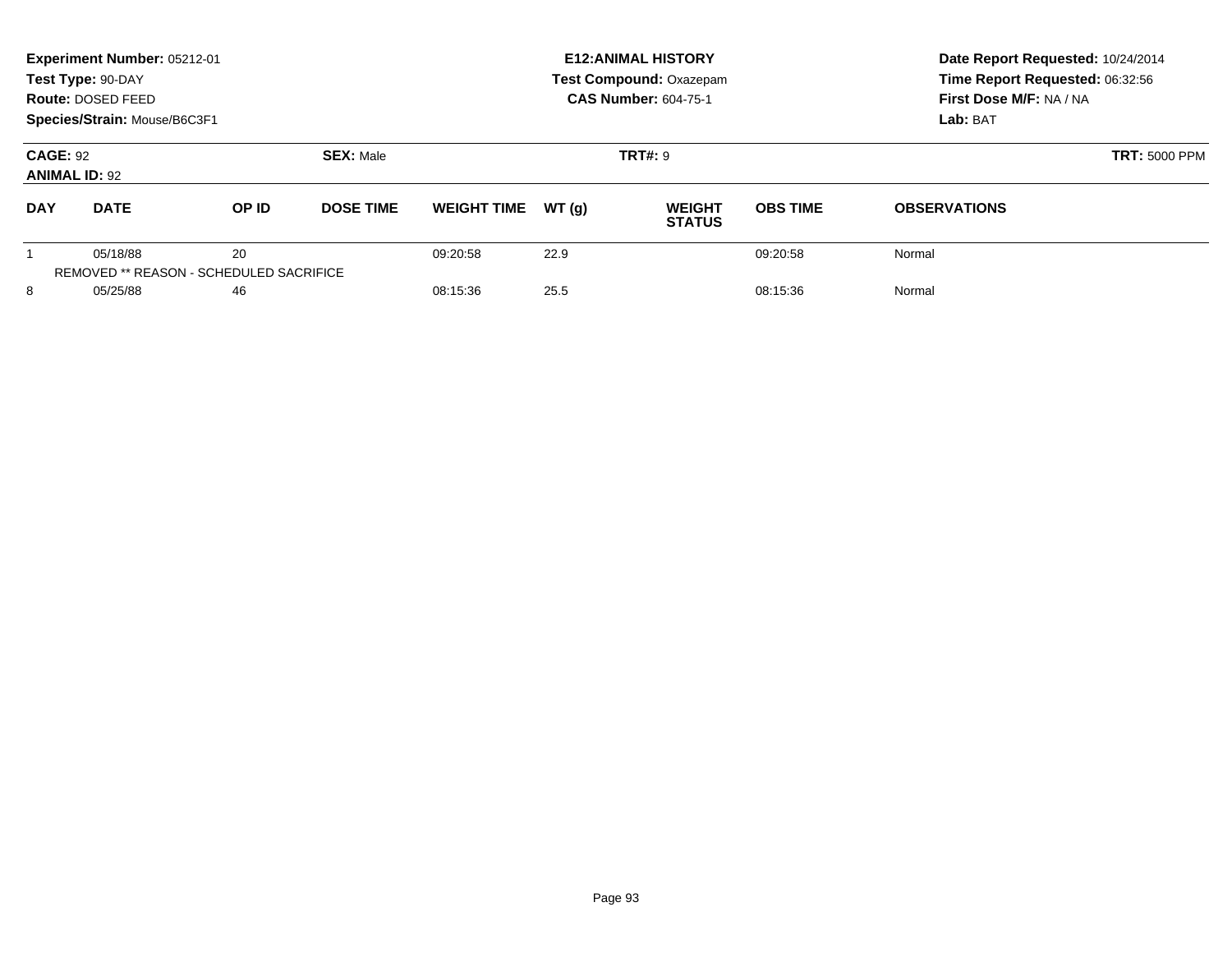|                                         | Experiment Number: 05212-01<br>Test Type: 90-DAY<br><b>Route: DOSED FEED</b><br>Species/Strain: Mouse/B6C3F1 |       |                  |                    |       | <b>E12: ANIMAL HISTORY</b><br><b>Test Compound: Oxazepam</b><br><b>CAS Number: 604-75-1</b> | Date Report Requested: 10/24/2014<br>Time Report Requested: 06:32:56<br>First Dose M/F: NA / NA<br>Lab: BAT |                      |
|-----------------------------------------|--------------------------------------------------------------------------------------------------------------|-------|------------------|--------------------|-------|---------------------------------------------------------------------------------------------|-------------------------------------------------------------------------------------------------------------|----------------------|
| <b>CAGE: 93</b><br><b>ANIMAL ID: 93</b> |                                                                                                              |       | <b>SEX: Male</b> |                    |       | <b>TRT#: 9</b>                                                                              |                                                                                                             | <b>TRT: 5000 PPM</b> |
| <b>DAY</b>                              | <b>DATE</b>                                                                                                  | OP ID | <b>DOSE TIME</b> | <b>WEIGHT TIME</b> | WT(q) | <b>WEIGHT</b><br><b>STATUS</b>                                                              | <b>OBS TIME</b>                                                                                             | <b>OBSERVATIONS</b>  |
|                                         | 05/18/88<br>REMOVED ** REASON - SCHEDULED SACRIFICE                                                          | 20    |                  | 09:21:40           | 21.2  |                                                                                             | 09:21:40                                                                                                    | Normal               |
| 8                                       | 05/25/88                                                                                                     | 46    |                  | 08:18:28           | 23.8  |                                                                                             | 08:18:28                                                                                                    | Normal               |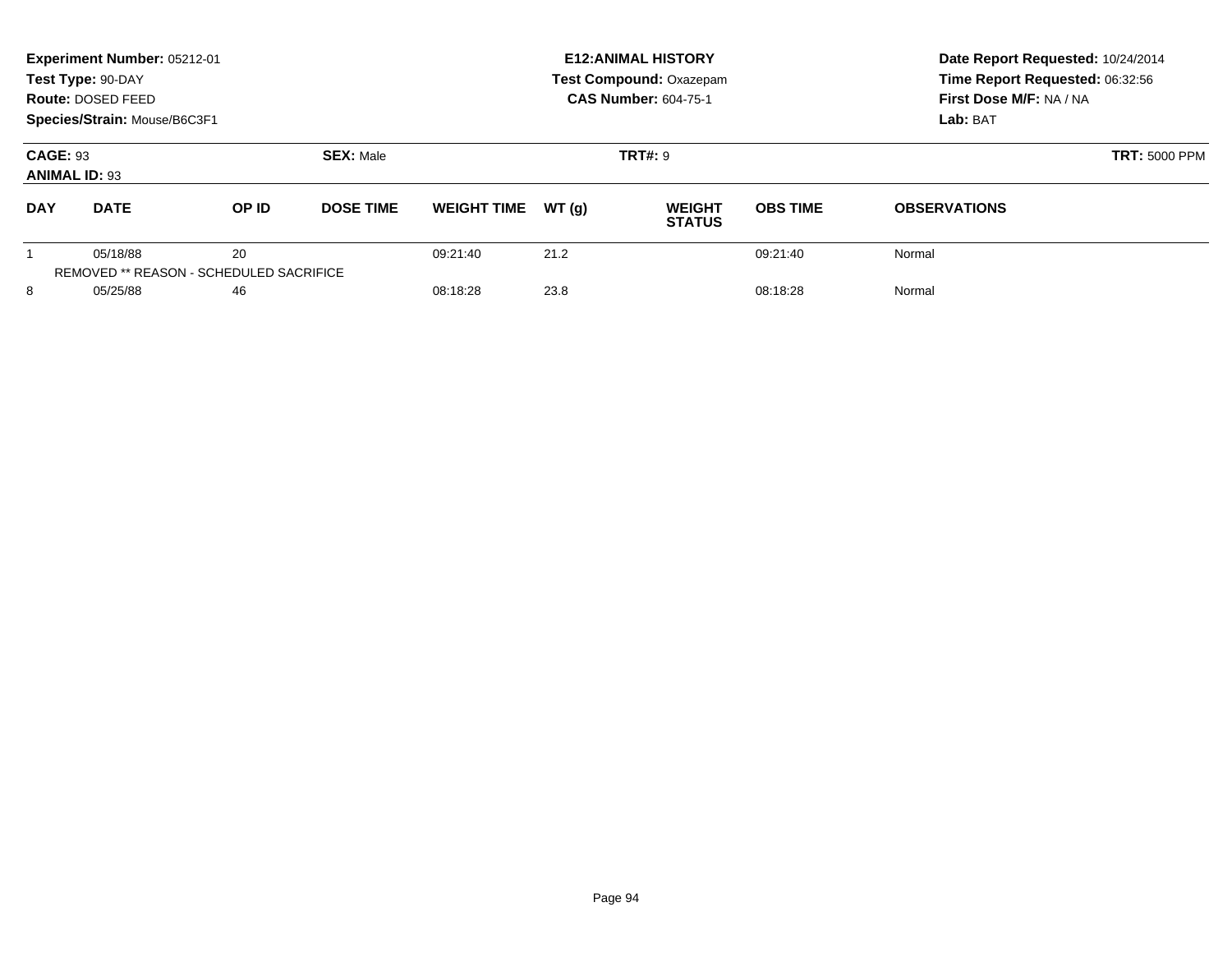|                                         | Experiment Number: 05212-01<br>Test Type: 90-DAY<br>Route: DOSED FEED<br>Species/Strain: Mouse/B6C3F1 |       |                  |                    |       | <b>E12: ANIMAL HISTORY</b><br><b>Test Compound: Oxazepam</b><br><b>CAS Number: 604-75-1</b> | Date Report Requested: 10/24/2014<br>Time Report Requested: 06:32:56<br>First Dose M/F: NA / NA<br>Lab: BAT |                     |
|-----------------------------------------|-------------------------------------------------------------------------------------------------------|-------|------------------|--------------------|-------|---------------------------------------------------------------------------------------------|-------------------------------------------------------------------------------------------------------------|---------------------|
| <b>CAGE: 94</b><br><b>ANIMAL ID: 94</b> |                                                                                                       |       | <b>SEX: Male</b> |                    |       | <b>TRT#: 9</b>                                                                              | <b>TRT: 5000 PPM</b>                                                                                        |                     |
| <b>DAY</b>                              | <b>DATE</b>                                                                                           | OP ID | <b>DOSE TIME</b> | <b>WEIGHT TIME</b> | WT(q) | <b>WEIGHT</b><br><b>STATUS</b>                                                              | <b>OBS TIME</b>                                                                                             | <b>OBSERVATIONS</b> |
|                                         | 05/18/88<br><b>REMOVED ** REASON - SCHEDULED SACRIFICE</b>                                            | 20    |                  | 09:22:20           | 24.9  |                                                                                             | 09:22:20                                                                                                    | Normal              |
| 8                                       | 05/25/88                                                                                              | 46    |                  | 08:12:14           | 27.8  |                                                                                             | 08:12:14                                                                                                    | Normal              |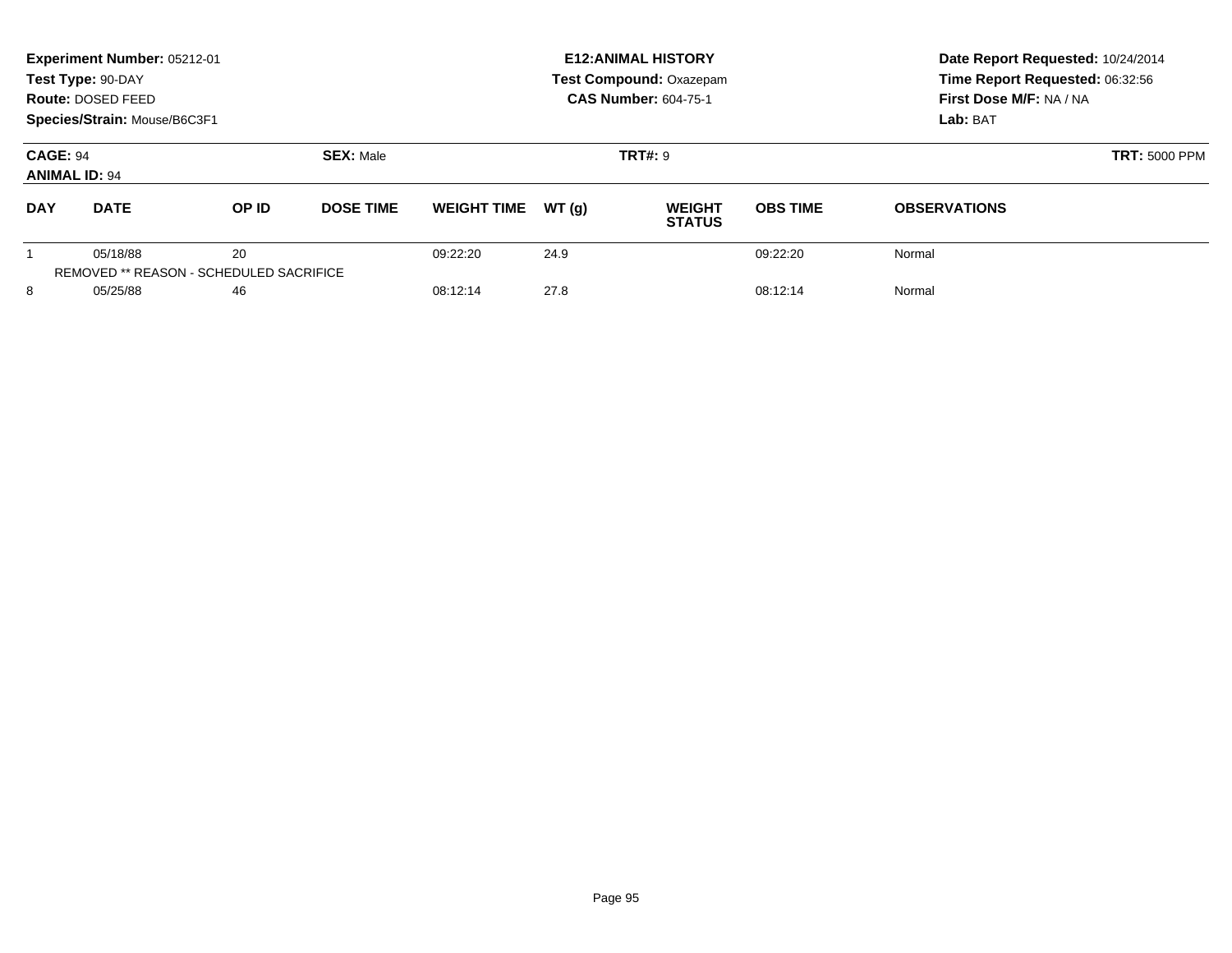|                                         | Experiment Number: 05212-01<br>Test Type: 90-DAY<br>Route: DOSED FEED<br>Species/Strain: Mouse/B6C3F1 |                                               |                  |                    |       | <b>E12: ANIMAL HISTORY</b><br><b>Test Compound: Oxazepam</b><br><b>CAS Number: 604-75-1</b> | Date Report Requested: 10/24/2014<br>Time Report Requested: 06:32:56<br>First Dose M/F: NA / NA<br>Lab: BAT |                      |
|-----------------------------------------|-------------------------------------------------------------------------------------------------------|-----------------------------------------------|------------------|--------------------|-------|---------------------------------------------------------------------------------------------|-------------------------------------------------------------------------------------------------------------|----------------------|
| <b>CAGE: 95</b><br><b>ANIMAL ID: 95</b> |                                                                                                       |                                               | <b>SEX: Male</b> |                    |       | <b>TRT#: 9</b>                                                                              |                                                                                                             | <b>TRT: 5000 PPM</b> |
| <b>DAY</b>                              | <b>DATE</b>                                                                                           | OP ID                                         | <b>DOSE TIME</b> | <b>WEIGHT TIME</b> | WT(q) | <b>WEIGHT</b><br><b>STATUS</b>                                                              | <b>OBS TIME</b>                                                                                             | <b>OBSERVATIONS</b>  |
|                                         | 05/18/88                                                                                              | 20<br>REMOVED ** REASON - SCHEDULED SACRIFICE |                  | 09:23:28           | 23.6  |                                                                                             | 09:23:28                                                                                                    | Normal               |
| 8                                       | 05/25/88                                                                                              | 46                                            |                  | 08:12:56           | 25.1  |                                                                                             | 08:12:56                                                                                                    | Normal               |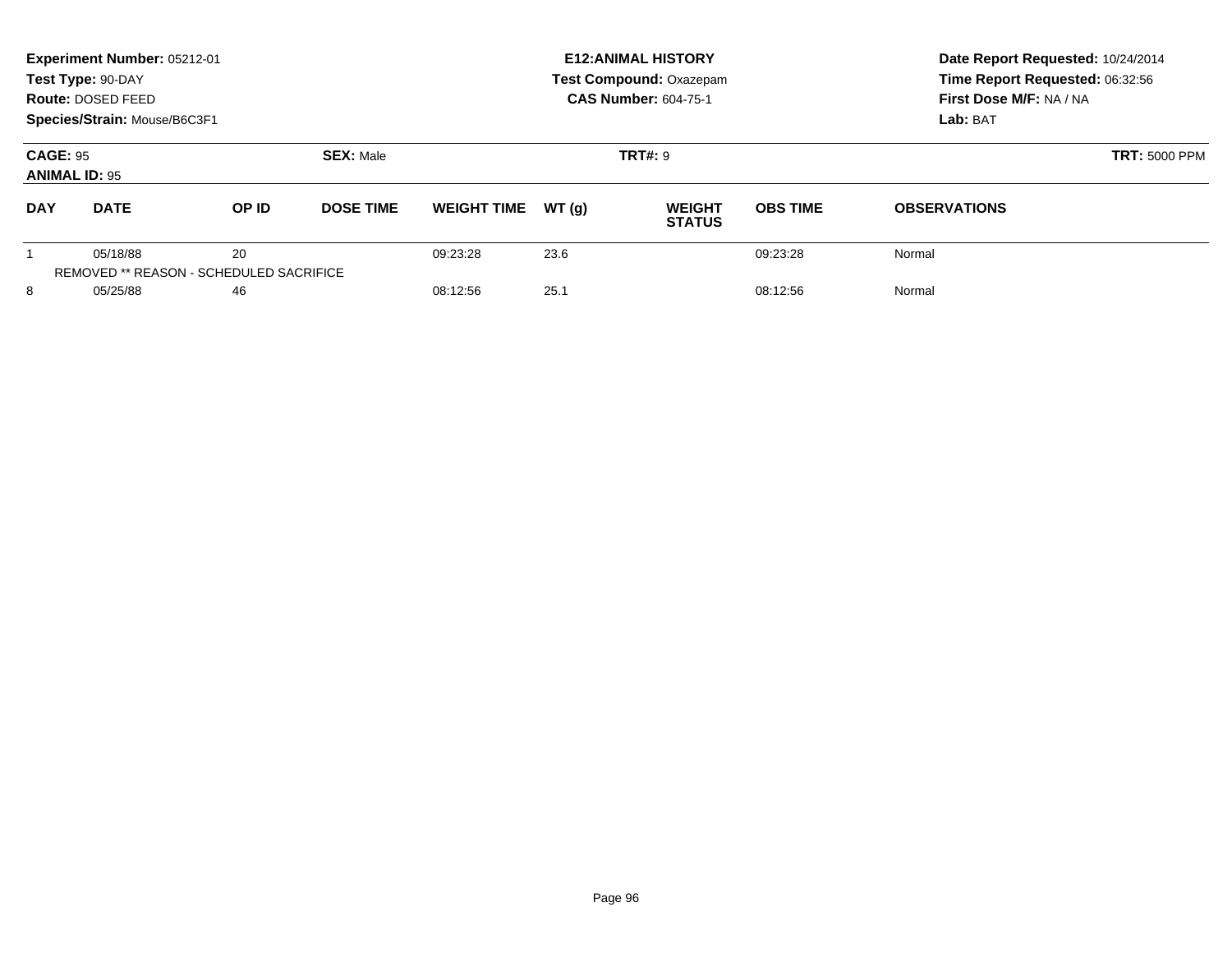**Test Type:** 90-DAY

**Route:** DOSED FEED

78

**Species/Strain:** Mouse/B6C3F1

# **E12:ANIMAL HISTORY Test Compound:** Oxazepam**CAS Number:** 604-75-1

**Date Report Requested:** 10/24/2014**Time Report Requested:** 06:32:56**First Dose M/F:** NA / NA**Lab:** BAT

| <b>CAGE: 96</b><br><b>ANIMAL ID: 96</b> |                                                | <b>SEX: Male</b> | <b>TRT: 5000 PPM</b> |                    |       |                                |                 |                     |  |
|-----------------------------------------|------------------------------------------------|------------------|----------------------|--------------------|-------|--------------------------------|-----------------|---------------------|--|
| <b>DAY</b>                              | <b>DATE</b>                                    | OP ID            | <b>DOSE TIME</b>     | <b>WEIGHT TIME</b> | WT(g) | <b>WEIGHT</b><br><b>STATUS</b> | <b>OBS TIME</b> | <b>OBSERVATIONS</b> |  |
|                                         | 05/18/88                                       | 20               |                      | 09:46:58           | 25.7  |                                | 09:46:58        | Normal              |  |
| 8                                       | 05/25/88                                       | 46               |                      | 11:14:18           | 27.0  |                                | 11:14:18        | Normal              |  |
| 15                                      | 06/01/88                                       | 45               |                      | 14:19:14           | 28.9  |                                | 14:19:14        | Normal              |  |
| 22                                      | 06/08/88                                       | 45               |                      | 08:52:44           | 29.9  |                                | 08:52:44        | Normal              |  |
| 29                                      | 06/15/88                                       | 45               |                      | 10:06:54           | 30.0  |                                | 10:06:54        | Normal              |  |
| 36                                      | 06/22/88                                       | 45               |                      | 10:42:02           | 31.0  |                                | 10:42:02        | Normal              |  |
| 43                                      | 06/29/88                                       | 45               |                      | 09:46:32           | 31.6  |                                | 09:46:32        | Normal              |  |
| 50                                      | 07/06/88                                       | 45               |                      | 13:37:18           | 32.7  |                                | 13:37:18        | Normal              |  |
| 57                                      | 07/13/88                                       | 45               |                      | 09:03:40           | 33.1  |                                | 09:03:40        | Normal              |  |
| 64                                      | 07/20/88                                       | 45               |                      | 09:07:50           | 33.4  |                                | 09:07:50        | Normal              |  |
| 71                                      | 07/27/88                                       | 45               |                      | 09:17:36           | 34.6  |                                | 09:17:36        | Normal              |  |
|                                         | <b>REMOVED ** REASON - SCHEDULED SACRIFICE</b> |                  |                      |                    |       |                                |                 |                     |  |

8 08/03/88 30 30 08:32:00 35.0 35.0 08:32:00 08:32:00 08:32:00 08:32:00 08:32:00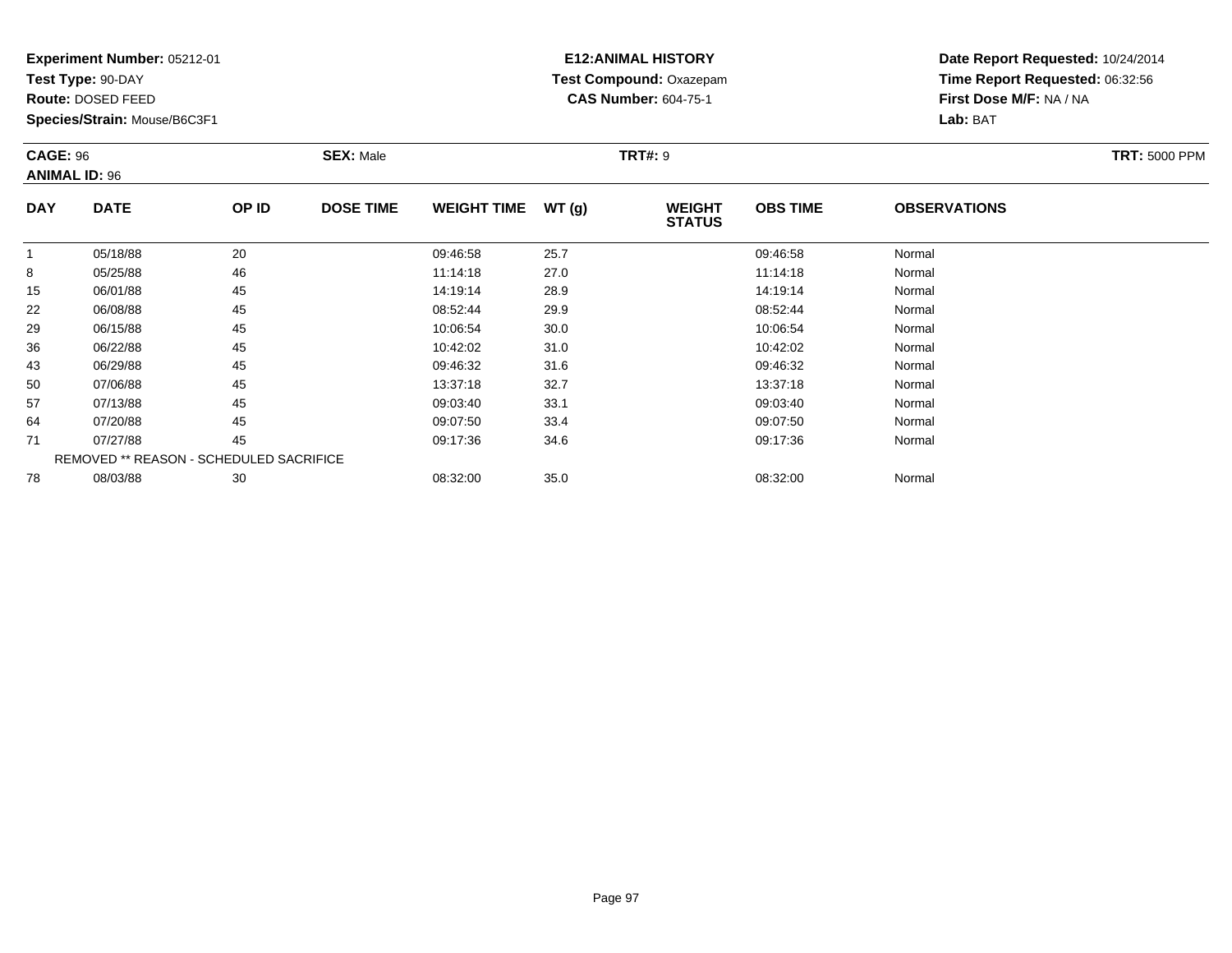**Test Type:** 90-DAY

**Route:** DOSED FEED

57

64

71

78

**Species/Strain:** Mouse/B6C3F1

REMOVED \*\* REASON - SCHEDULED SACRIFICE

# **E12:ANIMAL HISTORY Test Compound:** Oxazepam**CAS Number:** 604-75-1

**Date Report Requested:** 10/24/2014**Time Report Requested:** 06:32:56**First Dose M/F:** NA / NA**Lab:** BAT

| <b>CAGE: 97</b><br><b>ANIMAL ID: 97</b> |             |       | <b>SEX: Male</b> |                    |       | <b>TRT#: 9</b>                 |                 | <b>TRT: 5000 PPM</b> |  |
|-----------------------------------------|-------------|-------|------------------|--------------------|-------|--------------------------------|-----------------|----------------------|--|
| <b>DAY</b>                              | <b>DATE</b> | OP ID | <b>DOSE TIME</b> | <b>WEIGHT TIME</b> | WT(g) | <b>WEIGHT</b><br><b>STATUS</b> | <b>OBS TIME</b> | <b>OBSERVATIONS</b>  |  |
|                                         | 05/18/88    | 20    |                  | 09:48:04           | 23.9  |                                | 09:48:04        | Normal               |  |
| 8                                       | 05/25/88    | 46    |                  | 11:10:20           | 26.1  |                                | 11:10:20        | Normal               |  |
| 15                                      | 06/01/88    | 45    |                  | 14:15:22           | 28.2  |                                | 14:15:22        | Normal               |  |
| 22                                      | 06/08/88    | 45    |                  | 08:53:36           | 29.1  |                                | 08:53:36        | Normal               |  |
| 29                                      | 06/15/88    | 45    |                  | 10:07:28           | 28.6  |                                | 10:07:28        | Normal               |  |
| 36                                      | 06/22/88    | 45    |                  | 10:43:04           | 25.7  |                                | 10:43:04        | Normal               |  |
| 43                                      | 06/29/88    | 45    |                  | 10:48:46           | 30.0  |                                | 10:48:46        | Normal               |  |
| 50                                      | 07/06/88    | 45    |                  | 13:38:02           | 29.2  |                                | 13:38:02        | Normal               |  |

0 07/06/88 45 13:38:02 29.2 13:38:02 Normal

07/13/88 <sup>45</sup> 09:04:14 30.2 09:04:14 Normal

4 07/20/88 45 45 09:07:08 30.8 09:07:08 09:07:08 Normal

1 07/27/88 45 45 09:16:38 31.6 09:16:38 09:16:38 09:16:38 Normal

8 08/03/88 30 30 08:34:00 32.7 32.7 08:34:00 33.34:00 08:34:00 33.7 38.34:00 33.7 38.34:00 38:34:00 38:34:00 0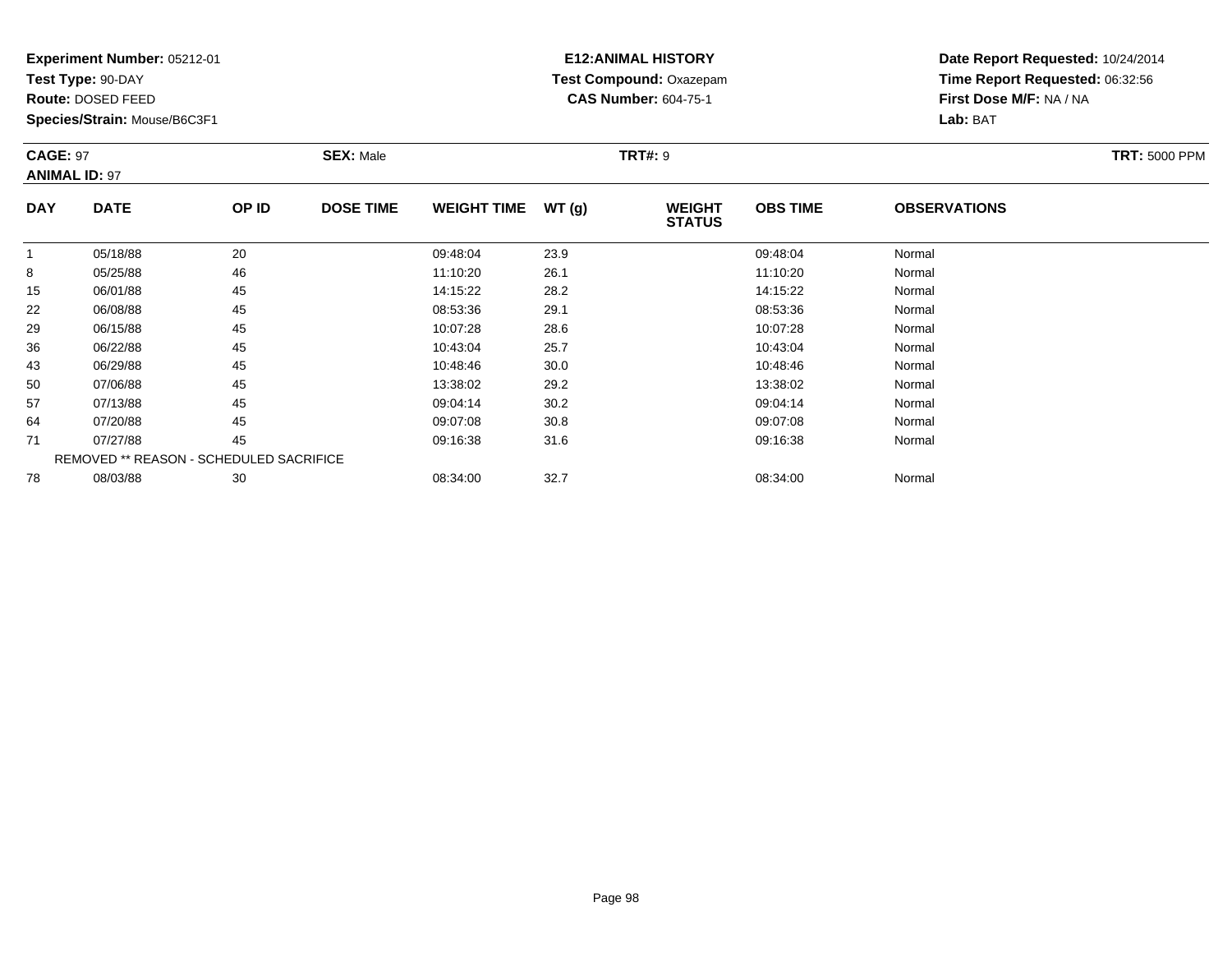**Test Type:** 90-DAY

**Route:** DOSED FEED

78

**Species/Strain:** Mouse/B6C3F1

# **E12:ANIMAL HISTORY Test Compound:** Oxazepam**CAS Number:** 604-75-1

**Date Report Requested:** 10/24/2014**Time Report Requested:** 06:32:56**First Dose M/F:** NA / NA**Lab:** BAT

| <b>CAGE: 98</b><br><b>ANIMAL ID: 98</b> |                                         | <b>SEX: Male</b> |                  |                    | <b>TRT#: 9</b> | <b>TRT: 5000 PPM</b>           |                 |                     |  |
|-----------------------------------------|-----------------------------------------|------------------|------------------|--------------------|----------------|--------------------------------|-----------------|---------------------|--|
| <b>DAY</b>                              | <b>DATE</b>                             | OP ID            | <b>DOSE TIME</b> | <b>WEIGHT TIME</b> | WT(g)          | <b>WEIGHT</b><br><b>STATUS</b> | <b>OBS TIME</b> | <b>OBSERVATIONS</b> |  |
| $\mathbf{1}$                            | 05/18/88                                | 20               |                  | 09:48:44           | 23.7           |                                | 09:48:44        | Normal              |  |
| 8                                       | 05/25/88                                | 46               |                  | 11:11:44           | 24.2           |                                | 11:11:44        | Normal              |  |
| 15                                      | 06/01/88                                | 45               |                  | 14:15:50           | 25.2           |                                | 14:15:50        | Normal              |  |
| 22                                      | 06/08/88                                | 45               |                  | 08:48:22           | 26.8           |                                | 08:48:22        | Normal              |  |
| 29                                      | 06/15/88                                | 45               |                  | 10:04:44           | 26.8           |                                | 10:04:44        | Normal              |  |
| 36                                      | 06/22/88                                | 45               |                  | 10:44:36           | 27.1           |                                | 10:44:36        | Normal              |  |
| 43                                      | 06/29/88                                | 45               |                  | 10:49:18           | 28.0           |                                | 10:49:18        | Normal              |  |
| 50                                      | 07/06/88                                | 45               |                  | 13:38:42           | 27.7           |                                | 13:38:42        | Normal              |  |
| 57                                      | 07/13/88                                | 45               |                  | 09:08:06           | 28.6           |                                | 09:08:06        | Normal              |  |
| 64                                      | 07/20/88                                | 45               |                  | 09:06:28           | 30.1           |                                | 09:06:28        | Normal              |  |
| 71                                      | 07/27/88                                | 45               |                  | 09:15:56           | 30.8           |                                | 09:15:56        | Normal              |  |
|                                         | REMOVED ** REASON - SCHEDULED SACRIFICE |                  |                  |                    |                |                                |                 |                     |  |

8 08/03/88 30 30 08:34:00 30.9 30.9 08:34:00 30.9 30.9 08:34:00 30.9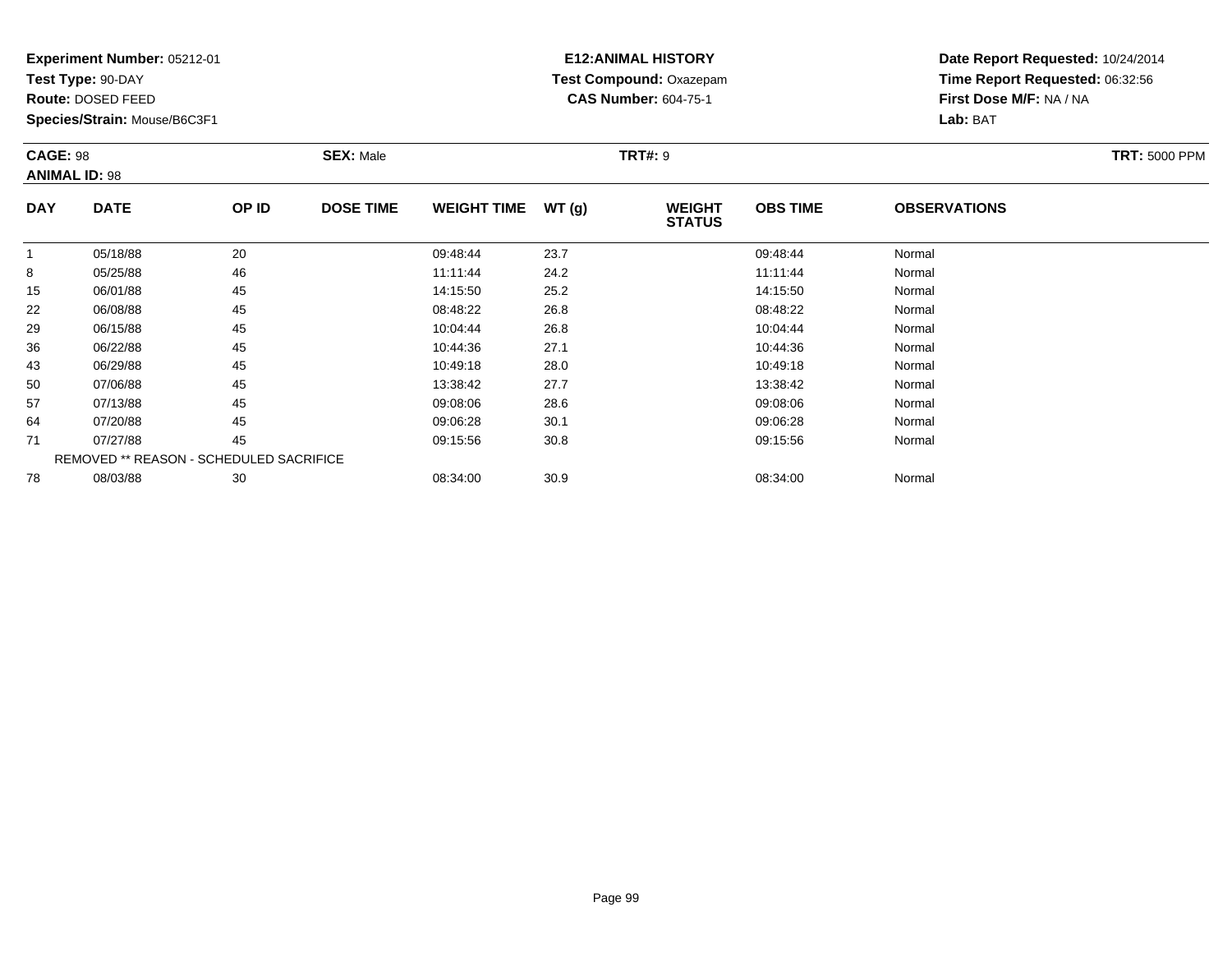**Test Type:** 90-DAY

**Route:** DOSED FEED

64

71

78

**Species/Strain:** Mouse/B6C3F1

REMOVED \*\* REASON - SCHEDULED SACRIFICE

# **E12:ANIMAL HISTORY Test Compound:** Oxazepam**CAS Number:** 604-75-1

**Date Report Requested:** 10/24/2014**Time Report Requested:** 06:32:56**First Dose M/F:** NA / NA**Lab:** BAT

| <b>CAGE: 99</b><br><b>ANIMAL ID: 99</b> |             | <b>SEX: Male</b> | <b>TRT: 5000 PPM</b> |                    |       |                                |                 |                     |  |
|-----------------------------------------|-------------|------------------|----------------------|--------------------|-------|--------------------------------|-----------------|---------------------|--|
| <b>DAY</b>                              | <b>DATE</b> | OP ID            | <b>DOSE TIME</b>     | <b>WEIGHT TIME</b> | WT(g) | <b>WEIGHT</b><br><b>STATUS</b> | <b>OBS TIME</b> | <b>OBSERVATIONS</b> |  |
|                                         | 05/18/88    | 20               |                      | 09:49:32           | 23.2  |                                | 09:49:32        | Normal              |  |
| 8                                       | 05/25/88    | 46               |                      | 11:12:34           | 26.0  |                                | 11:12:34        | Normal              |  |
| 15                                      | 06/01/88    | 45               |                      | 14:17:20           | 27.8  |                                | 14:17:20        | Normal              |  |
| 22                                      | 06/08/88    | 45               |                      | 08:50:26           | 28.9  |                                | 08:50:26        | Normal              |  |
| 29                                      | 06/15/88    | 45               |                      | 10:05:30           | 28.3  |                                | 10:05:30        | Normal              |  |
| 36                                      | 06/22/88    | 45               |                      | 10:38:54           | 30.0  |                                | 10:38:54        | Normal              |  |
| 43                                      | 06/29/88    | 45               |                      | 09:42:00           | 30.8  |                                | 09:42:00        | Normal              |  |
| 50                                      | 07/06/88    | 45               |                      | 13:39:42           | 30.9  |                                | 13:39:42        | Normal              |  |
| 57                                      | 07/13/88    | 45               |                      | 09:08:50           | 32.1  |                                | 09:08:50        | Normal              |  |

7 07/13/88 45 45 09:08:50 32.1 09:08:50 09:08:50 09:08:50 07/13/88 Normal

4 07/20/88 45 45 09:05:44 33.1 09:05:44 07/20/88 Normal

1 07/27/88 45 45 09:15:04 34.3 05 09:15:04 09:15:04 Normal

8 08/03/88 30 30 08:33:00 35.3 36.3 08:33:00 35.3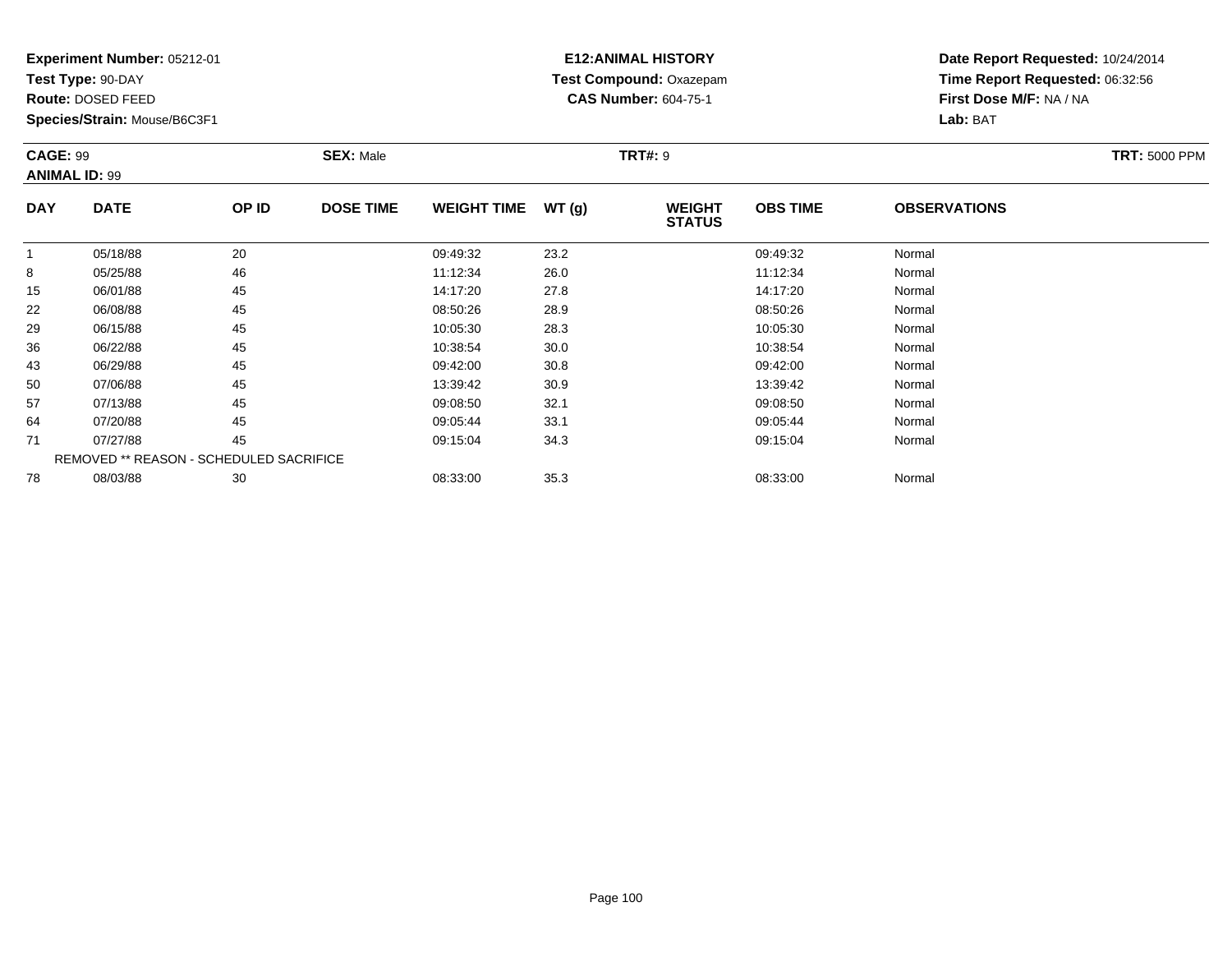**Test Type:** 90-DAY

**Route:** DOSED FEED

78

**Species/Strain:** Mouse/B6C3F1

# **E12:ANIMAL HISTORY Test Compound:** Oxazepam**CAS Number:** 604-75-1

**Date Report Requested:** 10/24/2014**Time Report Requested:** 06:32:56**First Dose M/F:** NA / NA**Lab:** BAT

| <b>CAGE: 100</b><br><b>ANIMAL ID: 100</b> |             | <b>SEX: Male</b> |                  |                    | <b>TRT#: 9</b> | <b>TRT: 5000 PPM</b>           |                 |                     |  |
|-------------------------------------------|-------------|------------------|------------------|--------------------|----------------|--------------------------------|-----------------|---------------------|--|
| <b>DAY</b>                                | <b>DATE</b> | OP ID            | <b>DOSE TIME</b> | <b>WEIGHT TIME</b> | WT(g)          | <b>WEIGHT</b><br><b>STATUS</b> | <b>OBS TIME</b> | <b>OBSERVATIONS</b> |  |
| 1                                         | 05/18/88    | 20               |                  | 09:50:34           | 25.2           |                                | 09:50:34        | Normal              |  |
| 8                                         | 05/25/88    | 46               |                  | 11:13:30           | 27.8           |                                | 11:13:30        | Normal              |  |
| 15                                        | 06/01/88    | 45               |                  | 14:17:50           | 29.1           |                                | 14:17:50        | Normal              |  |
| 22                                        | 06/08/88    | 45               |                  | 08:51:48           | 30.6           |                                | 08:51:48        | Normal              |  |
| 29                                        | 06/15/88    | 45               |                  | 10:06:24           | 30.1           |                                | 10:06:24        | Normal              |  |
| 36                                        | 06/22/88    | 45               |                  | 10:40:20           | 30.6           |                                | 10:40:20        | Normal              |  |
| 43                                        | 06/29/88    | 45               |                  | 09:43:00           | 32.4           |                                | 09:43:00        | Normal              |  |
| 50                                        | 07/06/88    | 45               |                  | 13:36:32           | 32.7           |                                | 13:36:32        | Normal              |  |
| 57                                        | 07/13/88    | 45               |                  | 09:02:06           | 34.5           |                                | 09:02:06        | Normal              |  |
| 64                                        | 07/20/88    | 45               |                  | 09:05:00           | 34.8           |                                | 09:05:00        | Normal              |  |
| 71                                        | 07/27/88    | 45               |                  | 09:14:12           | 35.7           |                                | 09:14:12        | Normal              |  |

REMOVED \*\* REASON - SCHEDULED SACRIFICE8 08/03/88 30 30 08:33:00 35.4 35.4 08:33:00 08:33:00 35.4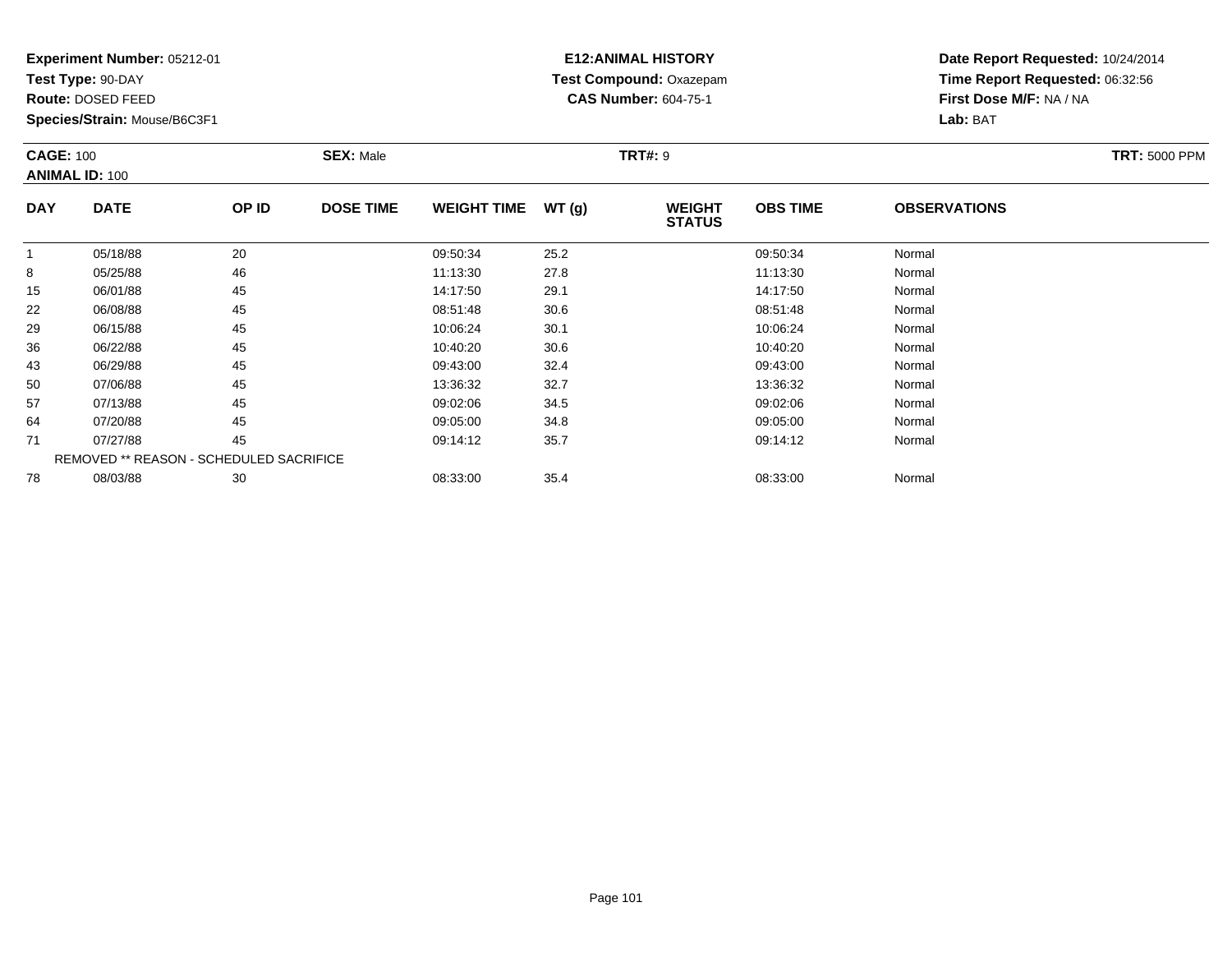**Test Type:** 90-DAY

**Route:** DOSED FEED

64

71

78

85

92

93

**Species/Strain:** Mouse/B6C3F1

REMOVED \*\* REASON - TERMINAL SACRIFICE

# **E12:ANIMAL HISTORY Test Compound:** Oxazepam**CAS Number:** 604-75-1

**Date Report Requested:** 10/24/2014**Time Report Requested:** 06:32:56**First Dose M/F:** NA / NA**Lab:** BAT

|            | <b>CAGE: 101</b><br><b>ANIMAL ID: 101</b> |       | <b>SEX: Male</b> |                    |       | <b>TRT#: 11</b>                |                 | <b>TRT: 10,000</b><br><b>PPM</b> |  |
|------------|-------------------------------------------|-------|------------------|--------------------|-------|--------------------------------|-----------------|----------------------------------|--|
| <b>DAY</b> | <b>DATE</b>                               | OP ID | <b>DOSE TIME</b> | <b>WEIGHT TIME</b> | WT(g) | <b>WEIGHT</b><br><b>STATUS</b> | <b>OBS TIME</b> | <b>OBSERVATIONS</b>              |  |
|            | 05/18/88                                  | 20    |                  | 08:55:56           | 23.7  |                                | 08:55:56        | Normal                           |  |
| 8          | 05/25/88                                  | 46    |                  | 13:38:20           | 25.8  |                                | 13:38:20        | Normal                           |  |
| 15         | 06/01/88                                  | 45    |                  | 13:53:32           | 27.7  |                                | 13:53:32        | Normal                           |  |
| 22         | 06/08/88                                  | 45    |                  | 09:27:44           | 28.4  |                                | 09:27:44        | Normal                           |  |
| 29         | 06/15/88                                  | 45    |                  | 13:30:22           | 29.6  |                                | 13:30:22        | Normal                           |  |
| 36         | 06/22/88                                  | 45    |                  | 08:58:50           | 30.9  |                                | 08:58:50        | Normal                           |  |
| 43         | 06/29/88                                  | 45    |                  | 11:07:46           | 31.8  |                                | 11:07:46        | Normal                           |  |
| 50         | 07/06/88                                  | 45    |                  | 10:55:56           | 31.6  |                                | 10:55:56        | Normal                           |  |
| 57         | 07/13/88                                  | 45    |                  | 09:26:38           | 32.3  |                                | 09:26:38        | Normal                           |  |

4 07/20/88 45 45 09:42:32 32.9 32.9 09:42:32 09:42:32 Normal

1 07/27/88 45 45 13:40:42 33.5 13:40:42 13:40:42 Normal

8 08/03/88 45 14:01:10 32.2 14:01:10 14:01:10 32.2

08/10/88 <sup>45</sup> 09:38:00 34.1 09:38:00 Normal

2 08/17/88 30 30 09:28:00 35.2 35.2 09:28:00 35.2

3 08/18/88 45 45 06:36:58 35.0 35.0 06:36:58 06:36:58 Normal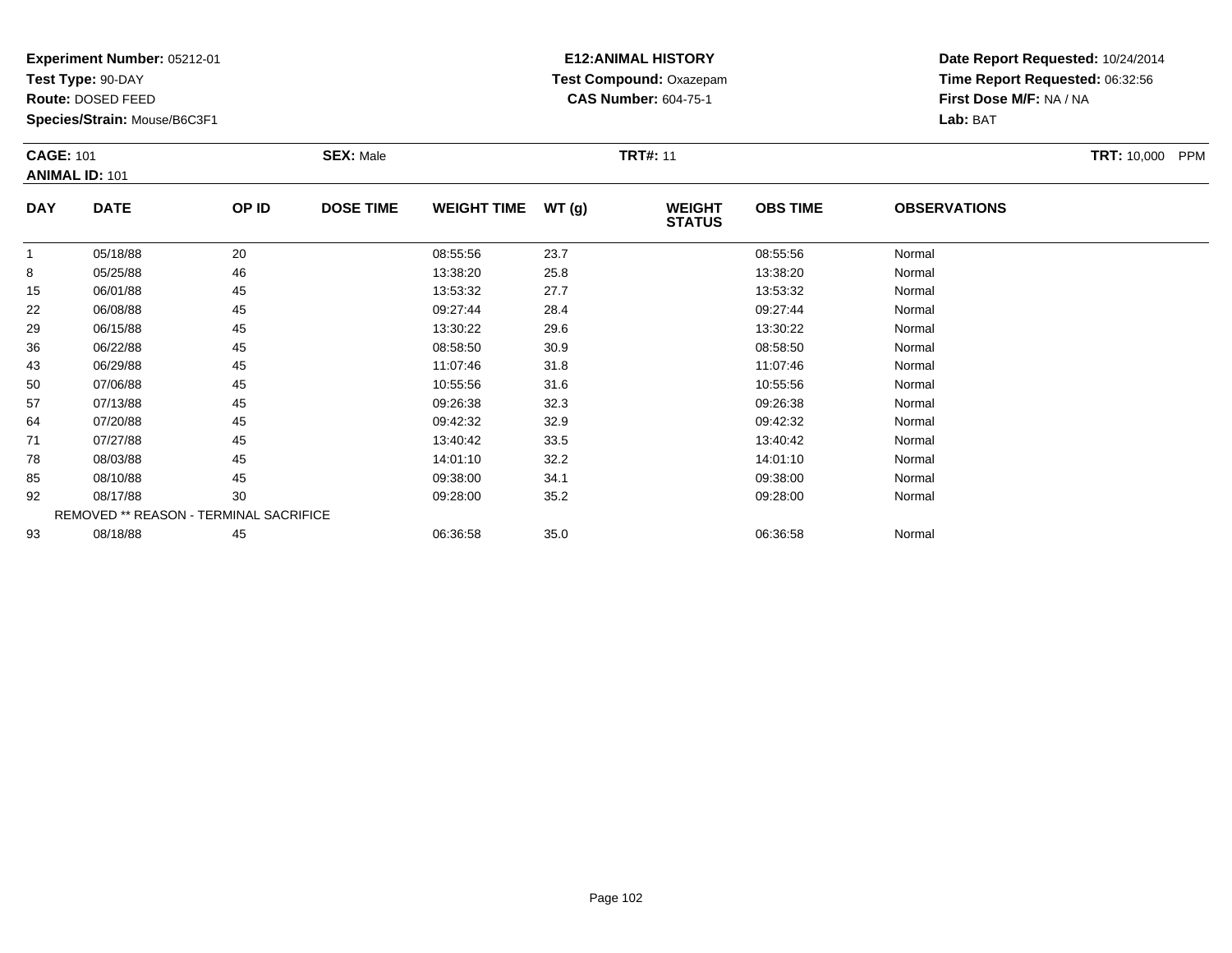**Test Type:** 90-DAY

**Route:** DOSED FEED

**Species/Strain:** Mouse/B6C3F1

# **E12:ANIMAL HISTORY Test Compound:** Oxazepam**CAS Number:** 604-75-1

**Date Report Requested:** 10/24/2014 **Time Report Requested:** 06:32:56**First Dose M/F:** NA / NA**Lab:** BAT

| <b>CAGE: 102</b><br><b>ANIMAL ID: 102</b> |             |       | <b>SEX: Male</b> |                    |       | <b>TRT#: 11</b>                | <b>TRT: 10,000</b><br><b>PPM</b> |                     |  |
|-------------------------------------------|-------------|-------|------------------|--------------------|-------|--------------------------------|----------------------------------|---------------------|--|
| <b>DAY</b>                                | <b>DATE</b> | OP ID | <b>DOSE TIME</b> | <b>WEIGHT TIME</b> | WT(g) | <b>WEIGHT</b><br><b>STATUS</b> | <b>OBS TIME</b>                  | <b>OBSERVATIONS</b> |  |
|                                           | 05/18/88    | 20    |                  | 08:56:18           | 25.3  |                                | 08:56:18                         | Normal              |  |
| $\Omega$                                  | DE/DE/0.0   | AC    |                  | 10.00.50           | no o  |                                | 10.00.50                         | Normal              |  |

|    | 05/18/88 | 20                                            | 08:56:18 | 25.3 | 08:56:18 | Normal                          |  |
|----|----------|-----------------------------------------------|----------|------|----------|---------------------------------|--|
| 8  | 05/25/88 | 46                                            | 13:38:58 | 26.6 | 13:38:58 | Normal                          |  |
| 15 | 06/01/88 | 45                                            | 13:54:18 | 27.9 | 13:54:18 | Normal                          |  |
| 22 | 06/08/88 | 45                                            | 09:28:34 | 28.9 | 09:28:34 | Normal                          |  |
| 29 | 06/15/88 | 45                                            | 13:31:08 | 29.4 | 13:31:08 | Normal                          |  |
| 36 | 06/22/88 | 45                                            | 08:59:28 | 30.4 | 08:59:28 | Normal                          |  |
| 43 | 06/29/88 | 45                                            | 11:08:24 | 30.7 | 11:08:24 | Normal                          |  |
| 50 | 07/06/88 | 45                                            | 10:55:26 | 31.4 | 10:55:26 | Normal                          |  |
| 57 | 07/13/88 | 45                                            | 09:27:12 | 32.0 | 09:27:12 | Normal                          |  |
| 64 | 07/20/88 | 45                                            | 09:43:06 | 32.0 | 09:43:06 | Fractured Appendage Tail        |  |
| 71 | 07/27/88 | 45                                            | 13:40:10 | 33.0 | 13:41:12 | Fractured Appendage Tail        |  |
| 78 | 08/03/88 | 45                                            | 14:02:02 | 32.0 | 14:02:02 | <b>Fractured Appendage Tail</b> |  |
| 85 | 08/10/88 | 45                                            | 09:33:44 | 33.5 | 09:33:44 | <b>Fractured Appendage Tail</b> |  |
| 92 | 08/17/88 | 30                                            | 09:26:00 | 34.1 | 13:35:00 | Fractured Appendage Tail        |  |
|    |          | <b>REMOVED ** REASON - TERMINAL SACRIFICE</b> |          |      |          |                                 |  |
| 93 | 08/18/88 | 45                                            | 06:39:40 | 34.4 | 06:39:40 | <b>Fractured Appendage Tail</b> |  |
|    |          |                                               |          |      |          |                                 |  |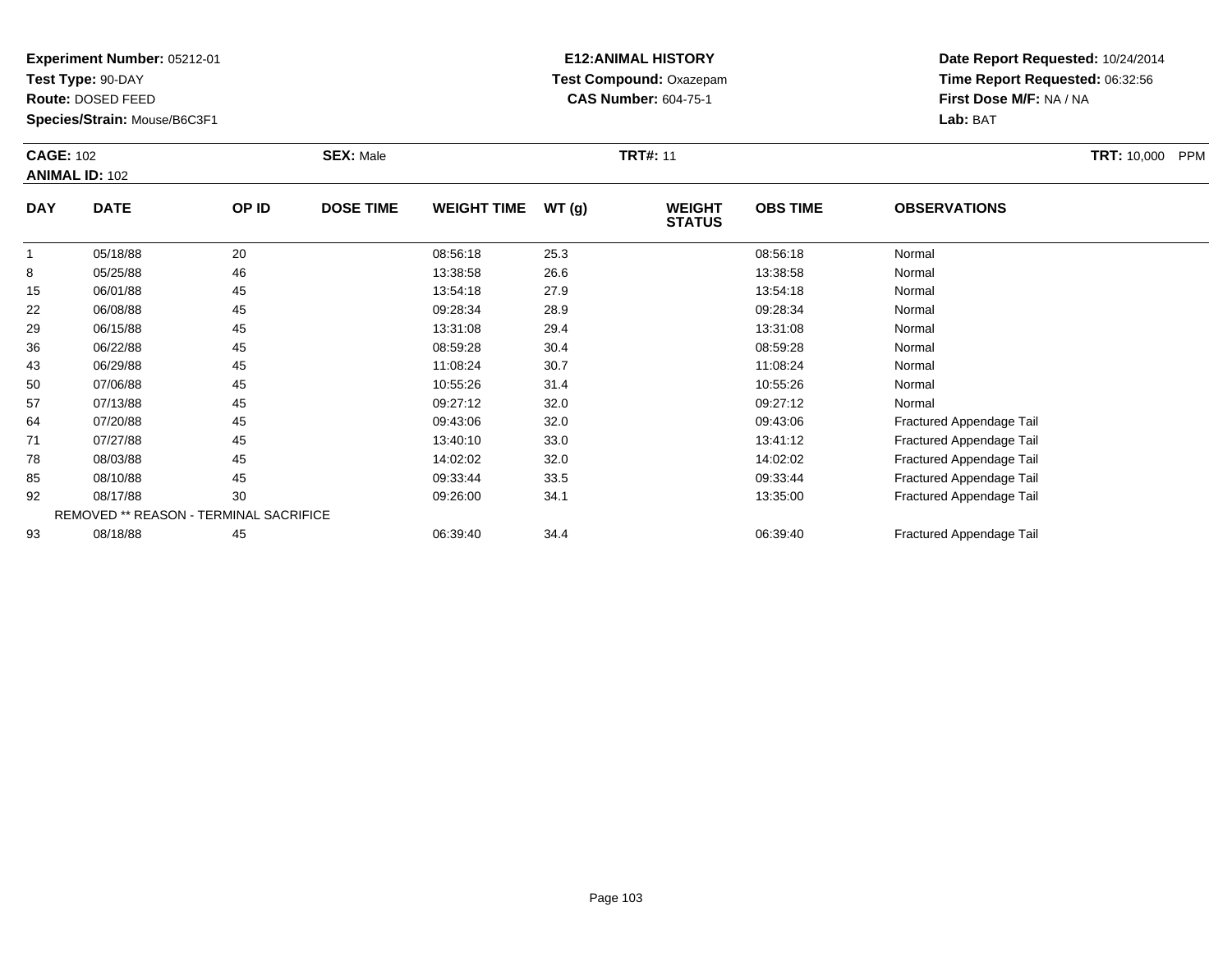**Test Type:** 90-DAY

**Route:** DOSED FEED

85

92

93

**Species/Strain:** Mouse/B6C3F1

REMOVED \*\* REASON - TERMINAL SACRIFICE

# **E12:ANIMAL HISTORY Test Compound:** Oxazepam**CAS Number:** 604-75-1

**Date Report Requested:** 10/24/2014**Time Report Requested:** 06:32:56**First Dose M/F:** NA / NA**Lab:** BAT

|            | <b>CAGE: 103</b><br><b>ANIMAL ID: 103</b> |       | <b>SEX: Male</b> |                    |       | <b>TRT#: 11</b>                |                 | TRT: 10,000 PPM     |  |
|------------|-------------------------------------------|-------|------------------|--------------------|-------|--------------------------------|-----------------|---------------------|--|
| <b>DAY</b> | <b>DATE</b>                               | OP ID | <b>DOSE TIME</b> | <b>WEIGHT TIME</b> | WT(g) | <b>WEIGHT</b><br><b>STATUS</b> | <b>OBS TIME</b> | <b>OBSERVATIONS</b> |  |
|            | 05/18/88                                  | 20    |                  | 08:57:02           | 22.4  |                                | 08:57:02        | Normal              |  |
| 8          | 05/25/88                                  | 46    |                  | 13:39:36           | 25.1  |                                | 13:39:36        | Normal              |  |
| 15         | 06/01/88                                  | 45    |                  | 13:54:46           | 26.8  |                                | 13:54:46        | Normal              |  |
| 22         | 06/08/88                                  | 45    |                  | 09:24:28           | 28.6  |                                | 09:24:28        | Normal              |  |
| 29         | 06/15/88                                  | 45    |                  | 13:28:16           | 29.0  |                                | 13:28:16        | Normal              |  |
| 36         | 06/22/88                                  | 45    |                  | 09:00:08           | 30.0  |                                | 09:00:08        | Normal              |  |
| 43         | 06/29/88                                  | 45    |                  | 11:08:58           | 30.7  |                                | 11:08:58        | Normal              |  |
| 50         | 07/06/88                                  | 45    |                  | 10:54:50           | 30.6  |                                | 10:54:50        | Normal              |  |
| 57         | 07/13/88                                  | 45    |                  | 09:27:52           | 31.9  |                                | 09:27:52        | Normal              |  |
| 64         | 07/20/88                                  | 45    |                  | 09:43:56           | 33.0  |                                | 09:43:56        | Normal              |  |
| 71         | 07/27/88                                  | 45    |                  | 13:39:44           | 33.4  |                                | 13:39:44        | Normal              |  |
| 78         | 08/03/88                                  | 45    |                  | 14:03:00           | 32.3  |                                | 14:03:00        | Normal              |  |

08/10/88 <sup>45</sup> 09:35:38 33.3 09:35:38 Normal

2 08/17/88 30 30 09:26:00 33.6 09:26:00 09:26:00 33.6

08/18/88 <sup>45</sup> 06:40:38 33.8 06:40:38 Normal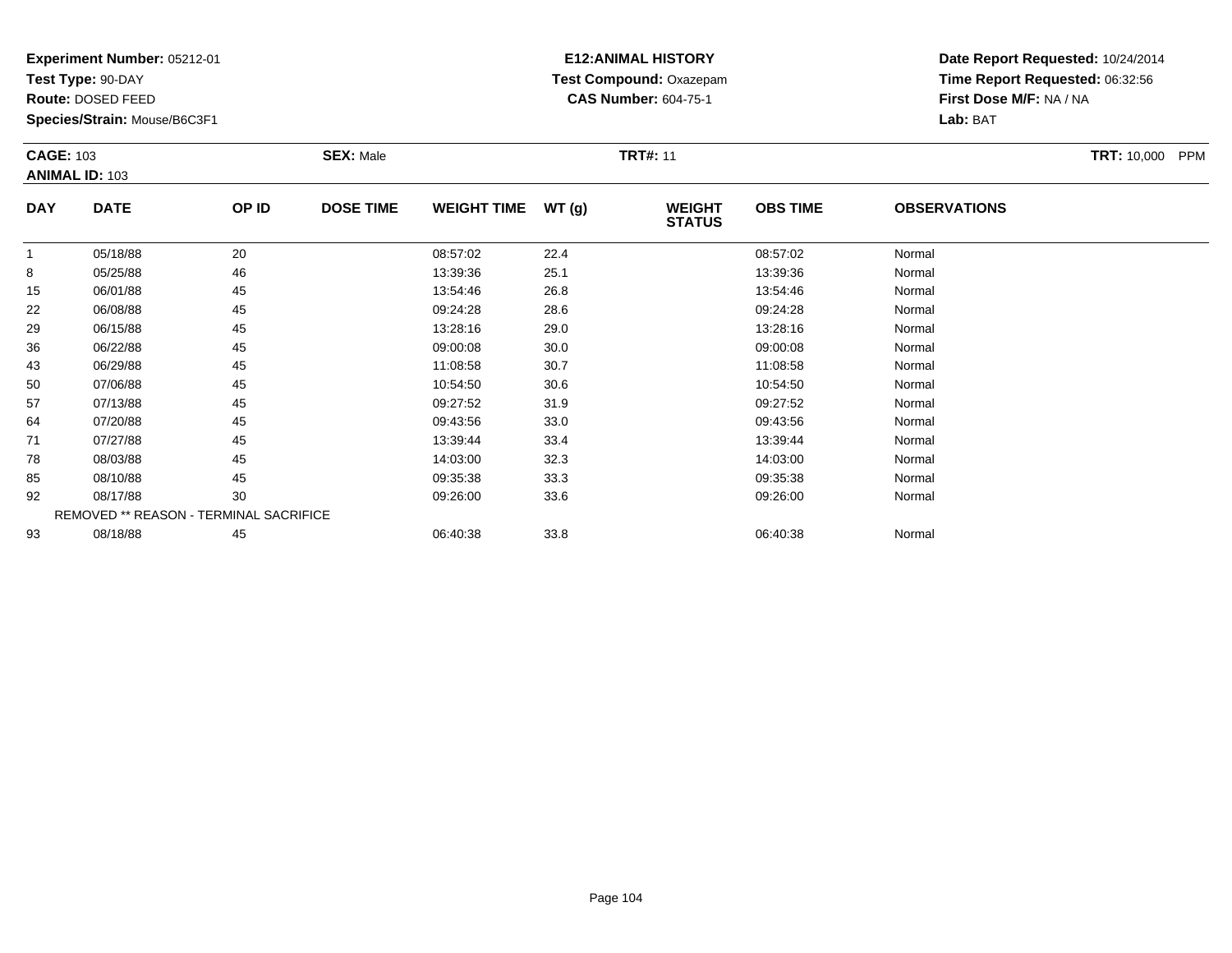**Test Type:** 90-DAY

**Route:** DOSED FEED

50

57

64

71

72

78

85

**Species/Strain:** Mouse/B6C3F1

# **E12:ANIMAL HISTORY Test Compound:** Oxazepam**CAS Number:** 604-75-1

**Date Report Requested:** 10/24/2014**Time Report Requested:** 06:32:56**First Dose M/F:** NA / NA**Lab:** BAT

| <b>CAGE: 104</b><br><b>ANIMAL ID: 104</b> |             |       | <b>SEX: Male</b> |                    |       | <b>TRT#: 11</b>                | <b>TRT: 10,000 PPM</b> |                     |  |
|-------------------------------------------|-------------|-------|------------------|--------------------|-------|--------------------------------|------------------------|---------------------|--|
| <b>DAY</b>                                | <b>DATE</b> | OP ID | <b>DOSE TIME</b> | <b>WEIGHT TIME</b> | WT(g) | <b>WEIGHT</b><br><b>STATUS</b> | <b>OBS TIME</b>        | <b>OBSERVATIONS</b> |  |
|                                           | 05/18/88    | 20    |                  |                    |       |                                | 08:57:44               | Normal              |  |
| 2                                         | 05/19/88    | 45    |                  | 08:12:28           | 20.0  |                                |                        |                     |  |
| 8                                         | 05/25/88    | 46    |                  | 13:40:18           | 23.4  |                                | 13:40:18               | Normal              |  |
| 15                                        | 06/01/88    | 45    |                  | 13:55:18           | 25.9  |                                | 13:55:18               | Normal              |  |
| 22                                        | 06/08/88    | 45    |                  | 09:25:32           | 27.2  |                                | 09:25:32               | Normal              |  |
| 29                                        | 06/15/88    | 45    |                  | 13:29:02           | 27.6  |                                | 13:29:02               | Normal              |  |
| 36                                        | 06/22/88    | 45    |                  | 08:57:12           | 28.4  |                                | 08:57:12               | Normal              |  |
| 43                                        | 06/29/88    | 45    |                  | 11:06:30           | 28.3  |                                | 11:06:30               | Normal              |  |

0 07/06/88 45 10:54:10 29.3 10:54:10 Normal

7 07/13/88 45 45 09:28:30 30.1 09:28:30 09:28:30 09:28:30 09:28:30 09:28:30

4 07/20/88 45 45 09:44:28 31.6 09:44:28 09:44:28 Normal

1 07/27/88 45 13:39:18 13:39:18 Normal

8 08/03/88 45 45 14:03:52 28.0 14:03 14:03 14:03 14:03 14:03 14:03 14:03:52 Normal

08/10/88 <sup>45</sup> 09:02:38 22.8 09:02:38 Emaciated

07/28/88 <sup>45</sup> 08:50:56 29.3

REMOVED \*\* REASON - NATURAL DEATH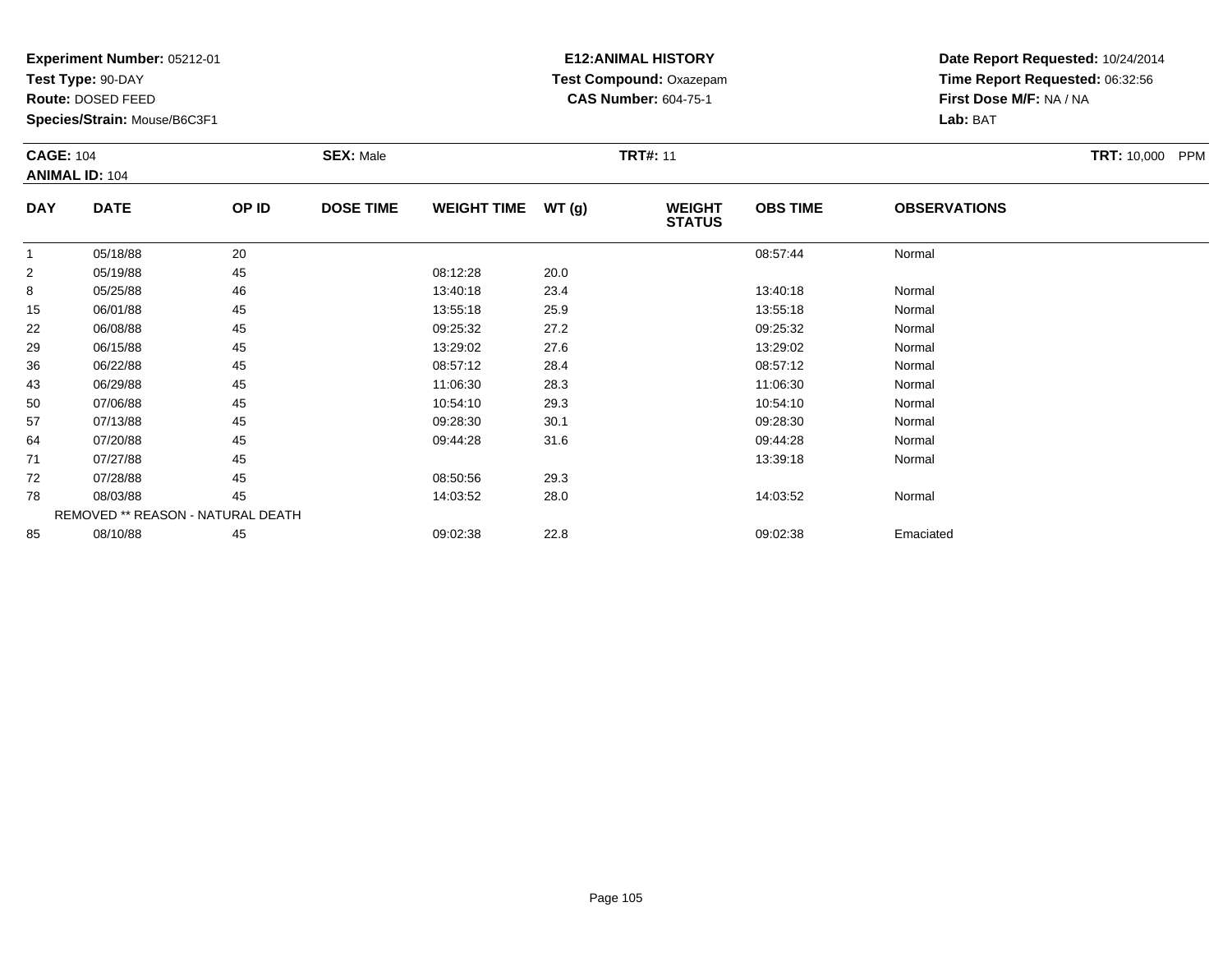**Test Type:** 90-DAY

**Route:** DOSED FEED

**Species/Strain:** Mouse/B6C3F1

# **E12:ANIMAL HISTORY Test Compound:** Oxazepam**CAS Number:** 604-75-1

**Date Report Requested:** 10/24/2014 **Time Report Requested:** 06:32:56**First Dose M/F:** NA / NA**Lab:** BAT

| <b>CAGE: 105</b><br><b>ANIMAL ID: 105</b> |             |       | <b>SEX: Male</b> |                    |       | <b>TRT#: 11</b>                | <b>TRT: 10,000</b><br><b>PPM</b> |                     |  |
|-------------------------------------------|-------------|-------|------------------|--------------------|-------|--------------------------------|----------------------------------|---------------------|--|
| <b>DAY</b>                                | <b>DATE</b> | OP ID | <b>DOSE TIME</b> | <b>WEIGHT TIME</b> | WT(g) | <b>WEIGHT</b><br><b>STATUS</b> | <b>OBS TIME</b>                  | <b>OBSERVATIONS</b> |  |
|                                           | 05/18/88    | 20    |                  | 08:59:04           | 21.5  |                                | 08:59:04                         | Normal              |  |
| 8                                         | 05/25/88    | 46    |                  | 13:41:40           | 21.8  |                                | 13:41:40                         | Normal              |  |
| 15                                        | 06/01/88    | 45    |                  | 13:55:52           | 20.9  |                                | 13:55:52                         | Normal              |  |
| 22                                        | 06/08/88    | 45    |                  | 09:26:14           | 24.2  |                                | 09:26:14                         | Normal              |  |

| 15 | 06/01/88 | 45                                            | 13:55:52 | 20.9 | 13:55:52 | Normal |  |
|----|----------|-----------------------------------------------|----------|------|----------|--------|--|
| 22 | 06/08/88 | 45                                            | 09:26:14 | 24.2 | 09:26:14 | Normal |  |
| 29 | 06/15/88 | 45                                            | 13:29:42 | 25.6 | 13:29:42 | Normal |  |
| 36 | 06/22/88 | 45                                            | 08:58:02 | 26.8 | 08:58:02 | Normal |  |
| 43 | 06/29/88 | 45                                            | 11:07:04 | 26.8 | 11:07:04 | Normal |  |
| 50 | 07/06/88 | 45                                            | 10:56:36 | 27.4 | 10:56:36 | Normal |  |
| 57 | 07/13/88 | 45                                            | 09:25:34 | 28.0 | 09:25:34 | Normal |  |
| 64 | 07/20/88 | 45                                            | 09:45:04 | 28.9 | 09:45:04 | Normal |  |
| 71 | 07/27/88 | 45                                            | 13:38:22 | 29.3 | 13:38:22 | Normal |  |
| 78 | 08/03/88 | 45                                            | 14:05:00 | 28.3 | 14:05:00 | Normal |  |
| 85 | 08/10/88 | 45                                            | 09:36:40 | 31.0 | 09:36:40 | Normal |  |
| 92 | 08/17/88 | 30                                            | 09:27:00 | 30.7 | 09:27:00 | Normal |  |
|    |          | <b>REMOVED ** REASON - TERMINAL SACRIFICE</b> |          |      |          |        |  |
| 93 | 08/18/88 | 45                                            | 06:42:10 | 30.7 | 06:42:10 | Normal |  |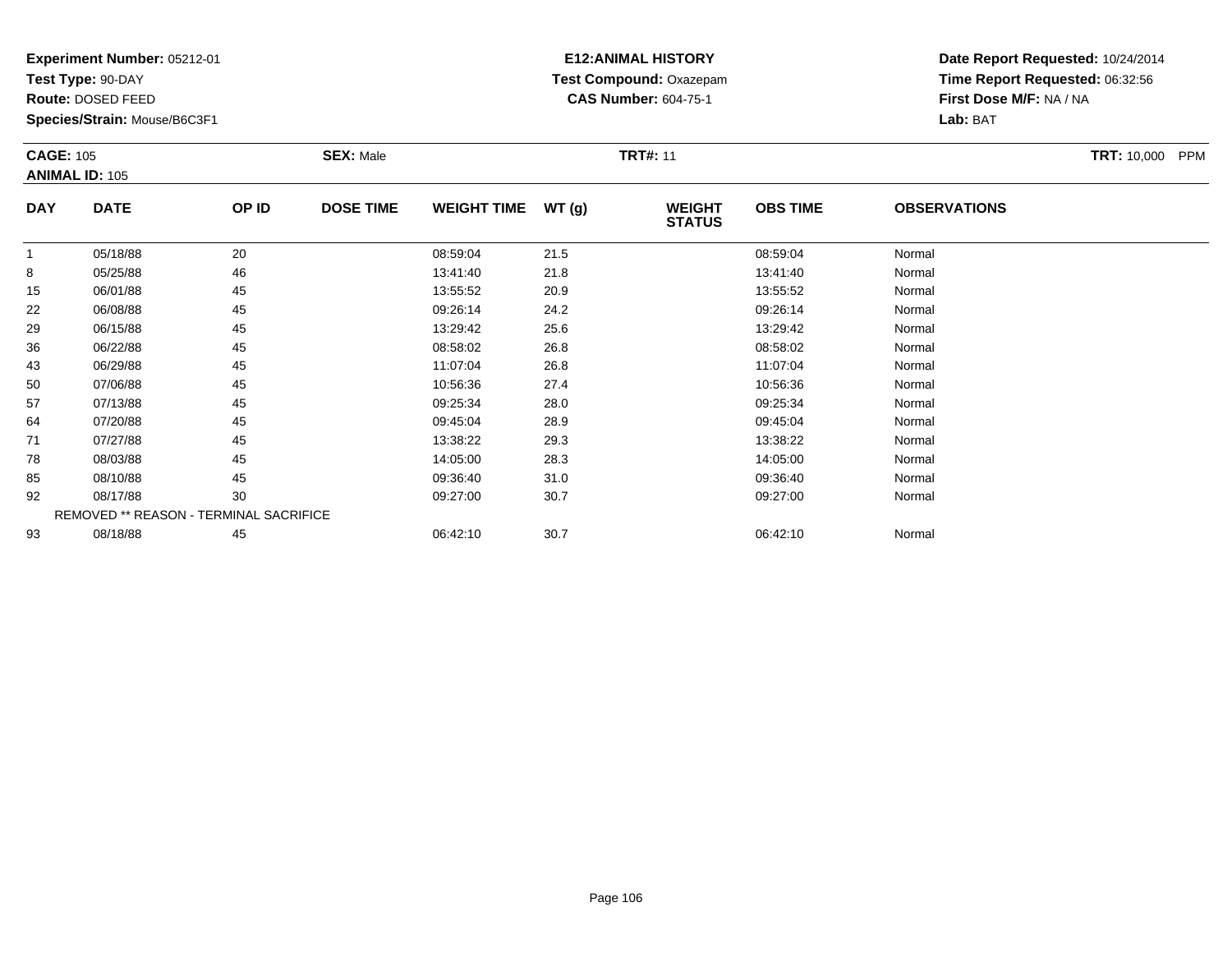**Test Type:** 90-DAY

**Route:** DOSED FEED

93

**Species/Strain:** Mouse/B6C3F1

REMOVED \*\* REASON - TERMINAL SACRIFICE

# **E12:ANIMAL HISTORY Test Compound:** Oxazepam**CAS Number:** 604-75-1

**Date Report Requested:** 10/24/2014**Time Report Requested:** 06:32:56**First Dose M/F:** NA / NA**Lab:** BAT

| <b>CAGE: 106</b><br><b>ANIMAL ID: 106</b> |             |       | <b>SEX: Male</b> |                    |       | TRT: 10,000 PPM                |                 |                     |  |
|-------------------------------------------|-------------|-------|------------------|--------------------|-------|--------------------------------|-----------------|---------------------|--|
| <b>DAY</b>                                | <b>DATE</b> | OP ID | <b>DOSE TIME</b> | <b>WEIGHT TIME</b> | WT(g) | <b>WEIGHT</b><br><b>STATUS</b> | <b>OBS TIME</b> | <b>OBSERVATIONS</b> |  |
|                                           | 05/18/88    | 20    |                  | 10:26:26           | 23.0  |                                | 10:26:26        | Normal              |  |
| 8                                         | 05/25/88    | 46    |                  | 10:56:14           | 24.2  |                                | 10:56:14        | Normal              |  |
| 15                                        | 06/01/88    | 45    |                  | 14:22:40           | 25.4  |                                | 14:22:40        | Normal              |  |
| 22                                        | 06/08/88    | 45    |                  | 09:39:38           | 27.2  |                                | 09:39:38        | Normal              |  |
| 29                                        | 06/15/88    | 45    |                  | 13:33:44           | 27.8  |                                | 13:33:44        | Normal              |  |
| 36                                        | 06/22/88    | 45    |                  | 09:34:06           | 28.6  |                                | 09:34:06        | Normal              |  |
| 43                                        | 06/29/88    | 45    |                  | 10:57:56           | 29.4  |                                | 10:57:56        | Normal              |  |
| 50                                        | 07/06/88    | 45    |                  | 08:55:48           | 29.5  |                                | 08:55:48        | Normal              |  |
| 57                                        | 07/13/88    | 45    |                  | 11:20:22           | 30.2  |                                | 11:20:22        | Normal              |  |
| 64                                        | 07/20/88    | 45    |                  | 09:17:20           | 30.6  |                                | 09:17:20        | Normal              |  |
| 71                                        | 07/27/88    | 45    |                  | 09:35:40           | 30.7  |                                | 09:35:40        | Normal              |  |
| 78                                        | 08/03/88    | 45    |                  | 10:47:10           | 31.0  |                                | 10:47:10        | Normal              |  |
| 85                                        | 08/10/88    | 45    |                  | 09:16:34           | 31.7  |                                | 09:16:34        | Normal              |  |
| 92                                        | 08/17/88    | 30    |                  | 08:59:00           | 32.0  |                                | 08:59:00        | Normal              |  |

2 08/17/88 30 30 08:59:00 32.0 32.0 08:59:00 08:59:00 08:59:00

3 08/18/88 45 45 06:43:00 31.7 3 06:43:00 308:43:00 06:43:00 3 06:43:00 31.7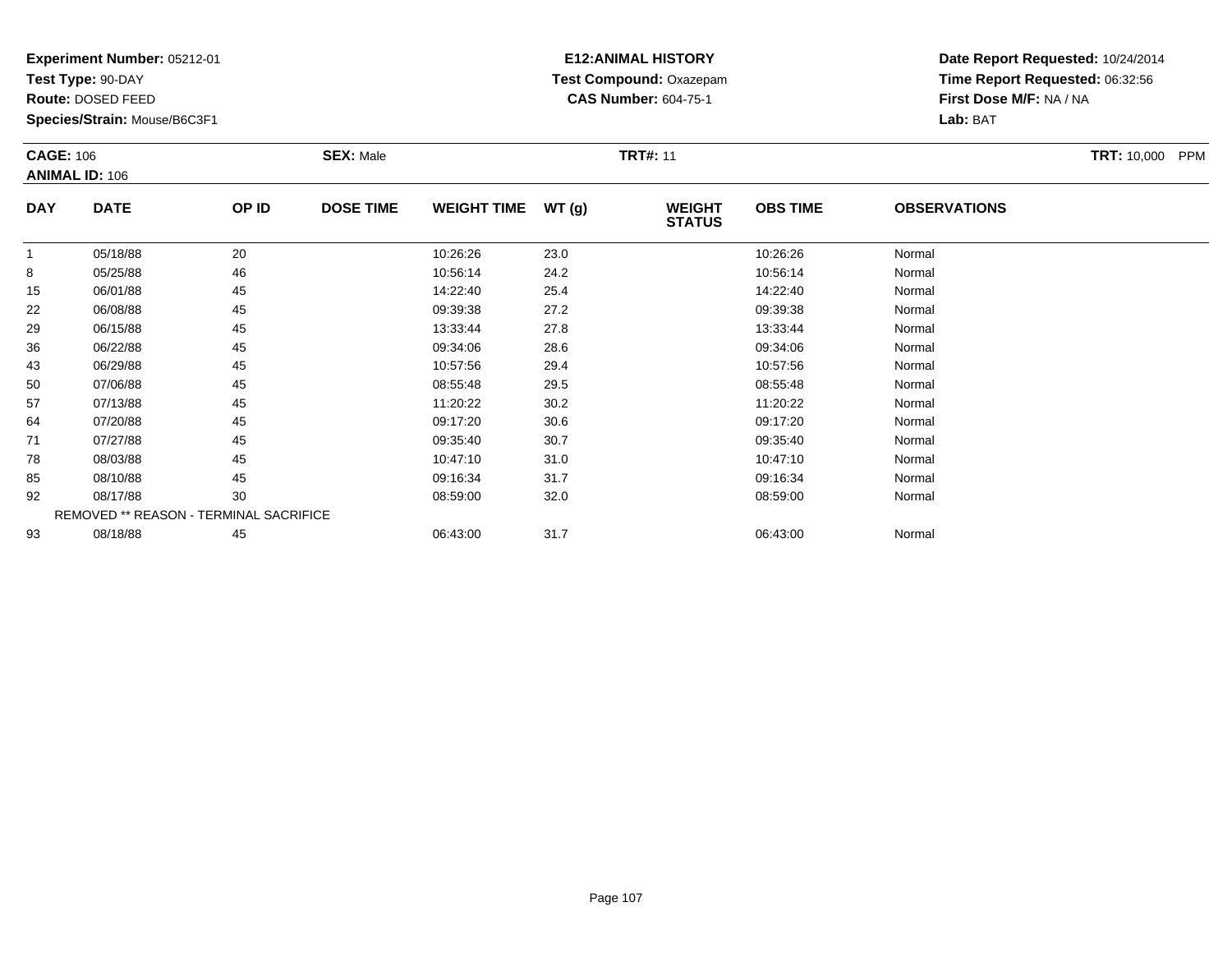**Test Type:** 90-DAY

**Route:** DOSED FEED

57

64

71

78

85

92

93

**Species/Strain:** Mouse/B6C3F1

REMOVED \*\* REASON - TERMINAL SACRIFICE

# **E12:ANIMAL HISTORY Test Compound:** Oxazepam**CAS Number:** 604-75-1

**Date Report Requested:** 10/24/2014**Time Report Requested:** 06:32:56**First Dose M/F:** NA / NA**Lab:** BAT

| <b>CAGE: 107</b><br><b>ANIMAL ID: 107</b> |             |       | <b>SEX: Male</b> |                    |       | <b>TRT#: 11</b>                | <b>TRT: 10,000</b><br><b>PPM</b> |                     |  |
|-------------------------------------------|-------------|-------|------------------|--------------------|-------|--------------------------------|----------------------------------|---------------------|--|
| <b>DAY</b>                                | <b>DATE</b> | OP ID | <b>DOSE TIME</b> | <b>WEIGHT TIME</b> | WT(g) | <b>WEIGHT</b><br><b>STATUS</b> | <b>OBS TIME</b>                  | <b>OBSERVATIONS</b> |  |
|                                           | 05/18/88    | 20    |                  | 10:27:26           | 24.8  |                                | 10:27:26                         | Normal              |  |
| 8                                         | 05/25/88    | 46    |                  | 10:53:22           | 25.9  |                                | 10:53:22                         | Normal              |  |
| 15                                        | 06/01/88    | 45    |                  | 14:21:10           | 27.0  |                                | 14:21:10                         | Normal              |  |
| 22                                        | 06/08/88    | 45    |                  | 09:40:28           | 27.8  |                                | 09:40:28                         | Normal              |  |
| 29                                        | 06/15/88    | 45    |                  | 13:34:02           | 28.8  |                                | 13:34:02                         | Normal              |  |
| 36                                        | 06/22/88    | 45    |                  | 09:34:42           | 29.7  |                                | 09:34:42                         | Normal              |  |
| 43                                        | 06/29/88    | 45    |                  | 10:58:30           | 30.0  |                                | 10:58:30                         | Normal              |  |
| 50                                        | 07/06/88    | 45    |                  | 08:56:40           | 30.5  |                                | 08:56:40                         | Normal              |  |

7 07/13/88 45 45 11:20:54 30.5 11:20:54 11:20 11:30 11:30:54 Normal

4 07/20/88 45 45 09:18:06 31.2 31.2 09:18:06 09:18:06 Normal

07/27/88 <sup>45</sup> 09:36:24 32.2 09:36:24 Normal

8 08/03/88 45 10:49:16 32.3 10:49 10:49 10:49 10:49 10:49 10:49 10:49 10:49 10:49 10:49 10:49 10:49 10:49 10:49

08/10/88 <sup>45</sup> 09:13:00 32.9 09:13:00 Normal

2 08/17/88 30 30 08:57:00 33.2 08:57:00 08:57:00 08:57:00 Normal

08/18/88 <sup>45</sup> 06:43:48 33.4 06:43:48 Normal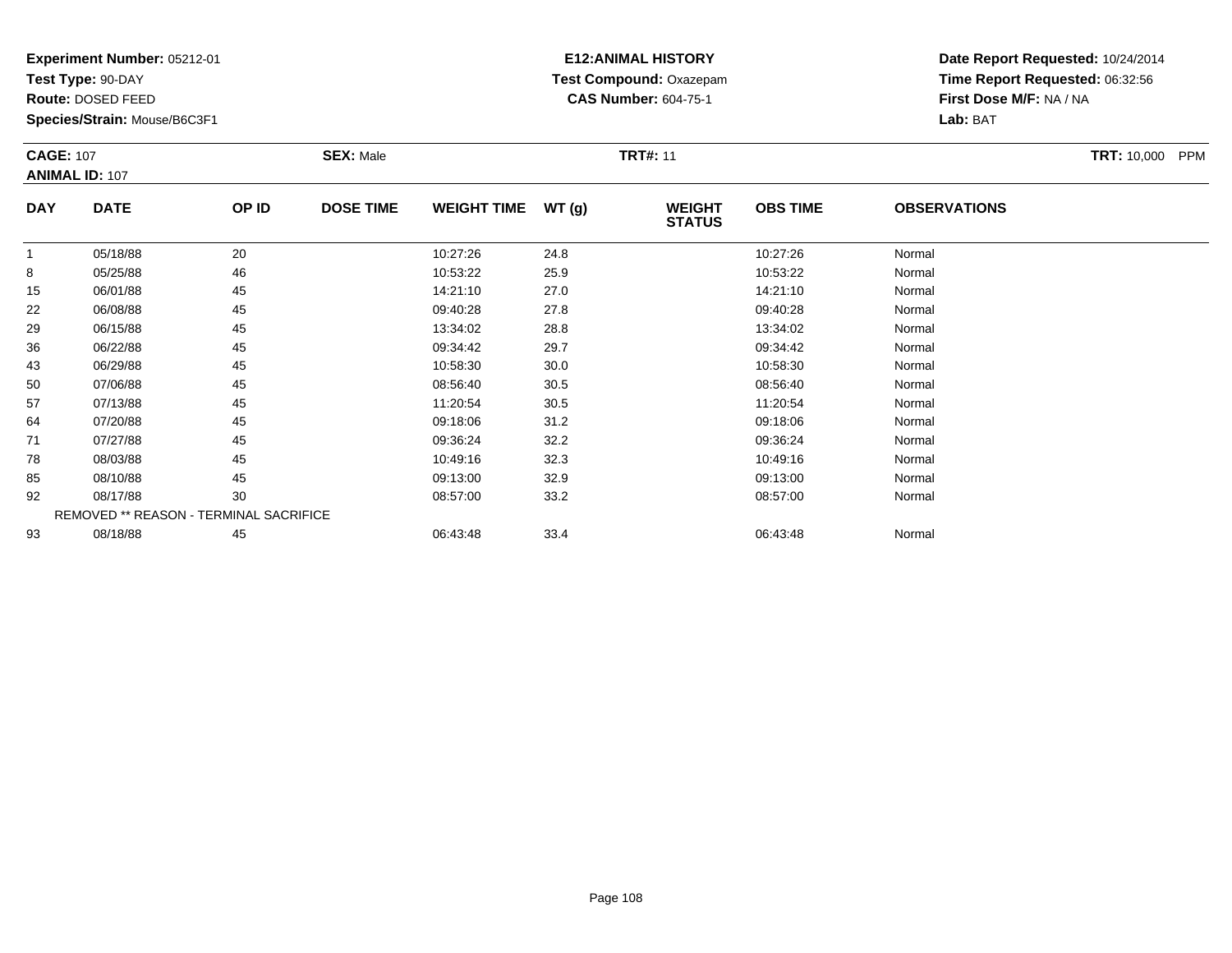**Test Type:** 90-DAY

**Route:** DOSED FEED

93

**Species/Strain:** Mouse/B6C3F1

REMOVED \*\* REASON - TERMINAL SACRIFICE

#### **E12:ANIMAL HISTORY Test Compound:** Oxazepam**CAS Number:** 604-75-1

**Date Report Requested:** 10/24/2014**Time Report Requested:** 06:32:56**First Dose M/F:** NA / NA**Lab:** BAT

|            | <b>CAGE: 108</b><br><b>ANIMAL ID: 108</b> |       | <b>SEX: Male</b> |                    |       | <b>TRT#: 11</b>                |                 | <b>TRT:</b> 10,000<br>PPM |  |
|------------|-------------------------------------------|-------|------------------|--------------------|-------|--------------------------------|-----------------|---------------------------|--|
| <b>DAY</b> | <b>DATE</b>                               | OP ID | <b>DOSE TIME</b> | <b>WEIGHT TIME</b> | WT(g) | <b>WEIGHT</b><br><b>STATUS</b> | <b>OBS TIME</b> | <b>OBSERVATIONS</b>       |  |
|            | 05/18/88                                  | 20    |                  | 10:28:18           | 24.8  |                                | 10:28:18        | Normal                    |  |
| 8          | 05/25/88                                  | 46    |                  | 10:54:04           | 26.0  |                                | 10:54:04        | Normal                    |  |
| 15         | 06/01/88                                  | 45    |                  | 14:22:02           | 26.5  |                                | 14:22:02        | Normal                    |  |
| 22         | 06/08/88                                  | 45    |                  | 09:36:18           | 28.2  |                                | 09:36:18        | Normal                    |  |
| 29         | 06/15/88                                  | 45    |                  | 13:32:52           | 28.0  |                                | 13:32:52        | Normal                    |  |
| 36         | 06/22/88                                  | 45    |                  | 09:35:18           | 28.9  |                                | 09:35:18        | Normal                    |  |
| 43         | 06/29/88                                  | 45    |                  | 10:59:02           | 29.5  |                                | 10:59:02        | Normal                    |  |
| 50         | 07/06/88                                  | 45    |                  | 08:57:34           | 31.0  |                                | 08:57:34        | Normal                    |  |
| 57         | 07/13/88                                  | 45    |                  | 11:21:24           | 31.0  |                                | 11:21:24        | Normal                    |  |
| 64         | 07/20/88                                  | 45    |                  | 09:18:44           | 31.3  |                                | 09:18:44        | Normal                    |  |
| 71         | 07/27/88                                  | 45    |                  | 10:54:56           | 31.8  |                                | 10:54:56        | Normal                    |  |
| 78         | 08/03/88                                  | 45    |                  | 10:48:46           | 31.7  |                                | 10:48:46        | Normal                    |  |
| 85         | 08/10/88                                  | 45    |                  | 09:14:02           | 32.9  |                                | 09:14:02        | Normal                    |  |
| 92         | 08/17/88                                  | 30    |                  | 08:57:00           | 32.7  |                                | 08:57:00        | Normal                    |  |

3 08/18/88 45 45 06:44:36 33.2 68/18/88 Normal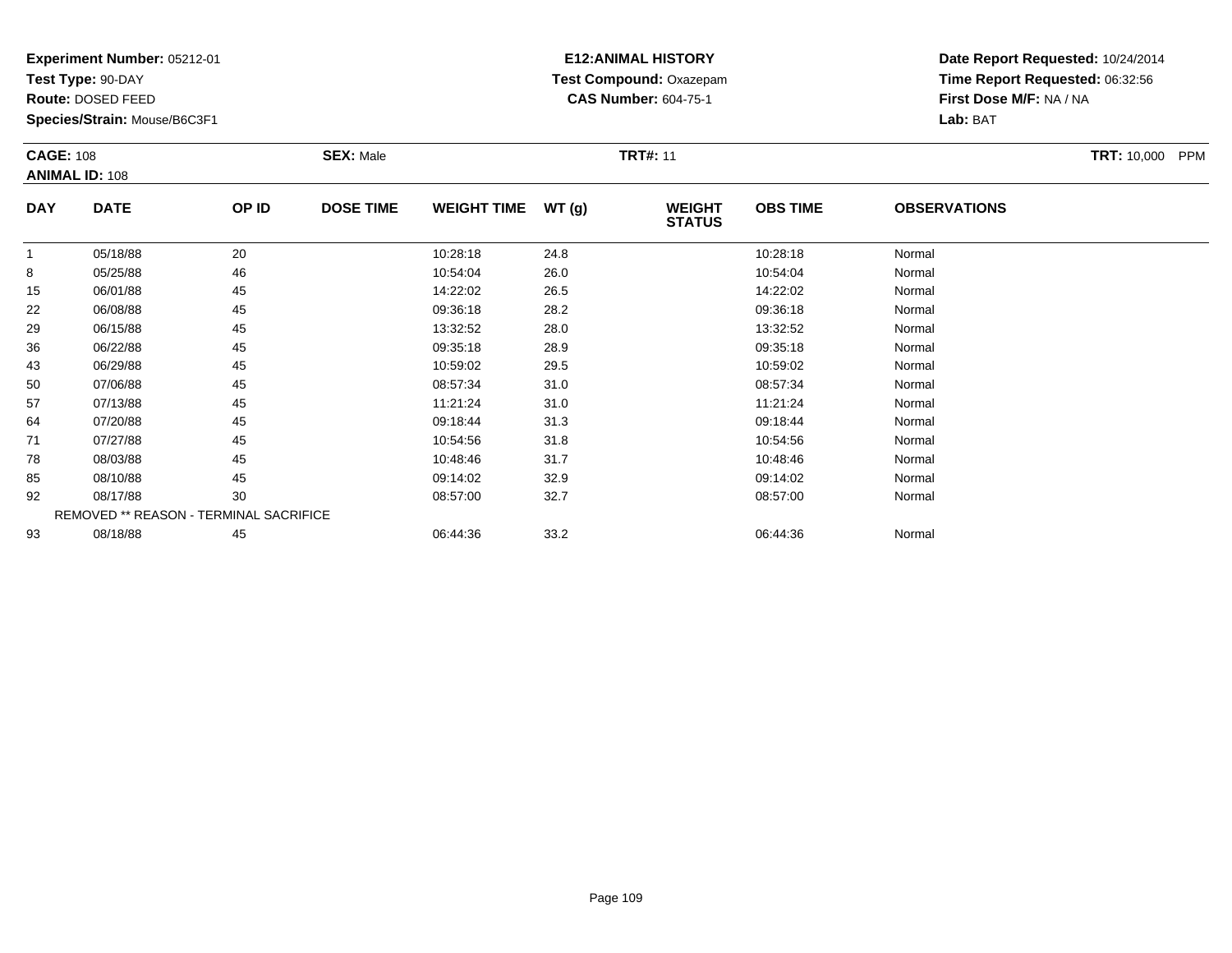**Test Type:** 90-DAY

**Route:** DOSED FEED

92

93

**Species/Strain:** Mouse/B6C3F1

REMOVED \*\* REASON - TERMINAL SACRIFICE

#### **E12:ANIMAL HISTORY Test Compound:** Oxazepam**CAS Number:** 604-75-1

**Date Report Requested:** 10/24/2014**Time Report Requested:** 06:32:56**First Dose M/F:** NA / NA**Lab:** BAT

|            | <b>CAGE: 109</b><br><b>ANIMAL ID: 109</b> |       | <b>SEX: Male</b> |                    |       | <b>TRT#: 11</b>                |                 | <b>TRT: 10,000</b><br><b>PPM</b> |  |
|------------|-------------------------------------------|-------|------------------|--------------------|-------|--------------------------------|-----------------|----------------------------------|--|
| <b>DAY</b> | <b>DATE</b>                               | OP ID | <b>DOSE TIME</b> | <b>WEIGHT TIME</b> | WT(g) | <b>WEIGHT</b><br><b>STATUS</b> | <b>OBS TIME</b> | <b>OBSERVATIONS</b>              |  |
|            | 05/18/88                                  | 20    |                  | 10:29:08           | 26.0  |                                | 10:29:08        | Normal                           |  |
| 8          | 05/25/88                                  | 46    |                  | 10:54:50           | 27.6  |                                | 10:54:50        | Normal                           |  |
| 15         | 06/01/88                                  | 45    |                  | 14:23:26           | 29.0  |                                | 14:23:26        | Normal                           |  |
| 22         | 06/08/88                                  | 45    |                  | 09:37:10           | 30.7  |                                | 09:37:10        | Normal                           |  |
| 29         | 06/15/88                                  | 45    |                  | 13:33:12           | 30.1  |                                | 13:33:12        | Normal                           |  |
| 36         | 06/22/88                                  | 45    |                  | 09:32:54           | 31.4  |                                | 09:32:54        | Normal                           |  |
| 43         | 06/29/88                                  | 45    |                  | 10:56:48           | 31.6  |                                | 10:56:48        | Normal                           |  |
| 50         | 07/06/88                                  | 45    |                  | 08:58:20           | 33.1  |                                | 08:58:20        | Normal                           |  |
| 57         | 07/13/88                                  | 45    |                  | 11:22:26           | 32.8  |                                | 11:22:26        | Normal                           |  |
| 64         | 07/20/88                                  | 45    |                  | 09:19:24           | 33.4  |                                | 09:19:24        | Normal                           |  |
| 71         | 07/27/88                                  | 45    |                  | 10:54:24           | 34.0  |                                | 10:54:24        | Normal                           |  |
| 78         | 08/03/88                                  | 45    |                  | 10:48:12           | 34.4  |                                | 10:48:12        | Normal                           |  |
| 85         | 08/10/88                                  | 45    |                  | 09:14:50           | 35.0  |                                | 09:14:50        | Normal                           |  |

2 08/17/88 30 30 08:58:00 34.5 34.5 08:58:00 34.5

3 08/18/88 45 45 06:45:18 35.0 35.0 06:45:18 06:45:18 06:45:18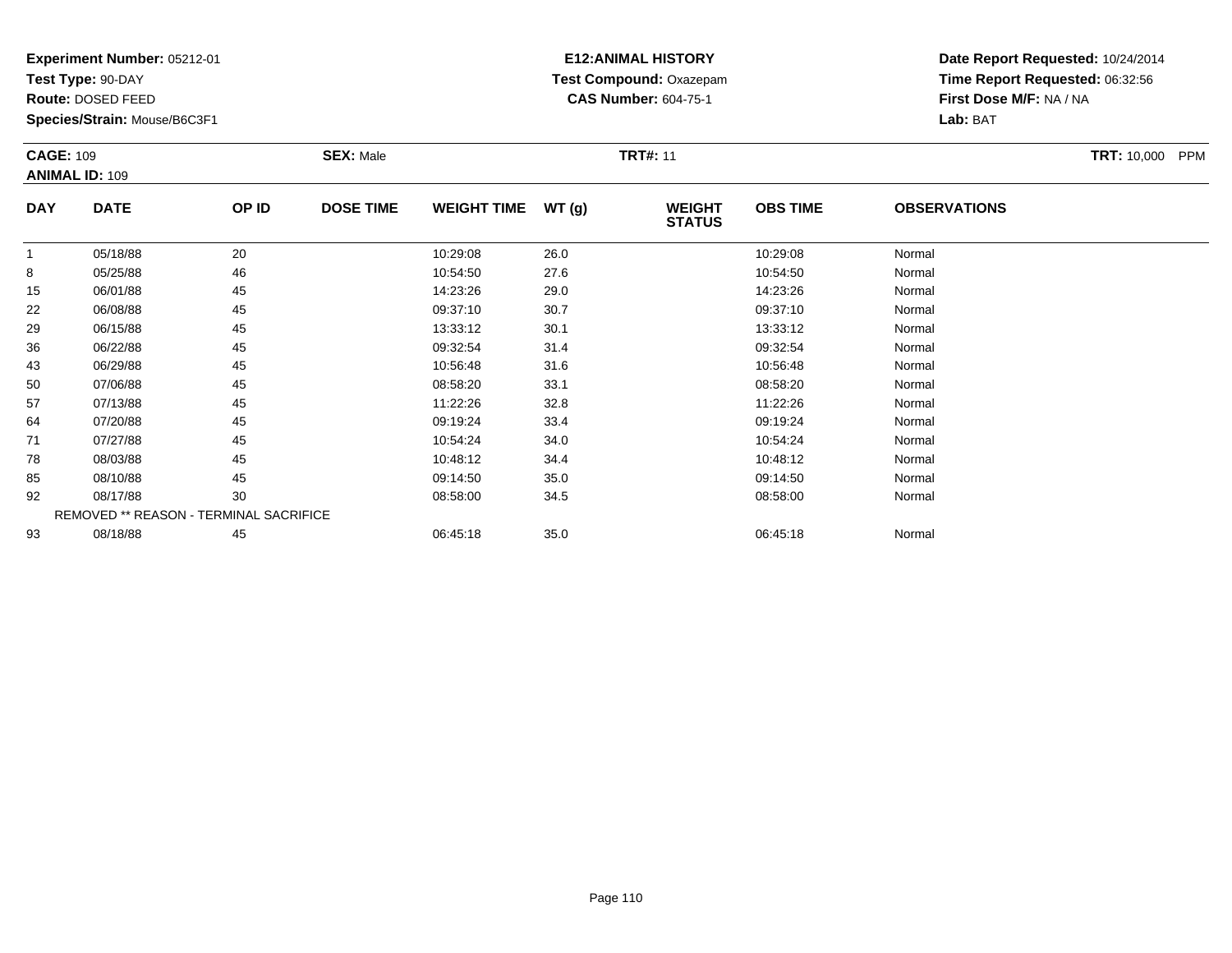**Test Type:** 90-DAY

**Route:** DOSED FEED

50

57

64

71

78

85

92

93

**Species/Strain:** Mouse/B6C3F1

REMOVED \*\* REASON - TERMINAL SACRIFICE

#### **E12:ANIMAL HISTORY Test Compound:** Oxazepam**CAS Number:** 604-75-1

**Date Report Requested:** 10/24/2014**Time Report Requested:** 06:32:56**First Dose M/F:** NA / NA**Lab:** BAT

| <b>CAGE: 110</b> | <b>ANIMAL ID: 110</b> |       | <b>SEX: Male</b> |                    |        | <b>TRT#: 11</b>                |                 |                     | <b>TRT: 10,000</b><br>PPM |
|------------------|-----------------------|-------|------------------|--------------------|--------|--------------------------------|-----------------|---------------------|---------------------------|
| <b>DAY</b>       | <b>DATE</b>           | OP ID | <b>DOSE TIME</b> | <b>WEIGHT TIME</b> | WT (g) | <b>WEIGHT</b><br><b>STATUS</b> | <b>OBS TIME</b> | <b>OBSERVATIONS</b> |                           |
|                  | 05/18/88              | 20    |                  | 10:30:40           | 24.3   |                                | 10:30:40        | Normal              |                           |
| 8                | 05/25/88              | 46    |                  | 10:55:30           | 26.7   |                                | 10:55:30        | Normal              |                           |
| 15               | 06/01/88              | 45    |                  | 14:23:52           | 27.4   |                                | 14:23:52        | Normal              |                           |
| 22               | 06/08/88              | 45    |                  | 09:39:06           | 29.2   |                                | 09:39:06        | Normal              |                           |
| 29               | 06/15/88              | 45    |                  | 13:33:26           | 30.1   |                                | 13:33:26        | Normal              |                           |
| 36               | 06/22/88              | 45    |                  | 09:33:32           | 30.8   |                                | 09:33:32        | Normal              |                           |
| 43               | 06/29/88              | 45    |                  | 10:57:26           | 31.4   |                                | 10:57:26        | Normal              |                           |

07/06/88 <sup>45</sup> 08:54:08 32.3 08:54:08 Normal

07/13/88 <sup>45</sup> 11:19:42 31.9 11:19:42 Normal

4 07/20/88 45 45 09:20:16 33.2 09:20:16 09:20:16 09:20:16 09:20:16 09:20:16

1 07/27/88 45 45 10:53:22 33.8 10:53:22 10:53:22 Normal

8 08/03/88 45 45 10:47:44 34.0 10:47:44 10:47:44 10:47:44 10:47:44

08/10/88 <sup>45</sup> 09:15:38 35.2 09:15:38 Normal

2 08/17/88 30 30 08:59:00 35.5 08:59:00 35.5 08:59:00 08:59:00

08/18/88 <sup>45</sup> 06:46:04 35.9 06:46:04 Normal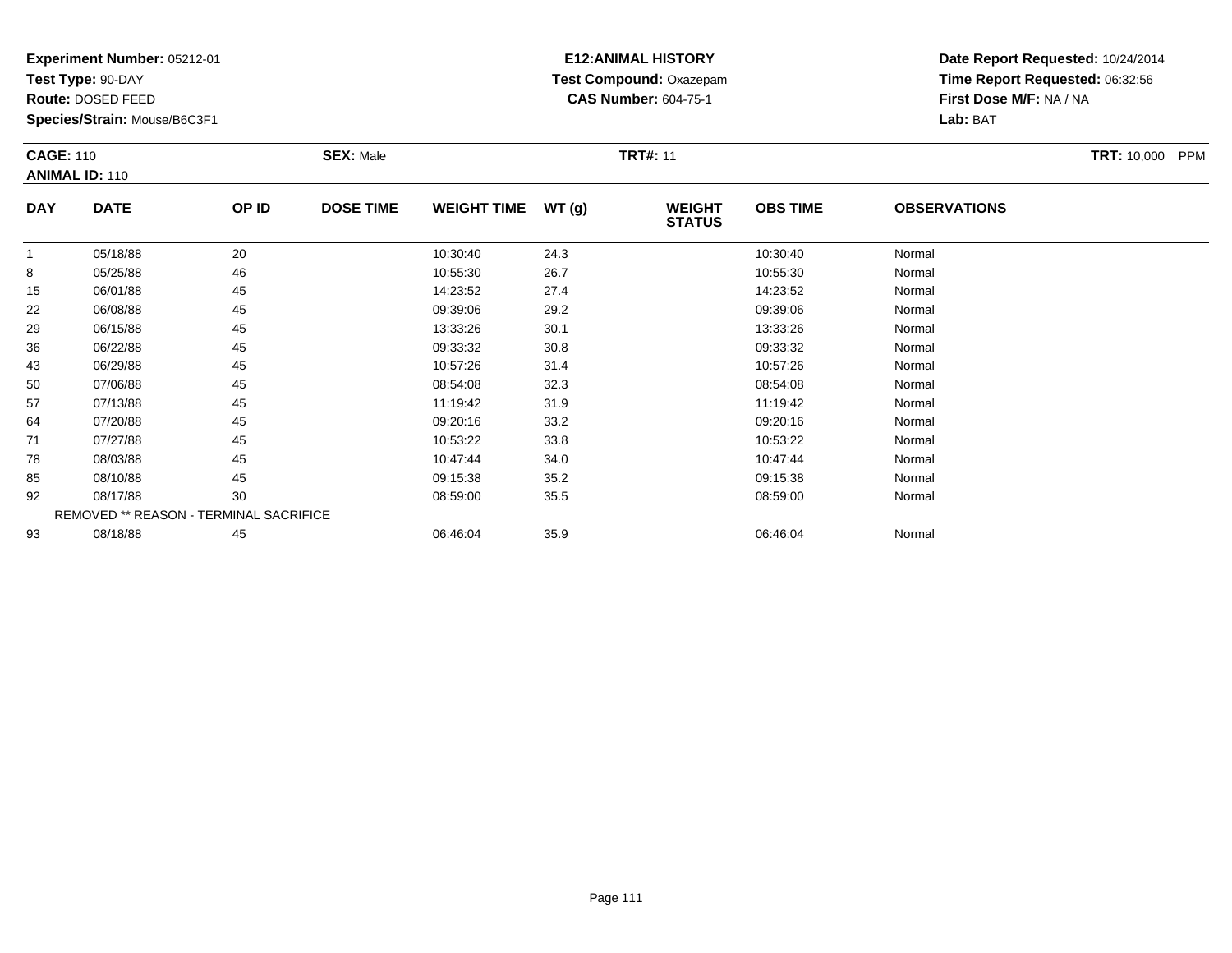| Experiment Number: 05212-01<br>Test Type: 90-DAY<br>Route: DOSED FEED<br>Species/Strain: Mouse/B6C3F1 |             |                                                |                  | <b>E12: ANIMAL HISTORY</b><br><b>Test Compound: Oxazepam</b><br><b>CAS Number: 604-75-1</b> |       |                                |                                  | Date Report Requested: 10/24/2014<br>Time Report Requested: 06:32:56<br>First Dose M/F: NA / NA<br>Lab: BAT |  |
|-------------------------------------------------------------------------------------------------------|-------------|------------------------------------------------|------------------|---------------------------------------------------------------------------------------------|-------|--------------------------------|----------------------------------|-------------------------------------------------------------------------------------------------------------|--|
| <b>CAGE: 111</b><br><b>ANIMAL ID: 111</b>                                                             |             |                                                | <b>SEX: Male</b> |                                                                                             |       | <b>TRT#: 11</b>                | <b>TRT: 10,000</b><br><b>PPM</b> |                                                                                                             |  |
| <b>DAY</b>                                                                                            | <b>DATE</b> | OP ID                                          | <b>DOSE TIME</b> | <b>WEIGHT TIME</b>                                                                          | WT(q) | <b>WEIGHT</b><br><b>STATUS</b> | <b>OBS TIME</b>                  | <b>OBSERVATIONS</b>                                                                                         |  |
|                                                                                                       | 05/18/88    | 20                                             |                  |                                                                                             |       |                                | 09:07:04                         | Normal                                                                                                      |  |
| 2                                                                                                     | 05/19/88    | 45                                             |                  | 08:10:04                                                                                    | 21.3  |                                |                                  |                                                                                                             |  |
|                                                                                                       |             | <b>REMOVED ** REASON - SCHEDULED SACRIFICE</b> |                  |                                                                                             |       |                                |                                  |                                                                                                             |  |
| 8                                                                                                     | 05/25/88    | 46                                             |                  | 08:23:48                                                                                    | 25.4  |                                | 08:23:48                         | Normal                                                                                                      |  |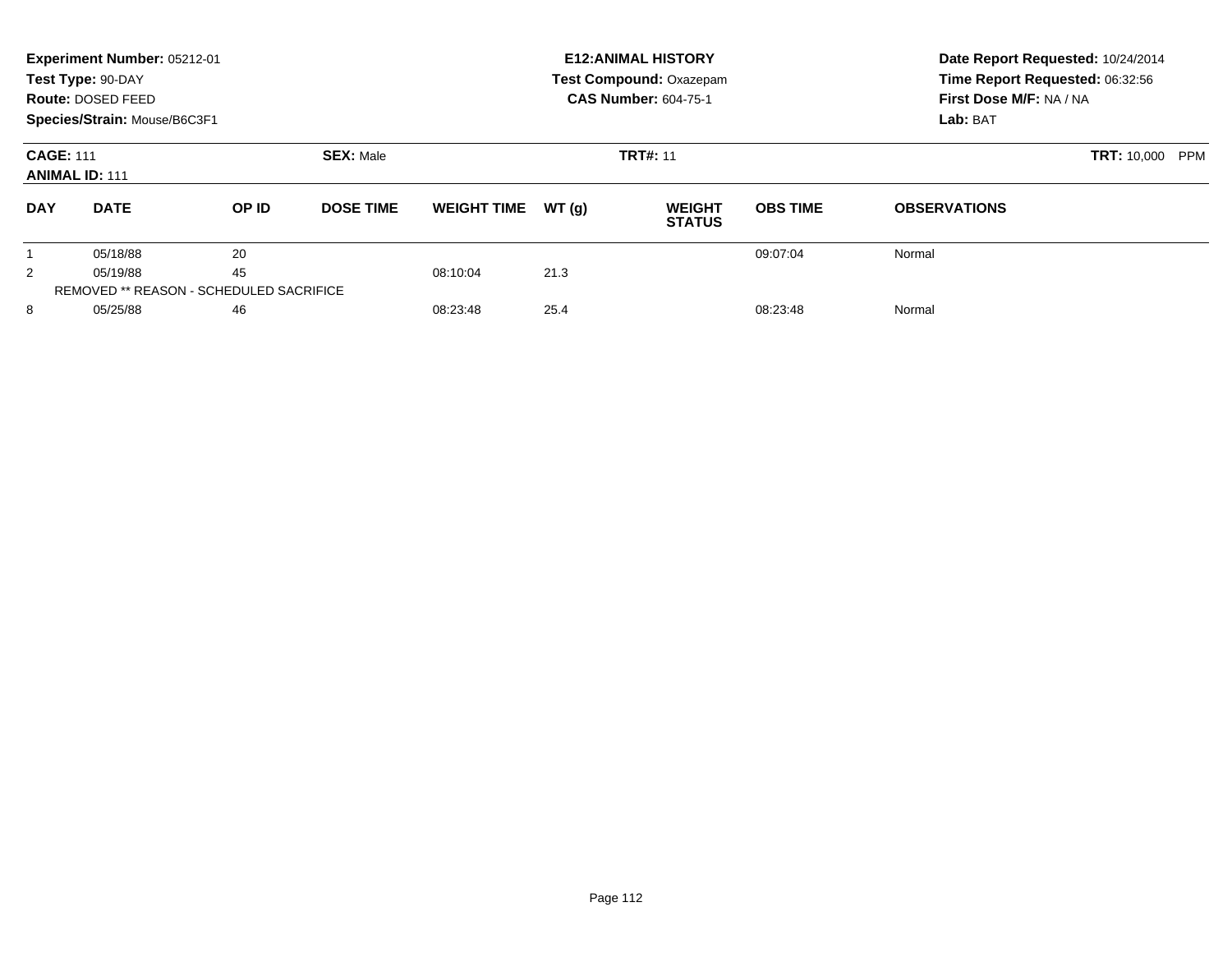|                                           | Experiment Number: 05212-01<br>Test Type: 90-DAY<br>Route: DOSED FEED<br>Species/Strain: Mouse/B6C3F1 |       |                  |                    |       | <b>E12: ANIMAL HISTORY</b><br><b>Test Compound: Oxazepam</b><br><b>CAS Number: 604-75-1</b> | Date Report Requested: 10/24/2014<br>Time Report Requested: 06:32:56<br>First Dose M/F: NA / NA<br>Lab: BAT |                     |  |
|-------------------------------------------|-------------------------------------------------------------------------------------------------------|-------|------------------|--------------------|-------|---------------------------------------------------------------------------------------------|-------------------------------------------------------------------------------------------------------------|---------------------|--|
| <b>CAGE: 112</b><br><b>ANIMAL ID: 112</b> |                                                                                                       |       | <b>SEX: Male</b> |                    |       | <b>TRT#: 11</b>                                                                             | <b>TRT: 10,000</b><br><b>PPM</b>                                                                            |                     |  |
| <b>DAY</b>                                | <b>DATE</b>                                                                                           | OP ID | <b>DOSE TIME</b> | <b>WEIGHT TIME</b> | WT(q) | <b>WEIGHT</b><br><b>STATUS</b>                                                              | <b>OBS TIME</b>                                                                                             | <b>OBSERVATIONS</b> |  |
|                                           | 05/18/88<br>REMOVED ** REASON - SCHEDULED SACRIFICE                                                   | 20    |                  | 09:07:34           | 23.4  |                                                                                             | 09:07:34                                                                                                    | Normal              |  |
| 8                                         | 05/25/88                                                                                              | 46    |                  | 08:26:40           | 25.2  |                                                                                             | 08:26:40                                                                                                    | Normal              |  |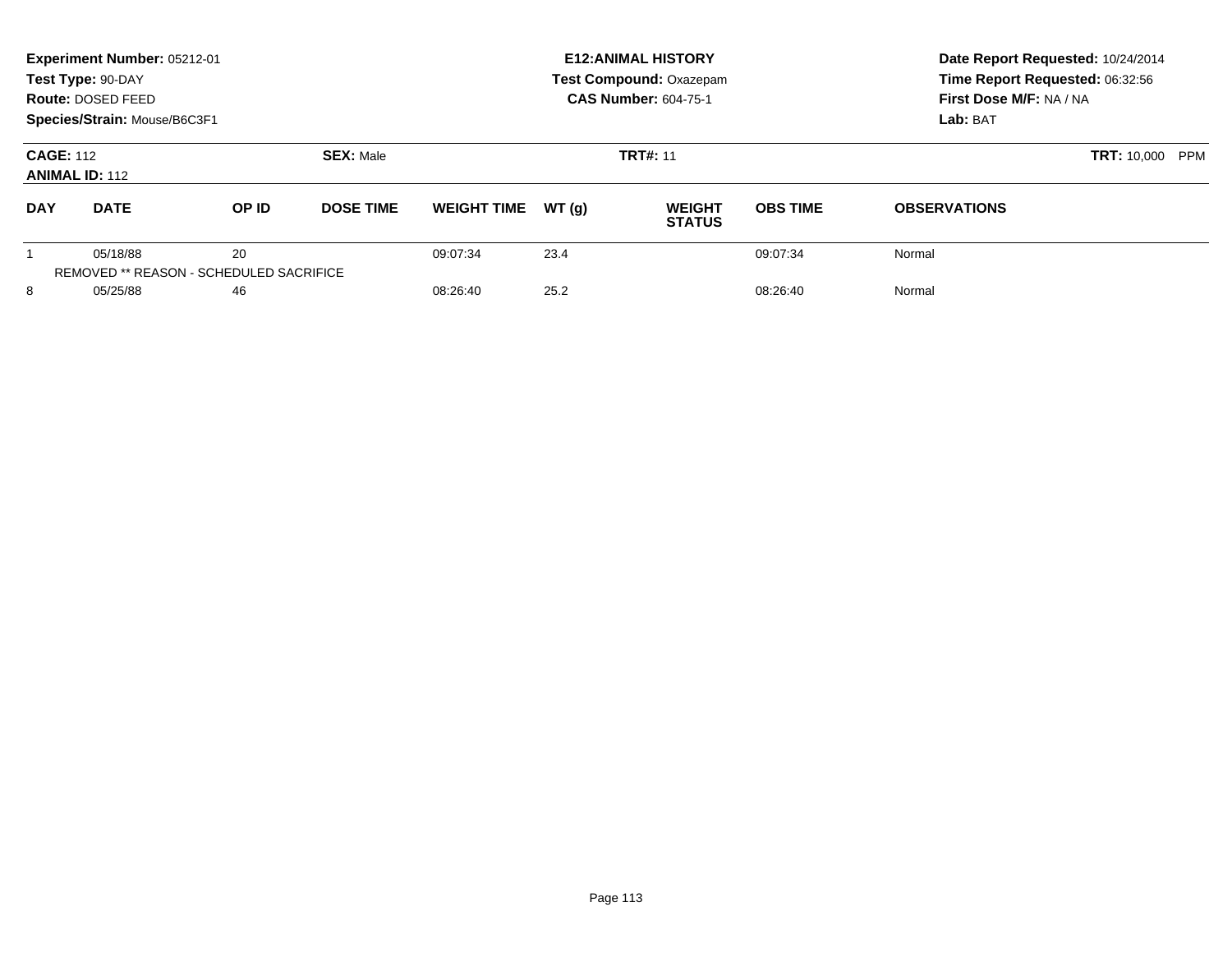| Experiment Number: 05212-01<br>Test Type: 90-DAY<br>Route: DOSED FEED<br>Species/Strain: Mouse/B6C3F1 |             |                                               |                  | <b>E12: ANIMAL HISTORY</b><br><b>Test Compound: Oxazepam</b><br><b>CAS Number: 604-75-1</b> |       |                                |                    | Date Report Requested: 10/24/2014<br>Time Report Requested: 06:32:56<br>First Dose M/F: NA / NA<br>Lab: BAT |  |
|-------------------------------------------------------------------------------------------------------|-------------|-----------------------------------------------|------------------|---------------------------------------------------------------------------------------------|-------|--------------------------------|--------------------|-------------------------------------------------------------------------------------------------------------|--|
| <b>CAGE: 113</b><br><b>ANIMAL ID: 113</b>                                                             |             |                                               | <b>SEX: Male</b> |                                                                                             |       | <b>TRT#: 11</b>                | <b>TRT: 10,000</b> | <b>PPM</b>                                                                                                  |  |
| <b>DAY</b>                                                                                            | <b>DATE</b> | OP ID                                         | <b>DOSE TIME</b> | <b>WEIGHT TIME</b>                                                                          | WT(q) | <b>WEIGHT</b><br><b>STATUS</b> | <b>OBS TIME</b>    | <b>OBSERVATIONS</b>                                                                                         |  |
|                                                                                                       | 05/18/88    | 20<br>REMOVED ** REASON - SCHEDULED SACRIFICE |                  | 09:08:16                                                                                    | 22.7  |                                | 09:08:16           | Normal                                                                                                      |  |
| 8                                                                                                     | 05/25/88    | 46                                            |                  | 08:16:16                                                                                    | 25.2  |                                | 08:16:16           | Normal                                                                                                      |  |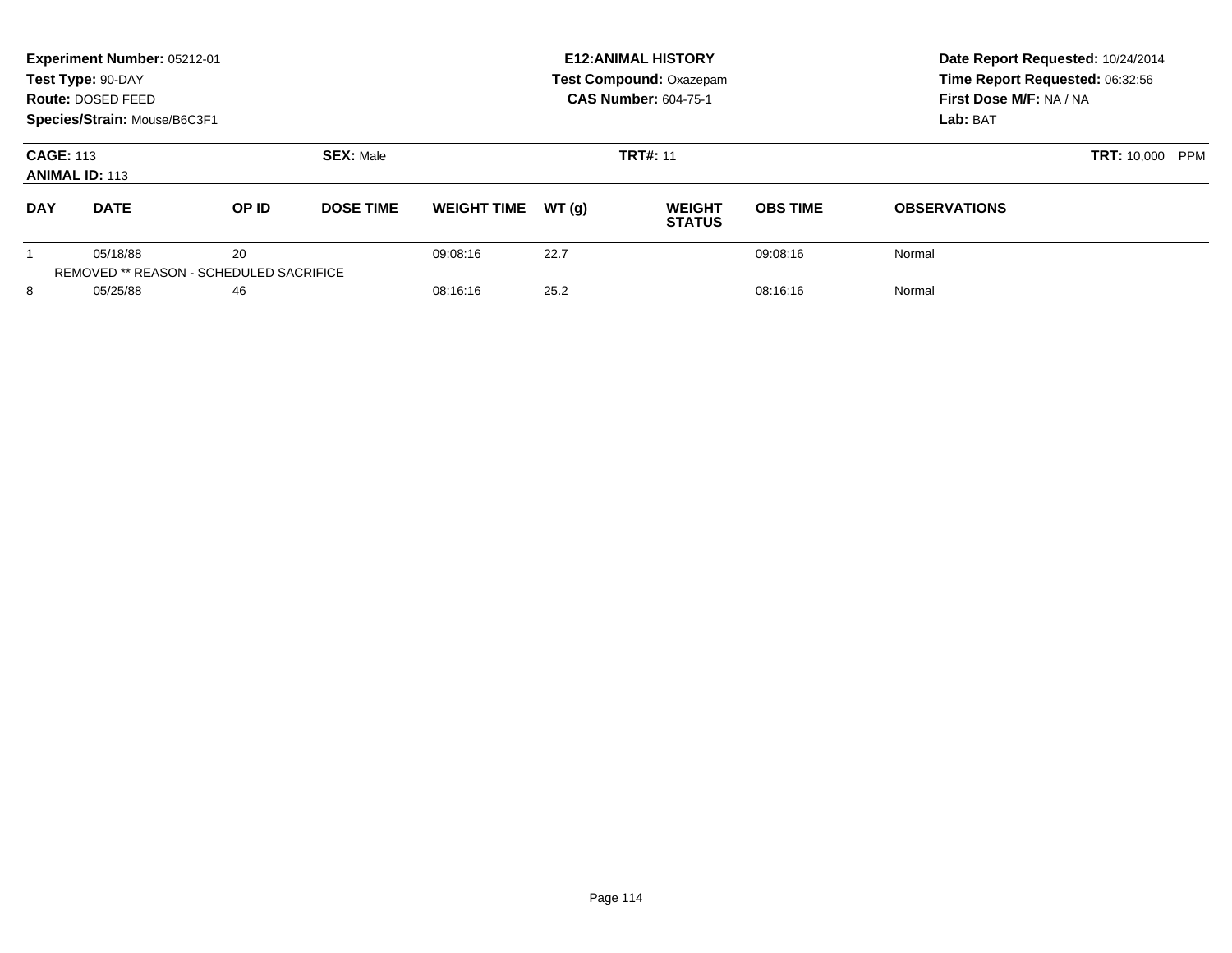|                                           | Experiment Number: 05212-01<br>Test Type: 90-DAY<br>Route: DOSED FEED<br>Species/Strain: Mouse/B6C3F1 |                                               |                  |                    |       | <b>E12: ANIMAL HISTORY</b><br>Test Compound: Oxazepam<br><b>CAS Number: 604-75-1</b> | Date Report Requested: 10/24/2014<br>Time Report Requested: 06:32:56<br>First Dose M/F: NA / NA<br>Lab: BAT |                     |
|-------------------------------------------|-------------------------------------------------------------------------------------------------------|-----------------------------------------------|------------------|--------------------|-------|--------------------------------------------------------------------------------------|-------------------------------------------------------------------------------------------------------------|---------------------|
| <b>CAGE: 114</b><br><b>ANIMAL ID: 114</b> |                                                                                                       |                                               | <b>SEX: Male</b> |                    |       | <b>TRT#: 11</b>                                                                      | <b>TRT: 10,000</b><br><b>PPM</b>                                                                            |                     |
| <b>DAY</b>                                | <b>DATE</b>                                                                                           | OP ID                                         | <b>DOSE TIME</b> | <b>WEIGHT TIME</b> | WT(q) | <b>WEIGHT</b><br><b>STATUS</b>                                                       | <b>OBS TIME</b>                                                                                             | <b>OBSERVATIONS</b> |
|                                           | 05/18/88                                                                                              | 20<br>REMOVED ** REASON - SCHEDULED SACRIFICE |                  | 09:09:16           | 22.0  |                                                                                      | 09:09:16                                                                                                    | Normal              |
| 8                                         | 05/25/88                                                                                              | 46                                            |                  | 08:27:32           | 22.9  |                                                                                      | 08:27:32                                                                                                    | <b>Ruffled Fur</b>  |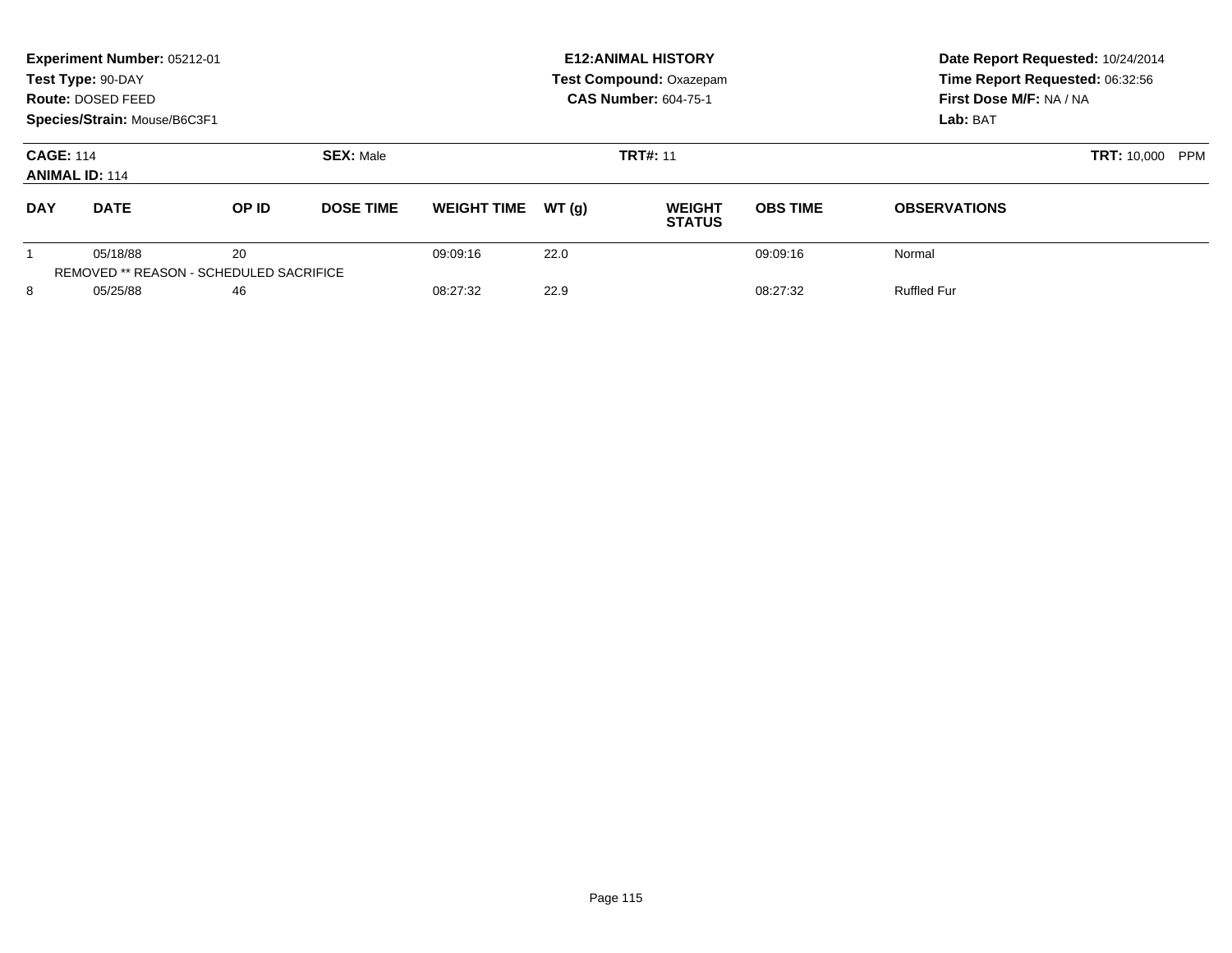|                                           | Experiment Number: 05212-01<br>Test Type: 90-DAY<br>Route: DOSED FEED<br>Species/Strain: Mouse/B6C3F1 |                                               |                  |                    |       | <b>E12: ANIMAL HISTORY</b><br>Test Compound: Oxazepam<br><b>CAS Number: 604-75-1</b> | Date Report Requested: 10/24/2014<br>Time Report Requested: 06:32:56<br>First Dose M/F: NA / NA<br>Lab: BAT |                     |
|-------------------------------------------|-------------------------------------------------------------------------------------------------------|-----------------------------------------------|------------------|--------------------|-------|--------------------------------------------------------------------------------------|-------------------------------------------------------------------------------------------------------------|---------------------|
| <b>CAGE: 115</b><br><b>ANIMAL ID: 115</b> |                                                                                                       |                                               | <b>SEX: Male</b> |                    |       | <b>TRT#: 11</b>                                                                      | <b>TRT: 10,000</b><br><b>PPM</b>                                                                            |                     |
| <b>DAY</b>                                | <b>DATE</b>                                                                                           | OP ID                                         | <b>DOSE TIME</b> | <b>WEIGHT TIME</b> | WT(q) | <b>WEIGHT</b><br><b>STATUS</b>                                                       | <b>OBS TIME</b>                                                                                             | <b>OBSERVATIONS</b> |
|                                           | 05/18/88                                                                                              | 20<br>REMOVED ** REASON - SCHEDULED SACRIFICE |                  | 09:09:42           | 24.8  |                                                                                      | 09:09:42                                                                                                    | Normal              |
| 8                                         | 05/25/88                                                                                              | 46                                            |                  | 08:30:36           | 26.8  |                                                                                      | 08:30:36                                                                                                    | Normal              |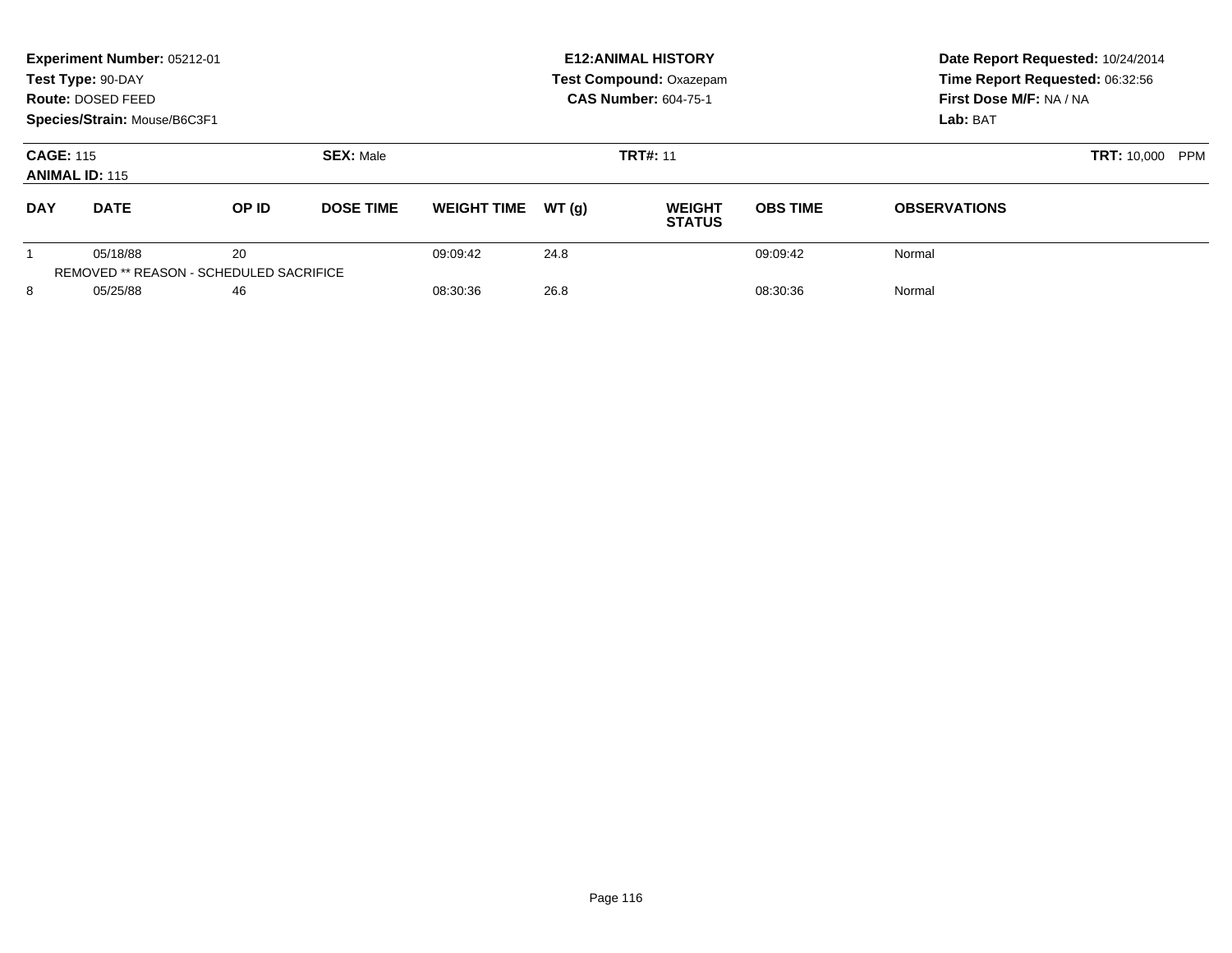**Test Type:** 90-DAY

**Route:** DOSED FEED

**Species/Strain:** Mouse/B6C3F1

## **E12:ANIMAL HISTORY Test Compound:** Oxazepam**CAS Number:** 604-75-1

**Date Report Requested:** 10/24/2014 **Time Report Requested:** 06:32:56**First Dose M/F:** NA / NA**Lab:** BAT

#### **CAGE:** 116 **SEX:** Male **TRT#:** <sup>11</sup> **TRT:** 10,000 PPM**ANIMAL ID:** 116**DAY DATE OP IDDOSE TIME WEIGHT TIME WT** (g) **STATUSOBS TIME OBSERVATIONS** 11 05/18/88 20 20 09:38:02 24.6 20 09:38:02 24.6 8

|    | 05/18/88 | 20                                      | 09:38:02 | 24.6 | 09:38:02 | Normal |  |
|----|----------|-----------------------------------------|----------|------|----------|--------|--|
| 8  | 05/25/88 | 46                                      | 11:09:30 | 26.5 | 11:09:30 | Normal |  |
| 15 | 06/01/88 | 45                                      | 14:13:30 | 28.9 | 14:13:30 | Normal |  |
| 22 | 06/08/88 | 45                                      | 09:11:24 | 30.1 | 09:11:24 | Normal |  |
| 29 | 06/15/88 | 45                                      | 13:25:02 | 29.5 | 13:25:02 | Normal |  |
| 36 | 06/22/88 | 45                                      | 10:48:24 | 30.6 | 10:48:24 | Normal |  |
| 43 | 06/29/88 | 45                                      | 09:37:40 | 31.9 | 09:37:40 | Normal |  |
| 50 | 07/06/88 | 45                                      | 11:15:08 | 32.1 | 11:15:08 | Normal |  |
| 57 | 07/13/88 | 45                                      | 08:58:48 | 33.1 | 08:58:48 | Normal |  |
| 64 | 07/20/88 | 45                                      | 08:56:24 | 33.6 | 08:56:24 | Normal |  |
| 71 | 07/27/88 | 45                                      | 09:01:00 | 33.4 | 09:01:00 | Normal |  |
|    |          | REMOVED ** REASON - SCHEDULED SACRIFICE |          |      |          |        |  |
| 78 | 08/03/88 | 30                                      | 08:35:00 | 34.1 | 08:35:00 | Normal |  |
|    |          |                                         |          |      |          |        |  |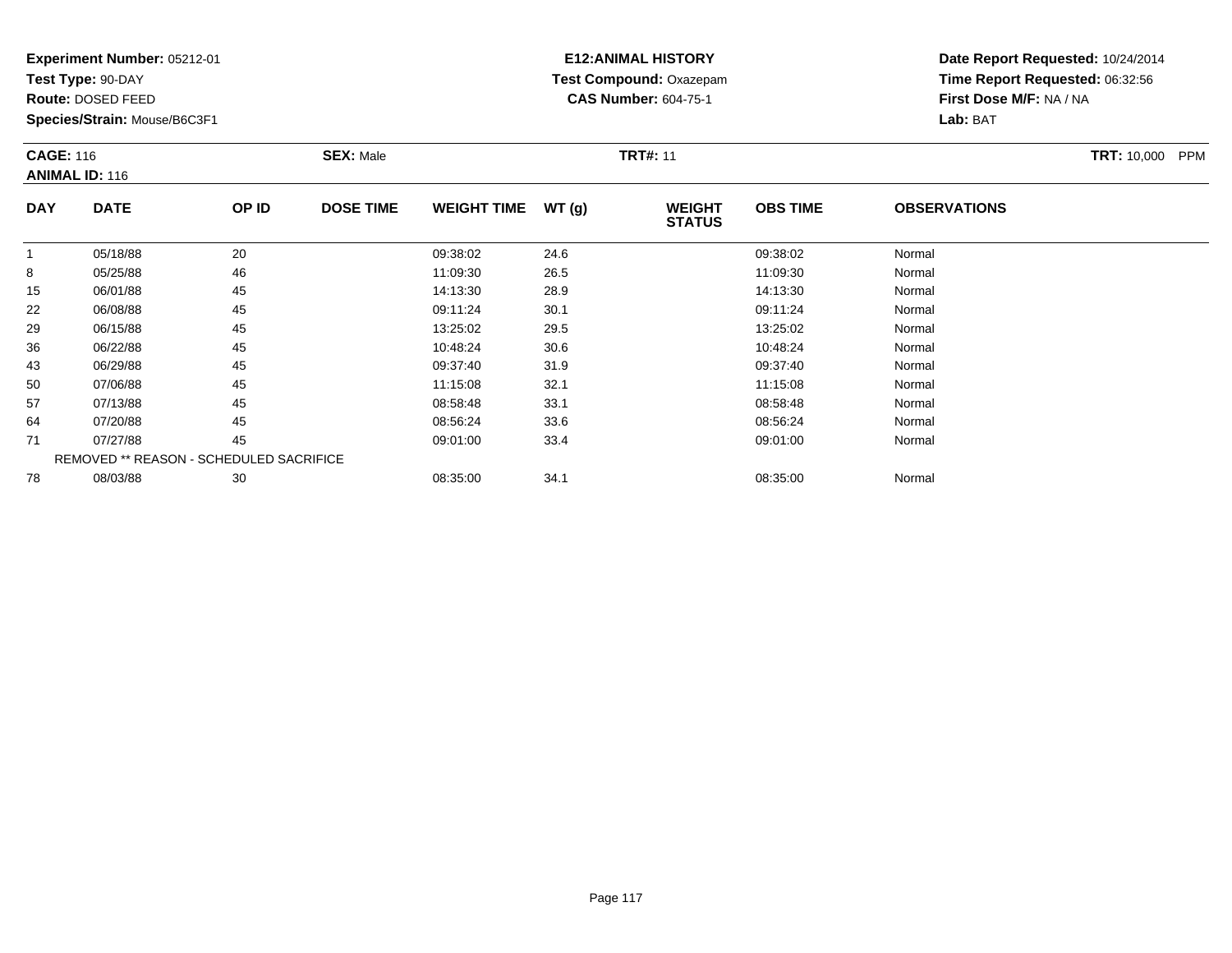**Test Type:** 90-DAY

**Route:** DOSED FEED

**Species/Strain:** Mouse/B6C3F1

## **E12:ANIMAL HISTORY Test Compound:** Oxazepam**CAS Number:** 604-75-1

**Date Report Requested:** 10/24/2014 **Time Report Requested:** 06:32:56**First Dose M/F:** NA / NA**Lab:** BAT

#### **CAGE:** 117 **SEX:** Male **TRT#:** <sup>11</sup> **TRT:** 10,000 PPM**ANIMAL ID:** 117**DAY DATE OP IDDOSE TIME WEIGHT TIME WT** (g) **STATUSOBS TIMEOBSERVATIONS**

|    | 05/18/88 | 20                                      | 09:38:36 | 25.3 | 09:38:36 | Normal |  |
|----|----------|-----------------------------------------|----------|------|----------|--------|--|
| 8  | 05/25/88 | 46                                      | 11:06:06 | 26.8 | 11:06:06 | Normal |  |
| 15 | 06/01/88 | 45                                      | 14:08:40 | 28.0 | 14:08:40 | Normal |  |
| 22 | 06/08/88 | 45                                      | 09:12:10 | 29.7 | 09:12:10 | Normal |  |
| 29 | 06/15/88 | 45                                      | 13:25:42 | 30.1 | 13:25:42 | Normal |  |
| 36 | 06/22/88 | 45                                      | 10:49:18 | 30.5 | 10:49:18 | Normal |  |
| 43 | 06/29/88 | 45                                      | 09:38:16 | 31.1 | 09:38:16 | Normal |  |
| 50 | 07/06/88 | 45                                      | 11:15:38 | 31.6 | 11:15:38 | Normal |  |
| 57 | 07/13/88 | 45                                      | 08:59:30 | 32.3 | 08:59:30 | Normal |  |
| 64 | 07/20/88 | 45                                      | 08:57:04 | 32.7 | 08:57:04 | Normal |  |
| 71 | 07/27/88 | 45                                      | 09:01:36 | 32.6 | 09:01:36 | Normal |  |
|    |          | REMOVED ** REASON - SCHEDULED SACRIFICE |          |      |          |        |  |
| 78 | 08/03/88 | 30                                      | 08:37:00 | 32.7 | 08:37:00 | Normal |  |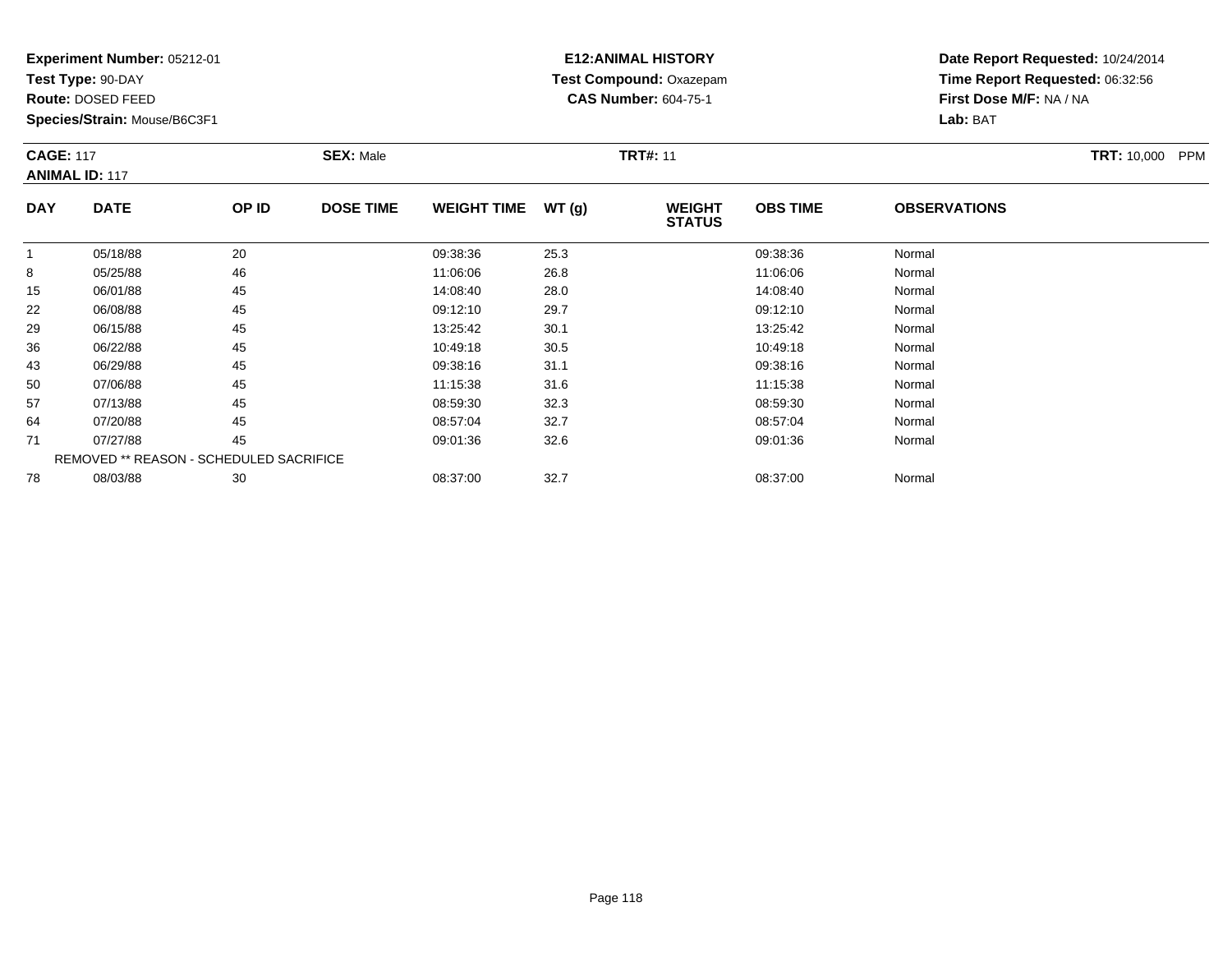**Test Type:** 90-DAY

**Route:** DOSED FEED

50

57

64

71

78

**Species/Strain:** Mouse/B6C3F1

REMOVED \*\* REASON - SCHEDULED SACRIFICE

#### **E12:ANIMAL HISTORY Test Compound:** Oxazepam**CAS Number:** 604-75-1

**Date Report Requested:** 10/24/2014**Time Report Requested:** 06:32:56**First Dose M/F:** NA / NA**Lab:** BAT

| <b>CAGE: 118</b> | <b>ANIMAL ID: 118</b> |       | <b>SEX: Male</b> |                    |       | <b>TRT#: 11</b>                |                 |                     | <b>TRT: 10,000</b><br><b>PPM</b> |
|------------------|-----------------------|-------|------------------|--------------------|-------|--------------------------------|-----------------|---------------------|----------------------------------|
| <b>DAY</b>       | <b>DATE</b>           | OP ID | <b>DOSE TIME</b> | <b>WEIGHT TIME</b> | WT(q) | <b>WEIGHT</b><br><b>STATUS</b> | <b>OBS TIME</b> | <b>OBSERVATIONS</b> |                                  |
|                  | 05/18/88              | 20    |                  | 09:39:10           | 24.2  |                                | 09:39:10        | Normal              |                                  |
| 8                | 05/25/88              | 46    |                  | 11:06:54           | 23.7  |                                | 11:06:54        | Normal              |                                  |
| 15               | 06/01/88              | 45    |                  | 14:09:30           | 25.3  |                                | 14:09:30        | Normal              |                                  |
| 22               | 06/08/88              | 45    |                  | 09:08:56           | 26.2  |                                | 09:08:56        | Normal              |                                  |
| 29               | 06/15/88              | 45    |                  | 13:22:54           | 26.7  |                                | 13:22:54        | Normal              |                                  |
| 36               | 06/22/88              | 45    |                  | 10:50:26           | 27.0  |                                | 10:50:26        | Normal              |                                  |
| 43               | 06/29/88              | 45    |                  | 09:40:36           | 26.3  |                                | 09:40:36        | Normal              |                                  |

3 06/29/88 45 45 09:40:36 26.3 26.3 09:40:36 09:40:36 108:40:36 108:40:36 09:40:36

0 07/06/88 45 11:16:10 26.9 11:16:10 Normal

07/13/88 <sup>45</sup> 09:00:04 27.5 09:00:04 Normal

4 07/20/88 45 45 08:57:52 28.4 28.4 08:57:52 08:57:52 Normal

1 07/27/88 45 45 09:03:00 29.1 09:03:00 09:03:00 09:03:00 09:03:00 09:03:00

8 08/03/88 30 30 08:37:00 29.4 39.4 08:37:00 08:37:00 08:37:00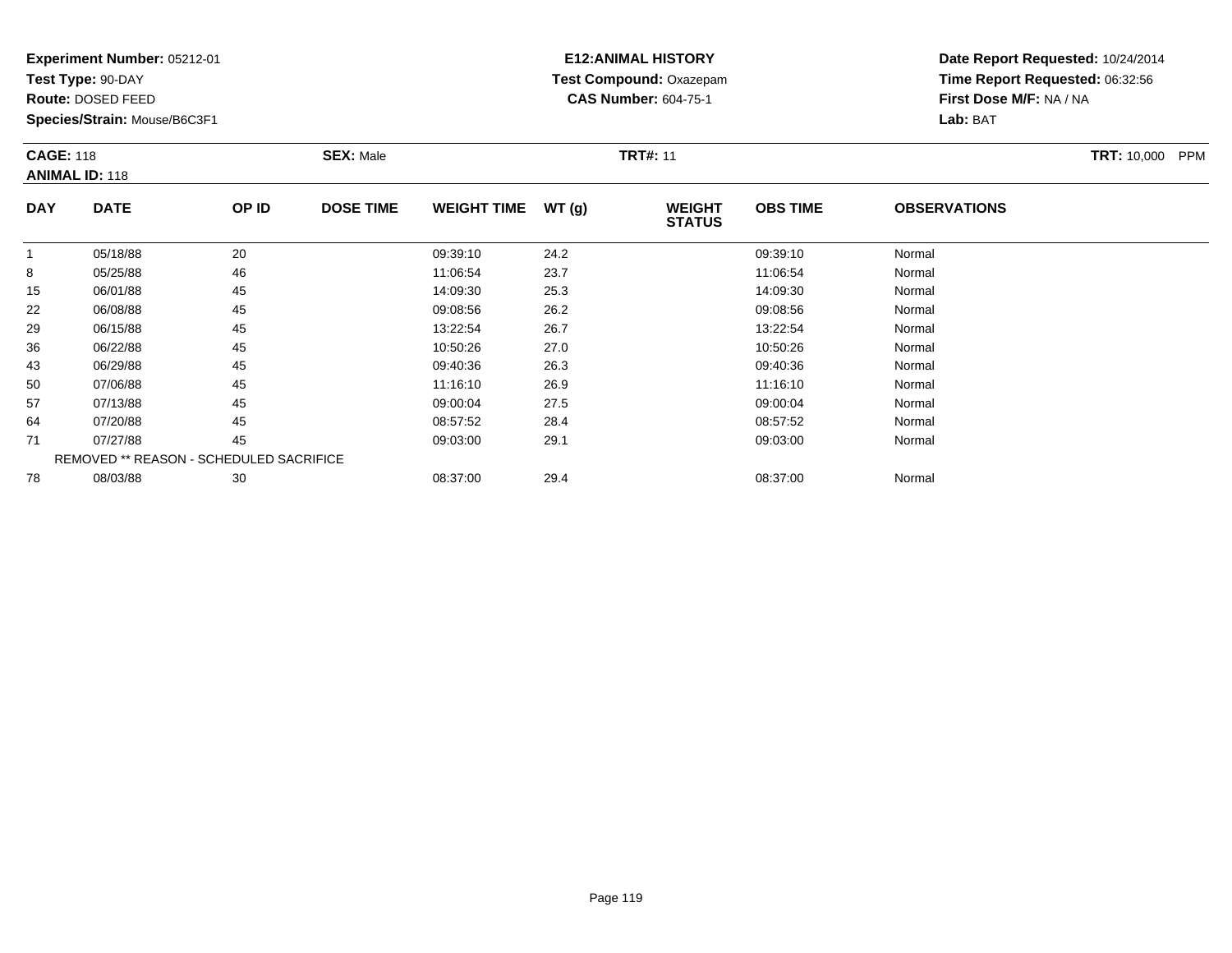**Test Type:** 90-DAY

**Route:** DOSED FEED

**Species/Strain:** Mouse/B6C3F1

#### **E12:ANIMAL HISTORY Test Compound:** Oxazepam**CAS Number:** 604-75-1

| <b>CAGE: 119</b><br><b>ANIMAL ID: 119</b> |             |       | <b>SEX: Male</b> |                    |       | <b>TRT#: 11</b>                |                 |                     | <b>TRT: 10,000</b><br><b>PPM</b> |
|-------------------------------------------|-------------|-------|------------------|--------------------|-------|--------------------------------|-----------------|---------------------|----------------------------------|
| <b>DAY</b>                                | <b>DATE</b> | OP ID | <b>DOSE TIME</b> | <b>WEIGHT TIME</b> | WT(g) | <b>WEIGHT</b><br><b>STATUS</b> | <b>OBS TIME</b> | <b>OBSERVATIONS</b> |                                  |
|                                           | 05/18/88    | 20    |                  | 09:40:16           | 22.9  |                                | 09:40:16        | Normal              |                                  |
| 8                                         | 05/25/88    | 46    |                  | 11:07:38           | 24.0  |                                | 11:07:38        | Normal              |                                  |
| 15                                        | 06/01/88    | 45    |                  | 14:11:24           | 25.1  |                                | 14:11:24        | Normal              |                                  |

| ັ  | <b>UUILUIUU</b> | ᠇୰                                      | .        | 27.V | .        | 1901111 <b>01</b> |  |
|----|-----------------|-----------------------------------------|----------|------|----------|-------------------|--|
| 15 | 06/01/88        | 45                                      | 14:11:24 | 25.1 | 14:11:24 | Normal            |  |
| 22 | 06/08/88        | 45                                      | 09:10:06 | 26.6 | 09:10:06 | Normal            |  |
| 29 | 06/15/88        | 45                                      | 13:23:32 | 26.9 | 13:23:32 | Normal            |  |
| 36 | 06/22/88        | 45                                      | 10:45:48 | 27.0 | 10:45:48 | Normal            |  |
| 43 | 06/29/88        | 45                                      | 09:34:10 | 27.3 | 09:34:10 | Normal            |  |
| 50 | 07/06/88        | 45                                      | 11:16:42 | 27.9 | 11:16:42 | Normal            |  |
| 57 | 07/13/88        | 45                                      | 09:00:38 | 28.4 | 09:00:38 | Normal            |  |
| 64 | 07/20/88        | 45                                      | 08:58:32 | 28.9 | 08:58:32 | Normal            |  |
| 71 | 07/27/88        | 45                                      | 09:05:32 | 30.3 | 09:05:32 | Normal            |  |
|    |                 | REMOVED ** REASON - SCHEDULED SACRIFICE |          |      |          |                   |  |
| 78 | 08/03/88        | 30                                      | 08:18:00 | 30.2 | 08:18:00 | Normal            |  |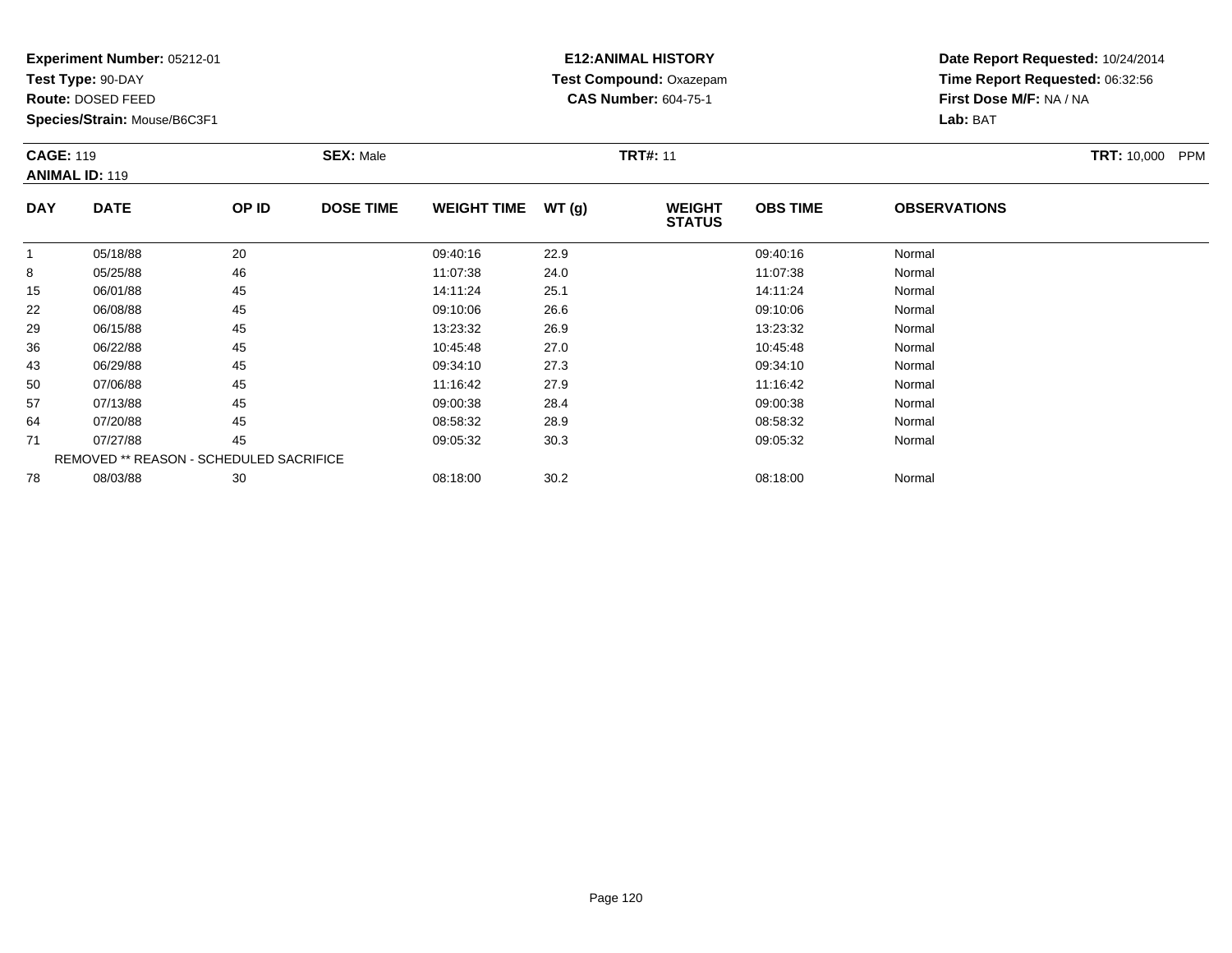**Test Type:** 90-DAY

**Route:** DOSED FEED

**Species/Strain:** Mouse/B6C3F1

#### **E12:ANIMAL HISTORY Test Compound:** Oxazepam**CAS Number:** 604-75-1

**Date Report Requested:** 10/24/2014**Time Report Requested:** 06:32:56**First Dose M/F:** NA / NA**Lab:** BAT

#### **CAGE:** 120 **SEX:** Male **TRT#:** <sup>11</sup> **TRT:** 10,000 PPM**ANIMAL ID:** 120**DAY DATE OP IDDOSE TIME WEIGHT TIME WT** (g) **STATUSOBS TIME OBSERVATIONS** 11 05/18/88 20 20 09:40:42 24.7 24.7 09:40:42 Normal 88 05/25/88 46 11:08:30 26.4 11:08:30 Normal 15 06/01/88 <sup>45</sup> 14:11:56 28.0 14:11:56 Normal 222 06/08/88 45 45 09:10:44 29.0 09:10:44 09:10:44 05 09:10:44 0 299 06/15/88 45 45 13:24:24 29.2 13:24:24 13:24:24 Normal 36

| ∣◡ | <b>UU/U I/UU</b> | −∼                                             | 14. I I.JU | ZU.V | 14. I I.JU | $1$ 1901 $111$ al |  |
|----|------------------|------------------------------------------------|------------|------|------------|-------------------|--|
| 22 | 06/08/88         | 45                                             | 09:10:44   | 29.0 | 09:10:44   | Normal            |  |
| 29 | 06/15/88         | 45                                             | 13:24:24   | 29.2 | 13:24:24   | Normal            |  |
| 36 | 06/22/88         | 45                                             | 10:47:14   | 30.5 | 10:47:14   | Normal            |  |
| 43 | 06/29/88         | 45                                             | 09:35:46   | 30.9 | 09:35:46   | Normal            |  |
| 50 | 07/06/88         | 45                                             | 11:14:34   | 31.8 | 11:14:34   | Normal            |  |
| 57 | 07/13/88         | 45                                             | 08:58:08   | 32.9 | 08:58:08   | Normal            |  |
| 64 | 07/20/88         | 45                                             | 08:59:10   | 33.2 | 08:59:10   | Normal            |  |
| 71 | 07/27/88         | 45                                             | 09:06:26   | 33.5 | 09:06:26   | Normal            |  |
|    |                  | <b>REMOVED ** REASON - SCHEDULED SACRIFICE</b> |            |      |            |                   |  |
| 78 | 08/03/88         | 30                                             | 08:36:00   | 32.7 | 08:36:00   | Normal            |  |
|    |                  |                                                |            |      |            |                   |  |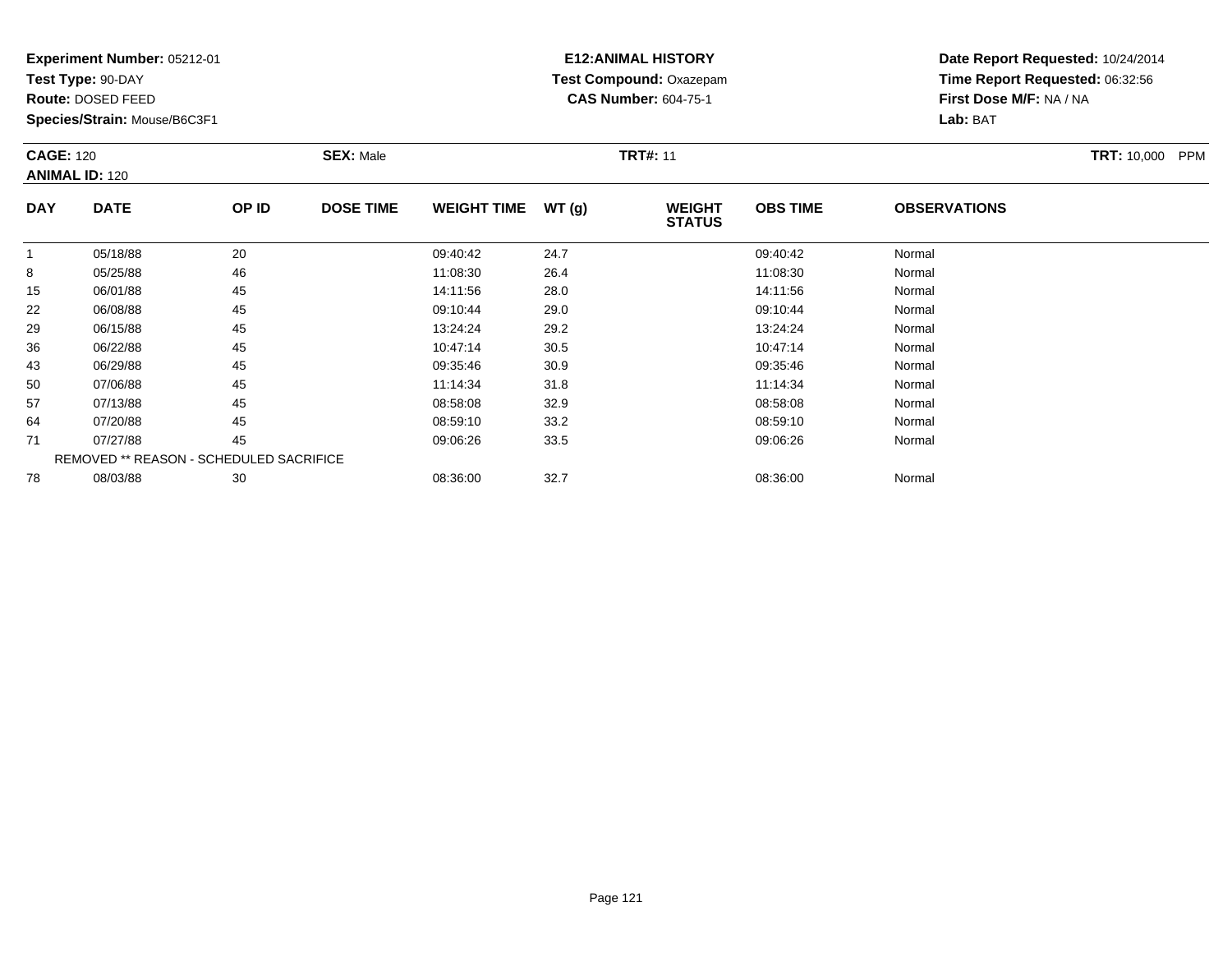**Test Type:** 90-DAY

**Route:** DOSED FEED

**Species/Strain:** Mouse/B6C3F1

## **E12:ANIMAL HISTORY Test Compound:** Oxazepam**CAS Number:** 604-75-1

|            | <b>CAGE: 121</b><br><b>ANIMAL ID: 121</b> |                                        | <b>SEX: Female</b> |                    |               | <b>TRT#:</b> 2                 |                 | TRT: 0 PPM          |  |
|------------|-------------------------------------------|----------------------------------------|--------------------|--------------------|---------------|--------------------------------|-----------------|---------------------|--|
| <b>DAY</b> | <b>DATE</b>                               | OP ID                                  | <b>DOSE TIME</b>   | <b>WEIGHT TIME</b> | <b>WT (g)</b> | <b>WEIGHT</b><br><b>STATUS</b> | <b>OBS TIME</b> | <b>OBSERVATIONS</b> |  |
|            | 05/19/88                                  | 45                                     |                    | 09:16:36           | 20.8          |                                | 09:16:36        | Normal              |  |
| 8          | 05/26/88                                  | 46                                     |                    | 10:49:18           | 21.1          |                                | 10:49:18        | Normal              |  |
| 15         | 06/02/88                                  | 45                                     |                    | 08:59:14           | 22.6          |                                | 08:59:14        | Normal              |  |
| 22         | 06/09/88                                  | 45                                     |                    | 09:13:44           | 24.3          |                                | 09:13:44        | Normal              |  |
| 29         | 06/16/88                                  | 45                                     |                    | 11:10:54           | 23.6          |                                | 11:10:54        | Normal              |  |
| 36         | 06/23/88                                  | 45                                     |                    | 09:04:58           | 25.1          |                                | 09:04:58        | Normal              |  |
| 43         | 06/30/88                                  | 45                                     |                    | 09:02:34           | 25.8          |                                | 09:02:34        | Normal              |  |
| 50         | 07/07/88                                  | 45                                     |                    | 09:26:46           | 26.0          |                                | 09:26:46        | Normal              |  |
| 57         | 07/14/88                                  | 45                                     |                    | 11:09:34           | 29.1          |                                | 11:09:34        | Normal              |  |
| 64         | 07/21/88                                  | 45                                     |                    | 09:42:36           | 28.6          |                                | 09:42:36        | Normal              |  |
| 71         | 07/28/88                                  | 45                                     |                    | 11:07:10           | 29.3          |                                | 11:07:10        | Normal              |  |
| 78         | 08/04/88                                  | 45                                     |                    | 09:53:14           | 32.5          |                                | 09:53:14        | Normal              |  |
| 85         | 08/11/88                                  | 45                                     |                    | 13:50:12           | 32.0          |                                | 13:50:12        | Normal              |  |
| 92         | 08/18/88                                  | 45                                     |                    | 09:35:24           | 31.1          |                                | 09:35:24        | Normal              |  |
|            |                                           | REMOVED ** REASON - TERMINAL SACRIFICE |                    |                    |               |                                |                 |                     |  |
| 93         | 08/19/88                                  | 45                                     |                    | 07:08:54           | 31.1          |                                | 07:08:54        | Normal              |  |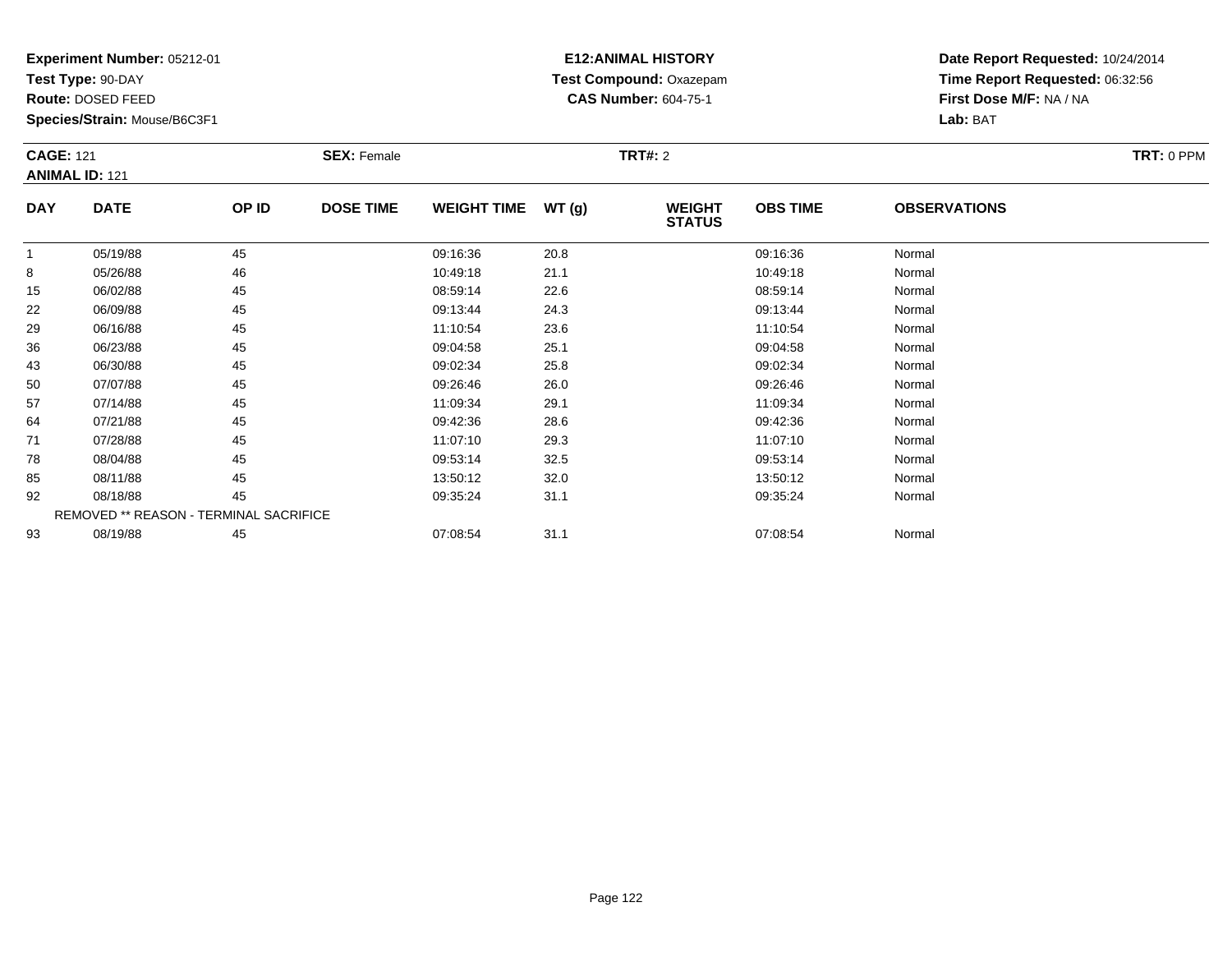**Test Type:** 90-DAY

**Route:** DOSED FEED

**Species/Strain:** Mouse/B6C3F1

## **E12:ANIMAL HISTORY Test Compound:** Oxazepam**CAS Number:** 604-75-1

| <b>CAGE: 122</b> | <b>ANIMAL ID: 122</b> |                                        | <b>SEX: Female</b> |                    |               | <b>TRT#: 2</b>                 |                 |                     | TRT: 0 PPM |
|------------------|-----------------------|----------------------------------------|--------------------|--------------------|---------------|--------------------------------|-----------------|---------------------|------------|
| <b>DAY</b>       | <b>DATE</b>           | OP ID                                  | <b>DOSE TIME</b>   | <b>WEIGHT TIME</b> | <b>WT (g)</b> | <b>WEIGHT</b><br><b>STATUS</b> | <b>OBS TIME</b> | <b>OBSERVATIONS</b> |            |
| $\mathbf{1}$     | 05/19/88              | 45                                     |                    | 09:17:40           | 18.3          |                                | 09:17:40        | Normal              |            |
| 8                | 05/26/88              | 46                                     |                    | 08:16:56           | 18.3          |                                | 08:16:56        | Normal              |            |
| 15               | 06/02/88              | 45                                     |                    | 09:01:16           | 19.9          |                                | 09:01:16        | Normal              |            |
| 22               | 06/09/88              | 45                                     |                    | 09:06:14           | 18.4          |                                | 09:06:14        | Normal              |            |
| 29               | 06/16/88              | 45                                     |                    | 11:11:44           | 20.4          |                                | 11:11:44        | Normal              |            |
| 36               | 06/23/88              | 45                                     |                    | 09:06:04           | 18.6          |                                | 09:06:04        | Normal              |            |
| 43               | 06/30/88              | 45                                     |                    | 09:03:34           | 23.6          |                                | 09:03:34        | Normal              |            |
| 50               | 07/07/88              | 45                                     |                    | 09:27:26           | 22.8          |                                | 09:27:26        | Normal              |            |
| 57               | 07/14/88              | 45                                     |                    | 11:14:56           | 24.2          |                                | 11:14:56        | Normal              |            |
| 64               | 07/21/88              | 45                                     |                    | 09:43:34           | 24.4          |                                | 09:43:34        | Normal              |            |
| 71               | 07/28/88              | 45                                     |                    | 11:07:58           | 25.6          |                                | 11:07:58        | Normal              |            |
| 78               | 08/04/88              | 45                                     |                    | 09:48:16           | 25.1          |                                | 09:48:16        | Normal              |            |
| 85               | 08/11/88              | 45                                     |                    | 13:45:06           | 26.6          |                                | 13:45:06        | Normal              |            |
| 92               | 08/18/88              | 45                                     |                    | 09:33:04           | 26.4          |                                | 09:33:04        | Normal              |            |
|                  |                       | REMOVED ** REASON - TERMINAL SACRIFICE |                    |                    |               |                                |                 |                     |            |
| 93               | 08/19/88              | 45                                     |                    | 07:09:54           | 28.6          |                                | 07:09:54        | Normal              |            |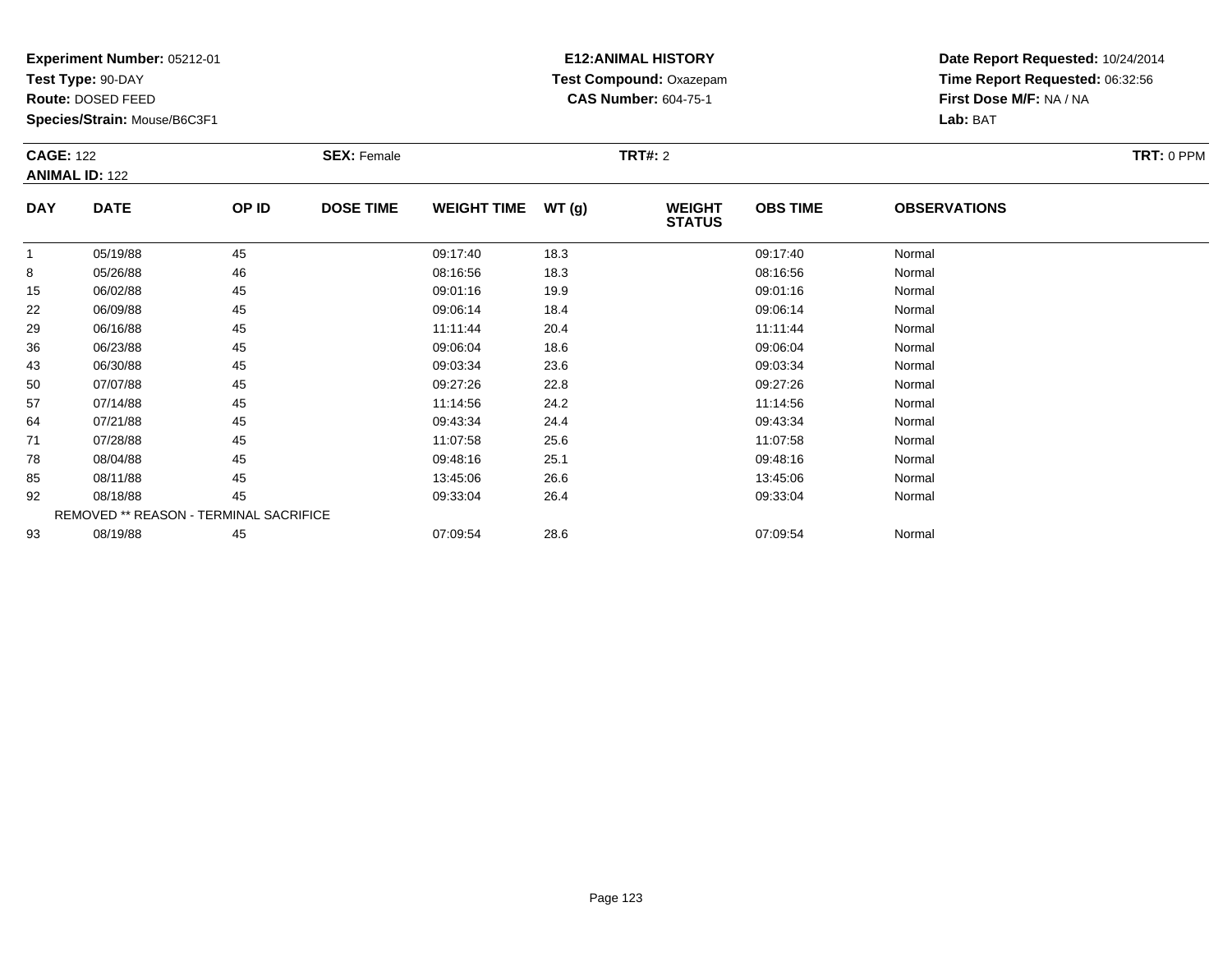**Test Type:** 90-DAY

**Route:** DOSED FEED

**Species/Strain:** Mouse/B6C3F1

## **E12:ANIMAL HISTORY Test Compound:** Oxazepam**CAS Number:** 604-75-1

|              | <b>CAGE: 123</b><br><b>ANIMAL ID: 123</b> |       | <b>SEX: Female</b> |                    |       | <b>TRT#: 2</b>                 |                 | TRT: 0 PPM          |  |
|--------------|-------------------------------------------|-------|--------------------|--------------------|-------|--------------------------------|-----------------|---------------------|--|
| <b>DAY</b>   | <b>DATE</b>                               | OP ID | <b>DOSE TIME</b>   | <b>WEIGHT TIME</b> | WT(g) | <b>WEIGHT</b><br><b>STATUS</b> | <b>OBS TIME</b> | <b>OBSERVATIONS</b> |  |
| $\mathbf{1}$ | 05/19/88                                  | 45    |                    | 09:20:22           | 19.4  |                                | 09:20:22        | Normal              |  |
| 8            | 05/26/88                                  | 46    |                    | 10:46:52           | 19.3  |                                | 10:46:52        | Normal              |  |
| 15           | 06/02/88                                  | 45    |                    | 09:02:32           | 20.8  |                                | 09:02:32        | Normal              |  |
| 22           | 06/09/88                                  | 45    |                    | 09:07:42           | 21.7  |                                | 09:07:42        | Normal              |  |
| 29           | 06/16/88                                  | 45    |                    | 11:08:06           | 21.6  |                                | 11:08:06        | Normal              |  |
| 36           | 06/23/88                                  | 45    |                    | 09:08:02           | 23.1  |                                | 09:08:02        | Normal              |  |
| 43           | 06/30/88                                  | 45    |                    | 09:04:58           | 23.7  |                                | 09:04:58        | Normal              |  |
| 50           | 07/07/88                                  | 45    |                    | 09:28:52           | 23.8  |                                | 09:28:52        | Normal              |  |
| 57           | 07/14/88                                  | 45    |                    | 11:15:48           | 23.8  |                                | 11:15:48        | Normal              |  |
| 64           | 07/21/88                                  | 45    |                    | 09:44:16           | 25.2  |                                | 09:44:16        | Normal              |  |
| 71           | 07/28/88                                  | 45    |                    | 11:08:36           | 26.1  |                                | 11:08:36        | Normal              |  |
| 78           | 08/04/88                                  | 45    |                    | 09:49:36           | 25.2  |                                | 09:49:36        | Normal              |  |
| 85           | 08/11/88                                  | 45    |                    | 13:47:44           | 25.9  |                                | 13:47:44        | Normal              |  |
| 92           | 08/18/88                                  | 45    |                    | 09:34:00           | 27.1  |                                | 09:34:00        | Normal              |  |
|              | REMOVED ** REASON - TERMINAL SACRIFICE    |       |                    |                    |       |                                |                 |                     |  |
| 93           | 08/19/88                                  | 45    |                    | 07:10:56           | 26.9  |                                | 07:10:56        | Normal              |  |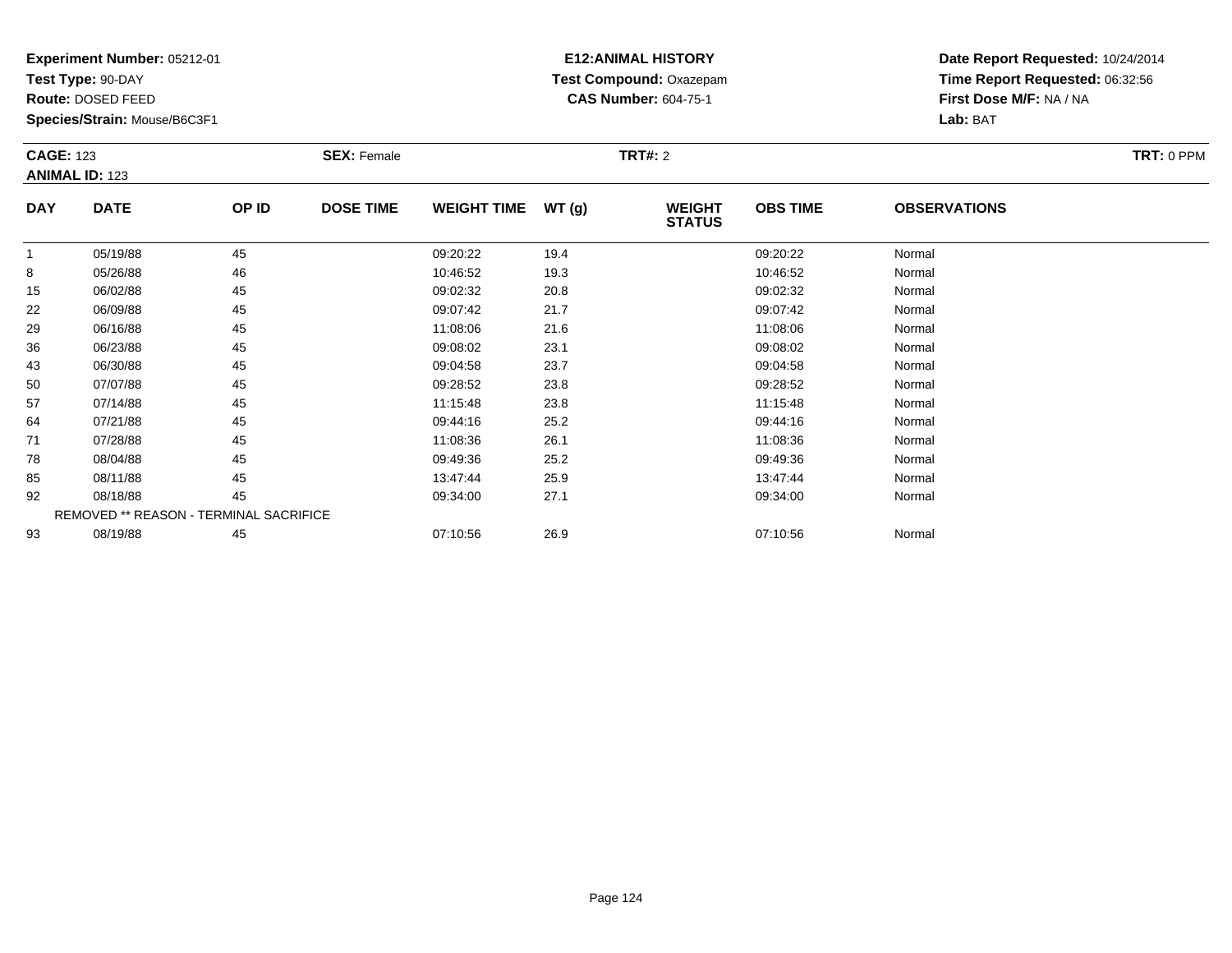**Test Type:** 90-DAY

**Route:** DOSED FEED

**Species/Strain:** Mouse/B6C3F1

## **E12:ANIMAL HISTORY Test Compound:** Oxazepam**CAS Number:** 604-75-1

|            | <b>CAGE: 124</b>                       |       | <b>SEX: Female</b> | <b>TRT#:</b> 2     |       |                                |                 |                     |  |
|------------|----------------------------------------|-------|--------------------|--------------------|-------|--------------------------------|-----------------|---------------------|--|
|            | <b>ANIMAL ID: 124</b>                  |       |                    |                    |       |                                |                 |                     |  |
| <b>DAY</b> | <b>DATE</b>                            | OP ID | <b>DOSE TIME</b>   | <b>WEIGHT TIME</b> | WT(g) | <b>WEIGHT</b><br><b>STATUS</b> | <b>OBS TIME</b> | <b>OBSERVATIONS</b> |  |
|            | 05/19/88                               | 45    |                    | 09:20:46           | 20.4  |                                | 09:20:46        | Normal              |  |
| 8          | 05/26/88                               | 46    |                    | 10:47:30           | 20.6  |                                | 10:47:30        | Normal              |  |
| 15         | 06/02/88                               | 45    |                    | 09:03:52           | 21.5  |                                | 09:03:52        | Normal              |  |
| 22         | 06/09/88                               | 45    |                    | 09:08:44           | 23.3  |                                | 09:08:44        | Normal              |  |
| 29         | 06/16/88                               | 45    |                    | 11:09:02           | 23.9  |                                | 11:09:02        | Normal              |  |
| 36         | 06/23/88                               | 45    |                    | 09:02:58           | 25.5  |                                | 09:02:58        | Normal              |  |
| 43         | 06/30/88                               | 45    |                    | 08:59:32           | 25.6  |                                | 08:59:32        | Normal              |  |
| 50         | 07/07/88                               | 45    |                    | 09:29:56           | 28.3  |                                | 09:29:56        | Normal              |  |
| 57         | 07/14/88                               | 45    |                    | 11:16:28           | 28.8  |                                | 11:16:28        | Normal              |  |
| 64         | 07/21/88                               | 45    |                    | 09:44:58           | 29.2  |                                | 09:44:58        | Normal              |  |
| 71         | 07/28/88                               | 45    |                    | 11:09:18           | 31.1  |                                | 11:09:18        | Normal              |  |
| 78         | 08/04/88                               | 45    |                    |                    |       |                                | 09:51:14        | Normal              |  |
| 79         | 08/05/88                               | 46    |                    | 08:01:54           | 30.1  |                                |                 |                     |  |
| 85         | 08/11/88                               | 45    |                    | 13:48:38           | 29.9  |                                | 13:48:38        | Normal              |  |
| 92         | 08/18/88                               | 45    |                    | 09:34:28           | 31.1  |                                | 09:34:28        | Normal              |  |
|            | REMOVED ** REASON - TERMINAL SACRIFICE |       |                    |                    |       |                                |                 |                     |  |
| 93         | 08/19/88                               | 45    |                    | 07:11:56           | 31.3  |                                | 07:11:56        | Normal              |  |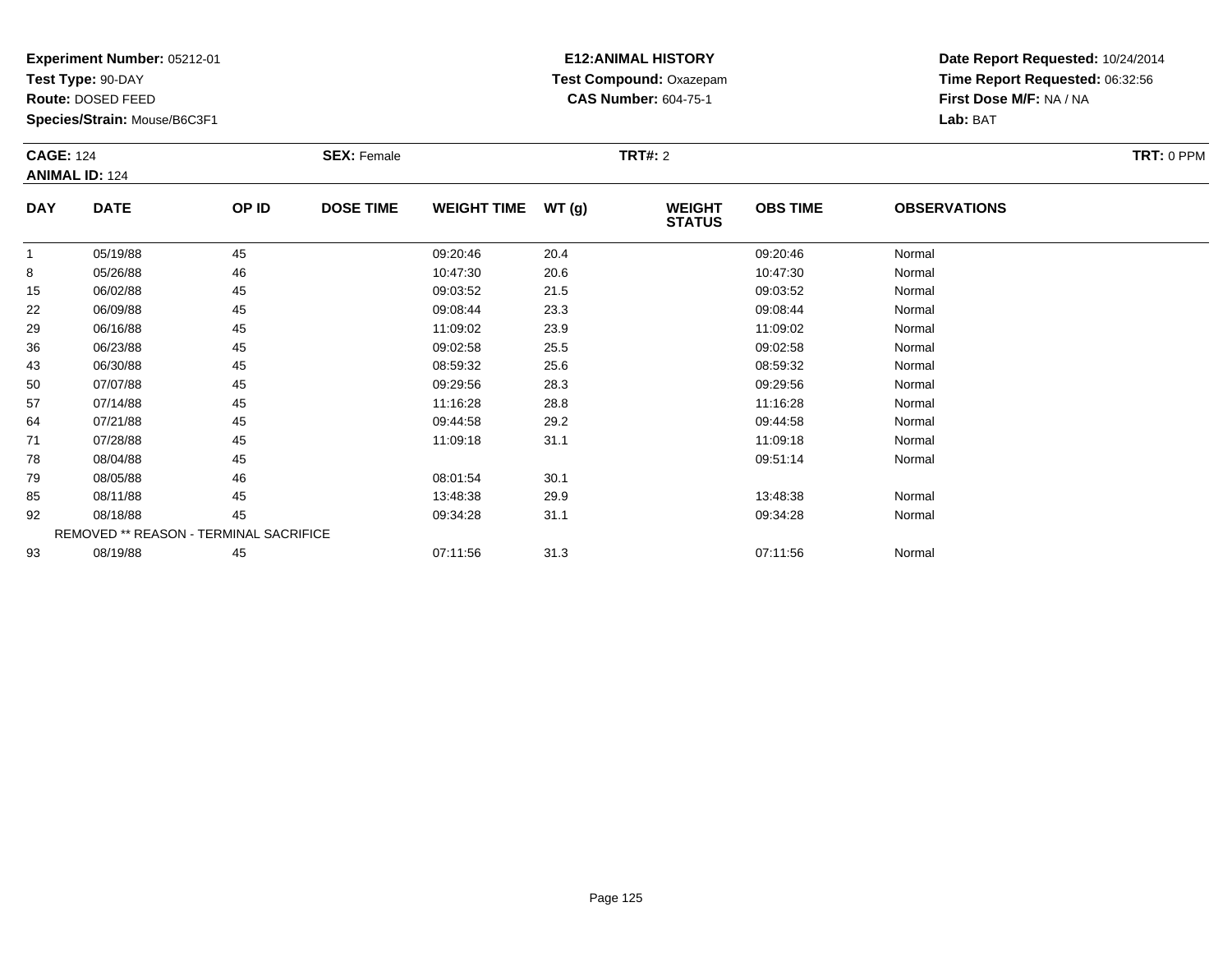**Test Type:** 90-DAY

**Route:** DOSED FEED

**Species/Strain:** Mouse/B6C3F1

## **E12:ANIMAL HISTORY Test Compound:** Oxazepam**CAS Number:** 604-75-1

|            | <b>CAGE: 125</b>      |                                        | <b>SEX: Female</b> |                    |       |                                | <b>TRT#: 2</b>  |                     |  |  |
|------------|-----------------------|----------------------------------------|--------------------|--------------------|-------|--------------------------------|-----------------|---------------------|--|--|
|            | <b>ANIMAL ID: 125</b> |                                        |                    |                    |       |                                |                 |                     |  |  |
| <b>DAY</b> | <b>DATE</b>           | OP ID                                  | <b>DOSE TIME</b>   | <b>WEIGHT TIME</b> | WT(g) | <b>WEIGHT</b><br><b>STATUS</b> | <b>OBS TIME</b> | <b>OBSERVATIONS</b> |  |  |
|            | 05/19/88              | 45                                     |                    | 09:23:08           | 19.5  |                                | 09:23:08        | Normal              |  |  |
| 8          | 05/26/88              | 46                                     |                    | 10:48:18           | 21.8  |                                | 10:48:18        | Normal              |  |  |
| 15         | 06/02/88              | 45                                     |                    | 09:04:50           | 22.7  |                                | 09:04:50        | Normal              |  |  |
| 22         | 06/09/88              | 45                                     |                    | 09:12:48           | 24.3  |                                | 09:12:48        | Normal              |  |  |
| 29         | 06/16/88              | 45                                     |                    | 11:10:00           | 24.0  |                                | 11:10:00        | Normal              |  |  |
| 36         | 06/23/88              | 45                                     |                    | 09:03:42           | 23.9  |                                | 09:03:42        | Normal              |  |  |
| 43         | 06/30/88              | 45                                     |                    | 09:01:38           | 26.2  |                                | 09:01:38        | Normal              |  |  |
| 50         | 07/07/88              | 45                                     |                    | 09:24:02           | 28.6  |                                | 09:24:02        | Normal              |  |  |
| 57         | 07/14/88              | 45                                     |                    | 11:08:44           | 30.6  |                                | 11:08:44        | Normal              |  |  |
| 64         | 07/21/88              | 45                                     |                    | 09:45:34           | 29.2  |                                | 09:45:34        | Normal              |  |  |
| 71         | 07/28/88              | 45                                     |                    | 11:09:52           | 30.2  |                                | 11:09:52        | Normal              |  |  |
| 78         | 08/04/88              | 45                                     |                    | 09:52:02           | 31.7  |                                | 09:52:02        | Normal              |  |  |
| 85         | 08/11/88              | 45                                     |                    | 13:49:22           | 32.8  |                                | 13:49:22        | Normal              |  |  |
| 92         | 08/18/88              | 45                                     |                    | 09:34:52           | 32.8  |                                | 09:34:52        | Normal              |  |  |
|            |                       | REMOVED ** REASON - TERMINAL SACRIFICE |                    |                    |       |                                |                 |                     |  |  |
| 93         | 08/19/88              | 45                                     |                    | 07:12:48           | 32.8  |                                | 07:12:48        | Normal              |  |  |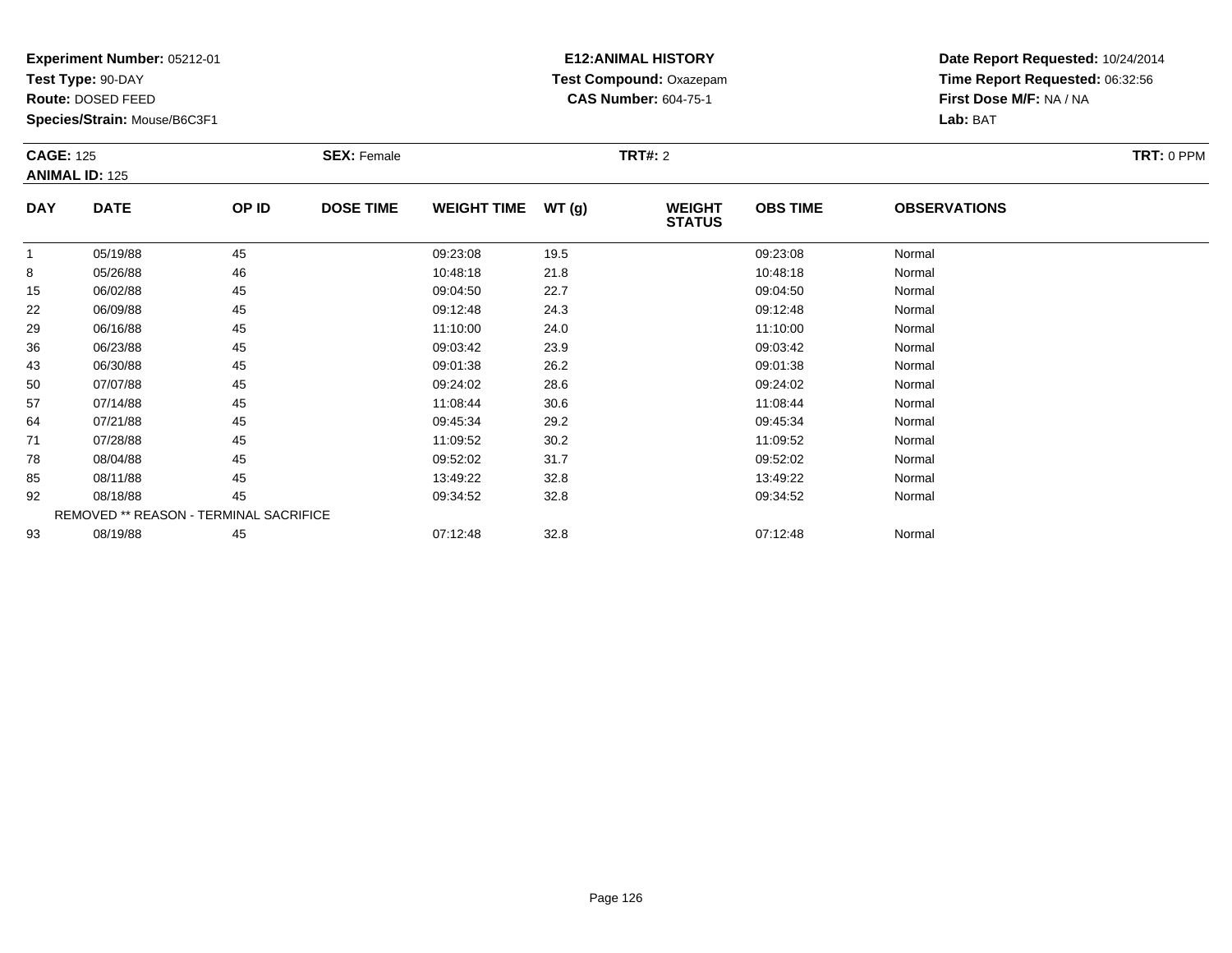**Test Type:** 90-DAY

**Route:** DOSED FEED

**Species/Strain:** Mouse/B6C3F1

## **E12:ANIMAL HISTORY Test Compound:** Oxazepam**CAS Number:** 604-75-1

|            | <b>CAGE: 126</b>      |                                        | <b>SEX: Female</b> |                    |       |                                | <b>TRT#: 2</b>  |                     |  |  |
|------------|-----------------------|----------------------------------------|--------------------|--------------------|-------|--------------------------------|-----------------|---------------------|--|--|
|            | <b>ANIMAL ID: 126</b> |                                        |                    |                    |       |                                |                 |                     |  |  |
| <b>DAY</b> | <b>DATE</b>           | OP ID                                  | <b>DOSE TIME</b>   | <b>WEIGHT TIME</b> | WT(g) | <b>WEIGHT</b><br><b>STATUS</b> | <b>OBS TIME</b> | <b>OBSERVATIONS</b> |  |  |
|            | 05/19/88              | 45                                     |                    | 09:26:38           | 19.5  |                                | 09:26:38        | Normal              |  |  |
| 8          | 05/26/88              | 46                                     |                    | 11:02:56           | 19.4  |                                | 11:02:56        | Normal              |  |  |
| 15         | 06/02/88              | 45                                     |                    | 09:14:24           | 21.7  |                                | 09:14:24        | Normal              |  |  |
| 22         | 06/09/88              | 45                                     |                    | 08:53:34           | 22.1  |                                | 08:53:34        | Normal              |  |  |
| 29         | 06/16/88              | 45                                     |                    | 10:58:34           | 22.3  |                                | 10:58:34        | Normal              |  |  |
| 36         | 06/23/88              | 45                                     |                    | 09:18:24           | 23.1  |                                | 09:18:24        | Normal              |  |  |
| 43         | 06/30/88              | 45                                     |                    | 09:17:30           | 25.1  |                                | 09:17:30        | Normal              |  |  |
| 50         | 07/07/88              | 45                                     |                    | 09:41:10           | 25.7  |                                | 09:41:10        | Normal              |  |  |
| 57         | 07/14/88              | 45                                     |                    | 09:33:26           | 25.4  |                                | 09:33:26        | Normal              |  |  |
| 64         | 07/21/88              | 45                                     |                    | 09:26:46           | 25.9  |                                | 09:26:46        | Normal              |  |  |
| 71         | 07/28/88              | 45                                     |                    | 11:02:16           | 28.1  |                                | 11:02:16        | Normal              |  |  |
| 78         | 08/04/88              | 45                                     |                    | 09:39:44           | 26.7  |                                | 09:39:44        | Normal              |  |  |
| 85         | 08/11/88              | 45                                     |                    | 11:20:14           | 27.0  |                                | 11:20:14        | Normal              |  |  |
| 92         | 08/18/88              | 45                                     |                    | 09:26:46           | 27.4  |                                | 09:26:46        | Normal              |  |  |
|            |                       | REMOVED ** REASON - TERMINAL SACRIFICE |                    |                    |       |                                |                 |                     |  |  |
| 93         | 08/19/88              | 45                                     |                    | 07:13:46           | 27.8  |                                | 07:13:46        | Normal              |  |  |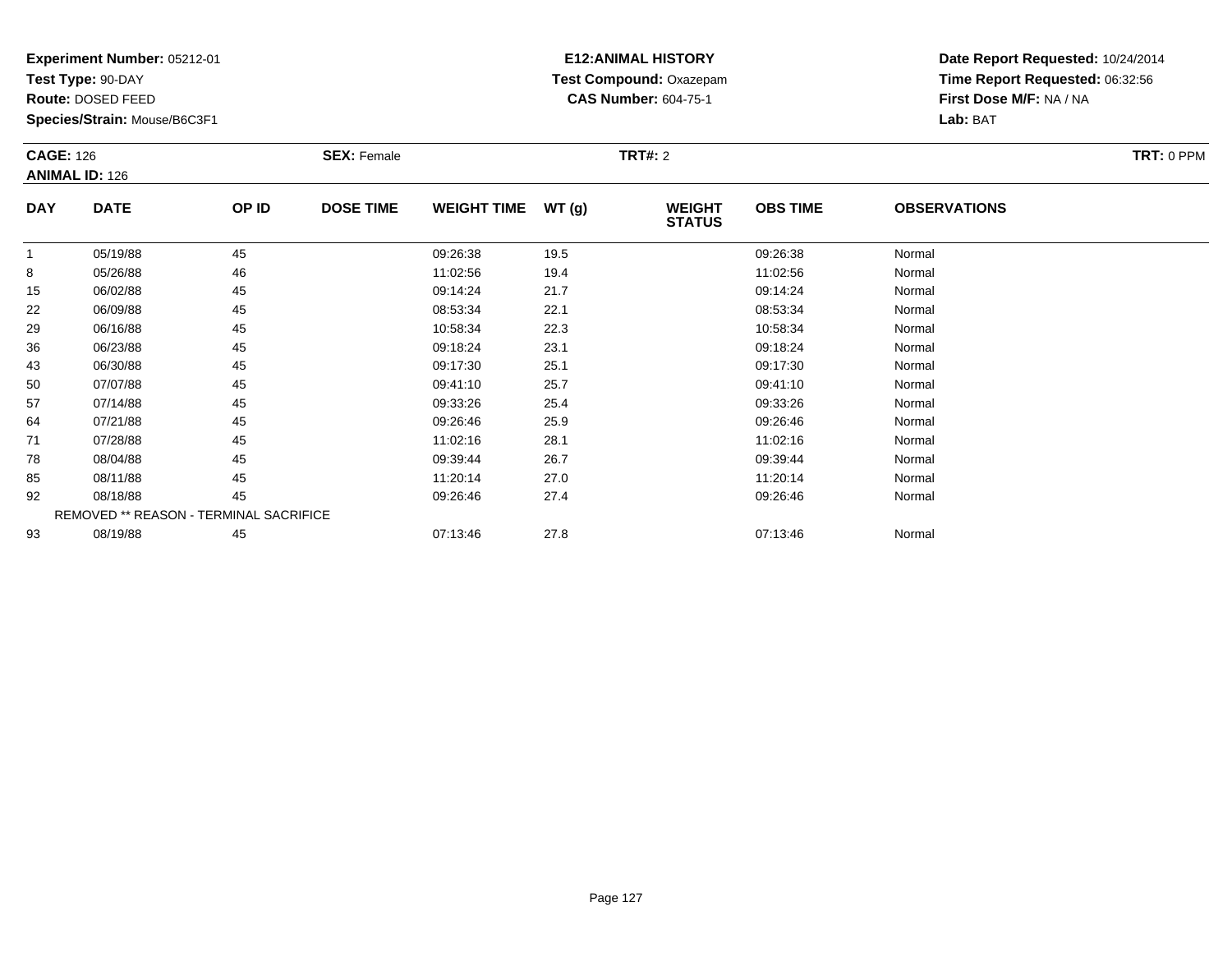**Test Type:** 90-DAY

**Route:** DOSED FEED

**Species/Strain:** Mouse/B6C3F1

## **E12:ANIMAL HISTORY Test Compound:** Oxazepam**CAS Number:** 604-75-1

|              | <b>CAGE: 127</b><br><b>ANIMAL ID: 127</b> |                                        | <b>SEX: Female</b> |                    |      | <b>TRT#: 2</b>                 |                 | TRT: 0 PPM          |  |
|--------------|-------------------------------------------|----------------------------------------|--------------------|--------------------|------|--------------------------------|-----------------|---------------------|--|
| <b>DAY</b>   | <b>DATE</b>                               | OP ID                                  | <b>DOSE TIME</b>   | WEIGHT TIME WT (g) |      | <b>WEIGHT</b><br><b>STATUS</b> | <b>OBS TIME</b> | <b>OBSERVATIONS</b> |  |
| $\mathbf{1}$ | 05/19/88                                  | 45                                     |                    | 09:29:06           | 19.4 |                                | 09:29:06        | Normal              |  |
| 8            | 05/26/88                                  | 46                                     |                    | 10:59:48           | 19.2 |                                | 10:59:48        | Normal              |  |
| 15           | 06/02/88                                  | 45                                     |                    | 09:15:18           | 21.4 |                                | 09:15:18        | Normal              |  |
| 22           | 06/09/88                                  | 45                                     |                    | 08:56:14           | 22.3 |                                | 08:56:14        | Normal              |  |
| 29           | 06/16/88                                  | 45                                     |                    | 10:59:12           | 22.1 |                                | 10:59:12        | Normal              |  |
| 36           | 06/23/88                                  | 45                                     |                    | 09:19:06           | 22.2 |                                | 09:19:06        | Normal              |  |
| 43           | 06/30/88                                  | 45                                     |                    | 09:18:18           | 24.9 |                                | 09:18:18        | Normal              |  |
| 50           | 07/07/88                                  | 45                                     |                    | 09:41:50           | 26.4 |                                | 09:41:50        | Normal              |  |
| 57           | 07/14/88                                  | 45                                     |                    | 09:34:02           | 24.8 |                                | 09:34:02        | Normal              |  |
| 64           | 07/21/88                                  | 45                                     |                    | 09:27:50           | 25.9 |                                | 09:27:50        | Normal              |  |
| 71           | 07/28/88                                  | 45                                     |                    | 11:03:28           | 27.9 |                                | 11:03:28        | Normal              |  |
| 78           | 08/04/88                                  | 45                                     |                    | 09:35:54           | 29.3 |                                | 09:35:54        | Normal              |  |
| 85           | 08/11/88                                  | 45                                     |                    | 11:16:26           | 27.9 |                                | 11:16:26        | Normal              |  |
| 92           | 08/18/88                                  | 45                                     |                    | 09:28:56           | 28.3 |                                | 09:28:56        | Normal              |  |
|              |                                           | REMOVED ** REASON - TERMINAL SACRIFICE |                    |                    |      |                                |                 |                     |  |
| 93           | 08/19/88                                  | 45                                     |                    | 07:14:42           | 28.5 |                                | 07:14:42        | Normal              |  |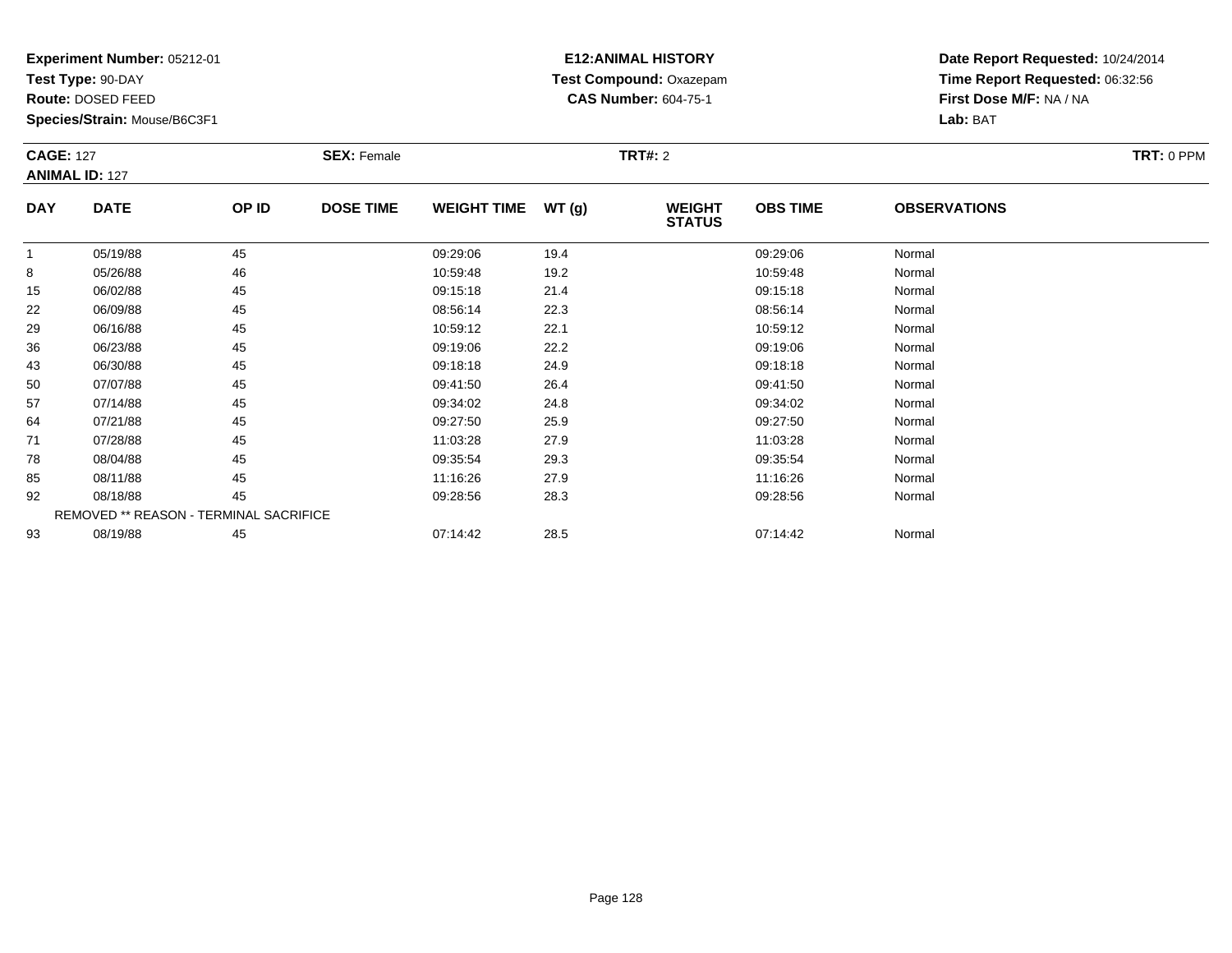**Test Type:** 90-DAY

**Route:** DOSED FEED

**Species/Strain:** Mouse/B6C3F1

## **E12:ANIMAL HISTORY Test Compound:** Oxazepam**CAS Number:** 604-75-1

|            | <b>CAGE: 128</b>      |                                        | <b>SEX: Female</b> |                    |       |                                | <b>TRT#:</b> 2  |                     |  |  |
|------------|-----------------------|----------------------------------------|--------------------|--------------------|-------|--------------------------------|-----------------|---------------------|--|--|
|            | <b>ANIMAL ID: 128</b> |                                        |                    |                    |       |                                |                 |                     |  |  |
| <b>DAY</b> | <b>DATE</b>           | OP ID                                  | <b>DOSE TIME</b>   | <b>WEIGHT TIME</b> | WT(g) | <b>WEIGHT</b><br><b>STATUS</b> | <b>OBS TIME</b> | <b>OBSERVATIONS</b> |  |  |
|            | 05/19/88              | 45                                     |                    | 09:31:56           | 18.8  |                                | 09:31:56        | Normal              |  |  |
| 8          | 05/26/88              | 46                                     |                    | 11:00:40           | 20.9  |                                | 11:00:40        | Normal              |  |  |
| 15         | 06/02/88              | 45                                     |                    | 09:16:06           | 22.3  |                                | 09:16:06        | Normal              |  |  |
| 22         | 06/09/88              | 45                                     |                    | 08:55:20           | 23.1  |                                | 08:55:20        | Normal              |  |  |
| 29         | 06/16/88              | 45                                     |                    | 10:53:26           | 23.5  |                                | 10:53:26        | Normal              |  |  |
| 36         | 06/23/88              | 45                                     |                    | 09:20:00           | 25.0  |                                | 09:20:00        | Normal              |  |  |
| 43         | 06/30/88              | 45                                     |                    | 09:20:12           | 26.4  |                                | 09:20:12        | Normal              |  |  |
| 50         | 07/07/88              | 45                                     |                    | 09:43:54           | 27.5  |                                | 09:43:54        | Normal              |  |  |
| 57         | 07/14/88              | 45                                     |                    | 09:35:14           | 27.1  |                                | 09:35:14        | Normal              |  |  |
| 64         | 07/21/88              | 45                                     |                    | 09:28:32           | 29.4  |                                | 09:28:32        | Normal              |  |  |
| 71         | 07/28/88              | 45                                     |                    | 11:04:22           | 30.3  |                                | 11:04:22        | Normal              |  |  |
| 78         | 08/04/88              | 45                                     |                    | 09:37:04           | 30.2  |                                | 09:37:04        | Normal              |  |  |
| 85         | 08/11/88              | 45                                     |                    | 11:17:26           | 32.0  |                                | 11:17:26        | Normal              |  |  |
| 92         | 08/18/88              | 45                                     |                    | 09:28:32           | 32.1  |                                | 09:28:32        | Normal              |  |  |
|            |                       | REMOVED ** REASON - TERMINAL SACRIFICE |                    |                    |       |                                |                 |                     |  |  |
| 93         | 08/19/88              | 45                                     |                    | 07:15:50           | 31.7  |                                | 07:15:50        | Normal              |  |  |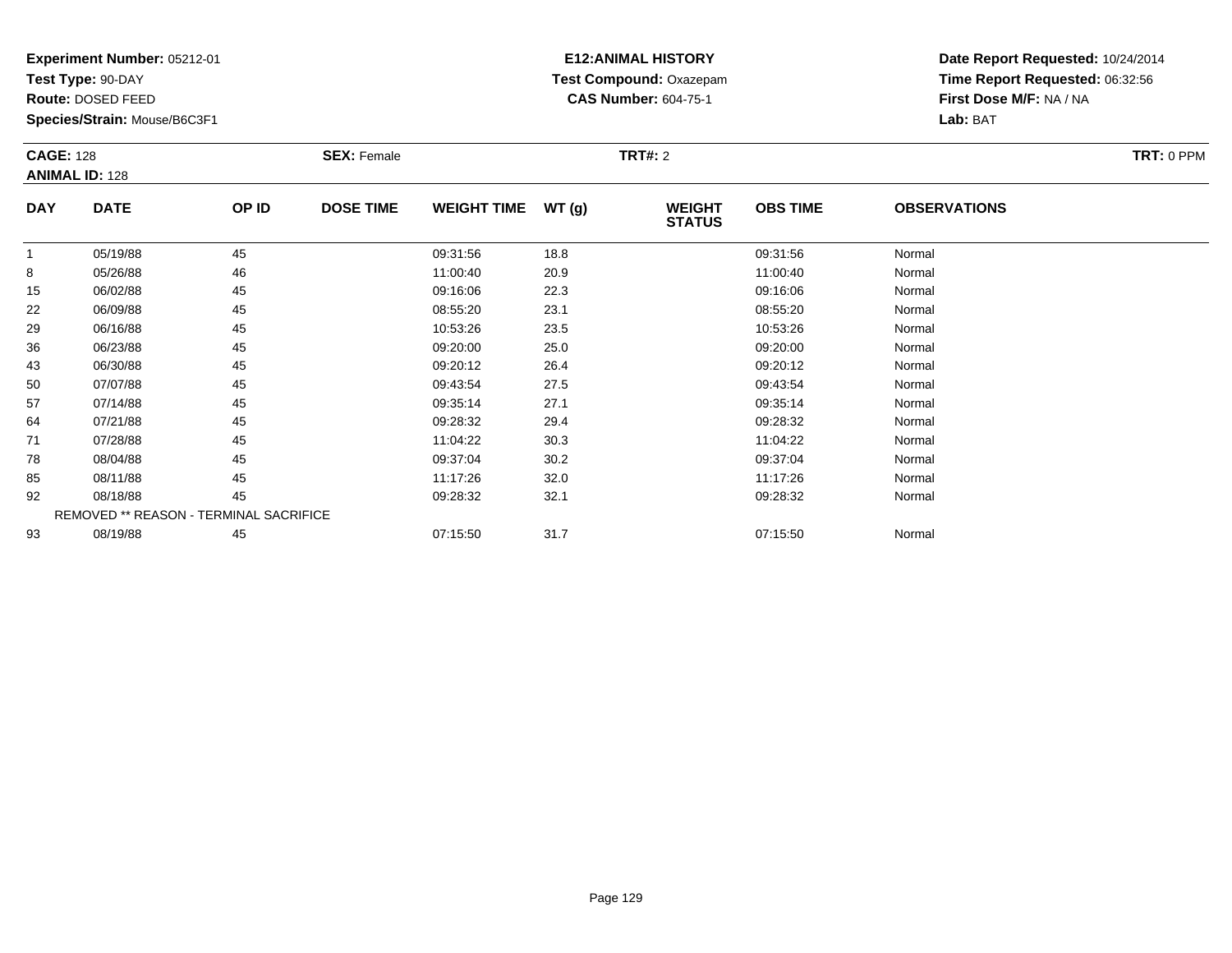**Test Type:** 90-DAY

**Route:** DOSED FEED

**Species/Strain:** Mouse/B6C3F1

## **E12:ANIMAL HISTORY Test Compound:** Oxazepam**CAS Number:** 604-75-1

|            | <b>CAGE: 129</b><br><b>ANIMAL ID: 129</b> |                                        | <b>SEX: Female</b> |                    | <b>TRT#: 2</b> |                                |                 |                     | TRT: 0 PPM |
|------------|-------------------------------------------|----------------------------------------|--------------------|--------------------|----------------|--------------------------------|-----------------|---------------------|------------|
| <b>DAY</b> | <b>DATE</b>                               | OP ID                                  | <b>DOSE TIME</b>   | <b>WEIGHT TIME</b> | WT(g)          | <b>WEIGHT</b><br><b>STATUS</b> | <b>OBS TIME</b> | <b>OBSERVATIONS</b> |            |
|            | 05/19/88                                  | 45                                     |                    | 09:32:26           | 18.8           |                                | 09:32:26        | Normal              |            |
| 8          | 05/26/88                                  | 46                                     |                    | 11:01:44           | 20.0           |                                | 11:01:44        | Normal              |            |
| 15         | 06/02/88                                  | 45                                     |                    | 09:16:52           | 21.4           |                                | 09:16:52        | Normal              |            |
| 22         | 06/09/88                                  | 45                                     |                    | 08:54:40           | 22.7           |                                | 08:54:40        | Normal              |            |
| 29         | 06/16/88                                  | 45                                     |                    | 10:54:54           | 22.3           |                                | 10:54:54        | Normal              |            |
| 36         | 06/23/88                                  | 45                                     |                    | 09:16:44           | 25.7           |                                | 09:16:44        | Normal              |            |
| 43         | 06/30/88                                  | 45                                     |                    | 09:14:20           | 26.3           |                                | 09:14:20        | Normal              |            |
| 50         | 07/07/88                                  | 45                                     |                    | 09:45:52           | 25.2           |                                | 09:45:52        | Normal              |            |
| 57         | 07/14/88                                  | 45                                     |                    | 09:36:52           | 26.0           |                                | 09:36:52        | Normal              |            |
| 64         | 07/21/88                                  | 45                                     |                    | 09:29:30           | 28.0           |                                | 09:29:30        | Normal              |            |
| 71         | 07/28/88                                  | 45                                     |                    | 11:05:04           | 28.0           |                                | 11:05:04        | Normal              |            |
| 78         | 08/04/88                                  | 45                                     |                    | 09:37:46           | 28.7           |                                | 09:37:46        | Normal              |            |
| 85         | 08/11/88                                  | 45                                     |                    | 11:18:06           | 27.2           |                                | 11:18:06        | Normal              |            |
| 92         | 08/18/88                                  | 45                                     |                    | 09:27:58           | 29.3           |                                | 09:27:58        | Normal              |            |
|            |                                           | REMOVED ** REASON - TERMINAL SACRIFICE |                    |                    |                |                                |                 |                     |            |
| 93         | 08/19/88                                  | 45                                     |                    | 07:17:42           | 28.8           |                                | 07:17:42        | Normal              |            |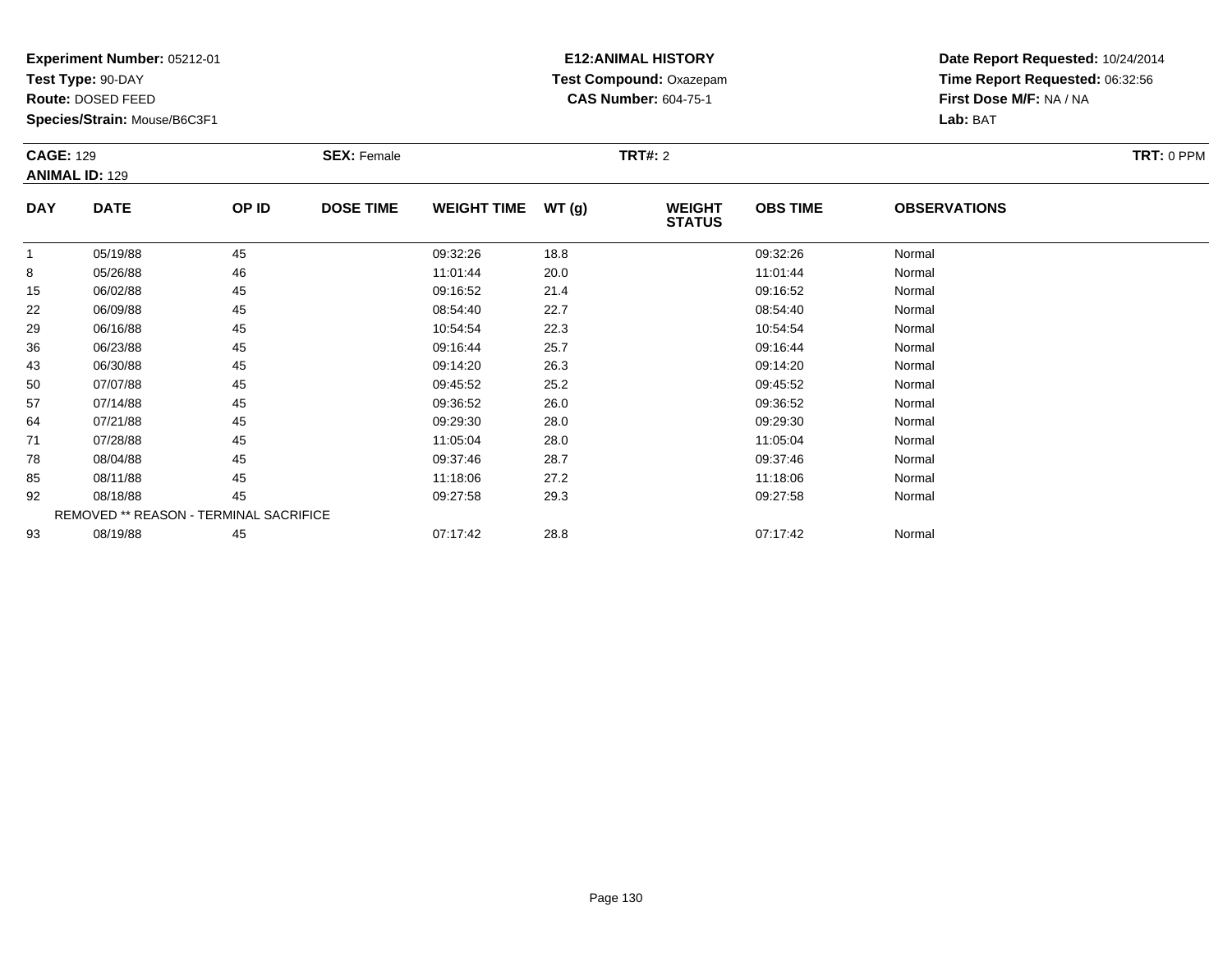**Test Type:** 90-DAY

**Route:** DOSED FEED

**Species/Strain:** Mouse/B6C3F1

## **E12:ANIMAL HISTORY Test Compound:** Oxazepam**CAS Number:** 604-75-1

|              | <b>CAGE: 130</b><br><b>ANIMAL ID: 130</b> |       | <b>SEX: Female</b> |                    |       | <b>TRT#: 2</b>                 |                 | TRT: 0 PPM          |  |
|--------------|-------------------------------------------|-------|--------------------|--------------------|-------|--------------------------------|-----------------|---------------------|--|
| <b>DAY</b>   | <b>DATE</b>                               | OP ID | <b>DOSE TIME</b>   | <b>WEIGHT TIME</b> | WT(g) | <b>WEIGHT</b><br><b>STATUS</b> | <b>OBS TIME</b> | <b>OBSERVATIONS</b> |  |
| $\mathbf{1}$ | 05/19/88                                  | 45    |                    | 09:34:54           | 19.9  |                                | 09:34:54        | Normal              |  |
| 8            | 05/26/88                                  | 46    |                    | 11:02:20           | 20.8  |                                | 11:02:20        | Normal              |  |
| 15           | 06/02/88                                  | 45    |                    | 09:17:40           | 22.5  |                                | 09:17:40        | Normal              |  |
| 22           | 06/09/88                                  | 45    |                    | 08:51:00           | 23.5  |                                | 08:51:00        | Normal              |  |
| 29           | 06/16/88                                  | 45    |                    | 10:56:08           | 23.7  |                                | 10:56:08        | Normal              |  |
| 36           | 06/23/88                                  | 45    |                    | 09:17:24           | 24.1  |                                | 09:17:24        | Normal              |  |
| 43           | 06/30/88                                  | 45    |                    | 09:15:18           | 25.4  |                                | 09:15:18        | Normal              |  |
| 50           | 07/07/88                                  | 45    |                    | 09:38:28           | 28.7  |                                | 09:38:28        | Normal              |  |
| 57           | 07/14/88                                  | 45    |                    | 09:32:16           | 28.5  |                                | 09:32:16        | Normal              |  |
| 64           | 07/21/88                                  | 45    |                    | 09:30:26           | 28.4  |                                | 09:30:26        | Normal              |  |
| 71           | 07/28/88                                  | 45    |                    | 11:06:18           | 28.9  |                                | 11:06:18        | Normal              |  |
| 78           | 08/04/88                                  | 45    |                    | 09:38:50           | 31.4  |                                | 09:38:50        | Normal              |  |
| 85           | 08/11/88                                  | 45    |                    | 11:19:24           | 30.5  |                                | 11:19:24        | Normal              |  |
| 92           | 08/18/88                                  | 45    |                    | 09:27:20           | 31.5  |                                | 09:27:20        | Normal              |  |
|              | REMOVED ** REASON - TERMINAL SACRIFICE    |       |                    |                    |       |                                |                 |                     |  |
| 93           | 08/19/88                                  | 45    |                    | 07:18:46           | 31.2  |                                | 07:18:46        | Normal              |  |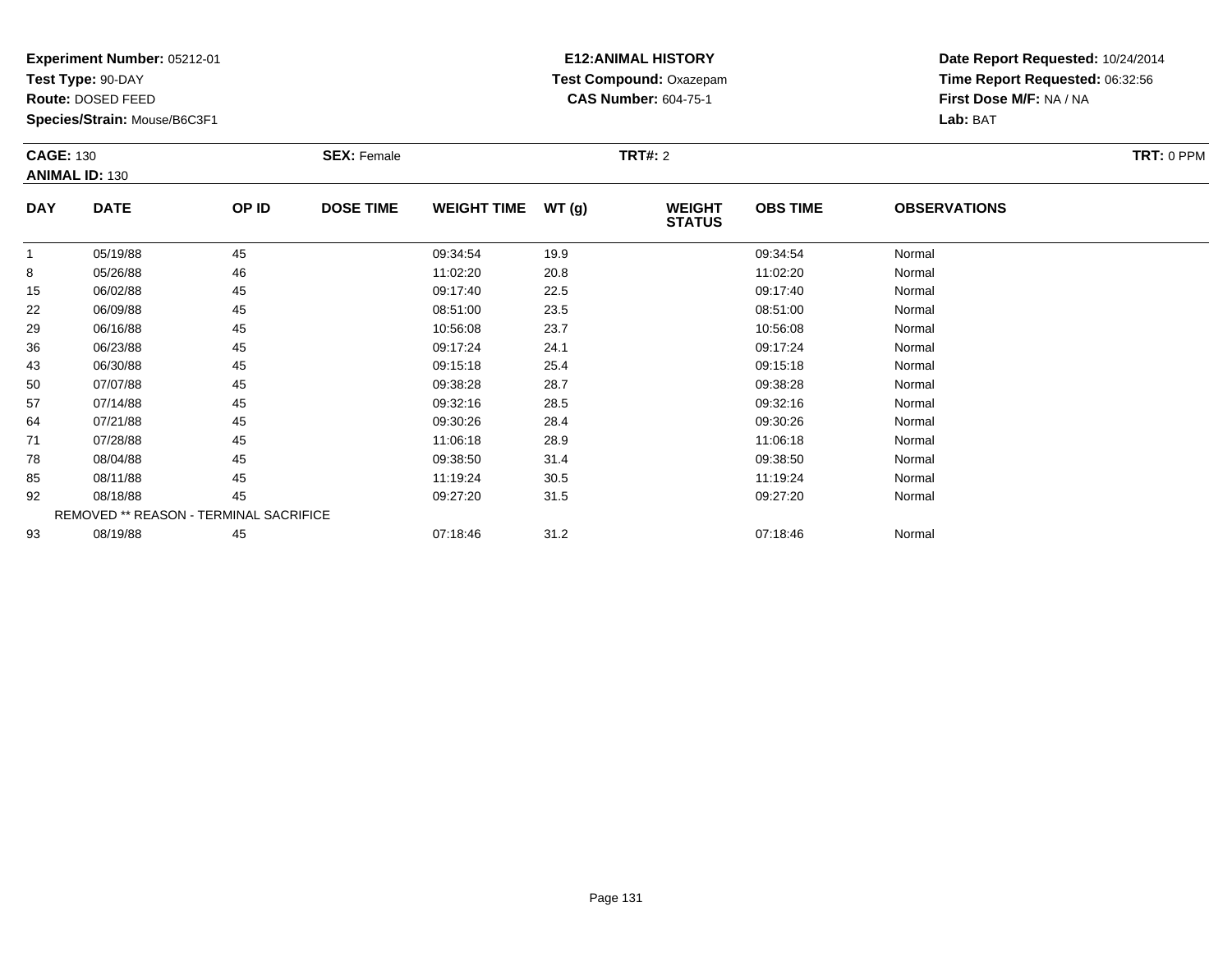|                                           | Experiment Number: 05212-01<br>Test Type: 90-DAY<br><b>Route: DOSED FEED</b><br>Species/Strain: Mouse/B6C3F1 |                                               |                    |                    |       | <b>E12: ANIMAL HISTORY</b><br><b>Test Compound: Oxazepam</b><br><b>CAS Number: 604-75-1</b> | Date Report Requested: 10/24/2014<br>Time Report Requested: 06:32:56<br>First Dose M/F: NA / NA<br>Lab: BAT |                     |  |
|-------------------------------------------|--------------------------------------------------------------------------------------------------------------|-----------------------------------------------|--------------------|--------------------|-------|---------------------------------------------------------------------------------------------|-------------------------------------------------------------------------------------------------------------|---------------------|--|
| <b>CAGE: 131</b><br><b>ANIMAL ID: 131</b> |                                                                                                              |                                               | <b>SEX: Female</b> |                    |       | TRT#: 2                                                                                     |                                                                                                             | $TRT: 0$ PPM        |  |
| <b>DAY</b>                                | <b>DATE</b>                                                                                                  | OP ID                                         | <b>DOSE TIME</b>   | <b>WEIGHT TIME</b> | WT(q) | <b>WEIGHT</b><br><b>STATUS</b>                                                              | <b>OBS TIME</b>                                                                                             | <b>OBSERVATIONS</b> |  |
|                                           | 05/19/88                                                                                                     | 45<br>REMOVED ** REASON - SCHEDULED SACRIFICE |                    | 08:25:34           | 19.1  |                                                                                             | 08:25:34                                                                                                    | Normal              |  |
| 8<br>05/26/88                             |                                                                                                              | 46                                            |                    | 08:07:36           | 19.9  |                                                                                             | 08:07:36                                                                                                    | Normal              |  |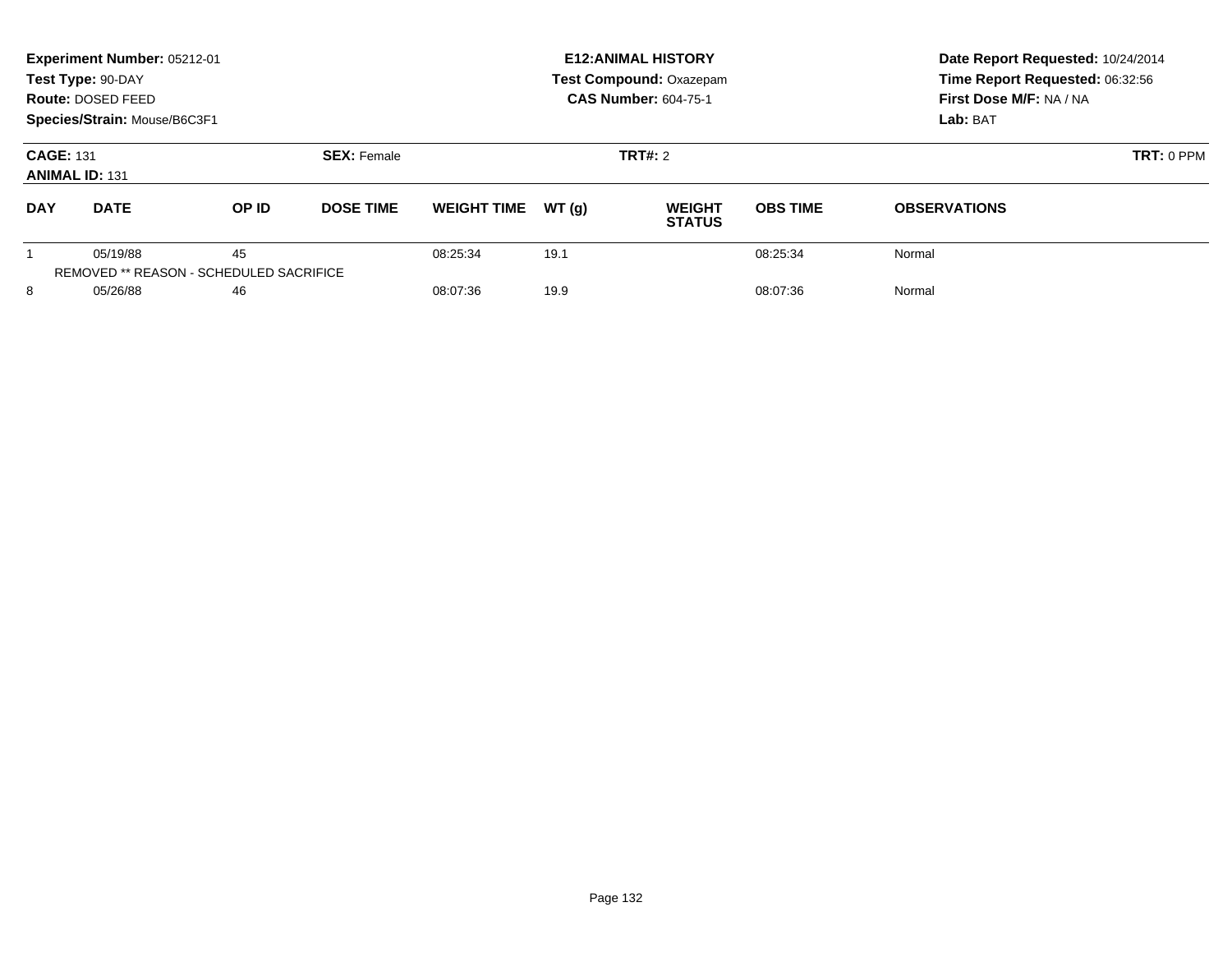|                                           | Experiment Number: 05212-01<br>Test Type: 90-DAY<br><b>Route: DOSED FEED</b><br>Species/Strain: Mouse/B6C3F1 |                                               |                    |                    |       | <b>E12: ANIMAL HISTORY</b><br><b>Test Compound: Oxazepam</b><br><b>CAS Number: 604-75-1</b> | Date Report Requested: 10/24/2014<br>Time Report Requested: 06:32:56<br>First Dose M/F: NA / NA<br>Lab: BAT |                     |  |
|-------------------------------------------|--------------------------------------------------------------------------------------------------------------|-----------------------------------------------|--------------------|--------------------|-------|---------------------------------------------------------------------------------------------|-------------------------------------------------------------------------------------------------------------|---------------------|--|
| <b>CAGE: 132</b><br><b>ANIMAL ID: 132</b> |                                                                                                              |                                               | <b>SEX: Female</b> |                    |       | TRT#: 2                                                                                     |                                                                                                             | $TRT: 0$ PPM        |  |
| <b>DAY</b>                                | <b>DATE</b>                                                                                                  | OP ID                                         | <b>DOSE TIME</b>   | <b>WEIGHT TIME</b> | WT(q) | <b>WEIGHT</b><br><b>STATUS</b>                                                              | <b>OBS TIME</b>                                                                                             | <b>OBSERVATIONS</b> |  |
|                                           | 05/19/88                                                                                                     | 45<br>REMOVED ** REASON - SCHEDULED SACRIFICE |                    | 08:27:20           | 19.8  |                                                                                             | 08:27:20                                                                                                    | Normal              |  |
| 8<br>05/26/88                             |                                                                                                              | 46                                            |                    | 08:09:16           | 20.3  |                                                                                             | 08:09:16                                                                                                    | Normal              |  |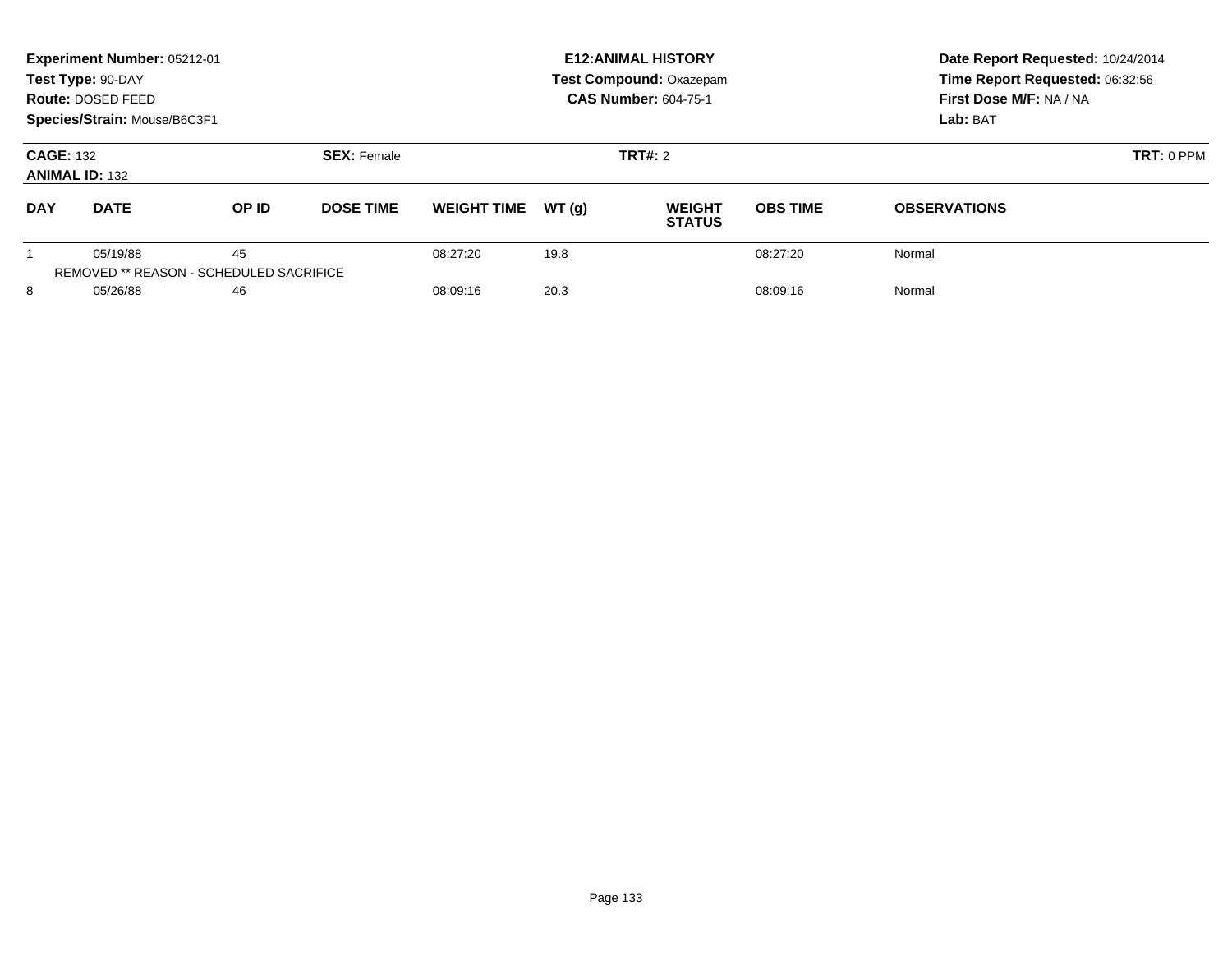| Experiment Number: 05212-01<br>Test Type: 90-DAY<br><b>Route: DOSED FEED</b><br>Species/Strain: Mouse/B6C3F1 |             |                                               |                    |                    |       | <b>E12: ANIMAL HISTORY</b><br><b>Test Compound: Oxazepam</b><br><b>CAS Number: 604-75-1</b> | Date Report Requested: 10/24/2014<br>Time Report Requested: 06:32:56<br>First Dose M/F: NA / NA<br>Lab: BAT |                     |  |
|--------------------------------------------------------------------------------------------------------------|-------------|-----------------------------------------------|--------------------|--------------------|-------|---------------------------------------------------------------------------------------------|-------------------------------------------------------------------------------------------------------------|---------------------|--|
| <b>CAGE: 133</b><br><b>ANIMAL ID: 133</b>                                                                    |             |                                               | <b>SEX: Female</b> |                    |       | TRT#: 2                                                                                     |                                                                                                             | $TRT: 0$ PPM        |  |
| <b>DAY</b>                                                                                                   | <b>DATE</b> | OP ID                                         | <b>DOSE TIME</b>   | <b>WEIGHT TIME</b> | WT(q) | <b>WEIGHT</b><br><b>STATUS</b>                                                              | <b>OBS TIME</b>                                                                                             | <b>OBSERVATIONS</b> |  |
|                                                                                                              | 05/19/88    | 45<br>REMOVED ** REASON - SCHEDULED SACRIFICE |                    | 08:28:04           | 20.6  |                                                                                             | 08:28:04                                                                                                    | Normal              |  |
| 8<br>05/26/88                                                                                                |             | 46                                            |                    | 08:08:44           | 21.6  |                                                                                             | 08:08:44                                                                                                    | Normal              |  |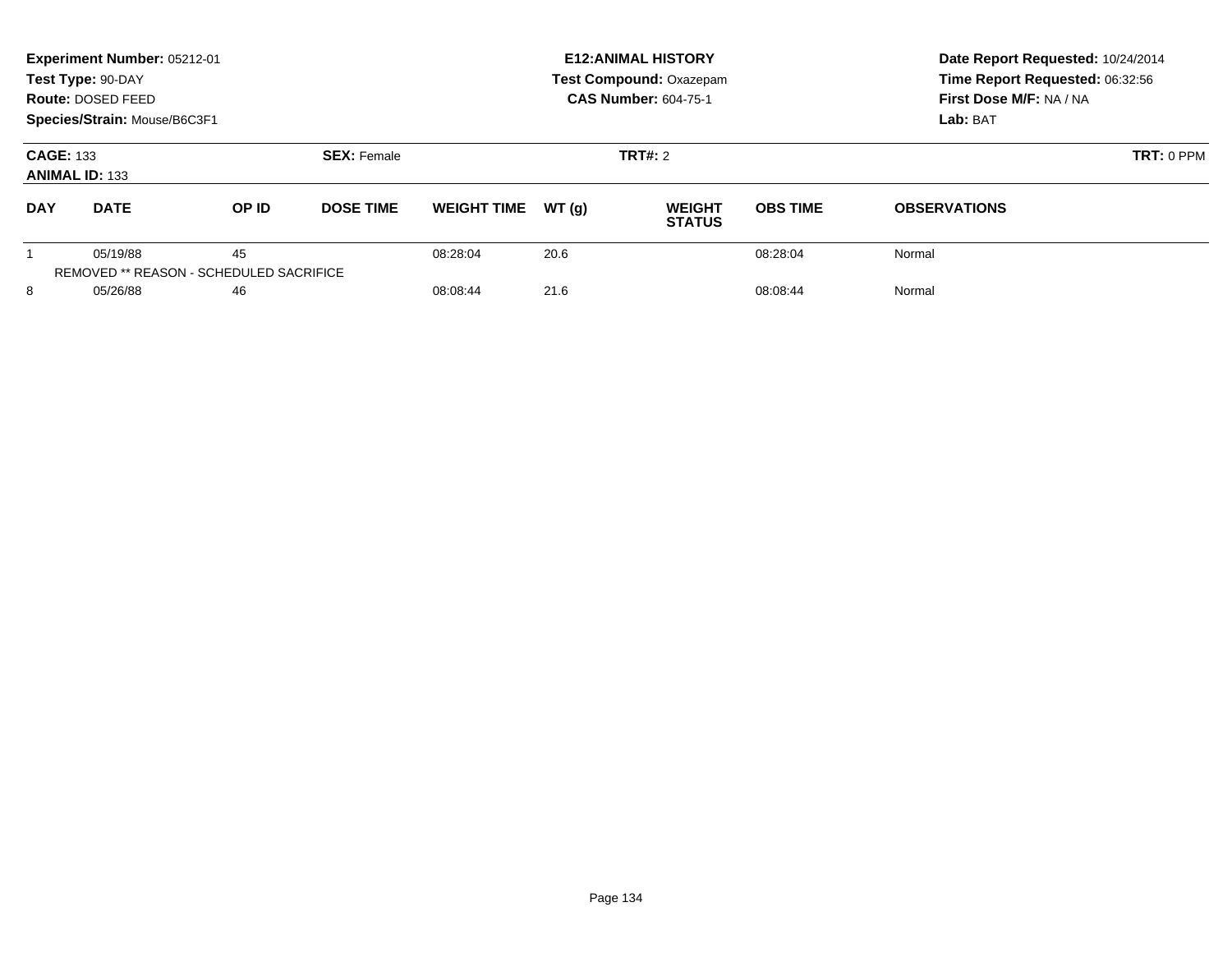|                                           | Experiment Number: 05212-01<br>Test Type: 90-DAY<br><b>Route: DOSED FEED</b><br>Species/Strain: Mouse/B6C3F1 |                                               |                    |                    |       | <b>E12: ANIMAL HISTORY</b><br><b>Test Compound: Oxazepam</b><br><b>CAS Number: 604-75-1</b> | Date Report Requested: 10/24/2014<br>Time Report Requested: 06:32:56<br>First Dose M/F: NA / NA<br>Lab: BAT |                     |  |
|-------------------------------------------|--------------------------------------------------------------------------------------------------------------|-----------------------------------------------|--------------------|--------------------|-------|---------------------------------------------------------------------------------------------|-------------------------------------------------------------------------------------------------------------|---------------------|--|
| <b>CAGE: 134</b><br><b>ANIMAL ID: 134</b> |                                                                                                              |                                               | <b>SEX: Female</b> |                    |       | TRT#: 2                                                                                     |                                                                                                             | $TRT: 0$ PPM        |  |
| <b>DAY</b>                                | <b>DATE</b>                                                                                                  | OP ID                                         | <b>DOSE TIME</b>   | <b>WEIGHT TIME</b> | WT(q) | <b>WEIGHT</b><br><b>STATUS</b>                                                              | <b>OBS TIME</b>                                                                                             | <b>OBSERVATIONS</b> |  |
|                                           | 05/19/88                                                                                                     | 45<br>REMOVED ** REASON - SCHEDULED SACRIFICE |                    | 08:29:10           | 20.9  |                                                                                             | 08:29:10                                                                                                    | Normal              |  |
| 8<br>05/26/88                             |                                                                                                              | 46                                            |                    | 08:03:56           | 21.2  |                                                                                             | 08:03:56                                                                                                    | Normal              |  |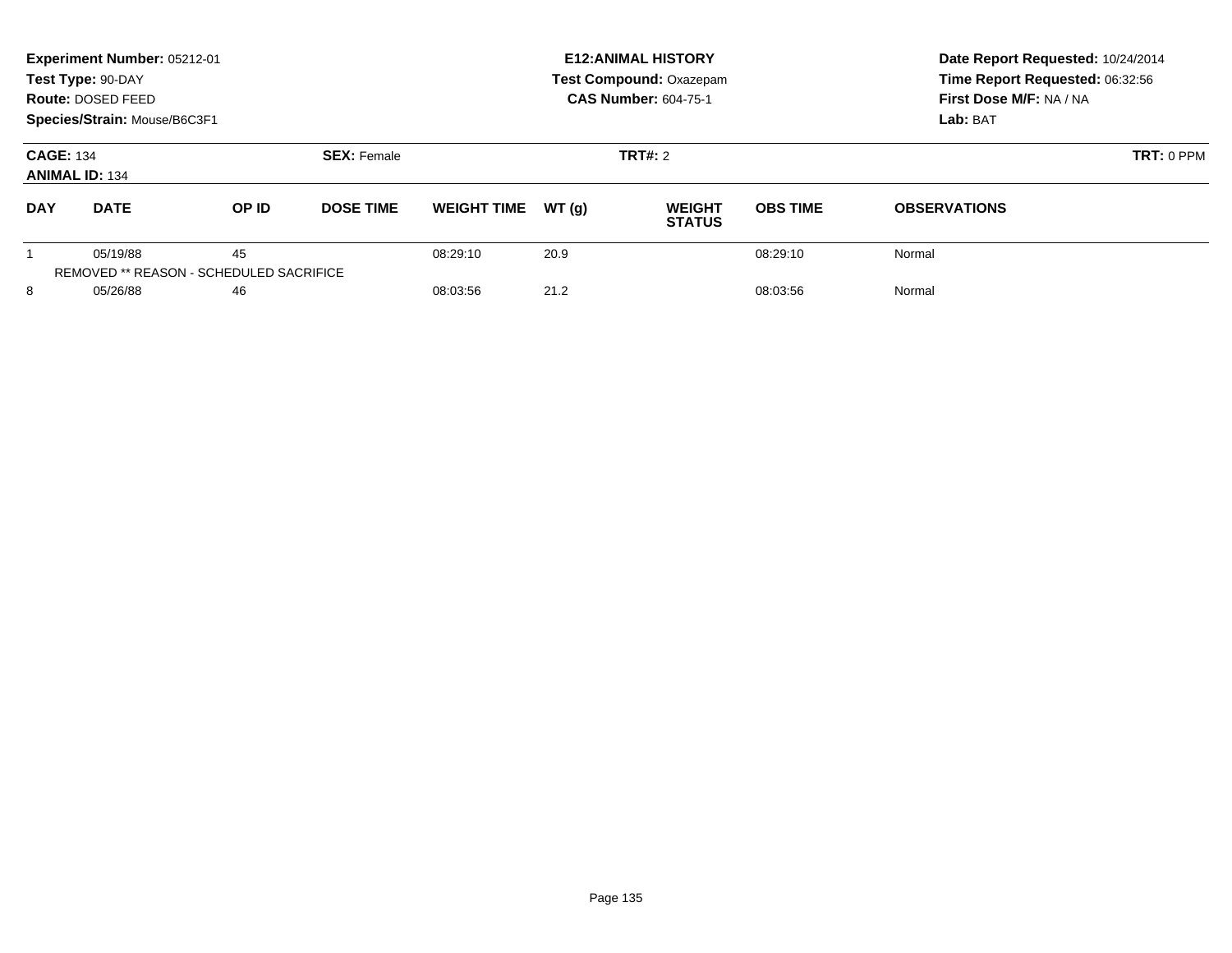|                                           | Experiment Number: 05212-01<br>Test Type: 90-DAY<br><b>Route: DOSED FEED</b><br>Species/Strain: Mouse/B6C3F1 |                                               |                    |                    |       | <b>E12: ANIMAL HISTORY</b><br><b>Test Compound: Oxazepam</b><br><b>CAS Number: 604-75-1</b> | Date Report Requested: 10/24/2014<br>Time Report Requested: 06:32:56<br>First Dose M/F: NA / NA<br>Lab: BAT |                     |  |
|-------------------------------------------|--------------------------------------------------------------------------------------------------------------|-----------------------------------------------|--------------------|--------------------|-------|---------------------------------------------------------------------------------------------|-------------------------------------------------------------------------------------------------------------|---------------------|--|
| <b>CAGE: 135</b><br><b>ANIMAL ID: 135</b> |                                                                                                              |                                               | <b>SEX: Female</b> |                    |       | TRT#: 2                                                                                     |                                                                                                             | $TRT: 0$ PPM        |  |
| <b>DAY</b>                                | <b>DATE</b>                                                                                                  | OP ID                                         | <b>DOSE TIME</b>   | <b>WEIGHT TIME</b> | WT(q) | <b>WEIGHT</b><br><b>STATUS</b>                                                              | <b>OBS TIME</b>                                                                                             | <b>OBSERVATIONS</b> |  |
|                                           | 05/19/88                                                                                                     | 45<br>REMOVED ** REASON - SCHEDULED SACRIFICE |                    | 08:31:50           | 20.3  |                                                                                             | 08:31:50                                                                                                    | Normal              |  |
| 8<br>05/26/88                             |                                                                                                              | 46                                            |                    | 08:14:04           | 20.2  |                                                                                             | 08:14:04                                                                                                    | Normal              |  |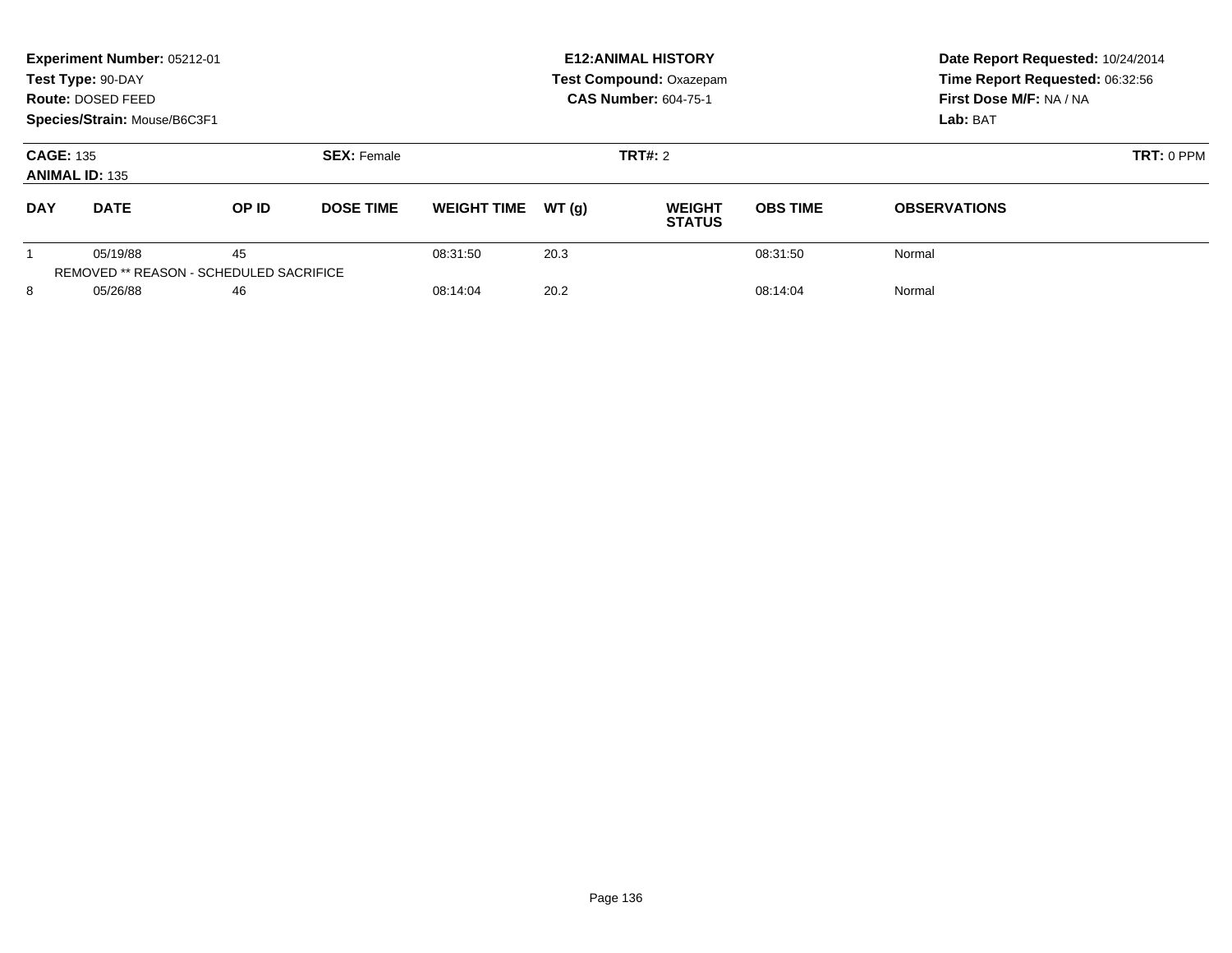**Test Type:** 90-DAY

**Route:** DOSED FEED

**Species/Strain:** Mouse/B6C3F1

## **E12:ANIMAL HISTORY Test Compound:** Oxazepam**CAS Number:** 604-75-1

|            | <b>CAGE: 136</b><br><b>ANIMAL ID: 136</b> |       | <b>SEX: Female</b> |                    |       |                                | <b>TRT#: 2</b>  |                     |  |  |
|------------|-------------------------------------------|-------|--------------------|--------------------|-------|--------------------------------|-----------------|---------------------|--|--|
| <b>DAY</b> | <b>DATE</b>                               | OP ID | <b>DOSE TIME</b>   | <b>WEIGHT TIME</b> | WT(g) | <b>WEIGHT</b><br><b>STATUS</b> | <b>OBS TIME</b> | <b>OBSERVATIONS</b> |  |  |
| -1         | 05/19/88                                  | 45    |                    | 08:14:50           | 19.2  |                                | 08:14:50        | Normal              |  |  |
| 8          | 05/26/88                                  | 46    |                    | 11:37:06           | 19.4  |                                | 11:37:06        | Normal              |  |  |
| 15         | 06/02/88                                  | 45    |                    | 09:40:20           | 21.1  |                                | 09:40:20        | Normal              |  |  |
| 22         | 06/09/88                                  | 45    |                    | 11:13:52           | 21.8  |                                | 11:13:52        | Normal              |  |  |
| 29         | 06/16/88                                  | 45    |                    | 07:33:22           | 22.9  |                                | 07:33:22        | Normal              |  |  |
| 36         | 06/23/88                                  | 45    |                    | 09:40:46           | 22.8  |                                | 09:40:46        | Normal              |  |  |
| 43         | 06/30/88                                  | 45    |                    | 07:46:04           | 24.9  |                                | 07:46:04        | Normal              |  |  |
| 50         | 07/07/88                                  | 45    |                    | 08:57:00           | 26.6  |                                | 08:57:00        | Normal              |  |  |
| 57         | 07/14/88                                  | 45    |                    | 09:11:12           | 26.3  |                                | 09:11:12        | Normal              |  |  |
| 64         | 07/21/88                                  | 45    |                    | 10:41:44           | 26.2  |                                | 10:41:44        | Normal              |  |  |
| 71         | 07/28/88                                  | 45    |                    | 10:50:34           | 27.8  |                                | 10:50:34        | Normal              |  |  |
|            | REMOVED ** REASON - SCHEDULED SACRIFICE   |       |                    |                    |       |                                |                 |                     |  |  |
| 78         | 08/04/88                                  | 45    |                    | 08:27:00           | 28.3  |                                | 08:27:00        | Normal              |  |  |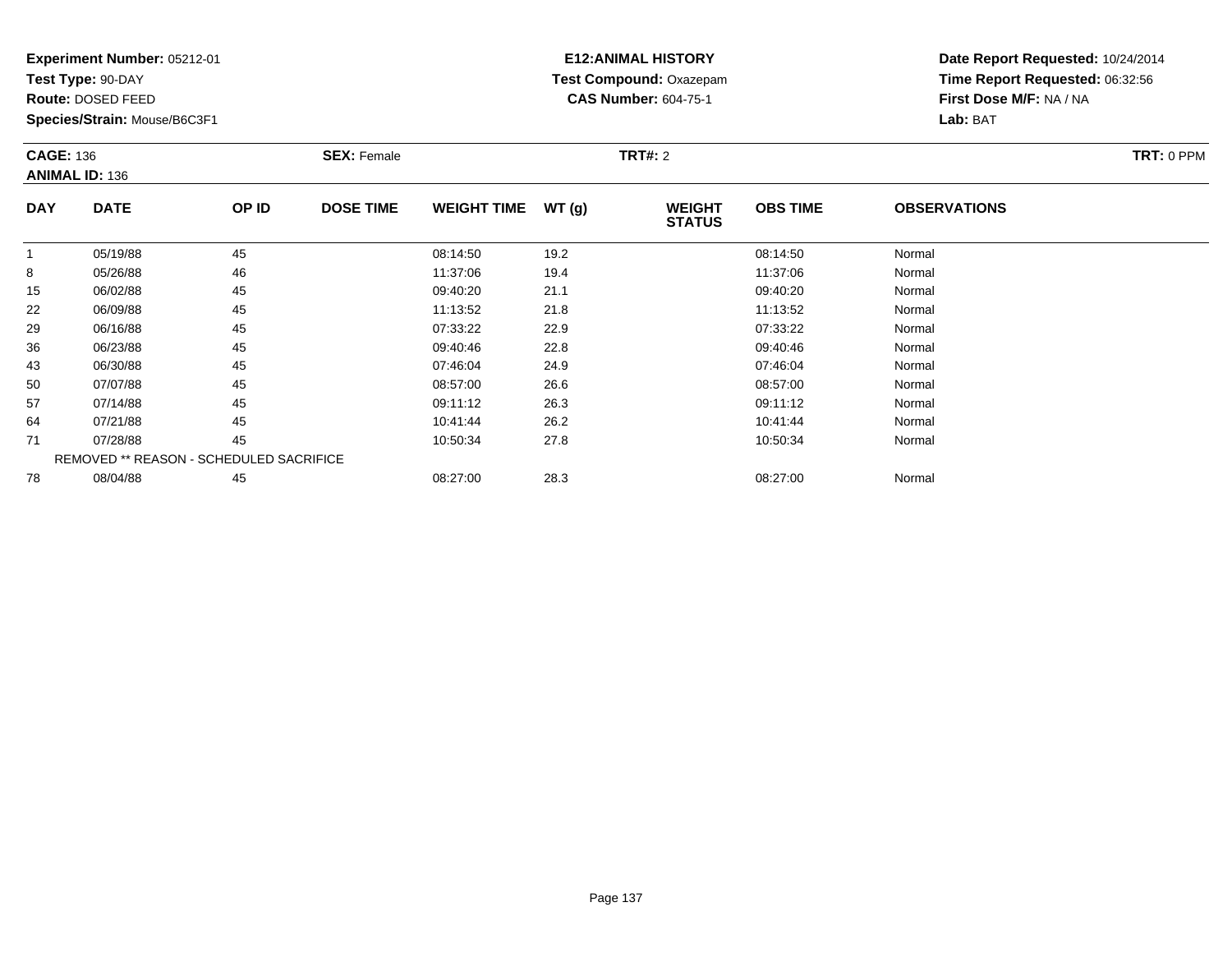**Test Type:** 90-DAY

**Route:** DOSED FEED

**Species/Strain:** Mouse/B6C3F1

## **E12:ANIMAL HISTORY Test Compound:** Oxazepam**CAS Number:** 604-75-1

| <b>CAGE: 137</b><br><b>ANIMAL ID: 137</b> |             |       | <b>SEX: Female</b> |                    |       | <b>TRT#: 2</b>                 |                 |                     |  |
|-------------------------------------------|-------------|-------|--------------------|--------------------|-------|--------------------------------|-----------------|---------------------|--|
| <b>DAY</b>                                | <b>DATE</b> | OP ID | <b>DOSE TIME</b>   | <b>WEIGHT TIME</b> | WT(g) | <b>WEIGHT</b><br><b>STATUS</b> | <b>OBS TIME</b> | <b>OBSERVATIONS</b> |  |
|                                           | 05/19/88    | 45    |                    |                    |       |                                | 08:16:38        | Normal              |  |

|                | 05/19/88 | 45                                             |          |      | 08:16:38 | Normal |  |
|----------------|----------|------------------------------------------------|----------|------|----------|--------|--|
| $\overline{2}$ | 05/20/88 | 45                                             | 08:28:36 | 21.5 |          |        |  |
| 8              | 05/26/88 | 46                                             | 11:33:30 | 21.2 | 11:33:30 | Normal |  |
| 15             | 06/02/88 | 45                                             | 09:35:12 | 22.2 | 09:35:12 | Normal |  |
| 22             | 06/09/88 | 45                                             | 11:16:16 | 22.8 | 11:16:16 | Normal |  |
| 29             | 06/16/88 | 45                                             | 07:34:18 | 23.5 | 07:34:18 | Normal |  |
| 36             | 06/23/88 | 45                                             |          |      | 09:41:34 | Normal |  |
| 37             | 06/24/88 | 45                                             | 08:00:50 | 24.3 |          |        |  |
| 43             | 06/30/88 | 45                                             | 07:46:50 | 25.2 | 07:46:50 | Normal |  |
| 50             | 07/07/88 | 45                                             | 08:58:04 | 27.4 | 08:58:04 | Normal |  |
| 57             | 07/14/88 | 45                                             | 09:11:52 | 26.1 | 09:11:52 | Normal |  |
| 64             | 07/21/88 | 45                                             | 10:42:20 | 27.1 | 10:42:20 | Normal |  |
| 71             | 07/28/88 | 45                                             | 10:51:28 | 27.9 | 10:51:28 | Normal |  |
|                |          | <b>REMOVED ** REASON - SCHEDULED SACRIFICE</b> |          |      |          |        |  |
| 78             | 08/04/88 | 45                                             | 08:26:22 | 29.0 | 08:26:22 | Normal |  |
|                |          |                                                |          |      |          |        |  |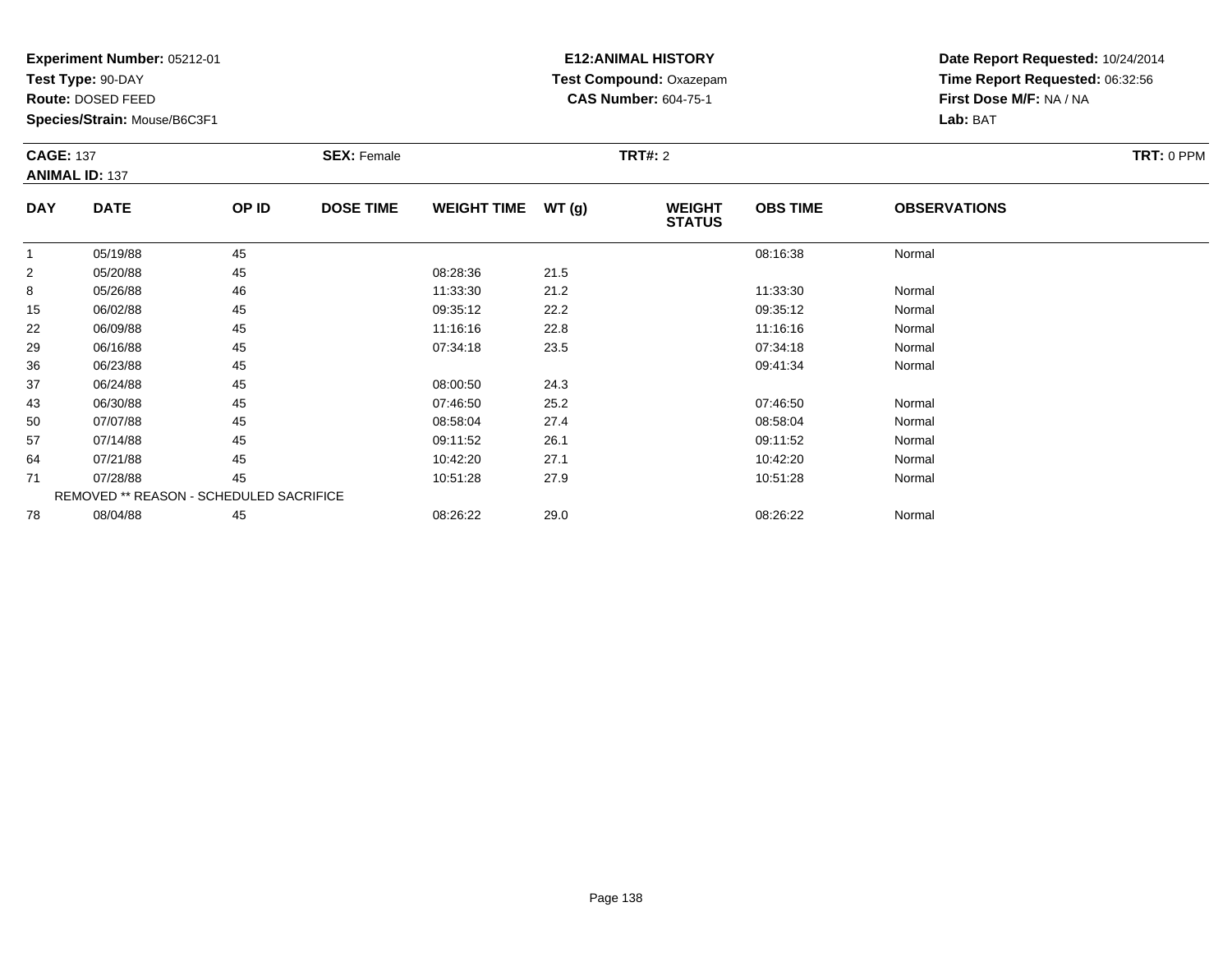**Test Type:** 90-DAY

**Route:** DOSED FEED

**Species/Strain:** Mouse/B6C3F1

## **E12:ANIMAL HISTORY Test Compound:** Oxazepam**CAS Number:** 604-75-1

|            | <b>CAGE: 138</b><br><b>ANIMAL ID: 138</b> |       | <b>SEX: Female</b> |                    |       |                                | <b>TRT#: 2</b>  |                     |  |  |
|------------|-------------------------------------------|-------|--------------------|--------------------|-------|--------------------------------|-----------------|---------------------|--|--|
| <b>DAY</b> | <b>DATE</b>                               | OP ID | <b>DOSE TIME</b>   | <b>WEIGHT TIME</b> | WT(g) | <b>WEIGHT</b><br><b>STATUS</b> | <b>OBS TIME</b> | <b>OBSERVATIONS</b> |  |  |
| -1         | 05/19/88                                  | 45    |                    | 08:17:24           | 18.5  |                                | 08:17:24        | Normal              |  |  |
| 8          | 05/26/88                                  | 46    |                    | 11:34:10           | 19.5  |                                | 11:34:10        | Normal              |  |  |
| 15         | 06/02/88                                  | 45    |                    | 09:36:20           | 22.2  |                                | 09:36:20        | Normal              |  |  |
| 22         | 06/09/88                                  | 45    |                    | 11:09:56           | 22.9  |                                | 11:09:56        | Normal              |  |  |
| 29         | 06/16/88                                  | 45    |                    | 07:28:30           | 22.6  |                                | 07:28:30        | Normal              |  |  |
| 36         | 06/23/88                                  | 45    |                    | 09:42:46           | 23.4  |                                | 09:42:46        | Normal              |  |  |
| 43         | 06/30/88                                  | 45    |                    | 07:47:32           | 26.2  |                                | 07:47:32        | Normal              |  |  |
| 50         | 07/07/88                                  | 45    |                    | 08:58:48           | 26.9  |                                | 08:58:48        | Normal              |  |  |
| 57         | 07/14/88                                  | 45    |                    | 09:12:44           | 26.4  |                                | 09:12:44        | Normal              |  |  |
| 64         | 07/21/88                                  | 45    |                    | 10:43:08           | 25.3  |                                | 10:43:08        | Normal              |  |  |
| 71         | 07/28/88                                  | 45    |                    | 10:52:06           | 28.4  |                                | 10:52:06        | Normal              |  |  |
|            | REMOVED ** REASON - SCHEDULED SACRIFICE   |       |                    |                    |       |                                |                 |                     |  |  |
| 78         | 08/04/88                                  | 45    |                    | 08:24:00           | 29.7  |                                | 08:24:00        | Normal              |  |  |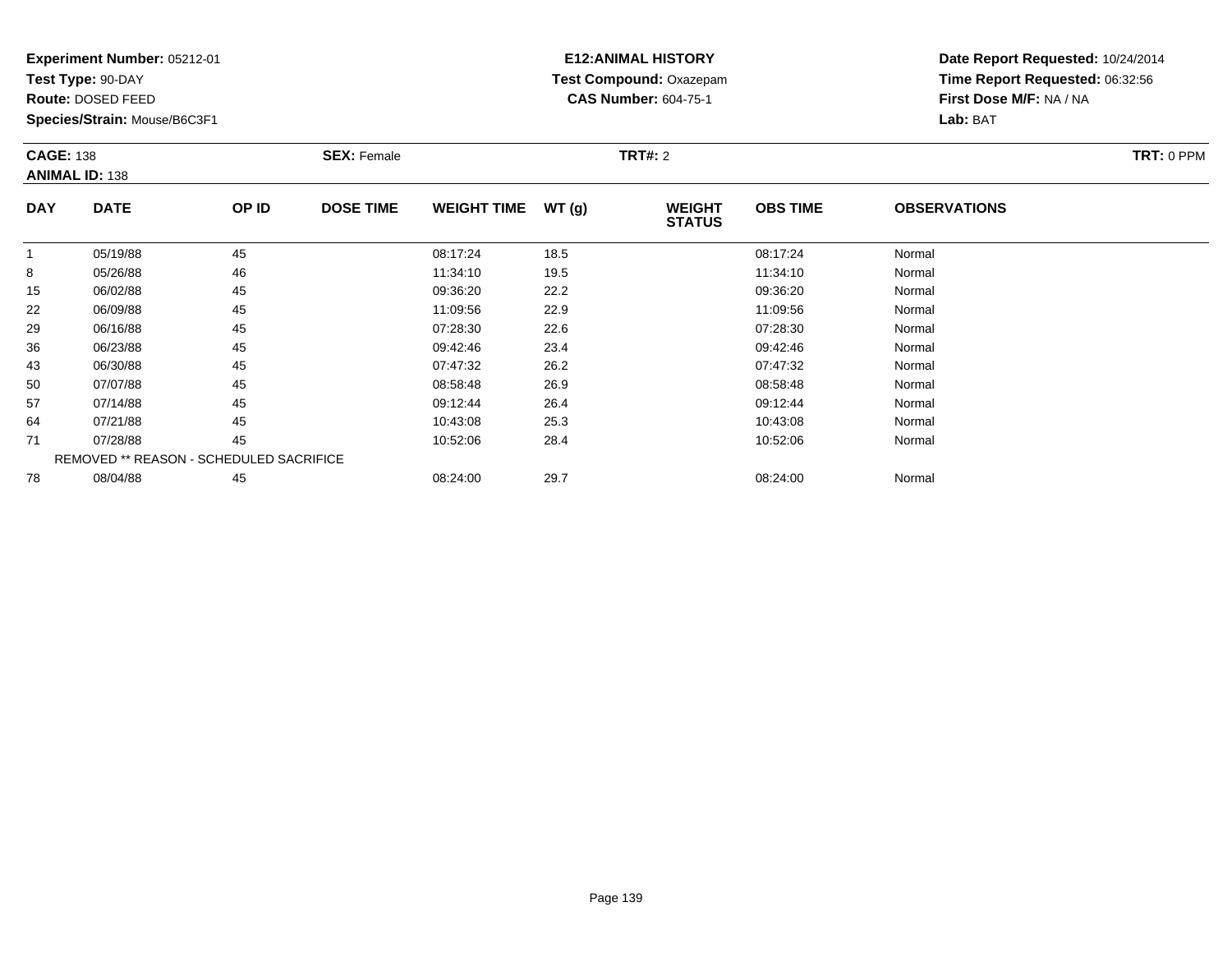**Test Type:** 90-DAY

**Route:** DOSED FEED

**Species/Strain:** Mouse/B6C3F1

## **E12:ANIMAL HISTORY Test Compound:** Oxazepam**CAS Number:** 604-75-1

|            | <b>CAGE: 139</b><br><b>ANIMAL ID: 139</b> |       | <b>SEX: Female</b> |                    |       | <b>TRT#: 2</b>                 | TRT: 0 PPM      |                     |  |
|------------|-------------------------------------------|-------|--------------------|--------------------|-------|--------------------------------|-----------------|---------------------|--|
| <b>DAY</b> | <b>DATE</b>                               | OP ID | <b>DOSE TIME</b>   | <b>WEIGHT TIME</b> | WT(g) | <b>WEIGHT</b><br><b>STATUS</b> | <b>OBS TIME</b> | <b>OBSERVATIONS</b> |  |
| 1          | 05/19/88                                  | 45    |                    | 08:18:12           | 20.7  |                                | 08:18:12        | Normal              |  |
| 8          | 05/26/88                                  | 46    |                    | 11:35:30           | 21.2  |                                | 11:35:30        | Normal              |  |
| 15         | 06/02/88                                  | 45    |                    | 09:37:16           | 23.4  |                                | 09:37:16        | Normal              |  |
| 22         | 06/09/88                                  | 45    |                    | 11:11:26           | 23.7  |                                | 11:11:26        | Normal              |  |
| 29         | 06/16/88                                  | 45    |                    | 07:30:44           | 24.1  |                                | 07:30:44        | Normal              |  |
| 36         | 06/23/88                                  | 45    |                    | 09:38:52           | 24.4  |                                | 09:38:52        | Normal              |  |
| 43         | 06/30/88                                  | 45    |                    | 07:44:08           | 25.1  |                                | 07:44:08        | Normal              |  |
| 50         | 07/07/88                                  | 45    |                    | 08:59:52           | 28.2  |                                | 08:59:52        | Normal              |  |
| 57         | 07/14/88                                  | 45    |                    | 09:14:06           | 27.8  |                                | 09:14:06        | Normal              |  |
| 64         | 07/21/88                                  | 45    |                    | 10:43:42           | 28.4  |                                | 10:43:42        | Normal              |  |
| 71         | 07/28/88                                  | 45    |                    | 10:52:38           | 30.2  |                                | 10:52:38        | Normal              |  |
|            | REMOVED ** REASON - SCHEDULED SACRIFICE   |       |                    |                    |       |                                |                 |                     |  |
| 78         | 08/04/88                                  | 45    |                    | 08:28:38           | 29.5  |                                | 08:28:38        | Normal              |  |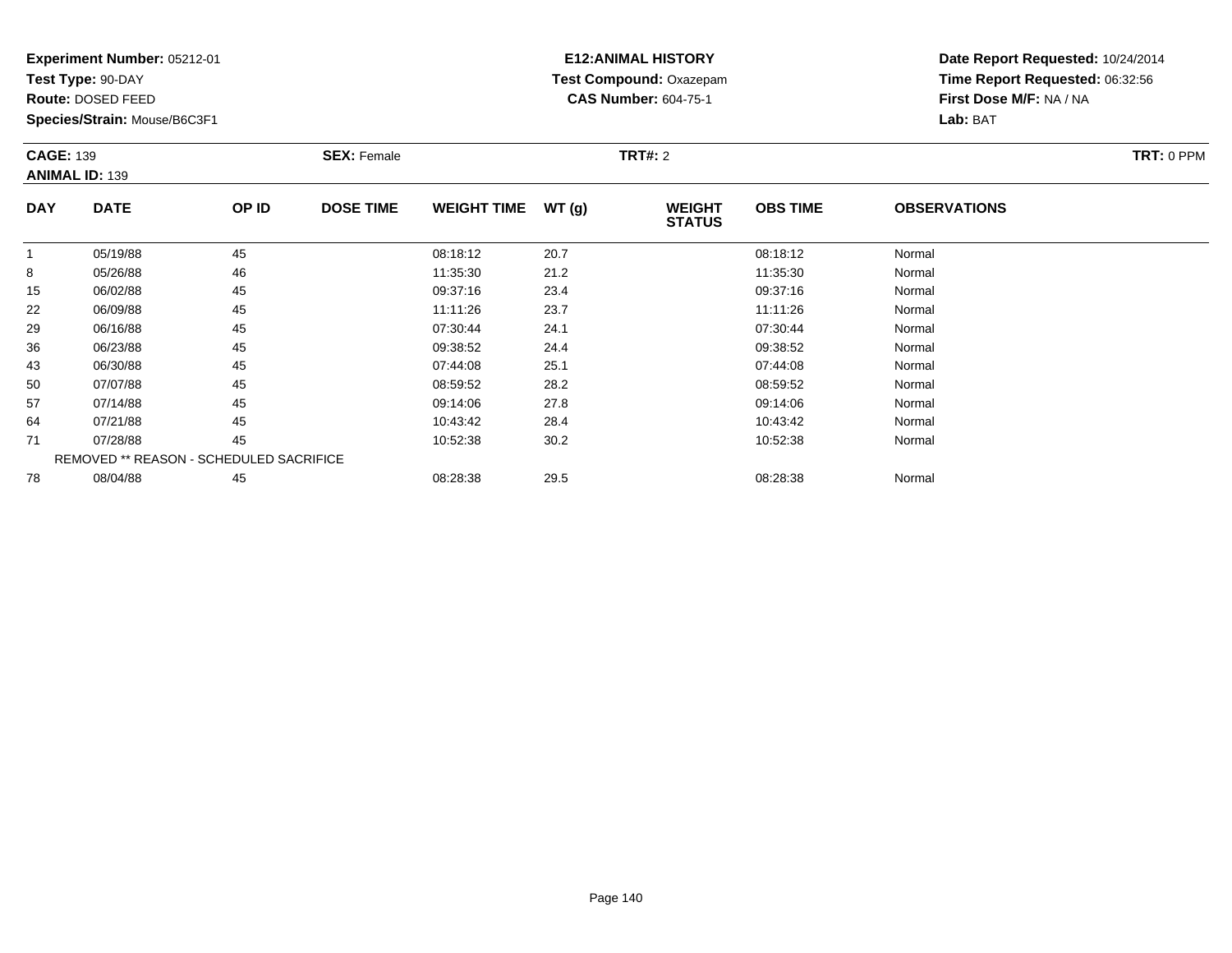**Test Type:** 90-DAY

**Route:** DOSED FEED

**Species/Strain:** Mouse/B6C3F1

## **E12:ANIMAL HISTORY Test Compound:** Oxazepam**CAS Number:** 604-75-1

|            | <b>CAGE: 140</b><br><b>ANIMAL ID: 140</b> |       | <b>SEX: Female</b> |                    |       |                                | <b>TRT#: 2</b>  |                     |  |  |
|------------|-------------------------------------------|-------|--------------------|--------------------|-------|--------------------------------|-----------------|---------------------|--|--|
| <b>DAY</b> | <b>DATE</b>                               | OP ID | <b>DOSE TIME</b>   | <b>WEIGHT TIME</b> | WT(g) | <b>WEIGHT</b><br><b>STATUS</b> | <b>OBS TIME</b> | <b>OBSERVATIONS</b> |  |  |
| 1          | 05/19/88                                  | 45    |                    | 08:21:10           | 19.3  |                                | 08:21:10        | Normal              |  |  |
| 8          | 05/26/88                                  | 46    |                    | 11:36:20           | 21.1  |                                | 11:36:20        | Normal              |  |  |
| 15         | 06/02/88                                  | 45    |                    | 09:39:32           | 21.8  |                                | 09:39:32        | Normal              |  |  |
| 22         | 06/09/88                                  | 45    |                    | 11:12:52           | 22.6  |                                | 11:12:52        | Normal              |  |  |
| 29         | 06/16/88                                  | 45    |                    | 07:32:14           | 23.2  |                                | 07:32:14        | Normal              |  |  |
| 36         | 06/23/88                                  | 45    |                    | 09:39:46           | 26.7  |                                | 09:39:46        | Normal              |  |  |
| 43         | 06/30/88                                  | 45    |                    | 07:45:22           | 27.1  |                                | 07:45:22        | Normal              |  |  |
| 50         | 07/07/88                                  | 45    |                    | 08:55:46           | 28.4  |                                | 08:55:46        | Normal              |  |  |
| 57         | 07/14/88                                  | 45    |                    | 08:59:04           | 27.0  |                                | 08:59:04        | Normal              |  |  |
| 64         | 07/21/88                                  | 45    |                    | 10:44:26           | 29.1  |                                | 10:44:26        | Normal              |  |  |
| 71         | 07/28/88                                  | 45    |                    | 10:53:20           | 30.8  |                                | 10:53:20        | Normal              |  |  |
|            | REMOVED ** REASON - SCHEDULED SACRIFICE   |       |                    |                    |       |                                |                 |                     |  |  |
| 78         | 08/04/88                                  | 45    |                    | 08:27:36           | 30.4  |                                | 08:27:36        | Normal              |  |  |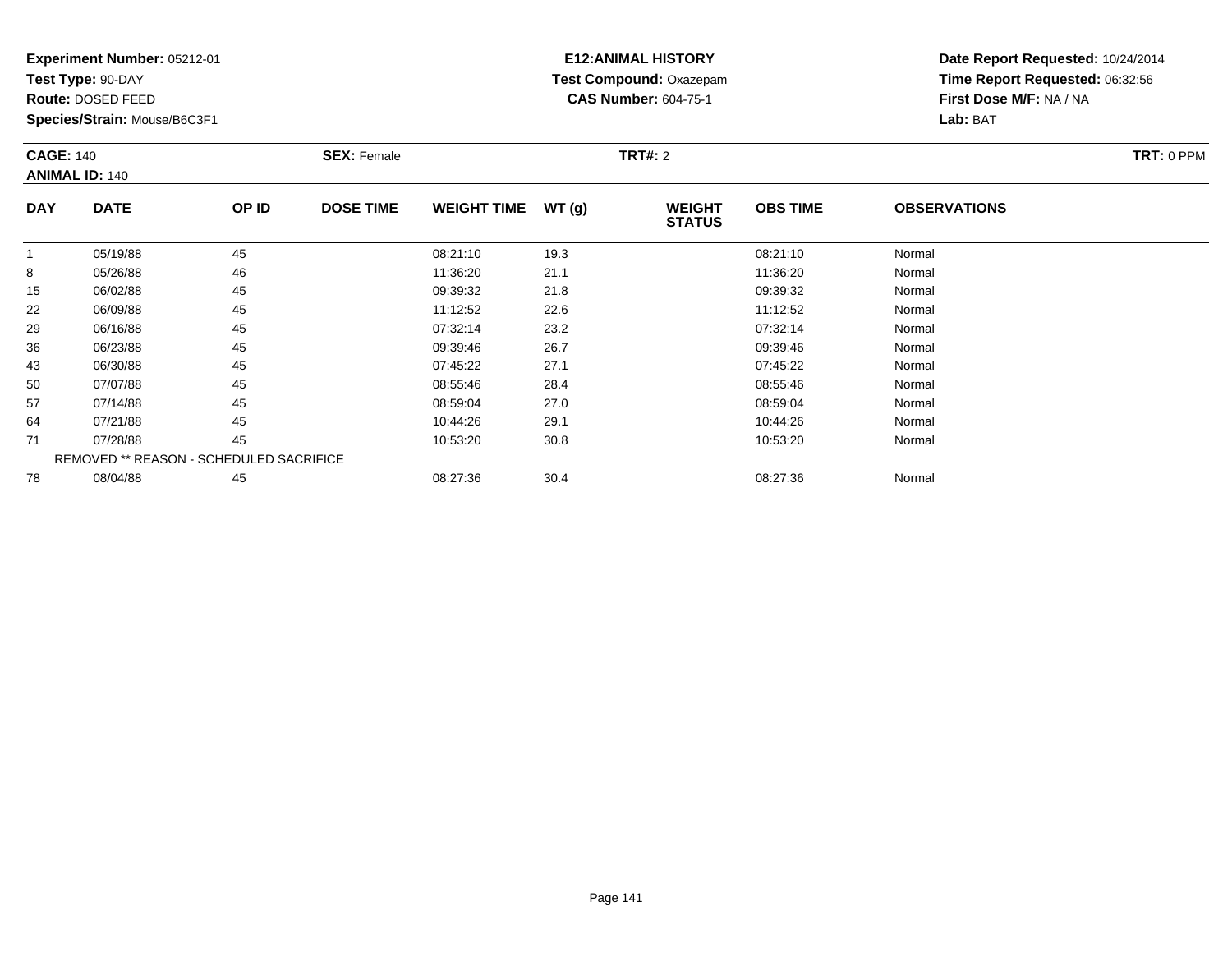**Test Type:** 90-DAY

**Route:** DOSED FEED

**Species/Strain:** Mouse/B6C3F1

## **E12:ANIMAL HISTORY Test Compound:** Oxazepam**CAS Number:** 604-75-1

|            | <b>CAGE: 141</b><br><b>ANIMAL ID: 141</b> |       | <b>SEX: Female</b> |                    |       | <b>TRT#: 4</b>                 | <b>TRT: 625 PPM</b> |                     |  |
|------------|-------------------------------------------|-------|--------------------|--------------------|-------|--------------------------------|---------------------|---------------------|--|
| <b>DAY</b> | <b>DATE</b>                               | OP ID | <b>DOSE TIME</b>   | <b>WEIGHT TIME</b> | WT(g) | <b>WEIGHT</b><br><b>STATUS</b> | <b>OBS TIME</b>     | <b>OBSERVATIONS</b> |  |
|            | 05/19/88                                  | 45    |                    | 08:41:56           | 19.9  |                                | 08:41:56            | Normal              |  |
| 8          | 05/26/88                                  | 46    |                    | 11:56:20           | 21.4  |                                | 11:56:20            | Normal              |  |
| 15         | 06/02/88                                  | 45    |                    | 11:23:08           | 22.9  |                                | 11:23:08            | Normal              |  |
| 22         | 06/09/88                                  | 45    |                    | 09:38:02           | 24.3  |                                | 09:38:02            | Normal              |  |
| 29         | 06/16/88                                  | 45    |                    | 10:29:46           | 24.3  |                                | 10:29:46            | Normal              |  |
| 36         | 06/23/88                                  | 45    |                    | 10:48:12           | 24.9  |                                | 10:48:12            | Normal              |  |
| 43         | 06/30/88                                  | 45    |                    | 07:37:06           | 25.5  |                                | 07:37:06            | Normal              |  |
| 50         | 07/07/88                                  | 45    |                    | 13:31:24           | 26.3  |                                | 13:31:24            | Normal              |  |
| 57         | 07/14/88                                  | 45    |                    | 14:02:52           | 27.2  |                                | 14:02:52            | Normal              |  |
| 64         | 07/21/88                                  | 45    |                    | 09:15:40           | 28.2  |                                | 09:15:40            | Normal              |  |
| 71         | 07/28/88                                  | 45    |                    | 09:12:06           | 28.6  |                                | 09:12:06            | Normal              |  |
| 78         | 08/04/88                                  | 45    |                    | 09:20:32           | 28.3  |                                | 09:20:32            | Normal              |  |
| 85         | 08/11/88                                  | 45    |                    | 11:05:44           | 28.9  |                                | 11:05:44            | Normal              |  |
| 92         | 08/18/88                                  | 45    |                    | 09:20:32           | 29.9  |                                | 09:20:32            | Normal              |  |
|            | REMOVED ** REASON - TERMINAL SACRIFICE    |       |                    |                    |       |                                |                     |                     |  |
| 93         | 08/19/88                                  | 45    |                    | 06:59:44           | 29.5  |                                | 06:59:44            | Normal              |  |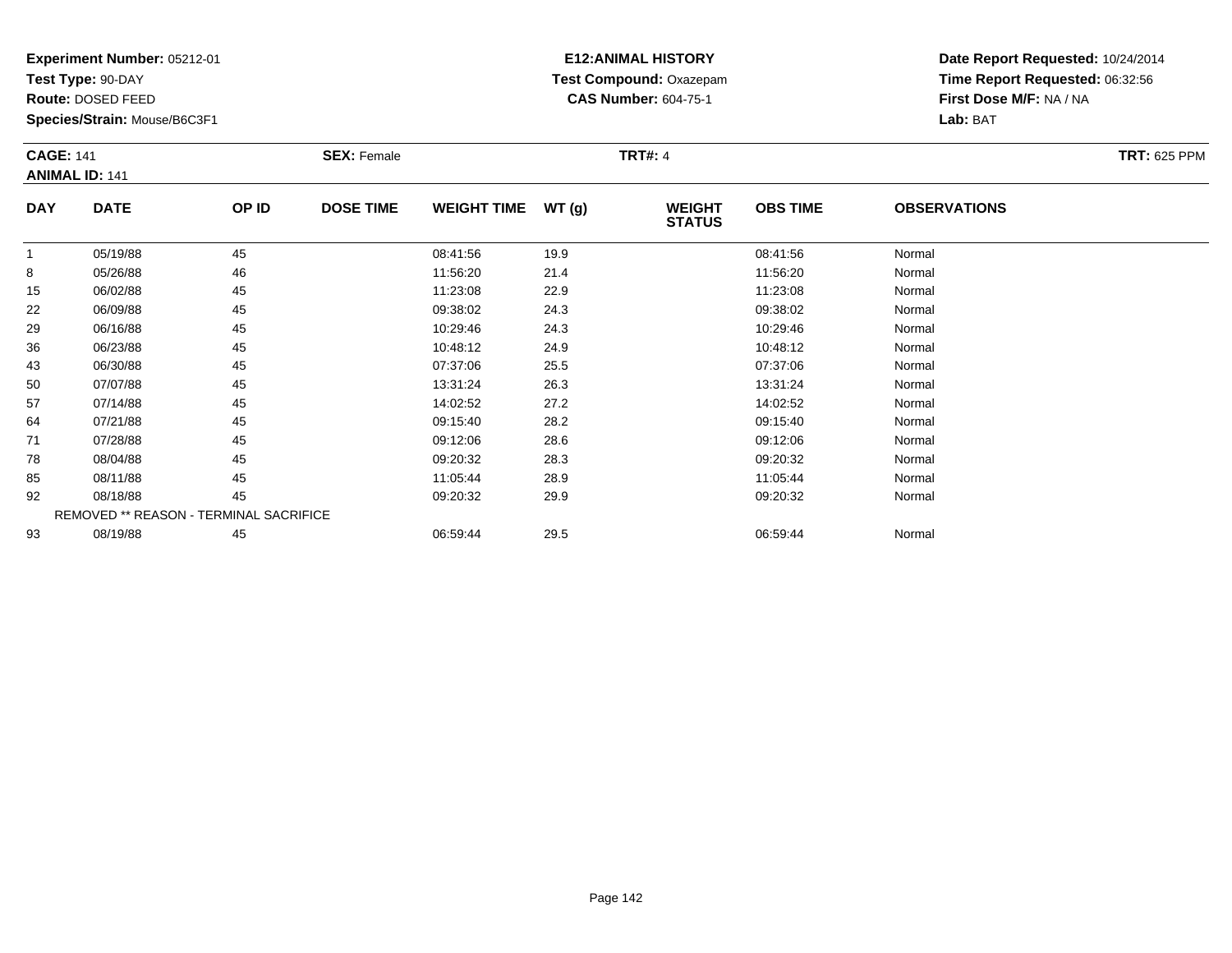**Test Type:** 90-DAY

**Route:** DOSED FEED

**Species/Strain:** Mouse/B6C3F1

## **E12:ANIMAL HISTORY Test Compound:** Oxazepam**CAS Number:** 604-75-1

**Date Report Requested:** 10/24/2014**Time Report Requested:** 06:32:56**First Dose M/F:** NA / NA**Lab:** BAT

| <b>CAGE: 142</b>      |                                               | <b>SEX: Female</b> |                  | <b>TRT#: 4</b>     |       |                                |                 |                     |  |
|-----------------------|-----------------------------------------------|--------------------|------------------|--------------------|-------|--------------------------------|-----------------|---------------------|--|
| <b>ANIMAL ID: 142</b> |                                               |                    |                  |                    |       |                                |                 |                     |  |
| <b>DAY</b>            | <b>DATE</b>                                   | OP ID              | <b>DOSE TIME</b> | <b>WEIGHT TIME</b> | WT(g) | <b>WEIGHT</b><br><b>STATUS</b> | <b>OBS TIME</b> | <b>OBSERVATIONS</b> |  |
| $\mathbf{1}$          | 05/19/88                                      | 45                 |                  | 08:42:12           | 23.6  |                                | 08:42:12        | Normal              |  |
| 8                     | 05/26/88                                      | 46                 |                  | 11:53:54           | 24.3  |                                | 11:53:54        | Normal              |  |
| 15                    | 06/02/88                                      | 45                 |                  | 11:23:52           | 24.7  |                                | 11:23:52        | Normal              |  |
| 22                    | 06/09/88                                      | 45                 |                  | 09:38:56           | 24.9  |                                | 09:38:56        | Normal              |  |
| 29                    | 06/16/88                                      | 45                 |                  | 10:30:28           | 25.5  |                                | 10:30:28        | Normal              |  |
| 36                    | 06/23/88                                      | 45                 |                  | 10:48:58           | 26.0  |                                | 10:48:58        | Normal              |  |
| 43                    | 06/30/88                                      | 45                 |                  | 07:37:52           | 27.4  |                                | 07:37:52        | Normal              |  |
| 50                    | 07/07/88                                      | 45                 |                  | 13:32:38           | 27.8  |                                | 13:32:38        | Normal              |  |
| 57                    | 07/14/88                                      | 45                 |                  | 14:03:26           | 30.4  |                                | 14:03:26        | Normal              |  |
| 64                    | 07/21/88                                      | 45                 |                  | 09:17:32           | 30.9  |                                | 09:17:32        | Normal              |  |
| 71                    | 07/28/88                                      | 45                 |                  | 09:14:22           | 32.1  |                                | 09:14:22        | Normal              |  |
| 78                    | 08/04/88                                      | 45                 |                  | 09:12:52           | 31.4  |                                | 09:12:52        | Normal              |  |
| 85                    | 08/11/88                                      | 45                 |                  | 11:02:20           | 32.3  |                                | 11:02:20        | Normal              |  |
| 92                    | 08/18/88                                      | 45                 |                  | 09:21:52           | 32.9  |                                | 09:21:52        | Normal              |  |
|                       | <b>REMOVED ** REASON - TERMINAL SACRIFICE</b> |                    |                  |                    |       |                                |                 |                     |  |
| 93                    | 08/19/88                                      | 45                 |                  | 07:01:06           | 32.3  |                                | 07:01:06        | Normal              |  |

08/19/88 <sup>45</sup> 07:01:06 32.3 07:01:06 Normal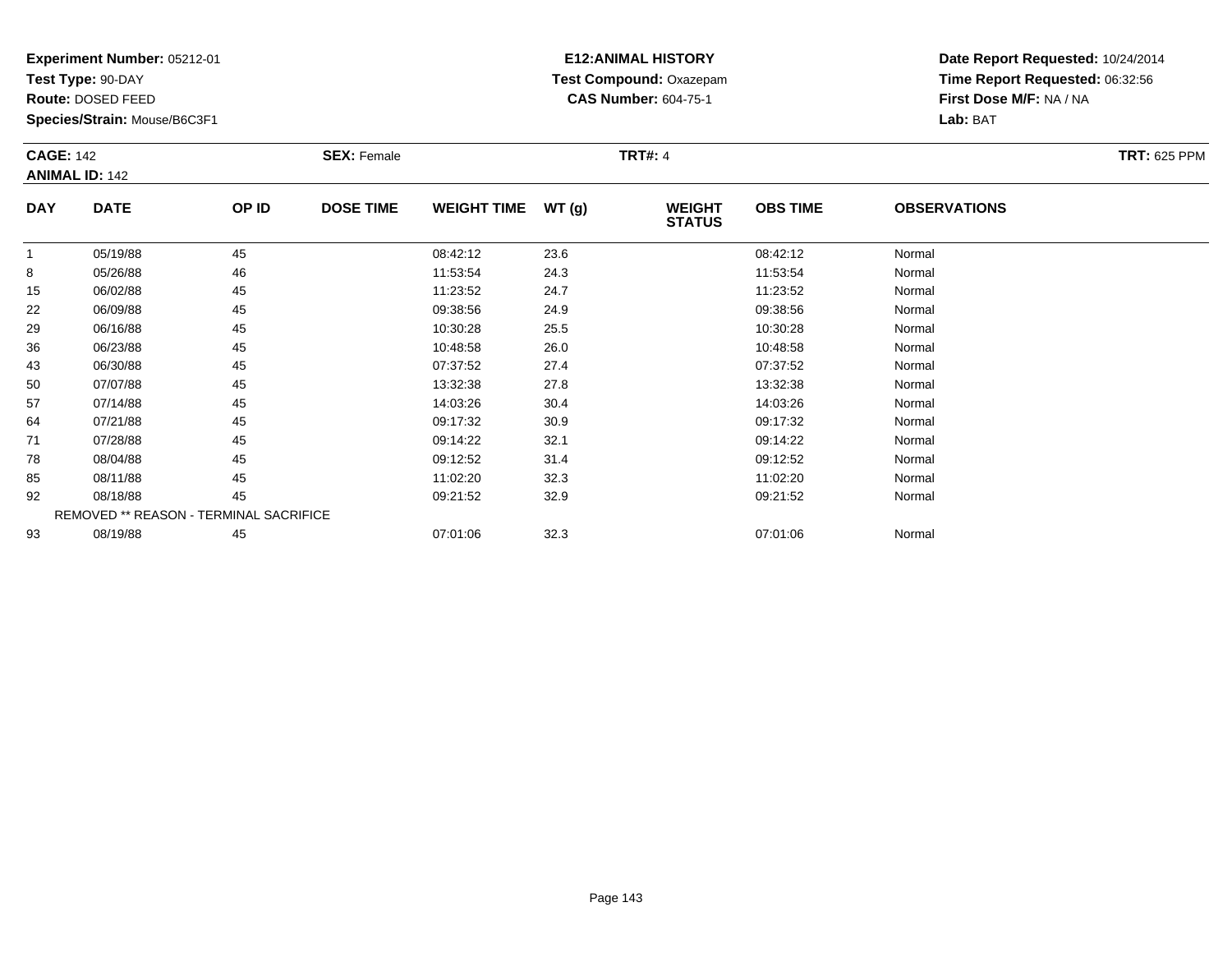**Test Type:** 90-DAY

**Route:** DOSED FEED

**Species/Strain:** Mouse/B6C3F1

## **E12:ANIMAL HISTORY Test Compound:** Oxazepam**CAS Number:** 604-75-1

| <b>CAGE: 143</b><br><b>ANIMAL ID: 143</b> |                                        | <b>SEX: Female</b> |                  |                    | <b>TRT#: 4</b> | <b>TRT: 625 PPM</b>            |                 |                     |  |
|-------------------------------------------|----------------------------------------|--------------------|------------------|--------------------|----------------|--------------------------------|-----------------|---------------------|--|
| <b>DAY</b>                                | <b>DATE</b>                            | OP ID              | <b>DOSE TIME</b> | <b>WEIGHT TIME</b> | WT(g)          | <b>WEIGHT</b><br><b>STATUS</b> | <b>OBS TIME</b> | <b>OBSERVATIONS</b> |  |
|                                           | 05/19/88                               | 45                 |                  | 08:42:36           | 20.2           |                                | 08:42:36        | Normal              |  |
| 8                                         | 05/26/88                               | 46                 |                  | 11:54:36           | 21.1           |                                | 11:54:36        | Normal              |  |
| 15                                        | 06/02/88                               | 45                 |                  | 11:24:22           | 22.0           |                                | 11:24:22        | Normal              |  |
| 22                                        | 06/09/88                               | 45                 |                  | 09:34:32           | 23.2           |                                | 09:34:32        | Normal              |  |
| 29                                        | 06/16/88                               | 45                 |                  | 10:27:00           | 25.4           |                                | 10:27:00        | Normal              |  |
| 36                                        | 06/23/88                               | 45                 |                  | 10:49:42           | 25.7           |                                | 10:49:42        | Normal              |  |
| 43                                        | 06/30/88                               | 45                 |                  | 07:38:50           | 25.5           |                                | 07:38:50        | Normal              |  |
| 50                                        | 07/07/88                               | 45                 |                  | 13:33:08           | 26.0           |                                | 13:33:08        | Normal              |  |
| 57                                        | 07/14/88                               | 45                 |                  | 14:04:12           | 28.1           |                                | 14:04:12        | Normal              |  |
| 64                                        | 07/21/88                               | 45                 |                  | 09:18:10           | 30.7           |                                | 09:18:10        | Normal              |  |
| 71                                        | 07/28/88                               | 45                 |                  | 09:16:00           | 30.1           |                                | 09:16:00        | Normal              |  |
| 78                                        | 08/04/88                               | 45                 |                  | 09:17:28           | 28.4           |                                | 09:17:28        | Normal              |  |
| 85                                        | 08/11/88                               | 45                 |                  | 11:03:30           | 28.4           |                                | 11:03:30        | Normal              |  |
| 92                                        | 08/18/88                               | 45                 |                  | 09:21:34           | 30.0           |                                | 09:21:34        | Normal              |  |
|                                           | REMOVED ** REASON - TERMINAL SACRIFICE |                    |                  |                    |                |                                |                 |                     |  |
| 93                                        | 08/19/88                               | 45                 |                  | 07:01:52           | 29.9           |                                | 07:01:52        | Normal              |  |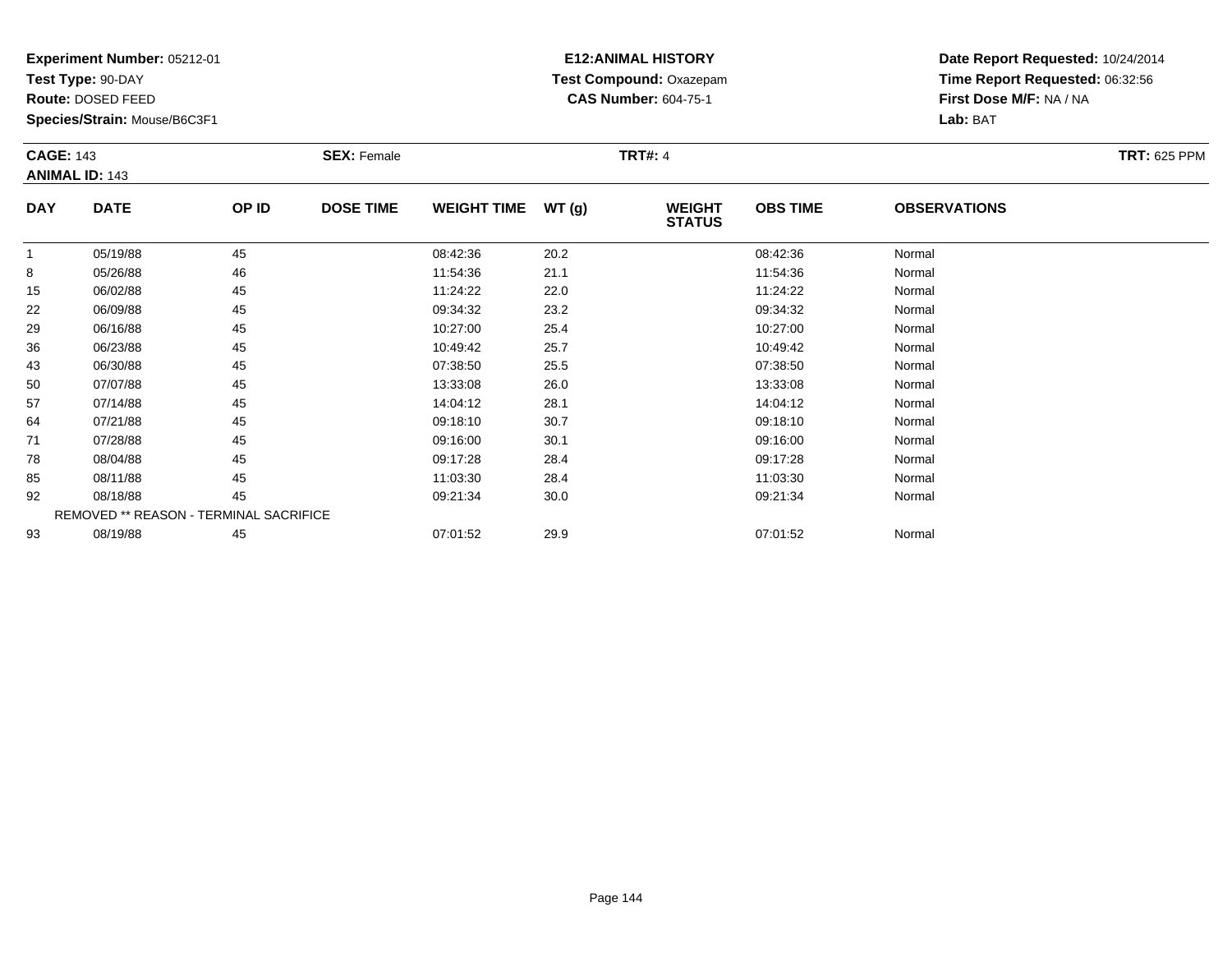**Test Type:** 90-DAY

**Route:** DOSED FEED

**Species/Strain:** Mouse/B6C3F1

## **E12:ANIMAL HISTORY Test Compound:** Oxazepam**CAS Number:** 604-75-1

| <b>CAGE: 144</b><br><b>ANIMAL ID: 144</b> |             | <b>SEX: Female</b>                     |                  |                    | <b>TRT#: 4</b> | <b>TRT: 625 PPM</b>            |                 |                     |  |
|-------------------------------------------|-------------|----------------------------------------|------------------|--------------------|----------------|--------------------------------|-----------------|---------------------|--|
| <b>DAY</b>                                | <b>DATE</b> | OP ID                                  | <b>DOSE TIME</b> | <b>WEIGHT TIME</b> | <b>WT (g)</b>  | <b>WEIGHT</b><br><b>STATUS</b> | <b>OBS TIME</b> | <b>OBSERVATIONS</b> |  |
|                                           | 05/19/88    | 45                                     |                  | 08:43:08           | 21.3           |                                | 08:43:08        | Normal              |  |
| 8                                         | 05/26/88    | 46                                     |                  | 11:55:12           | 22.6           |                                | 11:55:12        | Normal              |  |
| 15                                        | 06/02/88    | 45                                     |                  | 11:25:04           | 23.2           |                                | 11:25:04        | Normal              |  |
| 22                                        | 06/09/88    | 45                                     |                  | 09:35:52           | 27.0           |                                | 09:35:52        | Normal              |  |
| 29                                        | 06/16/88    | 45                                     |                  | 10:27:58           | 27.4           |                                | 10:27:58        | Normal              |  |
| 36                                        | 06/23/88    | 45                                     |                  | 10:46:24           | 27.6           |                                | 10:46:24        | Normal              |  |
| 43                                        | 06/30/88    | 45                                     |                  | 07:34:04           | 29.0           |                                | 07:34:04        | Normal              |  |
| 50                                        | 07/07/88    | 45                                     |                  | 13:33:48           | 30.1           |                                | 13:33:48        | Normal              |  |
| 57                                        | 07/14/88    | 45                                     |                  | 14:04:44           | 29.5           |                                | 14:04:44        | Normal              |  |
| 64                                        | 07/21/88    | 45                                     |                  | 09:18:42           | 33.2           |                                | 09:18:42        | Normal              |  |
| 71                                        | 07/28/88    | 45                                     |                  | 09:18:58           | 34.0           |                                | 09:18:58        | Normal              |  |
| 78                                        | 08/04/88    | 45                                     |                  | 09:18:28           | 34.5           |                                | 09:18:28        | Normal              |  |
| 85                                        | 08/11/88    | 45                                     |                  | 11:04:16           | 35.1           |                                | 11:04:16        | Normal              |  |
| 92                                        | 08/18/88    | 45                                     |                  | 09:21:16           | 34.2           |                                | 09:21:16        | Normal              |  |
|                                           |             | REMOVED ** REASON - TERMINAL SACRIFICE |                  |                    |                |                                |                 |                     |  |
| 93                                        | 08/19/88    | 45                                     |                  | 07:02:40           | 34.7           |                                | 07:02:40        | Normal              |  |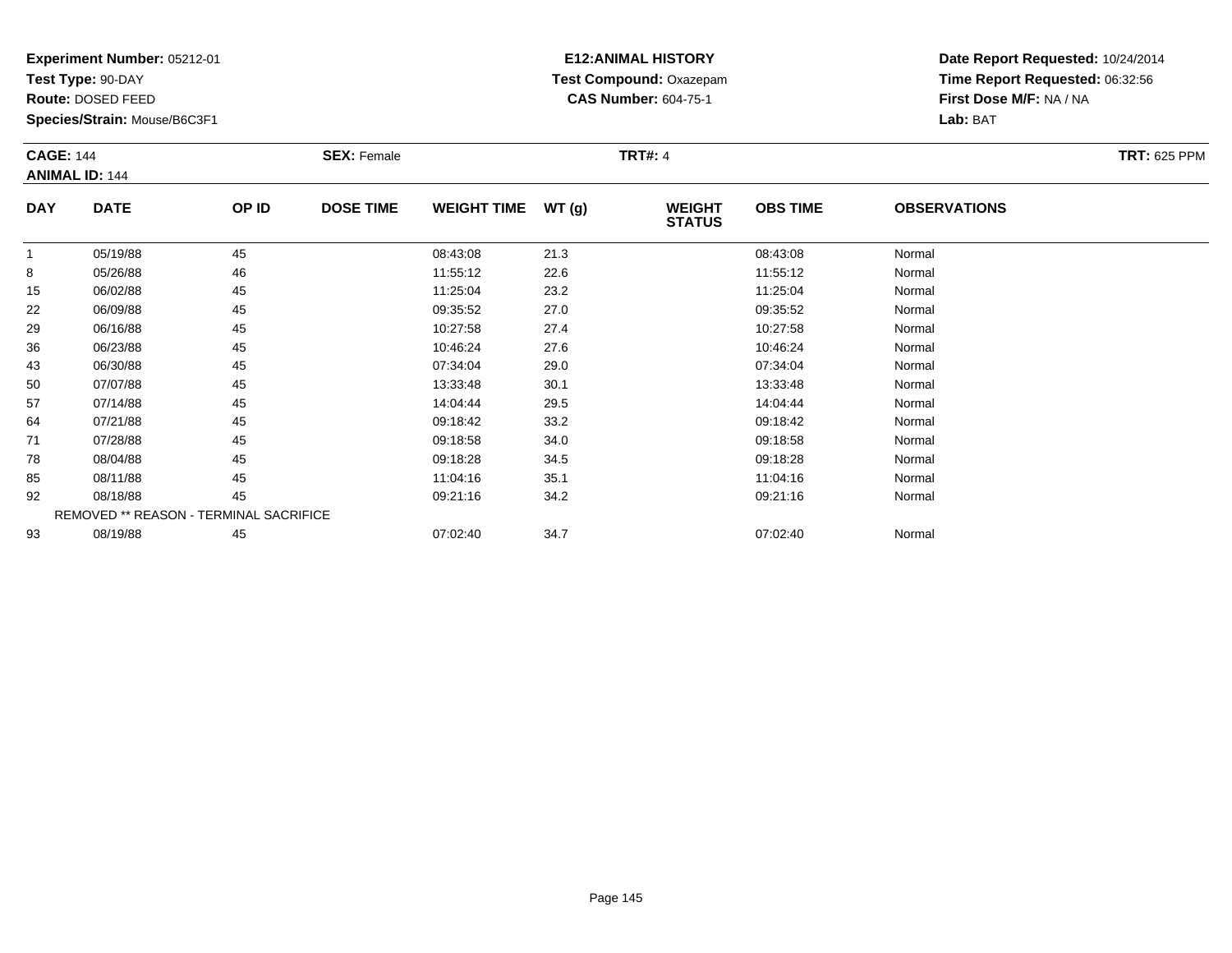**Test Type:** 90-DAY

**Route:** DOSED FEED

**Species/Strain:** Mouse/B6C3F1

## **E12:ANIMAL HISTORY Test Compound:** Oxazepam**CAS Number:** 604-75-1

| <b>CAGE: 145</b><br><b>ANIMAL ID: 145</b> |             | <b>SEX: Female</b>                     |                  |                    | <b>TRT#: 4</b> |                                |                 | <b>TRT: 625 PPM</b> |  |
|-------------------------------------------|-------------|----------------------------------------|------------------|--------------------|----------------|--------------------------------|-----------------|---------------------|--|
| <b>DAY</b>                                | <b>DATE</b> | OP ID                                  | <b>DOSE TIME</b> | <b>WEIGHT TIME</b> | <b>WT (g)</b>  | <b>WEIGHT</b><br><b>STATUS</b> | <b>OBS TIME</b> | <b>OBSERVATIONS</b> |  |
|                                           | 05/19/88    | 45                                     |                  | 08:43:38           | 20.0           |                                | 08:43:38        | Normal              |  |
| 8                                         | 05/26/88    | 46                                     |                  | 11:55:44           | 21.5           |                                | 11:55:44        | Normal              |  |
| 15                                        | 06/02/88    | 45                                     |                  | 11:25:50           | 21.7           |                                | 11:25:50        | Normal              |  |
| 22                                        | 06/09/88    | 45                                     |                  | 09:37:02           | 23.3           |                                | 09:37:02        | Normal              |  |
| 29                                        | 06/16/88    | 45                                     |                  | 10:28:48           | 23.8           |                                | 10:28:48        | Normal              |  |
| 36                                        | 06/23/88    | 45                                     |                  | 10:47:36           | 23.7           |                                | 10:47:36        | Normal              |  |
| 43                                        | 06/30/88    | 45                                     |                  | 07:36:02           | 24.2           |                                | 07:36:02        | Normal              |  |
| 50                                        | 07/07/88    | 45                                     |                  | 13:30:34           | 25.5           |                                | 13:30:34        | Normal              |  |
| 57                                        | 07/14/88    | 45                                     |                  | 14:02:06           | 26.0           |                                | 14:02:06        | Normal              |  |
| 64                                        | 07/21/88    | 45                                     |                  | 09:19:22           | 26.4           |                                | 09:19:22        | Normal              |  |
| 71                                        | 07/28/88    | 45                                     |                  | 09:19:40           | 27.0           |                                | 09:19:40        | Normal              |  |
| 78                                        | 08/04/88    | 45                                     |                  | 09:19:20           | 25.9           |                                | 09:19:20        | Normal              |  |
| 85                                        | 08/11/88    | 45                                     |                  | 11:05:02           | 26.7           |                                | 11:05:02        | Normal              |  |
| 92                                        | 08/18/88    | 45                                     |                  | 09:20:58           | 27.3           |                                | 09:20:58        | Normal              |  |
|                                           |             | REMOVED ** REASON - TERMINAL SACRIFICE |                  |                    |                |                                |                 |                     |  |
| 93                                        | 08/19/88    | 45                                     |                  | 07:03:28           | 27.1           |                                | 07:03:28        | Normal              |  |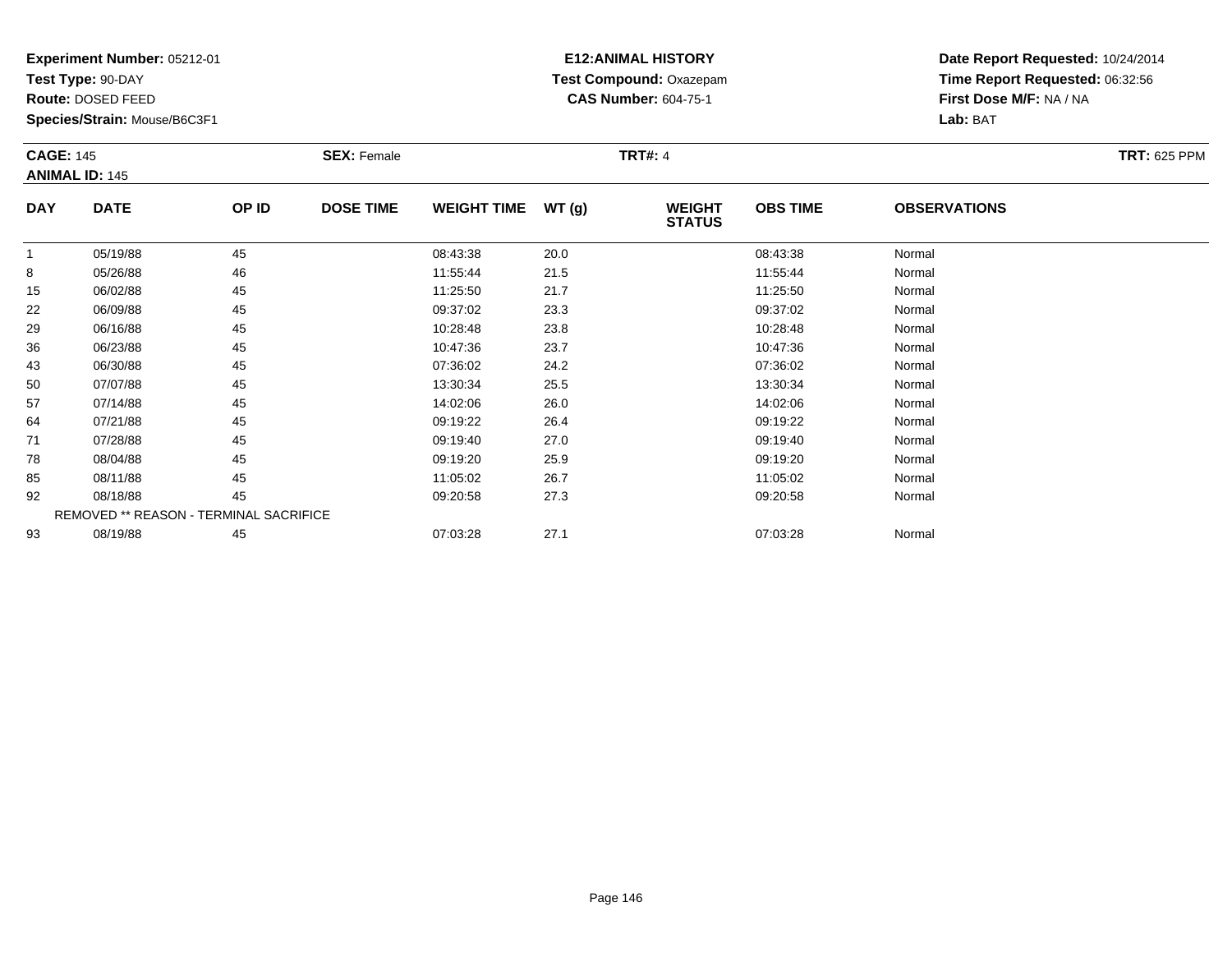**Test Type:** 90-DAY

**Route:** DOSED FEED

**Species/Strain:** Mouse/B6C3F1

## **E12:ANIMAL HISTORY Test Compound:** Oxazepam**CAS Number:** 604-75-1

| <b>CAGE: 146</b><br><b>ANIMAL ID: 146</b> |             | <b>SEX: Female</b>                     |                  |                    | <b>TRT#: 4</b> | <b>TRT: 625 PPM</b>            |                 |                     |  |
|-------------------------------------------|-------------|----------------------------------------|------------------|--------------------|----------------|--------------------------------|-----------------|---------------------|--|
| <b>DAY</b>                                | <b>DATE</b> | OP ID                                  | <b>DOSE TIME</b> | <b>WEIGHT TIME</b> | WT(g)          | <b>WEIGHT</b><br><b>STATUS</b> | <b>OBS TIME</b> | <b>OBSERVATIONS</b> |  |
|                                           | 05/19/88    | 45                                     |                  | 09:27:02           | 21.0           |                                | 09:27:02        | Normal              |  |
| 8                                         | 05/26/88    | 46                                     |                  | 11:06:58           | 22.9           |                                | 11:06:58        | Normal              |  |
| 15                                        | 06/02/88    | 45                                     |                  | 09:18:36           | 26.0           |                                | 09:18:36        | Normal              |  |
| 22                                        | 06/09/88    | 45                                     |                  | 08:49:28           | 26.6           |                                | 08:49:28        | Normal              |  |
| 29                                        | 06/16/88    | 45                                     |                  | 10:57:30           | 26.6           |                                | 10:57:30        | Normal              |  |
| 36                                        | 06/23/88    | 45                                     |                  | 09:22:04           | 28.7           |                                | 09:22:04        | Normal              |  |
| 43                                        | 06/30/88    | 45                                     |                  | 09:22:56           | 28.9           |                                | 09:22:56        | Normal              |  |
| 50                                        | 07/07/88    | 45                                     |                  | 09:40:04           | 30.7           |                                | 09:40:04        | Normal              |  |
| 57                                        | 07/14/88    | 45                                     |                  | 09:28:30           | 31.5           |                                | 09:28:30        | Normal              |  |
| 64                                        | 07/21/88    | 45                                     |                  | 09:22:08           | 32.1           |                                | 09:22:08        | Normal              |  |
| 71                                        | 07/28/88    | 45                                     |                  | 09:37:44           | 32.4           |                                | 09:37:44        | Normal              |  |
| 78                                        | 08/04/88    | 45                                     |                  | 09:34:38           | 31.9           |                                | 09:34:38        | Normal              |  |
| 85                                        | 08/11/88    | 45                                     |                  | 11:14:52           | 32.9           |                                | 11:14:52        | Normal              |  |
| 92                                        | 08/18/88    | 45                                     |                  | 09:26:20           | 33.9           |                                | 09:26:20        | Normal              |  |
|                                           |             | REMOVED ** REASON - TERMINAL SACRIFICE |                  |                    |                |                                |                 |                     |  |
| 93                                        | 08/19/88    | 45                                     |                  | 07:04:12           | 33.5           |                                | 07:04:12        | Normal              |  |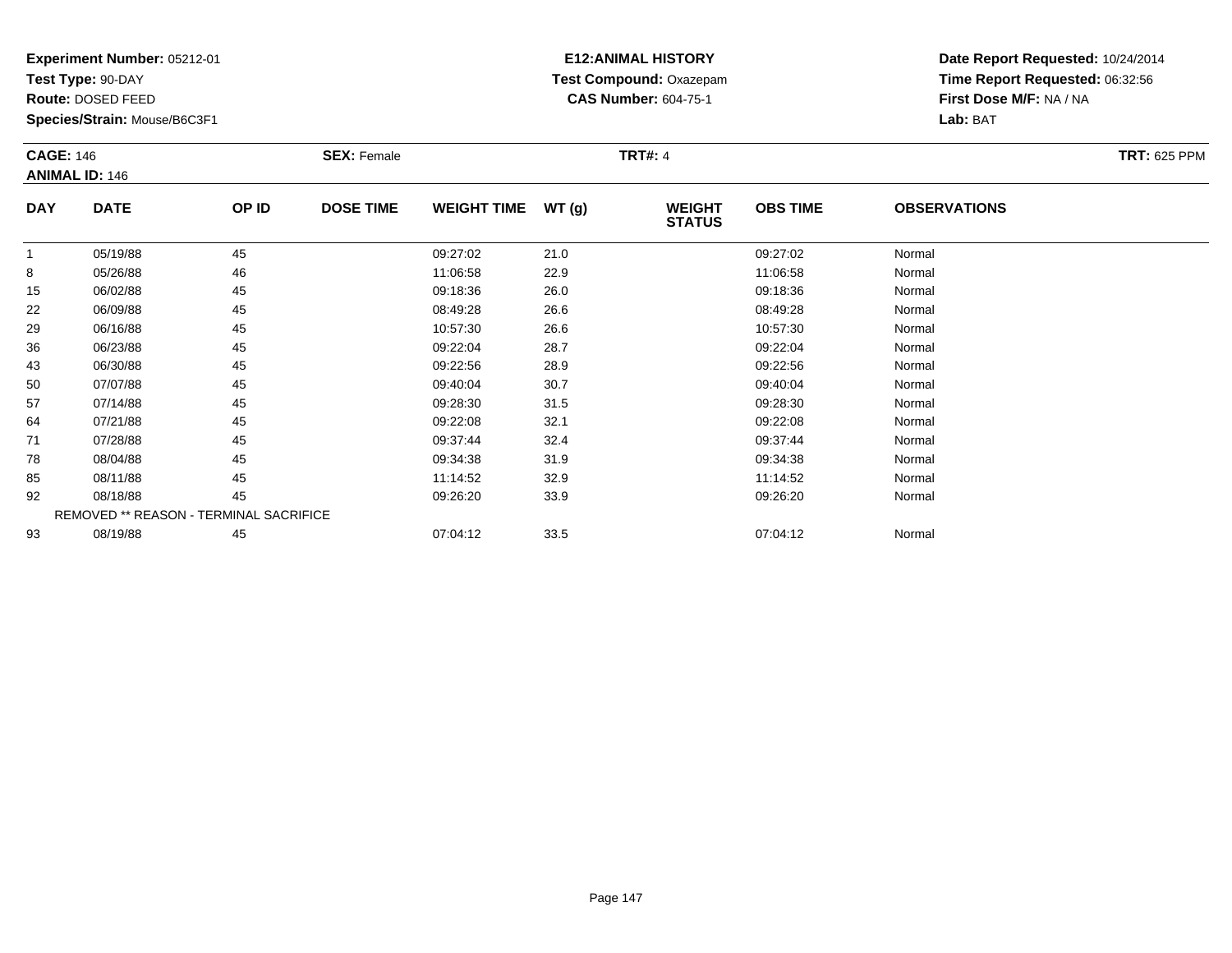**Test Type:** 90-DAY

**Route:** DOSED FEED

**Species/Strain:** Mouse/B6C3F1

## **E12:ANIMAL HISTORY Test Compound:** Oxazepam**CAS Number:** 604-75-1

| <b>CAGE: 147</b><br><b>ANIMAL ID: 147</b> |                                        |       | <b>SEX: Female</b> |                    |       | <b>TRT#: 4</b>                 |                 | <b>TRT: 625 PPM</b> |  |
|-------------------------------------------|----------------------------------------|-------|--------------------|--------------------|-------|--------------------------------|-----------------|---------------------|--|
| <b>DAY</b>                                | <b>DATE</b>                            | OP ID | <b>DOSE TIME</b>   | <b>WEIGHT TIME</b> | WT(g) | <b>WEIGHT</b><br><b>STATUS</b> | <b>OBS TIME</b> | <b>OBSERVATIONS</b> |  |
| $\mathbf{1}$                              | 05/19/88                               | 45    |                    | 09:28:18           | 18.0  |                                | 09:28:18        | Normal              |  |
| 8                                         | 05/26/88                               | 46    |                    | 11:03:40           | 21.3  |                                | 11:03:40        | Normal              |  |
| 15                                        | 06/02/88                               | 45    |                    | 09:19:18           | 22.7  |                                | 09:19:18        | Normal              |  |
| 22                                        | 06/09/88                               | 45    |                    | 08:50:20           | 22.9  |                                | 08:50:20        | Normal              |  |
| 29                                        | 06/16/88                               | 45    |                    | 11:01:00           | 24.5  |                                | 11:01:00        | Normal              |  |
| 36                                        | 06/23/88                               | 45    |                    | 09:22:38           | 24.8  |                                | 09:22:38        | Normal              |  |
| 43                                        | 06/30/88                               | 45    |                    | 09:22:02           | 24.7  |                                | 09:22:02        | Normal              |  |
| 50                                        | 07/07/88                               | 45    |                    | 09:42:50           | 27.7  |                                | 09:42:50        | Normal              |  |
| 57                                        | 07/14/88                               | 45    |                    | 09:29:12           | 26.9  |                                | 09:29:12        | Normal              |  |
| 64                                        | 07/21/88                               | 45    |                    | 09:22:58           | 28.2  |                                | 09:22:58        | Normal              |  |
| 71                                        | 07/28/88                               | 45    |                    | 09:38:34           | 28.8  |                                | 09:38:34        | Normal              |  |
| 78                                        | 08/04/88                               | 45    |                    | 09:30:04           | 28.2  |                                | 09:30:04        | Normal              |  |
| 85                                        | 08/11/88                               | 45    |                    | 11:11:46           | 31.1  |                                | 11:11:46        | Normal              |  |
| 92                                        | 08/18/88                               | 45    |                    | 09:23:54           | 31.0  |                                | 09:23:54        | Normal              |  |
|                                           | REMOVED ** REASON - TERMINAL SACRIFICE |       |                    |                    |       |                                |                 |                     |  |
| 93                                        | 08/19/88                               | 45    |                    | 07:04:58           | 30.3  |                                | 07:04:58        | Normal              |  |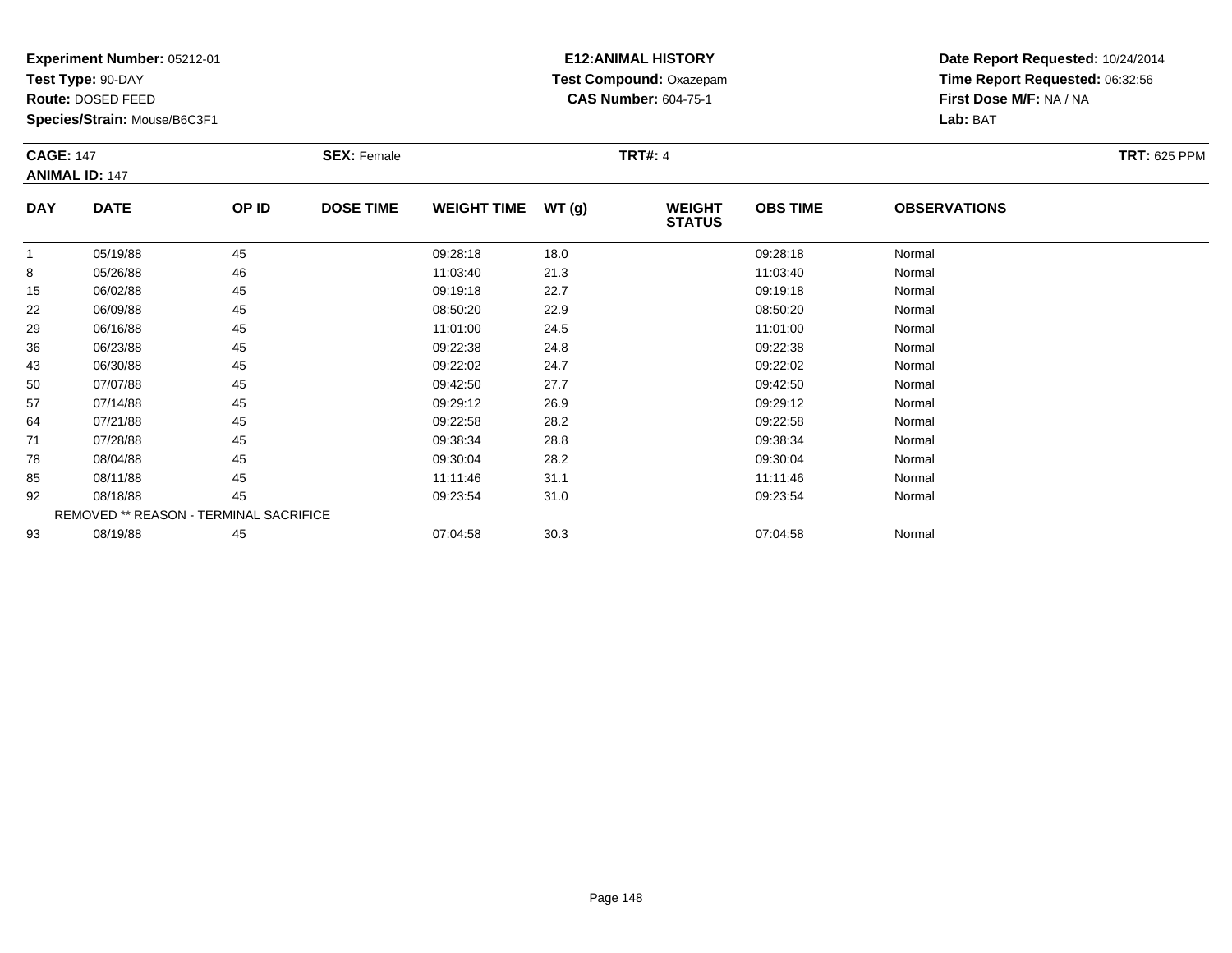**Test Type:** 90-DAY

**Route:** DOSED FEED

**Species/Strain:** Mouse/B6C3F1

## **E12:ANIMAL HISTORY Test Compound:** Oxazepam**CAS Number:** 604-75-1

| <b>CAGE: 148</b> |                                        | <b>SEX: Female</b> |                  |                    | <b>TRT#: 4</b> | <b>TRT: 625 PPM</b>            |                 |                     |  |
|------------------|----------------------------------------|--------------------|------------------|--------------------|----------------|--------------------------------|-----------------|---------------------|--|
|                  | <b>ANIMAL ID: 148</b>                  |                    |                  |                    |                |                                |                 |                     |  |
| <b>DAY</b>       | <b>DATE</b>                            | OP ID              | <b>DOSE TIME</b> | <b>WEIGHT TIME</b> | WT(g)          | <b>WEIGHT</b><br><b>STATUS</b> | <b>OBS TIME</b> | <b>OBSERVATIONS</b> |  |
| -1               | 05/19/88                               | 45                 |                  | 09:31:36           | 18.6           |                                | 09:31:36        | Normal              |  |
| 8                | 05/26/88                               | 46                 |                  | 11:04:18           | 22.6           |                                | 11:04:18        | Normal              |  |
| 15               | 06/02/88                               | 45                 |                  | 09:19:54           | 24.1           |                                | 09:19:54        | Normal              |  |
| 22               | 06/09/88                               | 45                 |                  | 08:45:32           | 25.2           |                                | 08:45:32        | Normal              |  |
| 29               | 06/16/88                               | 45                 |                  | 10:52:26           | 25.1           |                                | 10:52:26        | Normal              |  |
| 36               | 06/23/88                               | 45                 |                  | 09:23:10           | 27.9           |                                | 09:23:10        | Normal              |  |
| 43               | 06/30/88                               | 45                 |                  | 09:21:34           | 28.8           |                                | 09:21:34        | Normal              |  |
| 50               | 07/07/88                               | 45                 |                  | 09:43:16           | 30.9           |                                | 09:43:16        | Normal              |  |
| 57               | 07/14/88                               | 45                 |                  | 09:29:58           | 29.4           |                                | 09:29:58        | Normal              |  |
| 64               | 07/21/88                               | 45                 |                  | 09:23:48           | 31.9           |                                | 09:23:48        | Normal              |  |
| 71               | 07/28/88                               | 45                 |                  | 09:39:20           | 31.2           |                                | 09:39:20        | Normal              |  |
| 78               | 08/04/88                               | 45                 |                  | 09:30:56           | 32.9           |                                | 09:30:56        | Normal              |  |
| 85               | 08/11/88                               | 45                 |                  | 11:12:28           | 33.0           |                                | 11:12:28        | Normal              |  |
| 92               | 08/18/88                               | 45                 |                  | 09:24:34           | 33.3           |                                | 09:24:34        | Normal              |  |
|                  | REMOVED ** REASON - TERMINAL SACRIFICE |                    |                  |                    |                |                                |                 |                     |  |
| 93               | 08/19/88                               | 45                 |                  | 07:05:58           | 34.0           |                                | 07:05:58        | Normal              |  |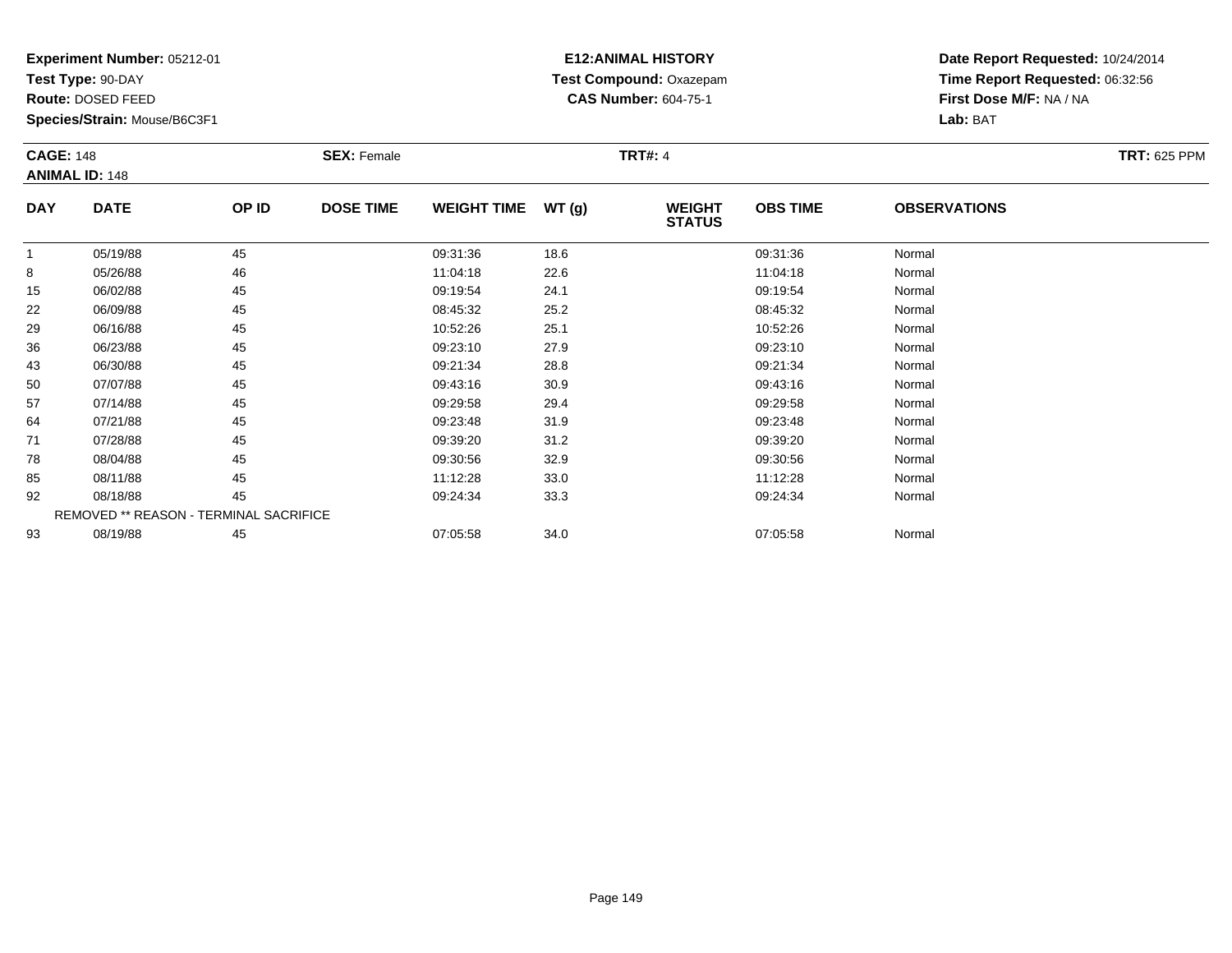**Test Type:** 90-DAY

**Route:** DOSED FEED

**Species/Strain:** Mouse/B6C3F1

## **E12:ANIMAL HISTORY Test Compound:** Oxazepam**CAS Number:** 604-75-1

| <b>CAGE: 149</b>      |             | <b>SEX: Female</b>                     |                  |                    | <b>TRT#: 4</b> | <b>TRT: 625 PPM</b>            |                 |                     |  |
|-----------------------|-------------|----------------------------------------|------------------|--------------------|----------------|--------------------------------|-----------------|---------------------|--|
| <b>ANIMAL ID: 149</b> |             |                                        |                  |                    |                |                                |                 |                     |  |
| <b>DAY</b>            | <b>DATE</b> | OP ID                                  | <b>DOSE TIME</b> | <b>WEIGHT TIME</b> | WT (g)         | <b>WEIGHT</b><br><b>STATUS</b> | <b>OBS TIME</b> | <b>OBSERVATIONS</b> |  |
|                       | 05/19/88    | 45                                     |                  | 09:32:56           | 19.9           |                                | 09:32:56        | Normal              |  |
| 8                     | 05/26/88    | 46                                     |                  | 11:05:08           | 22.9           |                                | 11:05:08        | Normal              |  |
| 15                    | 06/02/88    | 45                                     |                  | 09:20:40           | 25.0           |                                | 09:20:40        | Normal              |  |
| 22                    | 06/09/88    | 45                                     |                  | 08:47:32           | 25.1           |                                | 08:47:32        | Normal              |  |
| 29                    | 06/16/88    | 45                                     |                  | 10:54:20           | 25.5           |                                | 10:54:20        | Normal              |  |
| 36                    | 06/23/88    | 45                                     |                  | 09:20:44           | 27.6           |                                | 09:20:44        | Normal              |  |
| 43                    | 06/30/88    | 45                                     |                  | 09:24:14           | 28.2           |                                | 09:24:14        | Normal              |  |
| 50                    | 07/07/88    | 45                                     |                  | 09:44:38           | 28.2           |                                | 09:44:38        | Normal              |  |
| 57                    | 07/14/88    | 45                                     |                  | 09:31:02           | 28.4           |                                | 09:31:02        | Normal              |  |
| 64                    | 07/21/88    | 45                                     |                  | 09:25:06           | 30.6           |                                | 09:25:06        | Normal              |  |
| 71                    | 07/28/88    | 45                                     |                  | 09:40:04           | 31.9           |                                | 09:40:04        | Normal              |  |
| 78                    | 08/04/88    | 45                                     |                  | 09:31:58           | 30.7           |                                | 09:31:58        | Normal              |  |
| 85                    | 08/11/88    | 45                                     |                  | 11:13:16           | 31.4           |                                | 11:13:16        | Normal              |  |
| 92                    | 08/18/88    | 45                                     |                  | 09:25:00           | 33.8           |                                | 09:25:00        | Normal              |  |
|                       |             | REMOVED ** REASON - TERMINAL SACRIFICE |                  |                    |                |                                |                 |                     |  |
| 93                    | 08/19/88    | 45                                     |                  | 07:06:52           | 33.5           |                                | 07:06:52        | Normal              |  |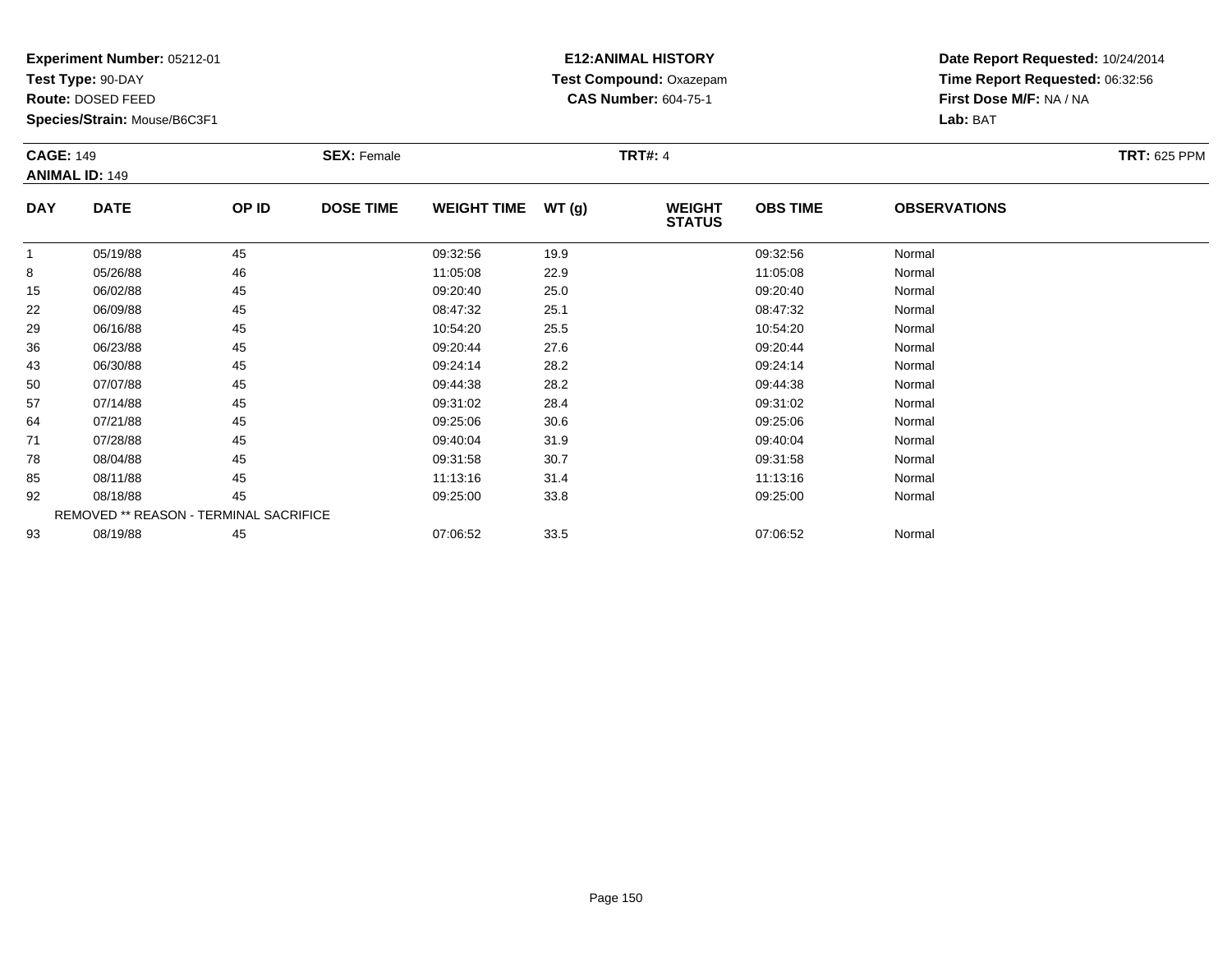**Test Type:** 90-DAY

**Route:** DOSED FEED

**Species/Strain:** Mouse/B6C3F1

## **E12:ANIMAL HISTORY Test Compound:** Oxazepam**CAS Number:** 604-75-1

| <b>CAGE: 150</b><br><b>ANIMAL ID: 150</b> |                                        |       | <b>SEX: Female</b> |                    |       | <b>TRT#: 4</b>                 | <b>TRT: 625 PPM</b> |                     |  |
|-------------------------------------------|----------------------------------------|-------|--------------------|--------------------|-------|--------------------------------|---------------------|---------------------|--|
| <b>DAY</b>                                | <b>DATE</b>                            | OP ID | <b>DOSE TIME</b>   | <b>WEIGHT TIME</b> | WT(g) | <b>WEIGHT</b><br><b>STATUS</b> | <b>OBS TIME</b>     | <b>OBSERVATIONS</b> |  |
| -1                                        | 05/19/88                               | 45    |                    | 09:34:32           | 19.5  |                                | 09:34:32            | Normal              |  |
| 8                                         | 05/26/88                               | 46    |                    | 11:06:16           | 20.9  |                                | 11:06:16            | Normal              |  |
| 15                                        | 06/02/88                               | 45    |                    | 09:21:28           | 23.3  |                                | 09:21:28            | Normal              |  |
| 22                                        | 06/09/88                               | 45    |                    | 08:48:38           | 23.5  |                                | 08:48:38            | Normal              |  |
| 29                                        | 06/16/88                               | 45    |                    | 10:57:00           | 23.7  |                                | 10:57:00            | Normal              |  |
| 36                                        | 06/23/88                               | 45    |                    | 09:21:26           | 24.7  |                                | 09:21:26            | Normal              |  |
| 43                                        | 06/30/88                               | 45    |                    | 09:23:30           | 27.1  |                                | 09:23:30            | Normal              |  |
| 50                                        | 07/07/88                               | 45    |                    | 09:39:24           | 28.7  |                                | 09:39:24            | Normal              |  |
| 57                                        | 07/14/88                               | 45    |                    | 09:27:36           | 28.8  |                                | 09:27:36            | Normal              |  |
| 64                                        | 07/21/88                               | 45    |                    | 09:25:48           | 27.8  |                                | 09:25:48            | Normal              |  |
| 71                                        | 07/28/88                               | 45    |                    | 09:40:38           | 31.8  |                                | 09:40:38            | Normal              |  |
| 78                                        | 08/04/88                               | 45    |                    |                    |       |                                | 09:32:54            | Normal              |  |
| 79                                        | 08/05/88                               | 46    |                    | 07:59:50           | 28.2  |                                |                     |                     |  |
| 85                                        | 08/11/88                               | 45    |                    | 11:14:08           | 29.6  |                                | 11:14:08            | Normal              |  |
| 92                                        | 08/18/88                               | 45    |                    | 09:25:48           | 30.7  |                                | 09:25:48            | Normal              |  |
|                                           | REMOVED ** REASON - TERMINAL SACRIFICE |       |                    |                    |       |                                |                     |                     |  |
| 93                                        | 08/19/88                               | 45    |                    | 07:07:40           | 30.4  |                                | 07:07:40            | Normal              |  |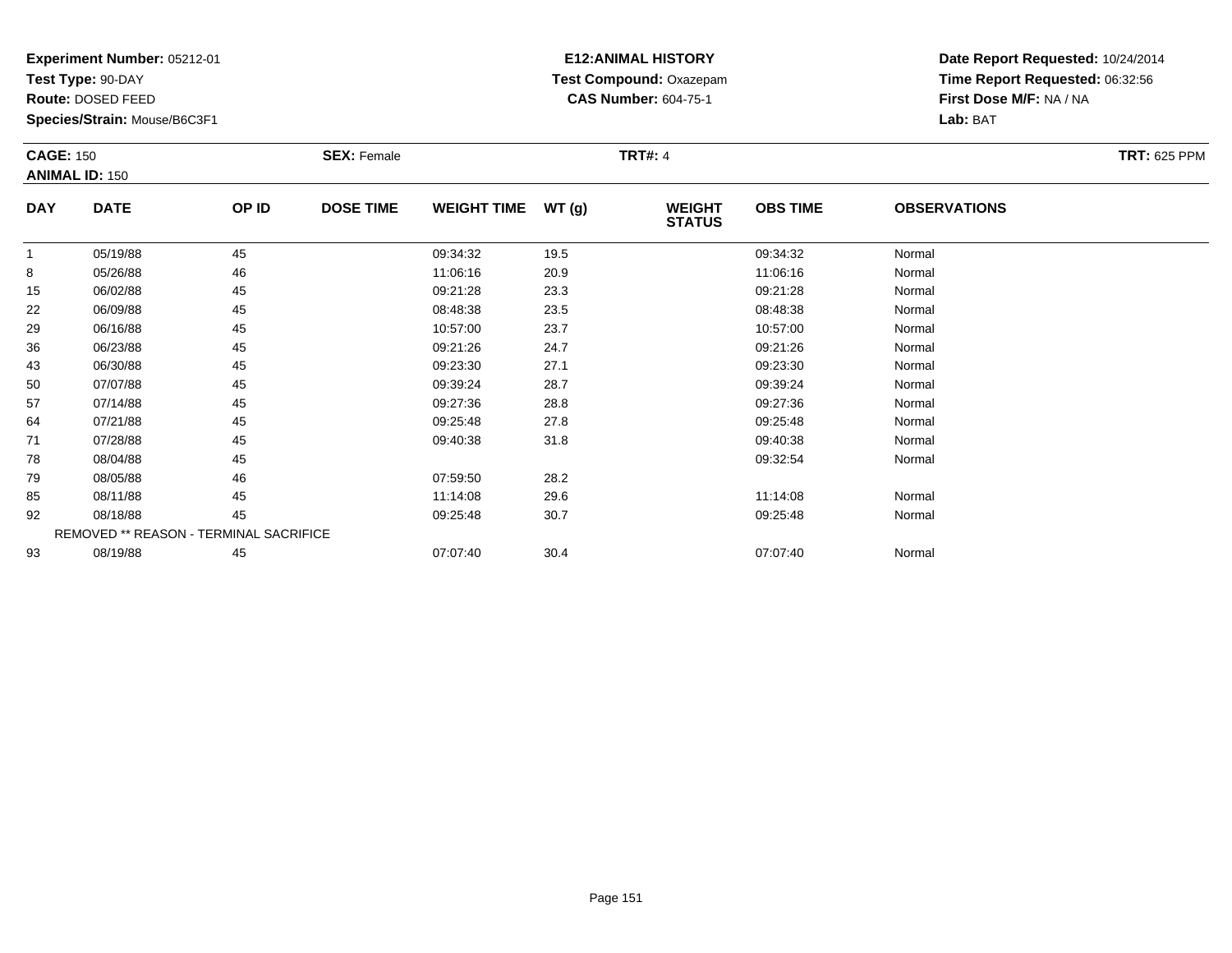|                                                                 | Experiment Number: 05212-01<br>Test Type: 90-DAY<br>Route: DOSED FEED<br>Species/Strain: Mouse/B6C3F1 |                                               |                  |                    |       | <b>E12: ANIMAL HISTORY</b><br>Test Compound: Oxazepam<br><b>CAS Number: 604-75-1</b> | Date Report Requested: 10/24/2014<br>Time Report Requested: 06:32:56<br>First Dose M/F: NA / NA<br>Lab: BAT |                     |
|-----------------------------------------------------------------|-------------------------------------------------------------------------------------------------------|-----------------------------------------------|------------------|--------------------|-------|--------------------------------------------------------------------------------------|-------------------------------------------------------------------------------------------------------------|---------------------|
| <b>CAGE: 151</b><br><b>SEX: Female</b><br><b>ANIMAL ID: 151</b> |                                                                                                       |                                               |                  |                    |       | <b>TRT#: 4</b>                                                                       | <b>TRT: 625 PPM</b>                                                                                         |                     |
| <b>DAY</b>                                                      | <b>DATE</b>                                                                                           | OP ID                                         | <b>DOSE TIME</b> | <b>WEIGHT TIME</b> | WT(q) | <b>WEIGHT</b><br><b>STATUS</b>                                                       | <b>OBS TIME</b>                                                                                             | <b>OBSERVATIONS</b> |
|                                                                 | 05/19/88                                                                                              | 45<br>REMOVED ** REASON - SCHEDULED SACRIFICE |                  | 08:39:04           | 20.1  |                                                                                      | 08:39:04                                                                                                    | Normal              |
| 8<br>05/26/88<br>46                                             |                                                                                                       |                                               | 08:04:34         | 21.4               |       | 08:04:34                                                                             | Normal                                                                                                      |                     |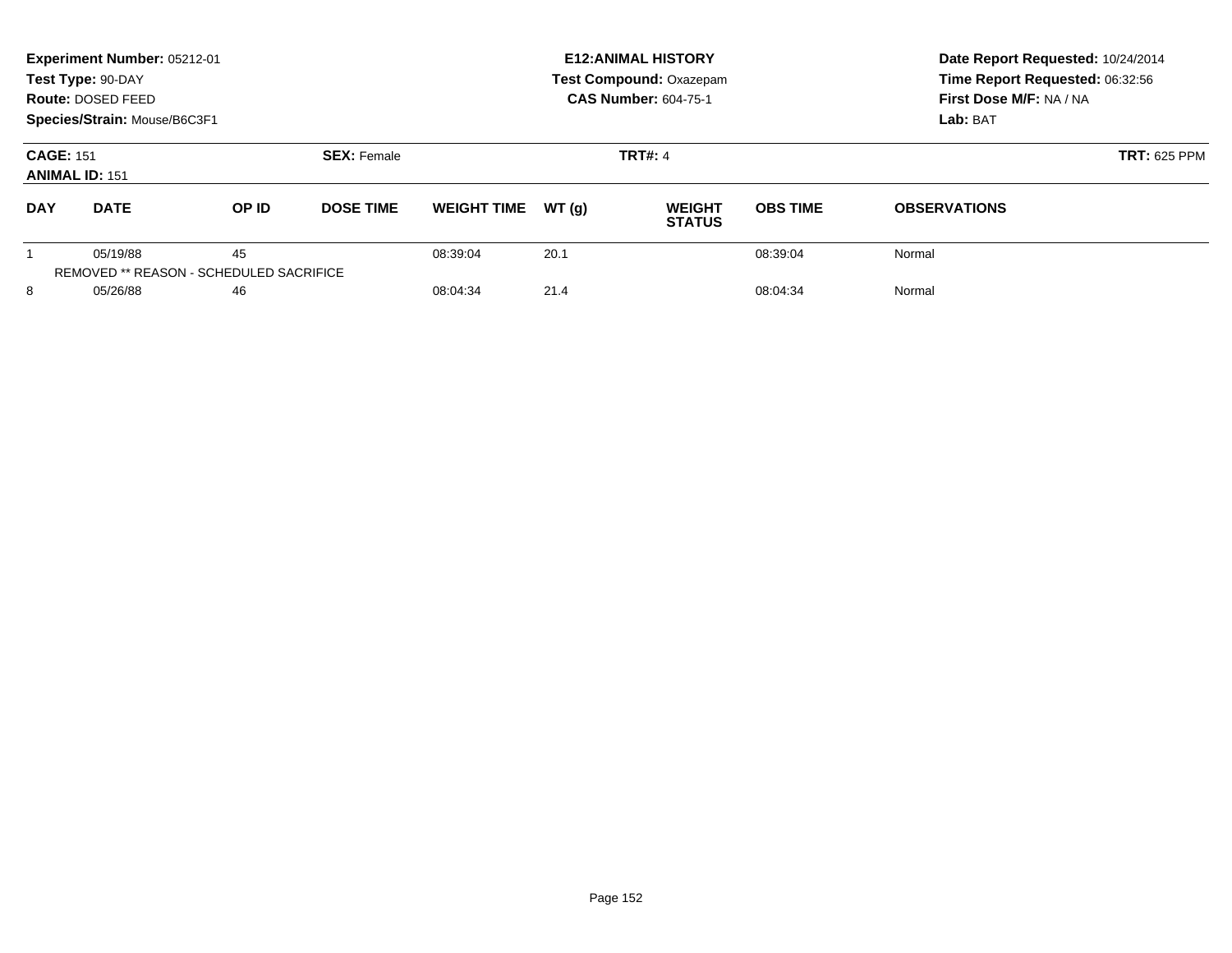|                                                                 | Experiment Number: 05212-01<br>Test Type: 90-DAY<br>Route: DOSED FEED<br>Species/Strain: Mouse/B6C3F1 |                                               |                  |                    |       | <b>E12: ANIMAL HISTORY</b><br>Test Compound: Oxazepam<br><b>CAS Number: 604-75-1</b> | Date Report Requested: 10/24/2014<br>Time Report Requested: 06:32:56<br>First Dose M/F: NA / NA<br>Lab: BAT |                     |
|-----------------------------------------------------------------|-------------------------------------------------------------------------------------------------------|-----------------------------------------------|------------------|--------------------|-------|--------------------------------------------------------------------------------------|-------------------------------------------------------------------------------------------------------------|---------------------|
| <b>CAGE: 152</b><br><b>SEX: Female</b><br><b>ANIMAL ID: 152</b> |                                                                                                       |                                               |                  |                    |       | <b>TRT#: 4</b>                                                                       | <b>TRT: 625 PPM</b>                                                                                         |                     |
| <b>DAY</b>                                                      | <b>DATE</b>                                                                                           | OP ID                                         | <b>DOSE TIME</b> | <b>WEIGHT TIME</b> | WT(q) | <b>WEIGHT</b><br><b>STATUS</b>                                                       | <b>OBS TIME</b>                                                                                             | <b>OBSERVATIONS</b> |
|                                                                 | 05/19/88                                                                                              | 45<br>REMOVED ** REASON - SCHEDULED SACRIFICE |                  | 08:39:20           | 19.3  |                                                                                      | 08:39:20                                                                                                    | Normal              |
| 8<br>05/26/88<br>46                                             |                                                                                                       |                                               | 08:03:26         | 21.3               |       | 08:03:26                                                                             | Normal                                                                                                      |                     |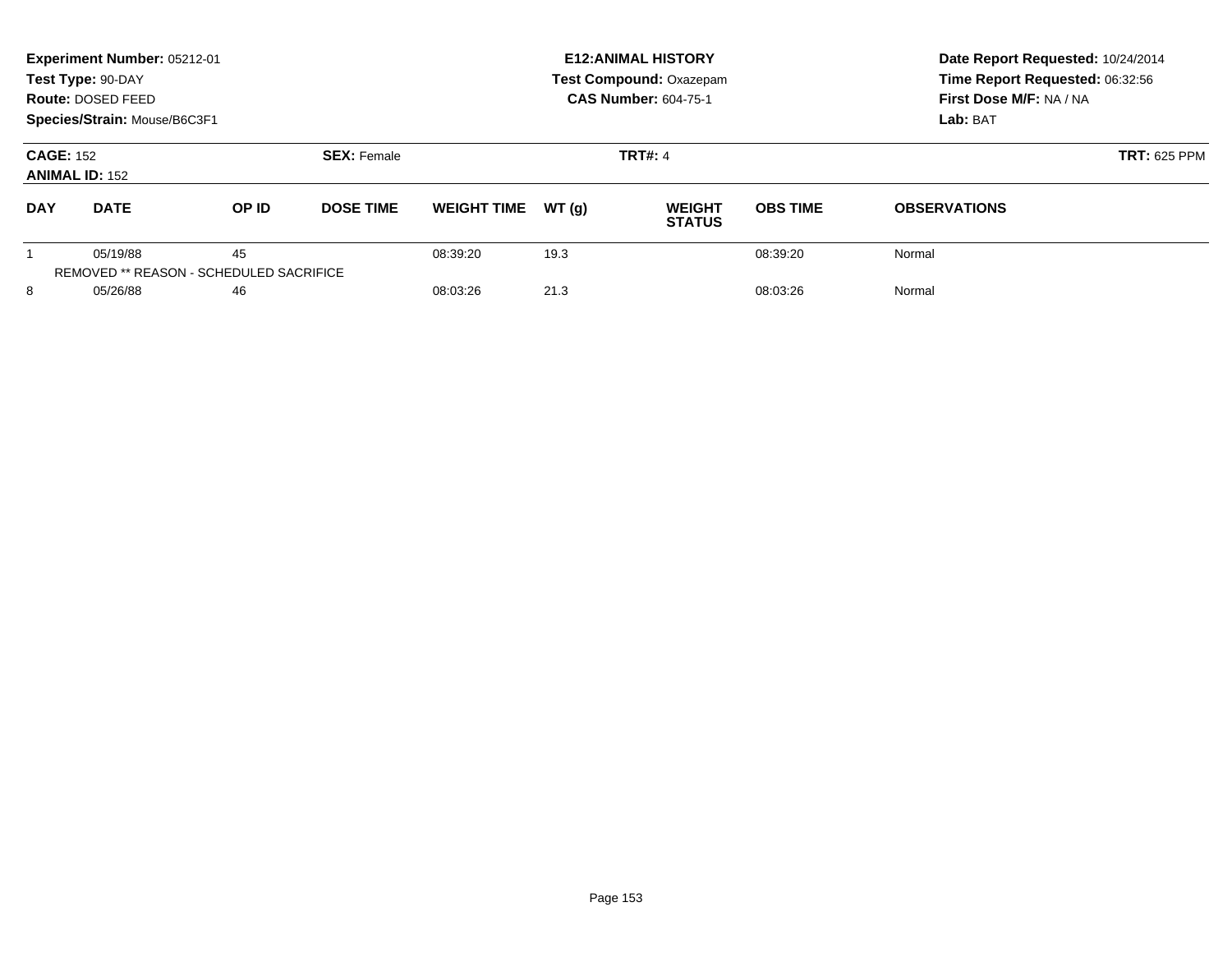|                                                                 | Experiment Number: 05212-01<br>Test Type: 90-DAY<br>Route: DOSED FEED<br>Species/Strain: Mouse/B6C3F1 |                                               |                  |                    |       | <b>E12: ANIMAL HISTORY</b><br>Test Compound: Oxazepam<br><b>CAS Number: 604-75-1</b> | Date Report Requested: 10/24/2014<br>Time Report Requested: 06:32:56<br>First Dose M/F: NA / NA<br>Lab: BAT |                     |
|-----------------------------------------------------------------|-------------------------------------------------------------------------------------------------------|-----------------------------------------------|------------------|--------------------|-------|--------------------------------------------------------------------------------------|-------------------------------------------------------------------------------------------------------------|---------------------|
| <b>CAGE: 153</b><br><b>SEX: Female</b><br><b>ANIMAL ID: 153</b> |                                                                                                       |                                               |                  |                    |       | <b>TRT#: 4</b>                                                                       | <b>TRT: 625 PPM</b>                                                                                         |                     |
| <b>DAY</b>                                                      | <b>DATE</b>                                                                                           | OP ID                                         | <b>DOSE TIME</b> | <b>WEIGHT TIME</b> | WT(q) | <b>WEIGHT</b><br><b>STATUS</b>                                                       | <b>OBS TIME</b>                                                                                             | <b>OBSERVATIONS</b> |
|                                                                 | 05/19/88                                                                                              | 45<br>REMOVED ** REASON - SCHEDULED SACRIFICE |                  | 08:39:58           | 16.6  |                                                                                      | 08:39:58                                                                                                    | Normal              |
| 8<br>05/26/88<br>46                                             |                                                                                                       |                                               | 07:59:50         | 22.0               |       | 07:59:50                                                                             | Normal                                                                                                      |                     |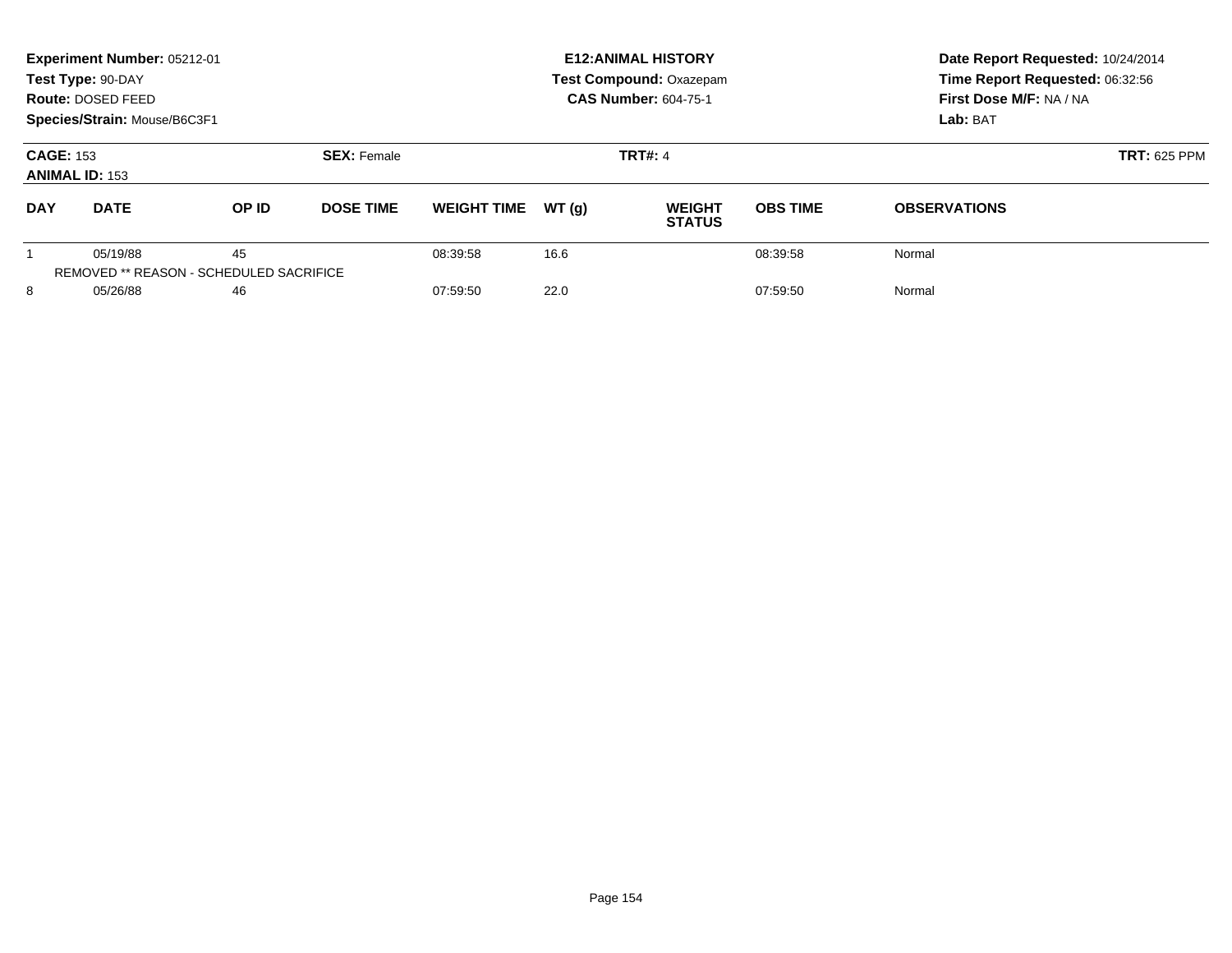|                                                                 | Experiment Number: 05212-01<br>Test Type: 90-DAY<br>Route: DOSED FEED<br>Species/Strain: Mouse/B6C3F1 |       |                  |                    |       | <b>E12: ANIMAL HISTORY</b><br>Test Compound: Oxazepam<br><b>CAS Number: 604-75-1</b> | Date Report Requested: 10/24/2014<br>Time Report Requested: 06:32:56<br>First Dose M/F: NA / NA<br>Lab: BAT |                     |
|-----------------------------------------------------------------|-------------------------------------------------------------------------------------------------------|-------|------------------|--------------------|-------|--------------------------------------------------------------------------------------|-------------------------------------------------------------------------------------------------------------|---------------------|
| <b>CAGE: 154</b><br><b>SEX: Female</b><br><b>ANIMAL ID: 154</b> |                                                                                                       |       |                  |                    |       | <b>TRT#: 4</b>                                                                       | <b>TRT: 625 PPM</b>                                                                                         |                     |
| <b>DAY</b>                                                      | <b>DATE</b>                                                                                           | OP ID | <b>DOSE TIME</b> | <b>WEIGHT TIME</b> | WT(q) | <b>WEIGHT</b><br><b>STATUS</b>                                                       | <b>OBS TIME</b>                                                                                             | <b>OBSERVATIONS</b> |
|                                                                 | 05/19/88<br>REMOVED ** REASON - SCHEDULED SACRIFICE                                                   | 45    |                  | 08:40:30           | 18.5  |                                                                                      | 08:40:30                                                                                                    | Normal              |
| 8<br>05/26/88<br>46                                             |                                                                                                       |       | 08:00:16         | 21.7               |       | 08:00:16                                                                             | Normal                                                                                                      |                     |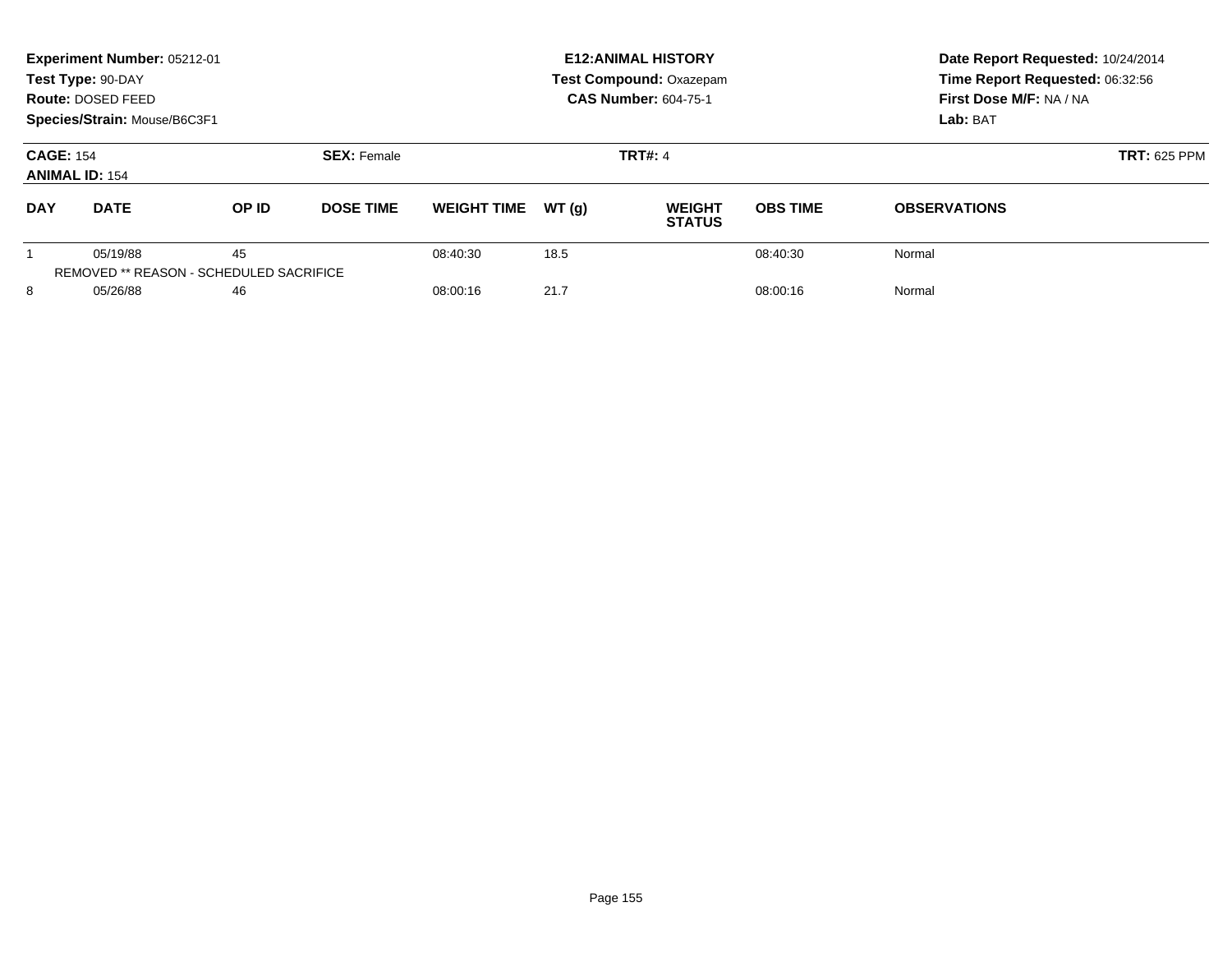|                                                                 | Experiment Number: 05212-01<br>Test Type: 90-DAY<br>Route: DOSED FEED<br>Species/Strain: Mouse/B6C3F1 |                                               |                  |                    |       | <b>E12: ANIMAL HISTORY</b><br>Test Compound: Oxazepam<br><b>CAS Number: 604-75-1</b> | Date Report Requested: 10/24/2014<br>Time Report Requested: 06:32:56<br>First Dose M/F: NA / NA<br>Lab: BAT |                     |
|-----------------------------------------------------------------|-------------------------------------------------------------------------------------------------------|-----------------------------------------------|------------------|--------------------|-------|--------------------------------------------------------------------------------------|-------------------------------------------------------------------------------------------------------------|---------------------|
| <b>CAGE: 155</b><br><b>SEX: Female</b><br><b>ANIMAL ID: 155</b> |                                                                                                       |                                               |                  |                    |       | <b>TRT#: 4</b>                                                                       | <b>TRT: 625 PPM</b>                                                                                         |                     |
| <b>DAY</b>                                                      | <b>DATE</b>                                                                                           | OP ID                                         | <b>DOSE TIME</b> | <b>WEIGHT TIME</b> | WT(q) | <b>WEIGHT</b><br><b>STATUS</b>                                                       | <b>OBS TIME</b>                                                                                             | <b>OBSERVATIONS</b> |
|                                                                 | 05/19/88                                                                                              | 45<br>REMOVED ** REASON - SCHEDULED SACRIFICE |                  | 08:40:56           | 20.5  |                                                                                      | 08:40:56                                                                                                    | Normal              |
| 8<br>05/26/88<br>46                                             |                                                                                                       |                                               | 08:00:50         | 23.1               |       | 08:00:50                                                                             | Normal                                                                                                      |                     |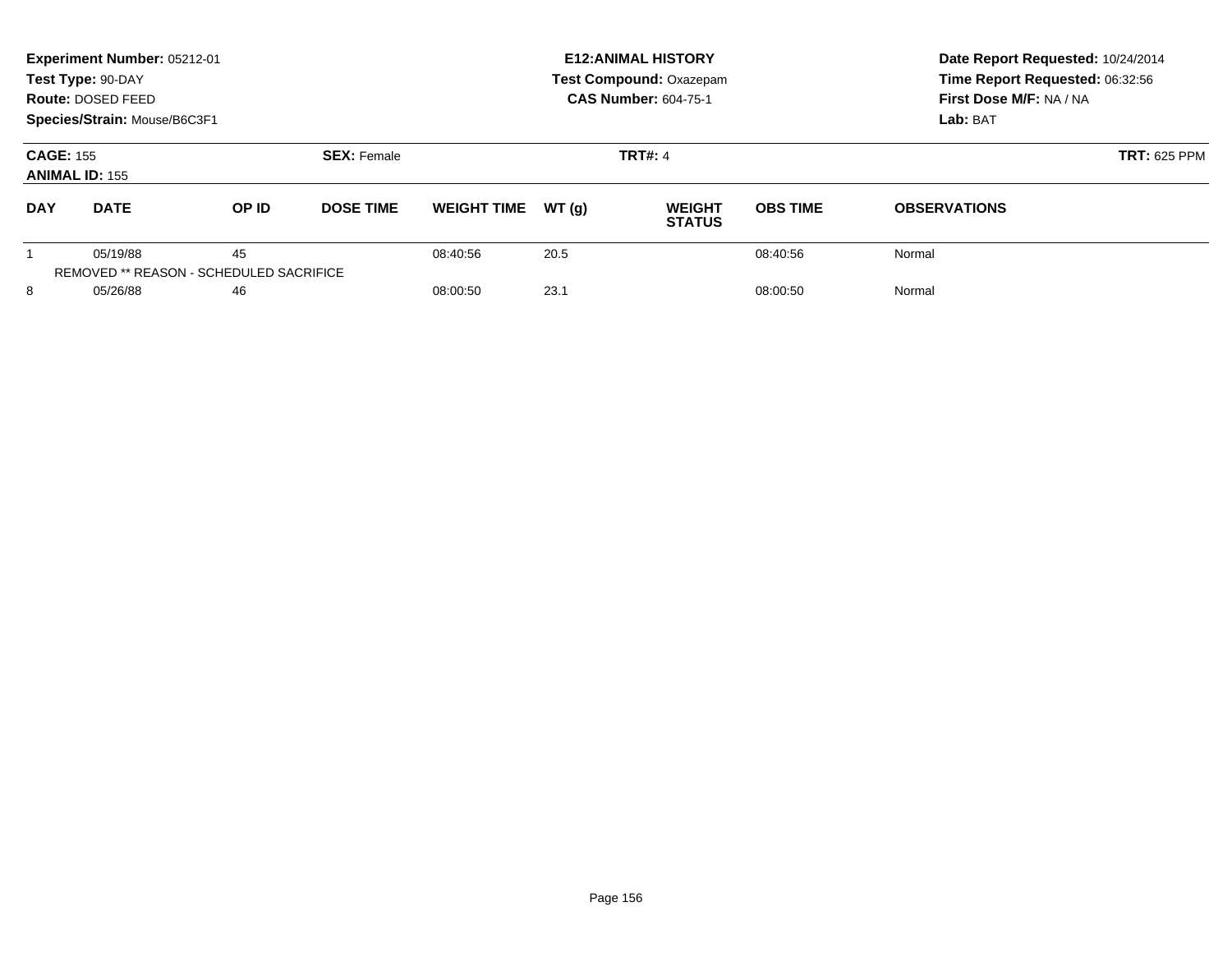**Test Type:** 90-DAY

**Route:** DOSED FEED

**Species/Strain:** Mouse/B6C3F1

## **E12:ANIMAL HISTORY Test Compound:** Oxazepam**CAS Number:** 604-75-1

|            | <b>CAGE: 156</b><br><b>ANIMAL ID: 156</b> |       | <b>SEX: Female</b> |                    |       | <b>TRT#: 4</b>                 | <b>TRT: 625 PPM</b> |                     |  |
|------------|-------------------------------------------|-------|--------------------|--------------------|-------|--------------------------------|---------------------|---------------------|--|
| <b>DAY</b> | <b>DATE</b>                               | OP ID | <b>DOSE TIME</b>   | <b>WEIGHT TIME</b> | WT(g) | <b>WEIGHT</b><br><b>STATUS</b> | <b>OBS TIME</b>     | <b>OBSERVATIONS</b> |  |
| 1          | 05/19/88                                  | 45    |                    | 08:51:16           | 20.7  |                                | 08:51:16            | Normal              |  |
| 8          | 05/26/88                                  | 46    |                    | 11:46:58           | 22.8  |                                | 11:46:58            | Normal              |  |
| 15         | 06/02/88                                  | 45    |                    | 11:34:42           | 23.7  |                                | 11:34:42            | Normal              |  |
| 22         | 06/09/88                                  | 45    |                    | 08:41:16           | 24.1  |                                | 08:41:16            | Normal              |  |
| 29         | 06/16/88                                  | 45    |                    | 10:45:18           | 24.3  |                                | 10:45:18            | Normal              |  |
| 36         | 06/23/88                                  | 45    |                    | 08:43:56           | 25.3  |                                | 08:43:56            | Normal              |  |
| 43         | 06/30/88                                  | 45    |                    | 07:58:02           | 25.2  |                                | 07:58:02            | Normal              |  |
| 50         | 07/07/88                                  | 45    |                    | 09:50:10           | 26.9  |                                | 09:50:10            | Normal              |  |
| 57         | 07/14/88                                  | 45    |                    | 13:35:52           | 28.2  |                                | 13:35:52            | Normal              |  |
| 64         | 07/21/88                                  | 45    |                    | 08:41:52           | 29.0  |                                | 08:41:52            | Normal              |  |
| 71         | 07/28/88                                  | 45    |                    | 08:52:18           | 30.1  |                                | 08:52:18            | Normal              |  |
|            | REMOVED ** REASON - SCHEDULED SACRIFICE   |       |                    |                    |       |                                |                     |                     |  |
| 78         | 08/04/88                                  | 45    |                    | 08:25:52           | 29.3  |                                | 08:25:52            | Normal              |  |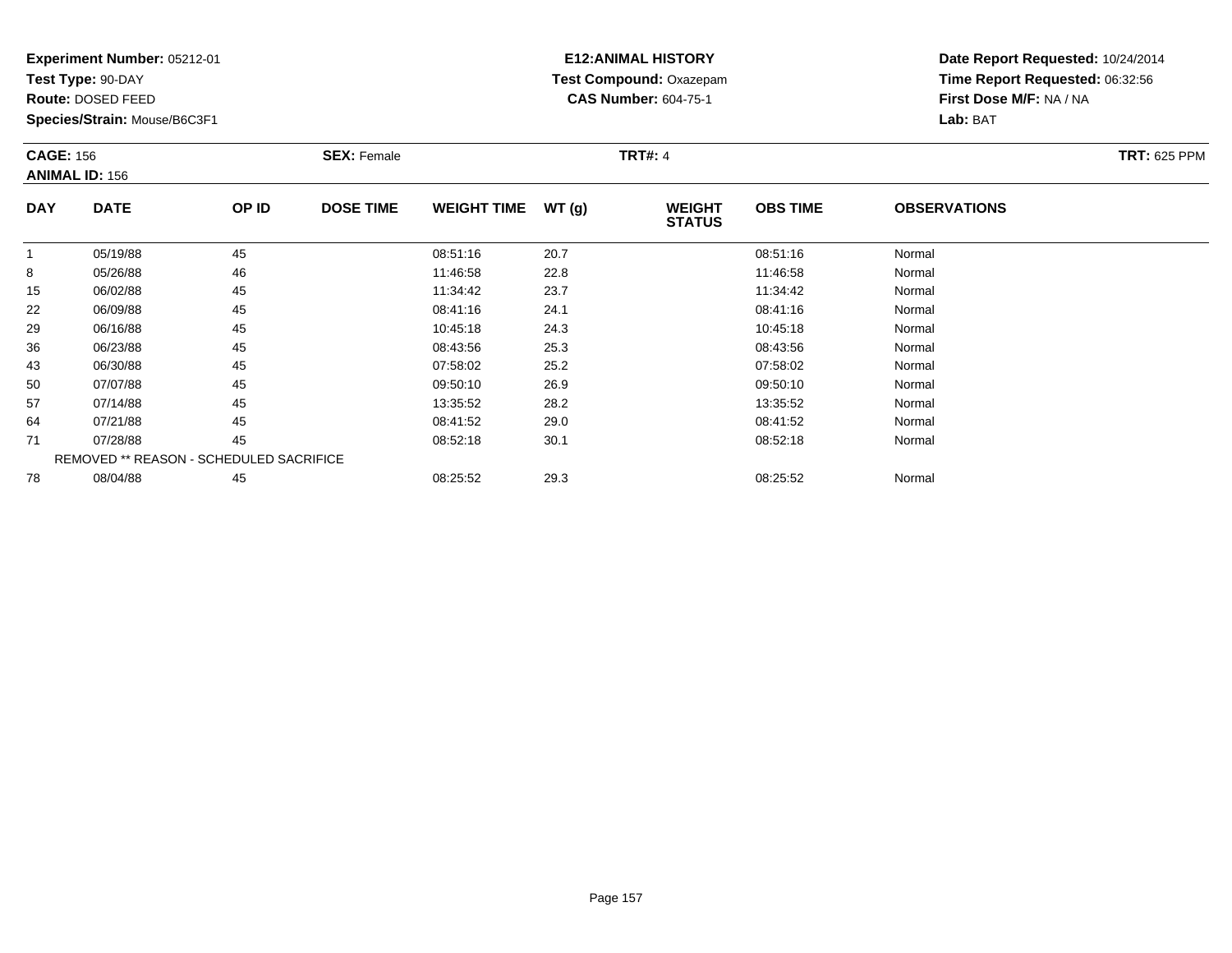**Test Type:** 90-DAY

**Route:** DOSED FEED

**Species/Strain:** Mouse/B6C3F1

## **E12:ANIMAL HISTORY Test Compound:** Oxazepam**CAS Number:** 604-75-1

| <b>CAGE: 157</b> | <b>ANIMAL ID: 157</b>                   |       | <b>SEX: Female</b> |                    |       | <b>TRT#: 4</b>                 |                 |                     | <b>TRT: 625 PPM</b> |
|------------------|-----------------------------------------|-------|--------------------|--------------------|-------|--------------------------------|-----------------|---------------------|---------------------|
| <b>DAY</b>       | <b>DATE</b>                             | OP ID | <b>DOSE TIME</b>   | <b>WEIGHT TIME</b> | WT(g) | <b>WEIGHT</b><br><b>STATUS</b> | <b>OBS TIME</b> | <b>OBSERVATIONS</b> |                     |
| $\mathbf{1}$     | 05/19/88                                | 45    |                    | 08:51:54           | 19.1  |                                | 08:51:54        | Normal              |                     |
| 8                | 05/26/88                                | 46    |                    | 11:40:58           | 22.4  |                                | 11:40:58        | Normal              |                     |
| 15               | 06/02/88                                | 45    |                    | 11:32:48           | 23.3  |                                | 11:32:48        | Normal              |                     |
| 22               | 06/09/88                                | 45    |                    | 08:42:30           | 24.0  |                                | 08:42:30        | Normal              |                     |
| 29               | 06/16/88                                | 45    |                    | 10:46:04           | 23.7  |                                | 10:46:04        | Normal              |                     |
| 36               | 06/23/88                                | 45    |                    | 08:44:50           | 26.8  |                                | 08:44:50        | Normal              |                     |
| 43               | 06/30/88                                | 45    |                    | 07:58:56           | 26.8  |                                | 07:58:56        | Normal              |                     |
| 50               | 07/07/88                                | 45    |                    | 09:50:52           | 27.9  |                                | 09:50:52        | Normal              |                     |
| 57               | 07/14/88                                | 45    |                    | 13:36:32           | 28.6  |                                | 13:36:32        | Normal              |                     |
| 64               | 07/21/88                                | 45    |                    | 08:43:42           | 30.2  |                                | 08:43:42        | Normal              |                     |
| 71               | 07/28/88                                | 45    |                    | 08:53:22           | 31.9  |                                | 08:53:22        | Normal              |                     |
|                  | REMOVED ** REASON - SCHEDULED SACRIFICE |       |                    |                    |       |                                |                 |                     |                     |
| 78               | 08/04/88                                | 45    |                    | 07:53:18           | 32.4  |                                | 07:53:18        | Normal              |                     |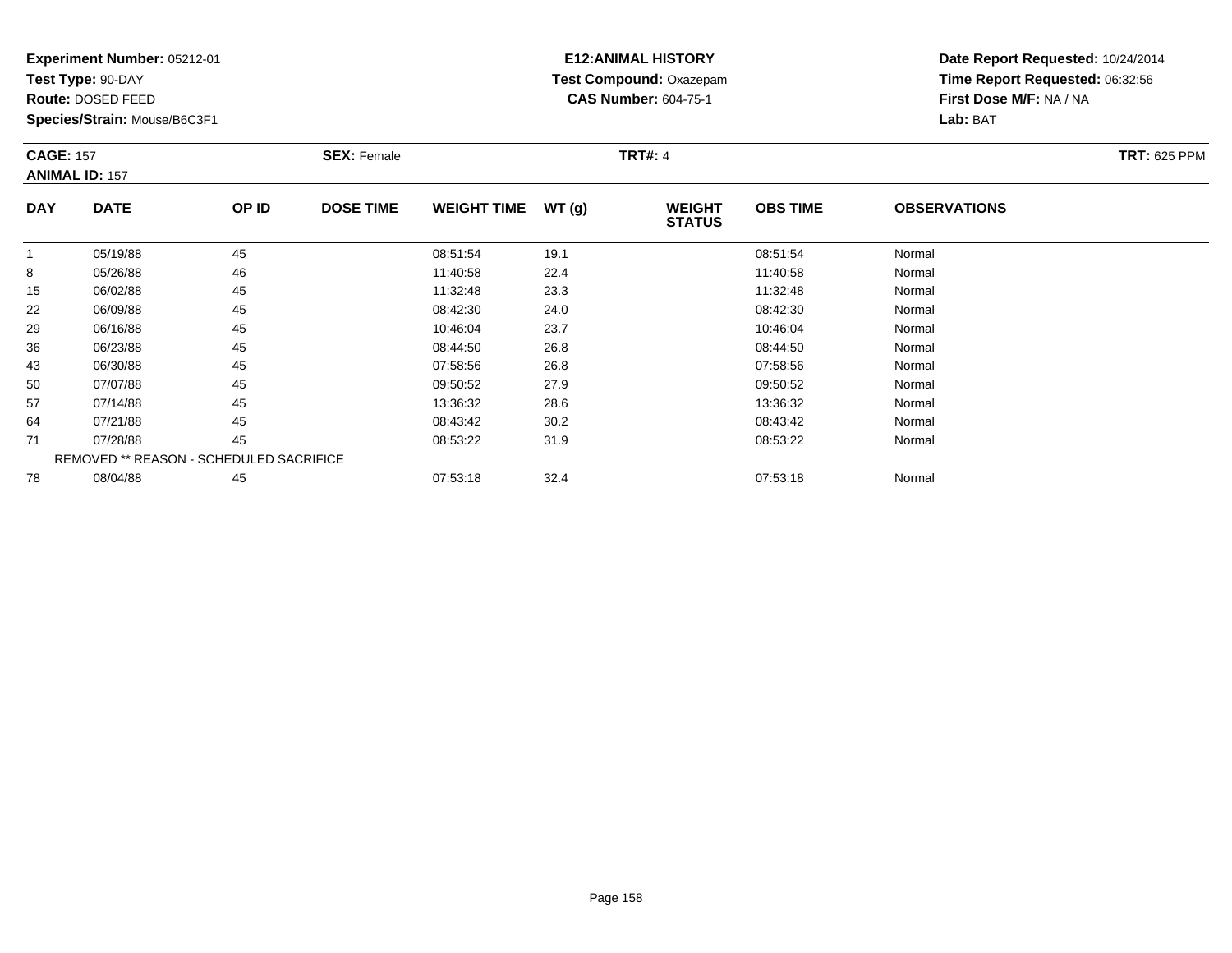**Test Type:** 90-DAY

**Route:** DOSED FEED

78

**Species/Strain:** Mouse/B6C3F1

## **E12:ANIMAL HISTORY Test Compound:** Oxazepam**CAS Number:** 604-75-1

**Date Report Requested:** 10/24/2014**Time Report Requested:** 06:32:56**First Dose M/F:** NA / NA**Lab:** BAT

| <b>CAGE: 158</b> | <b>ANIMAL ID: 158</b>                   |       | <b>SEX: Female</b> |                    |       | <b>TRT#: 4</b>                 |                 |                     | <b>TRT: 625 PPM</b> |
|------------------|-----------------------------------------|-------|--------------------|--------------------|-------|--------------------------------|-----------------|---------------------|---------------------|
| <b>DAY</b>       | <b>DATE</b>                             | OP ID | <b>DOSE TIME</b>   | <b>WEIGHT TIME</b> | WT(g) | <b>WEIGHT</b><br><b>STATUS</b> | <b>OBS TIME</b> | <b>OBSERVATIONS</b> |                     |
|                  | 05/19/88                                | 45    |                    | 08:52:26           | 18.9  |                                | 08:52:26        | Normal              |                     |
| 8                | 05/26/88                                | 46    |                    | 11:41:40           | 22.0  |                                | 11:41:40        | Normal              |                     |
| 15               | 06/02/88                                | 45    |                    | 11:33:18           | 23.8  |                                | 11:33:18        | Normal              |                     |
| 22               | 06/09/88                                | 45    |                    |                    |       |                                | 08:36:24        | Normal              |                     |
| 23               | 06/10/88                                | 45    |                    | 07:49:24           | 24.2  |                                |                 |                     |                     |
| 29               | 06/16/88                                | 45    |                    | 10:49:58           | 25.0  |                                | 10:49:58        | Normal              |                     |
| 36               | 06/23/88                                | 45    |                    | 08:45:38           | 25.6  |                                | 08:45:38        | Normal              |                     |
| 43               | 06/30/88                                | 45    |                    | 08:00:06           | 27.1  |                                | 08:00:06        | Normal              |                     |
| 50               | 07/07/88                                | 45    |                    | 09:51:40           | 26.4  |                                | 09:51:40        | Normal              |                     |
| 57               | 07/14/88                                | 45    |                    | 13:37:20           | 28.5  |                                | 13:37:20        | Normal              |                     |
| 64               | 07/21/88                                | 45    |                    | 08:44:20           | 30.1  |                                | 08:44:20        | Normal              |                     |
| 71               | 07/28/88                                | 45    |                    | 08:54:02           | 30.2  |                                | 08:54:02        | Normal              |                     |
|                  | REMOVED ** REASON - SCHEDULED SACRIFICE |       |                    |                    |       |                                |                 |                     |                     |

8 08/04/88 45 45 08:29:06 29.8 08:29:06 08:29:06 08:29:06 08:29:06 08:29:06 08:29:06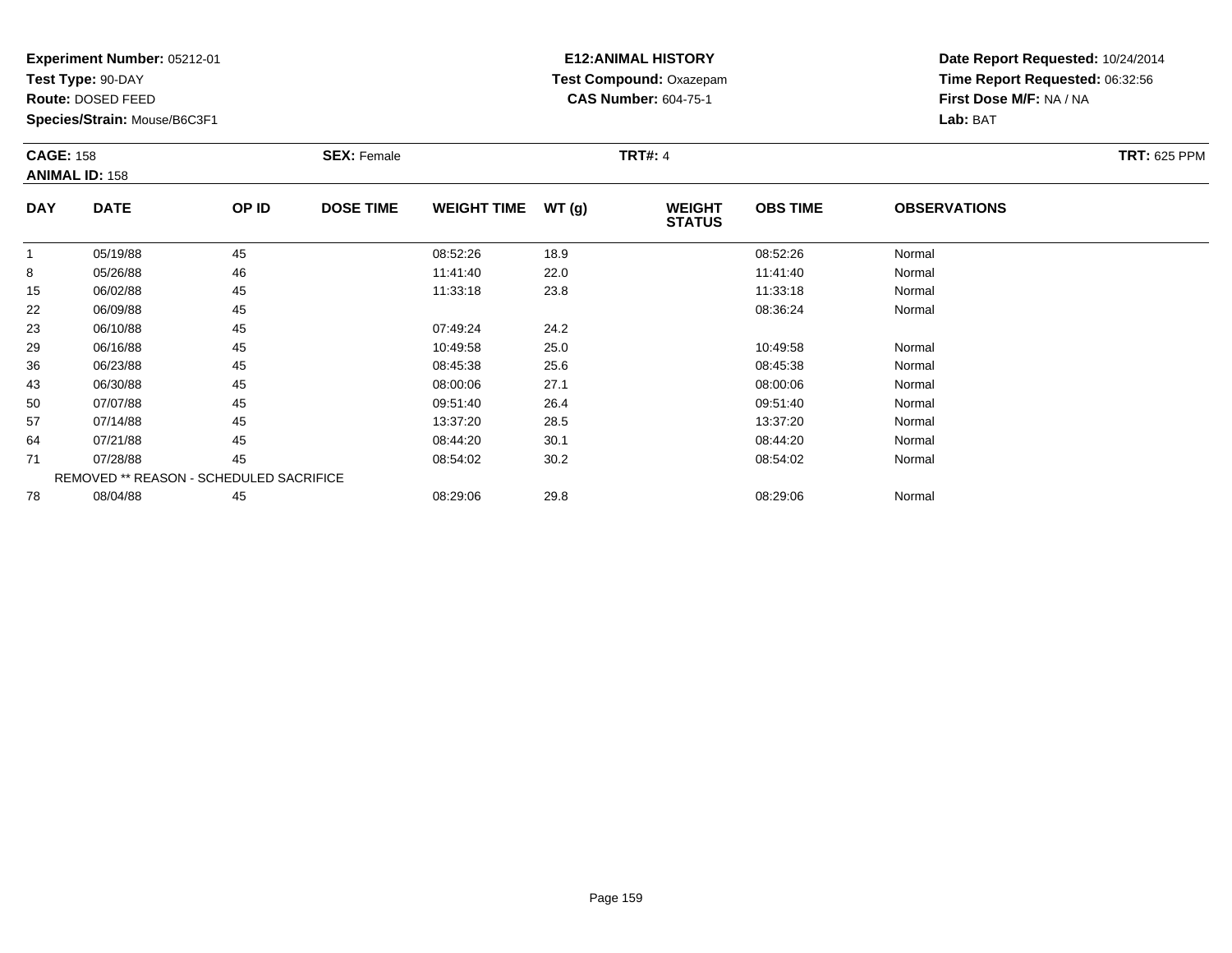**Test Type:** 90-DAY

**Route:** DOSED FEED

**Species/Strain:** Mouse/B6C3F1

## **E12:ANIMAL HISTORY Test Compound:** Oxazepam**CAS Number:** 604-75-1

| <b>CAGE: 159</b> | <b>ANIMAL ID: 159</b>                   |       | <b>SEX: Female</b> |                    |       | <b>TRT#: 4</b>                 |                 |                     | <b>TRT: 625 PPM</b> |
|------------------|-----------------------------------------|-------|--------------------|--------------------|-------|--------------------------------|-----------------|---------------------|---------------------|
| <b>DAY</b>       | <b>DATE</b>                             | OP ID | <b>DOSE TIME</b>   | <b>WEIGHT TIME</b> | WT(g) | <b>WEIGHT</b><br><b>STATUS</b> | <b>OBS TIME</b> | <b>OBSERVATIONS</b> |                     |
| $\mathbf{1}$     | 05/19/88                                | 45    |                    | 08:53:30           | 17.1  |                                | 08:53:30        | Normal              |                     |
| 8                | 05/26/88                                | 46    |                    | 11:42:16           | 22.9  |                                | 11:42:16        | Normal              |                     |
| 15               | 06/02/88                                | 45    |                    | 11:33:50           | 24.6  |                                | 11:33:50        | Normal              |                     |
| 22               | 06/09/88                                | 45    |                    | 08:39:08           | 25.5  |                                | 08:39:08        | Normal              |                     |
| 29               | 06/16/88                                | 45    |                    | 10:51:08           | 25.1  |                                | 10:51:08        | Normal              |                     |
| 36               | 06/23/88                                | 45    |                    | 08:40:42           | 26.3  |                                | 08:40:42        | Normal              |                     |
| 43               | 06/30/88                                | 45    |                    | 07:56:40           | 28.0  |                                | 07:56:40        | Normal              |                     |
| 50               | 07/07/88                                | 45    |                    | 09:52:12           | 27.5  |                                | 09:52:12        | Normal              |                     |
| 57               | 07/14/88                                | 45    |                    | 13:38:26           | 27.7  |                                | 13:38:26        | Normal              |                     |
| 64               | 07/21/88                                | 45    |                    | 08:45:22           | 27.2  |                                | 08:45:22        | Normal              |                     |
| 71               | 07/28/88                                | 45    |                    | 08:54:42           | 28.6  |                                | 08:54:42        | Normal              |                     |
|                  | REMOVED ** REASON - SCHEDULED SACRIFICE |       |                    |                    |       |                                |                 |                     |                     |
| 78               | 08/04/88                                | 45    |                    | 08:20:14           | 28.2  |                                | 08:20:14        | Normal              |                     |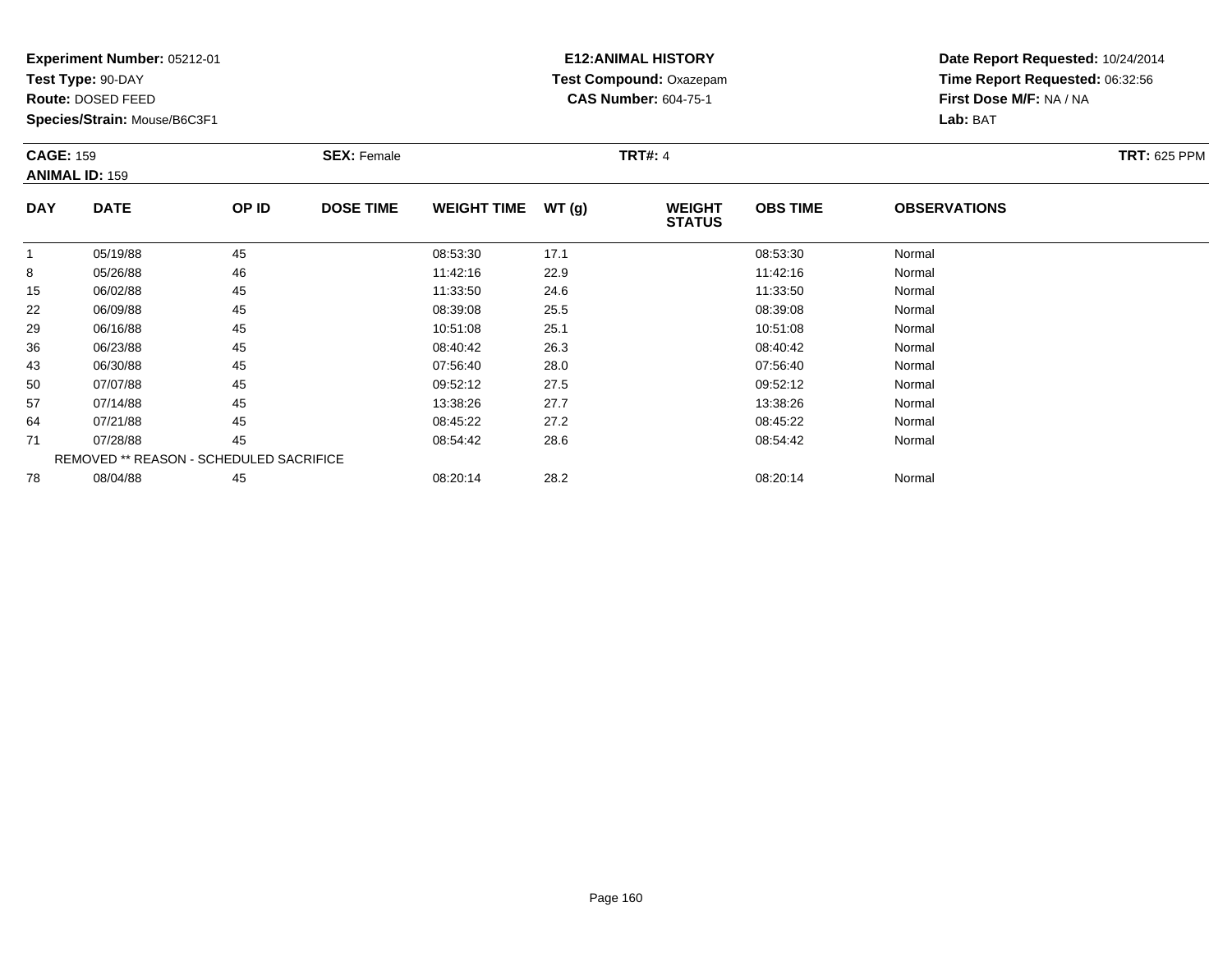**Test Type:** 90-DAY

**Route:** DOSED FEED

**Species/Strain:** Mouse/B6C3F1

## **E12:ANIMAL HISTORY Test Compound:** Oxazepam**CAS Number:** 604-75-1

| <b>CAGE: 160</b> | <b>ANIMAL ID: 160</b>                   |       | <b>SEX: Female</b> |                    |       | <b>TRT#: 4</b>                 |                 |                     | <b>TRT: 625 PPM</b> |
|------------------|-----------------------------------------|-------|--------------------|--------------------|-------|--------------------------------|-----------------|---------------------|---------------------|
| <b>DAY</b>       | <b>DATE</b>                             | OP ID | <b>DOSE TIME</b>   | <b>WEIGHT TIME</b> | WT(g) | <b>WEIGHT</b><br><b>STATUS</b> | <b>OBS TIME</b> | <b>OBSERVATIONS</b> |                     |
|                  | 05/19/88                                | 45    |                    | 08:53:48           | 20.6  |                                | 08:53:48        | Normal              |                     |
| 8                | 05/26/88                                | 46    |                    | 11:46:10           | 23.1  |                                | 11:46:10        | Normal              |                     |
| 15               | 06/02/88                                | 45    |                    | 11:34:14           | 24.7  |                                | 11:34:14        | Normal              |                     |
| 22               | 06/09/88                                | 45    |                    | 08:40:38           | 25.1  |                                | 08:40:38        | Normal              |                     |
| 29               | 06/16/88                                | 45    |                    | 10:44:44           | 25.0  |                                | 10:44:44        | Normal              |                     |
| 36               | 06/23/88                                | 45    |                    | 08:43:00           | 26.7  |                                | 08:43:00        | Normal              |                     |
| 43               | 06/30/88                                | 45    |                    | 07:57:20           | 28.1  |                                | 07:57:20        | Normal              |                     |
| 50               | 07/07/88                                | 45    |                    | 09:49:34           | 27.1  |                                | 09:49:34        | Normal              |                     |
| 57               | 07/14/88                                | 45    |                    | 13:35:12           | 29.3  |                                | 13:35:12        | Normal              |                     |
| 64               | 07/21/88                                | 45    |                    | 08:46:34           | 30.8  |                                | 08:46:34        | Normal              |                     |
| 71               | 07/28/88                                | 45    |                    | 08:55:22           | 31.6  |                                | 08:55:22        | Normal              |                     |
|                  | REMOVED ** REASON - SCHEDULED SACRIFICE |       |                    |                    |       |                                |                 |                     |                     |
| 78               | 08/04/88                                | 45    |                    | 08:20:44           | 32.0  |                                | 08:20:44        | Normal              |                     |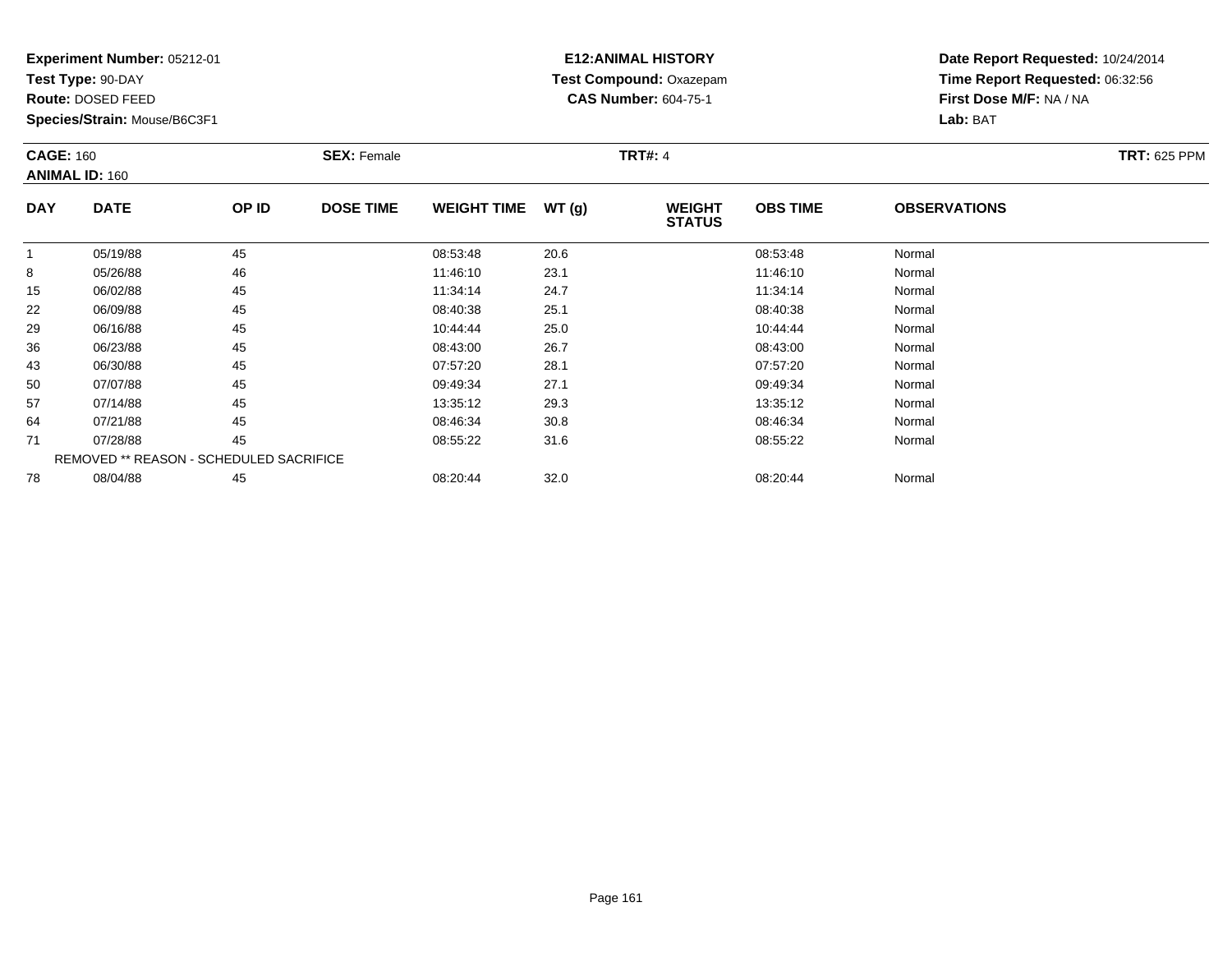**Test Type:** 90-DAY

**Route:** DOSED FEED

**Species/Strain:** Mouse/B6C3F1

## **E12:ANIMAL HISTORY Test Compound:** Oxazepam**CAS Number:** 604-75-1

| <b>CAGE: 161</b> | <b>ANIMAL ID: 161</b> |                                        | <b>SEX: Female</b> |                    |       | <b>TRT#:</b> 6                 |                 |                     | <b>TRT: 1250 PPM</b> |
|------------------|-----------------------|----------------------------------------|--------------------|--------------------|-------|--------------------------------|-----------------|---------------------|----------------------|
| <b>DAY</b>       | <b>DATE</b>           | OP ID                                  | <b>DOSE TIME</b>   | <b>WEIGHT TIME</b> | WT(g) | <b>WEIGHT</b><br><b>STATUS</b> | <b>OBS TIME</b> | <b>OBSERVATIONS</b> |                      |
|                  | 05/19/88              | 45                                     |                    | 08:26:54           | 19.7  |                                | 08:26:54        | Normal              |                      |
| 8                | 05/26/88              | 46                                     |                    | 11:40:02           | 21.1  |                                | 11:40:02        | Normal              |                      |
| 15               | 06/02/88              | 45                                     |                    | 09:23:18           | 23.1  |                                | 09:23:18        | Normal              |                      |
| 22               | 06/09/88              | 45                                     |                    | 11:08:10           | 22.7  |                                | 11:08:10        | Normal              |                      |
| 29               | 06/16/88              | 45                                     |                    | 07:39:08           | 22.8  |                                | 07:39:08        | Normal              |                      |
| 36               | 06/23/88              | 45                                     |                    | 09:35:30           | 23.5  |                                | 09:35:30        | Normal              |                      |
| 43               | 06/30/88              | 45                                     |                    | 07:53:00           | 23.9  |                                | 07:53:00        | Normal              |                      |
| 50               | 07/07/88              | 45                                     |                    | 09:02:40           | 25.2  |                                | 09:02:40        | Normal              |                      |
| 57               | 07/14/88              | 45                                     |                    | 09:17:52           | 26.6  |                                | 09:17:52        | Normal              |                      |
| 64               | 07/21/88              | 45                                     |                    | 10:45:24           | 26.2  |                                | 10:45:24        | Normal              |                      |
| 71               | 07/28/88              | 45                                     |                    | 10:54:20           | 26.3  |                                | 10:54:20        | Normal              |                      |
| 78               | 08/04/88              | 45                                     |                    | 11:14:44           | 27.0  |                                | 11:14:44        | Normal              |                      |
| 85               | 08/11/88              | 45                                     |                    | 09:56:08           | 27.6  |                                | 09:56:08        | Normal              |                      |
| 92               | 08/18/88              | 45                                     |                    | 09:20:14           | 28.8  |                                | 09:20:14        | Normal              |                      |
|                  |                       | REMOVED ** REASON - TERMINAL SACRIFICE |                    |                    |       |                                |                 |                     |                      |
| 93               | 08/19/88              | 45                                     |                    | 06:51:42           | 28.5  |                                | 06:51:42        | Normal              |                      |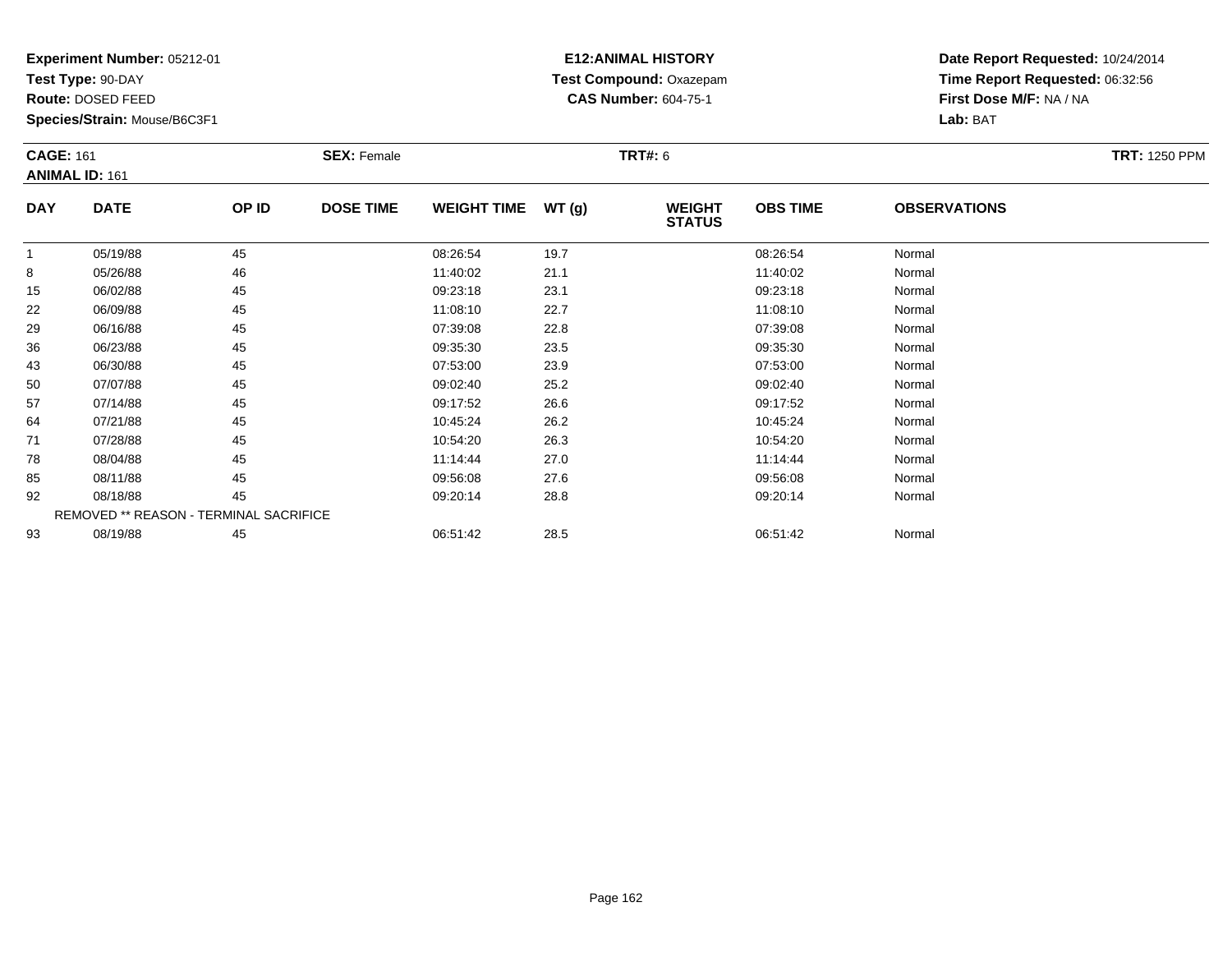**Test Type:** 90-DAY

**Route:** DOSED FEED

**Species/Strain:** Mouse/B6C3F1

## **E12:ANIMAL HISTORY Test Compound:** Oxazepam**CAS Number:** 604-75-1

| <b>CAGE: 162</b> |                       |                                        | <b>SEX: Female</b> |                    |       | <b>TRT#: 6</b>                 |                 |                     | <b>TRT: 1250 PPM</b> |
|------------------|-----------------------|----------------------------------------|--------------------|--------------------|-------|--------------------------------|-----------------|---------------------|----------------------|
|                  | <b>ANIMAL ID: 162</b> |                                        |                    |                    |       |                                |                 |                     |                      |
| <b>DAY</b>       | <b>DATE</b>           | OP ID                                  | <b>DOSE TIME</b>   | <b>WEIGHT TIME</b> | WT(g) | <b>WEIGHT</b><br><b>STATUS</b> | <b>OBS TIME</b> | <b>OBSERVATIONS</b> |                      |
|                  | 05/19/88              | 45                                     |                    | 08:27:42           | 18.6  |                                | 08:27:42        | Normal              |                      |
| 8                | 05/26/88              | 46                                     |                    | 11:37:48           | 22.0  |                                | 11:37:48        | Normal              |                      |
| 15               | 06/02/88              | 45                                     |                    | 09:31:34           | 22.4  |                                | 09:31:34        | Normal              |                      |
| 22               | 06/09/88              | 45                                     |                    | 11:03:06           | 22.4  |                                | 11:03:06        | Normal              |                      |
| 29               | 06/16/88              | 45                                     |                    | 07:40:00           | 23.2  |                                | 07:40:00        | Normal              |                      |
| 36               | 06/23/88              | 45                                     |                    | 09:36:40           | 24.1  |                                | 09:36:40        | Normal              |                      |
| 43               | 06/30/88              | 45                                     |                    | 07:50:04           | 25.3  |                                | 07:50:04        | Normal              |                      |
| 50               | 07/07/88              | 45                                     |                    | 09:03:28           | 25.1  |                                | 09:03:28        | Normal              |                      |
| 57               | 07/14/88              | 45                                     |                    | 09:18:46           | 25.8  |                                | 09:18:46        | Normal              |                      |
| 64               | 07/21/88              | 45                                     |                    | 10:45:58           | 26.3  |                                | 10:45:58        | Normal              |                      |
| 71               | 07/28/88              | 45                                     |                    | 10:55:00           | 26.4  |                                | 10:55:00        | Normal              |                      |
| 78               | 08/04/88              | 45                                     |                    | 11:12:00           | 27.6  |                                | 11:12:00        | Normal              |                      |
| 85               | 08/11/88              | 45                                     |                    | 09:50:18           | 26.9  |                                | 09:50:18        | Normal              |                      |
| 92               | 08/18/88              | 45                                     |                    | 09:18:30           | 28.2  |                                | 09:18:30        | Normal              |                      |
|                  |                       | REMOVED ** REASON - TERMINAL SACRIFICE |                    |                    |       |                                |                 |                     |                      |
| 93               | 08/19/88              | 45                                     |                    | 06:52:30           | 27.7  |                                | 06:52:30        | Normal              |                      |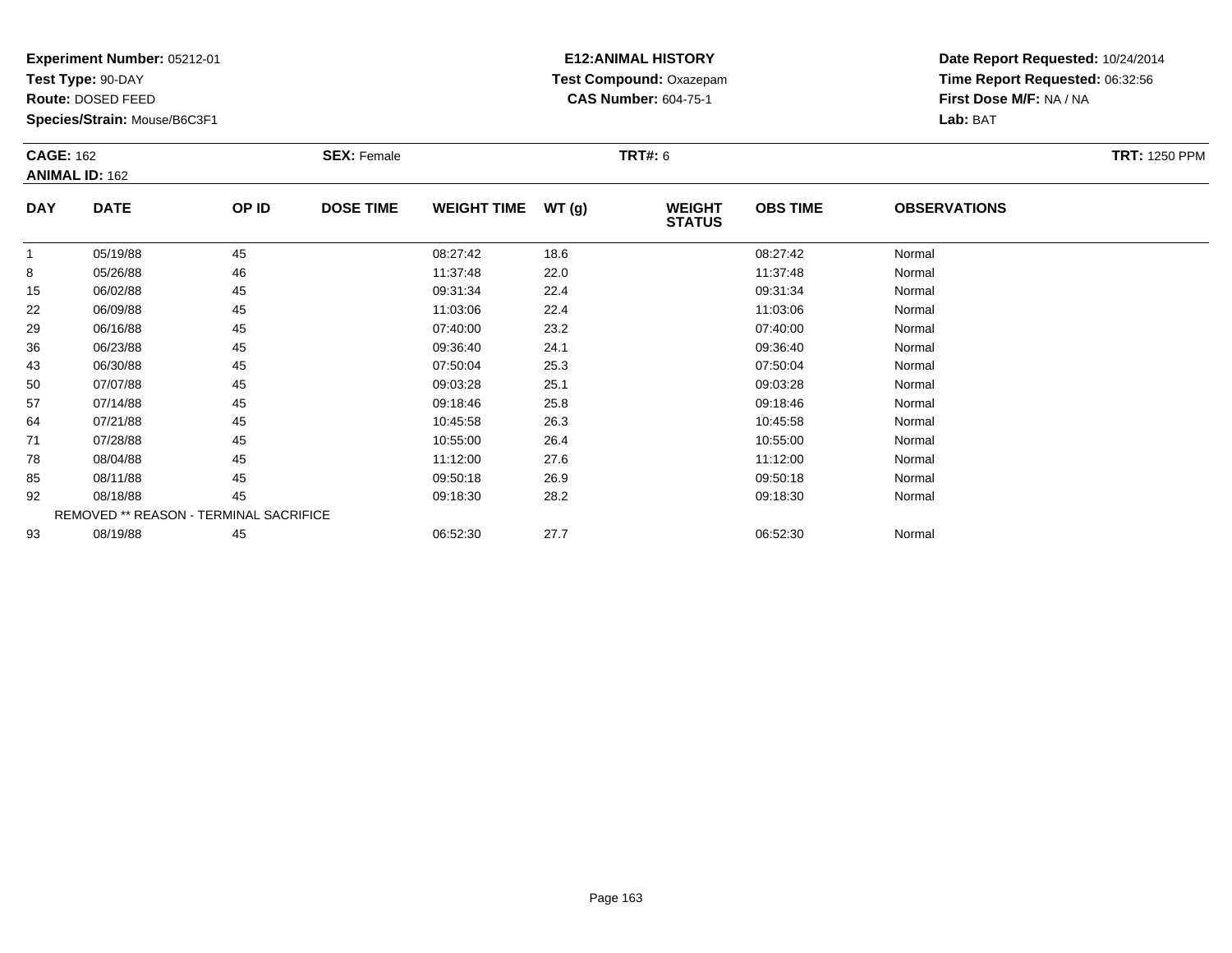**Test Type:** 90-DAY

**Route:** DOSED FEED

**Species/Strain:** Mouse/B6C3F1

## **E12:ANIMAL HISTORY Test Compound:** Oxazepam**CAS Number:** 604-75-1

| <b>CAGE: 163</b> |                       |                                        | <b>SEX: Female</b> |                    |       | <b>TRT#: 6</b>                 |                 |                     | <b>TRT: 1250 PPM</b> |
|------------------|-----------------------|----------------------------------------|--------------------|--------------------|-------|--------------------------------|-----------------|---------------------|----------------------|
|                  | <b>ANIMAL ID: 163</b> |                                        |                    |                    |       |                                |                 |                     |                      |
| <b>DAY</b>       | <b>DATE</b>           | OP ID                                  | <b>DOSE TIME</b>   | <b>WEIGHT TIME</b> | WT(g) | <b>WEIGHT</b><br><b>STATUS</b> | <b>OBS TIME</b> | <b>OBSERVATIONS</b> |                      |
|                  | 05/19/88              | 45                                     |                    | 08:28:34           | 20.6  |                                | 08:28:34        | Normal              |                      |
| 8                | 05/26/88              | 46                                     |                    | 11:38:20           | 22.1  |                                | 11:38:20        | Normal              |                      |
| 15               | 06/02/88              | 45                                     |                    | 14:12:20           | 21.5  |                                | 09:32:34        | Normal              |                      |
| 22               | 06/09/88              | 45                                     |                    | 11:04:04           | 24.2  |                                | 11:04:04        | Normal              |                      |
| 29               | 06/16/88              | 45                                     |                    | 07:35:28           | 26.0  |                                | 07:35:28        | Normal              |                      |
| 36               | 06/23/88              | 45                                     |                    | 09:37:24           | 26.5  |                                | 09:37:24        | Normal              |                      |
| 43               | 06/30/88              | 45                                     |                    | 07:49:22           | 27.4  |                                | 07:49:22        | Normal              |                      |
| 50               | 07/07/88              | 45                                     |                    | 09:04:10           | 28.8  |                                | 09:04:10        | Normal              |                      |
| 57               | 07/14/88              | 45                                     |                    | 09:19:42           | 27.2  |                                | 09:19:42        | Normal              |                      |
| 64               | 07/21/88              | 45                                     |                    | 10:46:28           | 29.0  |                                | 10:46:28        | Normal              |                      |
| 71               | 07/28/88              | 45                                     |                    | 10:55:38           | 29.9  |                                | 10:55:38        | Normal              |                      |
| 78               | 08/04/88              | 45                                     |                    | 11:12:34           | 30.2  |                                | 11:12:34        | Normal              |                      |
| 85               | 08/11/88              | 45                                     |                    | 09:52:30           | 31.1  |                                | 09:52:30        | Normal              |                      |
| 92               | 08/18/88              | 45                                     |                    | 09:18:48           | 30.9  |                                | 09:18:48        | Normal              |                      |
|                  |                       | REMOVED ** REASON - TERMINAL SACRIFICE |                    |                    |       |                                |                 |                     |                      |
| 93               | 08/19/88              | 45                                     |                    | 06:53:10           | 31.6  |                                | 06:53:10        | Normal              |                      |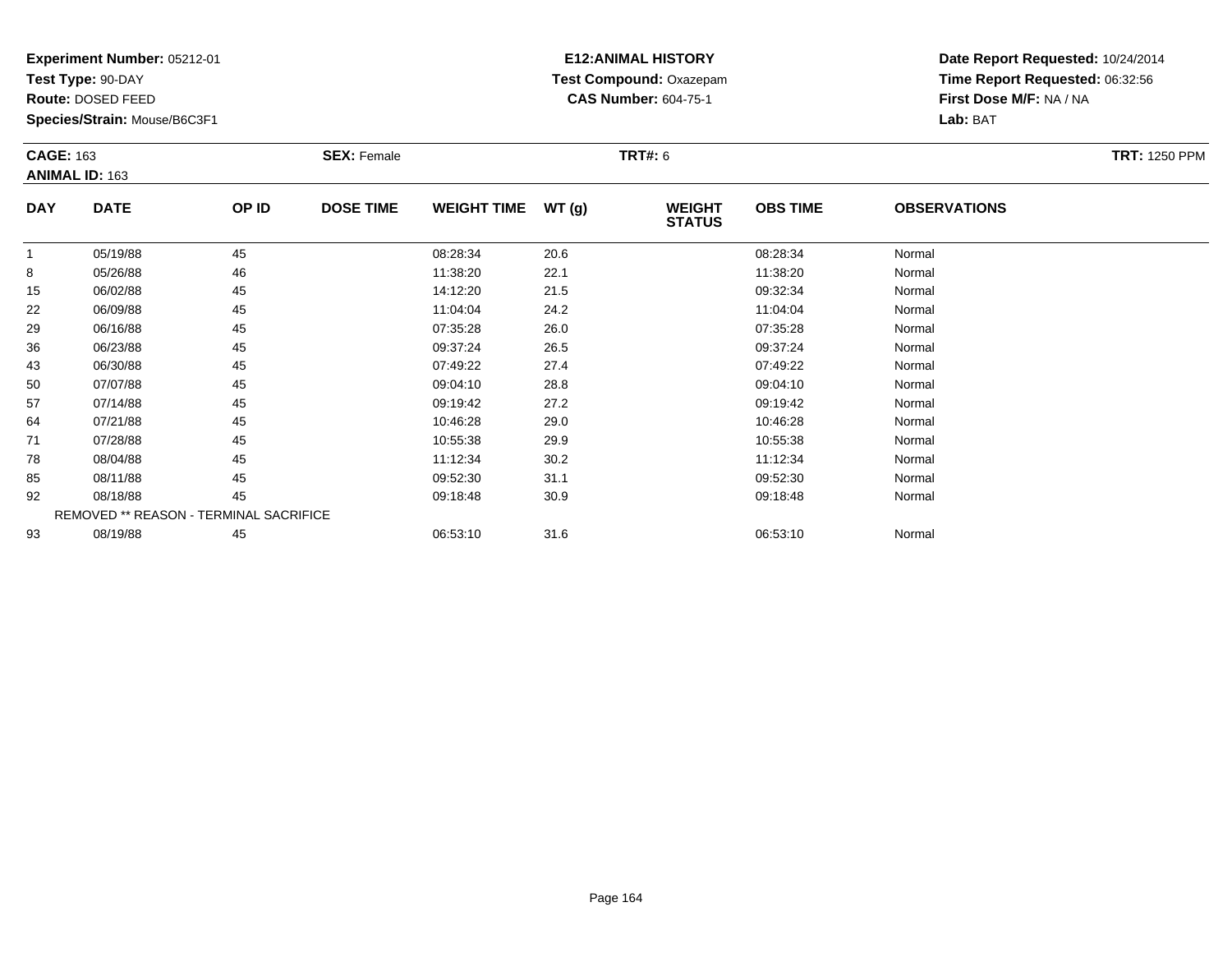**Test Type:** 90-DAY

**Route:** DOSED FEED

**Species/Strain:** Mouse/B6C3F1

## **E12:ANIMAL HISTORY Test Compound:** Oxazepam**CAS Number:** 604-75-1

| <b>CAGE: 164</b><br><b>ANIMAL ID: 164</b> |                                        |       | <b>SEX: Female</b> |                    |       | <b>TRT#:</b> 6                 |                 |                     | <b>TRT: 1250 PPM</b> |
|-------------------------------------------|----------------------------------------|-------|--------------------|--------------------|-------|--------------------------------|-----------------|---------------------|----------------------|
| <b>DAY</b>                                | <b>DATE</b>                            | OP ID | <b>DOSE TIME</b>   | <b>WEIGHT TIME</b> | WT(g) | <b>WEIGHT</b><br><b>STATUS</b> | <b>OBS TIME</b> | <b>OBSERVATIONS</b> |                      |
|                                           | 05/19/88                               | 45    |                    | 08:30:30           | 20.0  |                                | 08:30:30        | Normal              |                      |
| 8                                         | 05/26/88                               | 46    |                    | 11:38:52           | 21.6  |                                | 11:38:52        | Normal              |                      |
| 15                                        | 06/02/88                               | 45    |                    | 09:33:14           | 23.6  |                                | 09:33:14        | Normal              |                      |
| 22                                        | 06/09/88                               | 45    |                    | 11:04:42           | 25.2  |                                | 11:04:42        | Normal              |                      |
| 29                                        | 06/16/88                               | 45    |                    | 07:36:18           | 25.8  |                                | 07:36:18        | Normal              |                      |
| 36                                        | 06/23/88                               | 45    |                    | 09:26:38           | 25.3  |                                | 09:26:38        | Normal              |                      |
| 43                                        | 06/30/88                               | 45    |                    | 07:50:44           | 25.9  |                                | 07:50:44        | Normal              |                      |
| 50                                        | 07/07/88                               | 45    |                    | 09:04:48           | 27.8  |                                | 09:04:48        | Normal              |                      |
| 57                                        | 07/14/88                               | 45    |                    | 09:20:56           | 28.3  |                                | 09:20:56        | Normal              |                      |
| 64                                        | 07/21/88                               | 45    |                    | 10:46:58           | 27.6  |                                | 10:46:58        | Normal              |                      |
| 71                                        | 07/28/88                               | 45    |                    | 10:56:08           | 28.5  |                                | 10:56:08        | Normal              |                      |
| 78                                        | 08/04/88                               | 45    |                    | 11:13:14           | 28.8  |                                | 11:13:14        | Normal              |                      |
| 85                                        | 08/11/88                               | 45    |                    | 09:53:32           | 28.3  |                                | 09:53:32        | Normal              |                      |
| 92                                        | 08/18/88                               | 45    |                    | 09:19:18           | 30.0  |                                | 09:19:18        | Normal              |                      |
|                                           | REMOVED ** REASON - TERMINAL SACRIFICE |       |                    |                    |       |                                |                 |                     |                      |
| 93                                        | 08/19/88                               | 45    |                    | 06:54:04           | 29.9  |                                | 06:54:04        | Normal              |                      |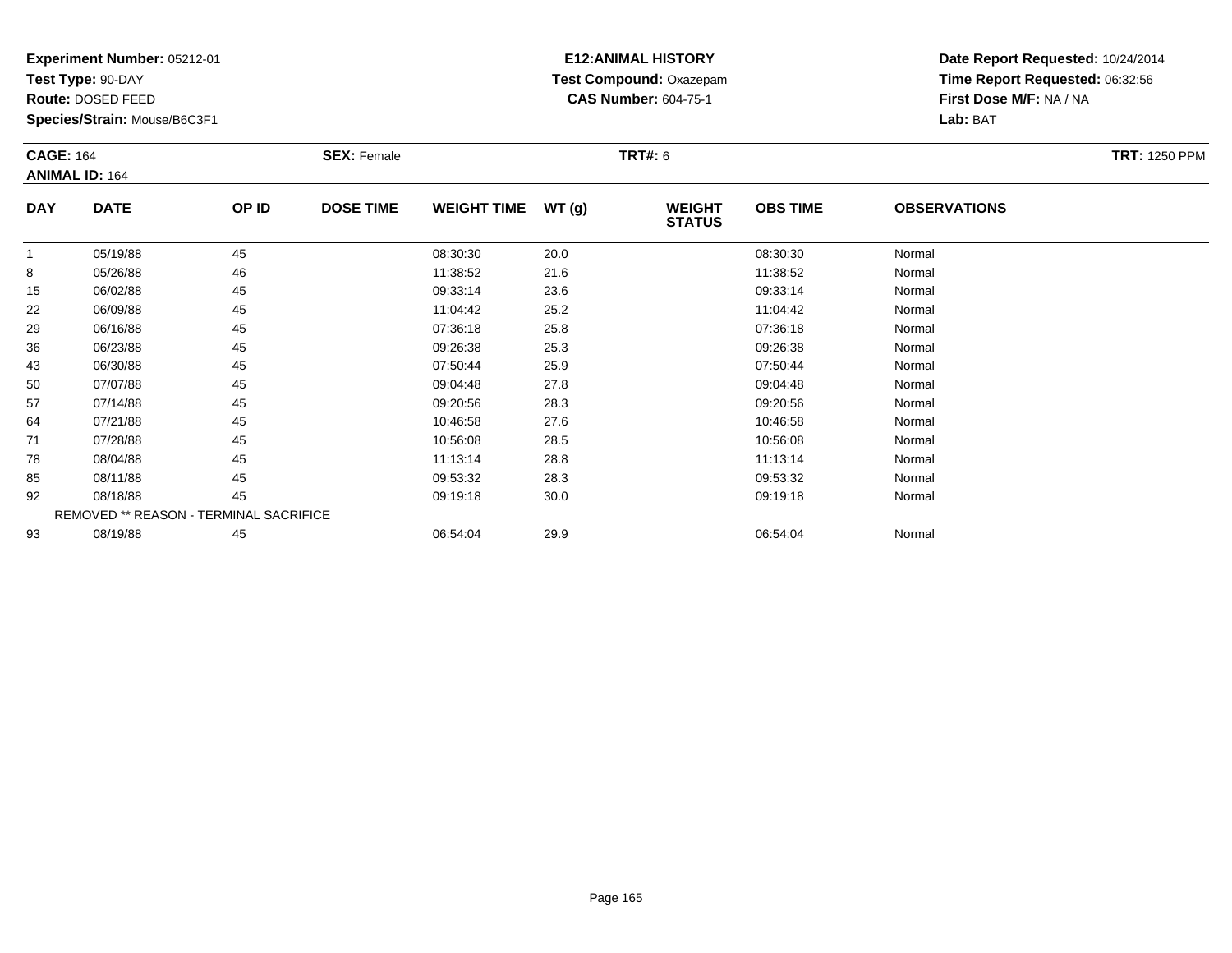**Test Type:** 90-DAY

**Route:** DOSED FEED

**Species/Strain:** Mouse/B6C3F1

## **E12:ANIMAL HISTORY Test Compound:** Oxazepam**CAS Number:** 604-75-1

| <b>CAGE: 165</b> | <b>ANIMAL ID: 165</b>                  |       | <b>SEX: Female</b> |                    |       | <b>TRT#: 6</b>                 |                 |                     | <b>TRT: 1250 PPM</b> |
|------------------|----------------------------------------|-------|--------------------|--------------------|-------|--------------------------------|-----------------|---------------------|----------------------|
| <b>DAY</b>       | <b>DATE</b>                            | OP ID | <b>DOSE TIME</b>   | <b>WEIGHT TIME</b> | WT(g) | <b>WEIGHT</b><br><b>STATUS</b> | <b>OBS TIME</b> | <b>OBSERVATIONS</b> |                      |
| $\mathbf{1}$     | 05/19/88                               | 45    |                    | 08:30:52           | 19.1  |                                | 08:30:52        | Normal              |                      |
| 8                | 05/26/88                               | 46    |                    | 11:39:26           | 21.0  |                                | 11:39:26        | Normal              |                      |
| 15               | 06/02/88                               | 45    |                    | 09:34:00           | 22.7  |                                | 09:34:00        | Normal              |                      |
| 22               | 06/09/88                               | 45    |                    | 11:05:44           | 23.6  |                                | 11:05:44        | Normal              |                      |
| 29               | 06/16/88                               | 45    |                    | 07:37:28           | 25.0  |                                | 07:37:28        | Normal              |                      |
| 36               | 06/23/88                               | 45    |                    | 09:30:46           | 25.0  |                                | 09:30:46        | Normal              |                      |
| 43               | 06/30/88                               | 45    |                    | 07:51:46           | 26.3  |                                | 07:51:46        | Normal              |                      |
| 50               | 07/07/88                               | 45    |                    | 09:01:32           | 27.2  |                                | 09:01:32        | Normal              |                      |
| 57               | 07/14/88                               | 45    |                    | 09:16:26           | 25.9  |                                | 09:16:26        | Normal              |                      |
| 64               | 07/21/88                               | 45    |                    | 10:47:28           | 28.7  |                                | 10:47:28        | Normal              |                      |
| 71               | 07/28/88                               | 45    |                    | 10:56:56           | 28.0  |                                | 10:56:56        | Normal              |                      |
| 78               | 08/04/88                               | 45    |                    | 11:13:54           | 30.1  |                                | 11:13:54        | Normal              |                      |
| 85               | 08/11/88                               | 45    |                    | 09:54:22           | 30.2  |                                | 09:54:22        | Normal              |                      |
| 92               | 08/18/88                               | 45    |                    | 09:19:52           | 29.5  |                                | 09:19:52        | Normal              |                      |
|                  | REMOVED ** REASON - TERMINAL SACRIFICE |       |                    |                    |       |                                |                 |                     |                      |
| 93               | 08/19/88                               | 45    |                    | 06:55:18           | 30.0  |                                | 06:55:18        | Normal              |                      |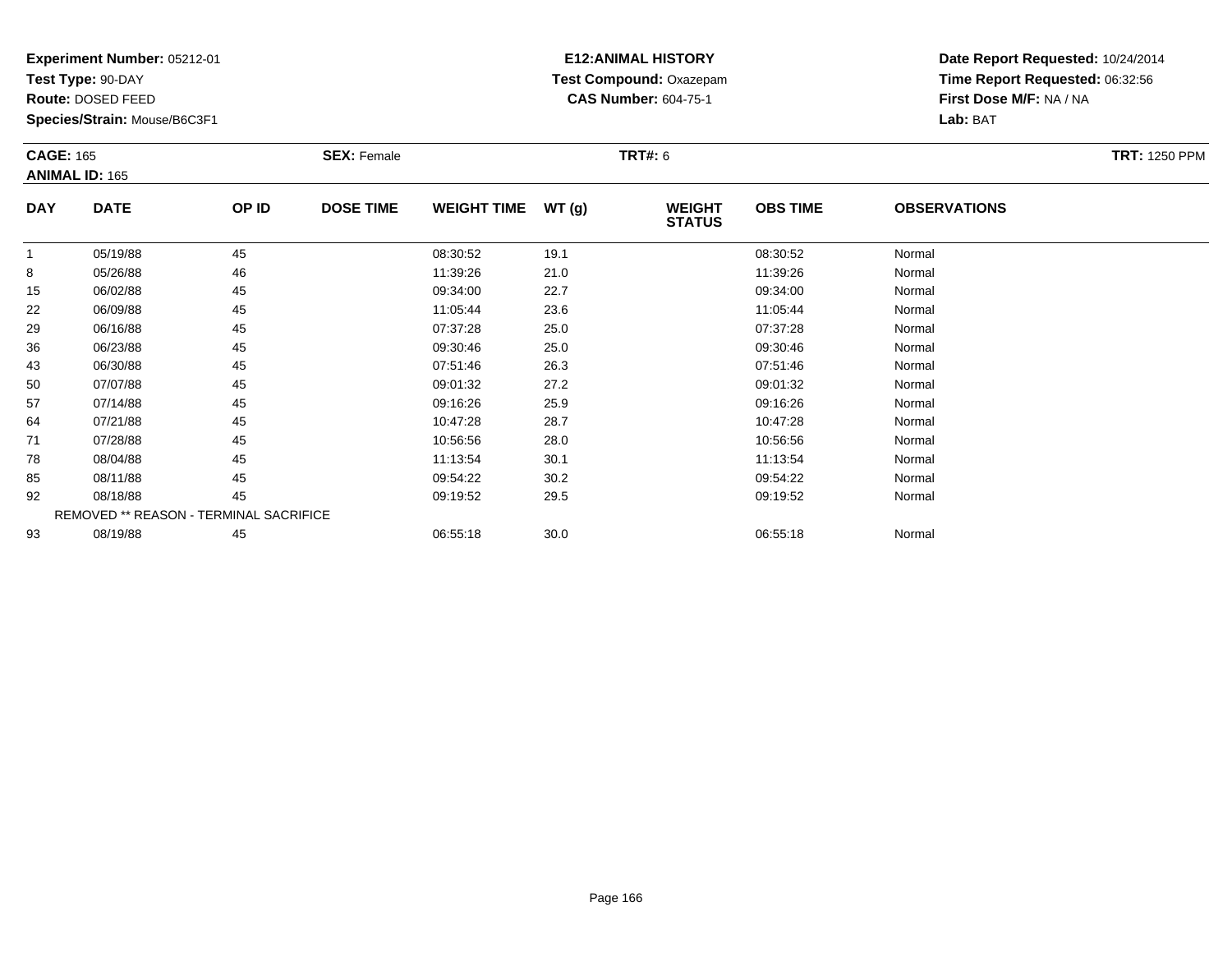**Test Type:** 90-DAY

**Route:** DOSED FEED

**Species/Strain:** Mouse/B6C3F1

## **E12:ANIMAL HISTORY Test Compound:** Oxazepam**CAS Number:** 604-75-1

| <b>CAGE: 166</b> |                                        |       | <b>SEX: Female</b> |                    |       | <b>TRT#: 6</b>                 |                 |                     | <b>TRT: 1250 PPM</b> |
|------------------|----------------------------------------|-------|--------------------|--------------------|-------|--------------------------------|-----------------|---------------------|----------------------|
|                  | <b>ANIMAL ID: 166</b>                  |       |                    |                    |       |                                |                 |                     |                      |
| <b>DAY</b>       | <b>DATE</b>                            | OP ID | <b>DOSE TIME</b>   | <b>WEIGHT TIME</b> | WT(g) | <b>WEIGHT</b><br><b>STATUS</b> | <b>OBS TIME</b> | <b>OBSERVATIONS</b> |                      |
|                  | 05/19/88                               | 45    |                    | 09:13:40           | 17.6  |                                | 09:13:40        | Normal              |                      |
| 8                | 05/26/88                               | 46    |                    | 11:22:02           | 21.8  |                                | 11:22:02        | Normal              |                      |
| 15               | 06/02/88                               | 45    |                    | 11:01:32           | 23.7  |                                | 11:01:32        | Normal              |                      |
| 22               | 06/09/88                               | 45    |                    | 10:58:52           | 24.3  |                                | 10:58:52        | Normal              |                      |
| 29               | 06/16/88                               | 45    |                    | 07:45:24           | 26.8  |                                | 07:45:24        | Normal              |                      |
| 36               | 06/23/88                               | 45    |                    | 11:01:18           | 26.8  |                                | 11:01:18        | Normal              |                      |
| 43               | 06/30/88                               | 45    |                    | 08:23:20           | 27.3  |                                | 08:23:20        | Normal              |                      |
| 50               | 07/07/88                               | 45    |                    |                    |       |                                | 11:01:04        | Normal              |                      |
| 51               | 07/08/88                               | 45    |                    | 08:08:30           | 28.0  |                                |                 |                     |                      |
| 57               | 07/14/88                               | 45    |                    | 13:41:26           | 28.1  |                                | 13:41:26        | Normal              |                      |
| 64               | 07/21/88                               | 45    |                    | 10:58:16           | 26.6  |                                | 10:58:16        | Normal              |                      |
| 71               | 07/28/88                               | 45    |                    | 11:12:00           | 28.4  |                                | 11:12:00        | Normal              |                      |
| 78               | 08/04/88                               | 45    |                    | 10:59:46           | 29.0  |                                | 10:59:46        | Normal              |                      |
| 85               | 08/11/88                               | 45    |                    | 11:00:32           | 29.2  |                                | 11:00:32        | Normal              |                      |
| 92               | 08/18/88                               | 45    |                    | 09:38:02           | 31.9  |                                | 09:38:02        | Normal              |                      |
|                  | REMOVED ** REASON - TERMINAL SACRIFICE |       |                    |                    |       |                                |                 |                     |                      |
| 93               | 08/19/88                               | 45    |                    | 06:56:00           | 30.6  |                                | 06:56:00        | Normal              |                      |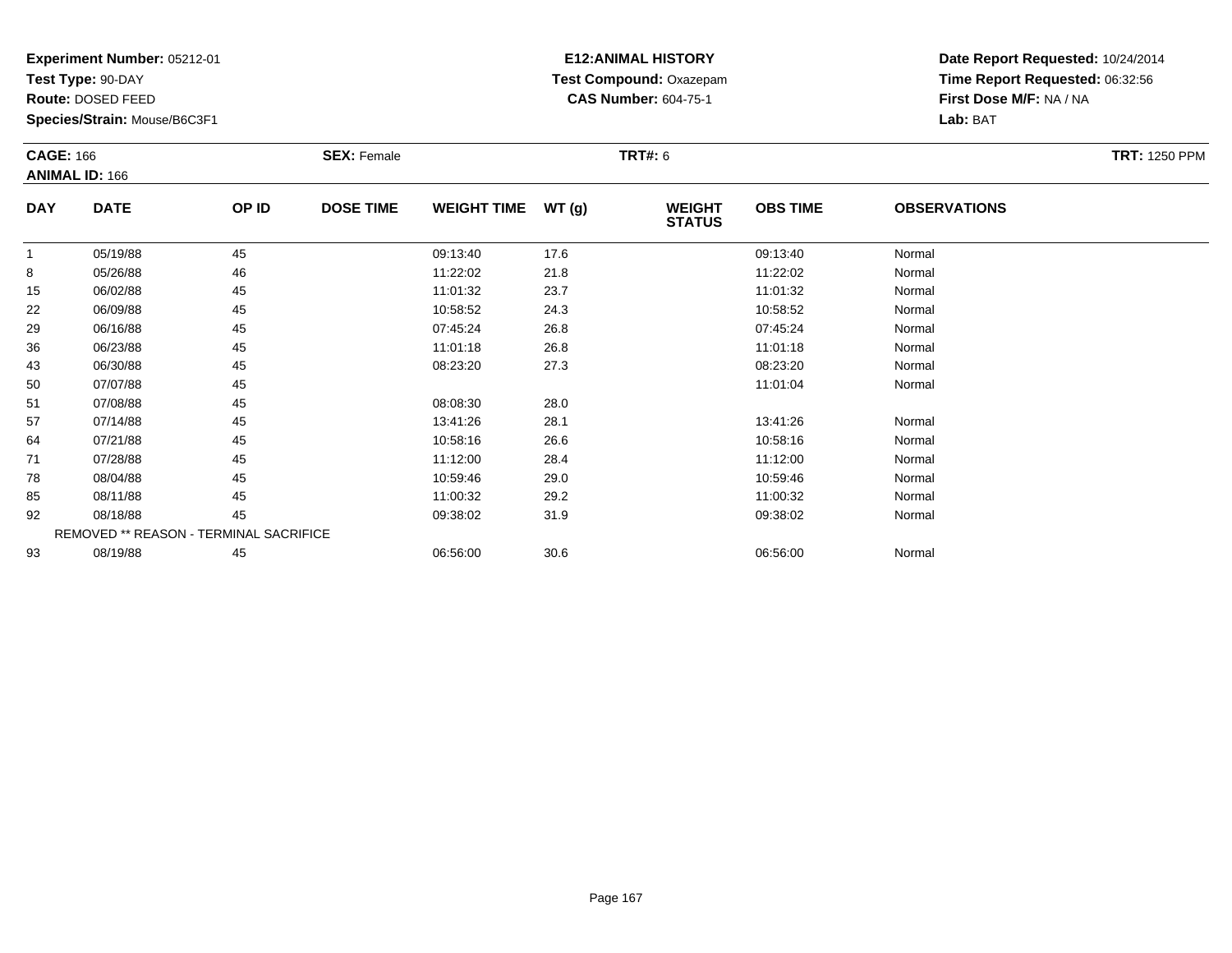**Test Type:** 90-DAY

**Route:** DOSED FEED

**Species/Strain:** Mouse/B6C3F1

## **E12:ANIMAL HISTORY Test Compound:** Oxazepam**CAS Number:** 604-75-1

| <b>CAGE: 167</b> | <b>ANIMAL ID: 167</b>                  |       | <b>SEX: Female</b> |                    |       | <b>TRT#: 6</b>                 |                 |                     | <b>TRT: 1250 PPM</b> |
|------------------|----------------------------------------|-------|--------------------|--------------------|-------|--------------------------------|-----------------|---------------------|----------------------|
| <b>DAY</b>       | <b>DATE</b>                            | OP ID | <b>DOSE TIME</b>   | <b>WEIGHT TIME</b> | WT(g) | <b>WEIGHT</b><br><b>STATUS</b> | <b>OBS TIME</b> | <b>OBSERVATIONS</b> |                      |
| 1                | 05/19/88                               | 45    |                    | 09:14:12           | 19.7  |                                | 09:14:12        | Normal              |                      |
| 8                | 05/26/88                               | 46    |                    | 11:19:34           | 22.4  |                                | 11:19:34        | Normal              |                      |
| 15               | 06/02/88                               | 45    |                    | 11:02:10           | 23.8  |                                | 11:02:10        | Normal              |                      |
| 22               | 06/09/88                               | 45    |                    | 11:01:32           | 23.6  |                                | 11:01:32        | Normal              |                      |
| 29               | 06/16/88                               | 45    |                    | 07:47:00           | 24.7  |                                | 07:47:00        | Normal              |                      |
| 36               | 06/23/88                               | 45    |                    | 11:02:16           | 23.6  |                                | 11:02:16        | Normal              |                      |
| 43               | 06/30/88                               | 45    |                    | 08:30:32           | 25.3  |                                | 08:30:32        | Normal              |                      |
| 50               | 07/07/88                               | 45    |                    | 11:04:16           | 26.2  |                                | 11:04:16        | Normal              |                      |
| 57               | 07/14/88                               | 45    |                    | 13:42:02           | 26.7  |                                | 13:42:02        | Normal              |                      |
| 64               | 07/21/88                               | 45    |                    | 10:59:02           | 27.2  |                                | 10:59:02        | Normal              |                      |
| 71               | 07/28/88                               | 45    |                    | 11:13:08           | 28.8  |                                | 11:13:08        | Normal              |                      |
| 78               | 08/04/88                               | 45    |                    | 10:55:34           | 27.3  |                                | 10:55:34        | Normal              |                      |
| 85               | 08/11/88                               | 45    |                    | 10:56:50           | 28.5  |                                | 10:56:50        | Normal              |                      |
| 92               | 08/18/88                               | 45    |                    | 09:36:10           | 28.8  |                                | 09:36:10        | Normal              |                      |
|                  | REMOVED ** REASON - TERMINAL SACRIFICE |       |                    |                    |       |                                |                 |                     |                      |
| 93               | 08/19/88                               | 45    |                    | 06:56:44           | 29.8  |                                | 06:56:44        | Normal              |                      |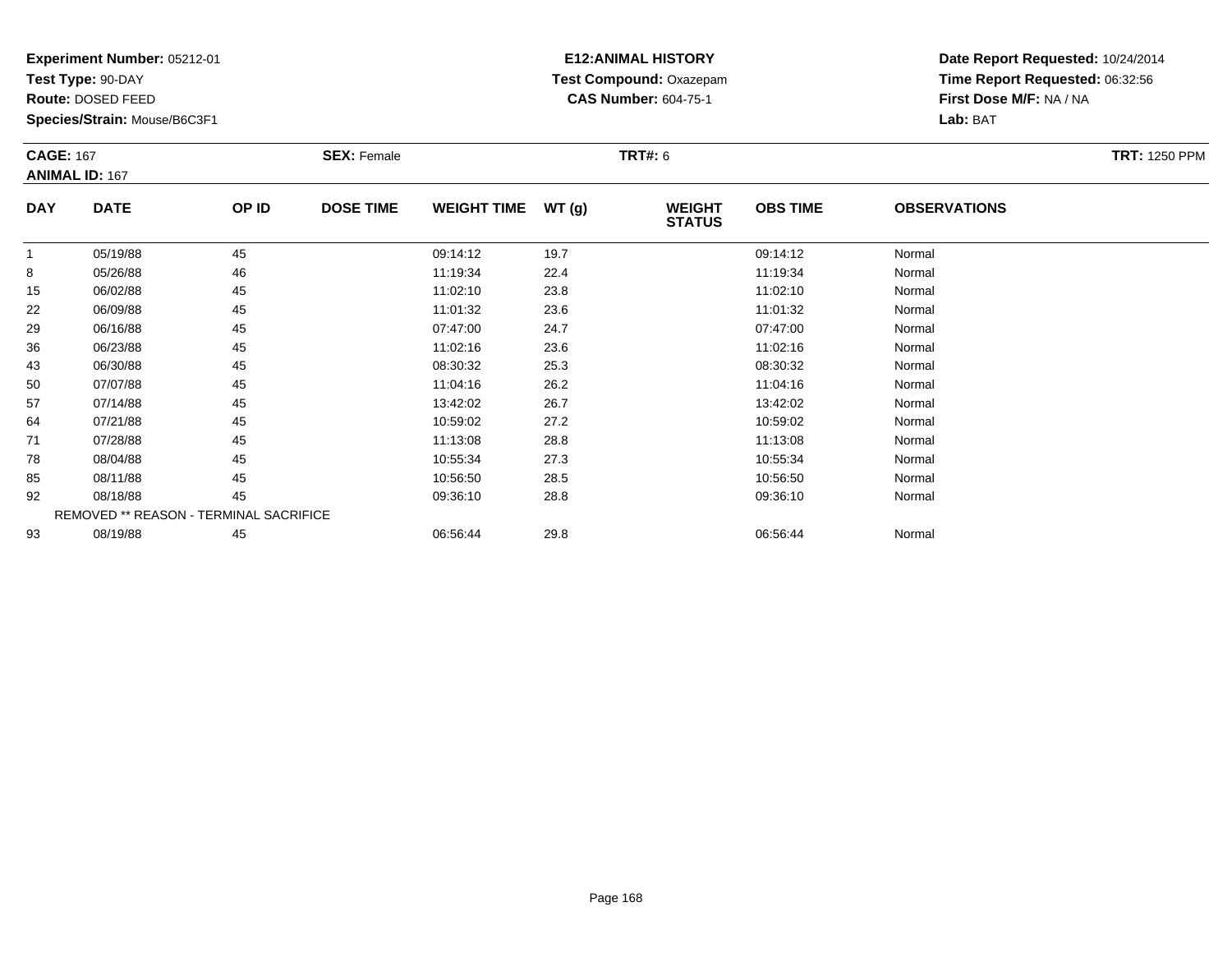**Test Type:** 90-DAY

**Route:** DOSED FEED

**Species/Strain:** Mouse/B6C3F1

## **E12:ANIMAL HISTORY Test Compound:** Oxazepam**CAS Number:** 604-75-1

| <b>CAGE: 168</b><br><b>ANIMAL ID: 168</b> |                                        |       | <b>SEX:</b> Female |                    |       | <b>TRT#:</b> 6                 |                 | <b>TRT: 1250 PPM</b> |  |
|-------------------------------------------|----------------------------------------|-------|--------------------|--------------------|-------|--------------------------------|-----------------|----------------------|--|
| <b>DAY</b>                                | <b>DATE</b>                            | OP ID | <b>DOSE TIME</b>   | <b>WEIGHT TIME</b> | WT(g) | <b>WEIGHT</b><br><b>STATUS</b> | <b>OBS TIME</b> | <b>OBSERVATIONS</b>  |  |
|                                           | 05/19/88                               | 45    |                    | 09:14:38           | 20.0  |                                | 09:14:38        | Normal               |  |
| 8                                         | 05/26/88                               | 46    |                    | 11:20:10           | 23.7  |                                | 11:20:10        | Normal               |  |
| 15                                        | 06/02/88                               | 45    |                    | 11:09:14           | 25.3  |                                | 11:09:14        | Normal               |  |
| 22                                        | 06/09/88                               | 45    |                    | 10:52:12           | 25.9  |                                | 10:52:12        | Normal               |  |
| 29                                        | 06/16/88                               | 45    |                    | 07:41:36           | 26.7  |                                | 07:41:36        | Normal               |  |
| 36                                        | 06/23/88                               | 45    |                    | 11:03:10           | 24.2  |                                | 11:03:10        | Normal               |  |
| 43                                        | 06/30/88                               | 45    |                    | 08:31:30           | 29.3  |                                | 08:31:30        | Normal               |  |
| 50                                        | 07/07/88                               | 45    |                    | 11:05:10           | 29.7  |                                | 11:05:10        | Normal               |  |
| 57                                        | 07/14/88                               | 45    |                    | 13:42:42           | 29.6  |                                | 13:42:42        | Normal               |  |
| 64                                        | 07/21/88                               | 45    |                    | 10:59:40           | 32.0  |                                | 10:59:40        | Normal               |  |
| 71                                        | 07/28/88                               | 45    |                    | 11:13:40           | 32.2  |                                | 11:13:40        | Normal               |  |
| 78                                        | 08/04/88                               | 45    |                    | 10:56:52           | 32.1  |                                | 10:56:52        | Normal               |  |
| 85                                        | 08/11/88                               | 45    |                    | 10:58:00           | 31.0  |                                | 10:58:00        | Normal               |  |
| 92                                        | 08/18/88                               | 45    |                    | 09:36:38           | 34.6  |                                | 09:36:38        | Normal               |  |
|                                           | REMOVED ** REASON - TERMINAL SACRIFICE |       |                    |                    |       |                                |                 |                      |  |
| 93                                        | 08/19/88                               | 45    |                    | 06:57:26           | 34.2  |                                | 06:57:26        | Normal               |  |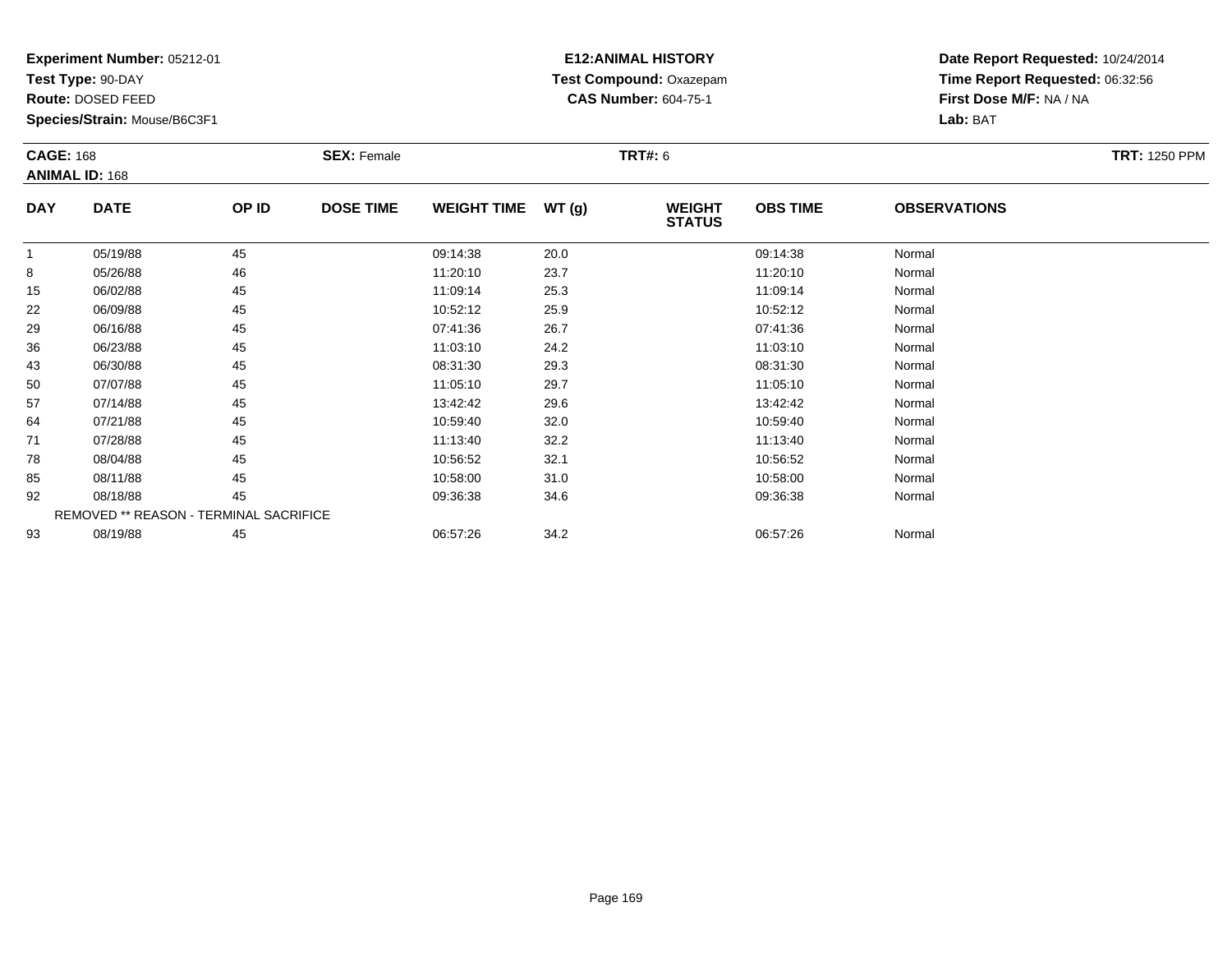**Test Type:** 90-DAY

**Route:** DOSED FEED

**Species/Strain:** Mouse/B6C3F1

## **E12:ANIMAL HISTORY Test Compound:** Oxazepam**CAS Number:** 604-75-1

| <b>CAGE: 169</b> |                                        | <b>SEX:</b> Female |                  |                    | <b>TRT#:</b> 6 |                                | <b>TRT: 1250 PPM</b> |                     |  |
|------------------|----------------------------------------|--------------------|------------------|--------------------|----------------|--------------------------------|----------------------|---------------------|--|
|                  | <b>ANIMAL ID: 169</b>                  |                    |                  |                    |                |                                |                      |                     |  |
| <b>DAY</b>       | <b>DATE</b>                            | OP ID              | <b>DOSE TIME</b> | <b>WEIGHT TIME</b> | WT(g)          | <b>WEIGHT</b><br><b>STATUS</b> | <b>OBS TIME</b>      | <b>OBSERVATIONS</b> |  |
|                  | 05/19/88                               | 45                 |                  | 09:15:10           | 17.2           |                                | 09:15:10             | Normal              |  |
| 8                | 05/26/88                               | 46                 |                  | 11:20:42           | 21.1           |                                | 11:20:42             | Normal              |  |
| 15               | 06/02/88                               | 45                 |                  | 11:09:56           | 22.9           |                                | 11:09:56             | Normal              |  |
| 22               | 06/09/88                               | 45                 |                  | 10:53:00           | 22.8           |                                | 10:53:00             | Normal              |  |
| 29               | 06/16/88                               | 45                 |                  | 07:42:38           | 25.6           |                                | 07:42:38             | Normal              |  |
| 36               | 06/23/88                               | 45                 |                  | 10:59:32           | 25.5           |                                | 10:59:32             | Normal              |  |
| 43               | 06/30/88                               | 45                 |                  | 08:22:04           | 27.7           |                                | 08:22:04             | Normal              |  |
| 50               | 07/07/88                               | 45                 |                  | 11:05:46           | 26.0           |                                | 11:05:46             | Normal              |  |
| 57               | 07/14/88                               | 45                 |                  | 13:43:14           | 26.9           |                                | 13:43:14             | Normal              |  |
| 64               | 07/21/88                               | 45                 |                  | 11:00:10           | 27.9           |                                | 11:00:10             | Normal              |  |
| 71               | 07/28/88                               | 45                 |                  | 11:14:22           | 28.8           |                                | 11:14:22             | Normal              |  |
| 78               | 08/04/88                               | 45                 |                  | 10:57:50           | 29.0           |                                | 10:57:50             | Normal              |  |
| 85               | 08/11/88                               | 45                 |                  | 10:58:36           | 28.6           |                                | 10:58:36             | Normal              |  |
| 92               | 08/18/88                               | 45                 |                  | 09:37:04           | 29.9           |                                | 09:37:04             | Normal              |  |
|                  | REMOVED ** REASON - TERMINAL SACRIFICE |                    |                  |                    |                |                                |                      |                     |  |
| 93               | 08/19/88                               | 45                 |                  | 06:58:12           | 30.2           |                                | 06:58:12             | Normal              |  |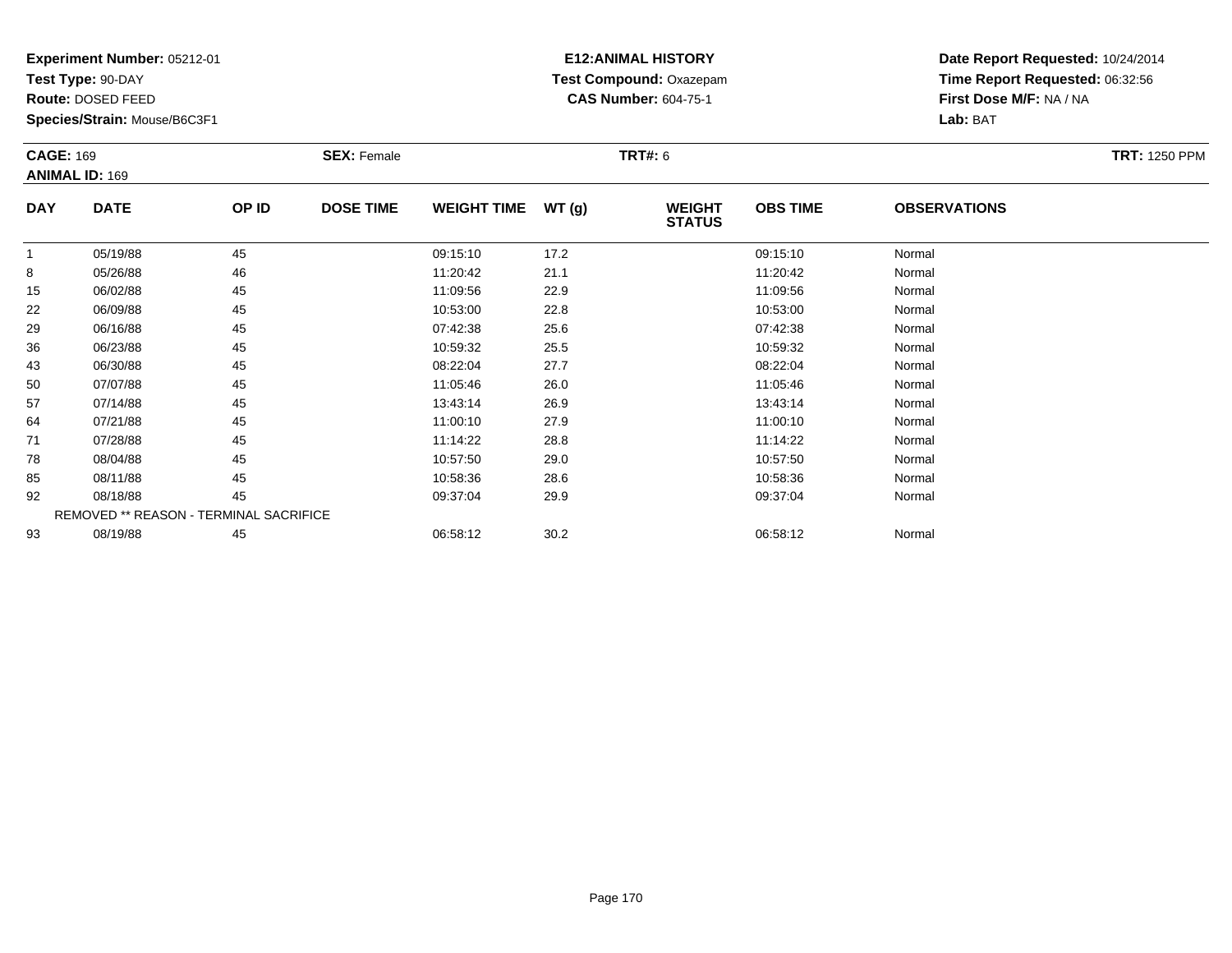**Test Type:** 90-DAY

**Route:** DOSED FEED

**Species/Strain:** Mouse/B6C3F1

## **E12:ANIMAL HISTORY Test Compound:** Oxazepam**CAS Number:** 604-75-1

| <b>CAGE: 170</b><br><b>ANIMAL ID: 170</b> |                                        | <b>SEX: Female</b> |                  |                    | <b>TRT#: 6</b> | <b>TRT: 1250 PPM</b>           |                 |                     |  |
|-------------------------------------------|----------------------------------------|--------------------|------------------|--------------------|----------------|--------------------------------|-----------------|---------------------|--|
| <b>DAY</b>                                | <b>DATE</b>                            | OP ID              | <b>DOSE TIME</b> | <b>WEIGHT TIME</b> | WT(g)          | <b>WEIGHT</b><br><b>STATUS</b> | <b>OBS TIME</b> | <b>OBSERVATIONS</b> |  |
|                                           | 05/19/88                               | 45                 |                  | 09:15:54           | 18.6           |                                | 09:15:54        | Normal              |  |
| 8                                         | 05/26/88                               | 46                 |                  | 11:21:26           | 20.8           |                                | 11:21:26        | Normal              |  |
| 15                                        | 06/02/88                               | 45                 |                  | 11:10:28           | 23.1           |                                | 11:10:28        | Normal              |  |
| 22                                        | 06/09/88                               | 45                 |                  | 11:22:32           | 23.0           |                                | 11:22:32        | Normal              |  |
| 29                                        | 06/16/88                               | 45                 |                  | 07:44:08           | 23.7           |                                | 07:44:08        | Normal              |  |
| 36                                        | 06/23/88                               | 45                 |                  | 11:00:40           | 25.1           |                                | 11:00:40        | Normal              |  |
| 43                                        | 06/30/88                               | 45                 |                  | 08:22:44           | 27.3           |                                | 08:22:44        | Normal              |  |
| 50                                        | 07/07/88                               | 45                 |                  | 11:00:26           | 27.5           |                                | 11:00:26        | Normal              |  |
| 57                                        | 07/14/88                               | 45                 |                  | 13:40:50           | 28.5           |                                | 13:40:50        | Normal              |  |
| 64                                        | 07/21/88                               | 45                 |                  | 11:00:56           | 28.2           |                                | 11:00:56        | Normal              |  |
| 71                                        | 07/28/88                               | 45                 |                  | 11:15:12           | 30.3           |                                | 11:15:12        | Normal              |  |
| 78                                        | 08/04/88                               | 45                 |                  | 10:58:46           | 30.0           |                                | 10:58:46        | Normal              |  |
| 85                                        | 08/11/88                               | 45                 |                  | 10:59:46           | 30.2           |                                | 10:59:46        | Normal              |  |
| 92                                        | 08/18/88                               | 45                 |                  | 09:37:42           | 32.3           |                                | 09:37:42        | Normal              |  |
|                                           | REMOVED ** REASON - TERMINAL SACRIFICE |                    |                  |                    |                |                                |                 |                     |  |
| 93                                        | 08/19/88                               | 45                 |                  | 06:58:56           | 31.4           |                                | 06:58:56        | Normal              |  |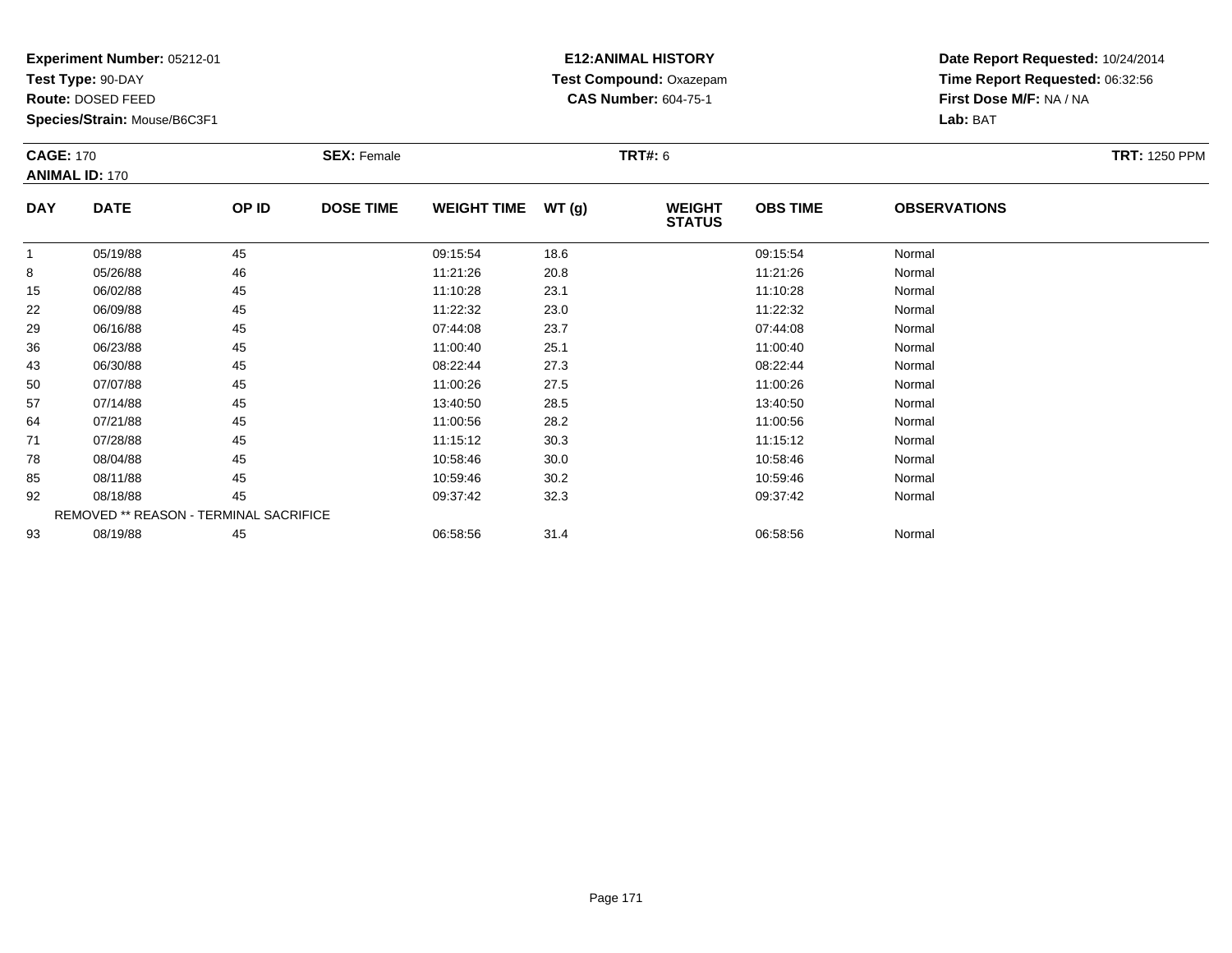|                                           | Experiment Number: 05212-01<br>Test Type: 90-DAY<br>Route: DOSED FEED<br>Species/Strain: Mouse/B6C3F1 |                                                      |                                      |                    |       | <b>E12: ANIMAL HISTORY</b><br>Test Compound: Oxazepam<br><b>CAS Number: 604-75-1</b> | Date Report Requested: 10/24/2014<br>Time Report Requested: 06:32:56<br>First Dose M/F: NA / NA<br>Lab: BAT |                      |
|-------------------------------------------|-------------------------------------------------------------------------------------------------------|------------------------------------------------------|--------------------------------------|--------------------|-------|--------------------------------------------------------------------------------------|-------------------------------------------------------------------------------------------------------------|----------------------|
| <b>CAGE: 171</b><br><b>ANIMAL ID: 171</b> |                                                                                                       |                                                      | <b>SEX: Female</b><br><b>TRT#: 6</b> |                    |       |                                                                                      |                                                                                                             | <b>TRT: 1250 PPM</b> |
| <b>DAY</b>                                | <b>DATE</b>                                                                                           | OP ID                                                | <b>DOSE TIME</b>                     | <b>WEIGHT TIME</b> | WT(q) | <b>WEIGHT</b><br><b>STATUS</b>                                                       | <b>OBS TIME</b>                                                                                             | <b>OBSERVATIONS</b>  |
|                                           | 05/19/88                                                                                              | 45<br><b>REMOVED ** REASON - SCHEDULED SACRIFICE</b> |                                      | 08:23:54           | 19.9  |                                                                                      | 08:23:54                                                                                                    | Normal               |
| 8<br>05/26/88                             |                                                                                                       | 46                                                   |                                      | 08:02:10           | 22.7  |                                                                                      | 08:02:10                                                                                                    | Normal               |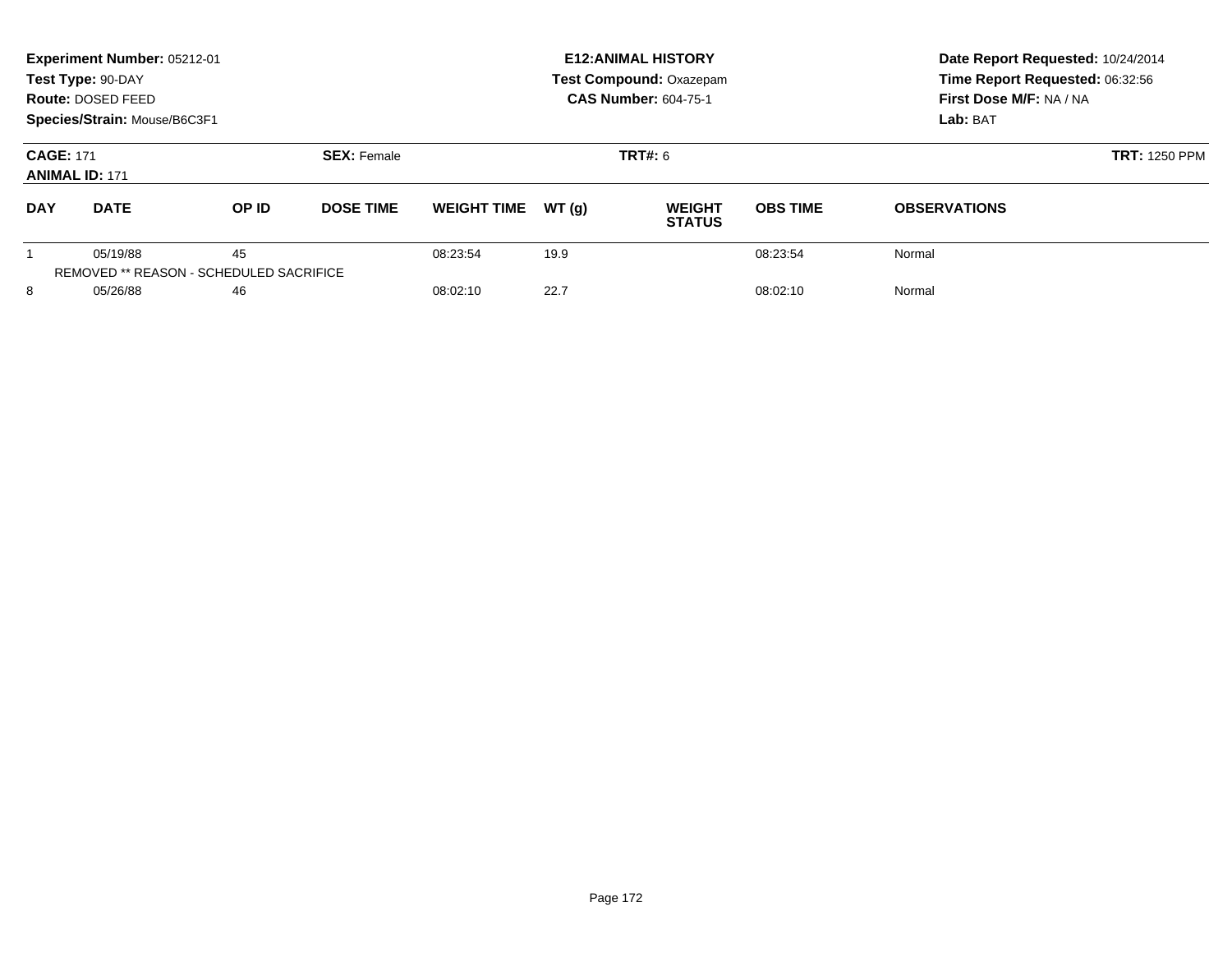|                                           | Experiment Number: 05212-01<br>Test Type: 90-DAY<br>Route: DOSED FEED<br>Species/Strain: Mouse/B6C3F1 |                                               |                    |                    |       | <b>E12: ANIMAL HISTORY</b><br>Test Compound: Oxazepam<br><b>CAS Number: 604-75-1</b> | Date Report Requested: 10/24/2014<br>Time Report Requested: 06:32:56<br>First Dose M/F: NA / NA<br>Lab: BAT |                     |
|-------------------------------------------|-------------------------------------------------------------------------------------------------------|-----------------------------------------------|--------------------|--------------------|-------|--------------------------------------------------------------------------------------|-------------------------------------------------------------------------------------------------------------|---------------------|
| <b>CAGE: 172</b><br><b>ANIMAL ID: 172</b> |                                                                                                       |                                               | <b>SEX: Female</b> |                    |       | <b>TRT#: 6</b>                                                                       | <b>TRT: 1250 PPM</b>                                                                                        |                     |
| <b>DAY</b>                                | <b>DATE</b>                                                                                           | OP ID                                         | <b>DOSE TIME</b>   | <b>WEIGHT TIME</b> | WT(q) | <b>WEIGHT</b><br><b>STATUS</b>                                                       | <b>OBS TIME</b>                                                                                             | <b>OBSERVATIONS</b> |
|                                           | 05/19/88                                                                                              | 45<br>REMOVED ** REASON - SCHEDULED SACRIFICE |                    | 08:23:28           | 18.3  |                                                                                      | 08:23:28                                                                                                    | Normal              |
| 8<br>05/26/88                             |                                                                                                       | 46                                            |                    | 08:10:30           | 22.4  |                                                                                      | 08:10:30                                                                                                    | Normal              |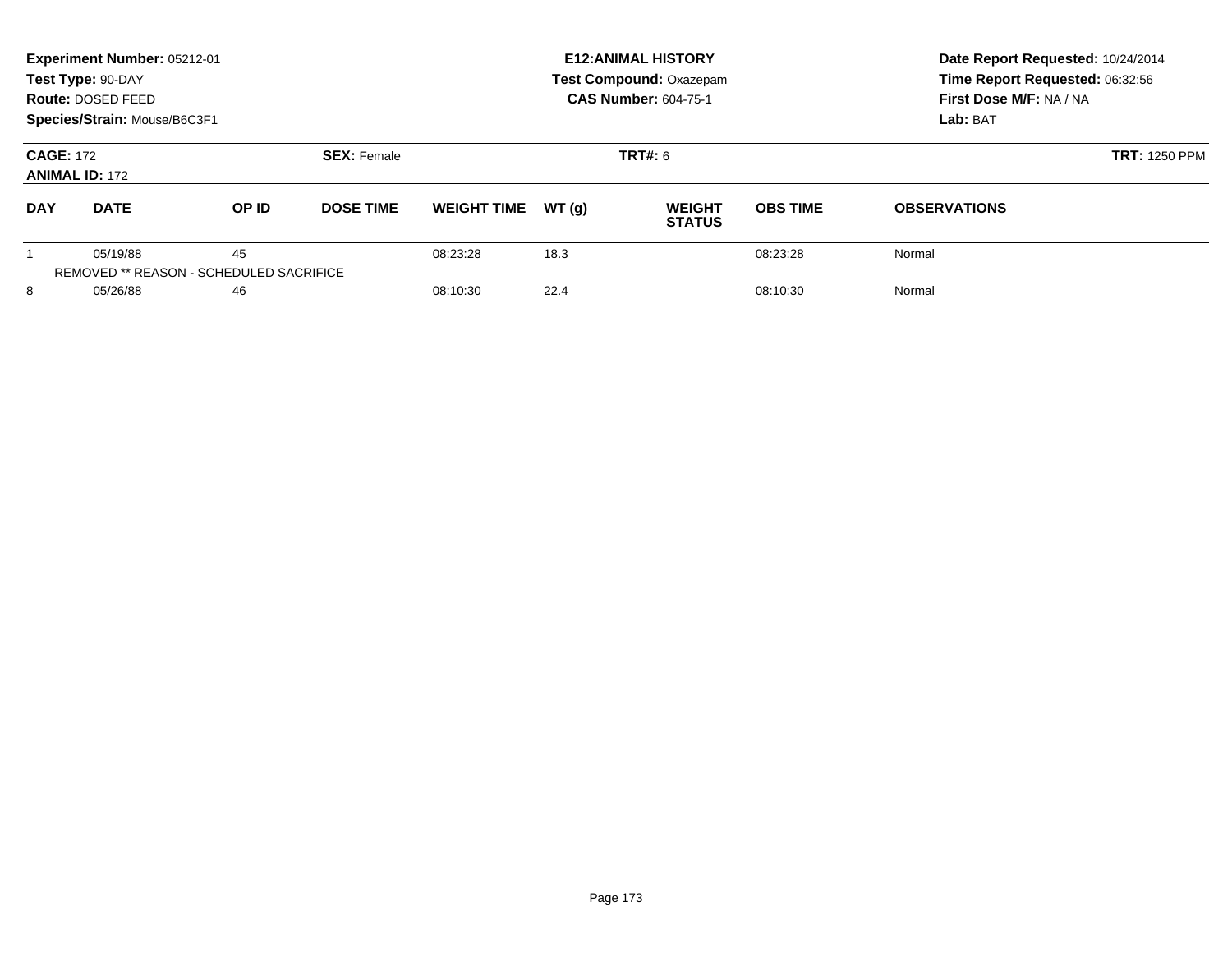|                                           | Experiment Number: 05212-01<br>Test Type: 90-DAY<br>Route: DOSED FEED<br>Species/Strain: Mouse/B6C3F1 |                                                      |                                      |                    |       | <b>E12: ANIMAL HISTORY</b><br>Test Compound: Oxazepam<br><b>CAS Number: 604-75-1</b> | Date Report Requested: 10/24/2014<br>Time Report Requested: 06:32:56<br>First Dose M/F: NA / NA<br>Lab: BAT |                      |
|-------------------------------------------|-------------------------------------------------------------------------------------------------------|------------------------------------------------------|--------------------------------------|--------------------|-------|--------------------------------------------------------------------------------------|-------------------------------------------------------------------------------------------------------------|----------------------|
| <b>CAGE: 173</b><br><b>ANIMAL ID: 173</b> |                                                                                                       |                                                      | <b>SEX: Female</b><br><b>TRT#: 6</b> |                    |       |                                                                                      |                                                                                                             | <b>TRT: 1250 PPM</b> |
| <b>DAY</b>                                | <b>DATE</b>                                                                                           | OP ID                                                | <b>DOSE TIME</b>                     | <b>WEIGHT TIME</b> | WT(q) | <b>WEIGHT</b><br><b>STATUS</b>                                                       | <b>OBS TIME</b>                                                                                             | <b>OBSERVATIONS</b>  |
|                                           | 05/19/88                                                                                              | 45<br><b>REMOVED ** REASON - SCHEDULED SACRIFICE</b> |                                      | 08:22:56           | 20.8  |                                                                                      | 08:22:56                                                                                                    | Normal               |
| 8<br>05/26/88                             |                                                                                                       | 46                                                   |                                      | 08:01:18           | 24.4  |                                                                                      | 08:01:18                                                                                                    | Normal               |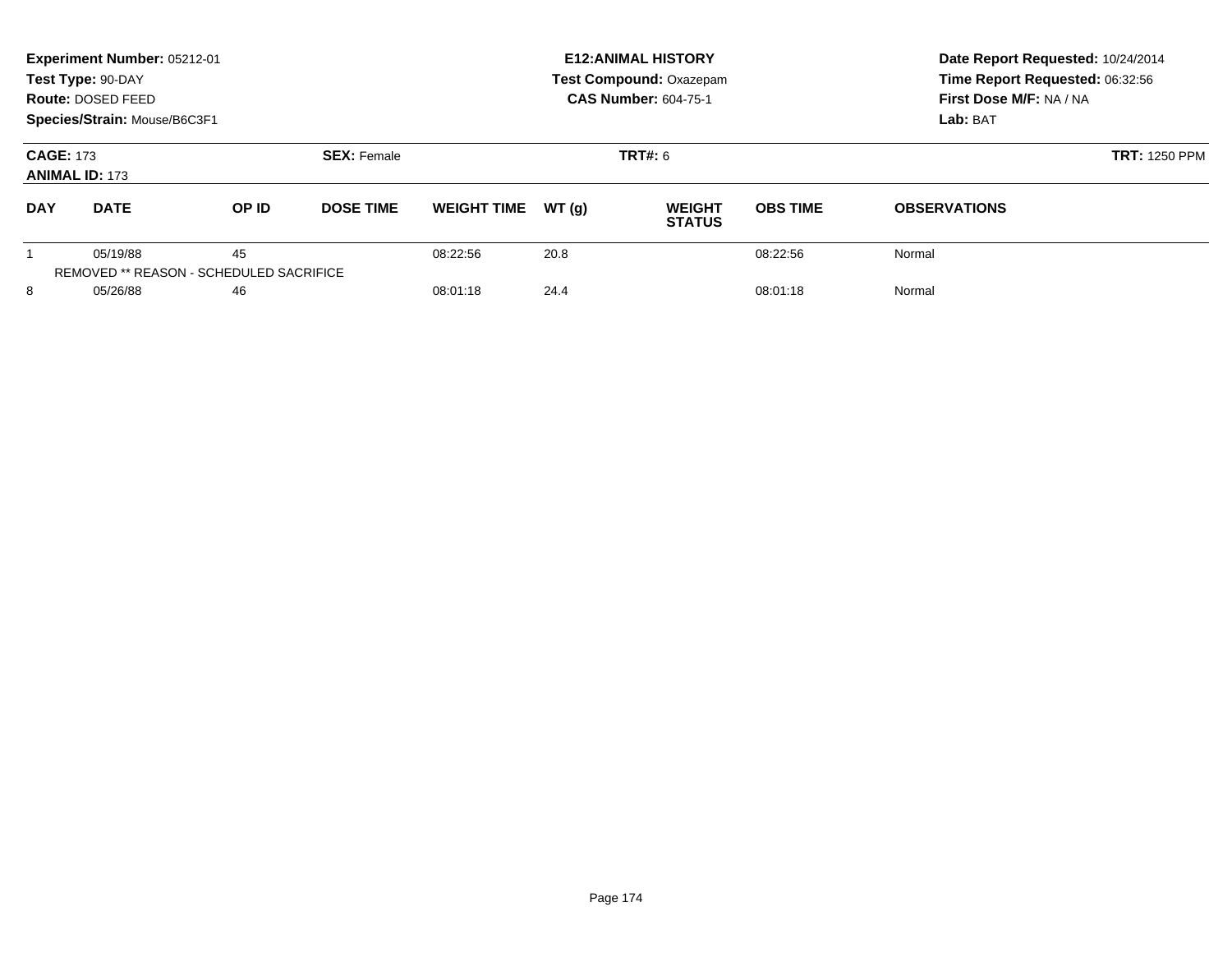|                                                | Experiment Number: 05212-01<br>Test Type: 90-DAY<br>Route: DOSED FEED<br>Species/Strain: Mouse/B6C3F1 |       |                    |                    |       | <b>E12: ANIMAL HISTORY</b><br>Test Compound: Oxazepam<br><b>CAS Number: 604-75-1</b> | Date Report Requested: 10/24/2014<br>Time Report Requested: 06:32:56<br>First Dose M/F: NA / NA<br>Lab: BAT |                     |
|------------------------------------------------|-------------------------------------------------------------------------------------------------------|-------|--------------------|--------------------|-------|--------------------------------------------------------------------------------------|-------------------------------------------------------------------------------------------------------------|---------------------|
| <b>CAGE: 174</b><br><b>ANIMAL ID: 174</b>      |                                                                                                       |       | <b>SEX: Female</b> |                    |       | <b>TRT#: 6</b>                                                                       | <b>TRT: 1250 PPM</b>                                                                                        |                     |
| <b>DAY</b>                                     | <b>DATE</b>                                                                                           | OP ID | <b>DOSE TIME</b>   | <b>WEIGHT TIME</b> | WT(g) | <b>WEIGHT</b><br><b>STATUS</b>                                                       | <b>OBS TIME</b>                                                                                             | <b>OBSERVATIONS</b> |
|                                                | 05/19/88                                                                                              | 45    |                    |                    |       |                                                                                      | 08:22:34                                                                                                    | Normal              |
| 2                                              | 05/20/88                                                                                              | 45    |                    | 08:29:52           | 18.6  |                                                                                      |                                                                                                             |                     |
| <b>REMOVED ** REASON - SCHEDULED SACRIFICE</b> |                                                                                                       |       |                    |                    |       |                                                                                      |                                                                                                             |                     |
| 8                                              | 05/26/88                                                                                              | 46    |                    | 08:13:08           | 23.0  |                                                                                      | 08:13:08                                                                                                    | Normal              |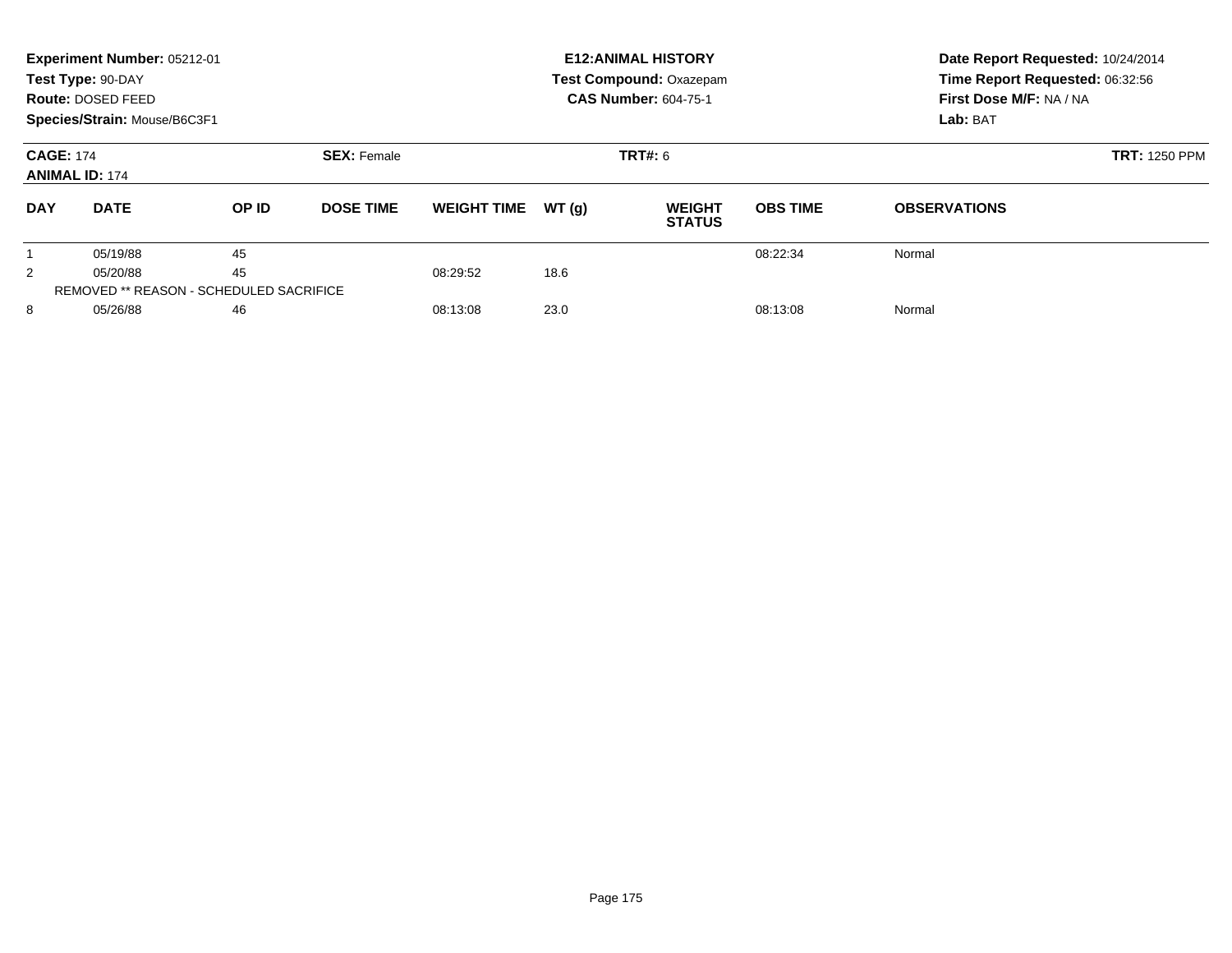|                                           | Experiment Number: 05212-01<br>Test Type: 90-DAY<br>Route: DOSED FEED<br>Species/Strain: Mouse/B6C3F1 |                                                      |                    |                    |                | <b>E12: ANIMAL HISTORY</b><br><b>Test Compound: Oxazepam</b><br><b>CAS Number: 604-75-1</b> | Date Report Requested: 10/24/2014<br>Time Report Requested: 06:32:56<br>First Dose M/F: NA / NA<br>Lab: BAT |                     |
|-------------------------------------------|-------------------------------------------------------------------------------------------------------|------------------------------------------------------|--------------------|--------------------|----------------|---------------------------------------------------------------------------------------------|-------------------------------------------------------------------------------------------------------------|---------------------|
| <b>CAGE: 175</b><br><b>ANIMAL ID: 175</b> |                                                                                                       |                                                      | <b>SEX: Female</b> |                    | <b>TRT#: 6</b> | <b>TRT: 1250 PPM</b>                                                                        |                                                                                                             |                     |
| <b>DAY</b>                                | <b>DATE</b>                                                                                           | OP ID                                                | <b>DOSE TIME</b>   | <b>WEIGHT TIME</b> | WT(q)          | <b>WEIGHT</b><br><b>STATUS</b>                                                              | <b>OBS TIME</b>                                                                                             | <b>OBSERVATIONS</b> |
|                                           | 05/19/88                                                                                              | 45<br><b>REMOVED ** REASON - SCHEDULED SACRIFICE</b> |                    | 08:22:10           | 20.9           |                                                                                             | 08:22:10                                                                                                    | Normal              |
| 8<br>05/26/88                             |                                                                                                       | 46                                                   |                    | 08:05:06           | 22.9           |                                                                                             | 08:05:06                                                                                                    | Normal              |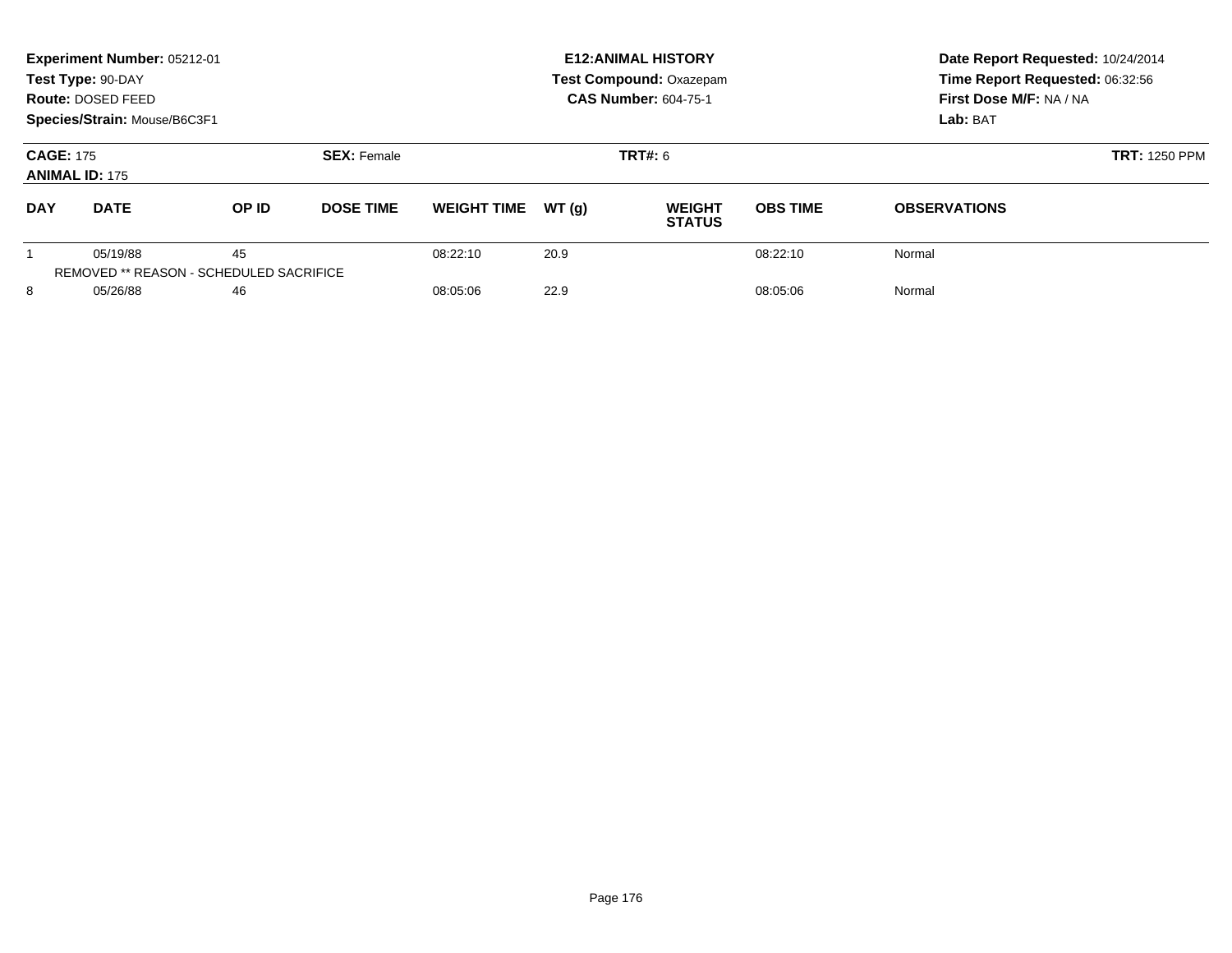**Test Type:** 90-DAY

**Route:** DOSED FEED

**Species/Strain:** Mouse/B6C3F1

## **E12:ANIMAL HISTORY Test Compound:** Oxazepam**CAS Number:** 604-75-1

**Date Report Requested:** 10/24/2014**Time Report Requested:** 06:32:56**First Dose M/F:** NA / NA**Lab:** BAT

| <b>CAGE: 176</b><br><b>ANIMAL ID: 176</b> |                                         | <b>SEX: Female</b> |                  |                    | <b>TRT#: 6</b> | <b>TRT: 1250 PPM</b>           |                 |                     |  |
|-------------------------------------------|-----------------------------------------|--------------------|------------------|--------------------|----------------|--------------------------------|-----------------|---------------------|--|
| <b>DAY</b>                                | <b>DATE</b>                             | OP ID              | <b>DOSE TIME</b> | <b>WEIGHT TIME</b> | WT(g)          | <b>WEIGHT</b><br><b>STATUS</b> | <b>OBS TIME</b> | <b>OBSERVATIONS</b> |  |
| 1                                         | 05/19/88                                | 45                 |                  | 09:06:16           | 20.5           |                                | 09:06:16        | Normal              |  |
| 8                                         | 05/26/88                                | 46                 |                  | 11:15:04           | 24.6           |                                | 11:15:04        | Normal              |  |
| 15                                        | 06/02/88                                | 45                 |                  | 11:00:34           | 25.6           |                                | 11:00:34        | Normal              |  |
| 22                                        | 06/09/88                                | 45                 |                  | 10:57:04           | 27.6           |                                | 10:57:04        | Normal              |  |
| 29                                        | 06/16/88                                | 45                 |                  | 07:57:22           | 28.2           |                                | 07:57:22        | Normal              |  |
| 36                                        | 06/23/88                                | 45                 |                  | 11:09:24           | 30.0           |                                | 11:09:24        | Normal              |  |
| 43                                        | 06/30/88                                | 45                 |                  | 08:40:04           | 31.8           |                                | 08:40:04        | Normal              |  |
| 50                                        | 07/07/88                                | 45                 |                  | 11:16:32           | 32.5           |                                | 11:16:32        | Normal              |  |
| 57                                        | 07/14/88                                | 45                 |                  | 13:48:00           | 34.6           |                                | 13:48:00        | Normal              |  |
| 64                                        | 07/21/88                                | 45                 |                  | 10:55:00           | 34.0           |                                | 10:55:00        | Normal              |  |
| 71                                        | 07/28/88                                | 45                 |                  | 11:18:58           | 35.6           |                                | 11:18:58        | Normal              |  |
|                                           | REMOVED ** REASON - SCHEDULED SACRIFICE |                    |                  |                    |                |                                |                 |                     |  |
| 78                                        | 08/04/88                                | 45                 |                  | 08:16:56           | 35.7           |                                | 08:16:56        | Normal              |  |

8 08/04/88 45 08:16:56 35.7 08:16:56 Normal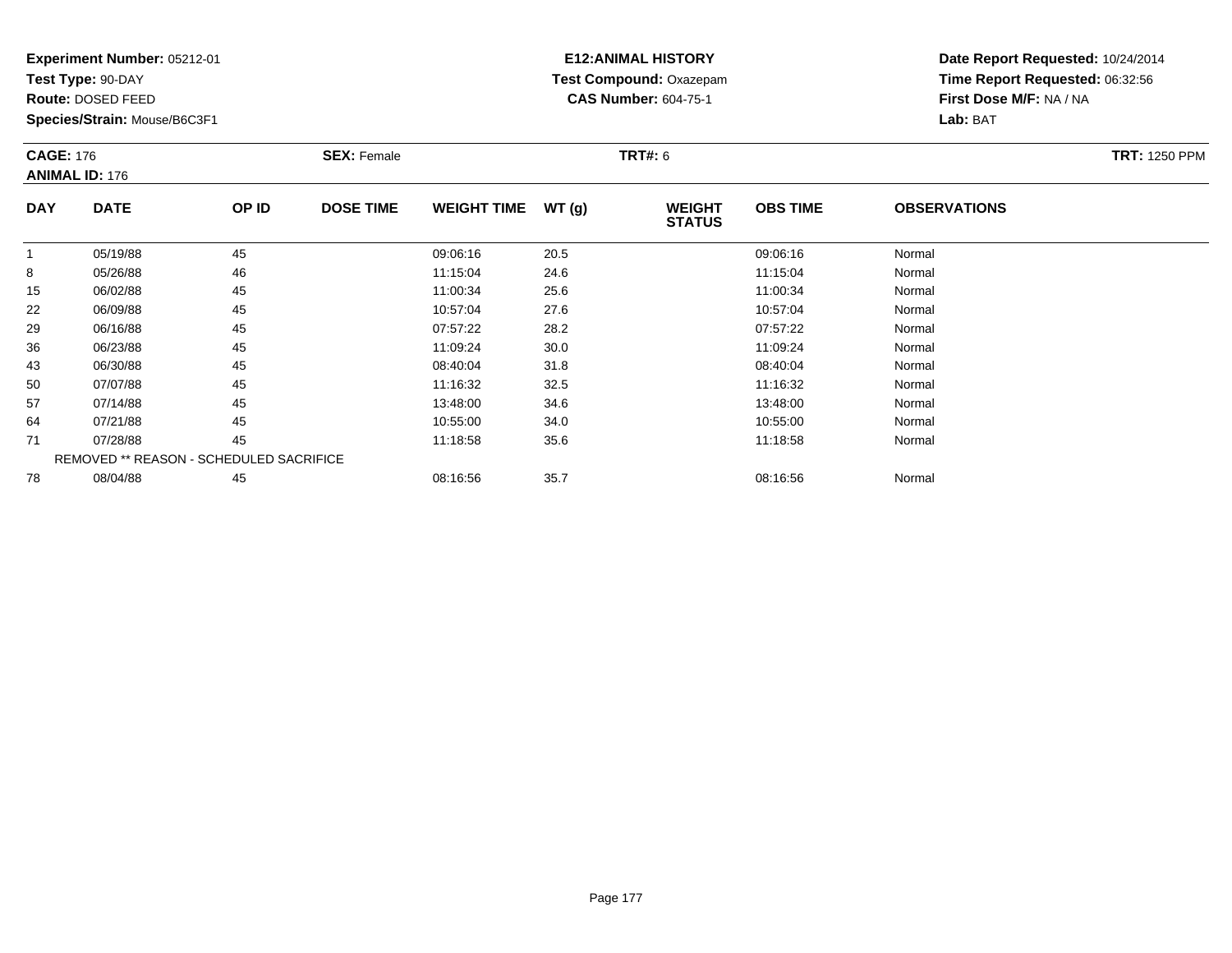**Test Type:** 90-DAY

**Route:** DOSED FEED

78

**Species/Strain:** Mouse/B6C3F1

## **E12:ANIMAL HISTORY Test Compound:** Oxazepam**CAS Number:** 604-75-1

**Date Report Requested:** 10/24/2014**Time Report Requested:** 06:32:56**First Dose M/F:** NA / NA**Lab:** BAT

| <b>CAGE: 177</b><br><b>ANIMAL ID: 177</b> |                                         | <b>SEX: Female</b> |                  |                    | <b>TRT#: 6</b> | <b>TRT: 1250 PPM</b>           |                 |                     |  |
|-------------------------------------------|-----------------------------------------|--------------------|------------------|--------------------|----------------|--------------------------------|-----------------|---------------------|--|
| <b>DAY</b>                                | <b>DATE</b>                             | OP ID              | <b>DOSE TIME</b> | <b>WEIGHT TIME</b> | WT(g)          | <b>WEIGHT</b><br><b>STATUS</b> | <b>OBS TIME</b> | <b>OBSERVATIONS</b> |  |
| 1                                         | 05/19/88                                | 45                 |                  | 09:07:12           | 19.3           |                                | 09:07:12        | Normal              |  |
| 8                                         | 05/26/88                                | 46                 |                  | 11:12:30           | 22.8           |                                | 11:12:30        | Normal              |  |
| 15                                        | 06/02/88                                | 45                 |                  | 10:50:58           | 24.7           |                                | 10:50:58        | Normal              |  |
| 22                                        | 06/09/88                                | 45                 |                  | 10:59:48           | 24.7           |                                | 10:59:48        | Normal              |  |
| 29                                        | 06/16/88                                | 45                 |                  | 07:58:02           | 25.4           |                                | 07:58:02        | Normal              |  |
| 36                                        | 06/23/88                                | 45                 |                  | 11:10:00           | 26.4           |                                | 11:10:00        | Normal              |  |
| 43                                        | 06/30/88                                | 45                 |                  | 08:39:28           | 27.4           |                                | 08:39:28        | Normal              |  |
| 50                                        | 07/07/88                                | 45                 |                  | 11:14:42           | 28.4           |                                | 11:14:42        | Normal              |  |
| 57                                        | 07/14/88                                | 45                 |                  | 13:48:44           | 29.6           |                                | 13:48:44        | Normal              |  |
| 64                                        | 07/21/88                                | 45                 |                  | 10:55:30           | 28.9           |                                | 10:55:30        | Normal              |  |
| 71                                        | 07/28/88                                | 45                 |                  | 11:19:46           | 31.6           |                                | 11:19:46        | Normal              |  |
|                                           | REMOVED ** REASON - SCHEDULED SACRIFICE |                    |                  |                    |                |                                |                 |                     |  |

08/04/88 <sup>45</sup> 08:18:04 31.3 08:18:04 Normal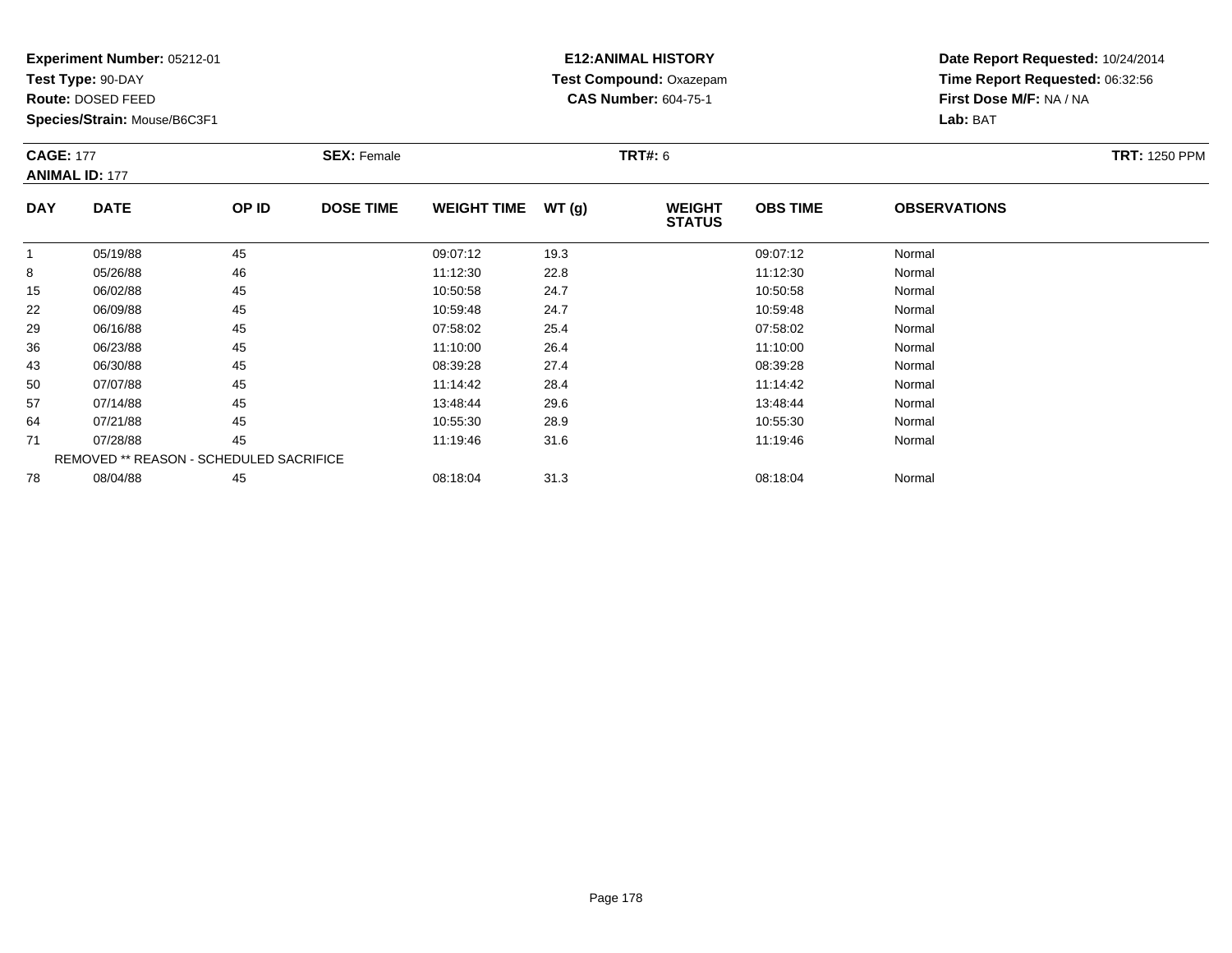**Test Type:** 90-DAY

**Route:** DOSED FEED

**Species/Strain:** Mouse/B6C3F1

## **E12:ANIMAL HISTORY Test Compound:** Oxazepam**CAS Number:** 604-75-1

**Date Report Requested:** 10/24/2014**Time Report Requested:** 06:32:56**First Dose M/F:** NA / NA**Lab:** BAT

| <b>CAGE: 178</b><br><b>ANIMAL ID: 178</b> |                                         | <b>SEX: Female</b> |                  |                    | <b>TRT#: 6</b> | <b>TRT: 1250 PPM</b>           |                 |                     |  |
|-------------------------------------------|-----------------------------------------|--------------------|------------------|--------------------|----------------|--------------------------------|-----------------|---------------------|--|
| <b>DAY</b>                                | <b>DATE</b>                             | OP ID              | <b>DOSE TIME</b> | <b>WEIGHT TIME</b> | WT(g)          | <b>WEIGHT</b><br><b>STATUS</b> | <b>OBS TIME</b> | <b>OBSERVATIONS</b> |  |
|                                           | 05/19/88                                | 45                 |                  | 09:09:14           | 17.7           |                                | 09:09:14        | Normal              |  |
| 8                                         | 05/26/88                                | 46                 |                  | 11:13:02           | 23.4           |                                | 11:13:02        | Normal              |  |
| 15                                        | 06/02/88                                | 45                 |                  | 10:54:24           | 23.7           |                                | 10:54:24        | Normal              |  |
| 22                                        | 06/09/88                                | 45                 |                  | 10:50:30           | 23.9           |                                | 10:50:30        | Normal              |  |
| 29                                        | 06/16/88                                | 45                 |                  | 07:53:32           | 25.5           |                                | 07:53:32        | Normal              |  |
| 36                                        | 06/23/88                                | 45                 |                  | 11:10:42           | 25.3           |                                | 11:10:42        | Normal              |  |
| 43                                        | 06/30/88                                | 45                 |                  | 08:38:36           | 26.1           |                                | 08:38:36        | Normal              |  |
| 50                                        | 07/07/88                                | 45                 |                  | 11:13:28           | 28.4           |                                | 11:13:28        | Normal              |  |
| 57                                        | 07/14/88                                | 45                 |                  | 13:49:36           | 28.5           |                                | 13:49:36        | Normal              |  |
| 64                                        | 07/21/88                                | 45                 |                  | 10:56:14           | 30.5           |                                | 10:56:14        | Normal              |  |
| 71                                        | 07/28/88                                | 45                 |                  | 11:20:40           | 31.6           |                                | 11:20:40        | Normal              |  |
|                                           | REMOVED ** REASON - SCHEDULED SACRIFICE |                    |                  |                    |                |                                |                 |                     |  |
| 78                                        | 08/04/88                                | 45                 |                  | 08:24:36           | 32.1           |                                | 08:24:36        | Normal              |  |

8 08/04/88 45 45 08:24:36 32.1 36 08:24:36 08:24:36 Normal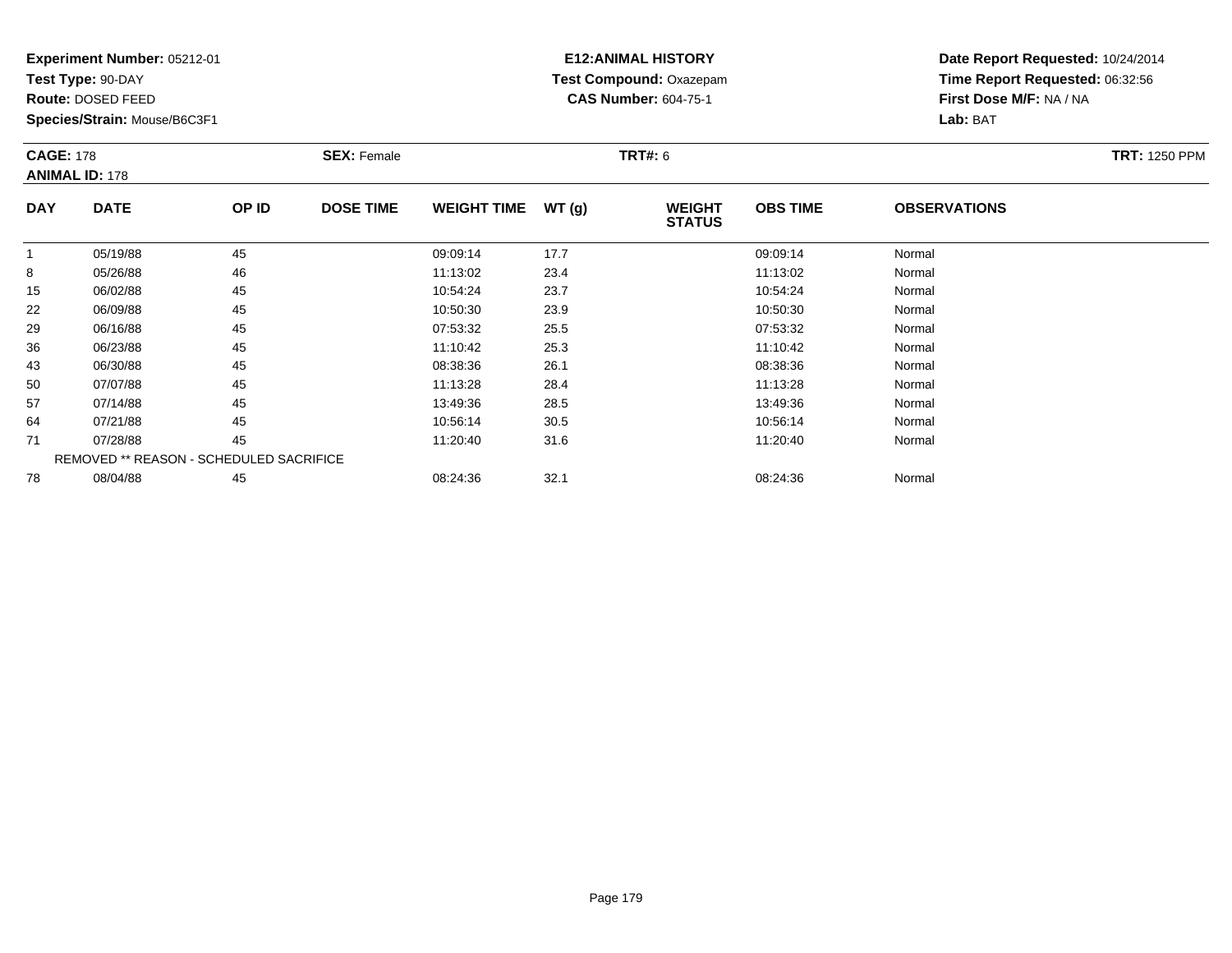**Test Type:** 90-DAY

**Route:** DOSED FEED

**Species/Strain:** Mouse/B6C3F1

#### **E12:ANIMAL HISTORY Test Compound:** Oxazepam**CAS Number:** 604-75-1

| <b>CAGE: 179</b><br><b>ANIMAL ID: 179</b> |                                         |       | <b>SEX: Female</b> |                    |       | <b>TRT#: 6</b>                 | <b>TRT: 1250 PPM</b> |                     |  |
|-------------------------------------------|-----------------------------------------|-------|--------------------|--------------------|-------|--------------------------------|----------------------|---------------------|--|
| <b>DAY</b>                                | <b>DATE</b>                             | OP ID | <b>DOSE TIME</b>   | <b>WEIGHT TIME</b> | WT(g) | <b>WEIGHT</b><br><b>STATUS</b> | <b>OBS TIME</b>      | <b>OBSERVATIONS</b> |  |
| $\mathbf{1}$                              | 05/19/88                                | 45    |                    | 09:07:58           | 17.5  |                                | 09:07:58             | Normal              |  |
| 8                                         | 05/26/88                                | 46    |                    | 11:13:48           | 20.3  |                                | 11:13:48             | Normal              |  |
| 15                                        | 06/02/88                                | 45    |                    | 10:57:34           | 18.3  |                                | 10:57:34             | Normal              |  |
| 22                                        | 06/09/88                                | 45    |                    | 10:54:44           | 22.8  |                                | 10:54:44             | Normal              |  |
| 29                                        | 06/16/88                                | 45    |                    | 07:55:06           | 24.7  |                                | 07:55:06             | Normal              |  |
| 36                                        | 06/23/88                                | 45    |                    | 11:06:48           | 24.8  |                                | 11:06:48             | Normal              |  |
| 43                                        | 06/30/88                                | 45    |                    | 08:41:28           | 25.1  |                                | 08:41:28             | Normal              |  |
| 50                                        | 07/07/88                                | 45    |                    | 11:09:00           | 27.2  |                                | 11:09:00             | Normal              |  |
| 57                                        | 07/14/88                                | 45    |                    | 13:50:12           | 26.5  |                                | 13:50:12             | Normal              |  |
| 64                                        | 07/21/88                                | 45    |                    | 10:56:44           | 28.0  |                                | 10:56:44             | Normal              |  |
| 71                                        | 07/28/88                                | 45    |                    | 11:21:22           | 29.6  |                                | 11:21:22             | Normal              |  |
|                                           | REMOVED ** REASON - SCHEDULED SACRIFICE |       |                    |                    |       |                                |                      |                     |  |
| 78                                        | 08/04/88                                | 30    |                    | 08:35:00           |       | <b>OMITTED</b>                 | 08:35:00             | Override            |  |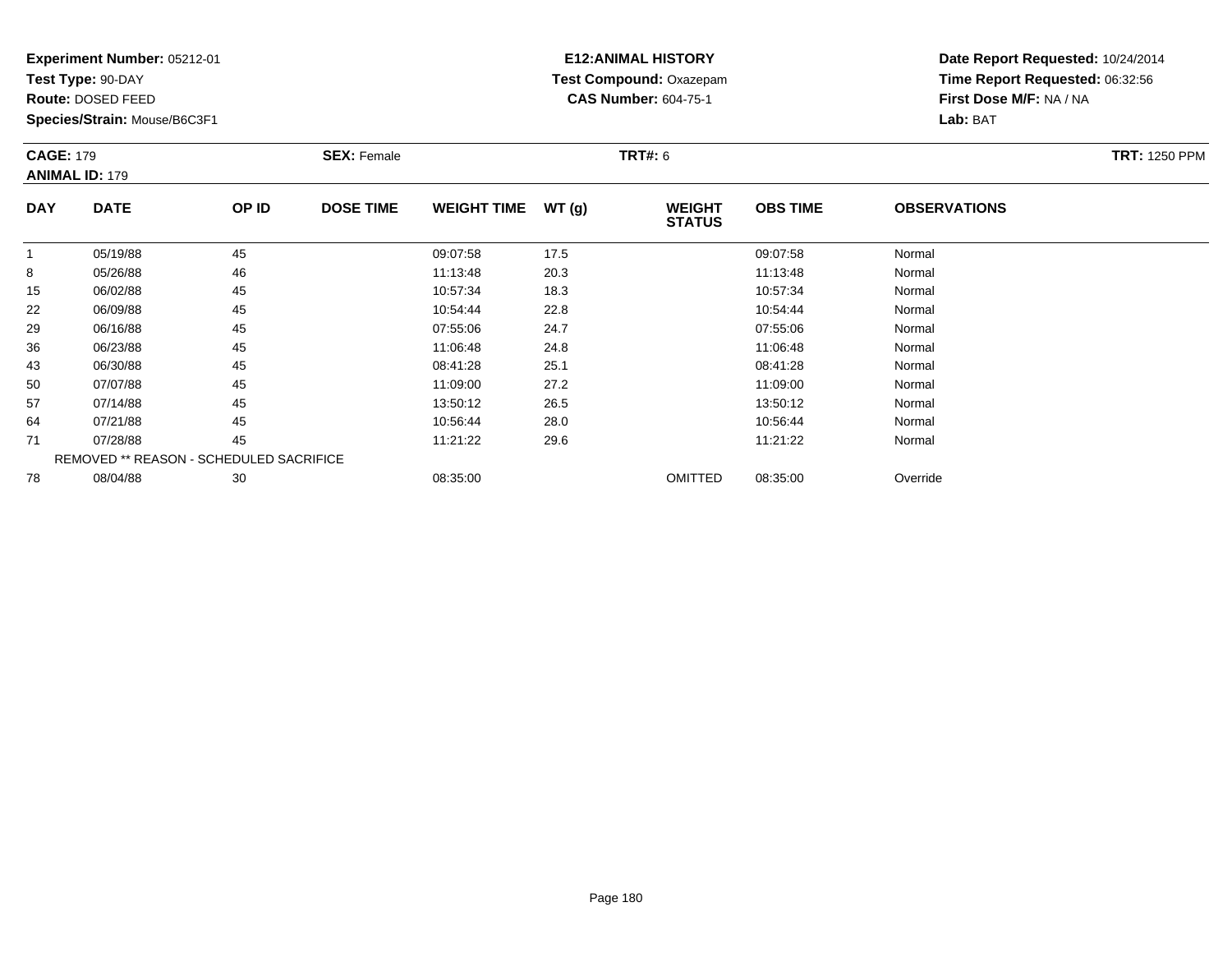**Test Type:** 90-DAY

**Route:** DOSED FEED

**Species/Strain:** Mouse/B6C3F1

# **E12:ANIMAL HISTORY Test Compound:** Oxazepam**CAS Number:** 604-75-1

| <b>CAGE: 180</b> | <b>ANIMAL ID: 180</b>                   |       | <b>SEX: Female</b> |                    |       | <b>TRT#: 6</b>                 |                 |                     | <b>TRT: 1250 PPM</b> |
|------------------|-----------------------------------------|-------|--------------------|--------------------|-------|--------------------------------|-----------------|---------------------|----------------------|
| <b>DAY</b>       | <b>DATE</b>                             | OP ID | <b>DOSE TIME</b>   | <b>WEIGHT TIME</b> | WT(g) | <b>WEIGHT</b><br><b>STATUS</b> | <b>OBS TIME</b> | <b>OBSERVATIONS</b> |                      |
| $\overline{1}$   | 05/19/88                                | 45    |                    | 09:12:20           | 18.1  |                                | 09:12:20        | Normal              |                      |
| 8                | 05/26/88                                | 46    |                    | 11:14:26           | 20.1  |                                | 11:14:26        | Normal              |                      |
| 15               | 06/02/88                                | 45    |                    | 10:58:14           | 21.8  |                                | 10:58:14        | Normal              |                      |
| 22               | 06/09/88                                | 45    |                    | 10:56:02           | 23.8  |                                | 10:56:02        | Normal              |                      |
| 29               | 06/16/88                                | 45    |                    | 07:56:16           | 24.5  |                                | 07:56:16        | Normal              |                      |
| 36               | 06/23/88                                | 45    |                    | 11:07:30           | 25.2  |                                | 11:07:30        | Normal              |                      |
| 43               | 06/30/88                                | 45    |                    | 08:40:42           | 26.4  |                                | 08:40:42        | Normal              |                      |
| 50               | 07/07/88                                | 45    |                    | 11:07:32           | 27.1  |                                | 11:07:32        | Normal              |                      |
| 57               | 07/14/88                                | 45    |                    | 13:47:14           | 27.3  |                                | 13:47:14        | Normal              |                      |
| 64               | 07/21/88                                | 45    |                    | 10:57:12           | 28.4  |                                | 10:57:12        | Normal              |                      |
| 71               | 07/28/88                                | 45    |                    | 11:21:54           | 29.1  |                                | 11:21:54        | Normal              |                      |
|                  | REMOVED ** REASON - SCHEDULED SACRIFICE |       |                    |                    |       |                                |                 |                     |                      |
| 78               | 08/04/88                                | 45    |                    | 08:15:54           | 28.4  |                                | 08:15:54        | Normal              |                      |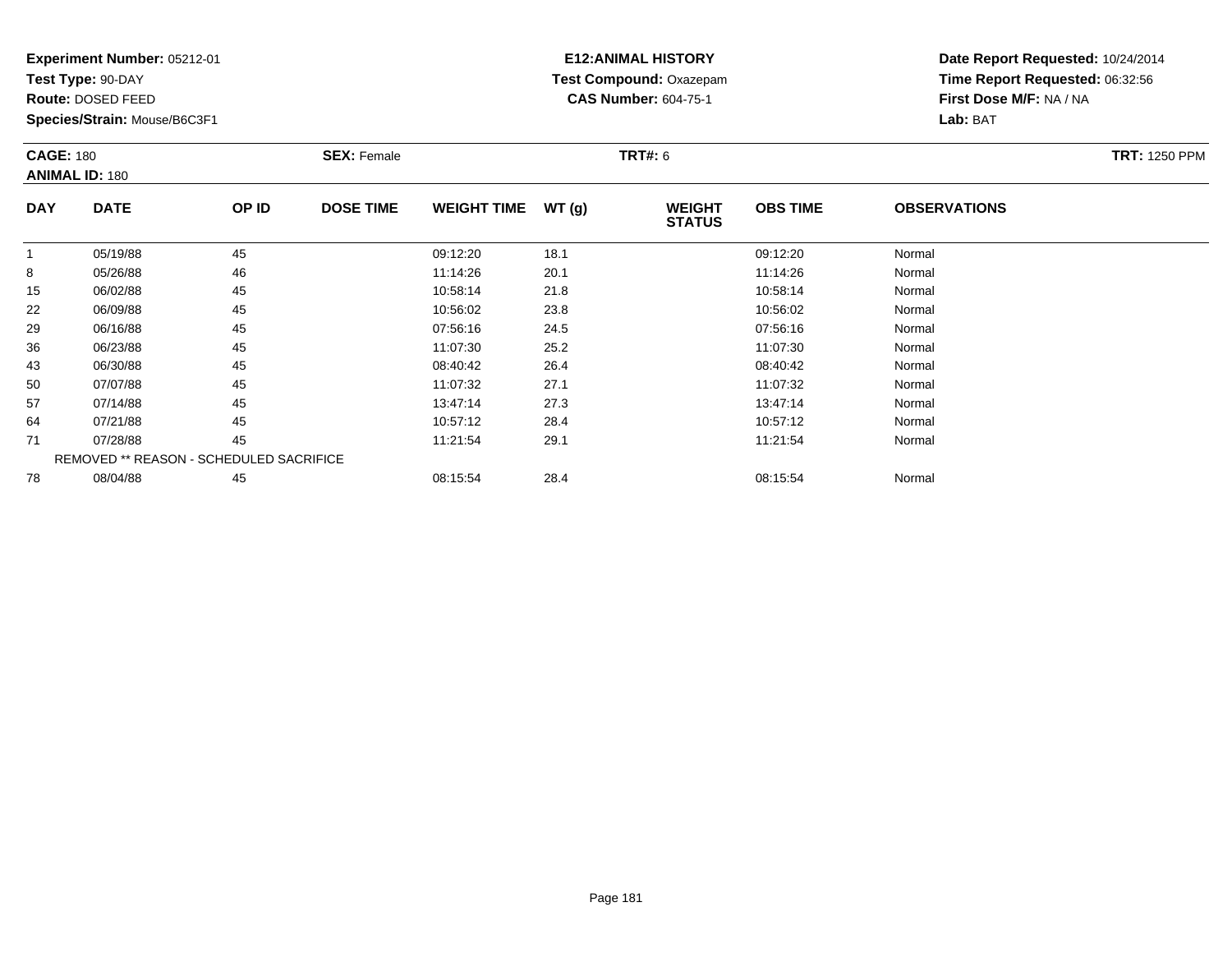**Test Type:** 90-DAY

**Route:** DOSED FEED

**Species/Strain:** Mouse/B6C3F1

# **E12:ANIMAL HISTORY Test Compound:** Oxazepam**CAS Number:** 604-75-1

| <b>CAGE: 181</b> | <b>ANIMAL ID: 181</b> |                                        | <b>SEX: Female</b> |                    |       | <b>TRT#: 8</b>                 |                 |                     | <b>TRT: 2500 PPM</b> |
|------------------|-----------------------|----------------------------------------|--------------------|--------------------|-------|--------------------------------|-----------------|---------------------|----------------------|
| <b>DAY</b>       | <b>DATE</b>           | OP ID                                  | <b>DOSE TIME</b>   | <b>WEIGHT TIME</b> | WT(g) | <b>WEIGHT</b><br><b>STATUS</b> | <b>OBS TIME</b> | <b>OBSERVATIONS</b> |                      |
|                  | 05/19/88              | 45                                     |                    | 09:26:06           | 21.9  |                                | 09:26:06        | Normal              |                      |
| 8                | 05/26/88              | 46                                     |                    | 10:58:58           | 22.7  |                                | 10:58:58        | Normal              |                      |
| 15               | 06/02/88              | 45                                     |                    | 09:09:54           | 24.1  |                                | 09:09:54        | Normal              |                      |
| 22               | 06/09/88              | 45                                     |                    | 08:59:34           | 25.9  |                                | 08:59:34        | Normal              |                      |
| 29               | 06/16/88              | 45                                     |                    | 11:07:04           | 24.5  |                                | 11:07:04        | Normal              |                      |
| 36               | 06/23/88              | 45                                     |                    | 09:13:34           | 25.5  |                                | 09:13:34        | Normal              |                      |
| 43               | 06/30/88              | 45                                     |                    | 09:10:28           | 26.9  |                                | 09:10:28        | Normal              |                      |
| 50               | 07/07/88              | 45                                     |                    | 09:36:32           | 27.4  |                                | 09:36:32        | Normal              |                      |
| 57               | 07/14/88              | 45                                     |                    | 11:01:28           | 27.8  |                                | 11:01:28        | Normal              |                      |
| 64               | 07/21/88              | 45                                     |                    | 09:32:20           | 28.7  |                                | 09:32:20        | Normal              |                      |
| 71               | 07/28/88              | 45                                     |                    | 10:58:50           | 29.7  |                                | 10:58:50        | Normal              |                      |
| 78               | 08/04/88              | 45                                     |                    | 09:46:08           | 29.1  |                                | 09:46:08        | Normal              |                      |
| 85               | 08/11/88              | 45                                     |                    | 11:25:06           | 29.7  |                                | 11:25:06        | Normal              |                      |
| 92               | 08/18/88              | 45                                     |                    | 09:30:52           | 30.3  |                                | 09:30:52        | Normal              |                      |
|                  |                       | REMOVED ** REASON - TERMINAL SACRIFICE |                    |                    |       |                                |                 |                     |                      |
| 93               | 08/19/88              | 45                                     |                    | 06:43:34           | 30.2  |                                | 06:43:34        | Normal              |                      |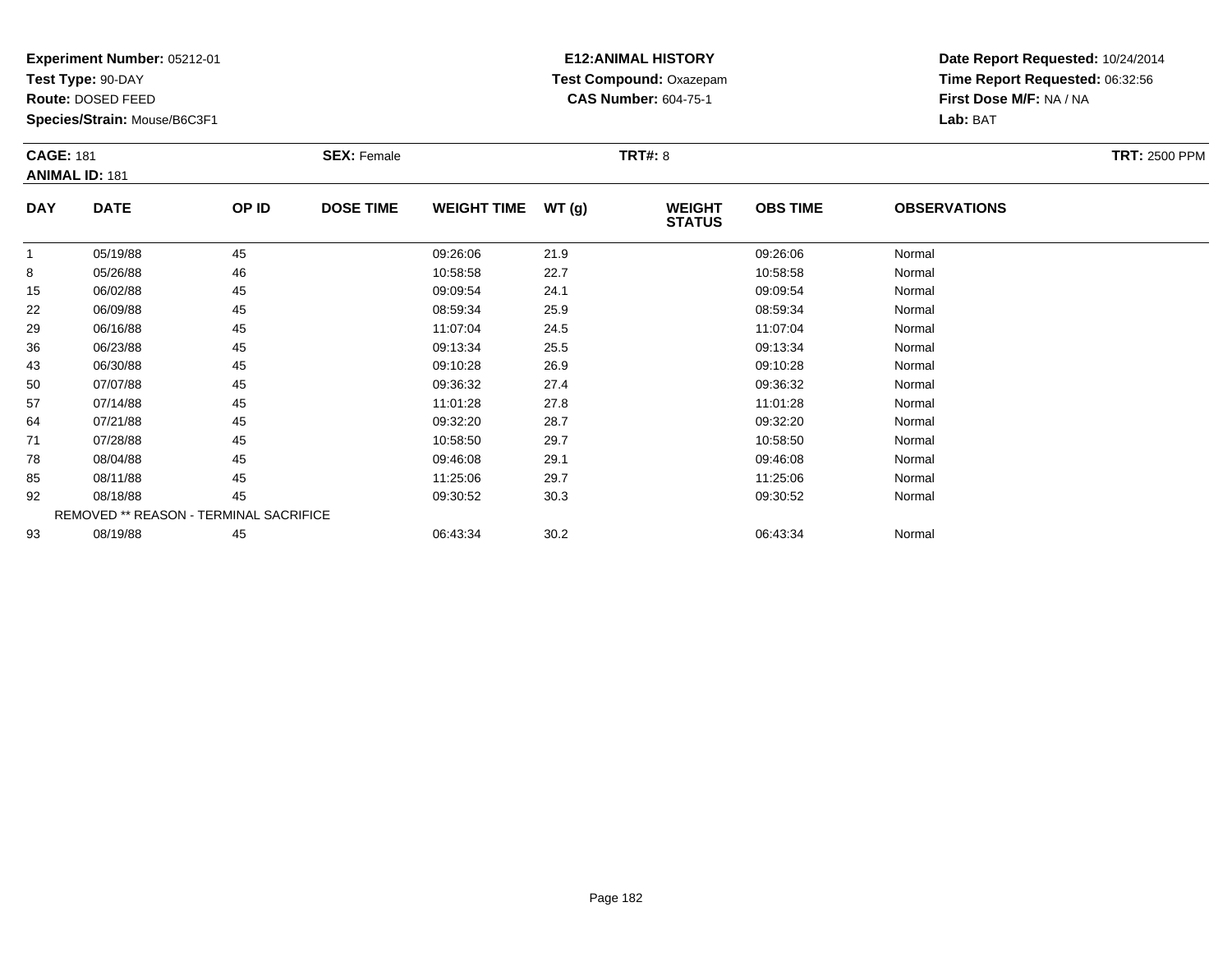**Test Type:** 90-DAY

**Route:** DOSED FEED

92

93

**Species/Strain:** Mouse/B6C3F1

REMOVED \*\* REASON - TERMINAL SACRIFICE

## **E12:ANIMAL HISTORY Test Compound:** Oxazepam**CAS Number:** 604-75-1

**Date Report Requested:** 10/24/2014**Time Report Requested:** 06:32:57**First Dose M/F:** NA / NA**Lab:** BAT

| <b>CAGE: 182</b><br><b>ANIMAL ID: 182</b> |             |       | <b>SEX: Female</b> |                    |       | <b>TRT#: 8</b>                 |                 |                     | <b>TRT: 2500 PPM</b> |
|-------------------------------------------|-------------|-------|--------------------|--------------------|-------|--------------------------------|-----------------|---------------------|----------------------|
| <b>DAY</b>                                | <b>DATE</b> | OP ID | <b>DOSE TIME</b>   | <b>WEIGHT TIME</b> | WT(g) | <b>WEIGHT</b><br><b>STATUS</b> | <b>OBS TIME</b> | <b>OBSERVATIONS</b> |                      |
| $\mathbf{1}$                              | 05/19/88    | 45    |                    | 09:25:18           | 20.2  |                                | 09:25:18        | Normal              |                      |
| 8                                         | 05/26/88    | 46    |                    | 10:54:54           | 22.9  |                                | 10:54:54        | Normal              |                      |
| 15                                        | 06/02/88    | 45    |                    | 09:11:06           | 25.3  |                                | 09:11:06        | Normal              |                      |
| 22                                        | 06/09/88    | 45    |                    | 09:00:24           | 26.0  |                                | 09:00:24        | Normal              |                      |
| 29                                        | 06/16/88    | 45    |                    | 11:06:08           | 26.2  |                                | 11:06:08        | Normal              |                      |
| 36                                        | 06/23/88    | 45    |                    |                    |       |                                | 09:12:56        | Normal              |                      |
| 37                                        | 06/24/88    | 45    |                    | 08:02:24           | 27.0  |                                |                 |                     |                      |
| 43                                        | 06/30/88    | 45    |                    |                    |       |                                | 09:11:40        | Normal              |                      |
| 44                                        | 07/01/88    | 45    |                    | 06:53:00           | 21.0  |                                |                 |                     |                      |
| 50                                        | 07/07/88    | 45    |                    | 09:35:24           | 28.6  |                                | 09:35:24        | Normal              |                      |
| 57                                        | 07/14/88    | 45    |                    | 11:02:24           | 28.1  |                                |                 |                     |                      |
| 58                                        | 07/15/88    | 45    |                    |                    |       |                                | 07:12:16        | Normal              |                      |
| 64                                        | 07/21/88    | 45    |                    | 09:33:08           | 28.4  |                                | 09:33:08        | Normal              |                      |
| 71                                        | 07/28/88    | 45    |                    | 10:59:32           | 29.5  |                                | 10:59:32        | Normal              |                      |
| 78                                        | 08/04/88    | 45    |                    | 09:43:00           | 29.6  |                                | 09:43:00        | Normal              |                      |
| 85                                        | 08/11/88    | 45    |                    | 11:21:44           | 29.8  |                                | 11:21:44        | Normal              |                      |

2 08/18/88 45 45 09:29:30 31.0 31.0 09:29:30 09:29:30 08/18/88 Normal

3 08/19/88 45 45 06:44:18 31.7 31.7 06:44:18 06:44:18 Normal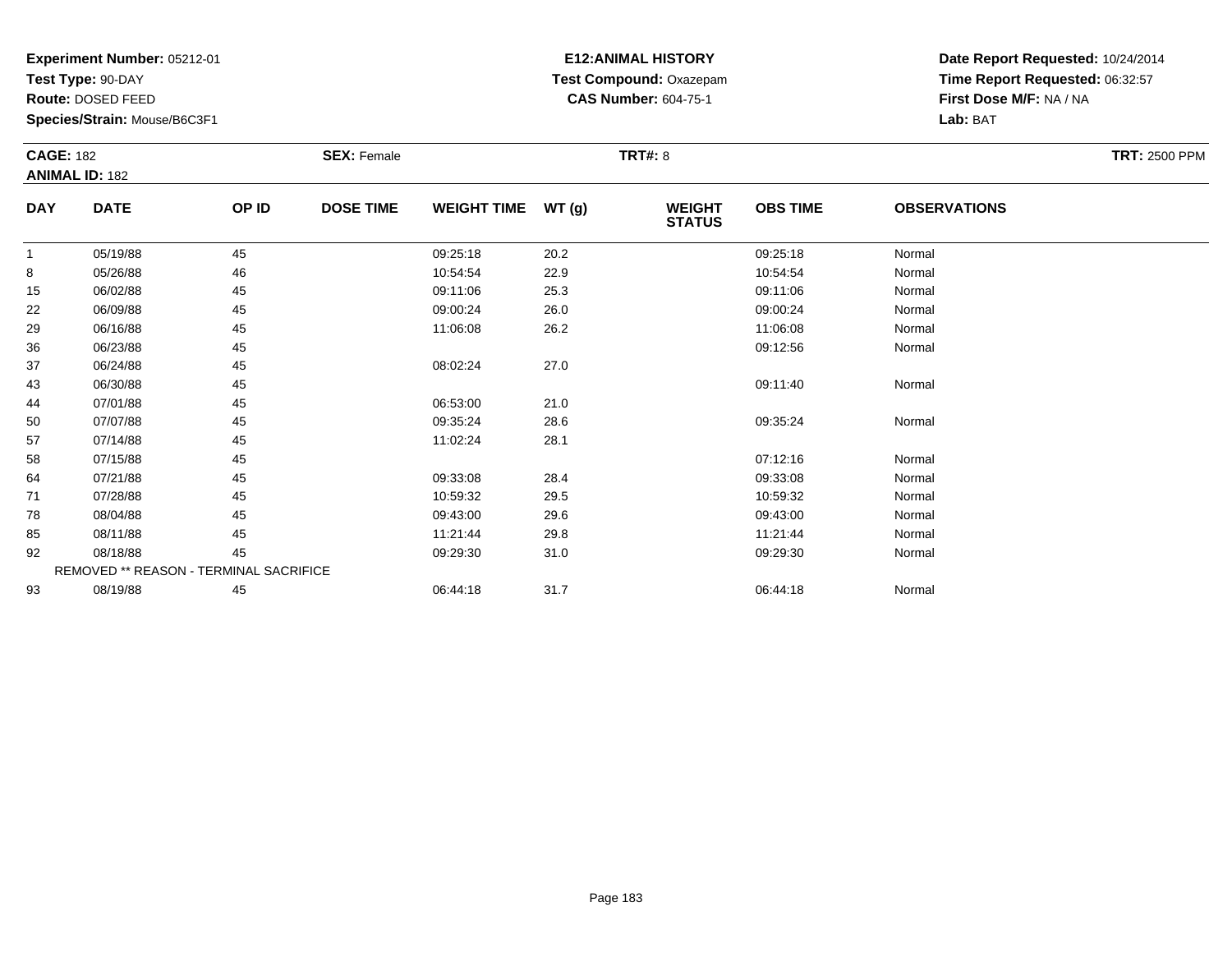**Test Type:** 90-DAY

**Route:** DOSED FEED

**Species/Strain:** Mouse/B6C3F1

# **E12:ANIMAL HISTORY Test Compound:** Oxazepam**CAS Number:** 604-75-1

|            | <b>CAGE: 183</b><br><b>ANIMAL ID: 183</b> |                                        | <b>SEX: Female</b> |                    |               | <b>TRT#: 8</b>                 |                 | <b>TRT: 2500 PPM</b> |  |
|------------|-------------------------------------------|----------------------------------------|--------------------|--------------------|---------------|--------------------------------|-----------------|----------------------|--|
| <b>DAY</b> | <b>DATE</b>                               | OP ID                                  | <b>DOSE TIME</b>   | <b>WEIGHT TIME</b> | <b>WT (g)</b> | <b>WEIGHT</b><br><b>STATUS</b> | <b>OBS TIME</b> | <b>OBSERVATIONS</b>  |  |
|            | 05/19/88                                  | 45                                     |                    | 09:24:46           | 21.3          |                                | 09:24:46        | Normal               |  |
| 8          | 05/26/88                                  | 46                                     |                    | 10:55:44           | 22.4          |                                | 10:55:44        | Normal               |  |
| 15         | 06/02/88                                  | 45                                     |                    | 09:12:02           | 25.2          |                                | 09:12:02        | Normal               |  |
| 22         | 06/09/88                                  | 45                                     |                    | 08:57:14           | 26.0          |                                | 08:57:14        | Normal               |  |
| 29         | 06/16/88                                  | 45                                     |                    | 11:00:10           | 26.0          |                                | 11:00:10        | Normal               |  |
| 36         | 06/23/88                                  | 45                                     |                    | 09:12:18           | 27.5          |                                | 09:12:18        | Normal               |  |
| 43         | 06/30/88                                  | 45                                     |                    | 09:13:42           | 27.9          |                                | 09:13:42        | Normal               |  |
| 50         | 07/07/88                                  | 45                                     |                    | 09:34:42           | 29.3          |                                | 09:34:42        | Normal               |  |
| 57         | 07/14/88                                  | 45                                     |                    | 11:03:30           | 28.5          |                                | 11:03:30        | Normal               |  |
| 64         | 07/21/88                                  | 45                                     |                    | 09:33:58           | 30.2          |                                | 09:33:58        | Normal               |  |
| 71         | 07/28/88                                  | 45                                     |                    | 11:00:02           | 31.1          |                                | 11:00:02        | Normal               |  |
| 78         | 08/04/88                                  | 45                                     |                    | 09:43:48           | 30.9          |                                | 09:43:48        | Normal               |  |
| 85         | 08/11/88                                  | 45                                     |                    | 11:22:22           | 31.2          |                                | 11:22:22        | Normal               |  |
| 92         | 08/18/88                                  | 45                                     |                    | 09:29:52           | 32.1          |                                | 09:29:52        | Normal               |  |
|            |                                           | REMOVED ** REASON - TERMINAL SACRIFICE |                    |                    |               |                                |                 |                      |  |
| 93         | 08/19/88                                  | 45                                     |                    | 06:45:02           | 31.5          |                                | 06:45:02        | Normal               |  |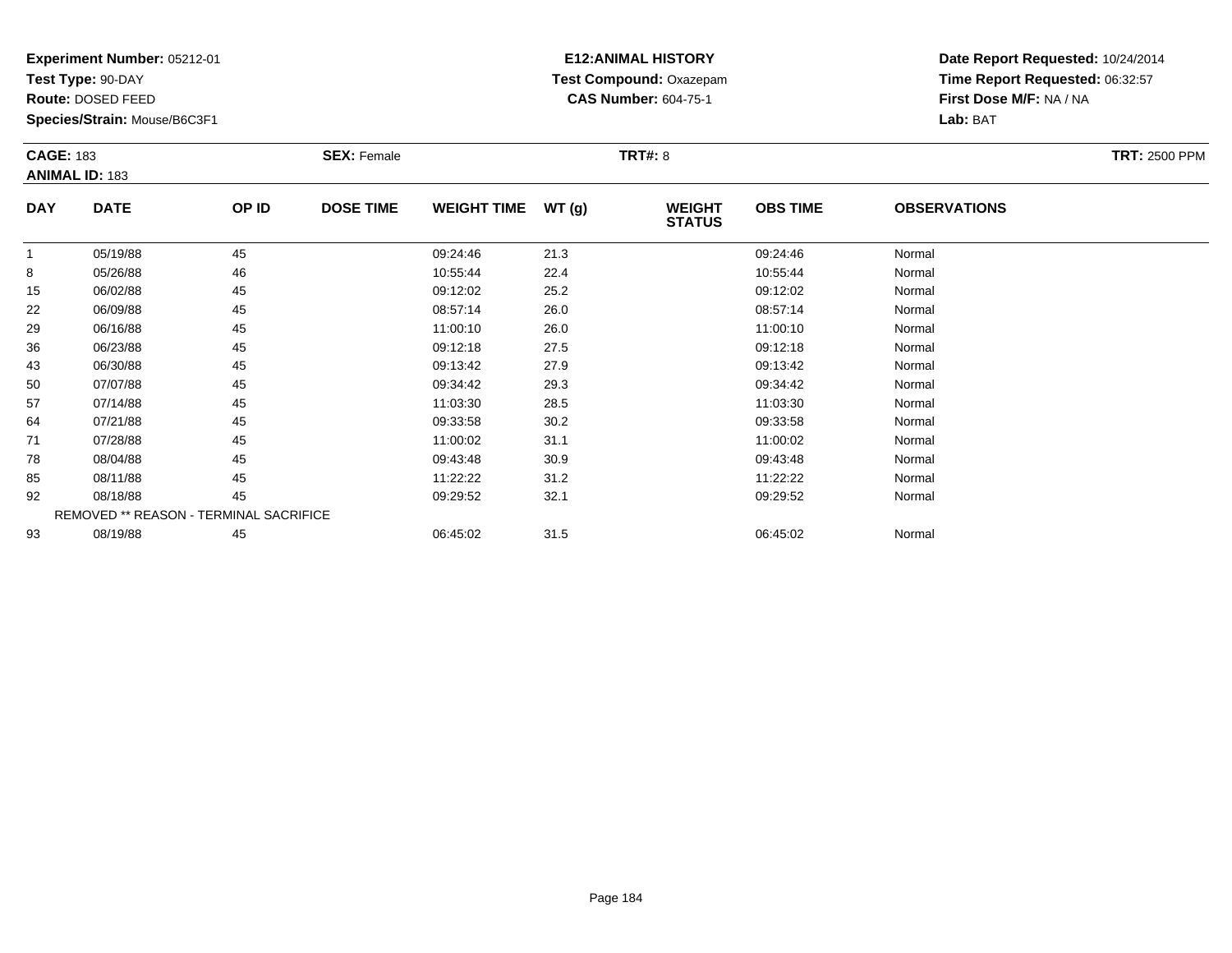**Test Type:** 90-DAY

**Route:** DOSED FEED

**Species/Strain:** Mouse/B6C3F1

## **E12:ANIMAL HISTORY Test Compound:** Oxazepam**CAS Number:** 604-75-1

| <b>CAGE: 184</b> | <b>ANIMAL ID: 184</b>                  |       | <b>SEX: Female</b> |                    |       | <b>TRT#: 8</b>                 |                 |                     | <b>TRT: 2500 PPM</b> |
|------------------|----------------------------------------|-------|--------------------|--------------------|-------|--------------------------------|-----------------|---------------------|----------------------|
| <b>DAY</b>       | <b>DATE</b>                            | OP ID | <b>DOSE TIME</b>   | <b>WEIGHT TIME</b> | WT(g) | <b>WEIGHT</b><br><b>STATUS</b> | <b>OBS TIME</b> | <b>OBSERVATIONS</b> |                      |
| 1                | 05/19/88                               | 45    |                    | 09:24:22           | 19.8  |                                | 09:24:22        | Normal              |                      |
| 8                | 05/26/88                               | 46    |                    |                    |       |                                | 10:56:24        | Normal              |                      |
| 9                | 05/27/88                               | 39    |                    | 15:02:06           | 20.9  |                                |                 |                     |                      |
| 15               | 06/02/88                               | 45    |                    | 09:12:52           | 24.7  |                                | 09:12:52        | Normal              |                      |
| 22               | 06/09/88                               | 45    |                    | 08:58:02           | 24.9  |                                | 08:58:02        | Normal              |                      |
| 29               | 06/16/88                               | 45    |                    | 11:02:50           | 25.6  |                                | 11:02:50        | Normal              |                      |
| 36               | 06/23/88                               | 45    |                    | 09:16:04           | 27.9  |                                | 09:16:04        | Normal              |                      |
| 43               | 06/30/88                               | 45    |                    | 09:08:54           | 28.1  |                                | 09:08:54        | Normal              |                      |
| 50               | 07/07/88                               | 45    |                    | 09:33:56           | 28.5  |                                | 09:33:56        | Normal              |                      |
| 57               | 07/14/88                               | 45    |                    | 11:04:16           | 27.9  |                                | 11:04:16        | Normal              |                      |
| 64               | 07/21/88                               | 45    |                    | 09:34:52           | 29.7  |                                | 09:34:52        | Normal              |                      |
| 71               | 07/28/88                               | 45    |                    | 11:00:38           | 30.6  |                                | 11:00:38        | Normal              |                      |
| 78               | 08/04/88                               | 45    |                    | 09:44:26           | 31.5  |                                | 09:44:26        | Normal              |                      |
| 85               | 08/11/88                               | 45    |                    | 11:23:04           | 31.5  |                                | 11:23:04        | Normal              |                      |
| 92               | 08/18/88                               | 45    |                    | 09:30:10           | 31.8  |                                | 09:30:10        | Normal              |                      |
|                  | REMOVED ** REASON - TERMINAL SACRIFICE |       |                    |                    |       |                                |                 |                     |                      |
| 93               | 08/19/88                               | 45    |                    | 06:45:42           | 32.8  |                                | 06:45:42        | Normal              |                      |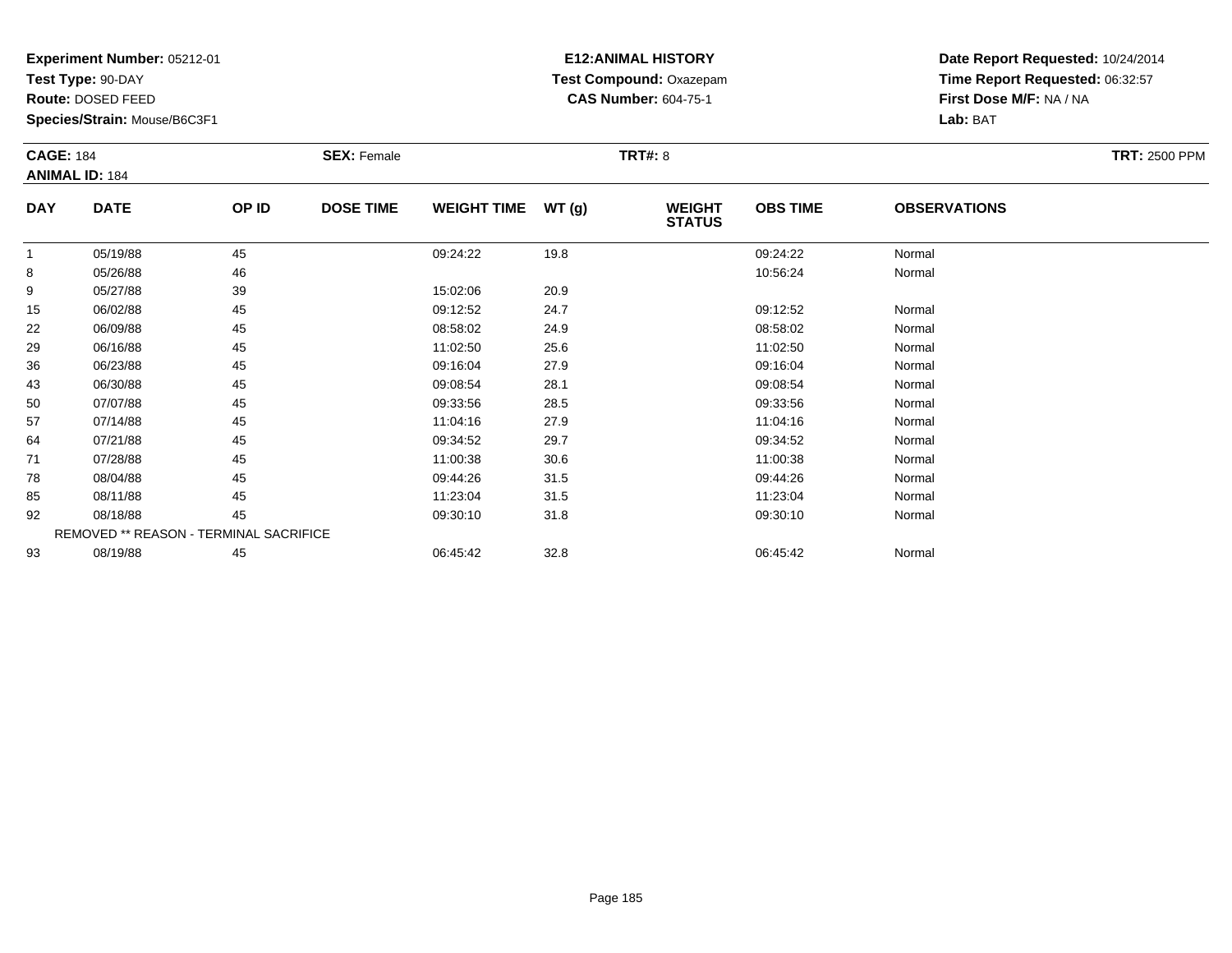**Test Type:** 90-DAY

**Route:** DOSED FEED

**Species/Strain:** Mouse/B6C3F1

# **E12:ANIMAL HISTORY Test Compound:** Oxazepam**CAS Number:** 604-75-1

| <b>CAGE: 185</b> |                                        |       | <b>SEX: Female</b> |                    |       | <b>TRT#: 8</b>                 |                 |                     | <b>TRT: 2500 PPM</b> |
|------------------|----------------------------------------|-------|--------------------|--------------------|-------|--------------------------------|-----------------|---------------------|----------------------|
|                  | <b>ANIMAL ID: 185</b>                  |       |                    |                    |       |                                |                 |                     |                      |
| <b>DAY</b>       | <b>DATE</b>                            | OP ID | <b>DOSE TIME</b>   | <b>WEIGHT TIME</b> | WT(g) | <b>WEIGHT</b><br><b>STATUS</b> | <b>OBS TIME</b> | <b>OBSERVATIONS</b> |                      |
| -1               | 05/19/88                               | 45    |                    | 09:23:50           | 18.8  |                                | 09:23:50        | Normal              |                      |
| 8                | 05/26/88                               | 46    |                    | 10:58:14           | 21.2  |                                | 10:58:14        | Normal              |                      |
| 15               | 06/02/88                               | 45    |                    | 09:13:34           | 22.3  |                                | 09:13:34        | Normal              |                      |
| 22               | 06/09/88                               | 45    |                    | 08:58:48           | 23.5  |                                | 08:58:48        | Normal              |                      |
| 29               | 06/16/88                               | 45    |                    | 11:03:34           | 23.4  |                                | 11:03:34        | Normal              |                      |
| 36               | 06/23/88                               | 45    |                    | 09:15:24           | 25.0  |                                | 09:15:24        | Normal              |                      |
| 43               | 06/30/88                               | 45    |                    | 09:09:46           | 25.4  |                                | 09:09:46        | Normal              |                      |
| 50               | 07/07/88                               | 45    |                    | 09:37:32           | 25.3  |                                | 09:37:32        | Normal              |                      |
| 57               | 07/14/88                               | 45    |                    | 11:00:28           | 26.1  |                                | 11:00:28        | Normal              |                      |
| 64               | 07/21/88                               | 45    |                    | 09:36:08           | 25.6  |                                | 09:36:08        | Normal              |                      |
| 71               | 07/28/88                               | 45    |                    | 11:01:10           | 26.3  |                                | 11:01:10        | Normal              |                      |
| 78               | 08/04/88                               | 45    |                    | 09:45:18           | 27.3  |                                | 09:45:18        | Normal              |                      |
| 85               | 08/11/88                               | 45    |                    | 11:23:46           | 26.8  |                                | 11:23:46        | Normal              |                      |
| 92               | 08/18/88                               | 45    |                    | 09:30:28           | 28.6  |                                | 09:30:28        | Normal              |                      |
|                  | REMOVED ** REASON - TERMINAL SACRIFICE |       |                    |                    |       |                                |                 |                     |                      |
| 93               | 08/19/88                               | 45    |                    | 06:46:34           | 29.3  |                                | 06:46:34        | Normal              |                      |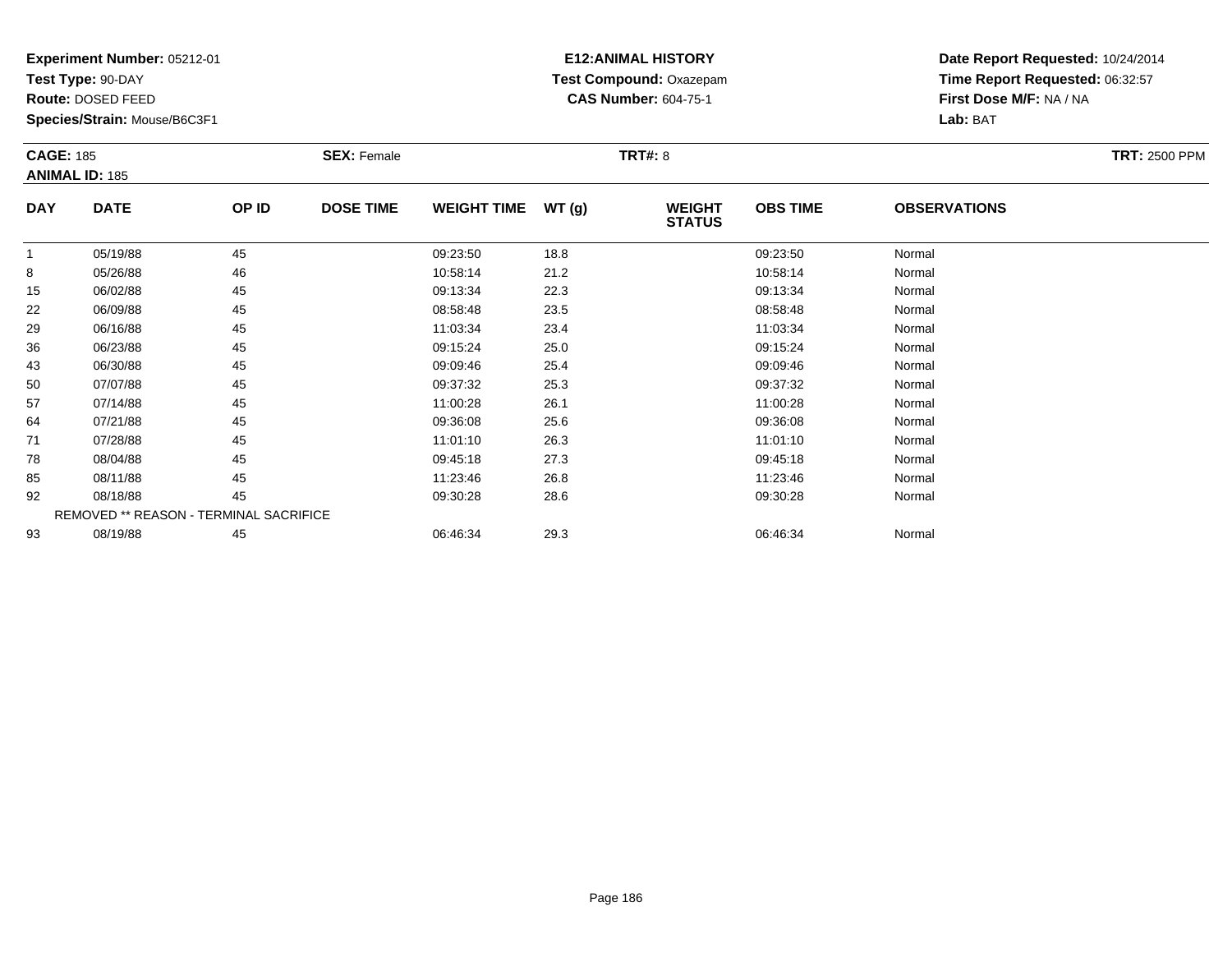**Test Type:** 90-DAY

**Route:** DOSED FEED

**Species/Strain:** Mouse/B6C3F1

# **E12:ANIMAL HISTORY Test Compound:** Oxazepam**CAS Number:** 604-75-1

|                | <b>CAGE: 186</b><br><b>ANIMAL ID: 186</b> |       | <b>SEX: Female</b> |                    |       | <b>TRT#: 8</b>                 | <b>TRT: 2500 PPM</b> |                     |  |
|----------------|-------------------------------------------|-------|--------------------|--------------------|-------|--------------------------------|----------------------|---------------------|--|
| <b>DAY</b>     | <b>DATE</b>                               | OP ID | <b>DOSE TIME</b>   | <b>WEIGHT TIME</b> | WT(g) | <b>WEIGHT</b><br><b>STATUS</b> | <b>OBS TIME</b>      | <b>OBSERVATIONS</b> |  |
| $\overline{1}$ | 05/19/88                                  | 45    |                    | 08:44:44           | 19.3  |                                | 08:44:44             | Normal              |  |
| 8              | 05/26/88                                  | 46    |                    | 11:53:10           | 21.1  |                                | 11:53:10             | Normal              |  |
| 15             | 06/02/88                                  | 45    |                    | 11:26:32           | 22.8  |                                | 11:26:32             | Normal              |  |
| 22             | 06/09/88                                  | 45    |                    | 09:42:28           | 24.1  |                                | 09:42:28             | Normal              |  |
| 29             | 06/16/88                                  | 45    |                    | 10:25:20           | 24.2  |                                | 10:25:20             | Normal              |  |
| 36             | 06/23/88                                  | 45    |                    | 10:52:48           | 25.1  |                                | 10:52:48             | Normal              |  |
| 43             | 06/30/88                                  | 45    |                    | 07:28:38           | 25.5  |                                | 07:28:38             | Normal              |  |
| 50             | 07/07/88                                  | 45    |                    | 13:24:38           | 25.9  |                                | 13:24:38             | Normal              |  |
| 57             | 07/14/88                                  | 45    |                    | 14:00:24           | 27.0  |                                | 14:00:24             | Normal              |  |
| 64             | 07/21/88                                  | 45    |                    | 11:09:36           | 28.2  |                                | 11:09:36             | Normal              |  |
| 71             | 07/28/88                                  | 45    |                    | 09:20:40           | 28.7  |                                | 09:20:40             | Normal              |  |
| 78             | 08/04/88                                  | 45    |                    | 09:28:48           | 28.9  |                                | 09:28:48             | Normal              |  |
| 85             | 08/11/88                                  | 45    |                    | 11:10:46           | 28.5  |                                | 11:10:46             | Normal              |  |
| 92             | 08/18/88                                  | 45    |                    | 09:23:36           | 29.6  |                                | 09:23:36             | Normal              |  |
|                | REMOVED ** REASON - TERMINAL SACRIFICE    |       |                    |                    |       |                                |                      |                     |  |
| 93             | 08/19/88                                  | 45    |                    | 06:47:20           | 30.5  |                                | 06:47:20             | Normal              |  |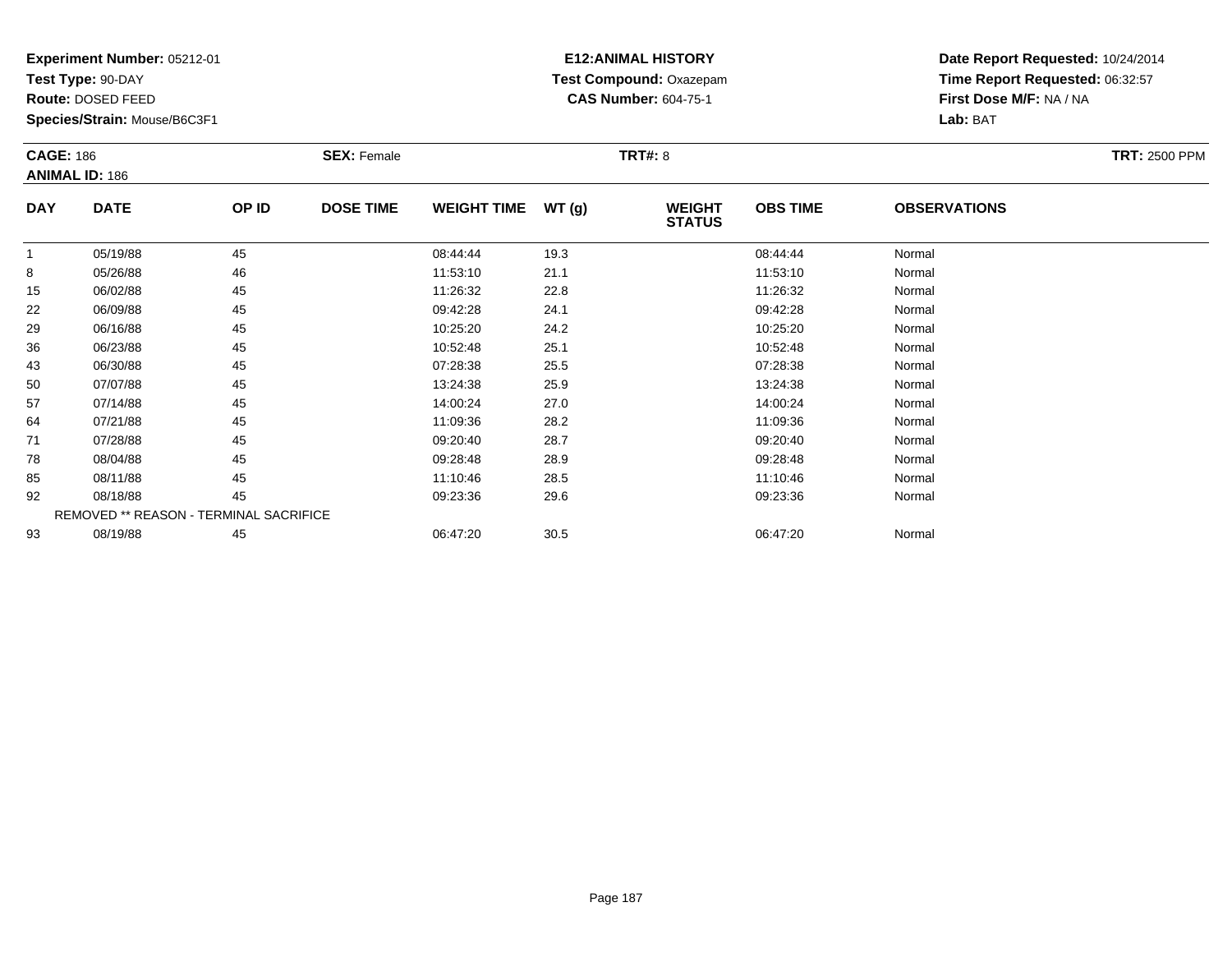**Test Type:** 90-DAY

**Route:** DOSED FEED

**Species/Strain:** Mouse/B6C3F1

# **E12:ANIMAL HISTORY Test Compound:** Oxazepam**CAS Number:** 604-75-1

| <b>CAGE: 187</b> |                                        |       | <b>SEX: Female</b> |                    |       | <b>TRT#: 8</b>                 |                 |                     | <b>TRT: 2500 PPM</b> |
|------------------|----------------------------------------|-------|--------------------|--------------------|-------|--------------------------------|-----------------|---------------------|----------------------|
|                  | <b>ANIMAL ID: 187</b>                  |       |                    |                    |       |                                |                 |                     |                      |
| <b>DAY</b>       | <b>DATE</b>                            | OP ID | <b>DOSE TIME</b>   | <b>WEIGHT TIME</b> | WT(g) | <b>WEIGHT</b><br><b>STATUS</b> | <b>OBS TIME</b> | <b>OBSERVATIONS</b> |                      |
|                  | 05/19/88                               | 45    |                    | 08:46:52           | 19.3  |                                | 08:46:52        | Normal              |                      |
| 8                | 05/26/88                               | 46    |                    | 11:50:52           | 21.6  |                                | 11:50:52        | Normal              |                      |
| 15               | 06/02/88                               | 45    |                    | 11:28:26           | 23.4  |                                | 11:28:26        | Normal              |                      |
| 22               | 06/09/88                               | 45    |                    | 09:43:20           | 23.9  |                                | 09:43:20        | Normal              |                      |
| 29               | 06/16/88                               | 45    |                    | 10:26:12           | 24.3  |                                | 10:26:12        | Normal              |                      |
| 36               | 06/23/88                               | 45    |                    | 10:53:26           | 24.0  |                                | 10:53:26        | Normal              |                      |
| 43               | 06/30/88                               | 45    |                    | 07:30:48           | 27.2  |                                | 07:30:48        | Normal              |                      |
| 50               | 07/07/88                               | 45    |                    | 13:25:26           | 24.5  |                                | 13:25:26        | Normal              |                      |
| 57               | 07/14/88                               | 45    |                    | 13:59:48           | 24.5  |                                | 13:59:48        | Normal              |                      |
| 64               | 07/21/88                               | 45    |                    | 11:10:08           | 26.6  |                                | 11:10:08        | Normal              |                      |
| 71               | 07/28/88                               | 45    |                    | 09:22:46           | 27.6  |                                | 09:22:46        | Normal              |                      |
| 78               | 08/04/88                               | 45    |                    | 09:22:22           | 26.6  |                                | 09:22:22        | Normal              |                      |
| 85               | 08/11/88                               | 45    |                    | 11:06:56           | 27.8  |                                | 11:06:56        | Normal              |                      |
| 92               | 08/18/88                               | 45    |                    | 09:22:16           | 28.4  |                                | 09:22:16        | Normal              |                      |
|                  | REMOVED ** REASON - TERMINAL SACRIFICE |       |                    |                    |       |                                |                 |                     |                      |
| 93               | 08/19/88                               | 45    |                    | 06:48:08           | 28.7  |                                | 06:48:08        | Normal              |                      |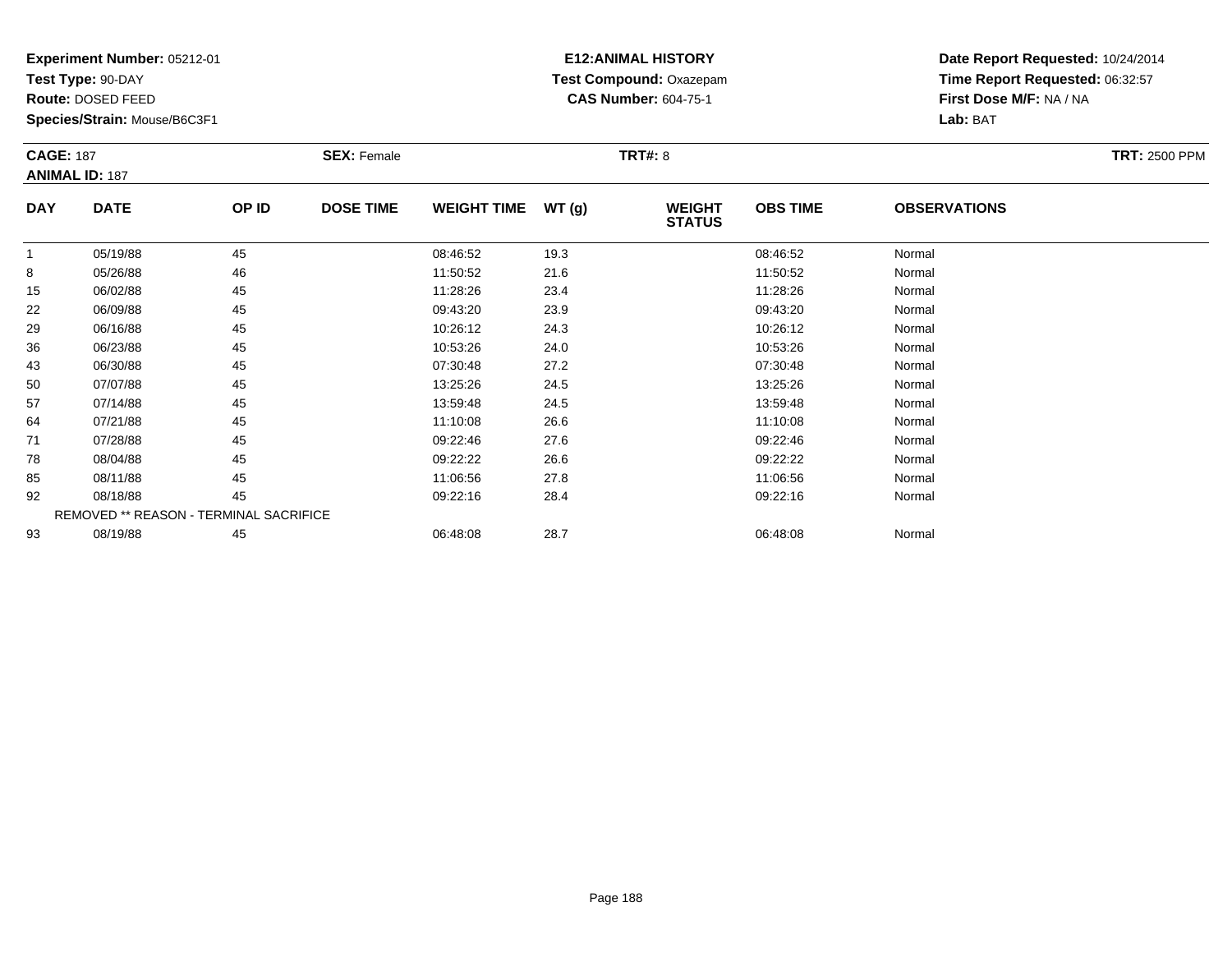**Test Type:** 90-DAY

**Route:** DOSED FEED

**Species/Strain:** Mouse/B6C3F1

# **E12:ANIMAL HISTORY Test Compound:** Oxazepam**CAS Number:** 604-75-1

| <b>CAGE: 188</b> | <b>ANIMAL ID: 188</b>                  |       | <b>SEX: Female</b> |                    |       | <b>TRT#:</b> 8                 |                 |                     | <b>TRT: 2500 PPM</b> |
|------------------|----------------------------------------|-------|--------------------|--------------------|-------|--------------------------------|-----------------|---------------------|----------------------|
| <b>DAY</b>       | <b>DATE</b>                            | OP ID | <b>DOSE TIME</b>   | <b>WEIGHT TIME</b> | WT(g) | <b>WEIGHT</b><br><b>STATUS</b> | <b>OBS TIME</b> | <b>OBSERVATIONS</b> |                      |
|                  | 05/19/88                               | 45    |                    | 08:47:10           | 19.0  |                                | 08:47:10        | Normal              |                      |
| 8                | 05/26/88                               | 46    |                    | 11:51:22           | 21.3  |                                | 11:51:22        | Normal              |                      |
| 15               | 06/02/88                               | 45    |                    | 11:29:00           | 22.6  |                                | 11:29:00        | Normal              |                      |
| 22               | 06/09/88                               | 45    |                    | 09:40:06           | 23.1  |                                | 09:40:06        | Normal              |                      |
| 29               | 06/16/88                               | 45    |                    | 10:22:52           | 24.3  |                                | 10:22:52        | Normal              |                      |
| 36               | 06/23/88                               | 45    |                    | 10:54:16           | 24.4  |                                | 10:54:16        | Normal              |                      |
| 43               | 06/30/88                               | 45    |                    | 07:31:26           | 26.3  |                                | 07:31:26        | Normal              |                      |
| 50               | 07/07/88                               | 45    |                    | 13:28:10           | 24.9  |                                | 13:28:10        | Normal              |                      |
| 57               | 07/14/88                               | 45    |                    | 13:59:04           | 26.5  |                                | 13:59:04        | Normal              |                      |
| 64               | 07/21/88                               | 45    |                    | 11:10:44           | 26.7  |                                | 11:10:44        | Normal              |                      |
| 71               | 07/28/88                               | 45    |                    | 09:23:28           | 27.2  |                                | 09:23:28        | Normal              |                      |
| 78               | 08/04/88                               | 45    |                    | 09:25:02           | 28.4  |                                | 09:25:02        | Normal              |                      |
| 85               | 08/11/88                               | 45    |                    | 11:07:48           | 27.2  |                                | 11:07:48        | Normal              |                      |
| 92               | 08/18/88                               | 45    |                    | 09:22:34           | 28.9  |                                | 09:22:34        | Normal              |                      |
|                  | REMOVED ** REASON - TERMINAL SACRIFICE |       |                    |                    |       |                                |                 |                     |                      |
| 93               | 08/19/88                               | 45    |                    | 06:48:46           | 29.7  |                                | 06:48:46        | Normal              |                      |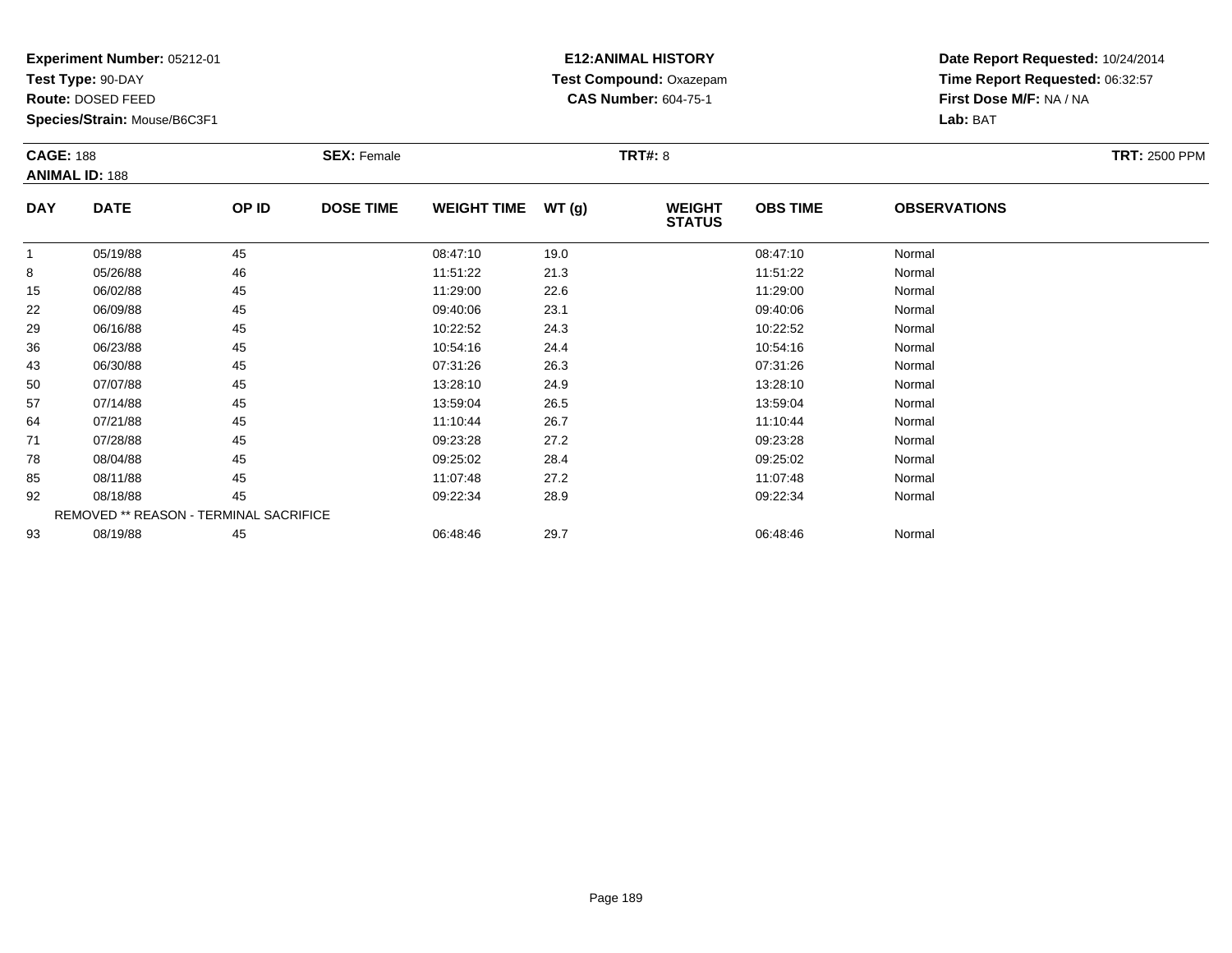**Test Type:** 90-DAY

**Route:** DOSED FEED

**Species/Strain:** Mouse/B6C3F1

# **E12:ANIMAL HISTORY Test Compound:** Oxazepam**CAS Number:** 604-75-1

| <b>CAGE: 189</b> |                       |                                        | <b>SEX: Female</b> |                    |       | <b>TRT#: 8</b>                 |                 |                     | <b>TRT: 2500 PPM</b> |
|------------------|-----------------------|----------------------------------------|--------------------|--------------------|-------|--------------------------------|-----------------|---------------------|----------------------|
|                  | <b>ANIMAL ID: 189</b> |                                        |                    |                    |       |                                |                 |                     |                      |
| <b>DAY</b>       | <b>DATE</b>           | OP ID                                  | <b>DOSE TIME</b>   | <b>WEIGHT TIME</b> | WT(g) | <b>WEIGHT</b><br><b>STATUS</b> | <b>OBS TIME</b> | <b>OBSERVATIONS</b> |                      |
|                  | 05/19/88              | 45                                     |                    | 08:47:54           | 19.2  |                                | 08:47:54        | Normal              |                      |
| 8                | 05/26/88              | 46                                     |                    | 11:52:00           | 20.6  |                                | 11:52:00        | Normal              |                      |
| 15               | 06/02/88              | 45                                     |                    | 11:30:48           | 22.4  |                                | 11:30:48        | Normal              |                      |
| 22               | 06/09/88              | 45                                     |                    | 09:40:58           | 22.7  |                                | 09:40:58        | Normal              |                      |
| 29               | 06/16/88              | 45                                     |                    | 10:23:38           | 22.6  |                                | 10:23:38        | Normal              |                      |
| 36               | 06/23/88              | 45                                     |                    | 10:50:42           | 23.3  |                                | 10:50:42        | Normal              |                      |
| 43               | 06/30/88              | 45                                     |                    | 07:23:30           | 23.2  |                                | 07:23:30        | Normal              |                      |
| 50               | 07/07/88              | 45                                     |                    | 13:29:14           | 23.8  |                                | 13:29:14        | Normal              |                      |
| 57               | 07/14/88              | 45                                     |                    | 13:58:26           | 23.6  |                                | 13:58:26        | Normal              |                      |
| 64               | 07/21/88              | 45                                     |                    | 11:11:30           | 25.8  |                                | 11:11:30        | Normal              |                      |
| 71               | 07/28/88              | 45                                     |                    | 09:24:18           | 26.1  |                                | 09:24:18        | Normal              |                      |
| 78               | 08/04/88              | 45                                     |                    | 09:25:48           | 26.1  |                                | 09:25:48        | Normal              |                      |
| 85               | 08/11/88              | 45                                     |                    | 11:08:42           | 25.4  |                                | 11:08:42        | Normal              |                      |
| 92               | 08/18/88              | 45                                     |                    | 09:22:54           | 25.8  |                                | 09:22:54        | Normal              |                      |
|                  |                       | REMOVED ** REASON - TERMINAL SACRIFICE |                    |                    |       |                                |                 |                     |                      |
| 93               | 08/19/88              | 45                                     |                    | 06:49:30           | 26.8  |                                | 06:49:30        | Normal              |                      |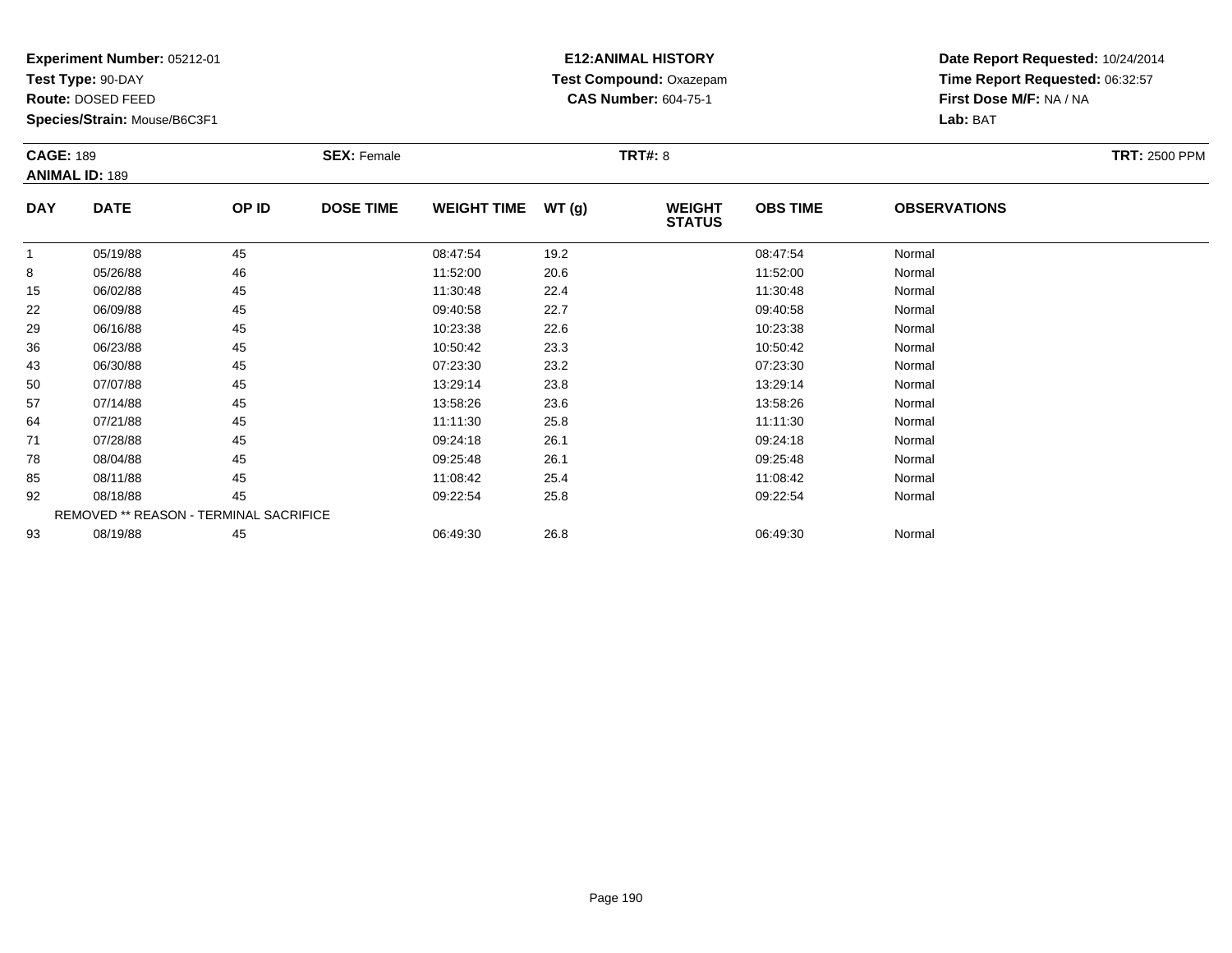**Test Type:** 90-DAY

**Route:** DOSED FEED

**Species/Strain:** Mouse/B6C3F1

# **E12:ANIMAL HISTORY Test Compound:** Oxazepam**CAS Number:** 604-75-1

| <b>CAGE: 190</b> |                       |                                        | <b>SEX: Female</b> |                    |       | <b>TRT#: 8</b>                 |                 |                     | <b>TRT: 2500 PPM</b> |
|------------------|-----------------------|----------------------------------------|--------------------|--------------------|-------|--------------------------------|-----------------|---------------------|----------------------|
|                  | <b>ANIMAL ID: 190</b> |                                        |                    |                    |       |                                |                 |                     |                      |
| <b>DAY</b>       | <b>DATE</b>           | OP ID                                  | <b>DOSE TIME</b>   | <b>WEIGHT TIME</b> | WT(g) | <b>WEIGHT</b><br><b>STATUS</b> | <b>OBS TIME</b> | <b>OBSERVATIONS</b> |                      |
| -1               | 05/19/88              | 45                                     |                    | 08:49:20           | 19.4  |                                | 08:49:20        | Normal              |                      |
| 8                | 05/26/88              | 46                                     |                    | 11:52:38           | 21.2  |                                | 11:52:38        | Normal              |                      |
| 15               | 06/02/88              | 45                                     |                    | 11:31:16           | 22.8  |                                | 11:31:16        | Normal              |                      |
| 22               | 06/09/88              | 45                                     |                    | 09:41:36           | 23.1  |                                | 09:41:36        | Normal              |                      |
| 29               | 06/16/88              | 45                                     |                    | 10:24:22           | 24.2  |                                | 10:24:22        | Normal              |                      |
| 36               | 06/23/88              | 45                                     |                    | 10:52:08           | 24.2  |                                | 10:52:08        | Normal              |                      |
| 43               | 06/30/88              | 45                                     |                    | 07:27:52           | 24.0  |                                | 07:27:52        | Normal              |                      |
| 50               | 07/07/88              | 45                                     |                    | 13:22:48           | 24.4  |                                | 13:22:48        | Normal              |                      |
| 57               | 07/14/88              | 45                                     |                    | 14:01:00           | 25.8  |                                | 14:01:00        | Normal              |                      |
| 64               | 07/21/88              | 45                                     |                    | 11:12:04           | 26.8  |                                | 11:12:04        | Normal              |                      |
| 71               | 07/28/88              | 45                                     |                    | 09:25:06           | 26.1  |                                | 09:25:06        | Normal              |                      |
| 78               | 08/04/88              | 45                                     |                    | 09:26:30           | 27.5  |                                | 09:26:30        | Normal              |                      |
| 85               | 08/11/88              | 45                                     |                    | 11:09:40           | 27.0  |                                | 11:09:40        | Normal              |                      |
| 92               | 08/18/88              | 45                                     |                    | 09:23:18           | 27.7  |                                | 09:23:18        | Normal              |                      |
|                  |                       | REMOVED ** REASON - TERMINAL SACRIFICE |                    |                    |       |                                |                 |                     |                      |
| 93               | 08/19/88              | 45                                     |                    | 06:50:32           | 29.3  |                                | 06:50:32        | Normal              |                      |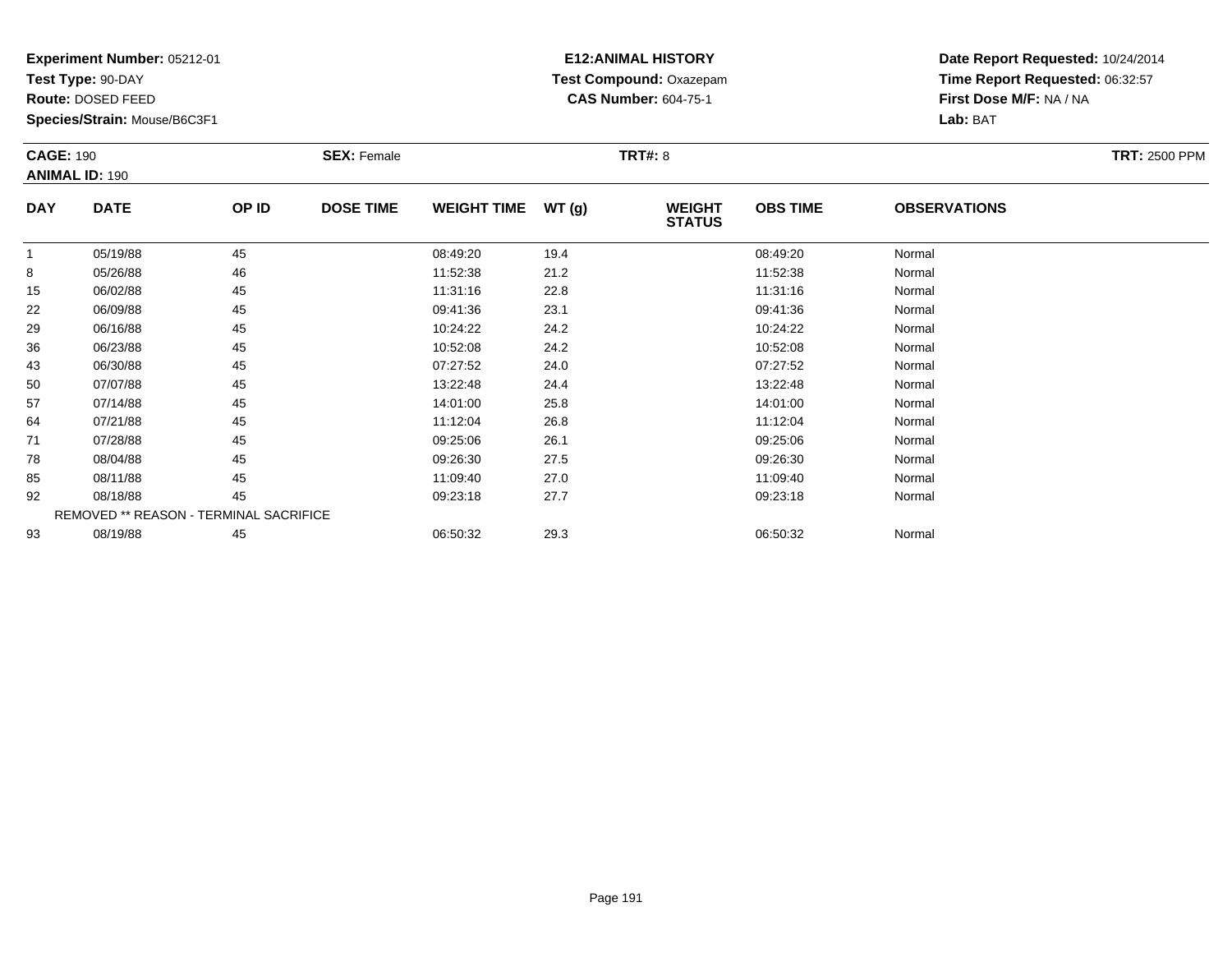|                                                                  | Experiment Number: 05212-01<br>Test Type: 90-DAY<br>Route: DOSED FEED<br>Species/Strain: Mouse/B6C3F1 |       |                  |                    |       | <b>E12: ANIMAL HISTORY</b><br><b>Test Compound: Oxazepam</b><br><b>CAS Number: 604-75-1</b> | Date Report Requested: 10/24/2014<br>Time Report Requested: 06:32:57<br>First Dose M/F: NA / NA<br>Lab: BAT |                     |
|------------------------------------------------------------------|-------------------------------------------------------------------------------------------------------|-------|------------------|--------------------|-------|---------------------------------------------------------------------------------------------|-------------------------------------------------------------------------------------------------------------|---------------------|
| <b>CAGE: 191</b><br><b>SEX: Female</b><br><b>ANIMAL ID: 191</b>  |                                                                                                       |       |                  |                    |       | TRT#: 8                                                                                     | <b>TRT: 2500 PPM</b>                                                                                        |                     |
| <b>DAY</b>                                                       | <b>DATE</b>                                                                                           | OP ID | <b>DOSE TIME</b> | <b>WEIGHT TIME</b> | WT(q) | <b>WEIGHT</b><br><b>STATUS</b>                                                              | <b>OBS TIME</b>                                                                                             | <b>OBSERVATIONS</b> |
| 45<br>05/19/88<br><b>REMOVED ** REASON - SCHEDULED SACRIFICE</b> |                                                                                                       |       | 08:14:18         | 20.1               |       | 08:14:18                                                                                    | Normal                                                                                                      |                     |
| 8                                                                | 05/26/88<br>46                                                                                        |       | 08:15:10         | 22.5               |       | 08:15:10                                                                                    | Normal                                                                                                      |                     |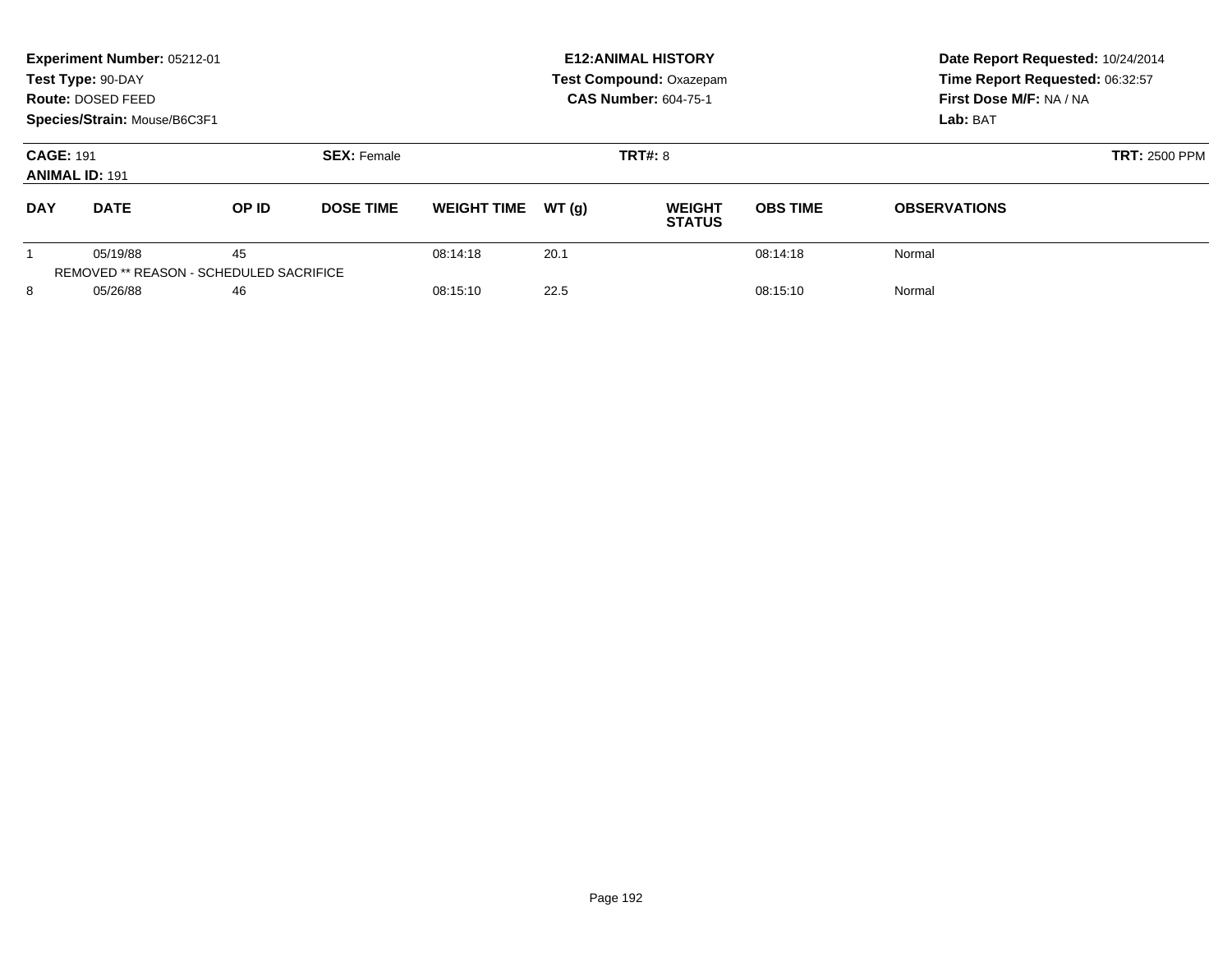|                                           | Experiment Number: 05212-01<br>Test Type: 90-DAY<br>Route: DOSED FEED<br>Species/Strain: Mouse/B6C3F1 |                                                      |                    |                    |       | <b>E12: ANIMAL HISTORY</b><br><b>Test Compound: Oxazepam</b><br><b>CAS Number: 604-75-1</b> | Date Report Requested: 10/24/2014<br>Time Report Requested: 06:32:57<br>First Dose M/F: NA / NA<br>Lab: BAT |                      |  |
|-------------------------------------------|-------------------------------------------------------------------------------------------------------|------------------------------------------------------|--------------------|--------------------|-------|---------------------------------------------------------------------------------------------|-------------------------------------------------------------------------------------------------------------|----------------------|--|
| <b>CAGE: 192</b><br><b>ANIMAL ID: 192</b> |                                                                                                       |                                                      | <b>SEX: Female</b> |                    |       | <b>TRT#: 8</b>                                                                              |                                                                                                             | <b>TRT: 2500 PPM</b> |  |
| <b>DAY</b>                                | <b>DATE</b>                                                                                           | OP ID                                                | <b>DOSE TIME</b>   | <b>WEIGHT TIME</b> | WT(q) | <b>WEIGHT</b><br><b>STATUS</b>                                                              | <b>OBS TIME</b>                                                                                             | <b>OBSERVATIONS</b>  |  |
|                                           | 05/19/88                                                                                              | 45<br><b>REMOVED ** REASON - SCHEDULED SACRIFICE</b> |                    | 08:15:12           | 17.4  |                                                                                             | 08:15:12                                                                                                    | Normal               |  |
| 8<br>05/26/88                             |                                                                                                       | 46                                                   |                    | 08:11:48           | 24.2  |                                                                                             | 08:11:48                                                                                                    | Normal               |  |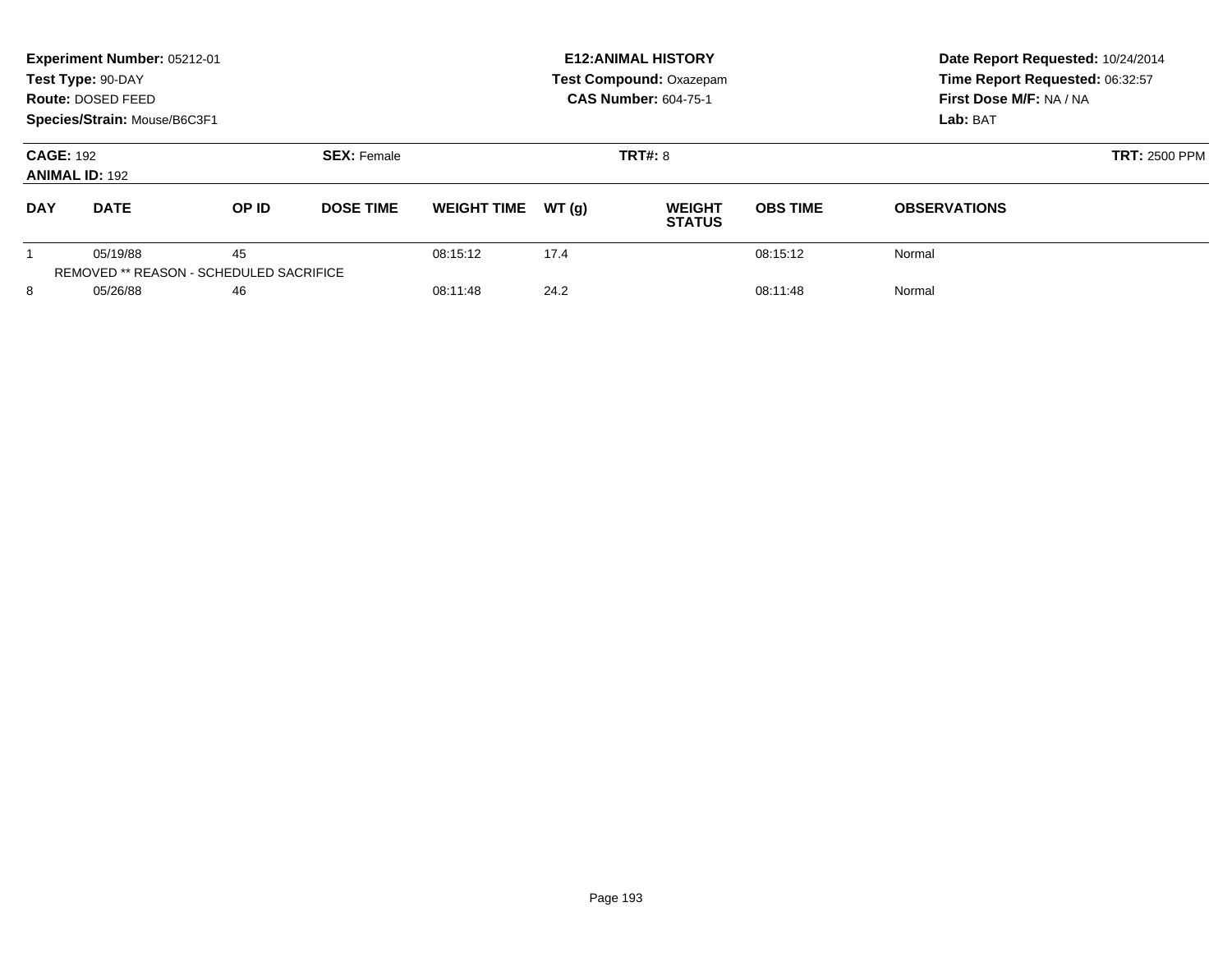|                                           | Experiment Number: 05212-01<br>Test Type: 90-DAY<br>Route: DOSED FEED<br>Species/Strain: Mouse/B6C3F1 |                                                      |                    |                    |       | <b>E12: ANIMAL HISTORY</b><br><b>Test Compound: Oxazepam</b><br><b>CAS Number: 604-75-1</b> | Date Report Requested: 10/24/2014<br>Time Report Requested: 06:32:57<br>First Dose M/F: NA / NA<br>Lab: BAT |                      |  |
|-------------------------------------------|-------------------------------------------------------------------------------------------------------|------------------------------------------------------|--------------------|--------------------|-------|---------------------------------------------------------------------------------------------|-------------------------------------------------------------------------------------------------------------|----------------------|--|
| <b>CAGE: 193</b><br><b>ANIMAL ID: 193</b> |                                                                                                       |                                                      | <b>SEX: Female</b> |                    |       | <b>TRT#: 8</b>                                                                              |                                                                                                             | <b>TRT: 2500 PPM</b> |  |
| <b>DAY</b>                                | <b>DATE</b>                                                                                           | OP ID                                                | <b>DOSE TIME</b>   | <b>WEIGHT TIME</b> | WT(q) | <b>WEIGHT</b><br><b>STATUS</b>                                                              | <b>OBS TIME</b>                                                                                             | <b>OBSERVATIONS</b>  |  |
|                                           | 05/19/88                                                                                              | 45<br><b>REMOVED ** REASON - SCHEDULED SACRIFICE</b> |                    | 08:17:44           | 18.5  |                                                                                             | 08:17:44                                                                                                    | Normal               |  |
| 8<br>05/26/88                             |                                                                                                       | 46                                                   |                    | 08:09:54           | 20.7  |                                                                                             | 08:09:54                                                                                                    | Normal               |  |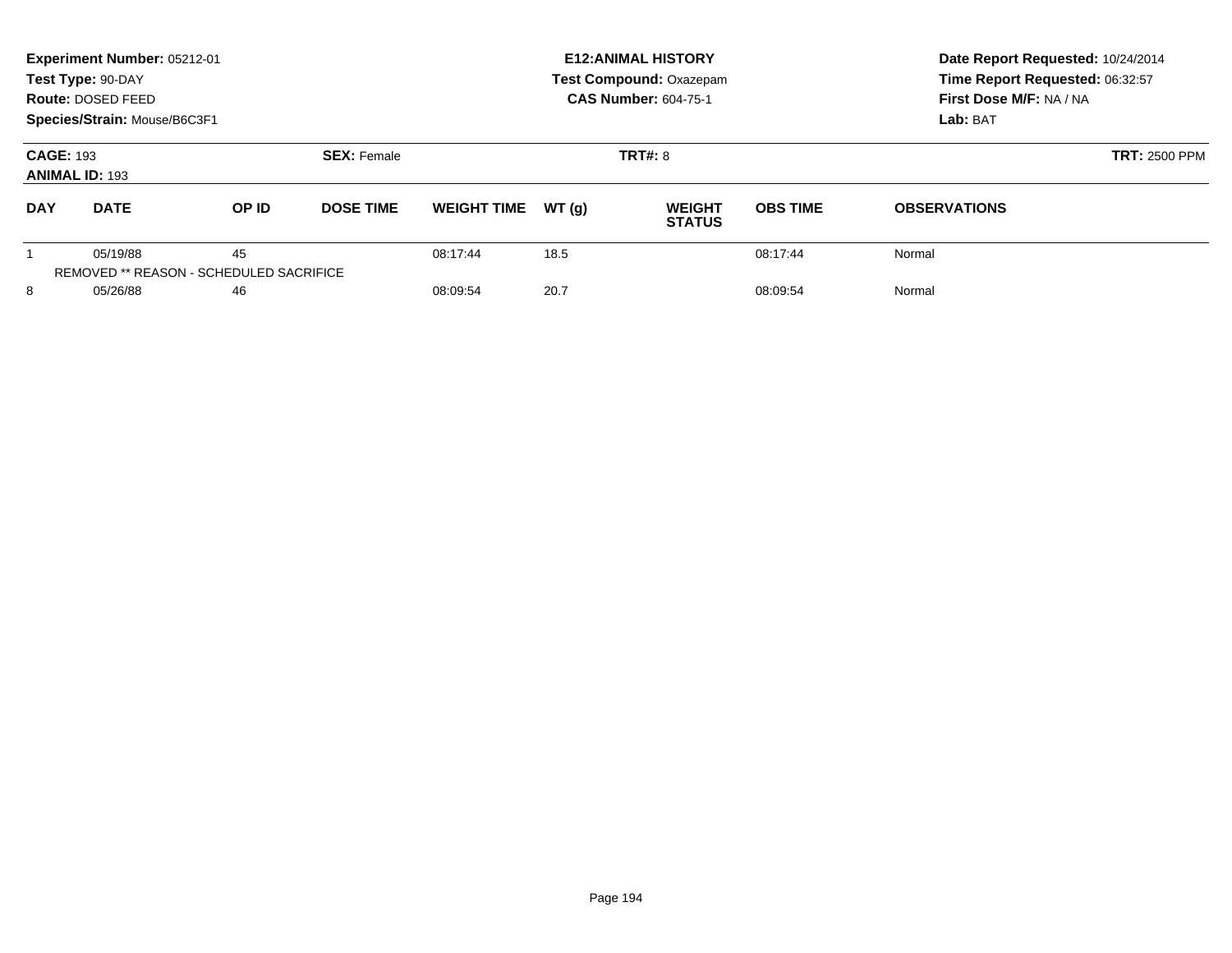|                                           | Experiment Number: 05212-01<br>Test Type: 90-DAY<br>Route: DOSED FEED<br>Species/Strain: Mouse/B6C3F1 |                                                      |                  |                    |                | <b>E12: ANIMAL HISTORY</b><br><b>Test Compound: Oxazepam</b><br><b>CAS Number: 604-75-1</b> | Date Report Requested: 10/24/2014<br>Time Report Requested: 06:32:57<br>First Dose M/F: NA / NA<br>Lab: BAT |                     |
|-------------------------------------------|-------------------------------------------------------------------------------------------------------|------------------------------------------------------|------------------|--------------------|----------------|---------------------------------------------------------------------------------------------|-------------------------------------------------------------------------------------------------------------|---------------------|
| <b>CAGE: 194</b><br><b>ANIMAL ID: 194</b> |                                                                                                       | <b>SEX: Female</b>                                   |                  |                    | <b>TRT#: 8</b> | <b>TRT: 2500 PPM</b>                                                                        |                                                                                                             |                     |
| <b>DAY</b>                                | <b>DATE</b>                                                                                           | OP ID                                                | <b>DOSE TIME</b> | <b>WEIGHT TIME</b> | WT(q)          | <b>WEIGHT</b><br><b>STATUS</b>                                                              | <b>OBS TIME</b>                                                                                             | <b>OBSERVATIONS</b> |
|                                           | 05/19/88                                                                                              | 45<br><b>REMOVED ** REASON - SCHEDULED SACRIFICE</b> |                  | 08:20:12           | 19.4           |                                                                                             | 08:20:12                                                                                                    | Normal              |
| 8<br>05/26/88                             |                                                                                                       | 46                                                   |                  | 08:11:10           | 22.4           |                                                                                             | 08:11:10                                                                                                    | Normal              |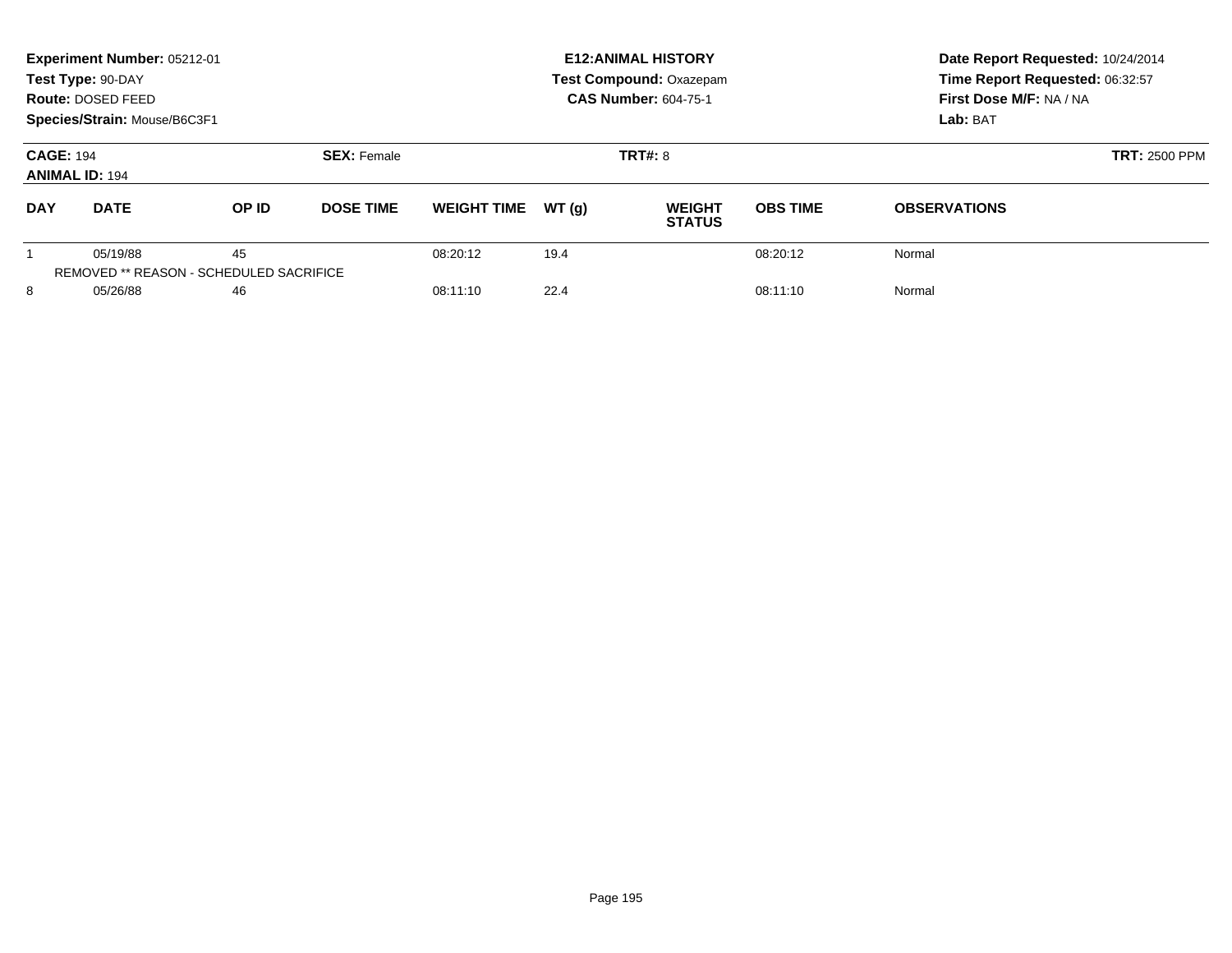|                                           | Experiment Number: 05212-01<br>Test Type: 90-DAY<br>Route: DOSED FEED<br>Species/Strain: Mouse/B6C3F1 |                                                      |                    |                    |       | <b>E12: ANIMAL HISTORY</b><br><b>Test Compound: Oxazepam</b><br><b>CAS Number: 604-75-1</b> | Date Report Requested: 10/24/2014<br>Time Report Requested: 06:32:57<br>First Dose M/F: NA / NA<br>Lab: BAT |                     |
|-------------------------------------------|-------------------------------------------------------------------------------------------------------|------------------------------------------------------|--------------------|--------------------|-------|---------------------------------------------------------------------------------------------|-------------------------------------------------------------------------------------------------------------|---------------------|
| <b>CAGE: 195</b><br><b>ANIMAL ID: 195</b> |                                                                                                       |                                                      | <b>SEX: Female</b> |                    |       | <b>TRT#: 8</b>                                                                              | <b>TRT: 2500 PPM</b>                                                                                        |                     |
| <b>DAY</b>                                | <b>DATE</b>                                                                                           | OP ID                                                | <b>DOSE TIME</b>   | <b>WEIGHT TIME</b> | WT(q) | <b>WEIGHT</b><br><b>STATUS</b>                                                              | <b>OBS TIME</b>                                                                                             | <b>OBSERVATIONS</b> |
|                                           | 05/19/88                                                                                              | 45<br><b>REMOVED ** REASON - SCHEDULED SACRIFICE</b> |                    | 08:21:38           | 20.2  |                                                                                             | 08:21:38                                                                                                    | Normal              |
| 8<br>05/26/88                             |                                                                                                       | 46                                                   |                    | 07:59:16           | 22.3  |                                                                                             | 07:59:16                                                                                                    | Normal              |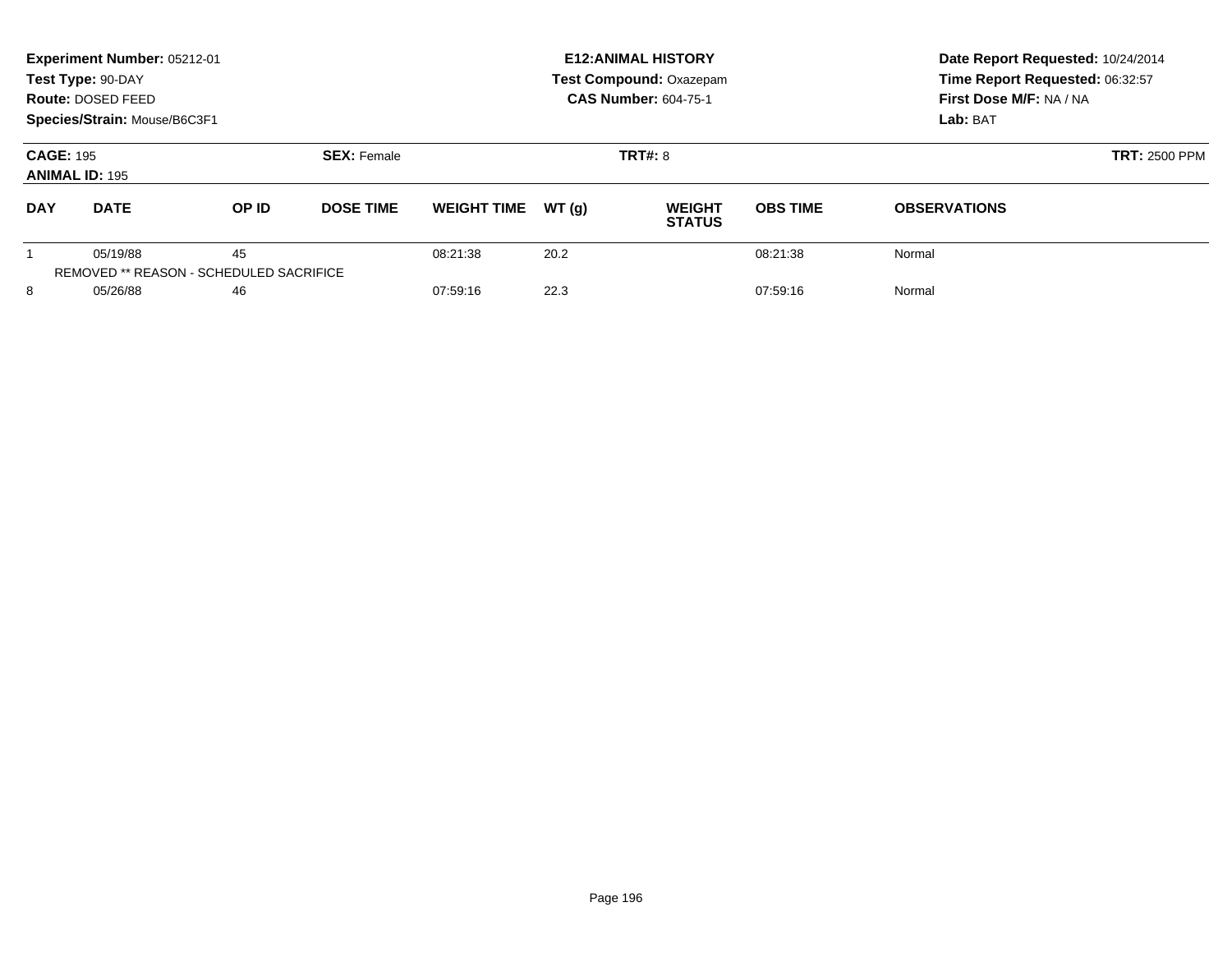**Test Type:** 90-DAY

**Route:** DOSED FEED

**Species/Strain:** Mouse/B6C3F1

# **E12:ANIMAL HISTORY Test Compound:** Oxazepam**CAS Number:** 604-75-1

|            | <b>CAGE: 196</b><br><b>ANIMAL ID: 196</b> |       | <b>TRT#: 8</b><br><b>SEX: Female</b> |                    |       |                                |                 |                     | <b>TRT: 2500 PPM</b> |
|------------|-------------------------------------------|-------|--------------------------------------|--------------------|-------|--------------------------------|-----------------|---------------------|----------------------|
| <b>DAY</b> | <b>DATE</b>                               | OP ID | <b>DOSE TIME</b>                     | <b>WEIGHT TIME</b> | WT(g) | <b>WEIGHT</b><br><b>STATUS</b> | <b>OBS TIME</b> | <b>OBSERVATIONS</b> |                      |
| 1          | 05/19/88                                  | 45    |                                      | 08:35:04           | 19.0  |                                | 08:35:04        | Normal              |                      |
| 8          | 05/26/88                                  | 46    |                                      | 11:25:40           | 21.4  |                                | 11:25:40        | Normal              |                      |
| 15         | 06/02/88                                  | 45    |                                      | 11:18:36           | 23.7  |                                | 11:18:36        | Normal              |                      |
| 22         | 06/09/88                                  | 45    |                                      | 09:26:34           | 24.4  |                                | 09:26:34        | Normal              |                      |
| 29         | 06/16/88                                  | 45    |                                      | 10:38:44           | 25.8  |                                | 10:38:44        | Normal              |                      |
| 36         | 06/23/88                                  | 45    |                                      | 08:53:34           | 26.7  |                                | 08:53:34        | Normal              |                      |
| 43         | 06/30/88                                  | 45    |                                      | 08:14:34           | 27.2  |                                | 08:14:34        | Normal              |                      |
| 50         | 07/07/88                                  | 45    |                                      | 09:08:42           | 27.1  |                                | 09:08:42        | Normal              |                      |
| 57         | 07/14/88                                  | 45    |                                      | 11:24:36           | 27.3  |                                | 11:24:36        | Normal              |                      |
| 64         | 07/21/88                                  | 45    |                                      | 09:08:54           | 27.8  |                                | 09:08:54        | Normal              |                      |
| 71         | 07/28/88                                  | 45    |                                      | 09:03:24           | 28.8  |                                | 09:03:24        | Normal              |                      |
|            | REMOVED ** REASON - SCHEDULED SACRIFICE   |       |                                      |                    |       |                                |                 |                     |                      |
| 78         | 08/04/88                                  | 45    |                                      | 08:19:34           | 28.5  |                                | 08:19:34        | Normal              |                      |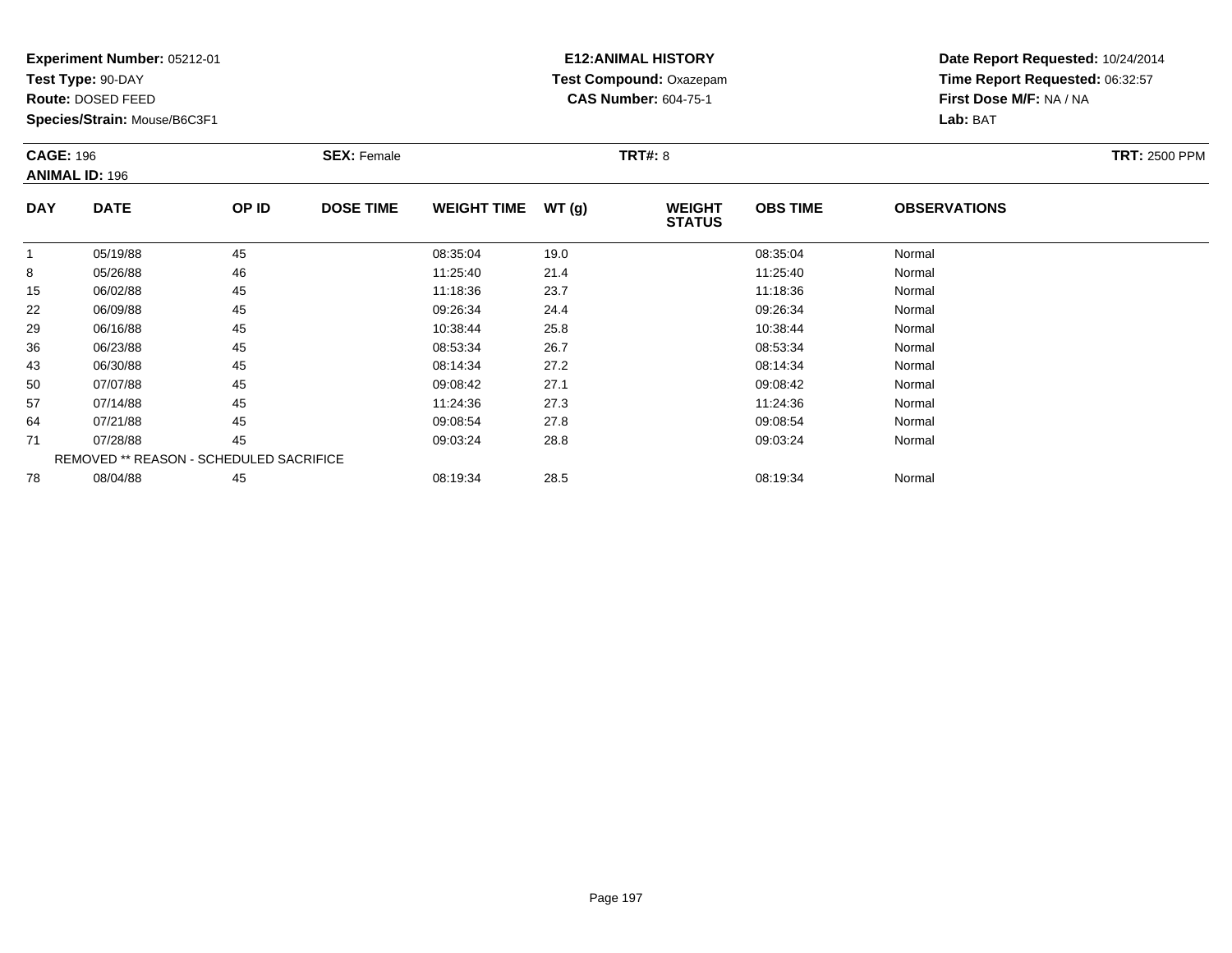**Test Type:** 90-DAY

**Route:** DOSED FEED

**Species/Strain:** Mouse/B6C3F1

# **E12:ANIMAL HISTORY Test Compound:** Oxazepam**CAS Number:** 604-75-1

| <b>CAGE: 197</b><br><b>ANIMAL ID: 197</b> |                                                | <b>SEX: Female</b> |                  |                    | <b>TRT#: 8</b> | <b>TRT: 2500 PPM</b>           |                 |                     |  |
|-------------------------------------------|------------------------------------------------|--------------------|------------------|--------------------|----------------|--------------------------------|-----------------|---------------------|--|
| <b>DAY</b>                                | <b>DATE</b>                                    | OP ID              | <b>DOSE TIME</b> | <b>WEIGHT TIME</b> | WT(g)          | <b>WEIGHT</b><br><b>STATUS</b> | <b>OBS TIME</b> | <b>OBSERVATIONS</b> |  |
| $\mathbf{1}$                              | 05/19/88                                       | 45                 |                  | 08:35:48           | 19.1           |                                | 08:35:48        | Normal              |  |
| 8                                         | 05/26/88                                       | 46                 |                  | 11:23:20           | 21.4           |                                | 11:23:20        | Normal              |  |
| 15                                        | 06/02/88                                       | 45                 |                  | 11:16:22           | 22.4           |                                | 11:16:22        | Normal              |  |
| 22                                        | 06/09/88                                       | 45                 |                  | 09:27:40           | 20.6           |                                | 09:27:40        | Normal              |  |
| 29                                        | 06/16/88                                       | 45                 |                  | 10:42:08           | 24.3           |                                | 10:42:08        | Normal              |  |
| 36                                        | 06/23/88                                       | 45                 |                  | 08:54:48           | 24.3           |                                | 08:54:48        | Normal              |  |
| 43                                        | 06/30/88                                       | 45                 |                  | 08:15:20           | 25.7           |                                | 08:15:20        | Normal              |  |
| 50                                        | 07/07/88                                       | 45                 |                  | 09:15:04           | 25.2           |                                | 09:15:04        | Normal              |  |
| 57                                        | 07/14/88                                       | 45                 |                  | 11:24:02           | 26.3           |                                | 11:24:02        | Normal              |  |
| 64                                        | 07/21/88                                       | 45                 |                  | 09:07:52           | 27.4           |                                | 09:07:52        | Normal              |  |
| 71                                        | 07/28/88                                       | 45                 |                  | 09:04:14           | 27.5           |                                | 09:04:14        | Normal              |  |
|                                           | <b>REMOVED ** REASON - SCHEDULED SACRIFICE</b> |                    |                  |                    |                |                                |                 |                     |  |
| 78                                        | 08/04/88                                       | 45                 |                  | 08:31:18           | 28.0           |                                | 08:31:18        | Normal              |  |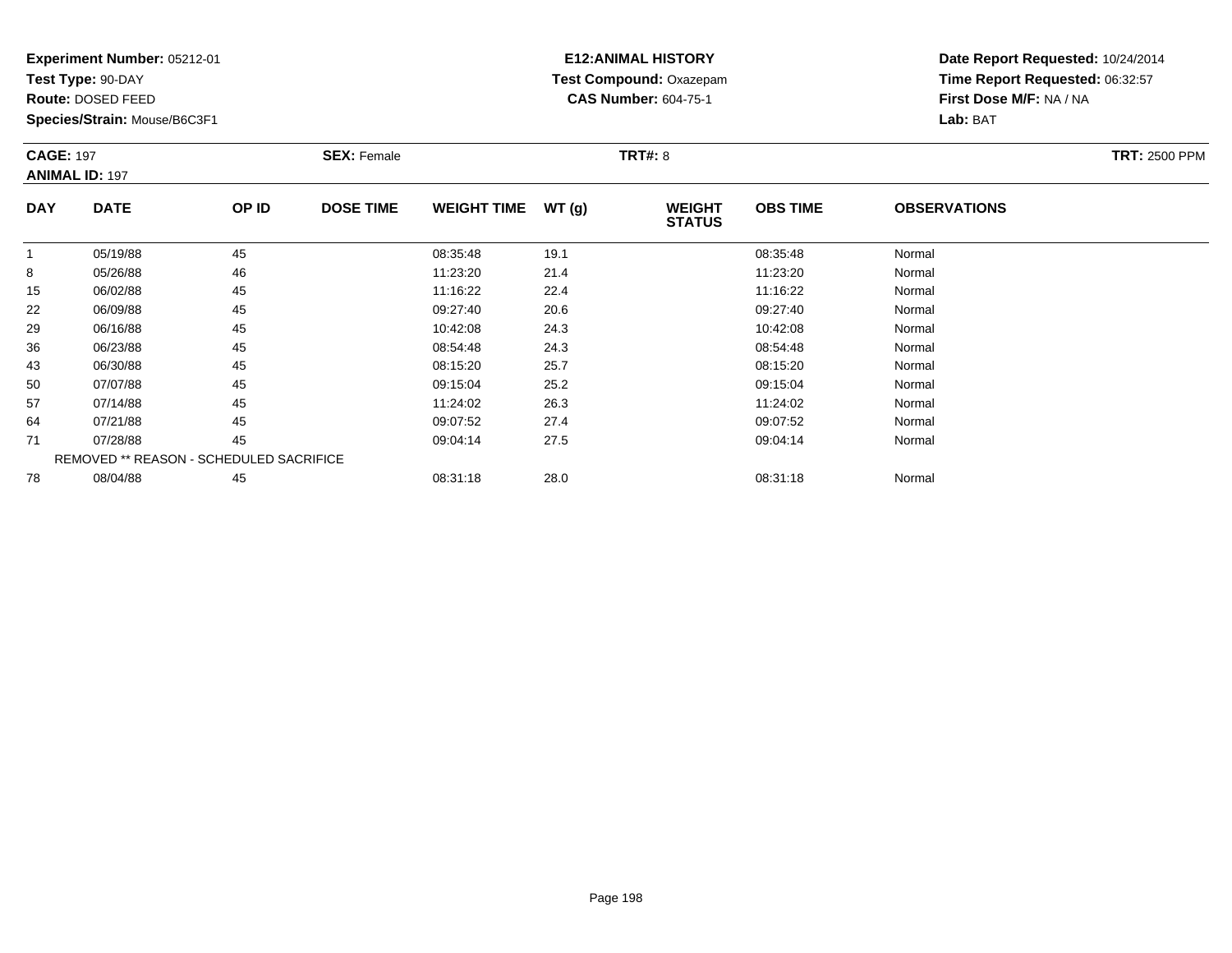**Test Type:** 90-DAY

**Route:** DOSED FEED

**Species/Strain:** Mouse/B6C3F1

# **E12:ANIMAL HISTORY Test Compound:** Oxazepam**CAS Number:** 604-75-1

| <b>CAGE: 198</b><br><b>ANIMAL ID: 198</b> |                                                | <b>SEX: Female</b> |                  |                    | <b>TRT#: 8</b> |                                | <b>TRT: 2500 PPM</b> |                     |  |
|-------------------------------------------|------------------------------------------------|--------------------|------------------|--------------------|----------------|--------------------------------|----------------------|---------------------|--|
| <b>DAY</b>                                | <b>DATE</b>                                    | OP ID              | <b>DOSE TIME</b> | <b>WEIGHT TIME</b> | WT(g)          | <b>WEIGHT</b><br><b>STATUS</b> | <b>OBS TIME</b>      | <b>OBSERVATIONS</b> |  |
|                                           | 05/19/88                                       | 45                 |                  | 08:36:32           | 20.4           |                                | 08:36:32             | Normal              |  |
| 8                                         | 05/26/88                                       | 46                 |                  | 11:23:54           | 22.7           |                                | 11:23:54             | Normal              |  |
| 15                                        | 06/02/88                                       | 45                 |                  | 11:17:02           | 23.1           |                                | 11:17:02             | Normal              |  |
| 22                                        | 06/09/88                                       | 45                 |                  | 09:19:52           | 24.1           |                                | 09:19:52             | Normal              |  |
| 29                                        | 06/16/88                                       | 45                 |                  | 10:33:34           | 24.0           |                                | 10:33:34             | Normal              |  |
| 36                                        | 06/23/88                                       | 45                 |                  | 08:56:06           | 24.7           |                                | 08:56:06             | Normal              |  |
| 43                                        | 06/30/88                                       | 45                 |                  | 08:16:10           | 25.5           |                                | 08:16:10             | Normal              |  |
| 50                                        | 07/07/88                                       | 45                 |                  | 09:15:48           | 25.9           |                                | 09:15:48             | Normal              |  |
| 57                                        | 07/14/88                                       | 45                 |                  | 11:23:16           | 26.9           |                                | 11:23:16             | Normal              |  |
| 64                                        | 07/21/88                                       | 45                 |                  | 09:07:04           | 27.4           |                                | 09:07:04             | Normal              |  |
| 71                                        | 07/28/88                                       | 45                 |                  | 09:04:56           | 29.2           |                                | 09:04:56             | Normal              |  |
|                                           | <b>REMOVED ** REASON - SCHEDULED SACRIFICE</b> |                    |                  |                    |                |                                |                      |                     |  |
| 78                                        | 08/04/88                                       | 45                 |                  | 08:19:06           | 28.8           |                                | 08:19:06             | Normal              |  |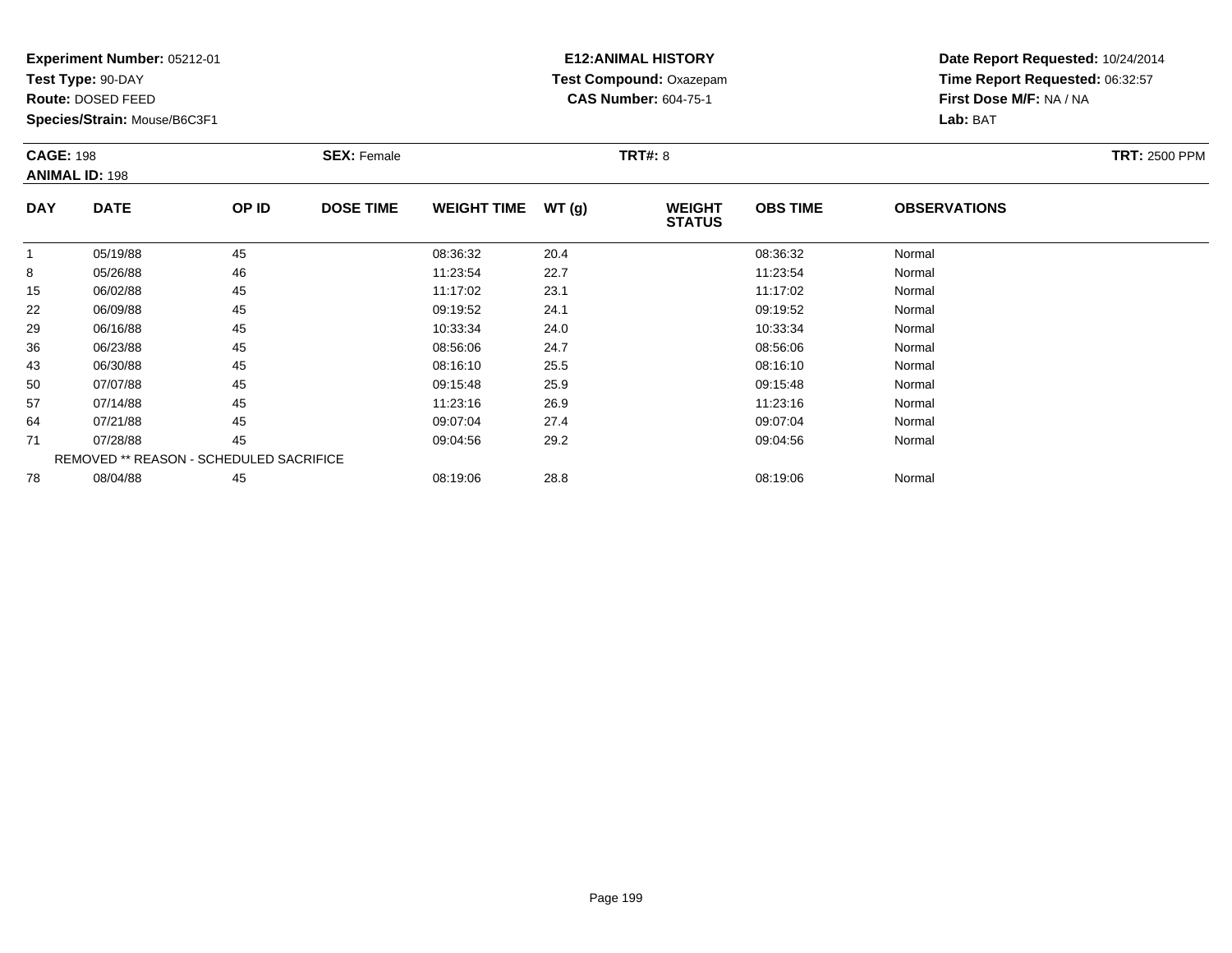**Test Type:** 90-DAY

**Route:** DOSED FEED

**Species/Strain:** Mouse/B6C3F1

# **E12:ANIMAL HISTORY Test Compound:** Oxazepam**CAS Number:** 604-75-1

|            | <b>CAGE: 199</b><br><b>ANIMAL ID: 199</b> |       | <b>SEX: Female</b> |                    |       | <b>TRT#: 8</b>                 |                 | <b>TRT: 2500 PPM</b> |  |
|------------|-------------------------------------------|-------|--------------------|--------------------|-------|--------------------------------|-----------------|----------------------|--|
| <b>DAY</b> | <b>DATE</b>                               | OP ID | <b>DOSE TIME</b>   | <b>WEIGHT TIME</b> | WT(g) | <b>WEIGHT</b><br><b>STATUS</b> | <b>OBS TIME</b> | <b>OBSERVATIONS</b>  |  |
|            | 05/19/88                                  | 45    |                    | 08:37:28           | 20.8  |                                | 08:37:28        | Normal               |  |
| 8          | 05/26/88                                  | 46    |                    | 11:24:26           | 23.4  |                                | 11:24:26        | Normal               |  |
| 15         | 06/02/88                                  | 45    |                    | 11:17:34           | 23.9  |                                | 11:17:34        | Normal               |  |
| 22         | 06/09/88                                  | 45    |                    | 09:21:36           | 25.9  |                                | 09:21:36        | Normal               |  |
| 29         | 06/16/88                                  | 45    |                    | 10:36:02           | 25.2  |                                | 10:36:02        | Normal               |  |
| 36         | 06/23/88                                  | 45    |                    | 08:52:14           | 26.6  |                                | 08:52:14        | Normal               |  |
| 43         | 06/30/88                                  | 45    |                    | 08:13:12           | 26.9  |                                | 08:13:12        | Normal               |  |
| 50         | 07/07/88                                  | 45    |                    | 09:18:16           | 27.4  |                                | 09:18:16        | Normal               |  |
| 57         | 07/14/88                                  | 45    |                    | 11:22:34           | 28.5  |                                | 11:22:34        | Normal               |  |
| 64         | 07/21/88                                  | 45    |                    | 09:06:32           | 27.5  |                                | 09:06:32        | Normal               |  |
| 71         | 07/28/88                                  | 45    |                    | 09:05:34           | 28.6  |                                | 09:05:34        | Normal               |  |
|            | REMOVED ** REASON - SCHEDULED SACRIFICE   |       |                    |                    |       |                                |                 |                      |  |
| 78         | 08/04/88                                  | 45    |                    | 08:21:18           | 28.9  |                                | 08:21:18        | Normal               |  |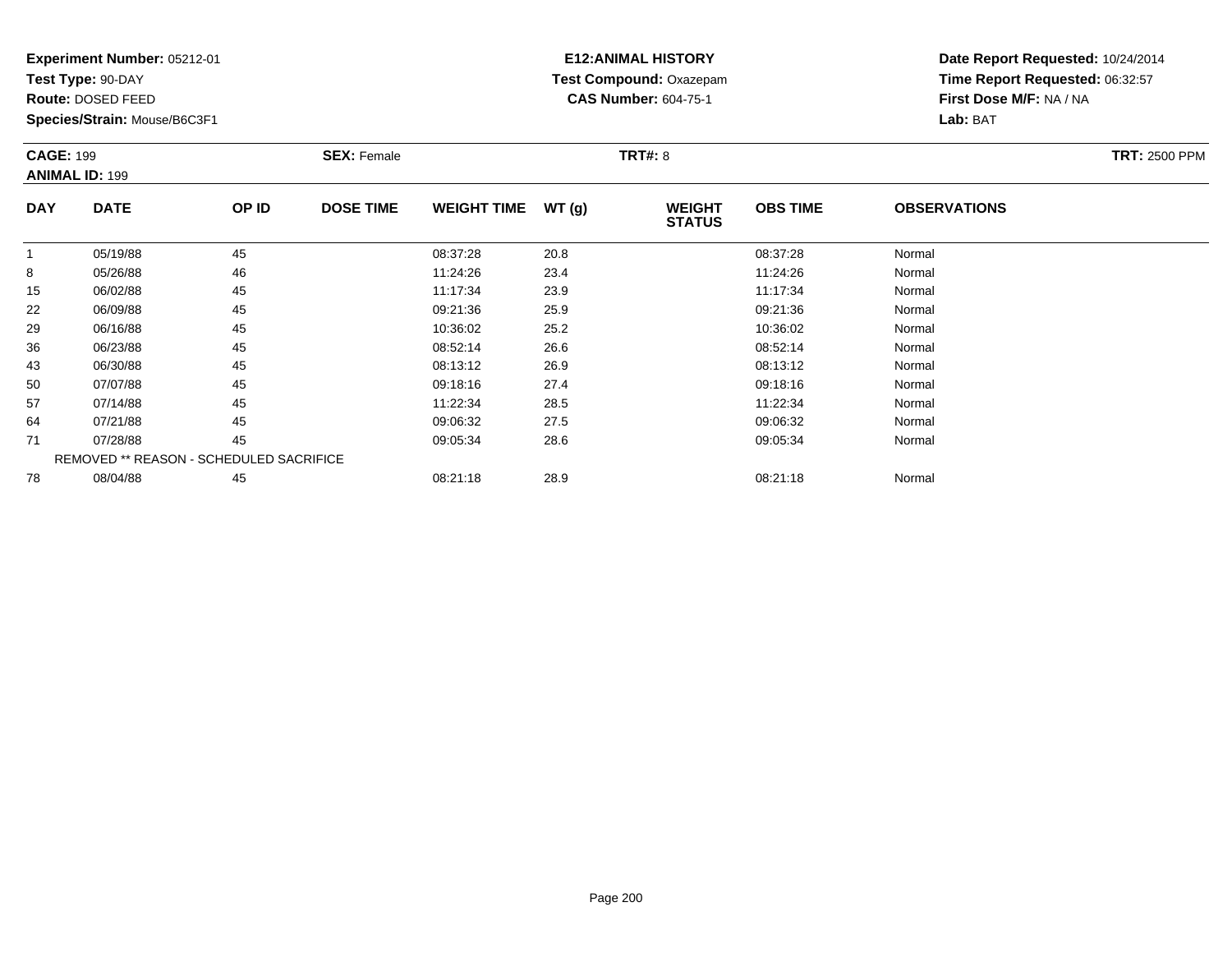**Test Type:** 90-DAY

**Route:** DOSED FEED

**Species/Strain:** Mouse/B6C3F1

# **E12:ANIMAL HISTORY Test Compound:** Oxazepam**CAS Number:** 604-75-1

|            | <b>CAGE: 200</b><br><b>ANIMAL ID: 200</b> |       | <b>SEX: Female</b> |                    |       | <b>TRT#: 8</b>                 |                 | <b>TRT: 2500 PPM</b> |  |
|------------|-------------------------------------------|-------|--------------------|--------------------|-------|--------------------------------|-----------------|----------------------|--|
| <b>DAY</b> | <b>DATE</b>                               | OP ID | <b>DOSE TIME</b>   | <b>WEIGHT TIME</b> | WT(g) | <b>WEIGHT</b><br><b>STATUS</b> | <b>OBS TIME</b> | <b>OBSERVATIONS</b>  |  |
| 1          | 05/19/88                                  | 45    |                    | 08:38:40           | 18.1  |                                | 08:38:40        | Normal               |  |
| 8          | 05/26/88                                  | 46    |                    | 11:25:00           | 20.7  |                                | 11:25:00        | Normal               |  |
| 15         | 06/02/88                                  | 45    |                    | 11:18:08           | 23.8  |                                | 11:18:08        | Normal               |  |
| 22         | 06/09/88                                  | 45    |                    | 09:24:04           | 23.7  |                                | 09:24:04        | Normal               |  |
| 29         | 06/16/88                                  | 45    |                    | 10:39:20           | 24.3  |                                | 10:39:20        | Normal               |  |
| 36         | 06/23/88                                  | 45    |                    | 08:52:58           | 25.6  |                                | 08:52:58        | Normal               |  |
| 43         | 06/30/88                                  | 45    |                    | 08:13:56           | 27.4  |                                | 08:13:56        | Normal               |  |
| 50         | 07/07/88                                  | 45    |                    | 09:08:02           | 28.7  |                                | 09:08:02        | Normal               |  |
| 57         | 07/14/88                                  | 45    |                    | 13:29:28           | 28.4  |                                | 13:29:28        | Normal               |  |
| 64         | 07/21/88                                  | 45    |                    | 09:05:38           | 30.6  |                                | 09:05:38        | Normal               |  |
| 71         | 07/28/88                                  | 45    |                    | 09:06:36           | 29.6  |                                | 09:06:36        | Normal               |  |
|            | REMOVED ** REASON - SCHEDULED SACRIFICE   |       |                    |                    |       |                                |                 |                      |  |
| 78         | 08/04/88                                  | 45    |                    | 08:22:46           | 31.0  |                                | 08:22:46        | Normal               |  |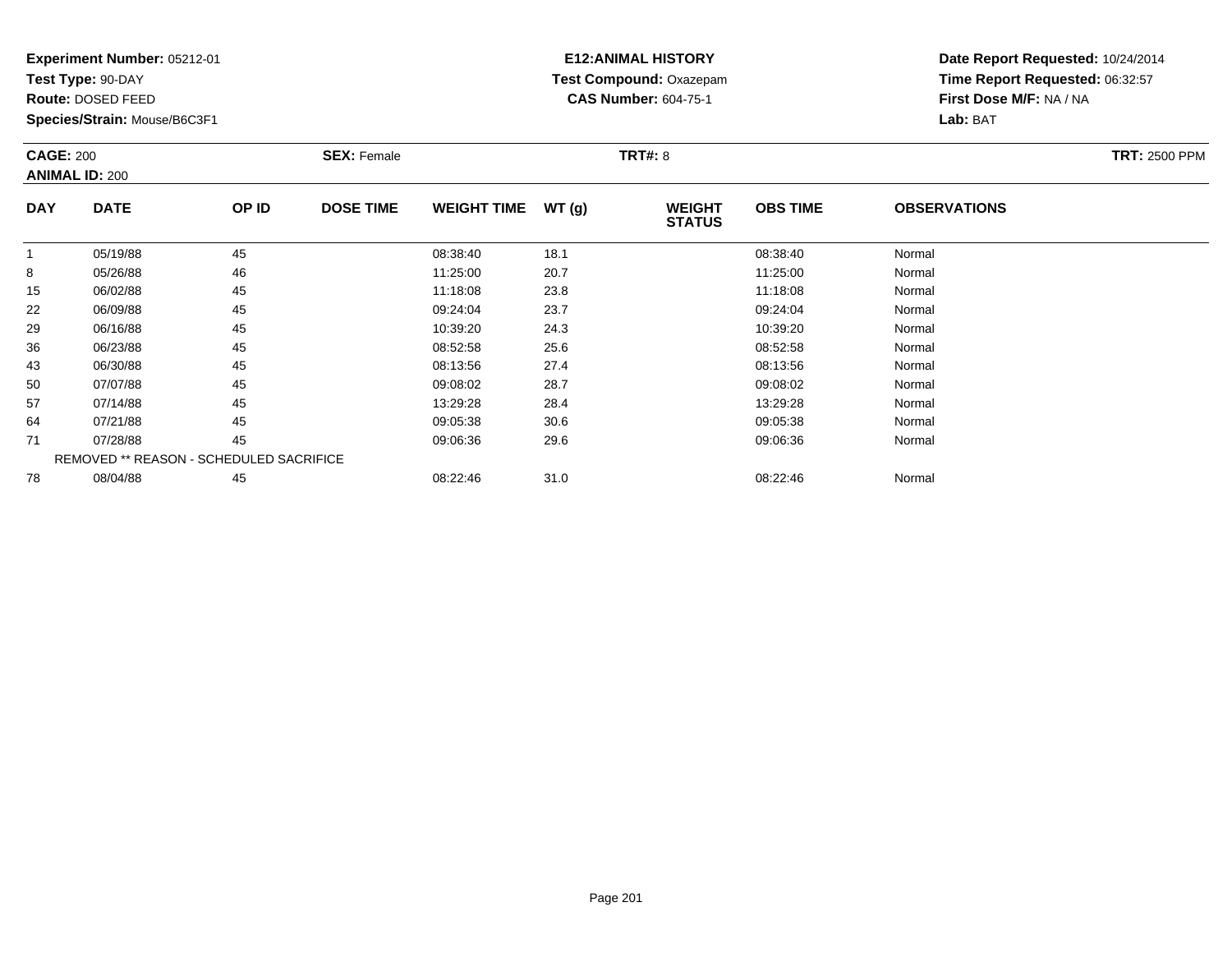**Test Type:** 90-DAY

**Route:** DOSED FEED

93

**Species/Strain:** Mouse/B6C3F1

## **E12:ANIMAL HISTORY Test Compound:** Oxazepam**CAS Number:** 604-75-1

**Date Report Requested:** 10/24/2014**Time Report Requested:** 06:32:57**First Dose M/F:** NA / NA**Lab:** BAT

| <b>CAGE: 201</b><br><b>ANIMAL ID: 201</b> |                                               | <b>SEX: Female</b> |                  |                    | <b>TRT#: 10</b> | <b>TRT: 5000 PPM</b>           |                 |                     |  |
|-------------------------------------------|-----------------------------------------------|--------------------|------------------|--------------------|-----------------|--------------------------------|-----------------|---------------------|--|
| <b>DAY</b>                                | <b>DATE</b>                                   | OP ID              | <b>DOSE TIME</b> | <b>WEIGHT TIME</b> | WT(g)           | <b>WEIGHT</b><br><b>STATUS</b> | <b>OBS TIME</b> | <b>OBSERVATIONS</b> |  |
|                                           | 05/19/88                                      | 45                 |                  |                    |                 |                                | 09:01:26        | Normal              |  |
| $\overline{2}$                            | 05/20/88                                      | 45                 |                  | 08:30:32           | 17.4            |                                |                 |                     |  |
| 8                                         | 05/26/88                                      | 46                 |                  | 11:11:38           | 21.5            |                                | 11:11:38        | Normal              |  |
| 15                                        | 06/02/88                                      | 45                 |                  | 09:50:10           | 22.4            |                                | 09:50:10        | Normal              |  |
| 22                                        | 06/09/88                                      | 45                 |                  | 10:49:04           | 23.6            |                                | 10:49:04        | Normal              |  |
| 29                                        | 06/16/88                                      | 45                 |                  | 08:01:16           | 25.0            |                                | 08:01:16        | Normal              |  |
| 36                                        | 06/23/88                                      | 45                 |                  | 11:12:42           | 25.1            |                                | 11:12:42        | Normal              |  |
| 43                                        | 06/30/88                                      | 45                 |                  | 08:44:32           | 26.5            |                                | 08:44:32        | Normal              |  |
| 50                                        | 07/07/88                                      | 45                 |                  | 11:20:14           | 25.9            |                                | 11:20:14        | Normal              |  |
| 57                                        | 07/14/88                                      | 45                 |                  | 13:53:02           | 26.9            |                                | 13:53:02        | Normal              |  |
| 64                                        | 07/21/88                                      | 45                 |                  | 10:48:48           | 28.1            |                                | 10:48:48        | Normal              |  |
| 71                                        | 07/28/88                                      | 45                 |                  | 13:29:48           | 28.1            |                                | 13:29:48        | Normal              |  |
| 78                                        | 08/04/88                                      | 45                 |                  | 11:03:28           | 28.6            |                                | 11:03:28        | Normal              |  |
| 85                                        | 08/11/88                                      | 45                 |                  | 10:50:42           | 28.2            |                                | 10:50:42        | Normal              |  |
| 92                                        | 08/18/88                                      | 45                 |                  | 09:38:26           | 29.3            |                                | 09:38:26        | Normal              |  |
|                                           | <b>REMOVED ** REASON - TERMINAL SACRIFICE</b> |                    |                  |                    |                 |                                |                 |                     |  |

3 08/19/88 45 45 06:34:08 30.2 30.2 66:34:08 06:34:08 06:34:08 30.2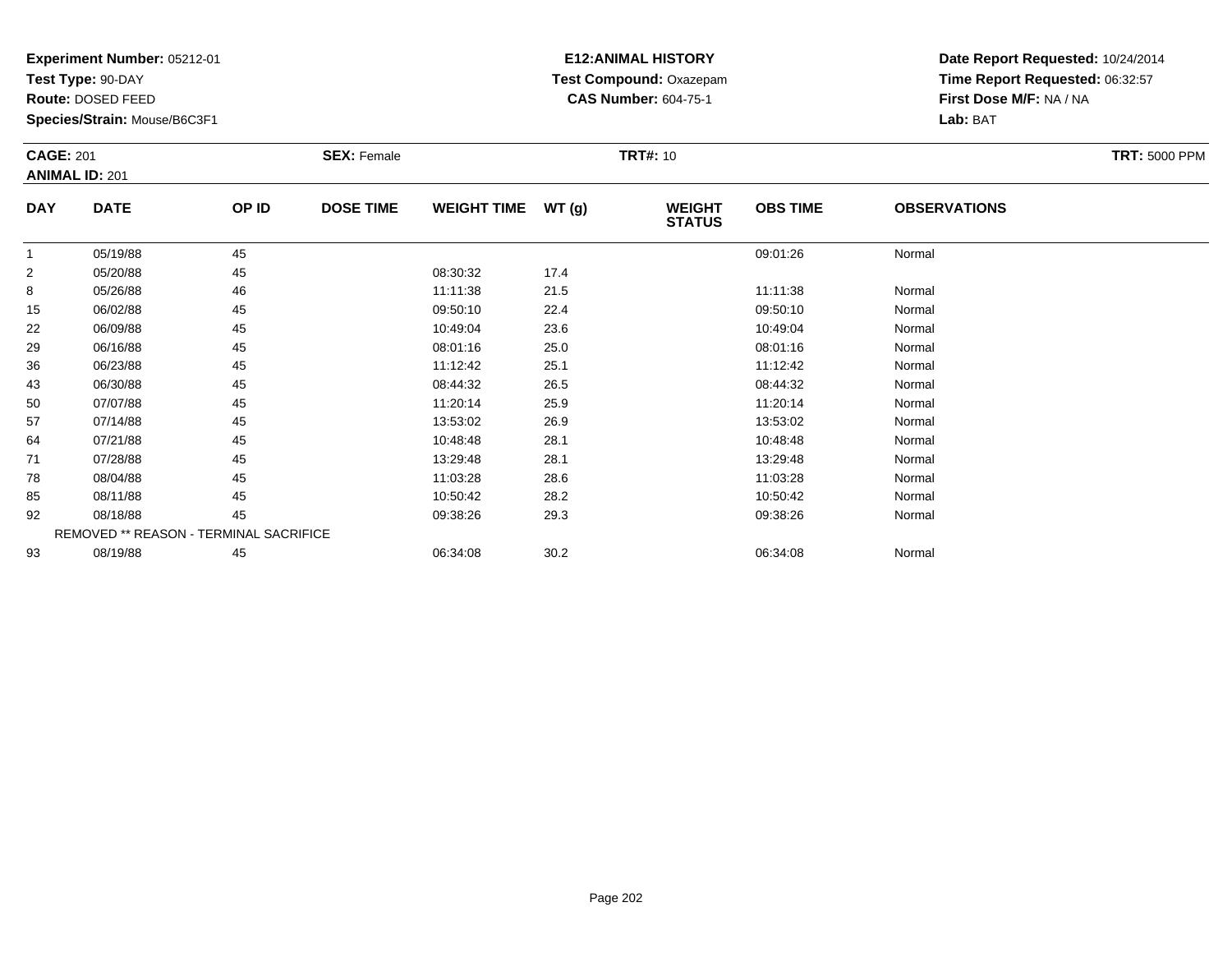**Test Type:** 90-DAY

**Route:** DOSED FEED

**Species/Strain:** Mouse/B6C3F1

# **E12:ANIMAL HISTORY Test Compound:** Oxazepam**CAS Number:** 604-75-1

| <b>CAGE: 202</b><br><b>ANIMAL ID: 202</b> |             | <b>SEX: Female</b>                     |                  |                    | <b>TRT#: 10</b> |                                | <b>TRT: 5000 PPM</b> |                     |  |
|-------------------------------------------|-------------|----------------------------------------|------------------|--------------------|-----------------|--------------------------------|----------------------|---------------------|--|
| <b>DAY</b>                                | <b>DATE</b> | OP ID                                  | <b>DOSE TIME</b> | <b>WEIGHT TIME</b> | WT(g)           | <b>WEIGHT</b><br><b>STATUS</b> | <b>OBS TIME</b>      | <b>OBSERVATIONS</b> |  |
| $\mathbf{1}$                              | 05/19/88    | 45                                     |                  | 09:02:08           | 18.3            |                                | 09:02:08             | Normal              |  |
| 8                                         | 05/26/88    | 46                                     |                  | 11:08:02           | 21.8            |                                | 11:08:02             | Normal              |  |
| 15                                        | 06/02/88    | 45                                     |                  | 09:52:06           | 23.1            |                                | 09:52:06             | Normal              |  |
| 22                                        | 06/09/88    | 45                                     |                  | 10:49:44           | 24.6            |                                | 10:49:44             | Normal              |  |
| 29                                        | 06/16/88    | 45                                     |                  | 08:01:54           | 24.0            |                                | 08:01:54             | Normal              |  |
| 36                                        | 06/23/88    | 45                                     |                  | 11:13:12           | 25.3            |                                | 11:13:12             | Normal              |  |
| 43                                        | 06/30/88    | 45                                     |                  | 08:43:54           | 26.8            |                                | 08:43:54             | Normal              |  |
| 50                                        | 07/07/88    | 45                                     |                  | 11:19:38           | 26.7            |                                | 11:19:38             | Normal              |  |
| 57                                        | 07/14/88    | 45                                     |                  | 13:52:24           | 27.1            |                                | 13:52:24             | Normal              |  |
| 64                                        | 07/21/88    | 45                                     |                  | 10:49:20           | 27.2            |                                | 10:49:20             | Normal              |  |
| 71                                        | 07/28/88    | 45                                     |                  | 13:30:26           | 28.2            |                                | 13:30:26             | Normal              |  |
| 78                                        | 08/04/88    | 45                                     |                  | 11:00:44           | 28.6            |                                | 11:00:44             | Normal              |  |
| 85                                        | 08/11/88    | 45                                     |                  | 10:47:26           | 28.3            |                                | 10:47:26             | Normal              |  |
| 92                                        | 08/18/88    | 45                                     |                  | 09:40:40           | 29.0            |                                | 09:40:40             | Normal              |  |
|                                           |             | REMOVED ** REASON - TERMINAL SACRIFICE |                  |                    |                 |                                |                      |                     |  |
| 93                                        | 08/19/88    | 45                                     |                  | 06:34:58           | 29.1            |                                | 06:34:58             | Normal              |  |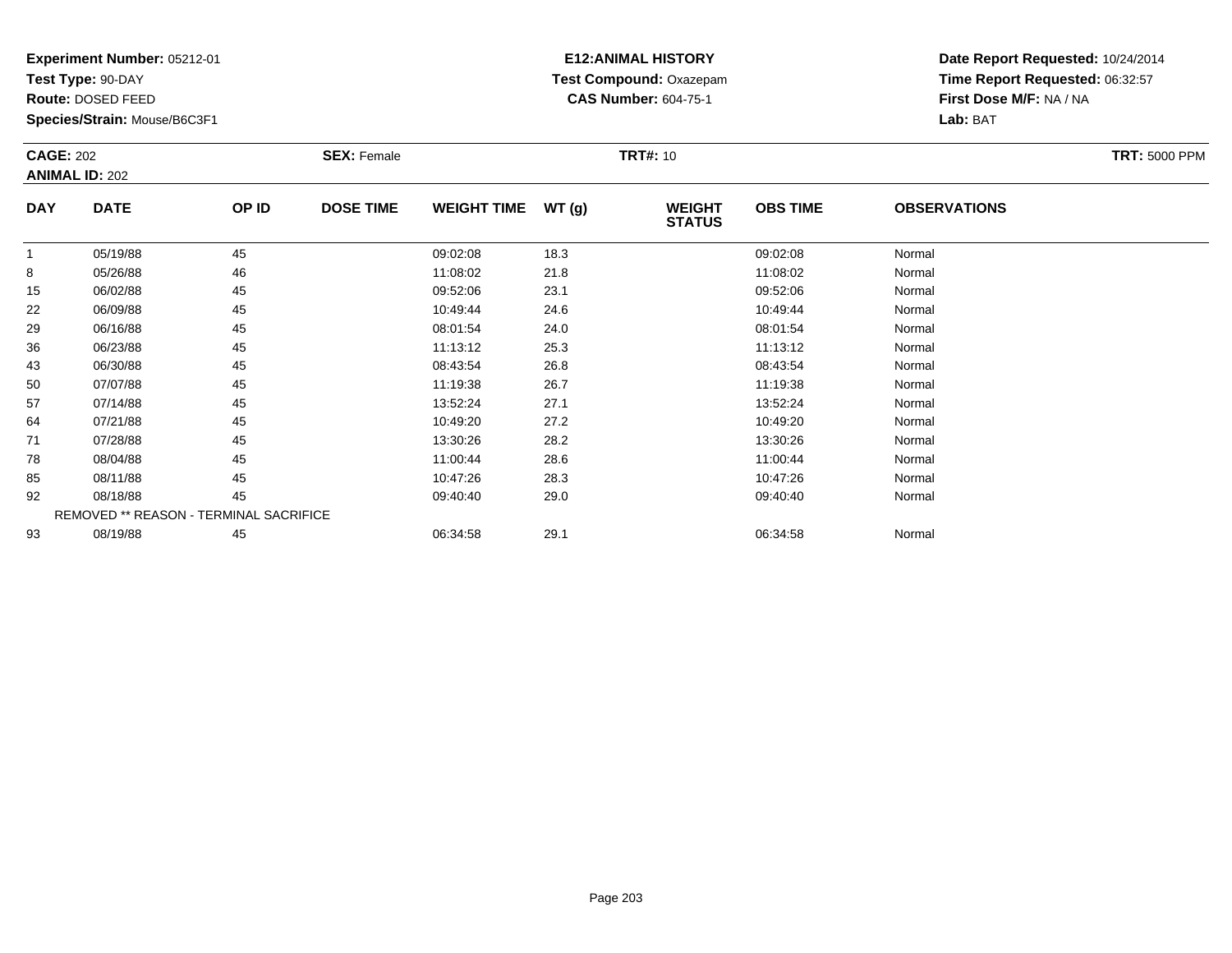**Test Type:** 90-DAY

**Route:** DOSED FEED

**Species/Strain:** Mouse/B6C3F1

# **E12:ANIMAL HISTORY Test Compound:** Oxazepam**CAS Number:** 604-75-1

| <b>CAGE: 203</b><br><b>ANIMAL ID: 203</b> |                                        | <b>SEX: Female</b> |                  |                    | <b>TRT#: 10</b> |                                | <b>TRT: 5000 PPM</b> |                     |  |
|-------------------------------------------|----------------------------------------|--------------------|------------------|--------------------|-----------------|--------------------------------|----------------------|---------------------|--|
| <b>DAY</b>                                | <b>DATE</b>                            | OP ID              | <b>DOSE TIME</b> | <b>WEIGHT TIME</b> | <b>WT (g)</b>   | <b>WEIGHT</b><br><b>STATUS</b> | <b>OBS TIME</b>      | <b>OBSERVATIONS</b> |  |
|                                           | 05/19/88                               | 45                 |                  | 09:02:32           | 19.5            |                                | 09:02:32             | Normal              |  |
| 8                                         | 05/26/88                               | 46                 |                  | 11:08:54           | 23.0            |                                | 11:08:54             | Normal              |  |
| 15                                        | 06/02/88                               | 45                 |                  | 09:53:24           | 23.6            |                                | 09:53:24             | Normal              |  |
| 22                                        | 06/09/88                               | 45                 |                  | 10:46:22           | 25.1            |                                | 10:46:22             | Normal              |  |
| 29                                        | 06/16/88                               | 45                 |                  | 07:58:58           | 26.1            |                                | 07:58:58             | Normal              |  |
| 36                                        | 06/23/88                               | 45                 |                  | 11:13:46           | 25.9            |                                | 11:13:46             | Normal              |  |
| 43                                        | 06/30/88                               | 45                 |                  | 08:43:20           | 27.0            |                                | 08:43:20             | Normal              |  |
| 50                                        | 07/07/88                               | 45                 |                  | 11:18:58           | 27.2            |                                | 11:18:58             | Normal              |  |
| 57                                        | 07/14/88                               | 45                 |                  | 13:51:42           | 26.7            |                                | 13:51:42             | Normal              |  |
| 64                                        | 07/21/88                               | 45                 |                  | 10:49:50           | 28.6            |                                | 10:49:50             | Normal              |  |
| 71                                        | 07/28/88                               | 45                 |                  | 13:31:00           | 28.5            |                                | 13:31:00             | Normal              |  |
| 78                                        | 08/04/88                               | 45                 |                  | 11:01:32           | 29.4            |                                | 11:01:32             | Normal              |  |
| 85                                        | 08/11/88                               | 45                 |                  | 10:48:26           | 29.7            |                                | 10:48:26             | Normal              |  |
| 92                                        | 08/18/88                               | 45                 |                  | 09:40:18           | 30.0            |                                | 09:40:18             | Normal              |  |
|                                           | REMOVED ** REASON - TERMINAL SACRIFICE |                    |                  |                    |                 |                                |                      |                     |  |
| 93                                        | 08/19/88                               | 45                 |                  | 06:35:44           | 30.4            |                                | 06:35:44             | Normal              |  |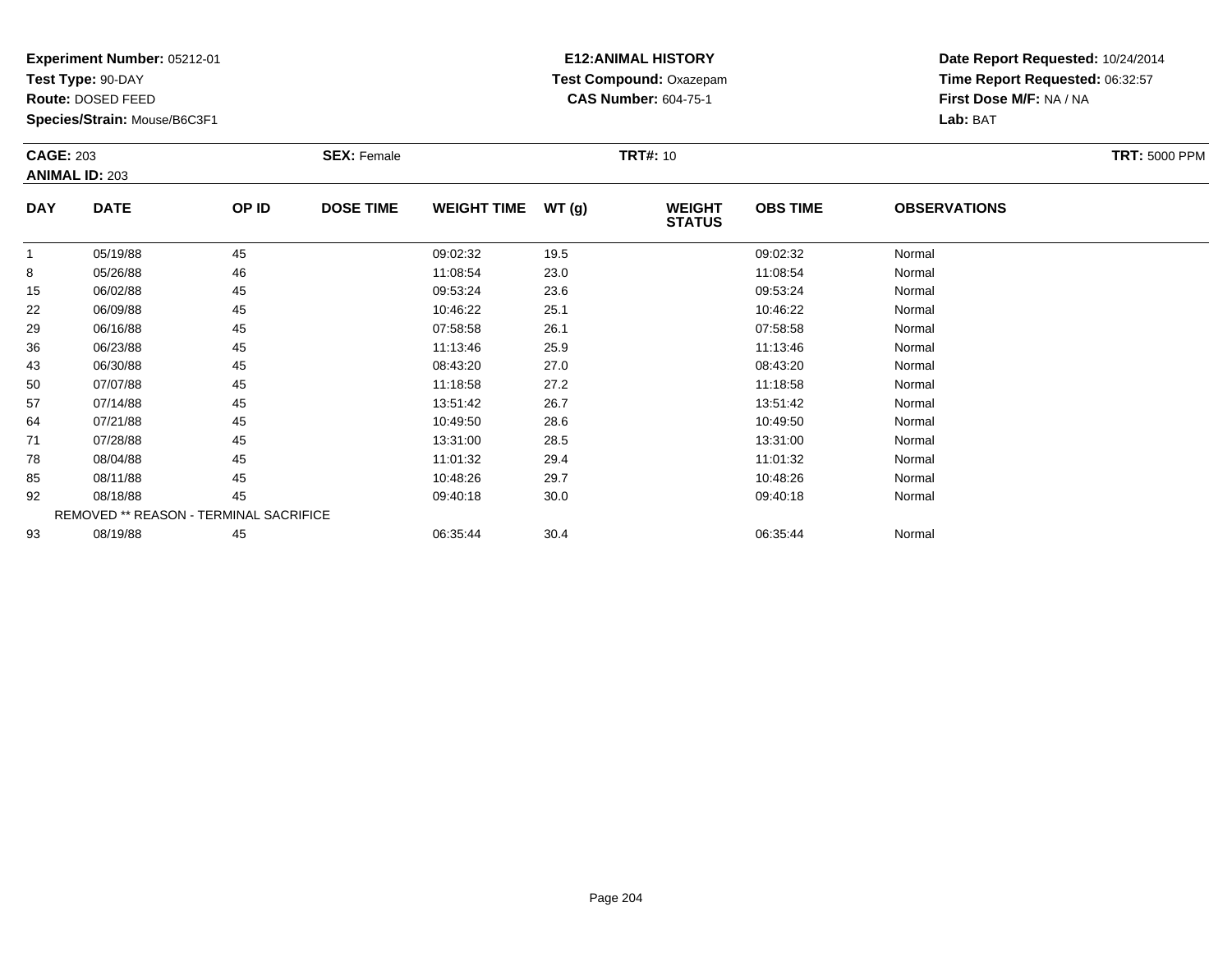**Test Type:** 90-DAY

**Route:** DOSED FEED

**Species/Strain:** Mouse/B6C3F1

# **E12:ANIMAL HISTORY Test Compound:** Oxazepam**CAS Number:** 604-75-1

| <b>CAGE: 204</b><br><b>ANIMAL ID: 204</b> |             | <b>SEX: Female</b>                     |                  | <b>TRT#: 10</b>    | <b>TRT: 5000 PPM</b> |                                |                 |                     |  |
|-------------------------------------------|-------------|----------------------------------------|------------------|--------------------|----------------------|--------------------------------|-----------------|---------------------|--|
| <b>DAY</b>                                | <b>DATE</b> | OP ID                                  | <b>DOSE TIME</b> | <b>WEIGHT TIME</b> | WT(g)                | <b>WEIGHT</b><br><b>STATUS</b> | <b>OBS TIME</b> | <b>OBSERVATIONS</b> |  |
| $\mathbf{1}$                              | 05/19/88    | 45                                     |                  | 09:03:24           | 18.7                 |                                | 09:03:24        | Normal              |  |
| 8                                         | 05/26/88    | 46                                     |                  | 11:09:50           | 23.2                 |                                | 11:09:50        | Normal              |  |
| 15                                        | 06/02/88    | 45                                     |                  | 10:47:54           | 24.4                 |                                | 10:47:54        | Normal              |  |
| 22                                        | 06/09/88    | 45                                     |                  | 10:47:24           | 26.4                 |                                | 10:47:24        | Normal              |  |
| 29                                        | 06/16/88    | 45                                     |                  | 07:59:48           | 27.5                 |                                | 07:59:48        | Normal              |  |
| 36                                        | 06/23/88    | 45                                     |                  | 11:11:32           | 27.5                 |                                | 11:11:32        | Normal              |  |
| 43                                        | 06/30/88    | 45                                     |                  | 08:45:46           | 29.0                 |                                | 08:45:46        | Normal              |  |
| 50                                        | 07/07/88    | 45                                     |                  | 11:18:26           | 28.8                 |                                | 11:18:26        | Normal              |  |
| 57                                        | 07/14/88    | 45                                     |                  | 13:51:12           | 29.8                 |                                | 13:51:12        | Normal              |  |
| 64                                        | 07/21/88    | 45                                     |                  | 10:50:22           | 30.9                 |                                | 10:50:22        | Normal              |  |
| 71                                        | 07/28/88    | 45                                     |                  | 13:31:30           | 31.0                 |                                | 13:31:30        | Normal              |  |
| 78                                        | 08/04/88    | 45                                     |                  | 11:02:14           | 31.6                 |                                | 11:02:14        | Normal              |  |
| 85                                        | 08/11/88    | 45                                     |                  | 10:49:20           | 31.0                 |                                | 10:49:20        | Normal              |  |
| 92                                        | 08/18/88    | 45                                     |                  | 09:39:34           | 32.9                 |                                | 09:39:34        | Normal              |  |
|                                           |             | REMOVED ** REASON - TERMINAL SACRIFICE |                  |                    |                      |                                |                 |                     |  |
| 93                                        | 08/19/88    | 45                                     |                  | 06:36:36           | 33.2                 |                                | 06:36:36        | Normal              |  |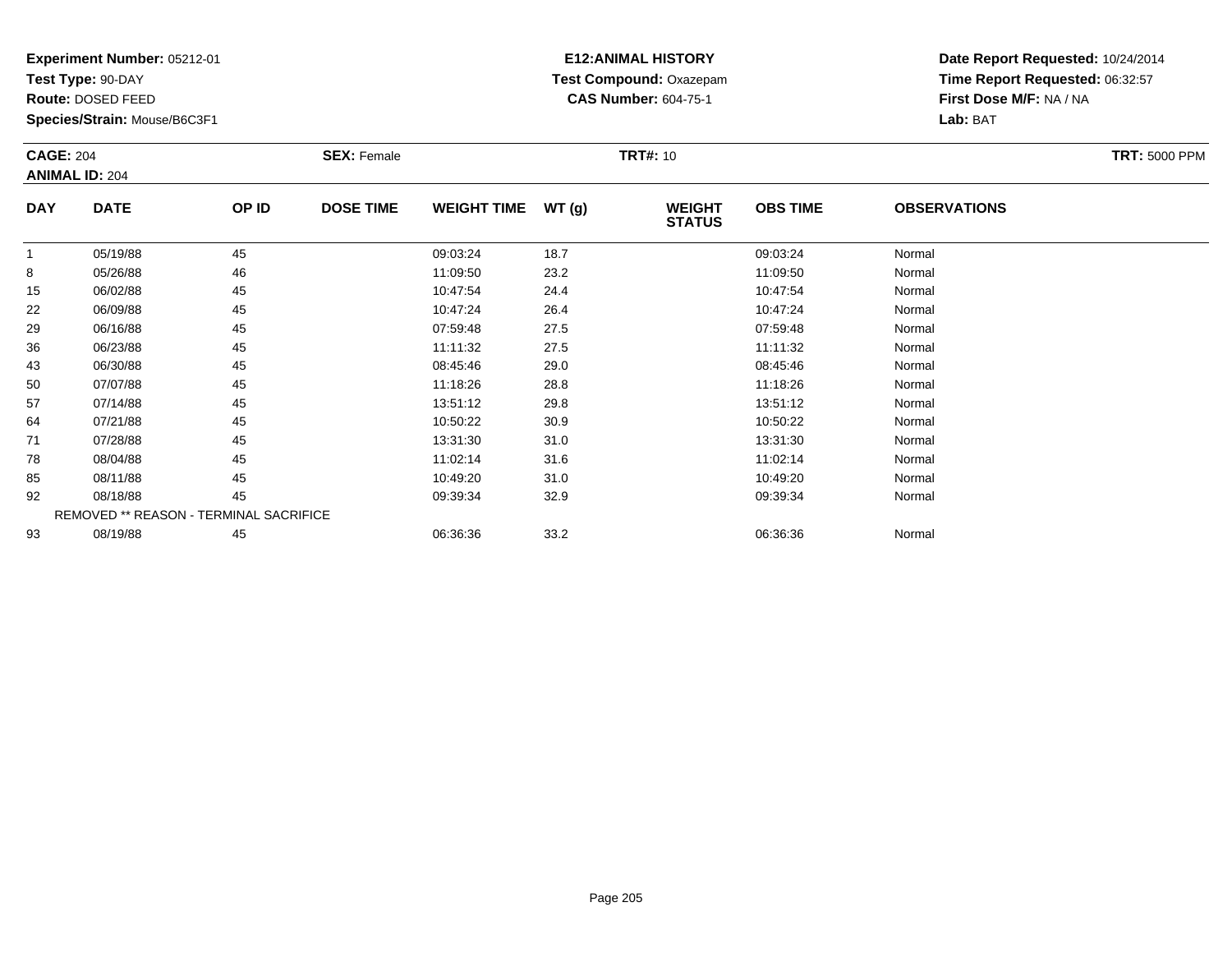**Test Type:** 90-DAY

**Route:** DOSED FEED

**Species/Strain:** Mouse/B6C3F1

# **E12:ANIMAL HISTORY Test Compound:** Oxazepam**CAS Number:** 604-75-1

| <b>CAGE: 205</b><br><b>ANIMAL ID: 205</b> |             | <b>SEX: Female</b>                     |                  |                    | <b>TRT#: 10</b> |                                | <b>TRT: 5000 PPM</b> |                     |  |
|-------------------------------------------|-------------|----------------------------------------|------------------|--------------------|-----------------|--------------------------------|----------------------|---------------------|--|
| <b>DAY</b>                                | <b>DATE</b> | OP ID                                  | <b>DOSE TIME</b> | <b>WEIGHT TIME</b> | WT(g)           | <b>WEIGHT</b><br><b>STATUS</b> | <b>OBS TIME</b>      | <b>OBSERVATIONS</b> |  |
| 1                                         | 05/19/88    | 45                                     |                  | 09:03:50           | 19.1            |                                | 09:03:50             | Normal              |  |
| 8                                         | 05/26/88    | 46                                     |                  | 11:10:36           | 22.6            |                                | 11:10:36             | Normal              |  |
| 15                                        | 06/02/88    | 45                                     |                  | 10:49:02           | 23.7            |                                | 10:49:02             | Normal              |  |
| 22                                        | 06/09/88    | 45                                     |                  | 10:48:26           | 25.4            |                                | 10:48:26             | Normal              |  |
| 29                                        | 06/16/88    | 45                                     |                  | 08:00:30           | 25.9            |                                | 08:00:30             | Normal              |  |
| 36                                        | 06/23/88    | 45                                     |                  | 11:12:06           | 27.5            |                                | 11:12:06             | Normal              |  |
| 43                                        | 06/30/88    | 45                                     |                  | 08:45:02           | 28.7            |                                | 08:45:02             | Normal              |  |
| 50                                        | 07/07/88    | 45                                     |                  | 11:20:56           | 28.1            |                                | 11:20:56             | Normal              |  |
| 57                                        | 07/14/88    | 45                                     |                  | 13:53:36           | 28.4            |                                | 13:53:36             | Normal              |  |
| 64                                        | 07/21/88    | 45                                     |                  | 10:50:50           | 27.2            |                                | 10:50:50             | Normal              |  |
| 71                                        | 07/28/88    | 45                                     |                  | 13:32:02           | 28.3            |                                | 13:32:02             | Normal              |  |
| 78                                        | 08/04/88    | 45                                     |                  | 11:02:52           | 29.9            |                                | 11:02:52             | Normal              |  |
| 85                                        | 08/11/88    | 45                                     |                  | 10:50:00           | 29.5            |                                | 10:50:00             | Normal              |  |
| 92                                        | 08/18/88    | 45                                     |                  | 09:39:10           | 30.5            |                                | 09:39:10             | Normal              |  |
|                                           |             | REMOVED ** REASON - TERMINAL SACRIFICE |                  |                    |                 |                                |                      |                     |  |
| 93                                        | 08/19/88    | 45                                     |                  | 06:37:30           | 30.7            |                                | 06:37:30             | Normal              |  |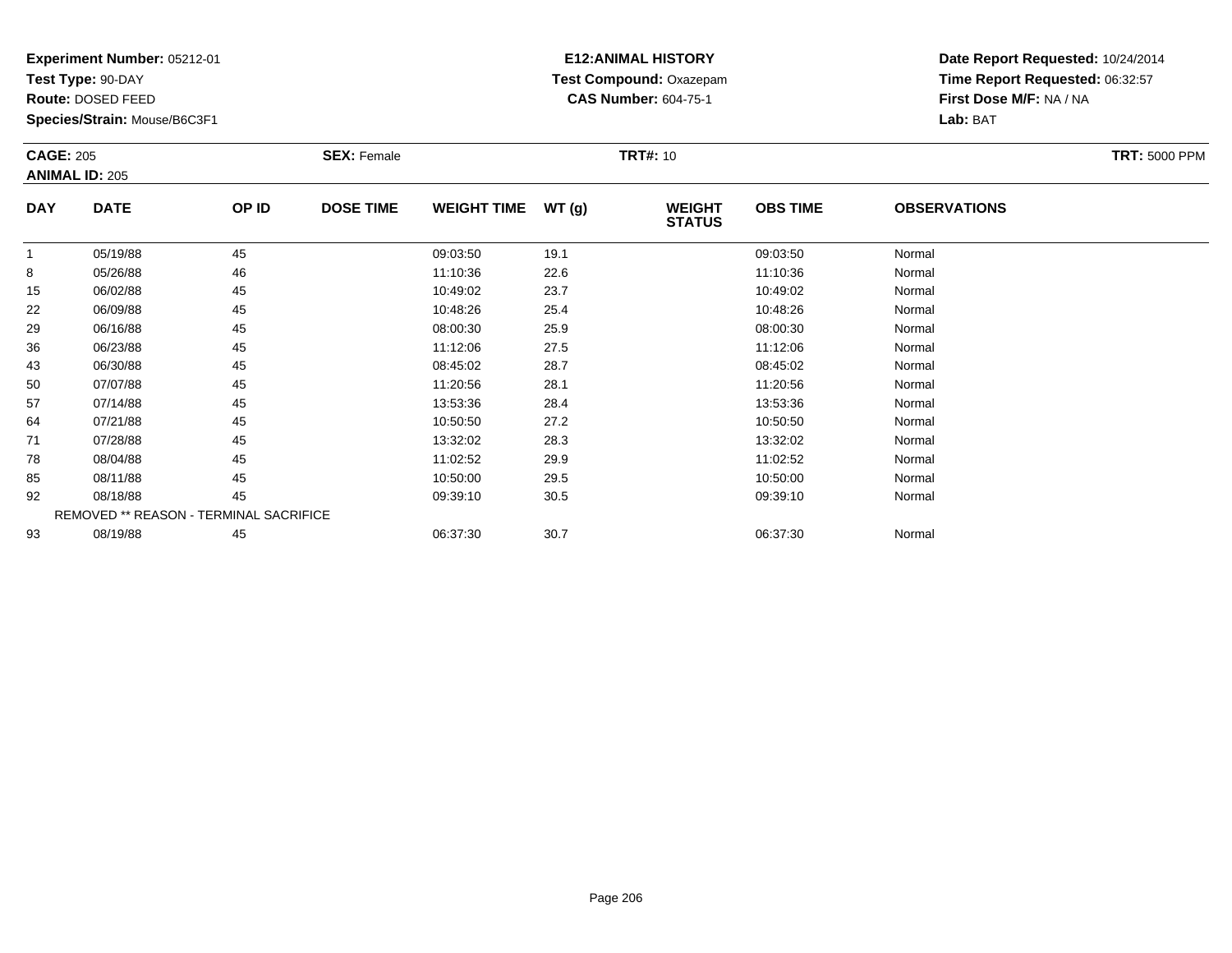**Test Type:** 90-DAY

**Route:** DOSED FEED

**Species/Strain:** Mouse/B6C3F1

# **E12:ANIMAL HISTORY Test Compound:** Oxazepam**CAS Number:** 604-75-1

**Date Report Requested:** 10/24/2014**Time Report Requested:** 06:32:57**First Dose M/F:** NA / NA**Lab:** BAT

| <b>CAGE: 206</b><br><b>ANIMAL ID: 206</b> |                                               |                  | <b>SEX: Female</b> |          | <b>TRT: 5000 PPM</b>           |                 |                     |        |  |
|-------------------------------------------|-----------------------------------------------|------------------|--------------------|----------|--------------------------------|-----------------|---------------------|--------|--|
| <b>DAY</b>                                | OP ID<br><b>DATE</b>                          | <b>DOSE TIME</b> | <b>WEIGHT TIME</b> | WT(g)    | <b>WEIGHT</b><br><b>STATUS</b> | <b>OBS TIME</b> | <b>OBSERVATIONS</b> |        |  |
|                                           | 05/19/88                                      | 45               |                    | 08:35:24 | 21.3                           |                 | 08:35:24            | Normal |  |
| 8                                         | 05/26/88                                      | 46               |                    | 11:32:44 | 23.6                           |                 | 11:32:44            | Normal |  |
| 15                                        | 06/02/88                                      | 45               |                    | 11:19:10 | 25.2                           |                 | 11:19:10            | Normal |  |
| 22                                        | 06/09/88                                      | 45               |                    | 09:25:54 | 26.9                           |                 | 09:25:54            | Normal |  |
| 29                                        | 06/16/88                                      | 45               |                    | 10:37:54 | 25.6                           |                 | 10:37:54            | Normal |  |
| 36                                        | 06/23/88                                      | 45               |                    | 08:48:56 | 27.0                           |                 | 08:48:56            | Normal |  |
| 43                                        | 06/30/88                                      | 45               |                    | 08:09:54 | 27.8                           |                 | 08:09:54            | Normal |  |
| 50                                        | 07/07/88                                      | 45               |                    |          |                                |                 | 09:09:22            | Normal |  |
| 51                                        | 07/08/88                                      | 45               |                    | 08:05:16 | 28.3                           |                 |                     |        |  |
| 57                                        | 07/14/88                                      | 45               |                    | 11:18:14 | 29.7                           |                 | 11:18:14            | Normal |  |
| 64                                        | 07/21/88                                      | 45               |                    | 08:57:18 | 28.4                           |                 | 08:57:18            | Normal |  |
| 71                                        | 07/28/88                                      | 45               |                    | 09:02:40 | 31.0                           |                 | 09:02:40            | Normal |  |
| 78                                        | 08/04/88                                      | 45               |                    | 11:10:58 | 30.4                           |                 | 11:10:58            | Normal |  |
| 85                                        | 08/11/88                                      | 45               |                    | 10:46:20 | 30.8                           |                 | 10:46:20            | Normal |  |
| 92                                        | 08/18/88                                      | 45               |                    | 09:17:58 | 32.5                           |                 | 09:17:58            | Normal |  |
|                                           | <b>REMOVED ** REASON - TERMINAL SACRIFICE</b> |                  |                    |          |                                |                 |                     |        |  |
| 93                                        | 08/19/88                                      | 45               |                    | 06:38:12 | 32.4                           |                 | 06:38:12            | Normal |  |

08/19/88 <sup>45</sup> 06:38:12 32.4 06:38:12 Normal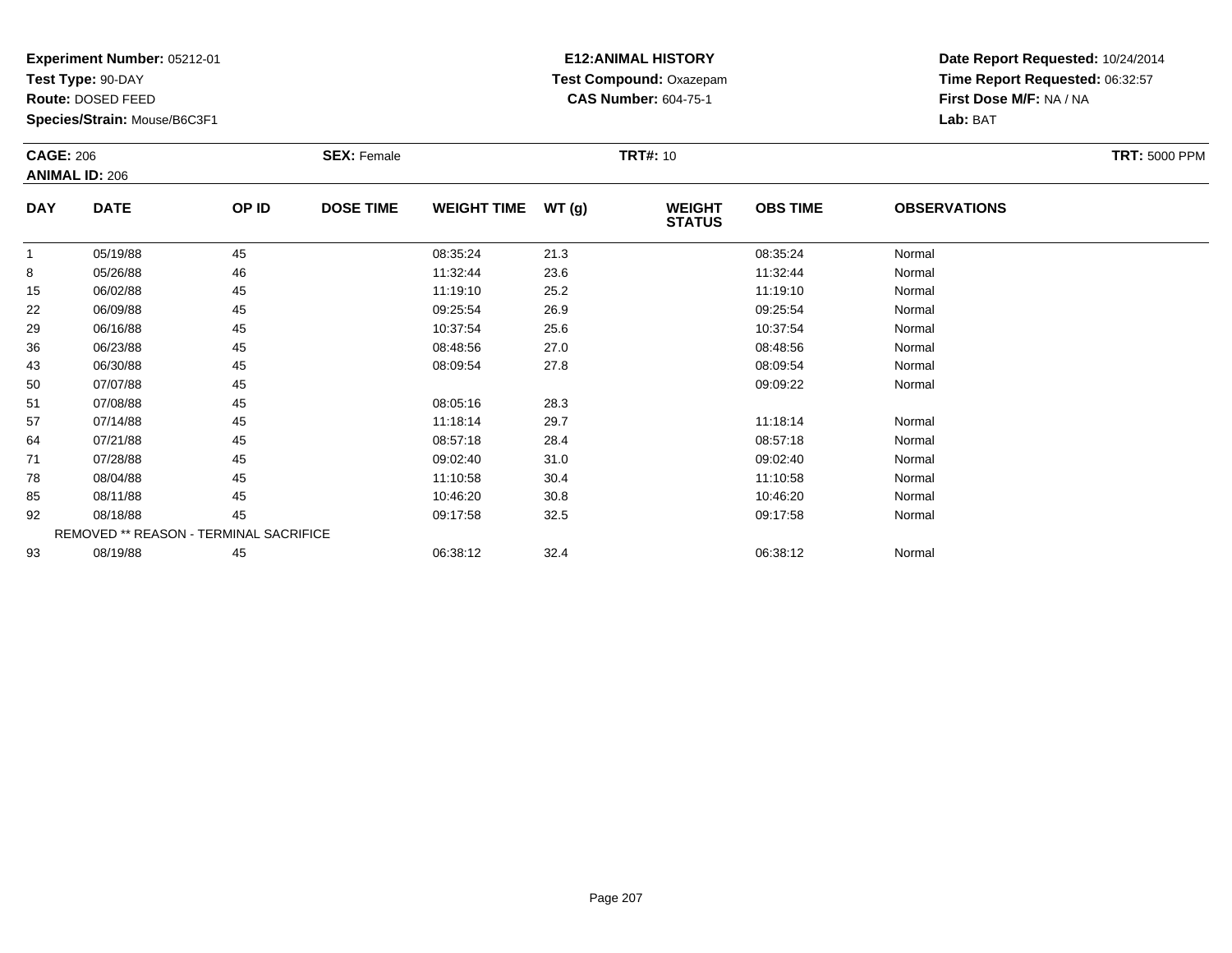**Test Type:** 90-DAY

**Route:** DOSED FEED

85

92

93

**Species/Strain:** Mouse/B6C3F1

REMOVED \*\* REASON - TERMINAL SACRIFICE

## **E12:ANIMAL HISTORY Test Compound:** Oxazepam**CAS Number:** 604-75-1

**Date Report Requested:** 10/24/2014**Time Report Requested:** 06:32:57**First Dose M/F:** NA / NA**Lab:** BAT

| <b>CAGE: 207</b><br><b>ANIMAL ID: 207</b> |             | <b>SEX: Female</b> |                  |                    | <b>TRT#: 10</b> |                                | <b>TRT: 5000 PPM</b> |                     |  |
|-------------------------------------------|-------------|--------------------|------------------|--------------------|-----------------|--------------------------------|----------------------|---------------------|--|
| <b>DAY</b>                                | <b>DATE</b> | OP ID              | <b>DOSE TIME</b> | <b>WEIGHT TIME</b> | WT(g)           | <b>WEIGHT</b><br><b>STATUS</b> | <b>OBS TIME</b>      | <b>OBSERVATIONS</b> |  |
|                                           | 05/19/88    | 45                 |                  | 08:36:06           | 20.6            |                                | 08:36:06             | Normal              |  |
| 8                                         | 05/26/88    | 46                 |                  | 11:30:30           | 22.2            |                                | 11:30:30             | Normal              |  |
| 15                                        | 06/02/88    | 45                 |                  | 11:19:58           | 24.9            |                                | 11:19:58             | Normal              |  |
| 22                                        | 06/09/88    | 45                 |                  |                    |                 |                                | 11:24:18             | Normal              |  |
| 23                                        | 06/10/88    | 45                 |                  | 07:51:16           | 24.8            |                                |                      |                     |  |
| 29                                        | 06/16/88    | 45                 |                  | 10:42:54           | 26.5            |                                | 10:42:54             | Normal              |  |
| 36                                        | 06/23/88    | 45                 |                  |                    |                 |                                | 08:49:38             | Normal              |  |
| 37                                        | 06/24/88    | 45                 |                  | 08:03:08           | 25.4            |                                |                      |                     |  |
| 43                                        | 06/30/88    | 45                 |                  |                    |                 |                                | 08:10:36             | Normal              |  |
| 44                                        | 07/01/88    | 45                 |                  | 06:40:22           | 27.0            |                                |                      |                     |  |
| 50                                        | 07/07/88    | 45                 |                  | 09:13:26           | 28.5            |                                | 09:13:26             | Normal              |  |
| 57                                        | 07/14/88    | 45                 |                  | 11:19:14           | 28.3            |                                | 11:19:14             | Normal              |  |
| 64                                        | 07/21/88    | 45                 |                  | 08:58:26           | 30.2            |                                | 08:58:26             | Normal              |  |
| 71                                        | 07/28/88    | 45                 |                  | 09:07:46           | 30.2            |                                | 09:07:46             | Normal              |  |
| 78                                        | 08/04/88    | 45                 |                  | 11:07:46           | 30.2            |                                | 11:07:46             | Normal              |  |

5 08/11/88 45 45 10:43:20 30.7 10:43:20 10:43:20 10:43:20 Normal

08/18/88 <sup>45</sup> 09:16:42 32.2 09:16:42 Normal

3 08/19/88 45 45 06:39:06 33.4 66:39:06 33.4 06:39:06 1981 07:08:09 06:39:06 06:39:06 06:39:06 06:39:06 06:39:06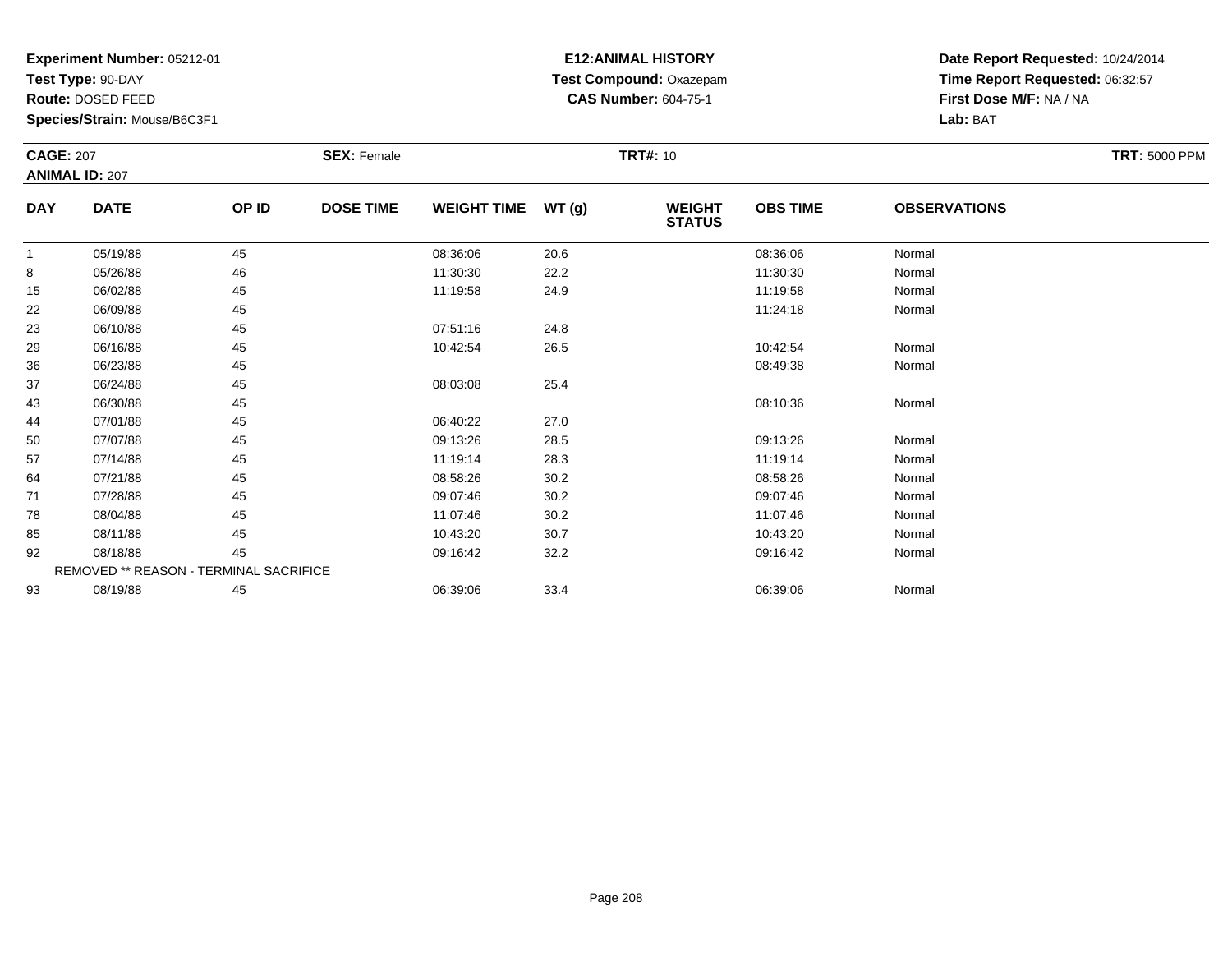**Test Type:** 90-DAY

**Route:** DOSED FEED

**Species/Strain:** Mouse/B6C3F1

# **E12:ANIMAL HISTORY Test Compound:** Oxazepam**CAS Number:** 604-75-1

| <b>CAGE: 208</b><br><b>ANIMAL ID: 208</b> |             | <b>SEX: Female</b>                     |                  |                    | <b>TRT#: 10</b> |                                | <b>TRT: 5000 PPM</b> |                     |  |
|-------------------------------------------|-------------|----------------------------------------|------------------|--------------------|-----------------|--------------------------------|----------------------|---------------------|--|
| <b>DAY</b>                                | <b>DATE</b> | OP ID                                  | <b>DOSE TIME</b> | <b>WEIGHT TIME</b> | WT(g)           | <b>WEIGHT</b><br><b>STATUS</b> | <b>OBS TIME</b>      | <b>OBSERVATIONS</b> |  |
| $\overline{1}$                            | 05/19/88    | 45                                     |                  | 08:36:58           | 19.1            |                                | 08:36:58             | Normal              |  |
| 8                                         | 05/26/88    | 46                                     |                  | 11:31:06           | 19.6            |                                | 11:31:06             | Normal              |  |
| 15                                        | 06/02/88    | 45                                     |                  | 11:20:32           | 20.2            |                                | 11:20:32             | Normal              |  |
| 22                                        | 06/09/88    | 45                                     |                  | 09:20:42           | 22.3            |                                | 09:20:42             | Normal              |  |
| 29                                        | 06/16/88    | 45                                     |                  | 10:32:52           | 23.0            |                                | 10:32:52             | Normal              |  |
| 36                                        | 06/23/88    | 45                                     |                  | 08:51:42           | 23.7            |                                | 08:51:42             | Normal              |  |
| 43                                        | 06/30/88    | 45                                     |                  | 08:11:26           | 24.4            |                                | 08:11:26             | Normal              |  |
| 50                                        | 07/07/88    | 45                                     |                  | 09:16:24           | 24.8            |                                | 09:16:24             | Normal              |  |
| 57                                        | 07/14/88    | 45                                     |                  |                    |                 |                                | 11:20:04             | Normal              |  |
| 58                                        | 07/15/88    | 45                                     |                  | 07:06:04           | 25.3            |                                |                      |                     |  |
| 64                                        | 07/21/88    | 45                                     |                  | 08:59:08           | 26.4            |                                | 08:59:08             | Normal              |  |
| 71                                        | 07/28/88    | 45                                     |                  | 09:08:36           | 25.5            |                                | 09:08:36             | Normal              |  |
| 78                                        | 08/04/88    | 45                                     |                  | 11:09:16           | 26.2            |                                | 11:09:16             | Normal              |  |
| 85                                        | 08/11/88    | 45                                     |                  | 10:44:14           | 26.2            |                                | 10:44:14             | Normal              |  |
| 92                                        | 08/18/88    | 45                                     |                  | 09:17:02           | 27.0            |                                | 09:17:02             | Normal              |  |
|                                           |             | REMOVED ** REASON - TERMINAL SACRIFICE |                  |                    |                 |                                |                      |                     |  |
| 93                                        | 08/19/88    | 45                                     |                  | 06:40:52           | 27.6            |                                | 06:40:52             | Normal              |  |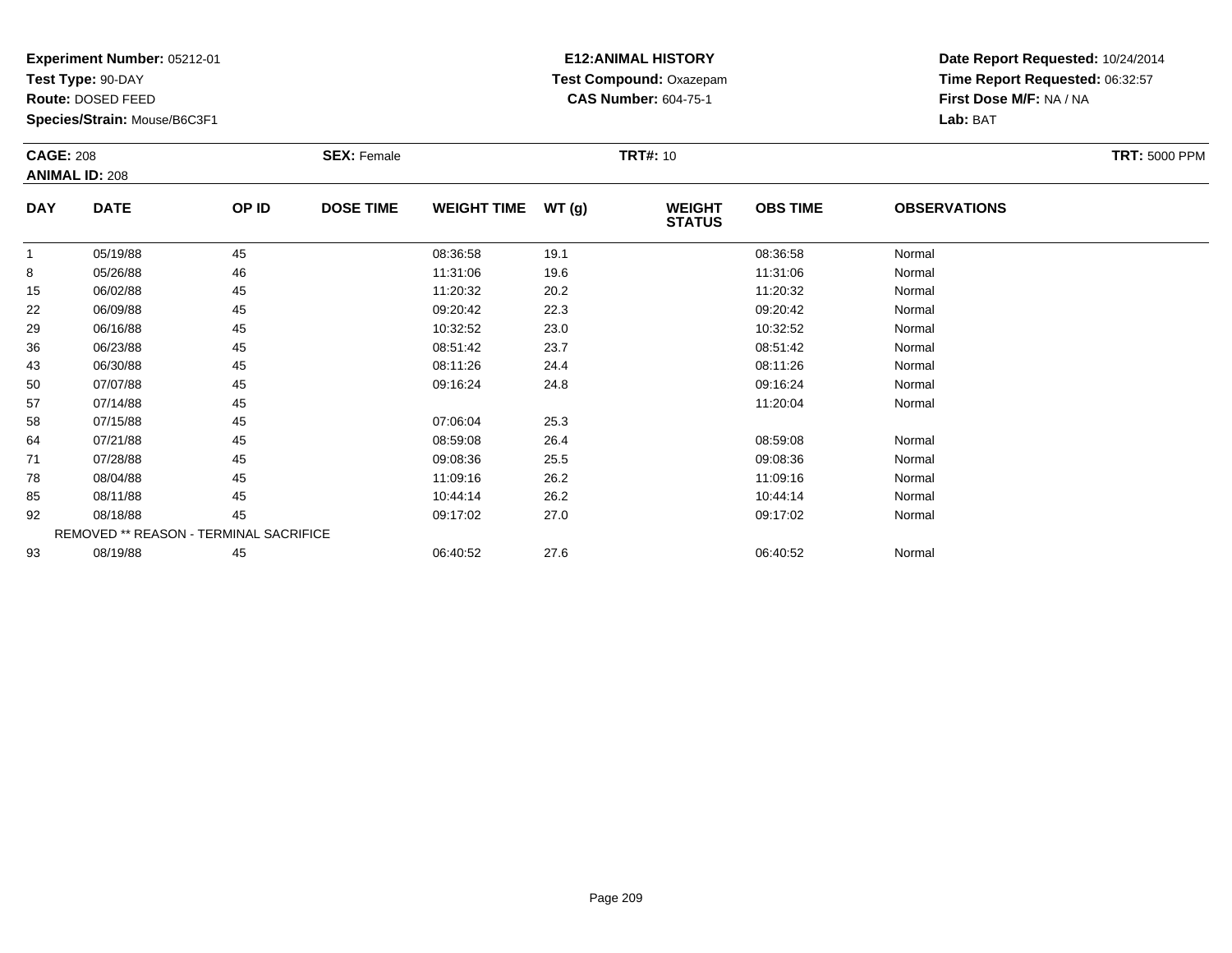**Test Type:** 90-DAY

**Route:** DOSED FEED

**Species/Strain:** Mouse/B6C3F1

# **E12:ANIMAL HISTORY Test Compound:** Oxazepam**CAS Number:** 604-75-1

| <b>CAGE: 209</b><br><b>ANIMAL ID: 209</b> |             | <b>SEX: Female</b>                     |                  | <b>TRT#: 10</b>    |       | <b>TRT: 5000 PPM</b>           |                 |                     |  |
|-------------------------------------------|-------------|----------------------------------------|------------------|--------------------|-------|--------------------------------|-----------------|---------------------|--|
| <b>DAY</b>                                | <b>DATE</b> | OP ID                                  | <b>DOSE TIME</b> | <b>WEIGHT TIME</b> | WT(g) | <b>WEIGHT</b><br><b>STATUS</b> | <b>OBS TIME</b> | <b>OBSERVATIONS</b> |  |
|                                           | 05/19/88    | 45                                     |                  | 08:37:52           | 20.5  |                                | 08:37:52        | Normal              |  |
| 8                                         | 05/26/88    | 46                                     |                  | 11:31:42           | 21.9  |                                | 11:31:42        | Normal              |  |
| 15                                        | 06/02/88    | 45                                     |                  | 11:21:28           | 22.8  |                                | 11:21:28        | Normal              |  |
| 22                                        | 06/09/88    | 45                                     |                  | 09:22:16           | 24.3  |                                | 09:22:16        | Normal              |  |
| 29                                        | 06/16/88    | 45                                     |                  | 10:36:42           | 23.7  |                                | 10:36:42        | Normal              |  |
| 36                                        | 06/23/88    | 45                                     |                  | 08:47:40           | 25.4  |                                | 08:47:40        | Normal              |  |
| 43                                        | 06/30/88    | 45                                     |                  | 08:08:32           | 26.9  |                                | 08:08:32        | Normal              |  |
| 50                                        | 07/07/88    | 45                                     |                  | 09:17:26           | 27.1  |                                | 09:17:26        | Normal              |  |
| 57                                        | 07/14/88    | 45                                     |                  | 11:21:46           | 27.3  |                                | 11:21:46        | Normal              |  |
| 64                                        | 07/21/88    | 45                                     |                  | 09:04:08           | 27.2  |                                | 09:04:08        | Normal              |  |
| 71                                        | 07/28/88    | 45                                     |                  | 09:09:26           | 28.1  |                                | 09:09:26        | Normal              |  |
| 78                                        | 08/04/88    | 45                                     |                  | 11:09:52           | 28.9  |                                | 11:09:52        | Normal              |  |
| 85                                        | 08/11/88    | 45                                     |                  | 10:44:50           | 28.4  |                                | 10:44:50        | Normal              |  |
| 92                                        | 08/18/88    | 45                                     |                  | 09:17:24           | 29.5  |                                | 09:17:24        | Normal              |  |
|                                           |             | REMOVED ** REASON - TERMINAL SACRIFICE |                  |                    |       |                                |                 |                     |  |
| 93                                        | 08/19/88    | 45                                     |                  | 06:40:14           | 29.9  |                                | 06:40:14        | Normal              |  |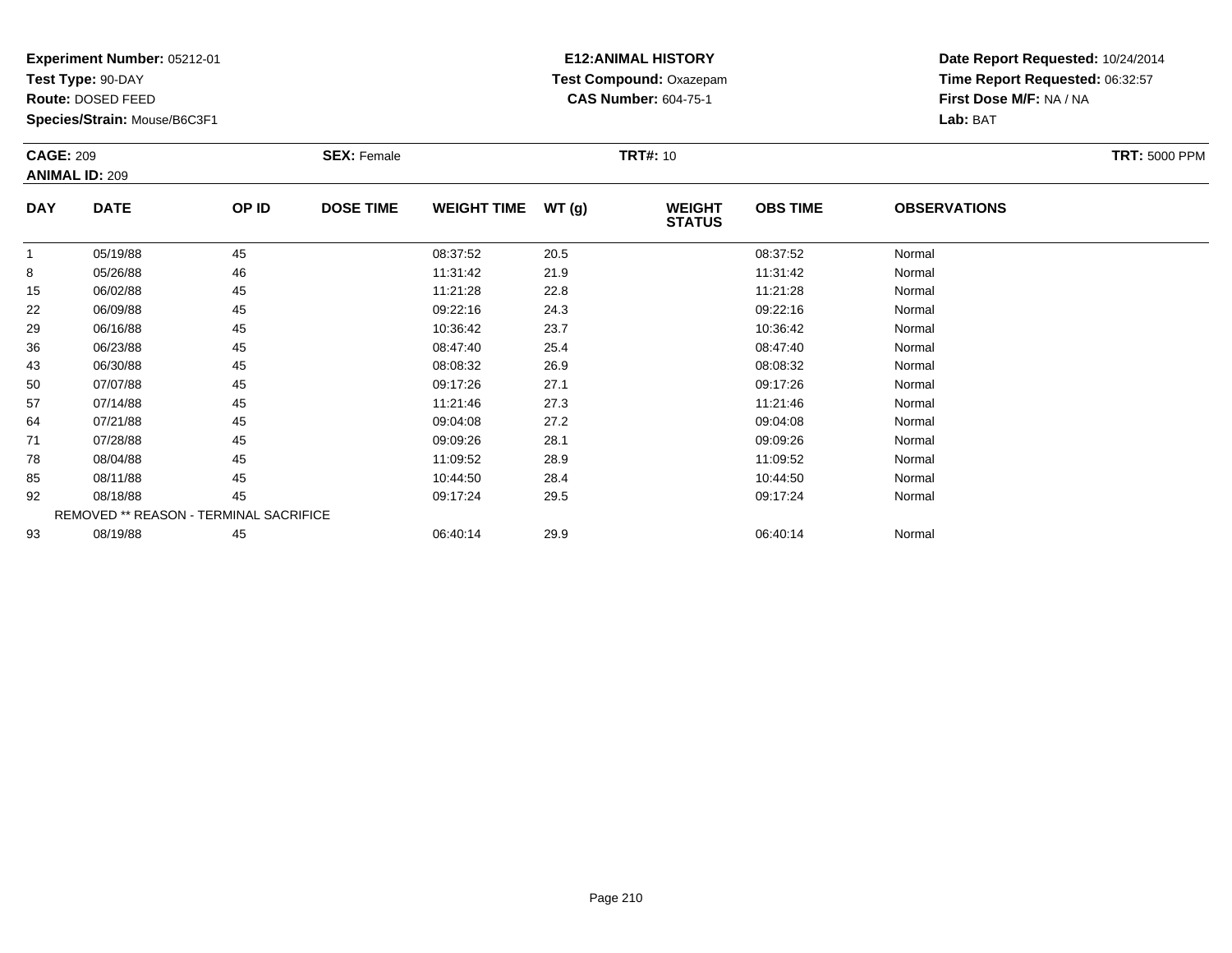**Test Type:** 90-DAY

**Route:** DOSED FEED

**Species/Strain:** Mouse/B6C3F1

# **E12:ANIMAL HISTORY Test Compound:** Oxazepam**CAS Number:** 604-75-1

| <b>CAGE: 210</b><br><b>ANIMAL ID: 210</b> |                                        | <b>SEX: Female</b> |                  | <b>TRT#: 10</b>    |       | <b>TRT: 5000 PPM</b>           |                 |                     |  |
|-------------------------------------------|----------------------------------------|--------------------|------------------|--------------------|-------|--------------------------------|-----------------|---------------------|--|
| <b>DAY</b>                                | <b>DATE</b>                            | OP ID              | <b>DOSE TIME</b> | <b>WEIGHT TIME</b> | WT(g) | <b>WEIGHT</b><br><b>STATUS</b> | <b>OBS TIME</b> | <b>OBSERVATIONS</b> |  |
|                                           | 05/19/88                               | 45                 |                  | 08:38:16           | 21.2  |                                | 08:38:16        | Normal              |  |
| 8                                         | 05/26/88                               | 46                 |                  | 11:32:12           | 21.9  |                                | 11:32:12        | Normal              |  |
| 15                                        | 06/02/88                               | 45                 |                  | 11:22:02           | 24.1  |                                | 11:22:02        | Normal              |  |
| 22                                        | 06/09/88                               | 45                 |                  | 09:24:56           | 25.5  |                                | 09:24:56        | Normal              |  |
| 29                                        | 06/16/88                               | 45                 |                  | 10:37:16           | 26.4  |                                | 10:37:16        | Normal              |  |
| 36                                        | 06/23/88                               | 45                 |                  | 08:48:20           | 26.7  |                                | 08:48:20        | Normal              |  |
| 43                                        | 06/30/88                               | 45                 |                  | 08:09:20           | 27.7  |                                | 08:09:20        | Normal              |  |
| 50                                        | 07/07/88                               | 45                 |                  | 09:07:02           | 28.0  |                                | 09:07:02        | Normal              |  |
| 57                                        | 07/14/88                               | 45                 |                  | 11:17:36           | 28.6  |                                | 11:17:36        | Normal              |  |
| 64                                        | 07/21/88                               | 45                 |                  | 09:04:58           | 29.7  |                                | 09:04:58        | Normal              |  |
| 71                                        | 07/28/88                               | 45                 |                  | 09:10:26           | 29.0  |                                | 09:10:26        | Normal              |  |
| 78                                        | 08/04/88                               | 45                 |                  | 11:10:26           | 29.8  |                                | 11:10:26        | Normal              |  |
| 85                                        | 08/11/88                               | 45                 |                  | 10:45:22           | 28.7  |                                | 10:45:22        | Normal              |  |
| 92                                        | 08/18/88                               | 45                 |                  | 09:17:42           | 29.8  |                                | 09:17:42        | Normal              |  |
|                                           | REMOVED ** REASON - TERMINAL SACRIFICE |                    |                  |                    |       |                                |                 |                     |  |
| 93                                        | 08/19/88                               | 45                 |                  | 06:42:00           | 31.7  |                                | 06:42:00        | Normal              |  |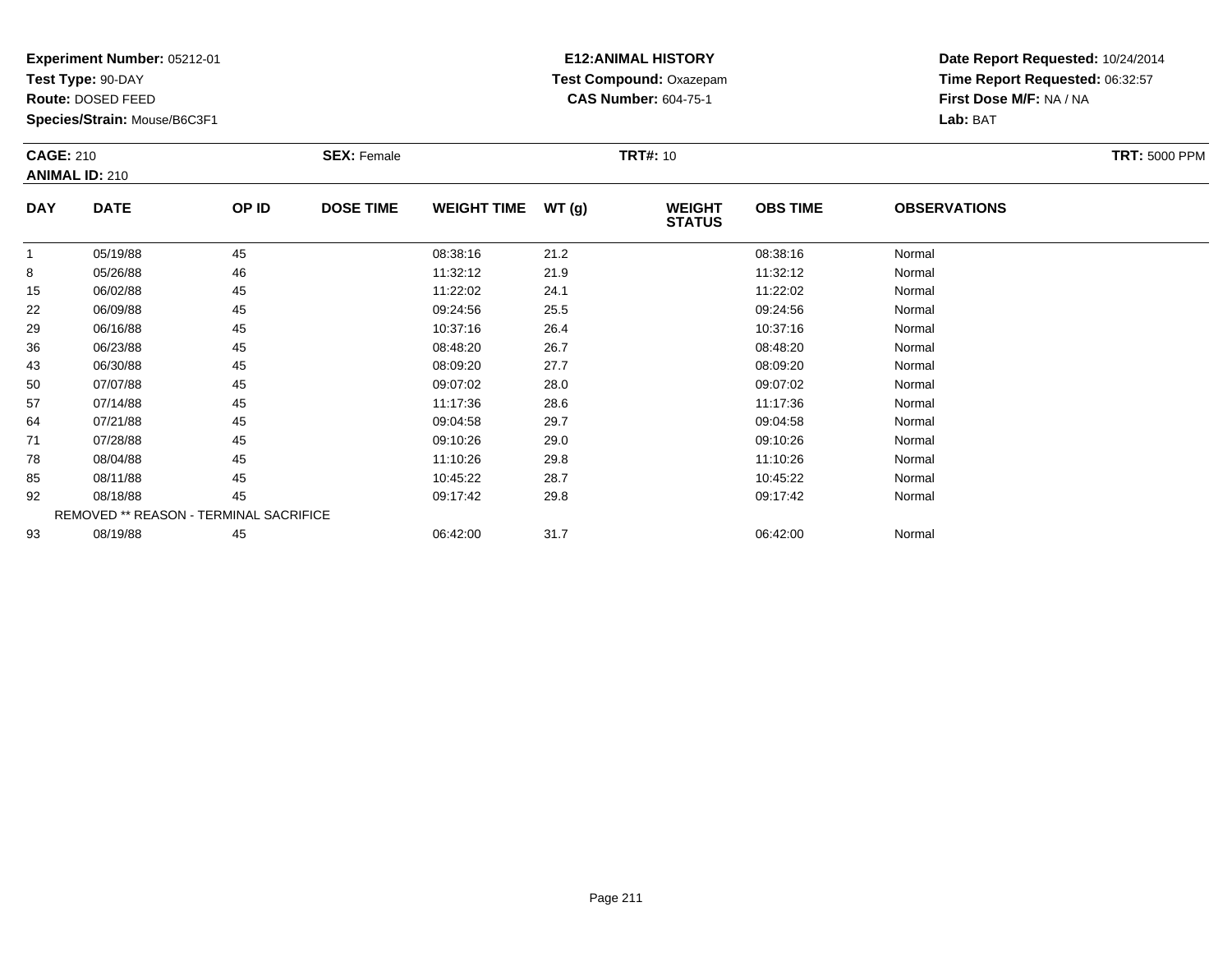|                                                                 | Experiment Number: 05212-01<br>Test Type: 90-DAY<br>Route: DOSED FEED<br>Species/Strain: Mouse/B6C3F1 |                                                |                  |                    |                 | <b>E12: ANIMAL HISTORY</b><br>Test Compound: Oxazepam<br><b>CAS Number: 604-75-1</b> | Date Report Requested: 10/24/2014<br>Time Report Requested: 06:32:57<br>First Dose M/F: NA / NA<br>Lab: BAT |                     |  |
|-----------------------------------------------------------------|-------------------------------------------------------------------------------------------------------|------------------------------------------------|------------------|--------------------|-----------------|--------------------------------------------------------------------------------------|-------------------------------------------------------------------------------------------------------------|---------------------|--|
| <b>SEX: Female</b><br><b>CAGE: 211</b><br><b>ANIMAL ID: 211</b> |                                                                                                       |                                                |                  |                    | <b>TRT#: 10</b> | <b>TRT: 5000 PPM</b>                                                                 |                                                                                                             |                     |  |
| <b>DAY</b>                                                      | <b>DATE</b>                                                                                           | OP ID                                          | <b>DOSE TIME</b> | <b>WEIGHT TIME</b> | WT(q)           | <b>WEIGHT</b><br><b>STATUS</b>                                                       | <b>OBS TIME</b>                                                                                             | <b>OBSERVATIONS</b> |  |
|                                                                 | 05/19/88                                                                                              | 45                                             |                  |                    |                 |                                                                                      | 08:55:12                                                                                                    | Normal              |  |
| 2                                                               | 05/20/88                                                                                              | 45                                             |                  | 08:32:06           | 15.5            |                                                                                      |                                                                                                             |                     |  |
|                                                                 |                                                                                                       | <b>REMOVED ** REASON - SCHEDULED SACRIFICE</b> |                  |                    |                 |                                                                                      |                                                                                                             |                     |  |
| 8                                                               | 05/26/88                                                                                              | 46                                             |                  | 08:06:20           | 24.7            |                                                                                      | 08:06:20                                                                                                    | Normal              |  |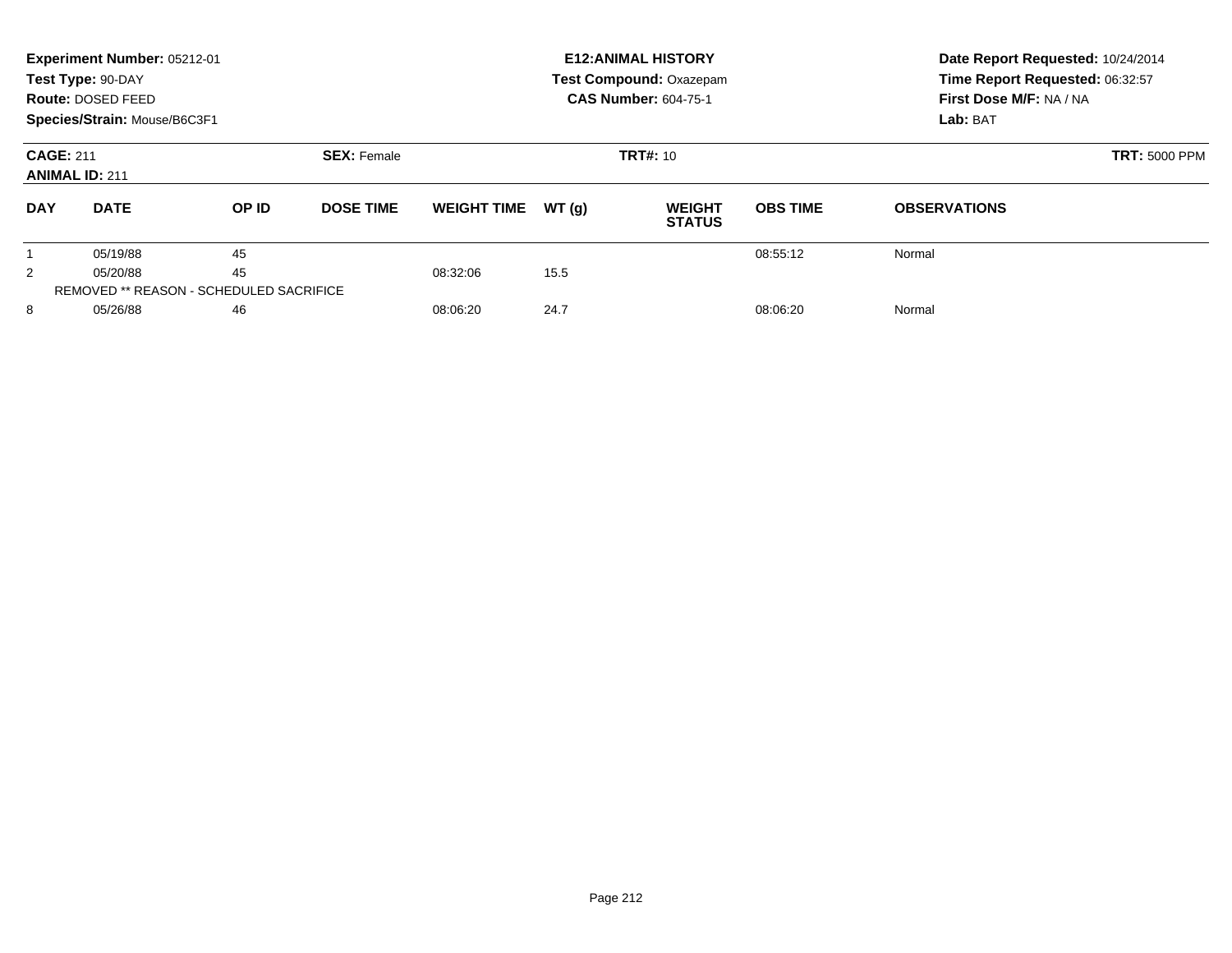|                                                                 | Experiment Number: 05212-01<br>Test Type: 90-DAY<br>Route: DOSED FEED<br>Species/Strain: Mouse/B6C3F1 |          |                  |                    |                   | <b>E12: ANIMAL HISTORY</b><br><b>Test Compound: Oxazepam</b><br><b>CAS Number: 604-75-1</b> | Date Report Requested: 10/24/2014<br>Time Report Requested: 06:32:57<br>First Dose M/F: NA / NA<br>Lab: BAT |                     |
|-----------------------------------------------------------------|-------------------------------------------------------------------------------------------------------|----------|------------------|--------------------|-------------------|---------------------------------------------------------------------------------------------|-------------------------------------------------------------------------------------------------------------|---------------------|
| <b>CAGE: 212</b><br><b>SEX: Female</b><br><b>ANIMAL ID: 212</b> |                                                                                                       |          |                  |                    | <b>TRT#:</b> $10$ | <b>TRT: 5000 PPM</b>                                                                        |                                                                                                             |                     |
| <b>DAY</b>                                                      | <b>DATE</b>                                                                                           | OP ID    | <b>DOSE TIME</b> | <b>WEIGHT TIME</b> | WT(q)             | <b>WEIGHT</b><br><b>STATUS</b>                                                              | <b>OBS TIME</b>                                                                                             | <b>OBSERVATIONS</b> |
|                                                                 | 05/19/88<br><b>REMOVED ** REASON - SCHEDULED SACRIFICE</b>                                            | 45       |                  | 08:55:52           | 18.4              |                                                                                             | 08:55:52                                                                                                    | Normal              |
| 8<br>05/26/88<br>46                                             |                                                                                                       | 08:14:40 | 22.3             |                    | 08:14:40          | Normal                                                                                      |                                                                                                             |                     |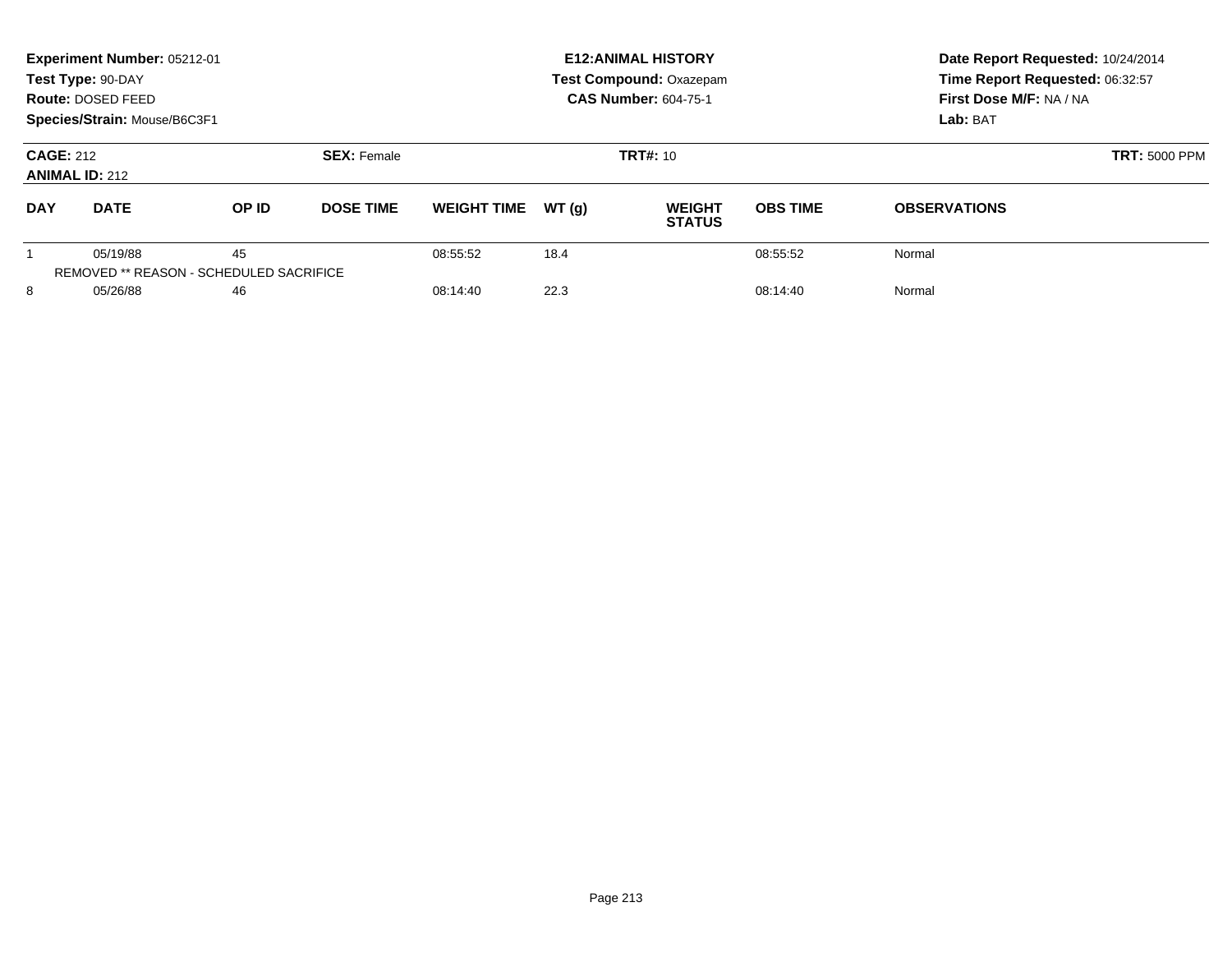| Experiment Number: 05212-01<br>Test Type: 90-DAY<br>Route: DOSED FEED<br>Species/Strain: Mouse/B6C3F1 |             |          |                  | <b>E12: ANIMAL HISTORY</b><br><b>Test Compound: Oxazepam</b><br><b>CAS Number: 604-75-1</b> |          |                                |                 | Date Report Requested: 10/24/2014<br>Time Report Requested: 06:32:57<br>First Dose M/F: NA / NA<br>Lab: BAT |
|-------------------------------------------------------------------------------------------------------|-------------|----------|------------------|---------------------------------------------------------------------------------------------|----------|--------------------------------|-----------------|-------------------------------------------------------------------------------------------------------------|
| <b>CAGE: 213</b><br><b>SEX: Female</b><br><b>ANIMAL ID: 213</b>                                       |             |          |                  |                                                                                             | TRT#: 10 | <b>TRT: 5000 PPM</b>           |                 |                                                                                                             |
| <b>DAY</b>                                                                                            | <b>DATE</b> | OP ID    | <b>DOSE TIME</b> | <b>WEIGHT TIME</b>                                                                          | WT(q)    | <b>WEIGHT</b><br><b>STATUS</b> | <b>OBS TIME</b> | <b>OBSERVATIONS</b>                                                                                         |
| 45<br>05/19/88<br><b>REMOVED ** REASON - SCHEDULED SACRIFICE</b>                                      |             |          | 08:56:16         | 19.1                                                                                        |          | 08:56:16                       | Normal          |                                                                                                             |
| 8<br>05/26/88<br>46                                                                                   |             | 08:08:10 | 22.7             |                                                                                             | 08:08:10 | Normal                         |                 |                                                                                                             |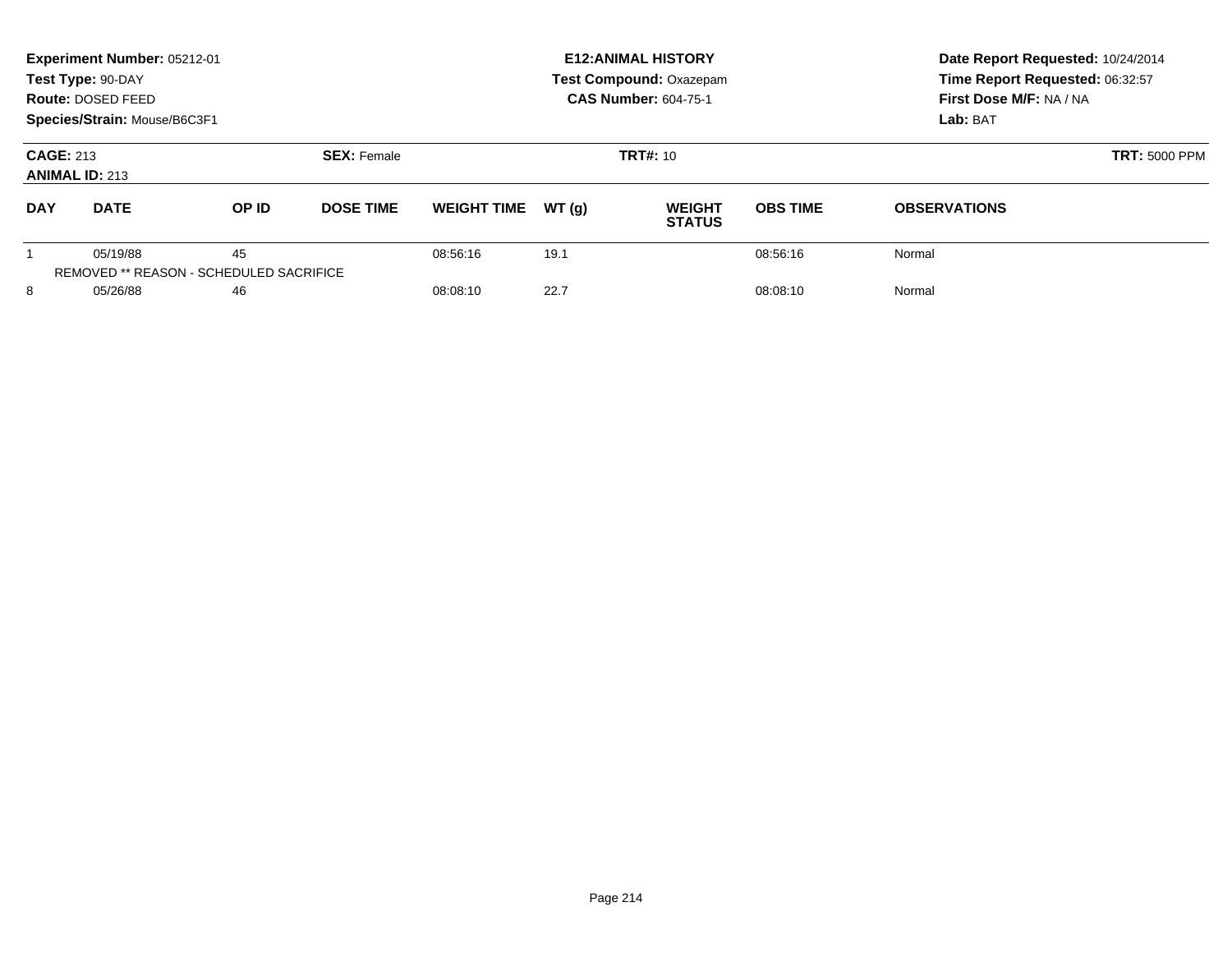|                                                                 | Experiment Number: 05212-01<br>Test Type: 90-DAY<br>Route: DOSED FEED<br>Species/Strain: Mouse/B6C3F1 |                                               |                  |                    |                 | <b>E12:ANIMAL HISTORY</b><br><b>Test Compound: Oxazepam</b><br><b>CAS Number: 604-75-1</b> | Date Report Requested: 10/24/2014<br>Time Report Requested: 06:32:57<br>First Dose M/F: NA / NA<br>Lab: BAT |                     |
|-----------------------------------------------------------------|-------------------------------------------------------------------------------------------------------|-----------------------------------------------|------------------|--------------------|-----------------|--------------------------------------------------------------------------------------------|-------------------------------------------------------------------------------------------------------------|---------------------|
| <b>CAGE: 214</b><br><b>SEX: Female</b><br><b>ANIMAL ID: 214</b> |                                                                                                       |                                               |                  |                    | <b>TRT#: 10</b> | <b>TRT: 5000 PPM</b>                                                                       |                                                                                                             |                     |
| <b>DAY</b>                                                      | <b>DATE</b>                                                                                           | OP ID                                         | <b>DOSE TIME</b> | <b>WEIGHT TIME</b> | WT(q)           | <b>WEIGHT</b><br><b>STATUS</b>                                                             | <b>OBS TIME</b>                                                                                             | <b>OBSERVATIONS</b> |
|                                                                 | 05/19/88                                                                                              | 45<br>REMOVED ** REASON - SCHEDULED SACRIFICE |                  | 08:57:44           | 19.1            |                                                                                            | 08:57:44                                                                                                    | Normal              |
| 8<br>05/26/88<br>46                                             |                                                                                                       | 08:12:32                                      | 21.1             |                    | 08:12:32        | Normal                                                                                     |                                                                                                             |                     |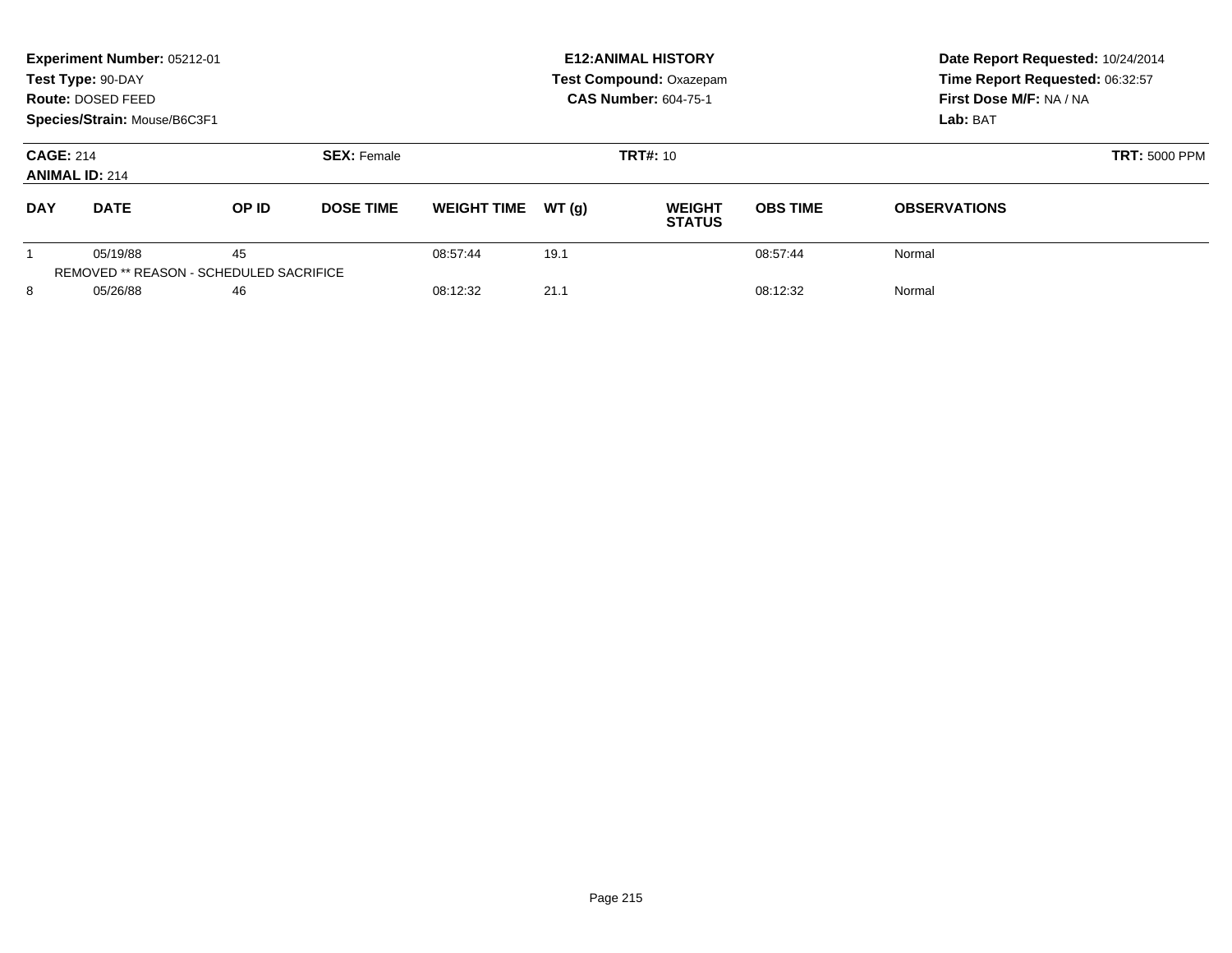| Experiment Number: 05212-01<br>Test Type: 90-DAY<br>Route: DOSED FEED<br>Species/Strain: Mouse/B6C3F1 |             |                                                      |                  | <b>E12: ANIMAL HISTORY</b><br><b>Test Compound: Oxazepam</b><br><b>CAS Number: 604-75-1</b> |                   |                                |                 | Date Report Requested: 10/24/2014<br>Time Report Requested: 06:32:57<br>First Dose M/F: NA / NA<br>Lab: BAT |
|-------------------------------------------------------------------------------------------------------|-------------|------------------------------------------------------|------------------|---------------------------------------------------------------------------------------------|-------------------|--------------------------------|-----------------|-------------------------------------------------------------------------------------------------------------|
| <b>CAGE: 215</b><br><b>SEX: Female</b><br><b>ANIMAL ID: 215</b>                                       |             |                                                      |                  |                                                                                             | <b>TRT#:</b> $10$ | <b>TRT: 5000 PPM</b>           |                 |                                                                                                             |
| <b>DAY</b>                                                                                            | <b>DATE</b> | OP ID                                                | <b>DOSE TIME</b> | <b>WEIGHT TIME</b>                                                                          | WT(q)             | <b>WEIGHT</b><br><b>STATUS</b> | <b>OBS TIME</b> | <b>OBSERVATIONS</b>                                                                                         |
|                                                                                                       | 05/19/88    | 45<br><b>REMOVED ** REASON - SCHEDULED SACRIFICE</b> |                  | 08:58:54                                                                                    | 18.1              |                                | 08:58:54        | Normal                                                                                                      |
| 8<br>05/26/88<br>46                                                                                   |             | 08:06:52                                             | 21.9             |                                                                                             | 08:06:52          | Normal                         |                 |                                                                                                             |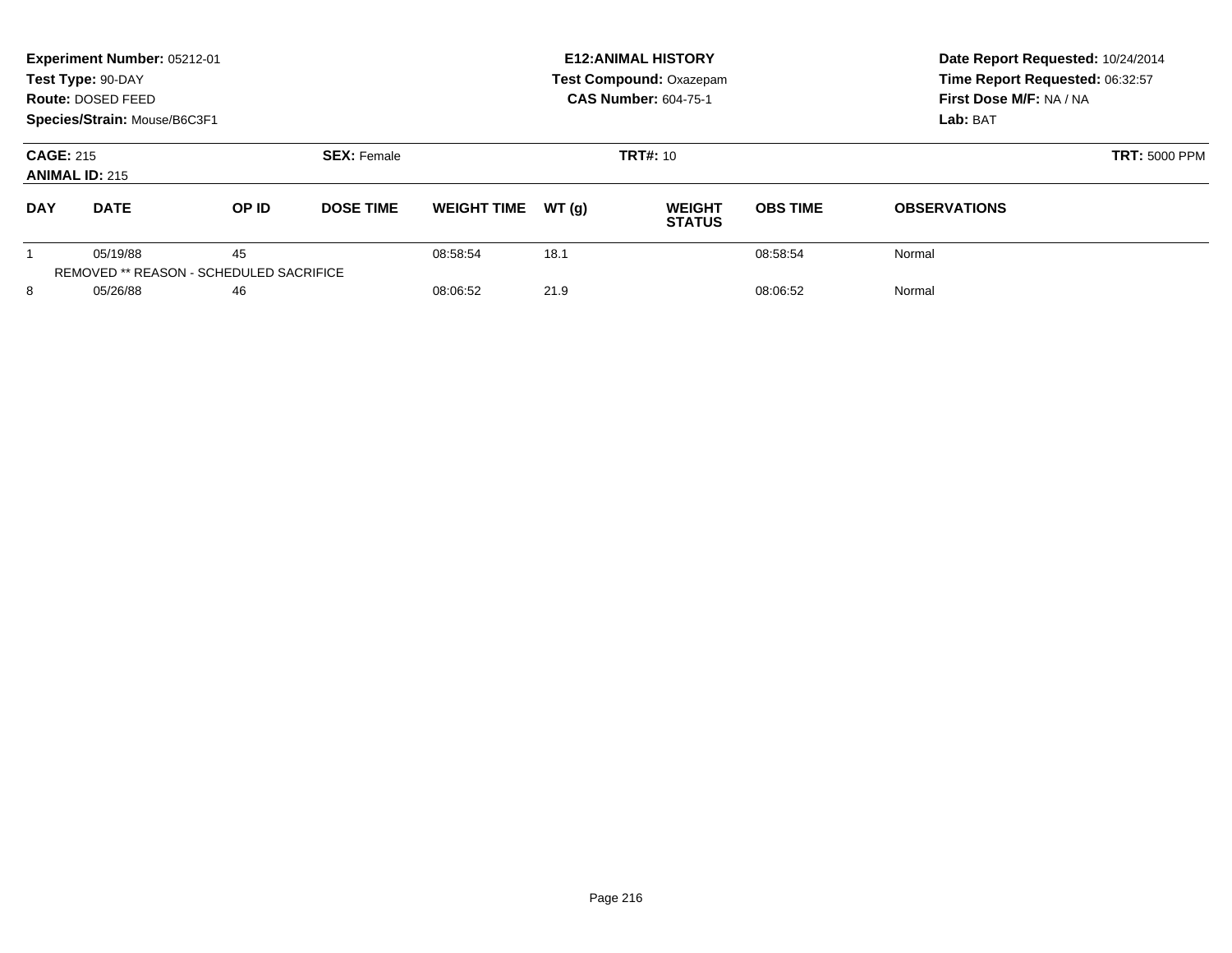**Test Type:** 90-DAY

**Route:** DOSED FEED

**Species/Strain:** Mouse/B6C3F1

### **E12:ANIMAL HISTORY Test Compound:** Oxazepam**CAS Number:** 604-75-1

| <b>CAGE: 216</b> | <b>ANIMAL ID: 216</b>                   |       | <b>SEX: Female</b> |                    |       | <b>TRT#: 10</b>                |                 |                     | <b>TRT: 5000 PPM</b> |
|------------------|-----------------------------------------|-------|--------------------|--------------------|-------|--------------------------------|-----------------|---------------------|----------------------|
| <b>DAY</b>       | <b>DATE</b>                             | OP ID | <b>DOSE TIME</b>   | <b>WEIGHT TIME</b> | WT(g) | <b>WEIGHT</b><br><b>STATUS</b> | <b>OBS TIME</b> | <b>OBSERVATIONS</b> |                      |
|                  | 05/19/88                                | 45    |                    | 09:06:48           | 19.2  |                                | 09:06:48        | Normal              |                      |
| 8                | 05/26/88                                | 46    |                    | 11:18:50           | 21.9  |                                | 11:18:50        | Normal              |                      |
| 15               | 06/02/88                                | 45    |                    | 11:00:00           | 23.4  |                                | 11:00:00        | Normal              |                      |
| 22               | 06/09/88                                | 45    |                    | 10:57:54           | 24.9  |                                | 10:57:54        | Normal              |                      |
| 29               | 06/16/88                                | 45    |                    | 07:51:16           | 25.1  |                                | 07:51:16        | Normal              |                      |
| 36               | 06/23/88                                | 45    |                    | 11:04:56           | 25.4  |                                | 11:04:56        | Normal              |                      |
| 43               | 06/30/88                                | 45    |                    | 08:36:36           | 26.3  |                                | 08:36:36        | Normal              |                      |
| 50               | 07/07/88                                | 45    |                    | 11:17:12           | 25.3  |                                | 11:17:12        | Normal              |                      |
| 57               | 07/14/88                                | 45    |                    | 13:45:00           | 26.7  |                                | 13:45:00        | Normal              |                      |
| 64               | 07/21/88                                | 45    |                    | 10:51:30           | 27.7  |                                | 10:51:30        | Normal              |                      |
| 71               | 07/28/88                                | 45    |                    | 11:16:02           | 28.9  |                                | 11:16:02        | Normal              |                      |
|                  | REMOVED ** REASON - SCHEDULED SACRIFICE |       |                    |                    |       |                                |                 |                     |                      |
| 78               | 08/04/88                                | 45    |                    | 08:29:38           | 29.8  |                                | 08:29:38        | Normal              |                      |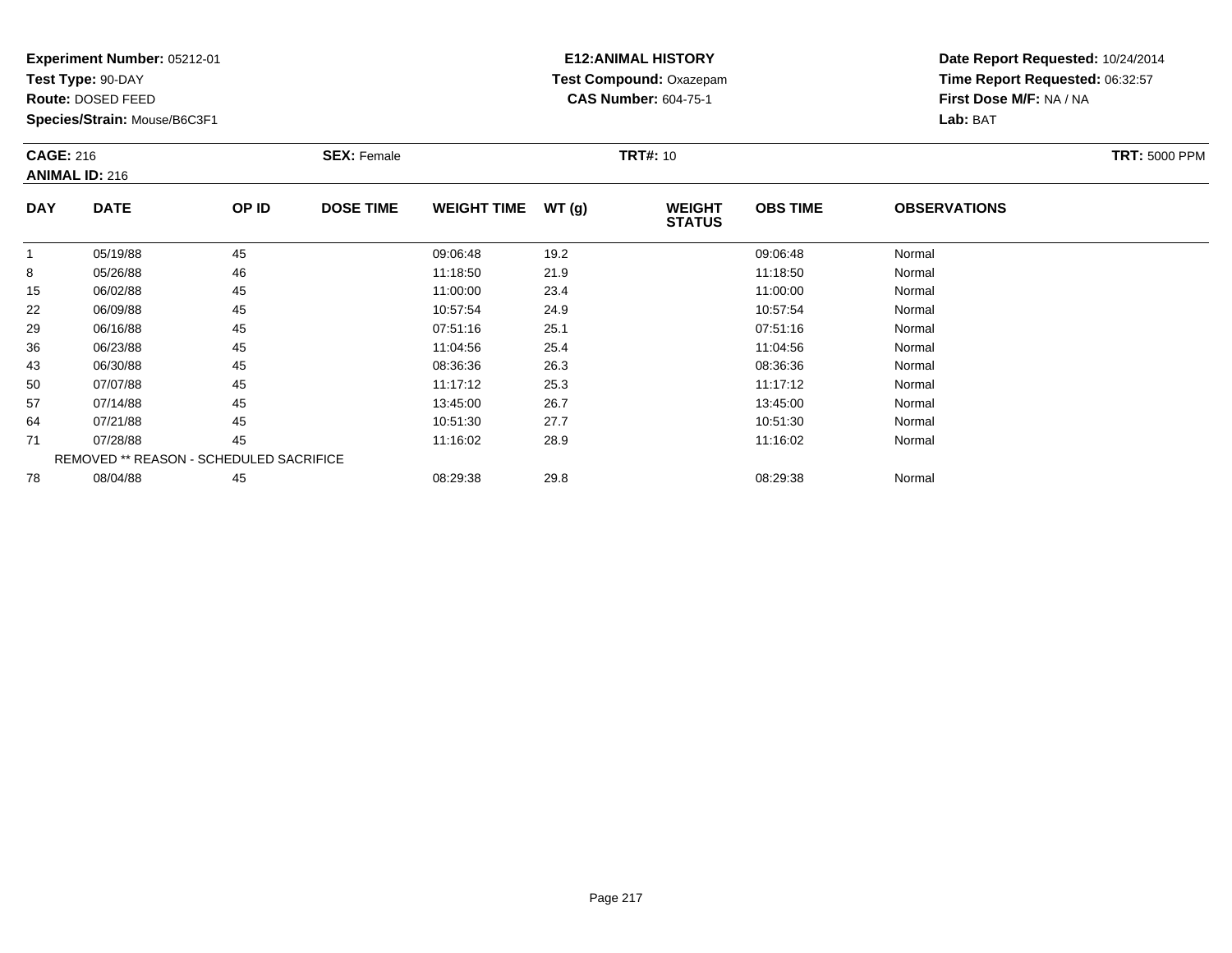**Test Type:** 90-DAY

**Route:** DOSED FEED

78

**Species/Strain:** Mouse/B6C3F1

#### **E12:ANIMAL HISTORY Test Compound:** Oxazepam**CAS Number:** 604-75-1

**Date Report Requested:** 10/24/2014**Time Report Requested:** 06:32:57**First Dose M/F:** NA / NA**Lab:** BAT

| <b>CAGE: 217</b> | <b>ANIMAL ID: 217</b> |       | <b>SEX: Female</b> |                    |       | <b>TRT#: 10</b>                |                 |                     | <b>TRT: 5000 PPM</b> |
|------------------|-----------------------|-------|--------------------|--------------------|-------|--------------------------------|-----------------|---------------------|----------------------|
| <b>DAY</b>       | <b>DATE</b>           | OP ID | <b>DOSE TIME</b>   | <b>WEIGHT TIME</b> | WT(g) | <b>WEIGHT</b><br><b>STATUS</b> | <b>OBS TIME</b> | <b>OBSERVATIONS</b> |                      |
|                  | 05/19/88              | 45    |                    | 09:07:32           | 18.9  |                                | 09:07:32        | Normal              |                      |
| 8                | 05/26/88              | 46    |                    | 11:15:44           | 21.4  |                                | 11:15:44        | Normal              |                      |
| 15               | 06/02/88              | 45    |                    | 10:51:52           | 24.1  |                                | 10:51:52        | Normal              |                      |
| 22               | 06/09/88              | 45    |                    | 11:00:32           | 23.3  |                                | 11:00:32        | Normal              |                      |
| 29               | 06/16/88              | 45    |                    | 07:52:18           | 25.2  |                                | 07:52:18        | Normal              |                      |
| 36               | 06/23/88              | 45    |                    | 11:05:28           | 25.7  |                                | 11:05:28        | Normal              |                      |
| 43               | 06/30/88              | 45    |                    | 08:37:16           | 26.8  |                                | 08:37:16        | Normal              |                      |
| 50               | 07/07/88              | 45    |                    | 11:14:04           | 27.8  |                                | 11:14:04        | Normal              |                      |
| 57               | 07/14/88              | 45    |                    | 13:45:34           | 27.0  |                                | 13:45:34        | Normal              |                      |
| 64               | 07/21/88              | 45    |                    | 10:52:02           | 28.3  |                                | 10:52:02        | Normal              |                      |
| 71               | 07/28/88              | 45    |                    | 11:16:32           | 29.1  |                                | 11:16:32        | Normal              |                      |

8 08/04/88 45 45 08:25:16 29.8 3 08:25:16 29.8 08:25:16 08:25:16 Normal

REMOVED \*\* REASON - SCHEDULED SACRIFICE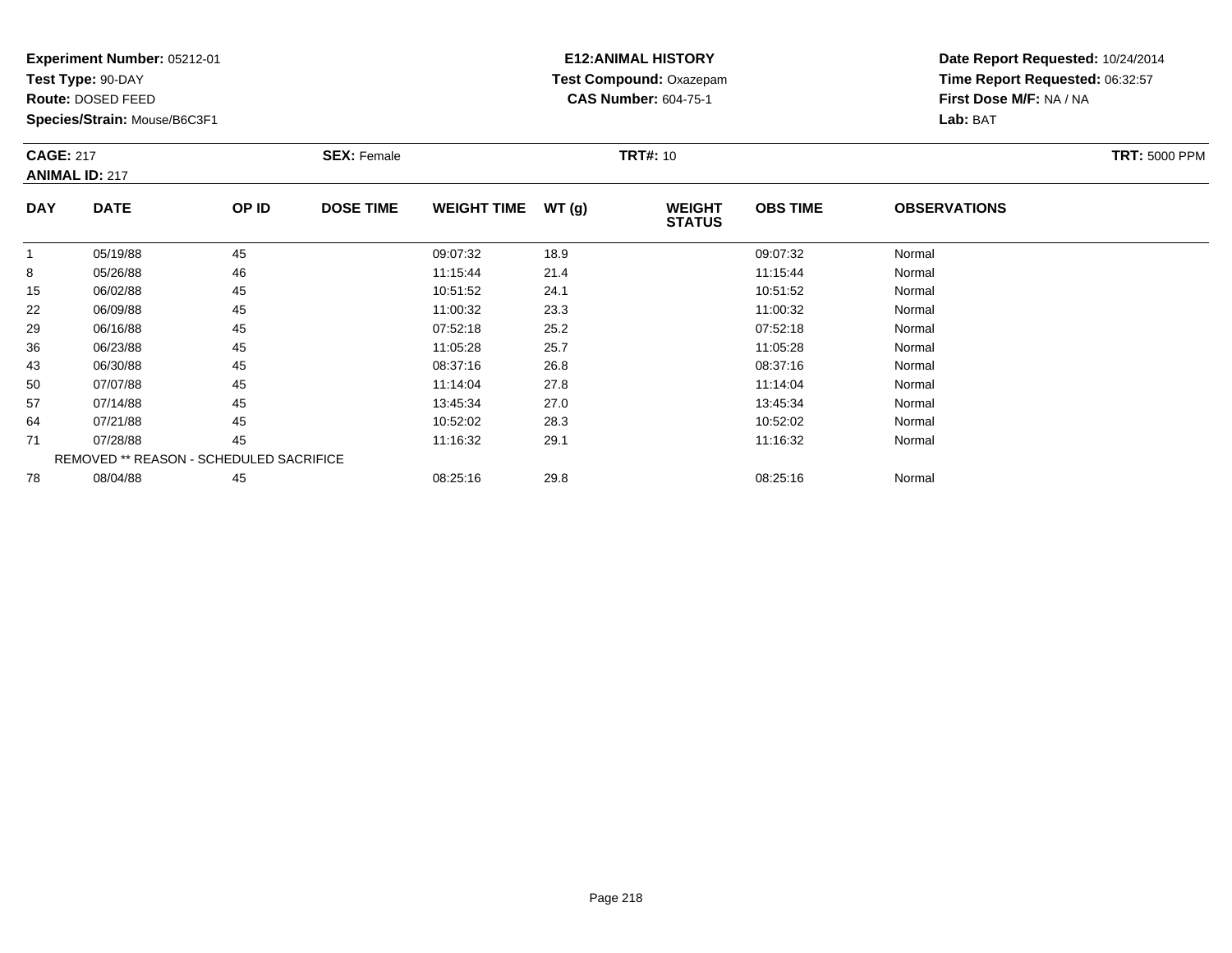**Test Type:** 90-DAY

**Route:** DOSED FEED

78

**Species/Strain:** Mouse/B6C3F1

#### **E12:ANIMAL HISTORY Test Compound:** Oxazepam**CAS Number:** 604-75-1

**Date Report Requested:** 10/24/2014**Time Report Requested:** 06:32:57**First Dose M/F:** NA / NA**Lab:** BAT

| <b>CAGE: 218</b> | <b>ANIMAL ID: 218</b>                          |       | <b>SEX: Female</b> |                    |       | <b>TRT#: 10</b>                |                 |                     | <b>TRT: 5000 PPM</b> |
|------------------|------------------------------------------------|-------|--------------------|--------------------|-------|--------------------------------|-----------------|---------------------|----------------------|
| <b>DAY</b>       | <b>DATE</b>                                    | OP ID | <b>DOSE TIME</b>   | <b>WEIGHT TIME</b> | WT(g) | <b>WEIGHT</b><br><b>STATUS</b> | <b>OBS TIME</b> | <b>OBSERVATIONS</b> |                      |
| 1                | 05/19/88                                       | 45    |                    | 09:08:38           | 19.7  |                                | 09:08:38        | Normal              |                      |
| 8                | 05/26/88                                       | 46    |                    | 11:16:30           | 22.1  |                                | 11:16:30        | Normal              |                      |
| 15               | 06/02/88                                       | 45    |                    | 10:56:16           | 25.0  |                                | 10:56:16        | Normal              |                      |
| 22               | 06/09/88                                       | 45    |                    | 10:51:22           | 26.2  |                                | 10:51:22        | Normal              |                      |
| 29               | 06/16/88                                       | 45    |                    | 07:48:08           | 26.5  |                                | 07:48:08        | Normal              |                      |
| 36               | 06/23/88                                       | 45    |                    | 11:06:12           | 27.0  |                                | 11:06:12        | Normal              |                      |
| 43               | 06/30/88                                       | 45    |                    | 08:37:54           | 27.8  |                                | 08:37:54        | Normal              |                      |
| 50               | 07/07/88                                       | 45    |                    |                    |       |                                | 11:11:26        | Normal              |                      |
| 51               | 07/08/88                                       | 45    |                    | 08:09:48           | 27.0  |                                |                 |                     |                      |
| 57               | 07/14/88                                       | 45    |                    | 13:46:04           | 28.4  |                                | 13:46:04        | Normal              |                      |
| 64               | 07/21/88                                       | 45    |                    | 10:52:34           | 29.6  |                                | 10:52:34        | Normal              |                      |
| 71               | 07/28/88                                       | 45    |                    | 11:17:02           | 30.1  |                                | 11:17:02        | Normal              |                      |
|                  | <b>REMOVED ** REASON - SCHEDULED SACRIFICE</b> |       |                    |                    |       |                                |                 |                     |                      |

8 08/04/88 45 45 08:28:08 30.4 30.4 08:28:08 08:28:08 Normal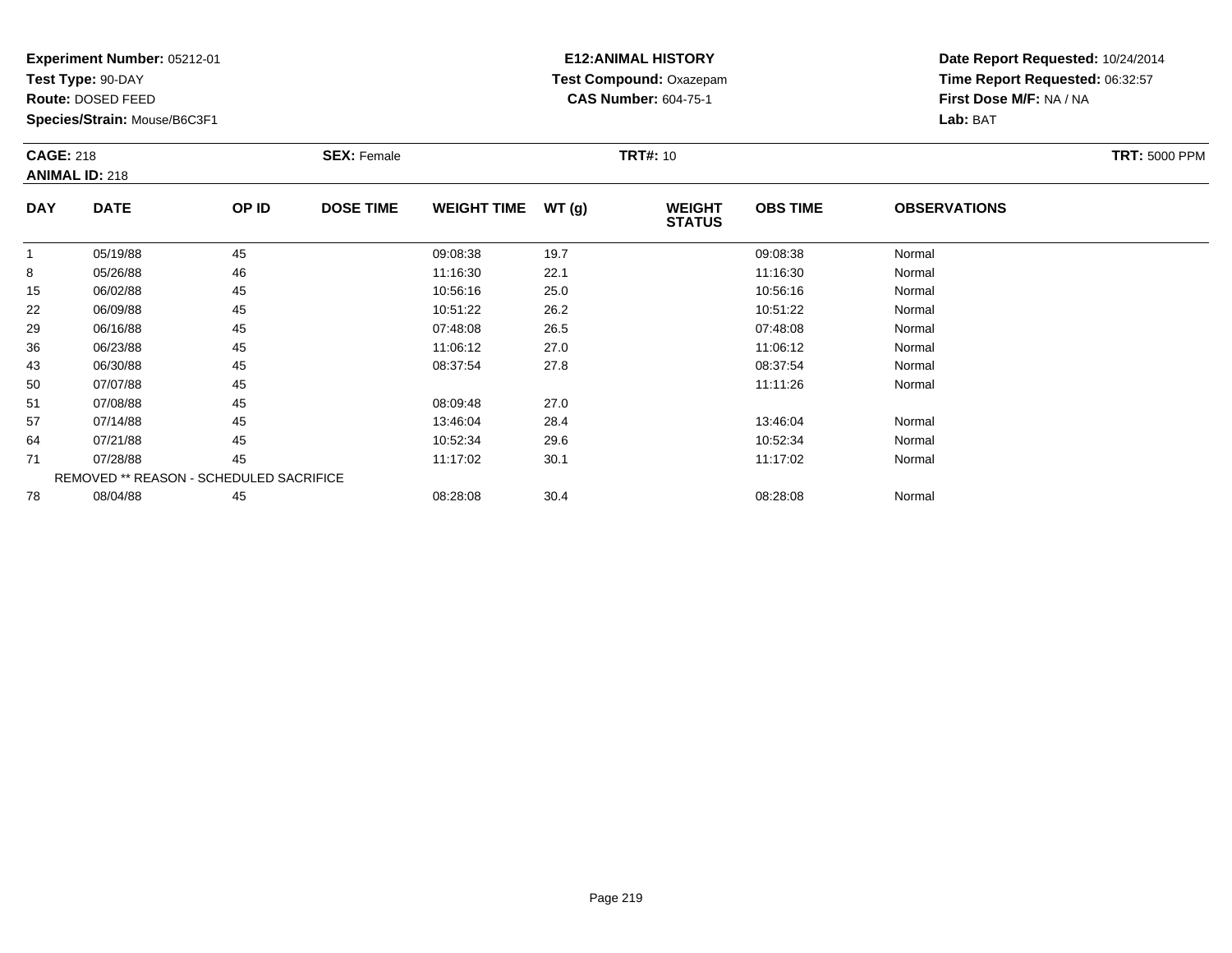**Test Type:** 90-DAY

**Route:** DOSED FEED

57

64

71

78

**Species/Strain:** Mouse/B6C3F1

REMOVED \*\* REASON - SCHEDULED SACRIFICE

#### **E12:ANIMAL HISTORY Test Compound:** Oxazepam**CAS Number:** 604-75-1

**Date Report Requested:** 10/24/2014**Time Report Requested:** 06:32:57**First Dose M/F:** NA / NA**Lab:** BAT

|            | <b>CAGE: 219</b><br><b>ANIMAL ID: 219</b> |       | <b>SEX: Female</b> |                    |       | <b>TRT#: 10</b>                | <b>TRT: 5000 PPM</b> |                     |  |
|------------|-------------------------------------------|-------|--------------------|--------------------|-------|--------------------------------|----------------------|---------------------|--|
| <b>DAY</b> | <b>DATE</b>                               | OP ID | <b>DOSE TIME</b>   | <b>WEIGHT TIME</b> | WT(q) | <b>WEIGHT</b><br><b>STATUS</b> | <b>OBS TIME</b>      | <b>OBSERVATIONS</b> |  |
|            | 05/19/88                                  | 45    |                    |                    |       |                                | 09:09:42             | Normal              |  |
| 2          | 05/20/88                                  | 45    |                    | 08:31:06           | 16.5  |                                |                      |                     |  |
| 8          | 05/26/88                                  | 46    |                    | 11:17:08           | 20.3  |                                | 11:17:08             | Normal              |  |
| 15         | 06/02/88                                  | 45    |                    | 10:56:58           | 24.3  |                                | 10:56:58             | Normal              |  |
| 22         | 06/09/88                                  | 45    |                    | 10:54:02           | 25.0  |                                | 10:54:02             | Normal              |  |
| 29         | 06/16/88                                  | 45    |                    | 07:49:10           | 27.0  |                                | 07:49:10             | Normal              |  |
| 36         | 06/23/88                                  | 45    |                    | 11:03:44           | 26.5  |                                | 11:03:44             | Normal              |  |
| 43         | 06/30/88                                  | 45    |                    | 08:33:36           | 27.7  |                                | 08:33:36             | Normal              |  |
| 50         | 07/07/88                                  | 45    |                    | 11:08:18           | 28.0  |                                | 11:08:18             | Normal              |  |

0 07/07/88 45 45 11:08:18 28.0 11:08 10 11:08 18 11:08:18 11:08:18

7 07/14/88 45 45 13:46:38 28.1 13:46:38 28.1 13:46:38 Normal

4 07/21/88 45 45 10:53:00 30.5 10.53 10:53:00 10:53:00 10:53:00

1 07/28/88 45 45 11:17:34 31.1 11:17:34 11:17:34 Normal

8 08/04/88 45 45 08:18:34 31.8 31.8 08:18:34 08:18:34 Normal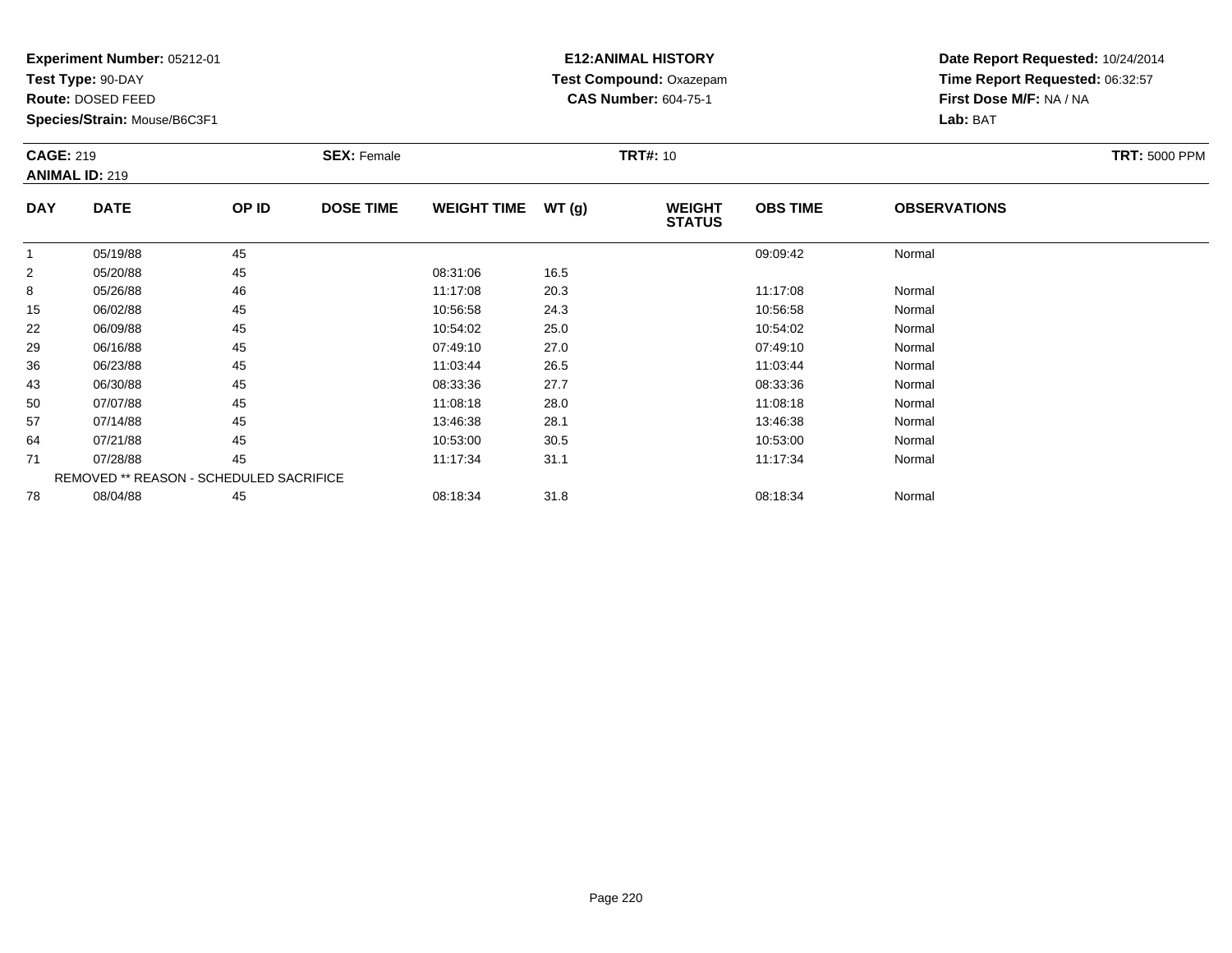**Test Type:** 90-DAY

**Route:** DOSED FEED

**Species/Strain:** Mouse/B6C3F1

### **E12:ANIMAL HISTORY Test Compound:** Oxazepam**CAS Number:** 604-75-1

| <b>CAGE: 220</b> | <b>ANIMAL ID: 220</b>                   |       | <b>SEX: Female</b> |                    |       | <b>TRT#: 10</b>                |                 |                     | <b>TRT: 5000 PPM</b> |
|------------------|-----------------------------------------|-------|--------------------|--------------------|-------|--------------------------------|-----------------|---------------------|----------------------|
| <b>DAY</b>       | <b>DATE</b>                             | OP ID | <b>DOSE TIME</b>   | <b>WEIGHT TIME</b> | WT(g) | <b>WEIGHT</b><br><b>STATUS</b> | <b>OBS TIME</b> | <b>OBSERVATIONS</b> |                      |
|                  | 05/19/88                                | 45    |                    | 09:11:50           | 18.4  |                                | 09:11:50        | Normal              |                      |
| 8                | 05/26/88                                | 46    |                    | 11:18:08           | 20.9  |                                | 11:18:08        | Normal              |                      |
| 15               | 06/02/88                                | 45    |                    | 10:58:56           | 22.1  |                                | 10:58:56        | Normal              |                      |
| 22               | 06/09/88                                | 45    |                    | 11:21:06           | 22.6  |                                | 11:21:06        | Normal              |                      |
| 29               | 06/16/88                                | 45    |                    | 07:50:02           | 22.9  |                                | 07:50:02        | Normal              |                      |
| 36               | 06/23/88                                | 45    |                    | 11:04:24           | 23.7  |                                | 11:04:24        | Normal              |                      |
| 43               | 06/30/88                                | 45    |                    | 08:34:24           | 24.1  |                                | 08:34:24        | Normal              |                      |
| 50               | 07/07/88                                | 45    |                    | 11:06:44           | 24.7  |                                | 11:06:44        | Normal              |                      |
| 57               | 07/14/88                                | 45    |                    | 13:44:14           | 24.8  |                                | 13:44:14        | Normal              |                      |
| 64               | 07/21/88                                | 45    |                    | 10:53:28           | 25.1  |                                | 10:53:28        | Normal              |                      |
| 71               | 07/28/88                                | 45    |                    | 11:18:02           | 26.4  |                                | 11:18:02        | Normal              |                      |
|                  | REMOVED ** REASON - SCHEDULED SACRIFICE |       |                    |                    |       |                                |                 |                     |                      |
| 78               | 08/04/88                                | 45    |                    | 08:30:50           | 26.1  |                                | 08:30:50        | Normal              |                      |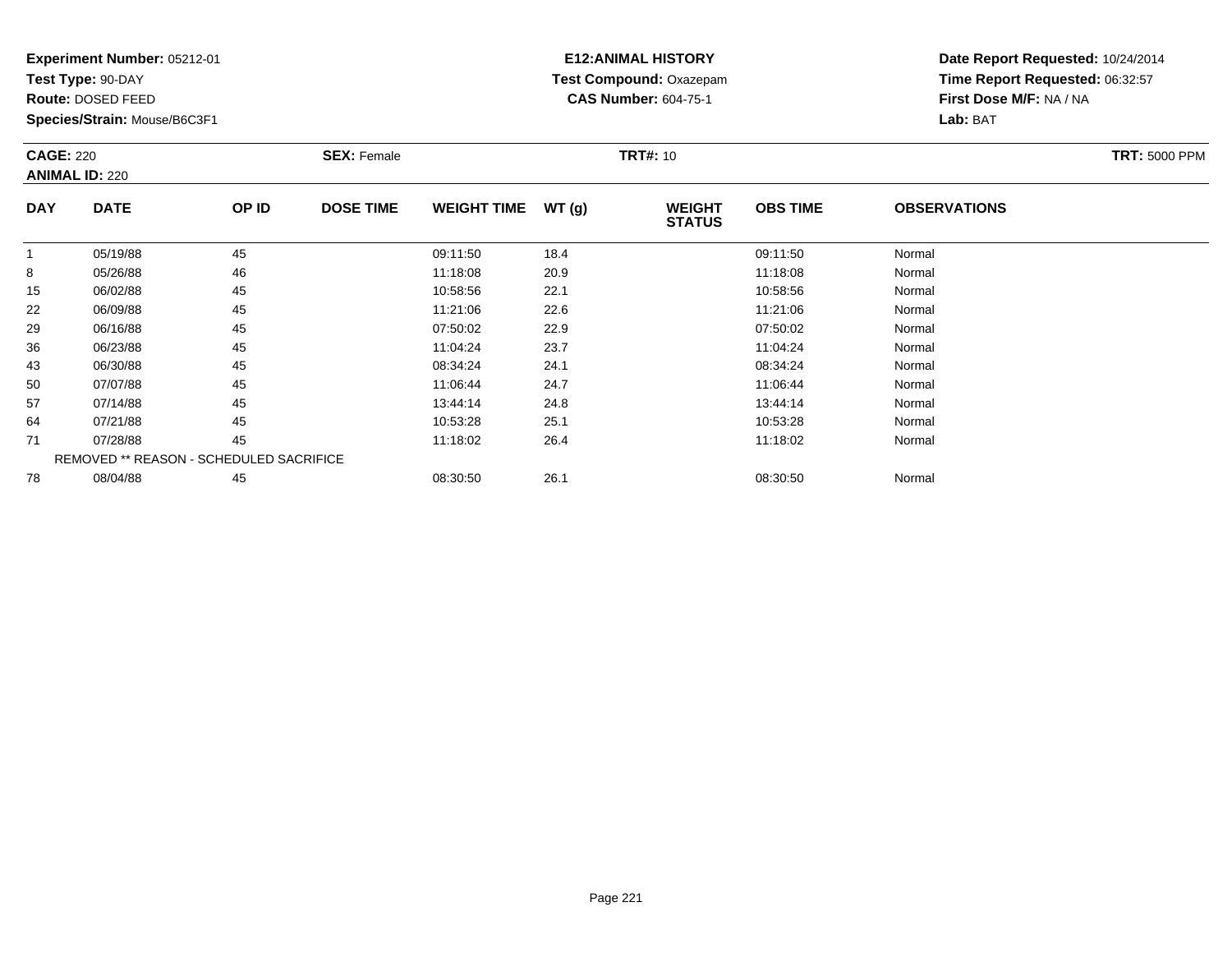**Test Type:** 90-DAY

**Route:** DOSED FEED

93

**Species/Strain:** Mouse/B6C3F1

### **E12:ANIMAL HISTORY Test Compound:** Oxazepam**CAS Number:** 604-75-1

**Date Report Requested:** 10/24/2014**Time Report Requested:** 06:32:57**First Dose M/F:** NA / NA**Lab:** BAT

| <b>CAGE: 221</b> | <b>ANIMAL ID: 221</b>                  |       | <b>SEX: Female</b> |                    |       | <b>TRT#: 12</b>                |                 |                     | <b>TRT: 10,000</b><br>PPM |
|------------------|----------------------------------------|-------|--------------------|--------------------|-------|--------------------------------|-----------------|---------------------|---------------------------|
| <b>DAY</b>       | <b>DATE</b>                            | OP ID | <b>DOSE TIME</b>   | <b>WEIGHT TIME</b> | WT(g) | <b>WEIGHT</b><br><b>STATUS</b> | <b>OBS TIME</b> | <b>OBSERVATIONS</b> |                           |
| 1                | 05/19/88                               | 45    |                    | 08:33:06           | 20.5  |                                | 08:33:06        | Normal              |                           |
| 8                | 05/26/88                               | 46    |                    | 11:29:42           | 21.5  |                                | 11:29:42        | Normal              |                           |
| 15               | 06/02/88                               | 45    |                    | 11:14:34           | 23.9  |                                | 11:14:34        | Normal              |                           |
| 22               | 06/09/88                               | 45    |                    | 09:18:28           | 25.4  |                                | 09:18:28        | Normal              |                           |
| 29               | 06/16/88                               | 45    |                    | 10:40:52           | 25.2  |                                | 10:40:52        | Normal              |                           |
| 36               | 06/23/88                               | 45    |                    | 08:59:48           | 25.9  |                                | 08:59:48        | Normal              |                           |
| 43               | 06/30/88                               | 45    |                    | 08:18:38           | 26.4  |                                | 08:18:38        | Normal              |                           |
| 50               | 07/07/88                               | 45    |                    | 09:20:24           | 27.5  |                                | 09:20:24        | Normal              |                           |
| 57               | 07/14/88                               | 45    |                    | 13:31:04           | 28.0  |                                | 13:31:04        | Normal              |                           |
| 64               | 07/21/88                               | 45    |                    | 09:09:40           | 28.9  |                                | 09:09:40        | Normal              |                           |
| 71               | 07/28/88                               | 45    |                    | 08:57:22           | 29.5  |                                | 08:57:22        | Normal              |                           |
| 78               | 08/04/88                               | 45    |                    | 11:06:48           | 29.3  |                                | 11:06:48        | Normal              |                           |
| 85               | 08/11/88                               | 45    |                    | 10:54:26           | 29.2  |                                | 10:54:26        | Normal              |                           |
| 92               | 08/18/88                               | 45    |                    | 09:16:14           | 29.5  |                                | 09:16:14        | Normal              |                           |
|                  | REMOVED ** REASON - TERMINAL SACRIFICE |       |                    |                    |       |                                |                 |                     |                           |

08/19/88 <sup>45</sup> 06:24:40 29.5 06:24:40 Normal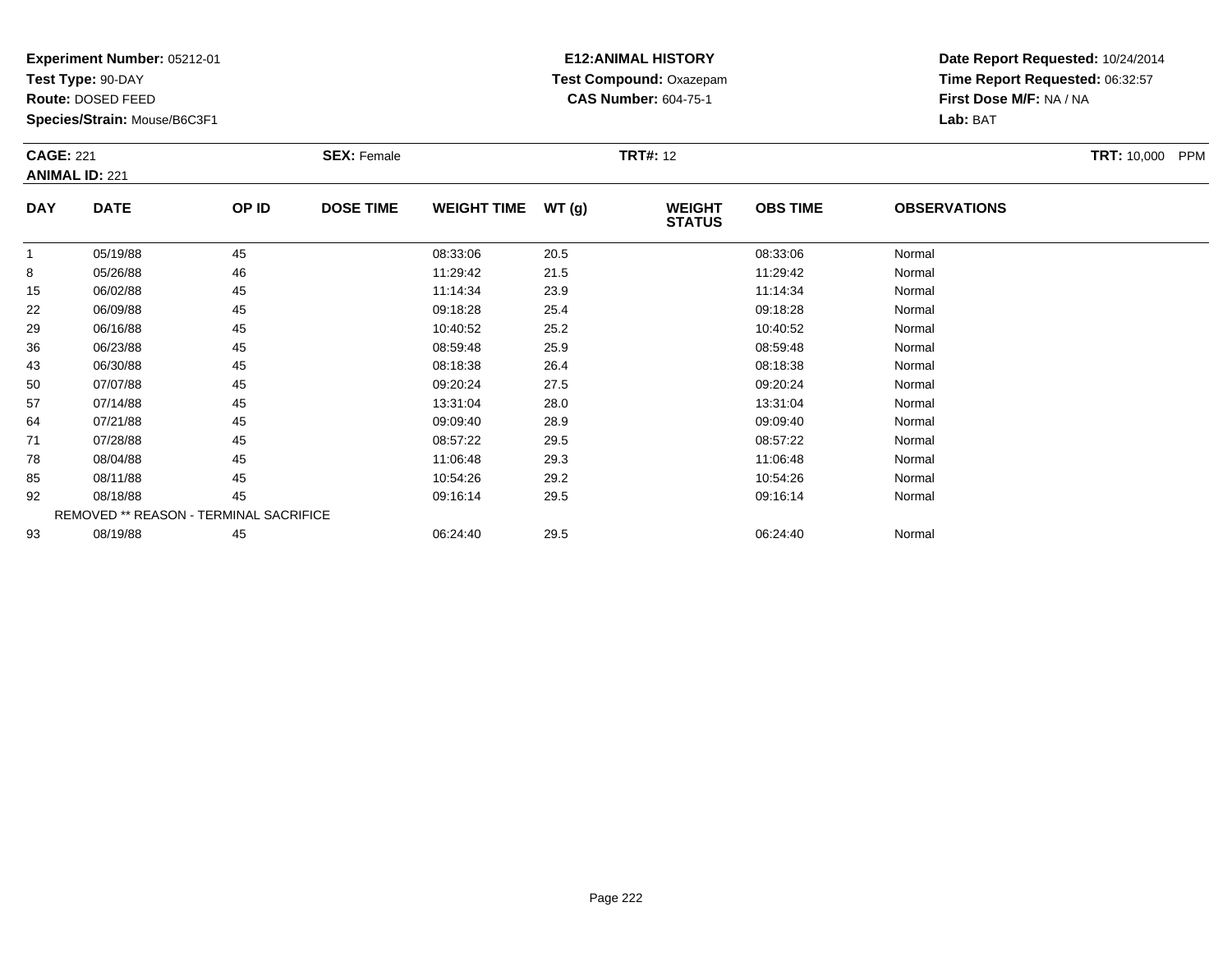**Test Type:** 90-DAY

**Route:** DOSED FEED

93

**Species/Strain:** Mouse/B6C3F1

### **E12:ANIMAL HISTORY Test Compound:** Oxazepam**CAS Number:** 604-75-1

**Date Report Requested:** 10/24/2014**Time Report Requested:** 06:32:57**First Dose M/F:** NA / NA**Lab:** BAT

| <b>CAGE: 222</b> | <b>ANIMAL ID: 222</b>                         |       | <b>SEX: Female</b> |                    |       | <b>TRT#: 12</b>                |                 |                     | <b>TRT: 10,000</b><br><b>PPM</b> |
|------------------|-----------------------------------------------|-------|--------------------|--------------------|-------|--------------------------------|-----------------|---------------------|----------------------------------|
| <b>DAY</b>       | <b>DATE</b>                                   | OP ID | <b>DOSE TIME</b>   | <b>WEIGHT TIME</b> | WT(g) | <b>WEIGHT</b><br><b>STATUS</b> | <b>OBS TIME</b> | <b>OBSERVATIONS</b> |                                  |
| 1                | 05/19/88                                      | 45    |                    | 08:33:28           | 20.6  |                                | 08:33:28        | Normal              |                                  |
| 8                | 05/26/88                                      | 46    |                    | 11:26:50           | 21.6  |                                | 11:26:50        | Normal              |                                  |
| 15               | 06/02/88                                      | 45    |                    | 11:11:36           | 25.1  |                                | 11:11:36        | Normal              |                                  |
| 22               | 06/09/88                                      | 45    |                    | 09:19:04           | 25.9  |                                | 09:19:04        | Normal              |                                  |
| 29               | 06/16/88                                      | 45    |                    | 10:41:28           | 26.0  |                                | 10:41:28        | Normal              |                                  |
| 36               | 06/23/88                                      | 45    |                    | 09:00:34           | 25.6  |                                | 09:00:34        | Normal              |                                  |
| 43               | 06/30/88                                      | 45    |                    | 08:19:34           | 26.7  |                                | 08:19:34        | Normal              |                                  |
| 50               | 07/07/88                                      | 45    |                    | 09:21:04           | 26.6  |                                | 09:21:04        | Normal              |                                  |
| 57               | 07/14/88                                      | 45    |                    | 13:31:52           | 27.5  |                                | 13:31:52        | Normal              |                                  |
| 64               | 07/21/88                                      | 45    |                    | 09:10:38           | 28.8  |                                | 09:10:38        | Normal              |                                  |
| 71               | 07/28/88                                      | 45    |                    | 08:58:10           | 29.2  |                                | 08:58:10        | Normal              |                                  |
| 78               | 08/04/88                                      | 45    |                    | 11:04:14           | 29.9  |                                | 11:04:14        | Normal              |                                  |
| 85               | 08/11/88                                      | 45    |                    | 10:51:18           | 28.1  |                                | 10:51:18        | Normal              |                                  |
| 92               | 08/18/88                                      | 45    |                    | 09:13:54           | 29.0  |                                | 09:13:54        | Normal              |                                  |
|                  | <b>REMOVED ** REASON - TERMINAL SACRIFICE</b> |       |                    |                    |       |                                |                 |                     |                                  |

08/19/88 <sup>45</sup> 06:26:24 29.7 06:26:24 Normal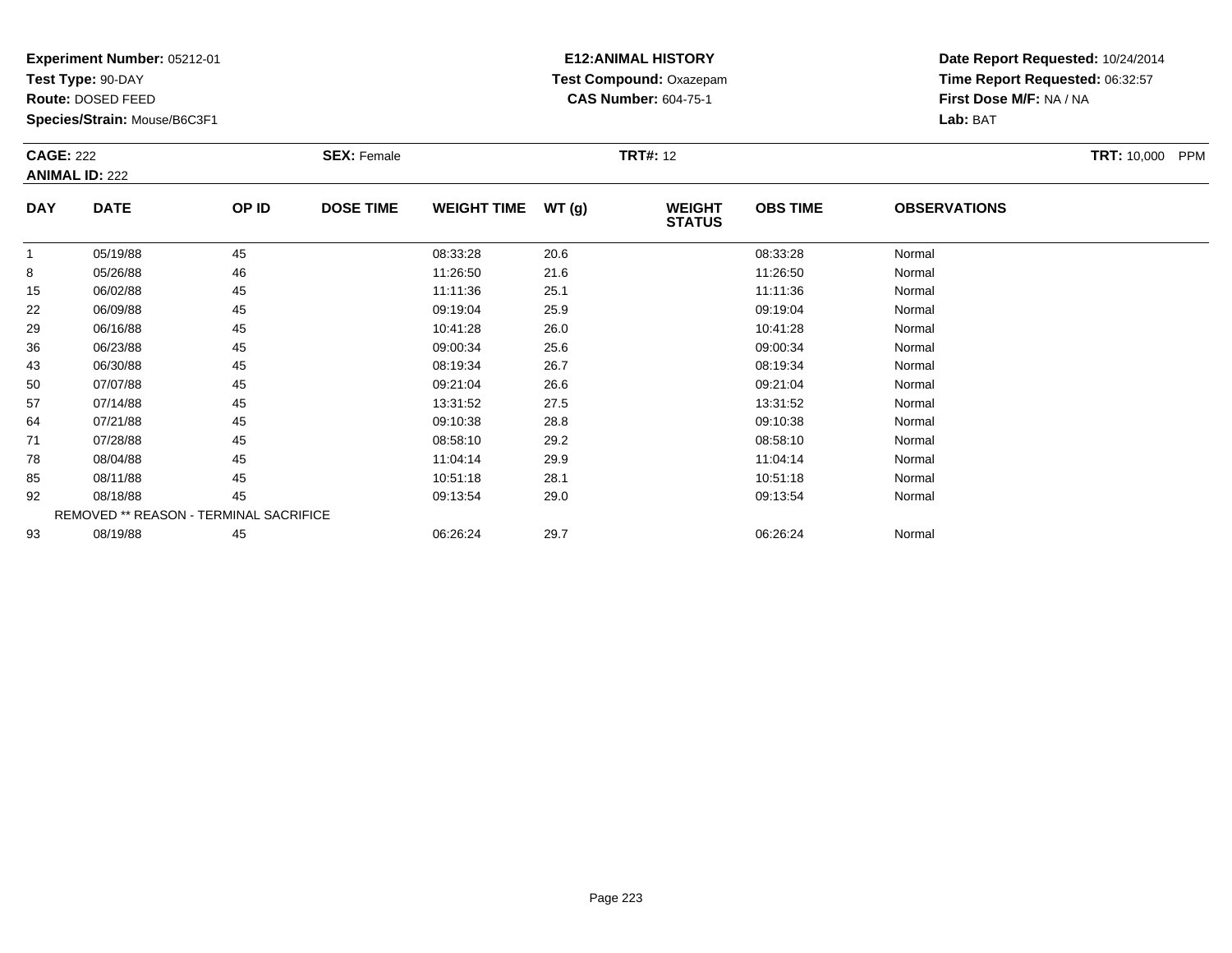**Test Type:** 90-DAY

**Route:** DOSED FEED

93

**Species/Strain:** Mouse/B6C3F1

### **E12:ANIMAL HISTORY Test Compound:** Oxazepam**CAS Number:** 604-75-1

**Date Report Requested:** 10/24/2014**Time Report Requested:** 06:32:57**First Dose M/F:** NA / NA**Lab:** BAT

| <b>CAGE: 223</b> | <b>ANIMAL ID: 223</b>                  |       | <b>SEX: Female</b> |                    |       | <b>TRT#: 12</b>                |                 |                     | <b>TRT: 10,000</b><br><b>PPM</b> |
|------------------|----------------------------------------|-------|--------------------|--------------------|-------|--------------------------------|-----------------|---------------------|----------------------------------|
| <b>DAY</b>       | <b>DATE</b>                            | OP ID | <b>DOSE TIME</b>   | <b>WEIGHT TIME</b> | WT(g) | <b>WEIGHT</b><br><b>STATUS</b> | <b>OBS TIME</b> | <b>OBSERVATIONS</b> |                                  |
|                  | 05/19/88                               | 45    |                    | 08:33:48           | 20.8  |                                | 08:33:48        | Normal              |                                  |
| 8                | 05/26/88                               | 46    |                    | 11:27:36           | 23.5  |                                | 11:27:36        | Normal              |                                  |
| 15               | 06/02/88                               | 45    |                    | 11:12:14           | 25.6  |                                | 11:12:14        | Normal              |                                  |
| 22               | 06/09/88                               | 45    |                    | 09:15:44           | 26.9  |                                | 09:15:44        | Normal              |                                  |
| 29               | 06/16/88                               | 45    |                    | 10:34:16           | 26.6  |                                | 10:34:16        | Normal              |                                  |
| 36               | 06/23/88                               | 45    |                    | 09:01:14           | 28.1  |                                | 09:01:14        | Normal              |                                  |
| 43               | 06/30/88                               | 45    |                    | 08:20:24           | 28.5  |                                | 08:20:24        | Normal              |                                  |
| 50               | 07/07/88                               | 45    |                    | 09:22:10           | 29.3  |                                | 09:22:10        | Normal              |                                  |
| 57               | 07/14/88                               | 45    |                    | 13:32:40           | 29.0  |                                | 13:32:40        | Normal              |                                  |
| 64               | 07/21/88                               | 45    |                    | 09:11:22           | 31.3  |                                | 09:11:22        | Normal              |                                  |
| 71               | 07/28/88                               | 45    |                    | 08:58:56           | 31.1  |                                | 08:58:56        | Normal              |                                  |
| 78               | 08/04/88                               | 45    |                    | 11:04:58           | 31.0  |                                | 11:04:58        | Normal              |                                  |
| 85               | 08/11/88                               | 45    |                    | 10:52:18           | 30.5  |                                | 10:52:18        | Normal              |                                  |
| 92               | 08/18/88                               | 45    |                    | 09:14:58           | 31.7  |                                | 09:14:58        | Normal              |                                  |
|                  | REMOVED ** REASON - TERMINAL SACRIFICE |       |                    |                    |       |                                |                 |                     |                                  |

08/19/88 <sup>45</sup> 06:27:10 31.0 06:27:10 Normal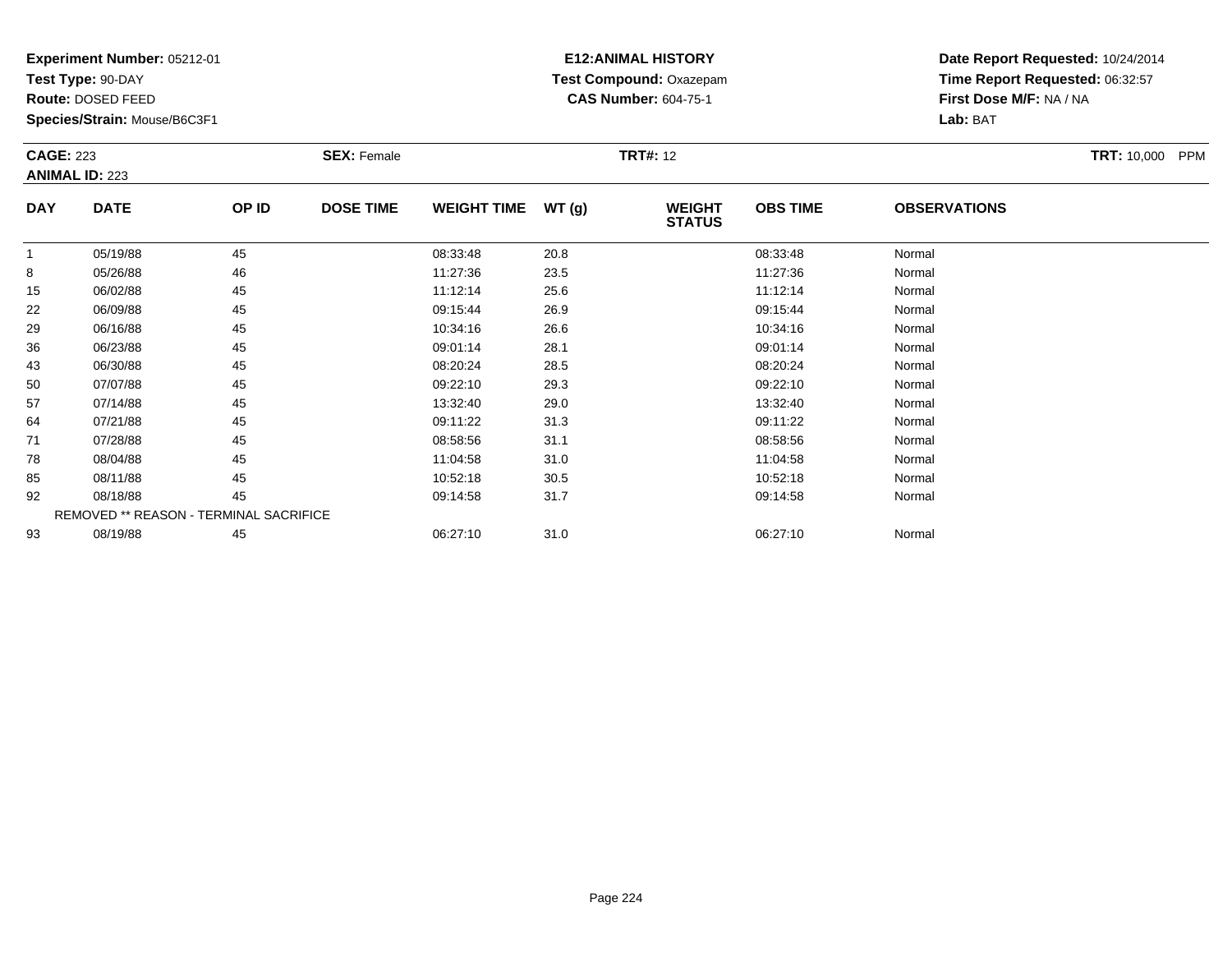**Test Type:** 90-DAY

**Route:** DOSED FEED

**Species/Strain:** Mouse/B6C3F1

### **E12:ANIMAL HISTORY Test Compound:** Oxazepam**CAS Number:** 604-75-1

| <b>CAGE: 224</b> | <b>ANIMAL ID: 224</b>                  |       | <b>SEX: Female</b> |                    |       | <b>TRT#: 12</b>                |                 |                     | <b>TRT: 10,000</b><br>PPM |
|------------------|----------------------------------------|-------|--------------------|--------------------|-------|--------------------------------|-----------------|---------------------|---------------------------|
| <b>DAY</b>       | <b>DATE</b>                            | OP ID | <b>DOSE TIME</b>   | <b>WEIGHT TIME</b> | WT(g) | <b>WEIGHT</b><br><b>STATUS</b> | <b>OBS TIME</b> | <b>OBSERVATIONS</b> |                           |
| 1                | 05/19/88                               | 45    |                    | 08:34:12           | 20.3  |                                | 08:34:12        | Normal              |                           |
| 8                | 05/26/88                               | 46    |                    | 11:28:10           | 22.2  |                                | 11:28:10        | Normal              |                           |
| 15               | 06/02/88                               | 45    |                    | 11:12:46           | 24.2  |                                | 11:12:46        | Normal              |                           |
| 22               | 06/09/88                               | 45    |                    | 09:16:34           | 25.0  |                                | 09:16:34        | Normal              |                           |
| 29               | 06/16/88                               | 45    |                    | 10:35:00           | 25.1  |                                | 10:35:00        | Normal              |                           |
| 36               | 06/23/88                               | 45    |                    | 08:57:08           | 25.5  |                                | 08:57:08        | Normal              |                           |
| 43               | 06/30/88                               | 45    |                    | 08:16:48           | 27.1  |                                | 08:16:48        | Normal              |                           |
| 50               | 07/07/88                               | 45    |                    | 09:23:04           | 28.1  |                                | 09:23:04        | Normal              |                           |
| 57               | 07/14/88                               | 45    |                    | 13:33:30           | 28.5  |                                | 13:33:30        | Normal              |                           |
| 64               | 07/21/88                               | 45    |                    | 09:12:10           | 28.9  |                                | 09:12:10        | Normal              |                           |
| 71               | 07/28/88                               | 45    |                    | 08:59:58           | 29.8  |                                | 08:59:58        | Normal              |                           |
| 78               | 08/04/88                               | 45    |                    | 11:05:34           | 28.5  |                                | 11:05:34        | Normal              |                           |
| 85               | 08/11/88                               | 45    |                    | 10:53:08           | 29.2  |                                | 10:53:08        | Normal              |                           |
| 92               | 08/18/88                               | 45    |                    | 09:15:16           | 30.4  |                                | 09:15:16        | Normal              |                           |
|                  | REMOVED ** REASON - TERMINAL SACRIFICE |       |                    |                    |       |                                |                 |                     |                           |
| 93               | 08/19/88                               | 45    |                    | 06:28:08           | 30.1  |                                | 06:28:08        | Normal              |                           |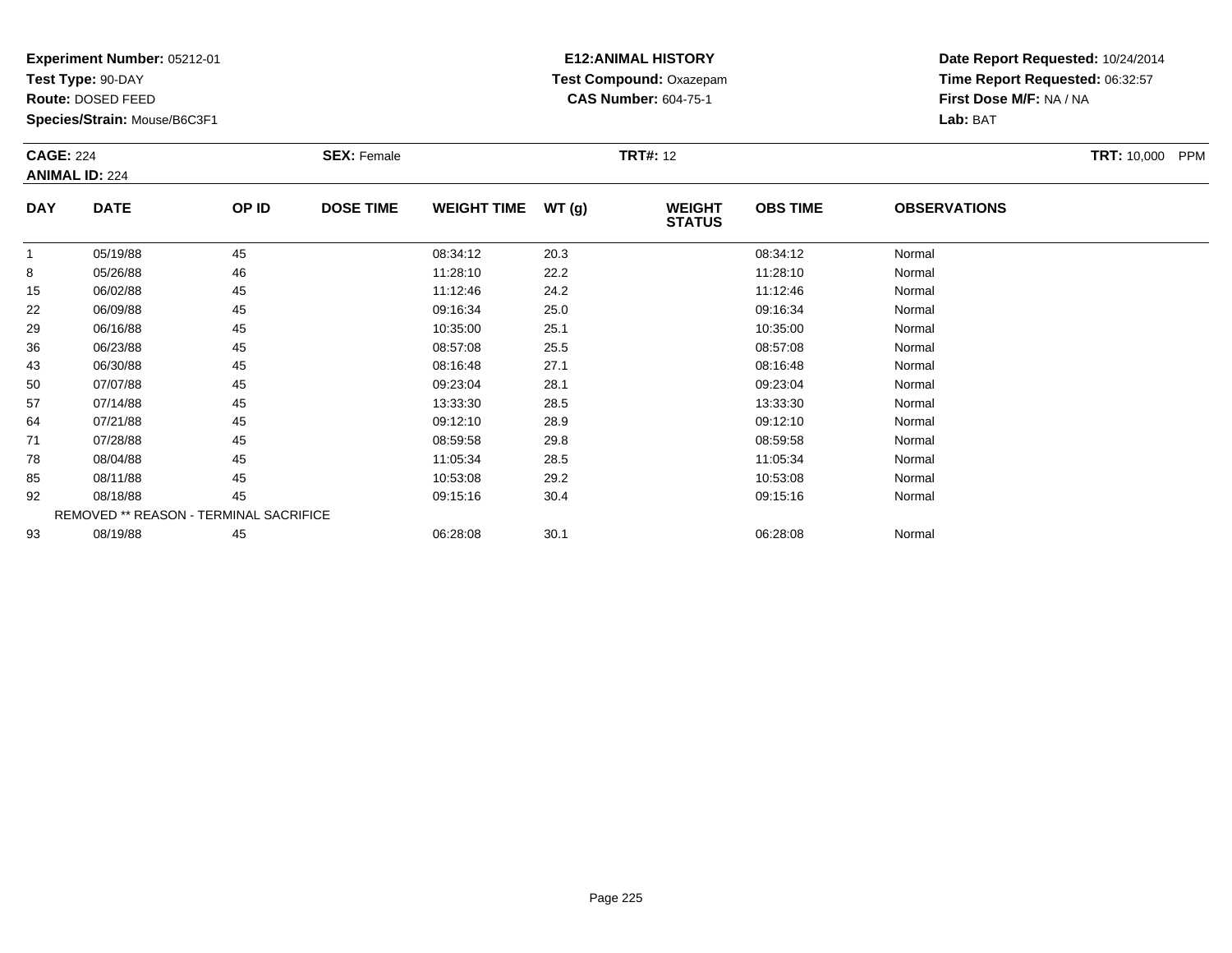**Test Type:** 90-DAY

**Route:** DOSED FEED

**Species/Strain:** Mouse/B6C3F1

### **E12:ANIMAL HISTORY Test Compound:** Oxazepam**CAS Number:** 604-75-1

| <b>CAGE: 225</b> | <b>ANIMAL ID: 225</b>                  |       | <b>SEX: Female</b> |                    |       | <b>TRT#: 12</b>                |                 |                     | <b>TRT:</b> 10,000 PPM |
|------------------|----------------------------------------|-------|--------------------|--------------------|-------|--------------------------------|-----------------|---------------------|------------------------|
| <b>DAY</b>       | <b>DATE</b>                            | OP ID | <b>DOSE TIME</b>   | <b>WEIGHT TIME</b> | WT(g) | <b>WEIGHT</b><br><b>STATUS</b> | <b>OBS TIME</b> | <b>OBSERVATIONS</b> |                        |
| 1                | 05/19/88                               | 45    |                    | 08:34:44           | 19.3  |                                | 08:34:44        | Normal              |                        |
| 8                | 05/26/88                               | 46    |                    | 11:29:02           | 20.6  |                                | 11:29:02        | Normal              |                        |
| 15               | 06/02/88                               | 45    |                    | 11:13:32           | 22.1  |                                | 11:13:32        | Normal              |                        |
| 22               | 06/09/88                               | 45    |                    | 09:17:34           | 22.3  |                                | 09:17:34        | Normal              |                        |
| 29               | 06/16/88                               | 45    |                    | 10:39:52           | 24.2  |                                | 10:39:52        | Normal              |                        |
| 36               | 06/23/88                               | 45    |                    | 08:58:52           | 23.4  |                                | 08:58:52        | Normal              |                        |
| 43               | 06/30/88                               | 45    |                    | 08:17:44           | 25.3  |                                | 08:17:44        | Normal              |                        |
| 50               | 07/07/88                               | 45    |                    | 09:19:06           | 26.7  |                                | 09:19:06        | Normal              |                        |
| 57               | 07/14/88                               | 45    |                    | 13:30:16           | 27.0  |                                | 13:30:16        | Normal              |                        |
| 64               | 07/21/88                               | 45    |                    | 11:15:50           | 27.9  |                                | 11:15:50        | Normal              |                        |
| 71               | 07/28/88                               | 45    |                    | 09:01:22           | 27.8  |                                | 09:01:22        | Normal              |                        |
| 78               | 08/04/88                               | 45    |                    | 11:06:08           | 28.2  |                                | 11:06:08        | Normal              |                        |
| 85               | 08/11/88                               | 45    |                    | 10:53:52           | 28.5  |                                | 10:53:52        | Normal              |                        |
| 92               | 08/18/88                               | 45    |                    | 09:15:34           | 28.7  |                                | 09:15:34        | Normal              |                        |
|                  | REMOVED ** REASON - TERMINAL SACRIFICE |       |                    |                    |       |                                |                 |                     |                        |
| 93               | 08/19/88                               | 45    |                    | 06:29:02           | 29.4  |                                | 06:29:02        | Normal              |                        |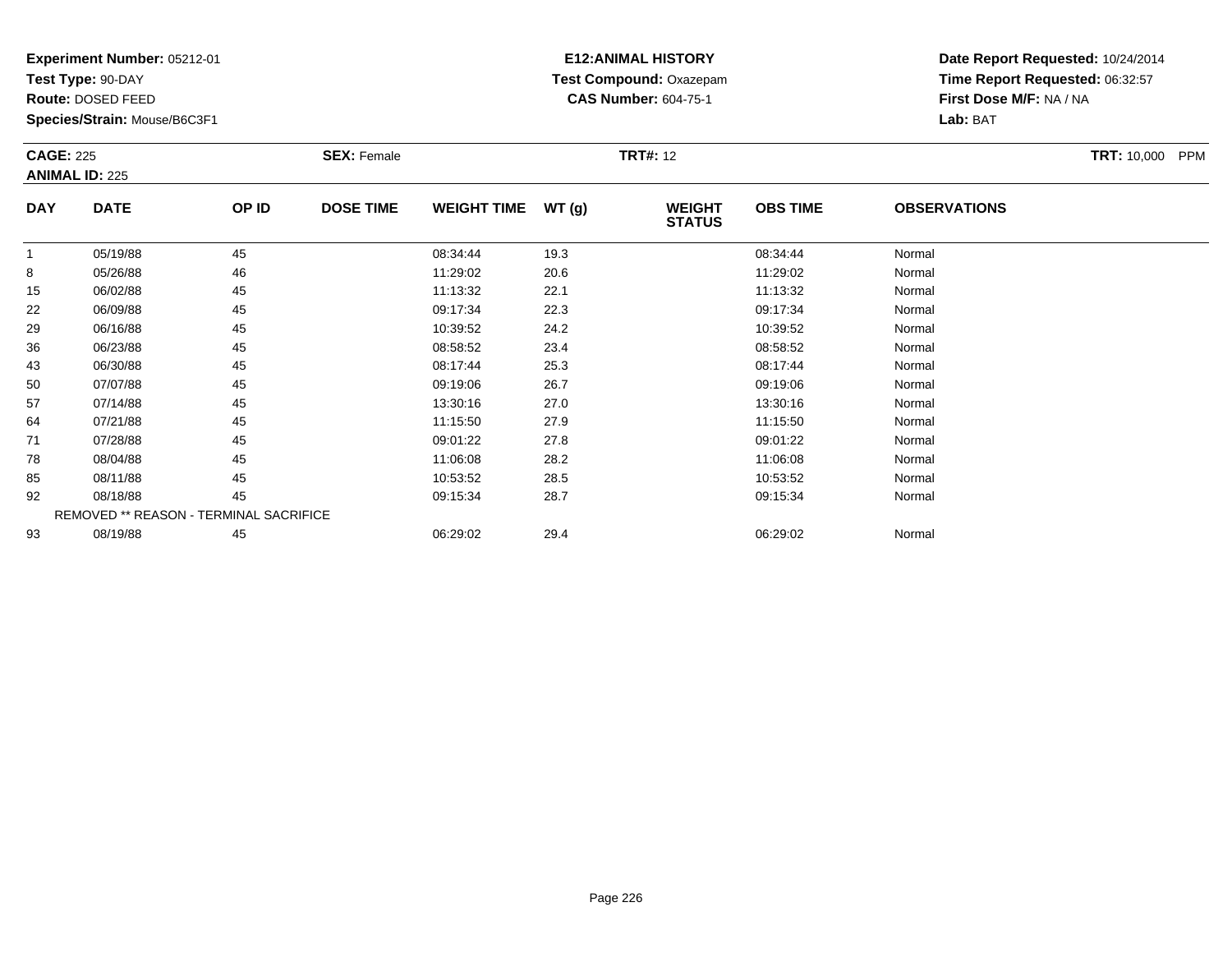**Test Type:** 90-DAY

**Route:** DOSED FEED

**Species/Strain:** Mouse/B6C3F1

### **E12:ANIMAL HISTORY Test Compound:** Oxazepam**CAS Number:** 604-75-1

| <b>CAGE: 226</b> | <b>ANIMAL ID: 226</b>                  |       | <b>SEX: Female</b> |                    |       | <b>TRT#: 12</b>                |                 |                     | TRT: 10,000 PPM |
|------------------|----------------------------------------|-------|--------------------|--------------------|-------|--------------------------------|-----------------|---------------------|-----------------|
| <b>DAY</b>       | <b>DATE</b>                            | OP ID | <b>DOSE TIME</b>   | <b>WEIGHT TIME</b> | WT(g) | <b>WEIGHT</b><br><b>STATUS</b> | <b>OBS TIME</b> | <b>OBSERVATIONS</b> |                 |
| 1                | 05/19/88                               | 45    |                    | 09:17:08           | 19.7  |                                | 09:17:08        | Normal              |                 |
| 8                | 05/26/88                               | 46    |                    | 10:54:02           | 21.6  |                                | 10:54:02        | Normal              |                 |
| 15               | 06/02/88                               | 45    |                    | 09:06:00           | 23.8  |                                | 09:06:00        | Normal              |                 |
| 22               | 06/09/88                               | 45    |                    | 09:02:28           | 25.0  |                                | 09:02:28        | Normal              |                 |
| 29               | 06/16/88                               | 45    |                    | 11:05:06           | 24.9  |                                | 11:05:06        | Normal              |                 |
| 36               | 06/23/88                               | 45    |                    | 09:10:08           | 26.5  |                                | 09:10:08        | Normal              |                 |
| 43               | 06/30/88                               | 45    |                    | 09:07:00           | 27.0  |                                | 09:07:00        | Normal              |                 |
| 50               | 07/07/88                               | 45    |                    | 09:31:20           | 27.9  |                                | 09:31:20        | Normal              |                 |
| 57               | 07/14/88                               | 45    |                    | 11:06:00           | 27.9  |                                | 11:06:00        | Normal              |                 |
| 64               | 07/21/88                               | 45    |                    | 09:37:40           | 27.8  |                                | 09:37:40        | Normal              |                 |
| 71               | 07/28/88                               | 45    |                    | 09:33:28           | 29.5  |                                | 09:33:28        | Normal              |                 |
| 78               | 08/04/88                               | 45    |                    | 10:54:12           | 30.0  |                                | 10:54:12        | Normal              |                 |
| 85               | 08/11/88                               | 45    |                    | 13:43:20           | 29.9  |                                | 13:43:20        | Normal              |                 |
| 92               | 08/18/88                               | 45    |                    | 09:31:14           | 31.0  |                                | 09:31:14        | Normal              |                 |
|                  | REMOVED ** REASON - TERMINAL SACRIFICE |       |                    |                    |       |                                |                 |                     |                 |
| 93               | 08/19/88                               | 45    |                    | 06:29:46           | 31.6  |                                | 06:29:46        | Normal              |                 |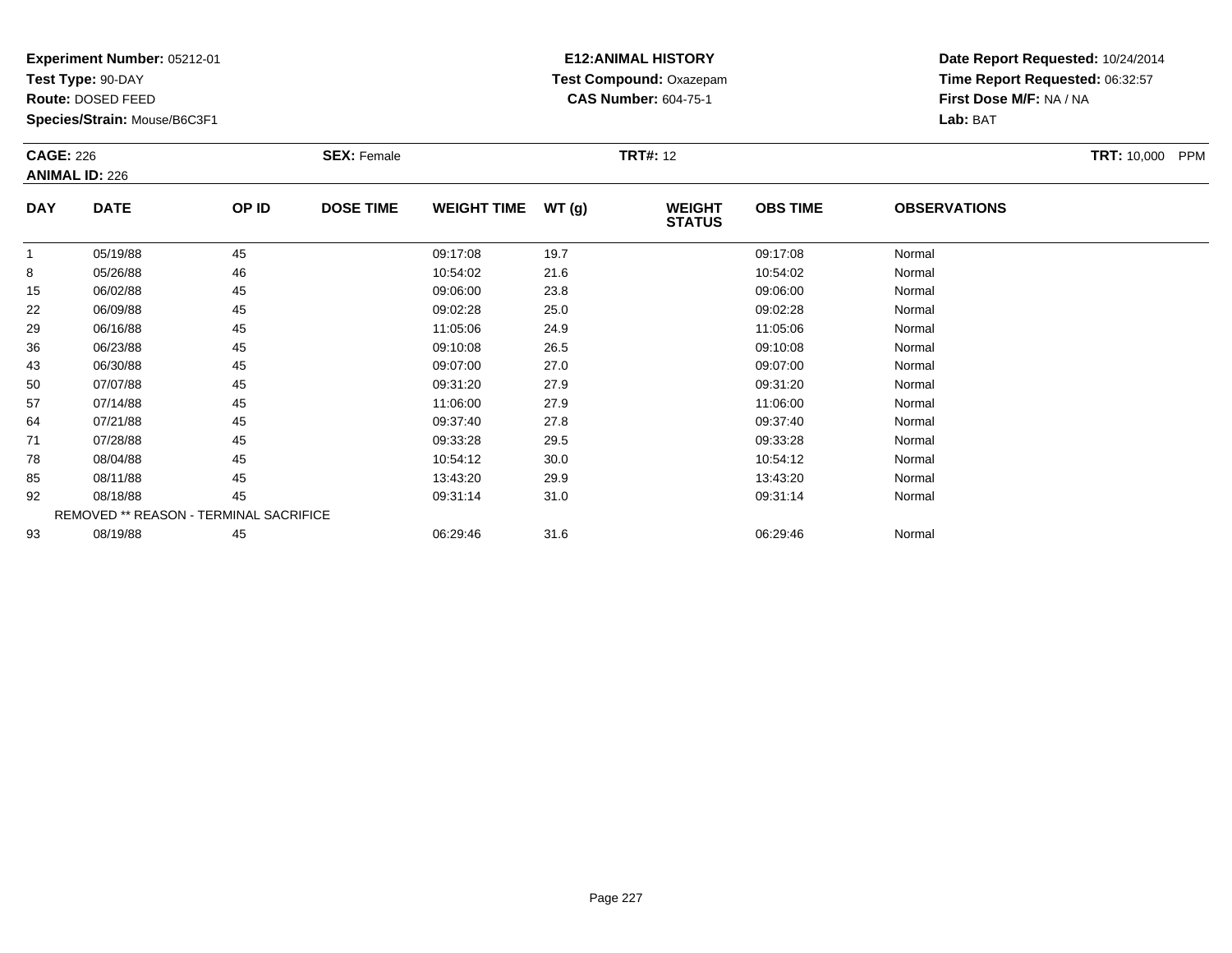**Test Type:** 90-DAY

**Route:** DOSED FEED

**Species/Strain:** Mouse/B6C3F1

### **E12:ANIMAL HISTORY Test Compound:** Oxazepam**CAS Number:** 604-75-1

| <b>CAGE: 227</b> | <b>ANIMAL ID: 227</b>                         |       | <b>SEX: Female</b> |                    |       | <b>TRT#: 12</b>                |                 |                     | <b>TRT: 10,000</b><br><b>PPM</b> |
|------------------|-----------------------------------------------|-------|--------------------|--------------------|-------|--------------------------------|-----------------|---------------------|----------------------------------|
| <b>DAY</b>       | <b>DATE</b>                                   | OP ID | <b>DOSE TIME</b>   | <b>WEIGHT TIME</b> | WT(g) | <b>WEIGHT</b><br><b>STATUS</b> | <b>OBS TIME</b> | <b>OBSERVATIONS</b> |                                  |
|                  | 05/19/88                                      | 45    |                    | 09:18:04           | 19.8  |                                | 09:18:04        | Normal              |                                  |
| 8                | 05/26/88                                      | 46    |                    | 10:50:06           | 21.9  |                                | 10:50:06        | Normal              |                                  |
| 15               | 06/02/88                                      | 45    |                    | 09:06:46           | 25.0  |                                | 09:06:46        | Normal              |                                  |
| 22               | 06/09/88                                      | 45    |                    | 09:01:28           | 25.7  |                                | 09:01:28        | Normal              |                                  |
| 29               | 06/16/88                                      | 45    |                    | 11:05:38           | 26.7  |                                | 11:05:38        | Normal              |                                  |
| 36               | 06/23/88                                      | 45    |                    | 09:10:44           | 26.5  |                                | 09:10:44        | Normal              |                                  |
| 43               | 06/30/88                                      | 45    |                    | 09:06:26           | 28.7  |                                | 09:06:26        | Normal              |                                  |
| 50               | 07/07/88                                      | 45    |                    | 09:32:04           | 29.8  |                                | 09:32:04        | Normal              |                                  |
| 57               | 07/14/88                                      | 45    |                    | 11:06:38           | 29.8  |                                | 11:06:38        | Normal              |                                  |
| 64               | 07/21/88                                      | 45    |                    | 09:38:56           | 31.1  |                                | 09:38:56        | Normal              |                                  |
| 71               | 07/28/88                                      | 45    |                    | 09:34:08           | 30.6  |                                | 09:34:08        | Normal              |                                  |
| 78               | 08/04/88                                      | 45    |                    | 10:50:42           | 32.3  |                                | 10:50:42        | Normal              |                                  |
| 85               | 08/11/88                                      | 45    |                    | 13:40:08           | 31.3  |                                | 13:40:08        | Normal              |                                  |
| 92               | 08/18/88                                      | 45    |                    | 09:32:36           | 32.3  |                                | 09:32:36        | Normal              |                                  |
|                  | <b>REMOVED ** REASON - TERMINAL SACRIFICE</b> |       |                    |                    |       |                                |                 |                     |                                  |
| 93               | 08/19/88                                      | 45    |                    | 06:30:32           | 32.9  |                                | 06:30:32        | Normal              |                                  |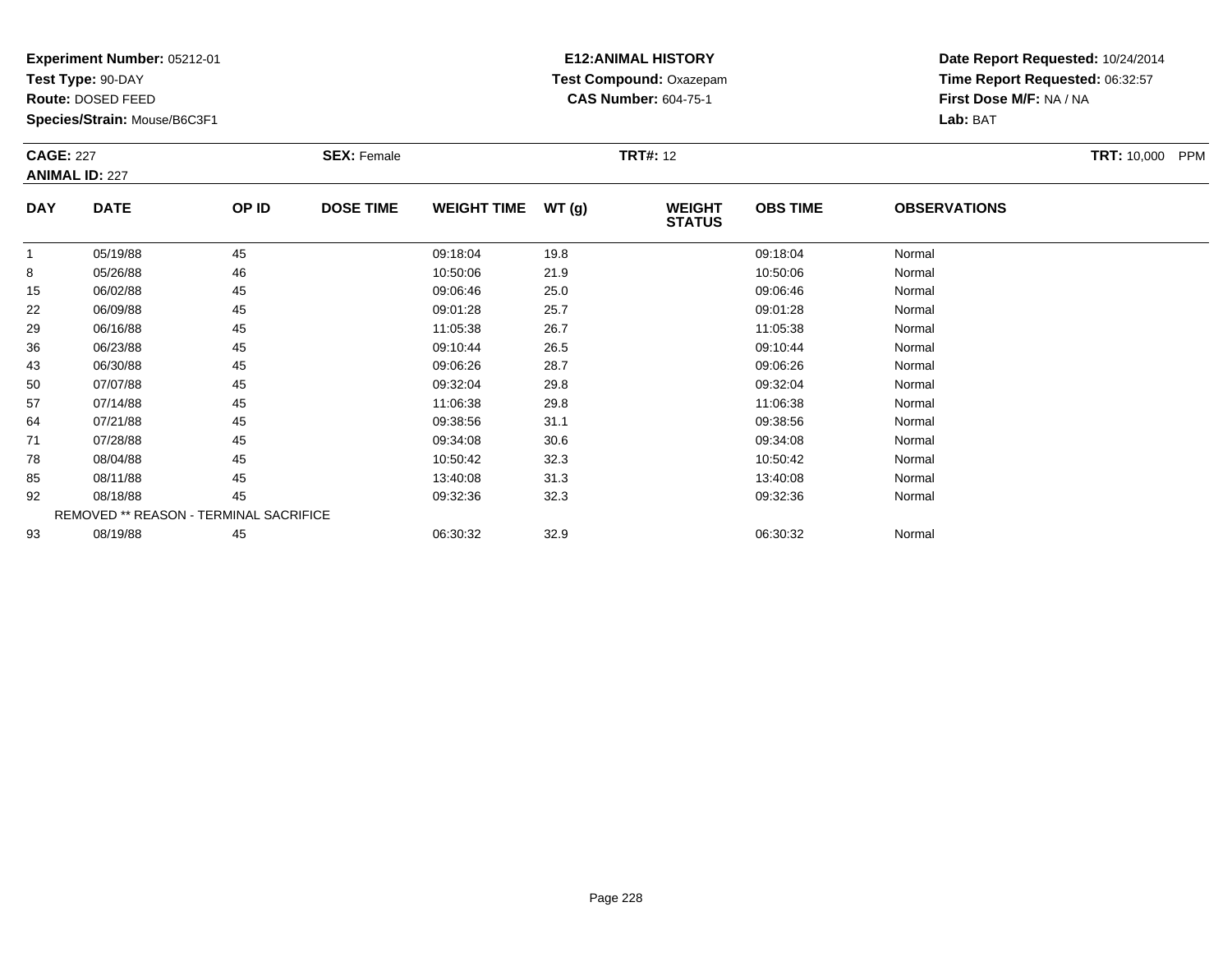**Test Type:** 90-DAY

**Route:** DOSED FEED

**Species/Strain:** Mouse/B6C3F1

### **E12:ANIMAL HISTORY Test Compound:** Oxazepam**CAS Number:** 604-75-1

| <b>CAGE: 228</b> | <b>ANIMAL ID: 228</b>                  |       | <b>SEX: Female</b> |                    |       | <b>TRT#: 12</b>                |                 |                     | <b>TRT:</b> 10,000 PPM |
|------------------|----------------------------------------|-------|--------------------|--------------------|-------|--------------------------------|-----------------|---------------------|------------------------|
| <b>DAY</b>       | <b>DATE</b>                            | OP ID | <b>DOSE TIME</b>   | <b>WEIGHT TIME</b> | WT(g) | <b>WEIGHT</b><br><b>STATUS</b> | <b>OBS TIME</b> | <b>OBSERVATIONS</b> |                        |
| -1               | 05/19/88                               | 45    |                    | 09:18:32           | 18.9  |                                | 09:18:32        | Normal              |                        |
| 8                | 05/26/88                               | 46    |                    | 10:50:52           | 20.5  |                                | 10:50:52        | Normal              |                        |
| 15               | 06/02/88                               | 45    |                    | 09:07:30           | 22.8  |                                | 09:07:30        | Normal              |                        |
| 22               | 06/09/88                               | 45    |                    | 09:04:44           | 24.1  |                                | 09:04:44        | Normal              |                        |
| 29               | 06/16/88                               | 45    |                    | 11:01:38           | 23.4  |                                | 11:01:38        | Normal              |                        |
| 36               | 06/23/88                               | 45    |                    | 09:11:28           | 25.1  |                                | 09:11:28        | Normal              |                        |
| 43               | 06/30/88                               | 45    |                    | 09:05:54           | 25.6  |                                | 09:05:54        | Normal              |                        |
| 50               | 07/07/88                               | 45    |                    | 09:32:40           | 26.4  |                                | 09:32:40        | Normal              |                        |
| 57               | 07/14/88                               | 45    |                    | 11:07:16           | 26.7  |                                | 11:07:16        | Normal              |                        |
| 64               | 07/21/88                               | 45    |                    | 09:39:42           | 25.8  |                                | 09:39:42        | Normal              |                        |
| 71               | 07/28/88                               | 45    |                    | 09:34:42           | 27.0  |                                | 09:34:42        | Normal              |                        |
| 78               | 08/04/88                               | 45    |                    | 10:51:30           | 28.2  |                                | 10:51:30        | Normal              |                        |
| 85               | 08/11/88                               | 45    |                    | 13:41:04           | 27.0  |                                | 13:41:04        | Normal              |                        |
| 92               | 08/18/88                               | 45    |                    | 09:32:18           | 28.2  |                                | 09:32:18        | Normal              |                        |
|                  | REMOVED ** REASON - TERMINAL SACRIFICE |       |                    |                    |       |                                |                 |                     |                        |
| 93               | 08/19/88                               | 45    |                    | 06:31:20           | 29.1  |                                | 06:31:20        | Normal              |                        |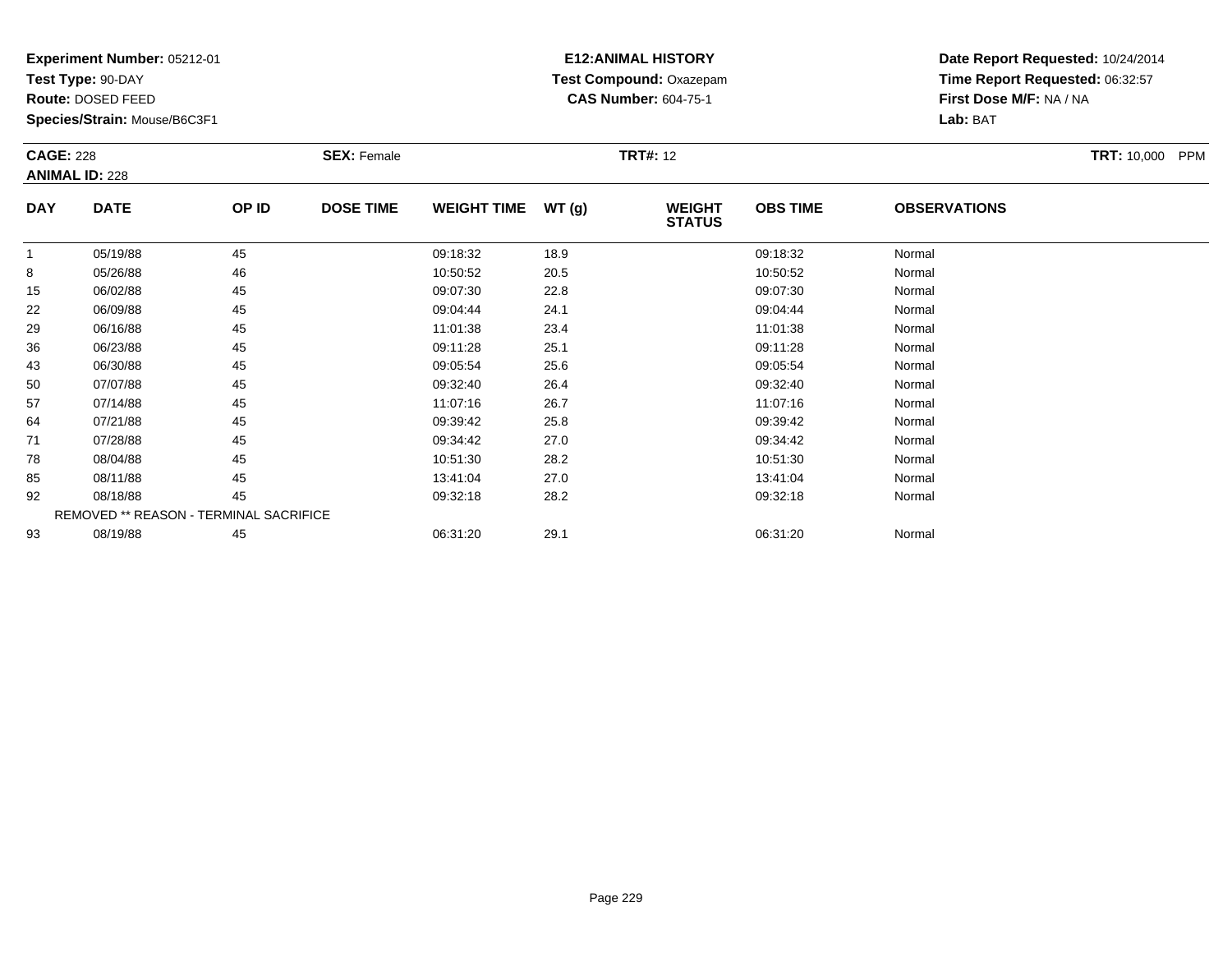**Test Type:** 90-DAY

**Route:** DOSED FEED

93

**Species/Strain:** Mouse/B6C3F1

#### **E12:ANIMAL HISTORY Test Compound:** Oxazepam**CAS Number:** 604-75-1

**Date Report Requested:** 10/24/2014**Time Report Requested:** 06:32:57**First Dose M/F:** NA / NA**Lab:** BAT

| <b>CAGE: 229</b> | <b>ANIMAL ID: 229</b> |                                        | <b>SEX: Female</b> |                    |       | <b>TRT#: 12</b>                |                 |                     | TRT: 10,000 PPM |
|------------------|-----------------------|----------------------------------------|--------------------|--------------------|-------|--------------------------------|-----------------|---------------------|-----------------|
| <b>DAY</b>       | <b>DATE</b>           | OP ID                                  | <b>DOSE TIME</b>   | <b>WEIGHT TIME</b> | WT(g) | <b>WEIGHT</b><br><b>STATUS</b> | <b>OBS TIME</b> | <b>OBSERVATIONS</b> |                 |
|                  | 05/19/88              | 45                                     |                    | 09:19:00           | 20.2  |                                | 09:19:00        | Normal              |                 |
| 8                | 05/26/88              | 46                                     |                    | 10:52:14           | 22.9  |                                | 10:52:14        | Normal              |                 |
| 15               | 06/02/88              | 45                                     |                    | 09:08:08           | 25.2  |                                | 09:08:08        | Normal              |                 |
| 22               | 06/09/88              | 45                                     |                    | 09:03:50           | 25.9  |                                | 09:03:50        | Normal              |                 |
| 29               | 06/16/88              | 45                                     |                    | 11:02:16           | 25.7  |                                | 11:02:16        | Normal              |                 |
| 36               | 06/23/88              | 45                                     |                    | 09:08:32           | 27.2  |                                | 09:08:32        | Normal              |                 |
| 43               | 06/30/88              | 45                                     |                    | 09:08:08           | 27.2  |                                | 09:08:08        | Normal              |                 |
| 50               | 07/07/88              | 45                                     |                    | 09:33:20           | 27.7  |                                | 09:33:20        | Normal              |                 |
| 57               | 07/14/88              | 45                                     |                    | 11:07:56           | 28.5  |                                | 11:07:56        | Normal              |                 |
| 64               | 07/21/88              | 45                                     |                    | 09:40:36           | 28.4  |                                | 09:40:36        | Normal              |                 |
| 71               | 07/28/88              | 45                                     |                    | 09:35:26           | 29.8  |                                | 09:35:26        | Normal              |                 |
| 78               | 08/04/88              | 45                                     |                    | 10:52:24           | 29.5  |                                | 10:52:24        | Normal              |                 |
| 85               | 08/11/88              | 45                                     |                    | 13:41:58           | 29.7  |                                | 13:41:58        | Normal              |                 |
| 92               | 08/18/88              | 45                                     |                    | 09:31:58           | 31.3  |                                | 09:31:58        | Normal              |                 |
|                  |                       | REMOVED ** REASON - TERMINAL SACRIFICE |                    |                    |       |                                |                 |                     |                 |

08/19/88 <sup>45</sup> 06:32:10 30.5 06:32:10 Normal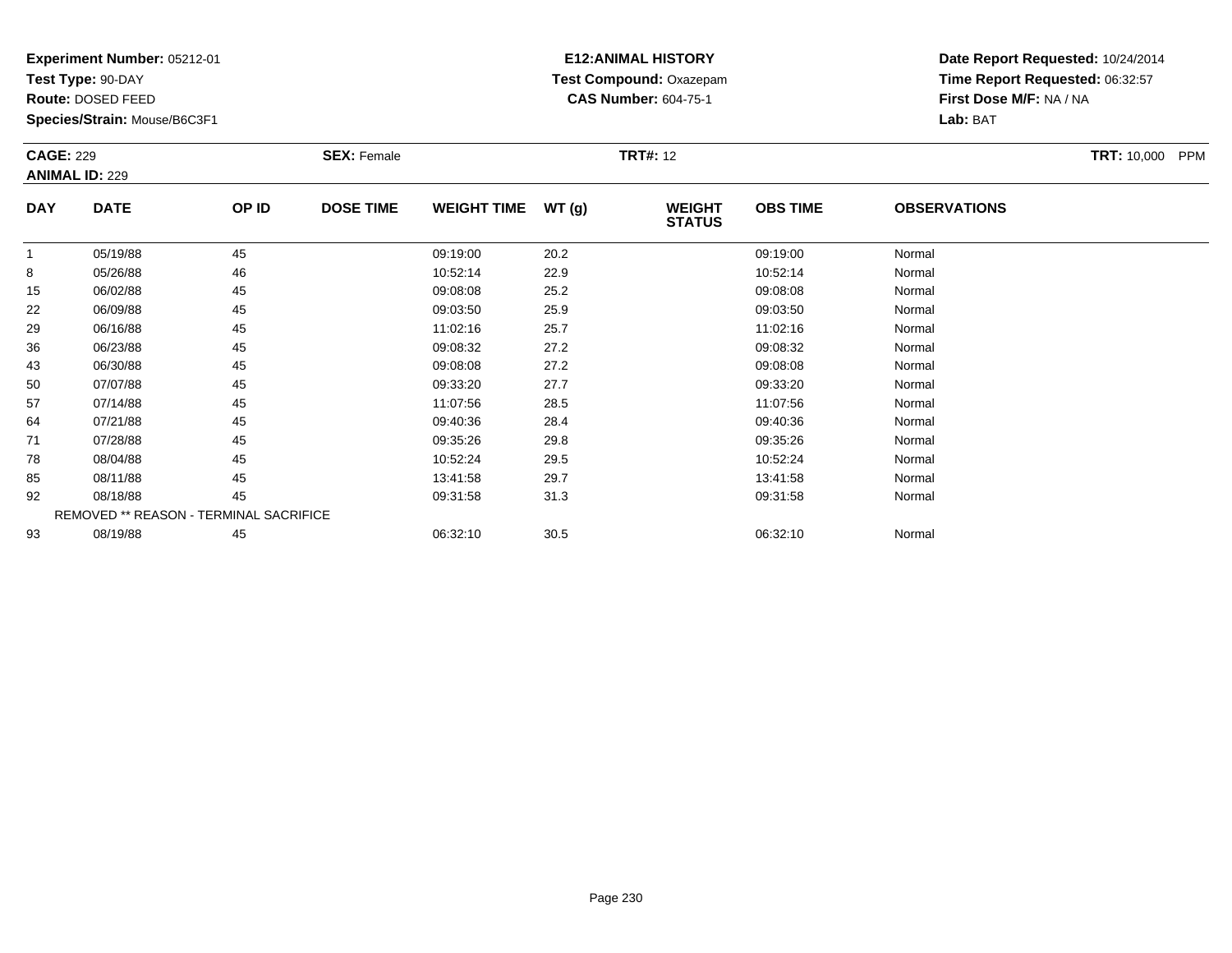**Test Type:** 90-DAY

**Route:** DOSED FEED

**Species/Strain:** Mouse/B6C3F1

### **E12:ANIMAL HISTORY Test Compound:** Oxazepam**CAS Number:** 604-75-1

| <b>CAGE: 230</b> |                       |                                        | <b>SEX: Female</b> |                    |      | <b>TRT#: 12</b>                |                 |                     | <b>TRT:</b> 10,000 PPM |
|------------------|-----------------------|----------------------------------------|--------------------|--------------------|------|--------------------------------|-----------------|---------------------|------------------------|
|                  | <b>ANIMAL ID: 230</b> |                                        |                    |                    |      |                                |                 |                     |                        |
| <b>DAY</b>       | <b>DATE</b>           | OP ID                                  | <b>DOSE TIME</b>   | WEIGHT TIME WT (g) |      | <b>WEIGHT</b><br><b>STATUS</b> | <b>OBS TIME</b> | <b>OBSERVATIONS</b> |                        |
| $\overline{1}$   | 05/19/88              | 45                                     |                    | 09:19:36           | 18.9 |                                | 09:19:36        | Normal              |                        |
| 8                | 05/26/88              | 46                                     |                    | 10:52:54           | 20.1 |                                | 10:52:54        | Normal              |                        |
| 15               | 06/02/88              | 45                                     |                    | 09:08:50           | 23.0 |                                | 09:08:50        | Normal              |                        |
| 22               | 06/09/88              | 45                                     |                    | 09:03:10           | 24.0 |                                | 09:03:10        | Normal              |                        |
| 29               | 06/16/88              | 45                                     |                    | 11:04:24           | 24.1 |                                | 11:04:24        | Normal              |                        |
| 36               | 06/23/88              | 45                                     |                    | 09:09:26           | 24.8 |                                | 09:09:26        | Normal              |                        |
| 43               | 06/30/88              | 45                                     |                    | 09:07:36           | 26.4 |                                | 09:07:36        | Normal              |                        |
| 50               | 07/07/88              | 45                                     |                    | 09:30:40           | 26.4 |                                | 09:30:40        | Normal              |                        |
| 57               | 07/14/88              | 45                                     |                    | 11:05:04           | 26.3 |                                | 11:05:04        | Normal              |                        |
| 64               | 07/21/88              | 45                                     |                    | 09:41:26           | 26.2 |                                | 09:41:26        | Normal              |                        |
| 71               | 07/28/88              | 45                                     |                    | 09:36:08           | 27.0 |                                | 09:36:08        | Normal              |                        |
| 78               | 08/04/88              | 45                                     |                    | 10:53:22           | 27.9 |                                | 10:53:22        | Normal              |                        |
| 85               | 08/11/88              | 45                                     |                    | 13:42:38           | 27.2 |                                | 13:42:38        | Normal              |                        |
| 92               | 08/18/88              | 45                                     |                    | 09:31:36           | 27.9 |                                | 09:31:36        | Normal              |                        |
|                  |                       | REMOVED ** REASON - TERMINAL SACRIFICE |                    |                    |      |                                |                 |                     |                        |
| 93               | 08/19/88              | 45                                     |                    | 06:32:56           | 29.0 |                                | 06:32:56        | Normal              |                        |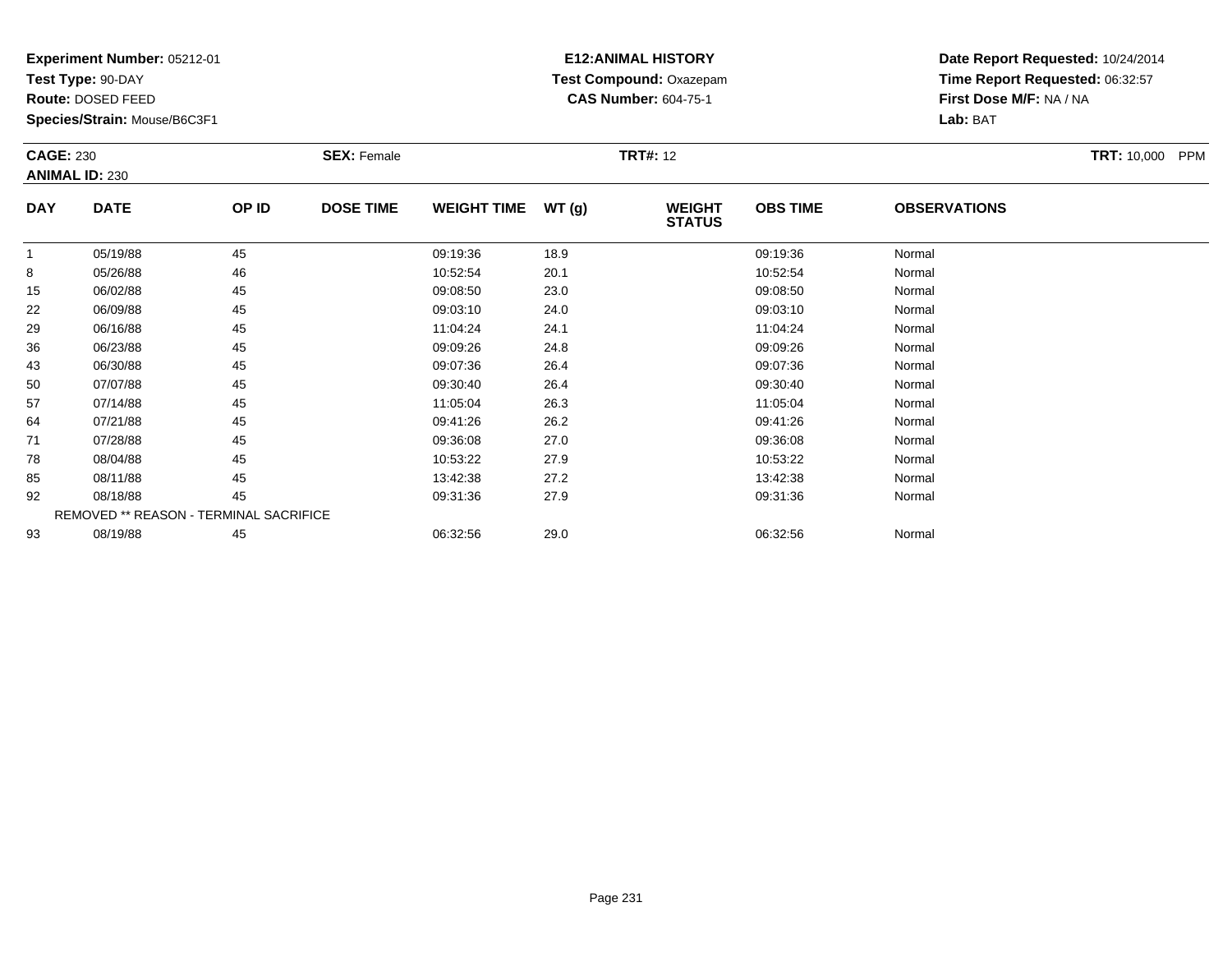|                                           | Experiment Number: 05212-01<br>Test Type: 90-DAY<br>Route: DOSED FEED<br>Species/Strain: Mouse/B6C3F1 |                                               |                    |                    |       | <b>E12: ANIMAL HISTORY</b><br><b>Test Compound: Oxazepam</b><br><b>CAS Number: 604-75-1</b> | Date Report Requested: 10/24/2014<br>Time Report Requested: 06:32:57<br>First Dose M/F: NA / NA<br>Lab: BAT |                     |  |
|-------------------------------------------|-------------------------------------------------------------------------------------------------------|-----------------------------------------------|--------------------|--------------------|-------|---------------------------------------------------------------------------------------------|-------------------------------------------------------------------------------------------------------------|---------------------|--|
| <b>CAGE: 231</b><br><b>ANIMAL ID: 231</b> |                                                                                                       |                                               | <b>SEX: Female</b> |                    |       | <b>TRT#: 12</b>                                                                             | <b>TRT: 10,000</b><br><b>PPM</b>                                                                            |                     |  |
| <b>DAY</b>                                | <b>DATE</b>                                                                                           | OP ID                                         | <b>DOSE TIME</b>   | <b>WEIGHT TIME</b> | WT(q) | <b>WEIGHT</b><br><b>STATUS</b>                                                              | <b>OBS TIME</b>                                                                                             | <b>OBSERVATIONS</b> |  |
|                                           | 05/19/88                                                                                              | 45<br>REMOVED ** REASON - SCHEDULED SACRIFICE |                    | 09:27:24           | 20.6  |                                                                                             | 09:27:24                                                                                                    | Normal              |  |
| 8                                         | 05/26/88                                                                                              | 46                                            |                    | 08:02:44           | 24.9  |                                                                                             | 08:02:44                                                                                                    | Normal              |  |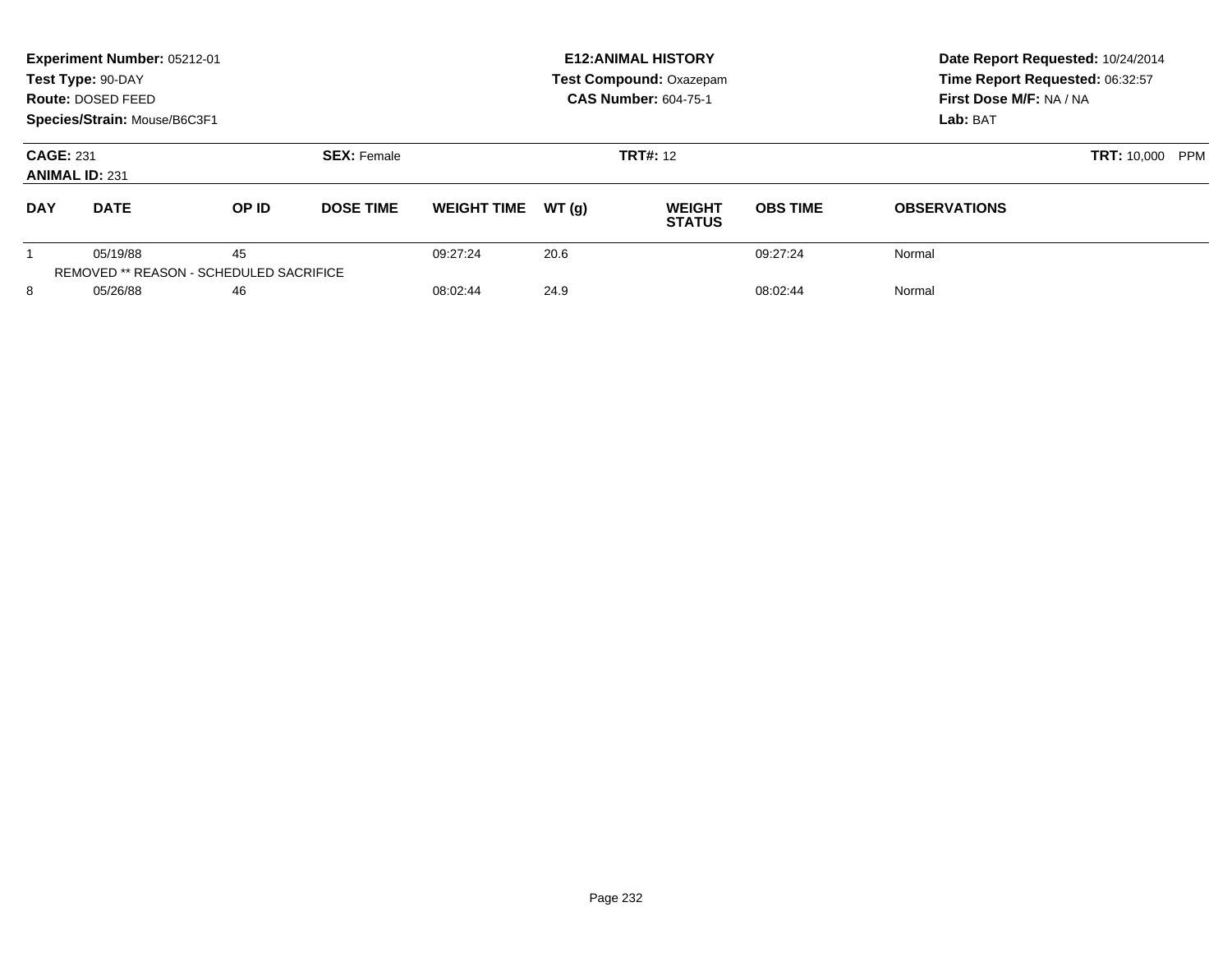|            | Experiment Number: 05212-01<br>Test Type: 90-DAY<br>Route: DOSED FEED<br>Species/Strain: Mouse/B6C3F1 |       |                  |                    |       | <b>E12: ANIMAL HISTORY</b><br><b>Test Compound: Oxazepam</b><br><b>CAS Number: 604-75-1</b> | Date Report Requested: 10/24/2014<br>Time Report Requested: 06:32:57<br>First Dose M/F: NA / NA<br>Lab: BAT |                     |  |
|------------|-------------------------------------------------------------------------------------------------------|-------|------------------|--------------------|-------|---------------------------------------------------------------------------------------------|-------------------------------------------------------------------------------------------------------------|---------------------|--|
|            | <b>CAGE: 232</b><br><b>SEX: Female</b><br><b>ANIMAL ID: 232</b>                                       |       |                  |                    |       | <b>TRT#: 12</b>                                                                             | <b>TRT: 10,000</b><br><b>PPM</b>                                                                            |                     |  |
| <b>DAY</b> | <b>DATE</b>                                                                                           | OP ID | <b>DOSE TIME</b> | <b>WEIGHT TIME</b> | WT(q) | <b>WEIGHT</b><br><b>STATUS</b>                                                              | <b>OBS TIME</b>                                                                                             | <b>OBSERVATIONS</b> |  |
|            | 05/19/88<br>REMOVED ** REASON - SCHEDULED SACRIFICE                                                   | 45    |                  | 09:27:56           | 18.4  |                                                                                             | 09:27:56                                                                                                    | Normal              |  |
| 8          | 05/26/88                                                                                              | 46    |                  | 08:01:46           | 20.2  |                                                                                             | 08:01:46                                                                                                    | Normal              |  |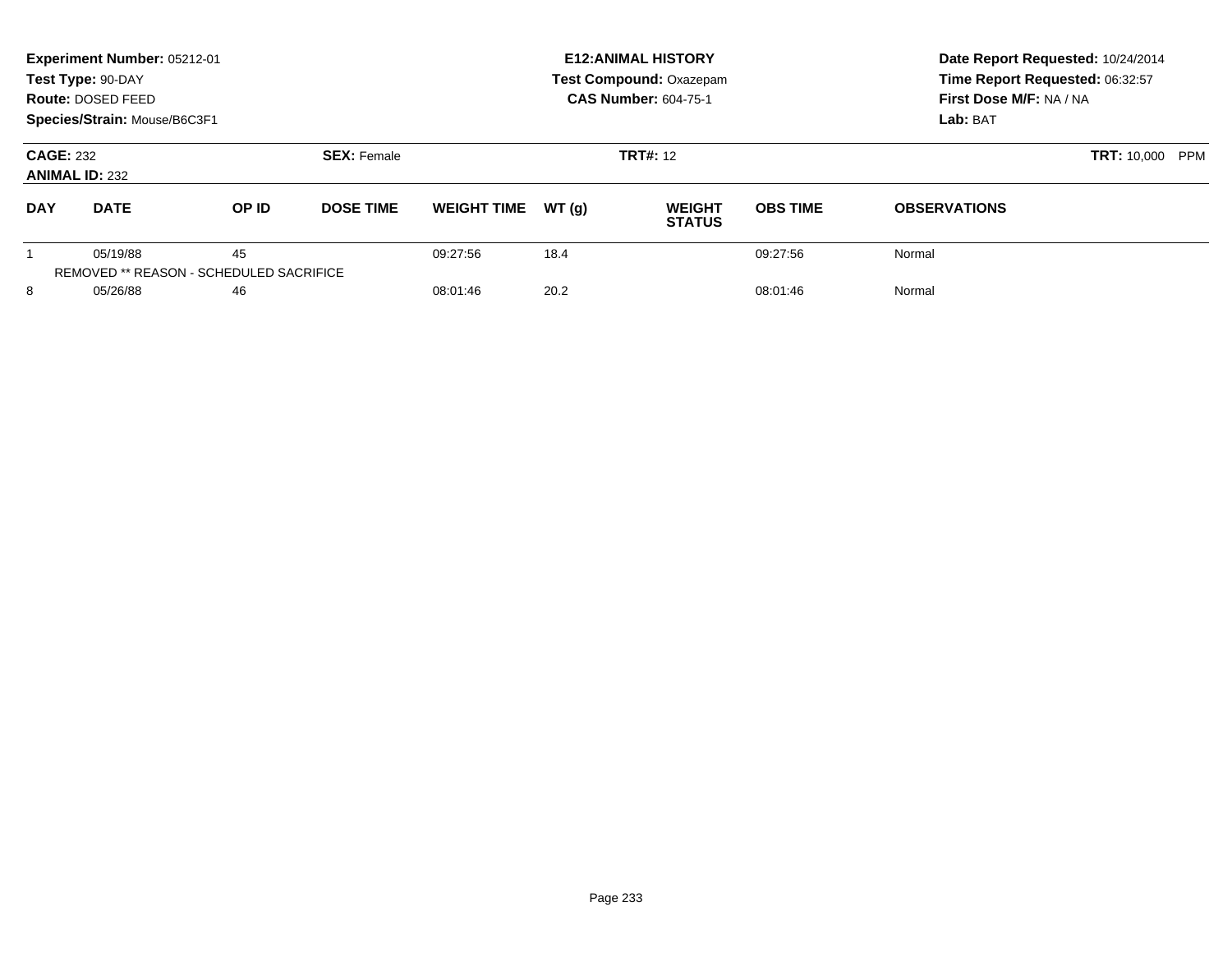|                                           | Experiment Number: 05212-01<br>Test Type: 90-DAY<br>Route: DOSED FEED<br>Species/Strain: Mouse/B6C3F1 |                                                |                    |                    |       | <b>E12: ANIMAL HISTORY</b><br><b>Test Compound: Oxazepam</b><br><b>CAS Number: 604-75-1</b> | Date Report Requested: 10/24/2014<br>Time Report Requested: 06:32:57<br>First Dose M/F: NA / NA<br>Lab: BAT |                     |
|-------------------------------------------|-------------------------------------------------------------------------------------------------------|------------------------------------------------|--------------------|--------------------|-------|---------------------------------------------------------------------------------------------|-------------------------------------------------------------------------------------------------------------|---------------------|
| <b>CAGE: 233</b><br><b>ANIMAL ID: 233</b> |                                                                                                       |                                                | <b>SEX: Female</b> |                    |       | <b>TRT#: 12</b>                                                                             | <b>TRT: 10,000</b><br>PPM                                                                                   |                     |
| <b>DAY</b>                                | <b>DATE</b>                                                                                           | OP ID                                          | <b>DOSE TIME</b>   | <b>WEIGHT TIME</b> | WT(q) | <b>WEIGHT</b><br><b>STATUS</b>                                                              | <b>OBS TIME</b>                                                                                             | <b>OBSERVATIONS</b> |
|                                           | 05/19/88                                                                                              | 45                                             |                    |                    |       |                                                                                             | 09:29:40                                                                                                    | Normal              |
| 2                                         | 05/20/88                                                                                              | 45                                             |                    | 08:34:02           | 16.2  |                                                                                             |                                                                                                             |                     |
|                                           |                                                                                                       | <b>REMOVED ** REASON - SCHEDULED SACRIFICE</b> |                    |                    |       |                                                                                             |                                                                                                             |                     |
| 8                                         | 05/26/88                                                                                              | 46                                             |                    | 07:58:36           | 21.8  |                                                                                             | 07:58:36                                                                                                    | Normal              |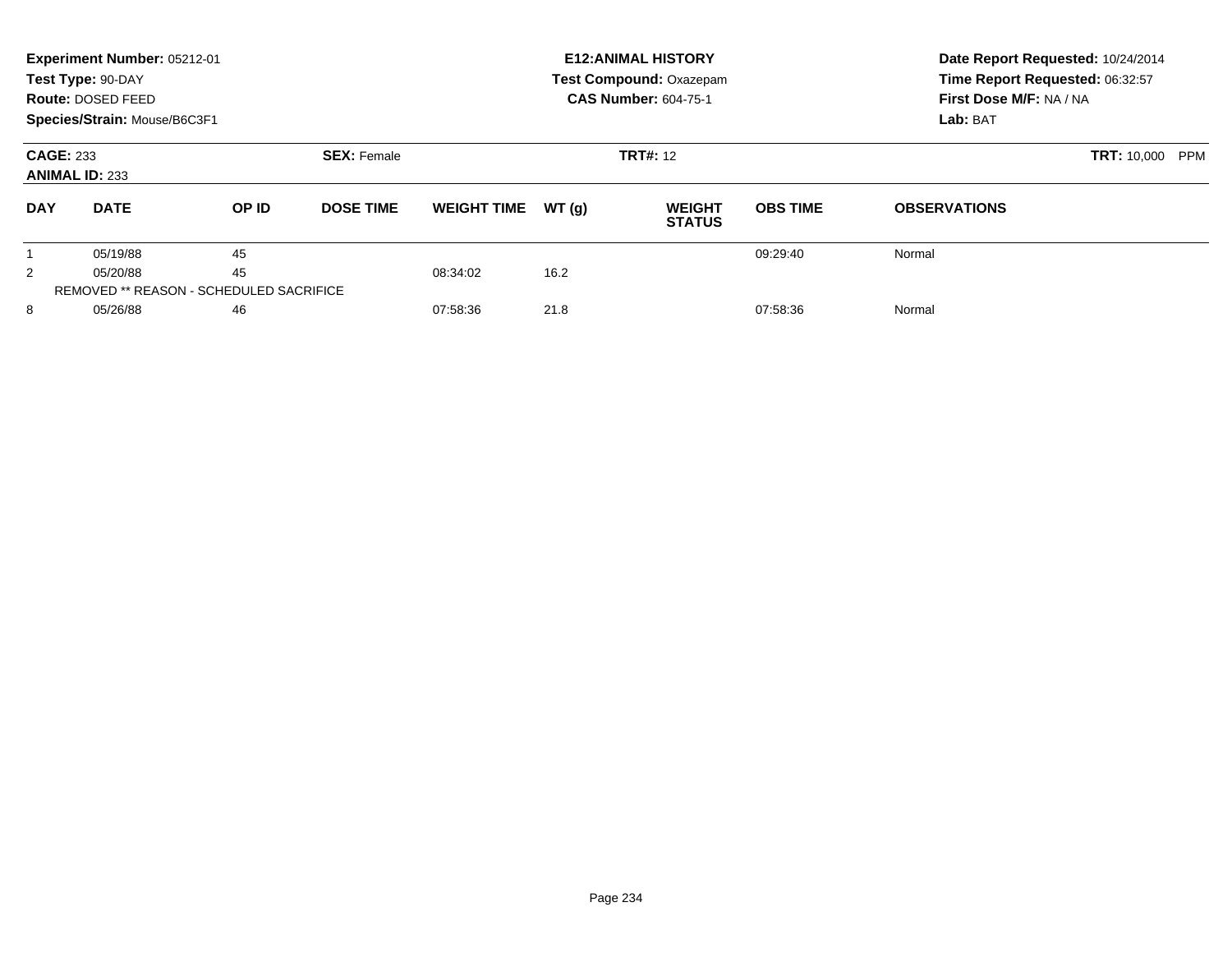|                                           | Experiment Number: 05212-01<br>Test Type: 90-DAY<br>Route: DOSED FEED<br>Species/Strain: Mouse/B6C3F1 |                                               |                    |                    |       | <b>E12: ANIMAL HISTORY</b><br><b>Test Compound: Oxazepam</b><br><b>CAS Number: 604-75-1</b> | Date Report Requested: 10/24/2014<br>Time Report Requested: 06:32:57<br>First Dose M/F: NA / NA<br>Lab: BAT |                     |  |
|-------------------------------------------|-------------------------------------------------------------------------------------------------------|-----------------------------------------------|--------------------|--------------------|-------|---------------------------------------------------------------------------------------------|-------------------------------------------------------------------------------------------------------------|---------------------|--|
| <b>CAGE: 234</b><br><b>ANIMAL ID: 234</b> |                                                                                                       |                                               | <b>SEX: Female</b> |                    |       | <b>TRT#: 12</b>                                                                             | <b>TRT:</b> 10,000<br><b>PPM</b>                                                                            |                     |  |
| <b>DAY</b>                                | <b>DATE</b>                                                                                           | OP ID                                         | <b>DOSE TIME</b>   | <b>WEIGHT TIME</b> | WT(q) | <b>WEIGHT</b><br><b>STATUS</b>                                                              | <b>OBS TIME</b>                                                                                             | <b>OBSERVATIONS</b> |  |
|                                           | 05/19/88                                                                                              | 45<br>REMOVED ** REASON - SCHEDULED SACRIFICE |                    | 09:33:22           | 18.8  |                                                                                             | 09:33:22                                                                                                    | Normal              |  |
| 8                                         | 05/26/88                                                                                              | 46                                            |                    | 08:05:36           | 22.5  |                                                                                             | 08:05:36                                                                                                    | Normal              |  |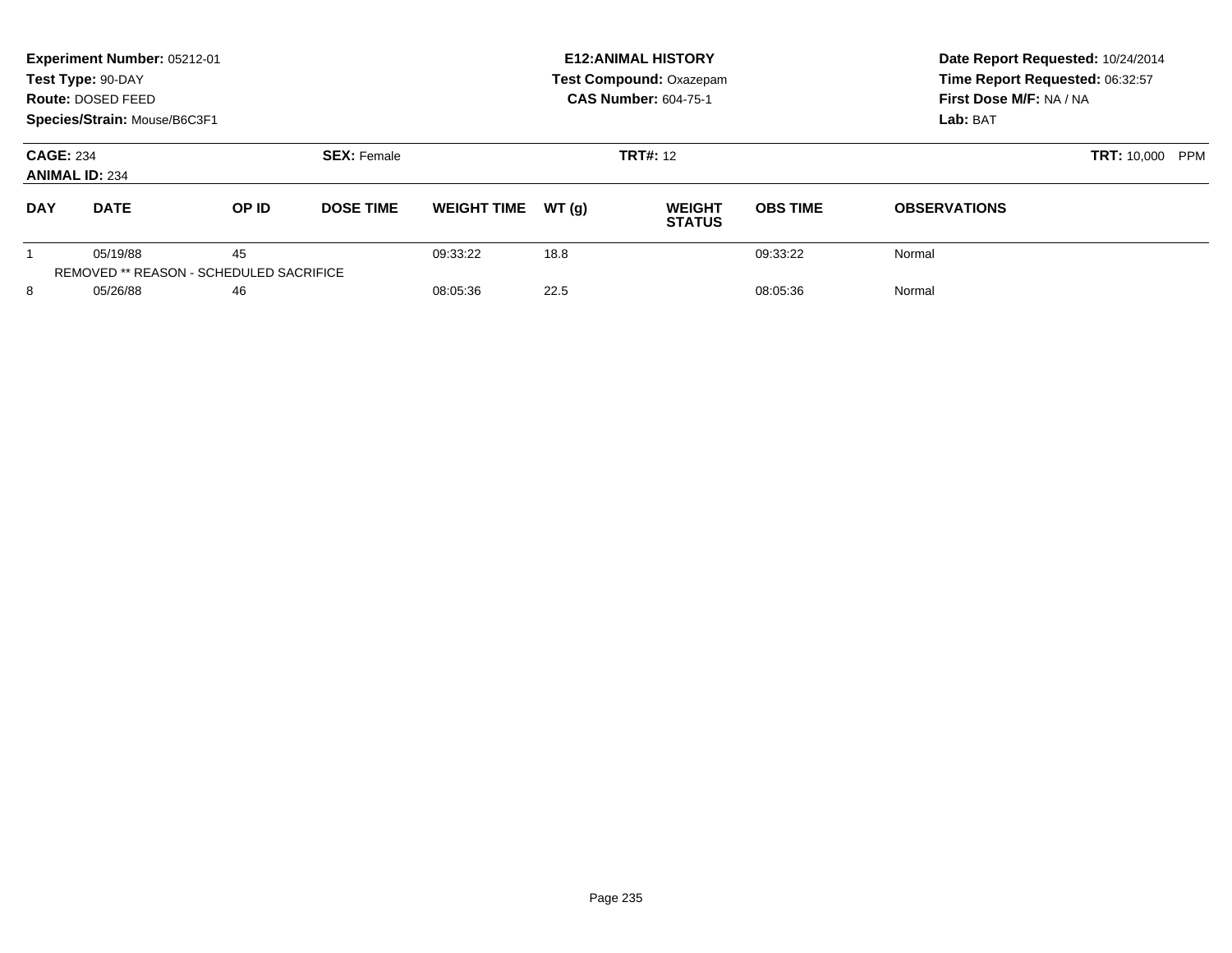|            | Experiment Number: 05212-01<br>Test Type: 90-DAY<br>Route: DOSED FEED<br>Species/Strain: Mouse/B6C3F1 |                                               |                  |                    |       | <b>E12: ANIMAL HISTORY</b><br>Test Compound: Oxazepam<br><b>CAS Number: 604-75-1</b> | Date Report Requested: 10/24/2014<br>Time Report Requested: 06:32:57<br>First Dose M/F: NA / NA<br>Lab: BAT |                     |  |
|------------|-------------------------------------------------------------------------------------------------------|-----------------------------------------------|------------------|--------------------|-------|--------------------------------------------------------------------------------------|-------------------------------------------------------------------------------------------------------------|---------------------|--|
|            | <b>CAGE: 235</b><br><b>SEX: Female</b><br><b>ANIMAL ID: 235</b>                                       |                                               |                  |                    |       | <b>TRT#:</b> 12                                                                      | <b>TRT: 10,000</b><br><b>PPM</b>                                                                            |                     |  |
| <b>DAY</b> | <b>DATE</b>                                                                                           | OP ID                                         | <b>DOSE TIME</b> | <b>WEIGHT TIME</b> | WT(q) | <b>WEIGHT</b><br><b>STATUS</b>                                                       | <b>OBS TIME</b>                                                                                             | <b>OBSERVATIONS</b> |  |
|            | 05/19/88                                                                                              | 45<br>REMOVED ** REASON - SCHEDULED SACRIFICE |                  | 09:33:54           | 19.1  |                                                                                      | 09:33:54                                                                                                    | Normal              |  |
| 8          | 05/26/88                                                                                              | 46                                            |                  | 07:56:46           | 22.4  |                                                                                      | 07:56:46                                                                                                    | Normal              |  |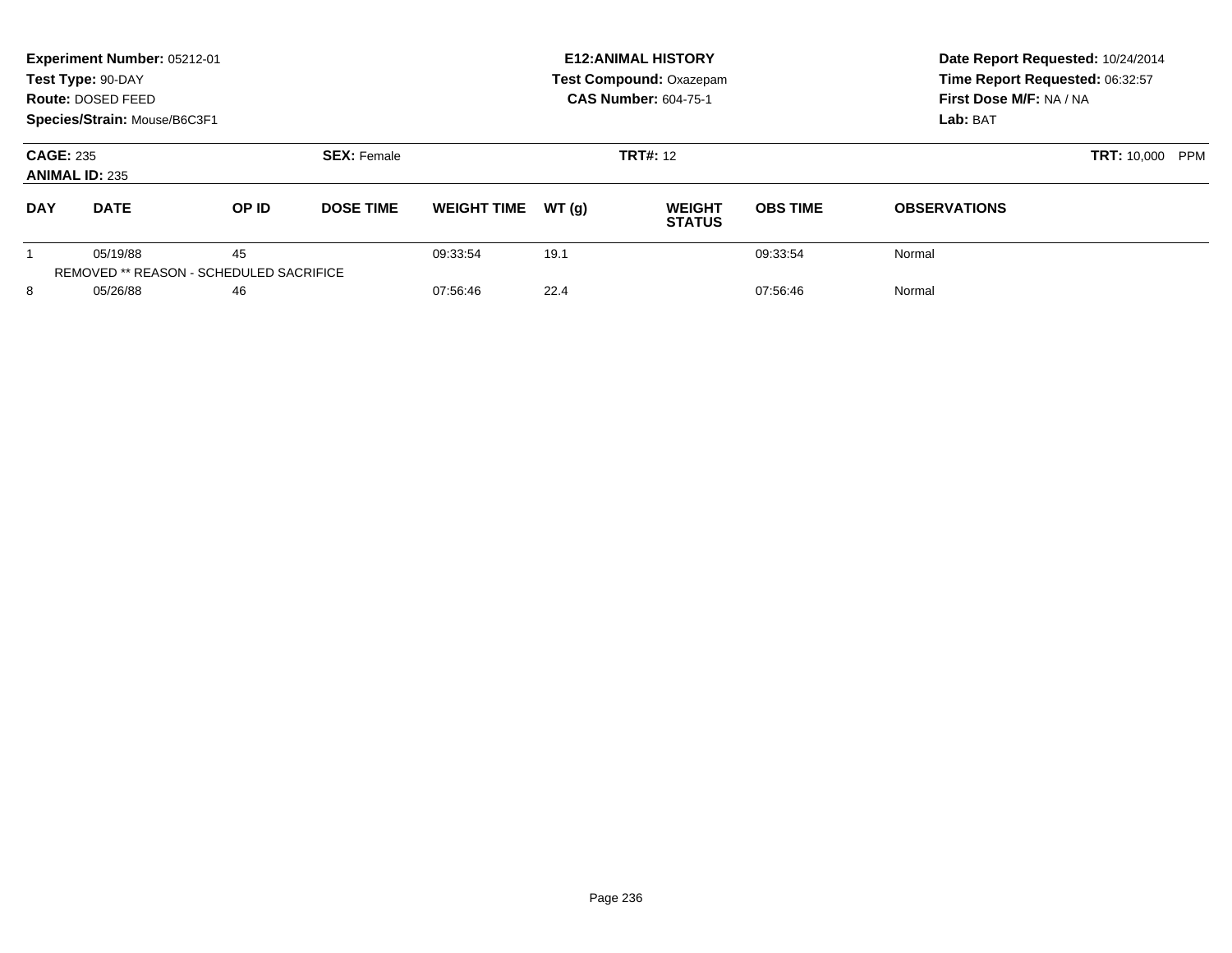**Test Type:** 90-DAY

**Route:** DOSED FEED

**Species/Strain:** Mouse/B6C3F1

### **E12:ANIMAL HISTORY Test Compound:** Oxazepam**CAS Number:** 604-75-1

| <b>CAGE: 236</b> | <b>ANIMAL ID: 236</b>                   |       | <b>SEX: Female</b> |                    |       | <b>TRT#: 12</b>                |                 |                     | <b>TRT: 10,000</b><br><b>PPM</b> |
|------------------|-----------------------------------------|-------|--------------------|--------------------|-------|--------------------------------|-----------------|---------------------|----------------------------------|
| <b>DAY</b>       | <b>DATE</b>                             | OP ID | <b>DOSE TIME</b>   | <b>WEIGHT TIME</b> | WT(g) | <b>WEIGHT</b><br><b>STATUS</b> | <b>OBS TIME</b> | <b>OBSERVATIONS</b> |                                  |
|                  | 05/19/88                                | 45    |                    | 08:45:42           | 19.5  |                                | 08:45:42        | Normal              |                                  |
| 8                | 05/26/88                                | 46    |                    | 11:50:06           | 20.3  |                                | 11:50:06        | Normal              |                                  |
| 15               | 06/02/88                                | 45    |                    | 11:31:48           | 23.0  |                                | 11:31:48        | Normal              |                                  |
| 22               | 06/09/88                                | 45    |                    | 09:47:00           | 22.7  |                                | 09:47:00        | Normal              |                                  |
| 29               | 06/16/88                                | 45    |                    | 08:06:28           | 24.3  |                                | 08:06:28        | Normal              |                                  |
| 36               | 06/23/88                                | 45    |                    | 10:56:48           | 23.7  |                                | 10:56:48        | Normal              |                                  |
| 43               | 06/30/88                                | 45    |                    | 07:29:14           | 25.0  |                                | 07:29:14        | Normal              |                                  |
| 50               | 07/07/88                                | 45    |                    | 11:23:22           | 25.0  |                                | 11:23:22        | Normal              |                                  |
| 57               | 07/14/88                                | 45    |                    | 13:55:28           | 25.3  |                                | 13:55:28        | Normal              |                                  |
| 64               | 07/21/88                                | 45    |                    | 11:03:04           | 26.9  |                                | 11:03:04        | Normal              |                                  |
| 71               | 07/28/88                                | 45    |                    | 09:21:24           | 27.2  |                                | 09:21:24        | Normal              |                                  |
|                  | REMOVED ** REASON - SCHEDULED SACRIFICE |       |                    |                    |       |                                |                 |                     |                                  |
| 78               | 08/04/88                                | 45    |                    | 08:23:26           | 27.3  |                                | 08:23:26        | Normal              |                                  |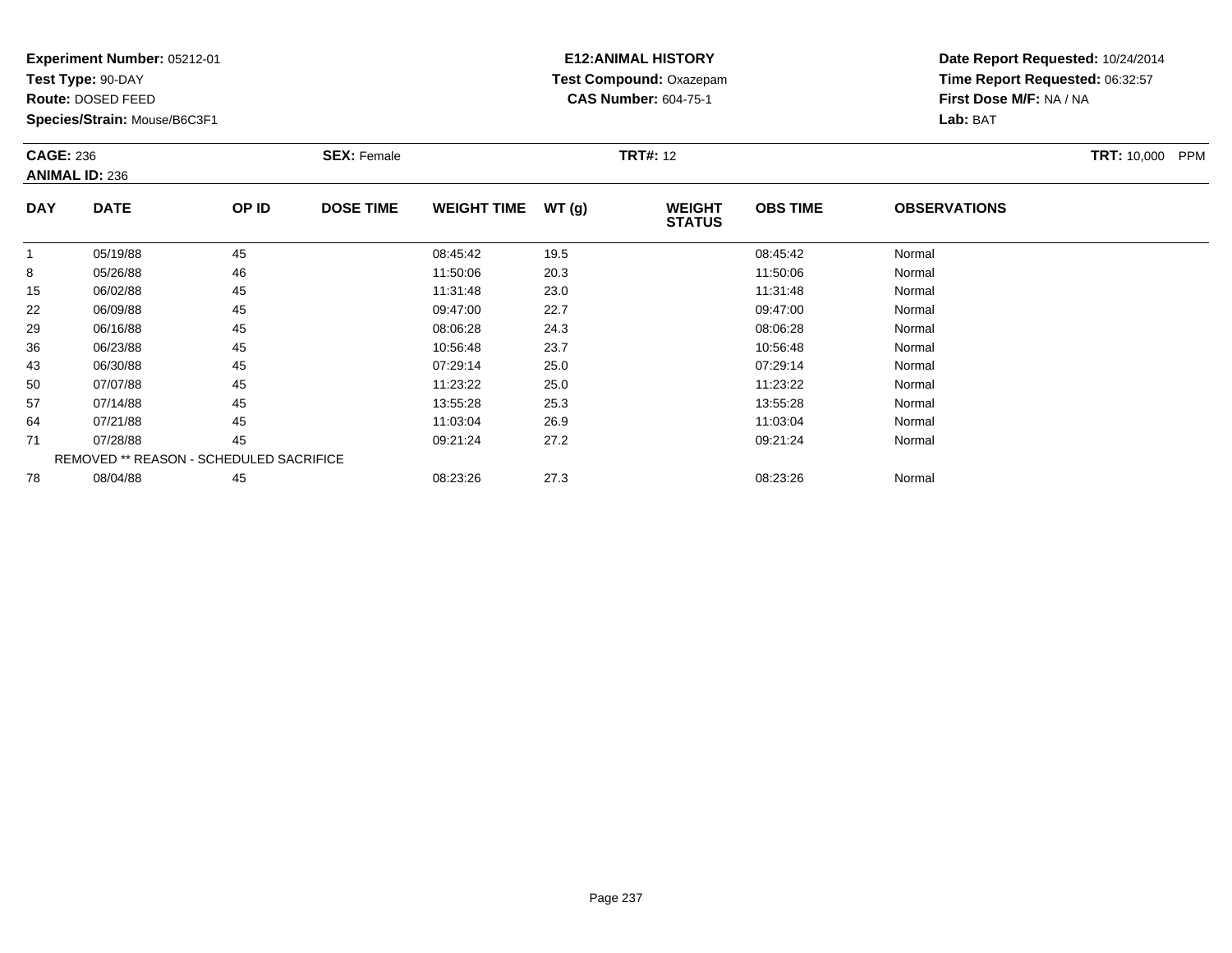**Test Type:** 90-DAY

**Route:** DOSED FEED

**Species/Strain:** Mouse/B6C3F1

### **E12:ANIMAL HISTORY Test Compound:** Oxazepam**CAS Number:** 604-75-1

**Date Report Requested:** 10/24/2014**Time Report Requested:** 06:32:57**First Dose M/F:** NA / NA**Lab:** BAT

| <b>CAGE: 237</b> | <b>ANIMAL ID: 237</b>                   |       | <b>SEX: Female</b> |                    |       | <b>TRT#: 12</b>                |                 |                     | <b>TRT: 10,000</b><br><b>PPM</b> |
|------------------|-----------------------------------------|-------|--------------------|--------------------|-------|--------------------------------|-----------------|---------------------|----------------------------------|
| <b>DAY</b>       | <b>DATE</b>                             | OP ID | <b>DOSE TIME</b>   | <b>WEIGHT TIME</b> | WT(g) | <b>WEIGHT</b><br><b>STATUS</b> | <b>OBS TIME</b> | <b>OBSERVATIONS</b> |                                  |
|                  | 05/19/88                                | 45    |                    | 08:46:10           | 17.4  |                                | 08:46:10        | Normal              |                                  |
| 8                | 05/26/88                                | 46    |                    | 11:47:44           | 19.1  |                                | 11:47:44        | Normal              |                                  |
| 15               | 06/02/88                                | 45    |                    | 11:27:06           | 22.2  |                                | 11:27:06        | Normal              |                                  |
| 22               | 06/09/88                                | 45    |                    | 09:48:20           | 22.2  |                                | 09:48:20        | Normal              |                                  |
| 29               | 06/16/88                                | 45    |                    | 08:07:16           | 22.8  |                                | 08:07:16        | Normal              |                                  |
| 36               | 06/23/88                                | 45    |                    | 10:57:38           | 23.5  |                                | 10:57:38        | Normal              |                                  |
| 43               | 06/30/88                                | 45    |                    | 07:30:04           | 24.9  |                                | 07:30:04        | Normal              |                                  |
| 50               | 07/07/88                                | 45    |                    | 11:23:48           | 26.0  |                                | 11:23:48        | Normal              |                                  |
| 57               | 07/14/88                                | 45    |                    | 13:56:16           | 25.7  |                                | 13:56:16        | Normal              |                                  |
| 64               | 07/21/88                                | 45    |                    | 11:03:38           | 26.0  |                                | 11:03:38        | Normal              |                                  |
| 71               | 07/28/88                                | 45    |                    | 09:27:10           | 26.8  |                                | 09:27:10        | Normal              |                                  |
|                  | REMOVED ** REASON - SCHEDULED SACRIFICE |       |                    |                    |       |                                |                 |                     |                                  |
| 78               | 08/04/88                                | 45    |                    | 08:21:46           | 26.9  |                                | 08:21:46        | Normal              |                                  |

8 08/04/88 45 45 08:21:46 26.9 26.9 08:21:46 08:21:46 08:21:46 08:21:46 08:21:46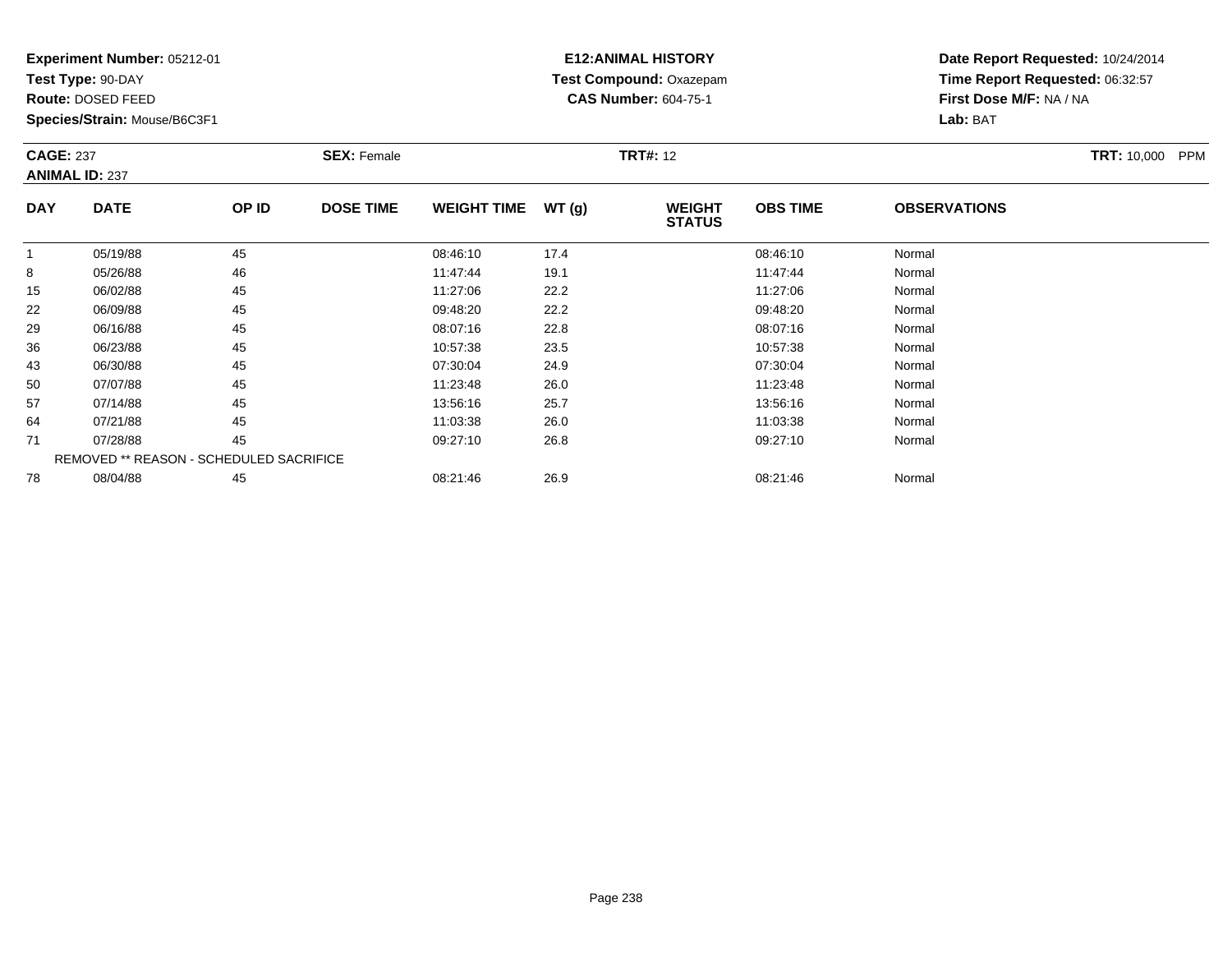**Test Type:** 90-DAY

**Route:** DOSED FEED

**Species/Strain:** Mouse/B6C3F1

### **E12:ANIMAL HISTORY Test Compound:** Oxazepam**CAS Number:** 604-75-1

|            | <b>CAGE: 238</b><br><b>ANIMAL ID: 238</b> |       | <b>SEX: Female</b> |                    |       | <b>TRT#: 12</b>                |                 | <b>TRT: 10,000 PPM</b> |  |
|------------|-------------------------------------------|-------|--------------------|--------------------|-------|--------------------------------|-----------------|------------------------|--|
| <b>DAY</b> | <b>DATE</b>                               | OP ID | <b>DOSE TIME</b>   | <b>WEIGHT TIME</b> | WT(g) | <b>WEIGHT</b><br><b>STATUS</b> | <b>OBS TIME</b> | <b>OBSERVATIONS</b>    |  |
| 1          | 05/19/88                                  | 45    |                    | 08:47:36           | 19.0  |                                | 08:47:36        | Normal                 |  |
| 8          | 05/26/88                                  | 46    |                    | 11:48:18           | 19.7  |                                | 11:48:18        | Normal                 |  |
| 15         | 06/02/88                                  | 45    |                    | 11:27:46           | 23.5  |                                | 11:27:46        | Normal                 |  |
| 22         | 06/09/88                                  | 45    |                    | 09:44:02           | 23.4  |                                | 09:44:02        | Normal                 |  |
| 29         | 06/16/88                                  | 45    |                    | 08:02:54           | 25.5  |                                | 08:02:54        | Normal                 |  |
| 36         | 06/23/88                                  | 45    |                    | 10:58:20           | 25.6  |                                | 10:58:20        | Normal                 |  |
| 43         | 06/30/88                                  | 45    |                    | 07:32:04           | 25.9  |                                | 07:32:04        | Normal                 |  |
| 50         | 07/07/88                                  | 45    |                    | 11:24:20           | 26.6  |                                | 11:24:20        | Normal                 |  |
| 57         | 07/14/88                                  | 45    |                    | 13:57:12           | 26.4  |                                | 13:57:12        | Normal                 |  |
| 64         | 07/21/88                                  | 45    |                    | 11:04:06           | 28.1  |                                | 11:04:06        | Normal                 |  |
| 71         | 07/28/88                                  | 45    |                    | 09:28:36           | 29.1  |                                | 09:28:36        | Normal                 |  |
|            | REMOVED ** REASON - SCHEDULED SACRIFICE   |       |                    |                    |       |                                |                 |                        |  |
| 78         | 08/04/88                                  | 45    |                    | 08:30:06           | 28.8  |                                | 08:30:06        | Normal                 |  |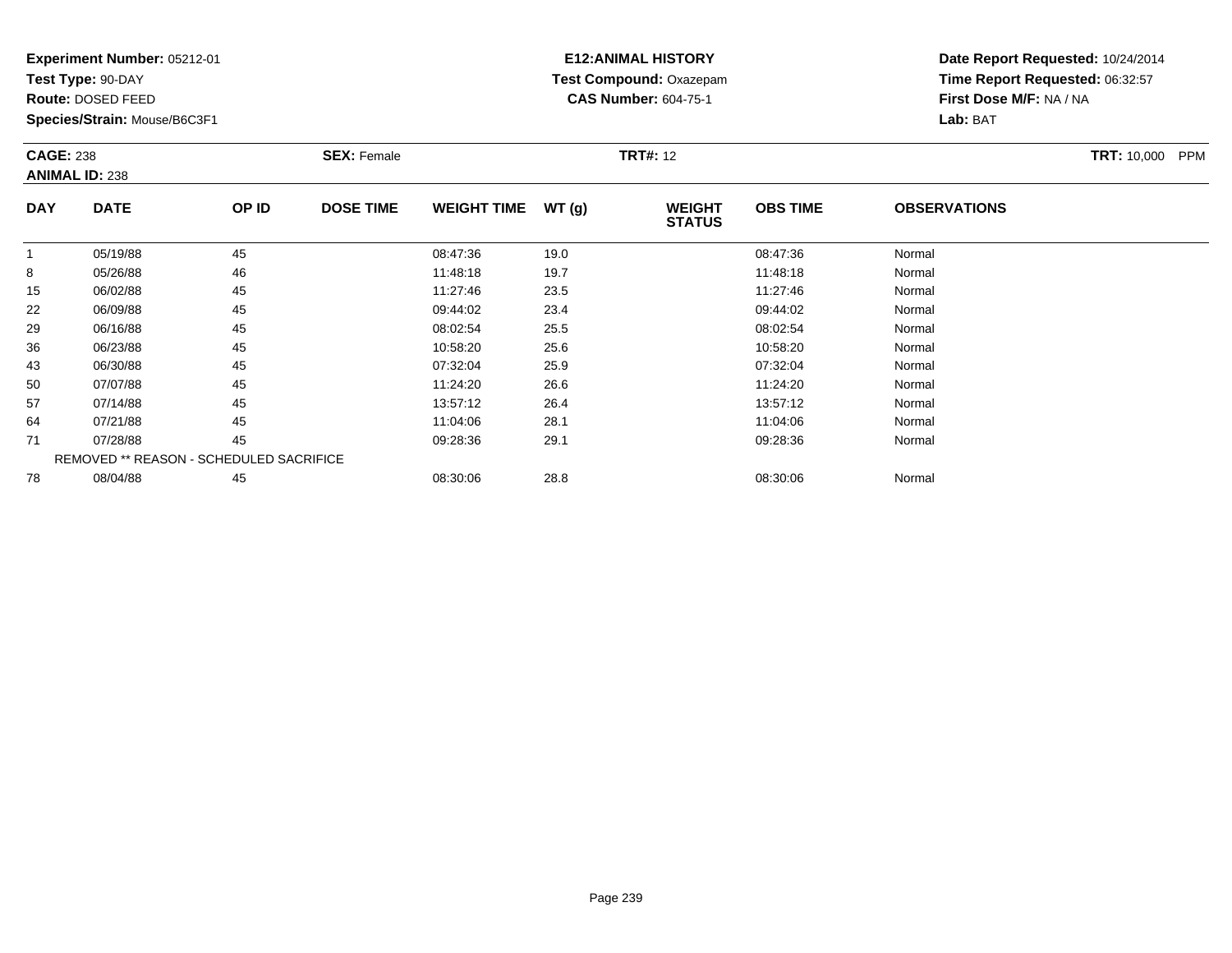**Test Type:** 90-DAY

**Route:** DOSED FEED

**Species/Strain:** Mouse/B6C3F1

### **E12:ANIMAL HISTORY Test Compound:** Oxazepam**CAS Number:** 604-75-1

| <b>CAGE: 239</b> | <b>ANIMAL ID: 239</b>                          |       | <b>SEX: Female</b> |                    |       | <b>TRT#: 12</b>                |                 |                     | <b>TRT: 10,000</b><br><b>PPM</b> |
|------------------|------------------------------------------------|-------|--------------------|--------------------|-------|--------------------------------|-----------------|---------------------|----------------------------------|
| <b>DAY</b>       | <b>DATE</b>                                    | OP ID | <b>DOSE TIME</b>   | <b>WEIGHT TIME</b> | WT(g) | <b>WEIGHT</b><br><b>STATUS</b> | <b>OBS TIME</b> | <b>OBSERVATIONS</b> |                                  |
|                  | 05/19/88                                       | 45    |                    | 08:48:24           | 19.4  |                                | 08:48:24        | Normal              |                                  |
| 8                | 05/26/88                                       | 46    |                    | 11:48:56           | 21.4  |                                | 11:48:56        | Normal              |                                  |
| 15               | 06/02/88                                       | 45    |                    | 11:29:38           | 22.0  |                                | 11:29:38        | Normal              |                                  |
| 22               | 06/09/88                                       | 45    |                    | 09:44:58           | 23.3  |                                | 09:44:58        | Normal              |                                  |
| 29               | 06/16/88                                       | 45    |                    | 08:04:02           | 24.8  |                                | 08:04:02        | Normal              |                                  |
| 36               | 06/23/88                                       | 45    |                    | 10:55:10           | 24.6  |                                | 10:55:10        | Normal              |                                  |
| 43               | 06/30/88                                       | 45    |                    | 07:26:30           | 25.7  |                                | 07:26:30        | Normal              |                                  |
| 50               | 07/07/88                                       | 45    |                    | 11:24:50           | 24.5  |                                | 11:24:50        | Normal              |                                  |
| 57               | 07/14/88                                       | 45    |                    | 13:57:48           | 25.8  |                                | 13:57:48        | Normal              |                                  |
| 64               | 07/21/88                                       | 45    |                    | 11:04:36           | 27.0  |                                | 11:04:36        | Normal              |                                  |
| 71               | 07/28/88                                       | 45    |                    | 09:29:20           | 27.1  |                                | 09:29:20        | Normal              |                                  |
|                  | <b>REMOVED ** REASON - SCHEDULED SACRIFICE</b> |       |                    |                    |       |                                |                 |                     |                                  |
| 78               | 08/04/88                                       | 45    |                    | 08:22:14           | 27.5  |                                | 08:22:14        | Normal              |                                  |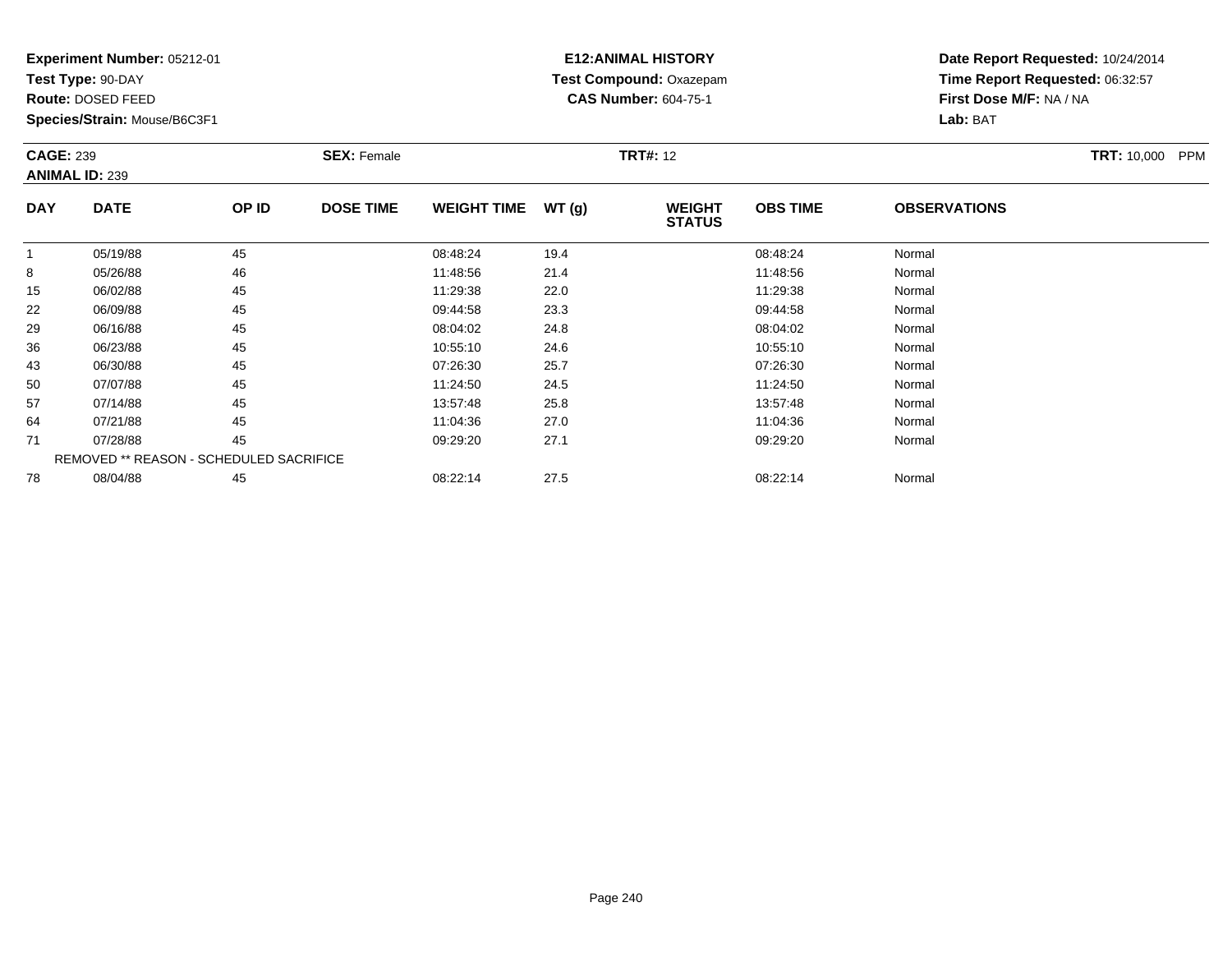**Test Type:** 90-DAY

**Route:** DOSED FEED

**Species/Strain:** Mouse/B6C3F1

### **E12:ANIMAL HISTORY Test Compound:** Oxazepam**CAS Number:** 604-75-1

| <b>CAGE: 240</b><br><b>ANIMAL ID: 240</b> |                                                |       | <b>SEX: Female</b> | <b>TRT#: 12</b>    |       |                                |                 |                     | <b>TRT: 10,000</b><br><b>PPM</b> |
|-------------------------------------------|------------------------------------------------|-------|--------------------|--------------------|-------|--------------------------------|-----------------|---------------------|----------------------------------|
| <b>DAY</b>                                | <b>DATE</b>                                    | OP ID | <b>DOSE TIME</b>   | <b>WEIGHT TIME</b> | WT(g) | <b>WEIGHT</b><br><b>STATUS</b> | <b>OBS TIME</b> | <b>OBSERVATIONS</b> |                                  |
|                                           | 05/19/88                                       | 45    |                    | 08:48:56           | 20.0  |                                | 08:48:56        | Normal              |                                  |
| 8                                         | 05/26/88                                       | 46    |                    | 11:49:32           | 22.1  |                                | 11:49:32        | Normal              |                                  |
| 15                                        | 06/02/88                                       | 45    |                    | 11:30:12           | 25.3  |                                | 11:30:12        | Normal              |                                  |
| 22                                        | 06/09/88                                       | 45    |                    | 09:45:38           | 25.1  |                                | 09:45:38        | Normal              |                                  |
| 29                                        | 06/16/88                                       | 45    |                    | 08:04:56           | 25.6  |                                | 08:04:56        | Normal              |                                  |
| 36                                        | 06/23/88                                       | 45    |                    | 10:56:06           | 26.2  |                                | 10:56:06        | Normal              |                                  |
| 43                                        | 06/30/88                                       | 45    |                    | 07:27:10           | 26.2  |                                | 07:27:10        | Normal              |                                  |
| 50                                        | 07/07/88                                       | 45    |                    | 11:22:48           | 26.0  |                                | 11:22:48        | Normal              |                                  |
| 57                                        | 07/14/88                                       | 45    |                    | 13:54:44           | 27.7  |                                | 13:54:44        | Normal              |                                  |
| 64                                        | 07/21/88                                       | 45    |                    | 11:05:08           | 30.0  |                                | 11:05:08        | Normal              |                                  |
| 71                                        | 07/28/88                                       | 45    |                    | 09:30:00           | 30.3  |                                | 09:30:00        | Normal              |                                  |
|                                           | <b>REMOVED ** REASON - SCHEDULED SACRIFICE</b> |       |                    |                    |       |                                |                 |                     |                                  |
| 78                                        | 08/04/88                                       | 45    |                    | 08:17:24           | 30.3  |                                | 08:17:24        | Normal              |                                  |